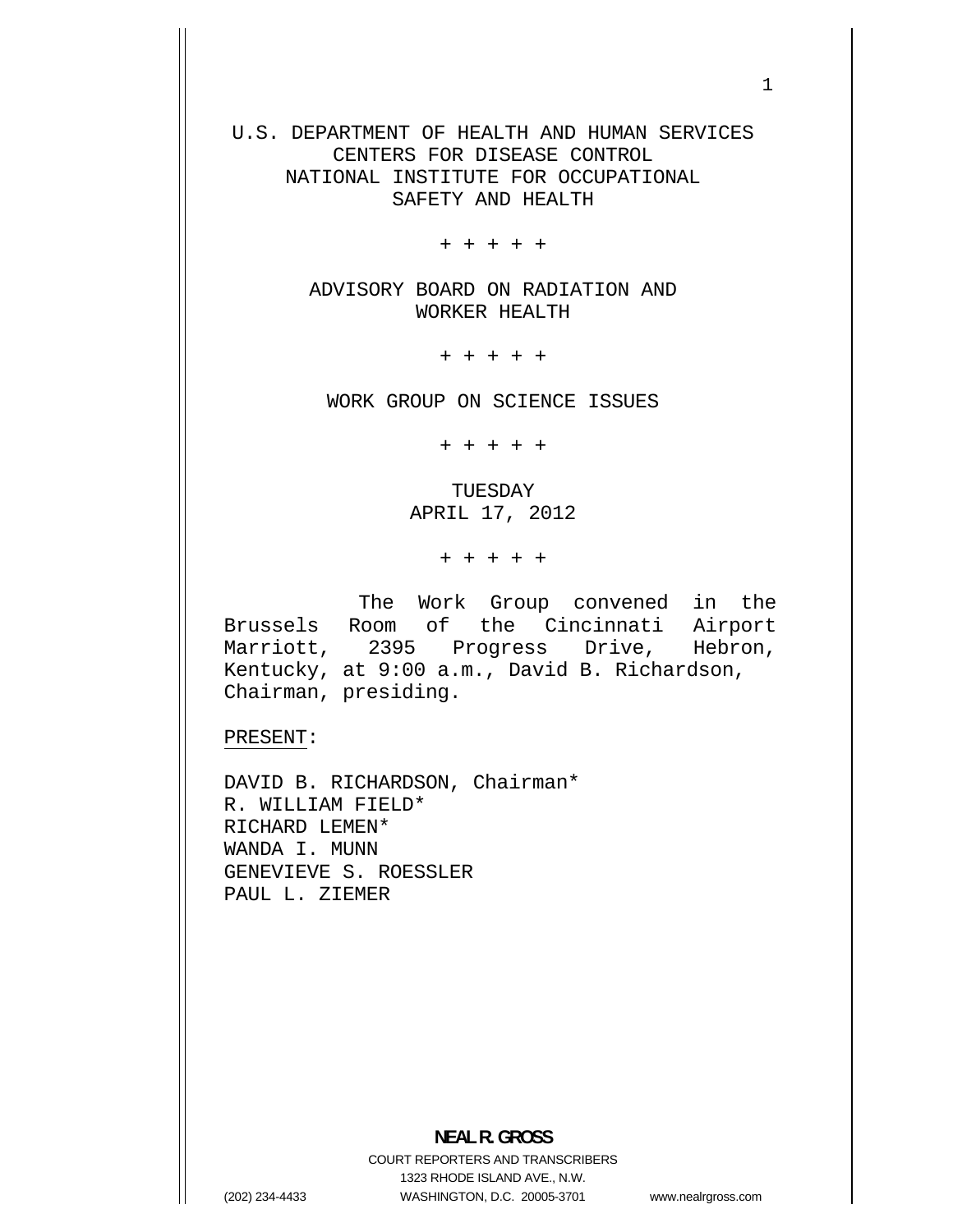## ALSO PRESENT:

TED KATZ, Designated Federal Official IULIAN APOSTOAEI, ORAU Team OWEN HOFFMAN, SENES DAVID KOCHER, ORAU Team JENNY LIN, HHS\* JOHN MAURO, SC&A\* JIM NETON, DCAS SUSAN REUTMAN, DCAS DANIEL STANCESCU, DCAS JOHN TRABALKA, ORAU Team

\*Participating via telephone

## **NEAL R. GROSS**

COURT REPORTERS AND TRANSCRIBERS 1323 RHODE ISLAND AVE., N.W. (202) 234-4433 WASHINGTON, D.C. 20005-3701

www.nealrgross.com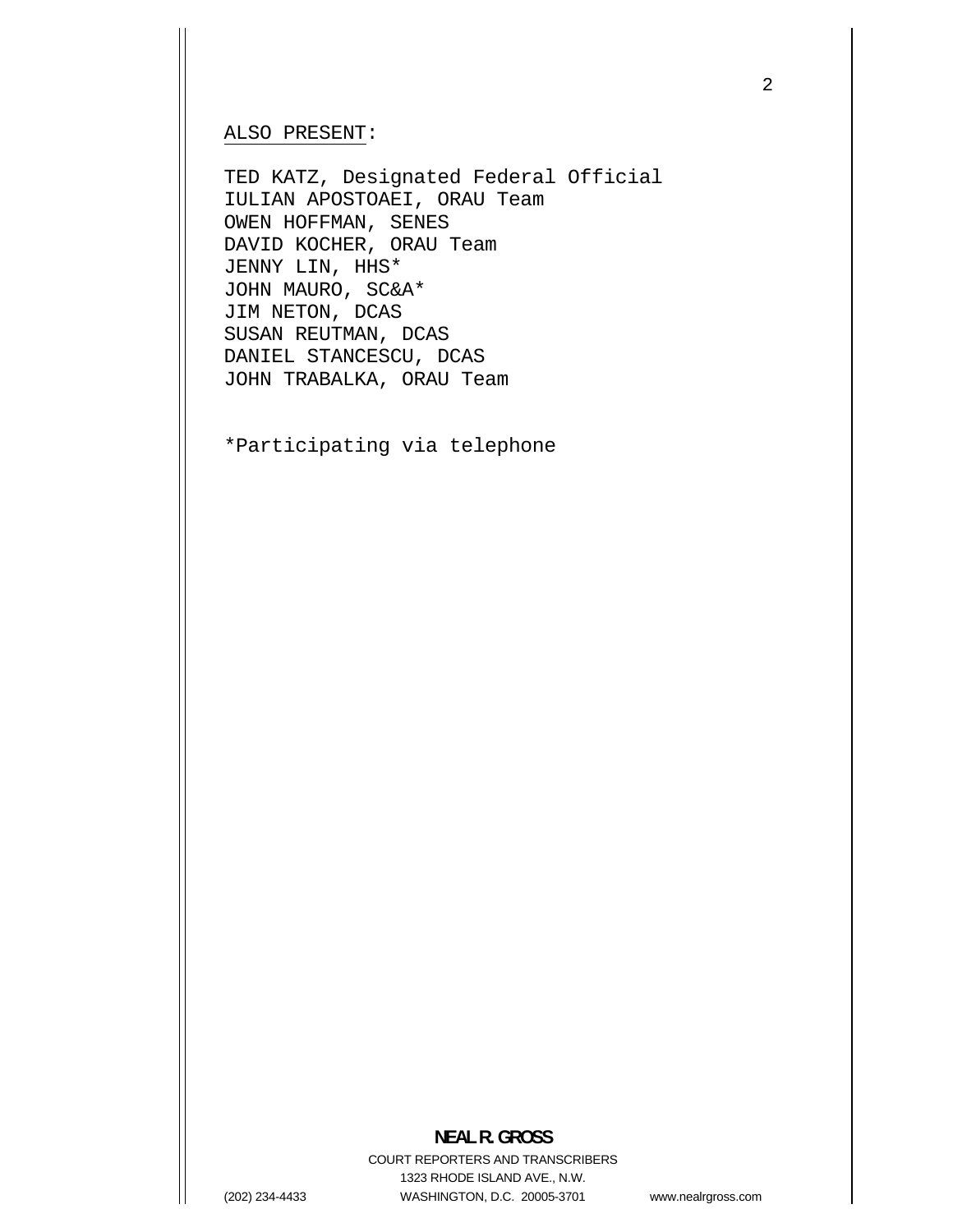## CONTENTS

| Presentation and Discussions5 |
|-------------------------------|
| Discussion114                 |
| Adjournment220                |

## **NEAL R. GROSS**

COURT REPORTERS AND TRANSCRIBERS 1323 RHODE ISLAND AVE., N.W. (202) 234-4433 WASHINGTON, D.C. 20005-3701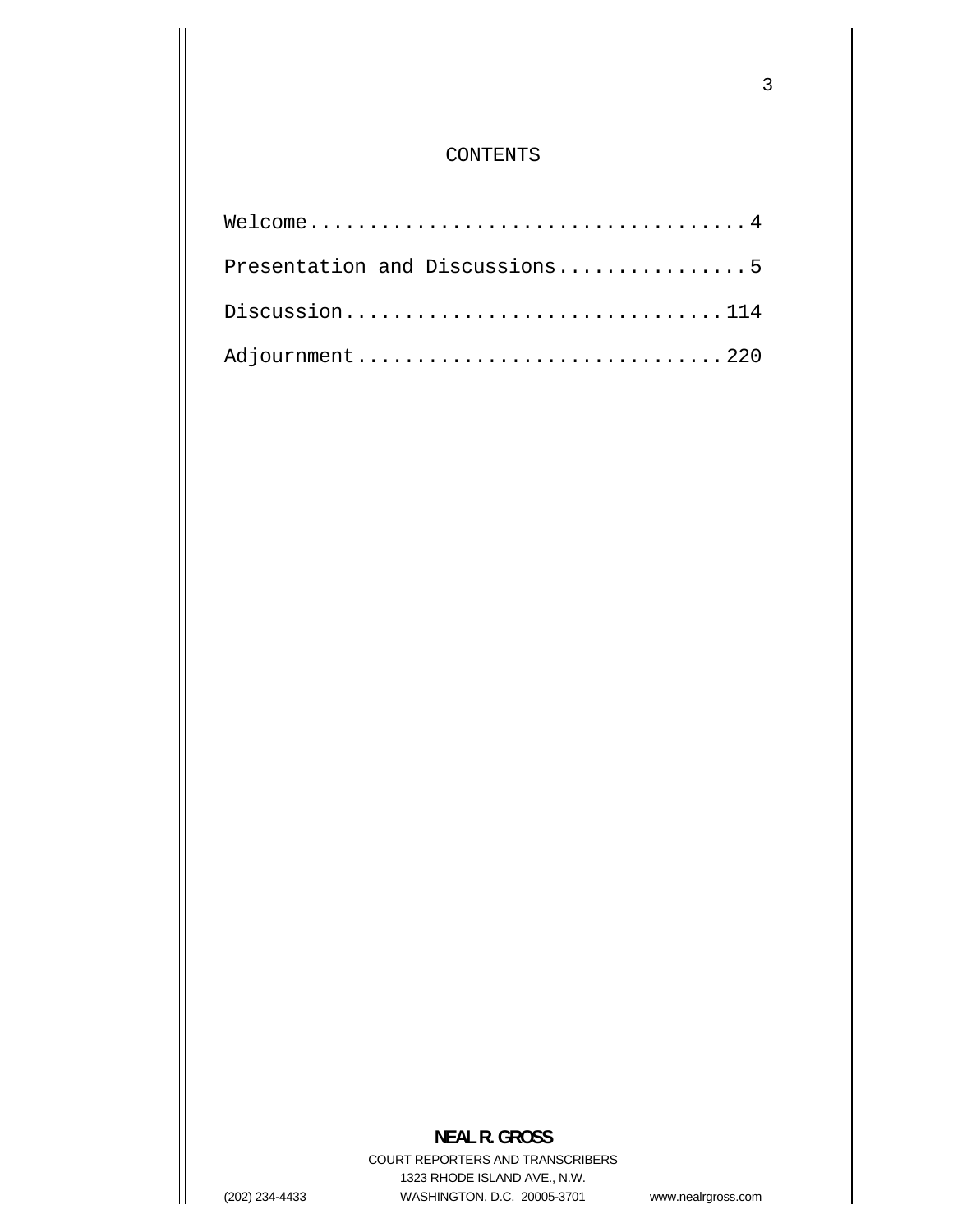<span id="page-3-0"></span>1 P-R-O-C-E-E-D-I-N-G-S 2 9:02 a.m. 3 MR. KATZ: Okay. The agenda for the 4 meeting is posted on the website, NIOSH 5 website, under the Board meetings section. 6 And, David, it's your meeting. 7 CHAIRMAN RICHARDSON: Okay. Well, 8 thanks, everybody, and I'm sorry that I can't 9 be there. 10 || I guess as a starting, I wanted to 11 see if there are additions to the agenda or 12 changes. Ted had suggested there might be 13 some issues with scheduling, but, hearing none  $14$ 15 MR. KATZ: Okay, no suggestions. 16 Nothing in the room. 17 CHAIRMAN RICHARDSON: Okay. Then 18 what I'd propose doing is starting with the 19 presentation from SENES. I think that will - 20 I had a chance - I received the slides last 21 night. So, I think that will be a really **NEAL R. GROSS** 

> COURT REPORTERS AND TRANSCRIBERS 1323 RHODE ISLAND AVE., N.W.

(202) 234-4433 WASHINGTON, D.C. 20005-3701 www.nealrgross.com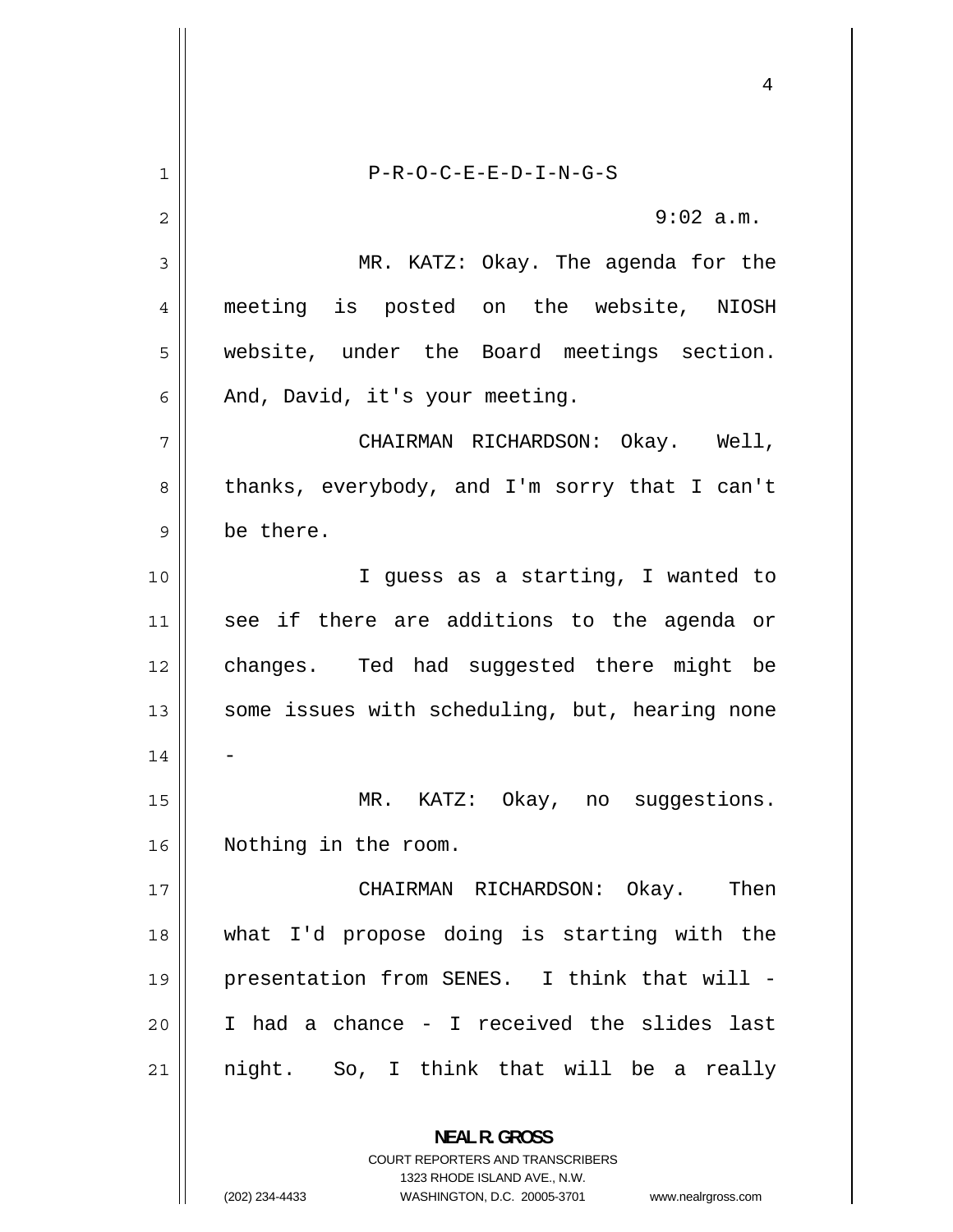<span id="page-4-0"></span>1 useful starting point to kind to get us on a 2 common footing. 3 And then we can move to a 4 discussion following that and work on ideas 5 about how to move forward with this. 6 MR. KATZ: That sounds good. And 7 let me just note for the other Board Members 8 on the line, I sent to you that presentation 9 just this morning. 10 So, I sent it to your - whichever 11 email you most frequently use. Mostly 12 || personal ones. Okay. 13 DR. HOFFMAN: Okay, so this is Owen 14 Hoffman and I'd like to introduce our 15 | presentation. 16 The presentation is really in two 17 parts. You've got all the slides together, 18 but what we want to do is to first discuss the 19 role of the low-dose and dose-rate 20 effectiveness factor in IREP. 21 And then after that, to respond to 22 any of the questions that you have regarding **NEAL R. GROSS**  COURT REPORTERS AND TRANSCRIBERS

1323 RHODE ISLAND AVE., N.W.

(202) 234-4433 WASHINGTON, D.C. 20005-3701 www.nealrgross.com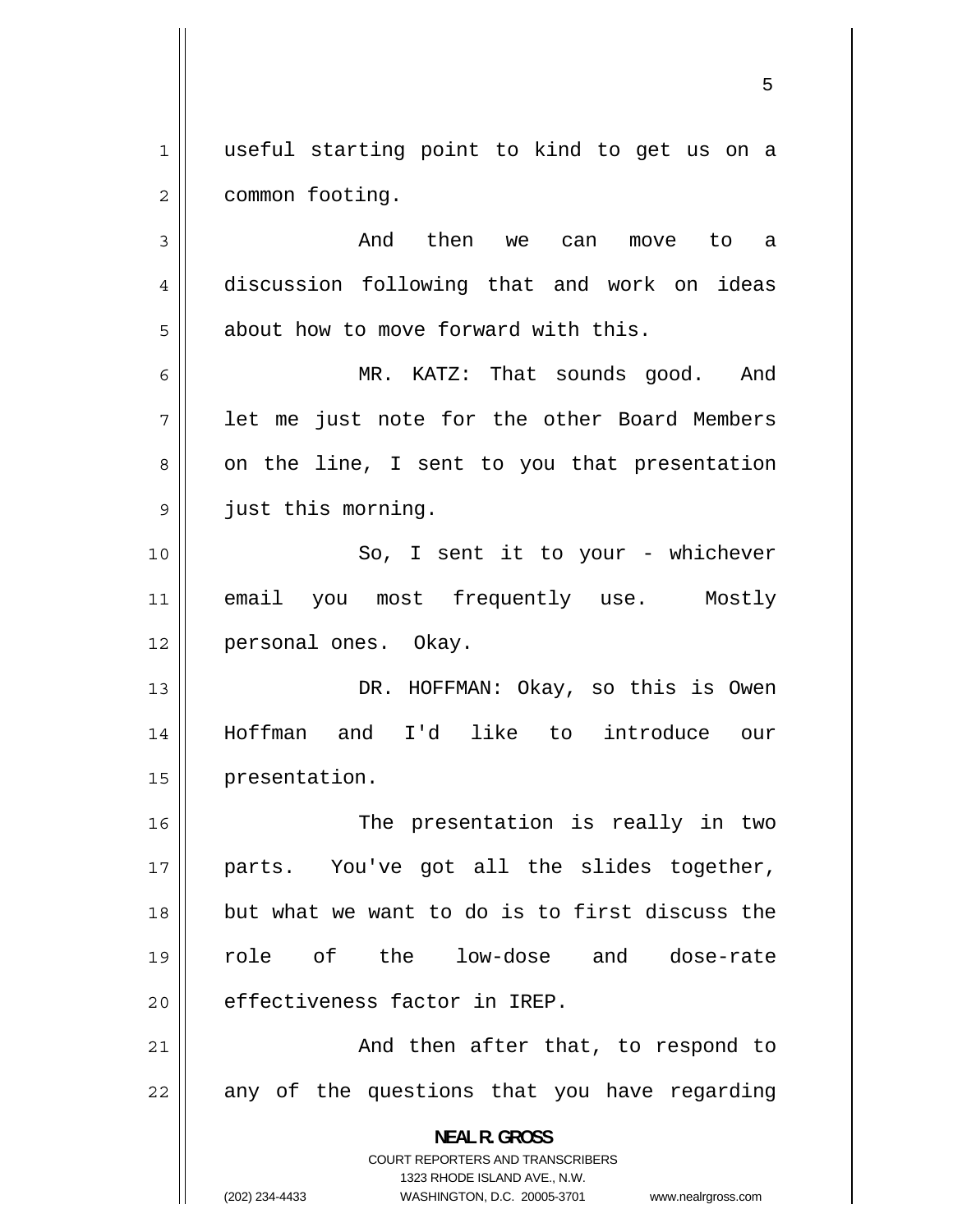<span id="page-5-0"></span>1 our draft report on the state of scientific 2 knowledge on uncertainties in the low-dose and 3 dose-rate effectiveness factor.

4 And so, our presentation is 5 prepared in two parts. One is to introduce 6 how it's used in IREP, and the second is to 7 summarize findings and results within our 8 draft report to NIOSH.

9 To start the presentation, I've 10 asked my colleague Dr. Iulian Apostoaei to 11 begin. Iulian is developing a case of loss of 12 voice. And if something happens in the middle 13 of this presentation, then Dr. John Trabalka 14 is prepared to step in, David Kocher and 15 myself.

16 DR. TRABALKA: I will begin.

17 DR. APOSTOAEI: I think he needs to 18 || start right now. 19 || DR. HOFFMAN: You will step in.

20 DR. TRABALKA: Yes, I am.

21 | DR. HOFFMAN: Okay, go ahead.

DR. TRABALKA: Iulian prepared a

**NEAL R. GROSS**  COURT REPORTERS AND TRANSCRIBERS

1323 RHODE ISLAND AVE., N.W.

22

(202) 234-4433 WASHINGTON, D.C. 20005-3701 www.nealrgross.com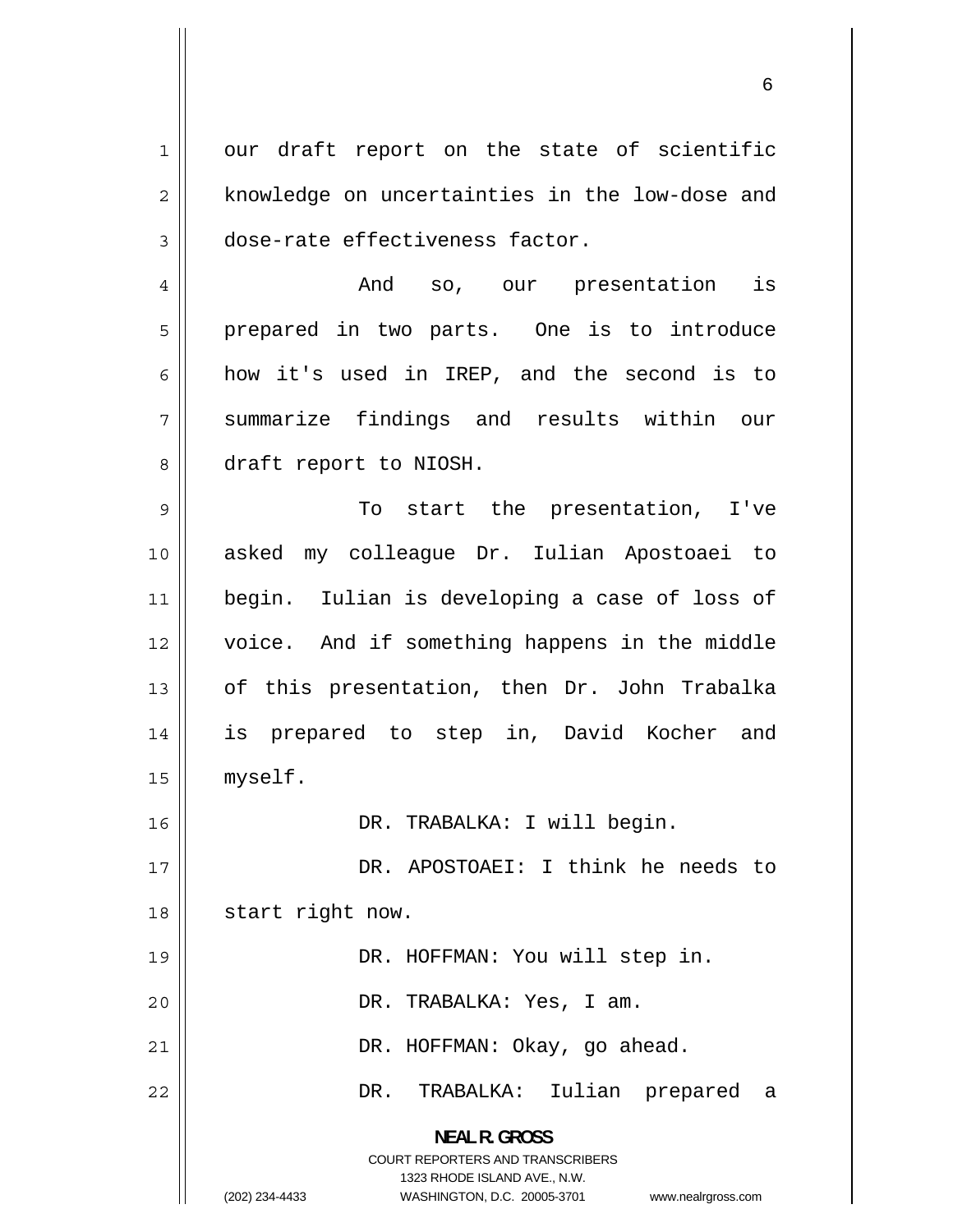<span id="page-6-0"></span>

| 1              | revision to the presentation that he gave to  |
|----------------|-----------------------------------------------|
| $\overline{2}$ | the Health Physics Society meeting in July    |
| 3              | that covered our work, provided a summary of  |
| 4              | our work.                                     |
| 5              | By the way, I tend to be soft-                |
| 6              | spoken. So, if anybody can't hear me, let out |
| 7              | a yell and I'll start increasing the volume.  |
| 8              | And he was going to give the                  |
| 9              | presentation. But since he's come down with   |
| 10             | laryngitis, I will attempt to take over.      |
| 11             | As Owen said, we're going to kick             |
| 12             | it off by trying to explain how the DDREF is  |
| 13             | used in IREP, and then cover some of your     |
| 14             | questions and talk about what we've been      |
| 15             | doing.                                        |
| 16             | One question that we<br>heard                 |
| 17             | yesterday is, where is Section 6.3? Well,     |
| 18             | material in part of Section 6.3, Appendix D,  |
| 19             | which you did not get, and the last couple of |
| 20             | pages in the extended summary, covers pre-    |
| 21             | decisional information on potential new DDREF |
| 22             | distributions for IREP.                       |
|                | <b>NEAL R. GROSS</b>                          |

COURT REPORTERS AND TRANSCRIBERS 1323 RHODE ISLAND AVE., N.W.

 $\mathsf{l}$ 

(202) 234-4433 WASHINGTON, D.C. 20005-3701 www.nealrgross.com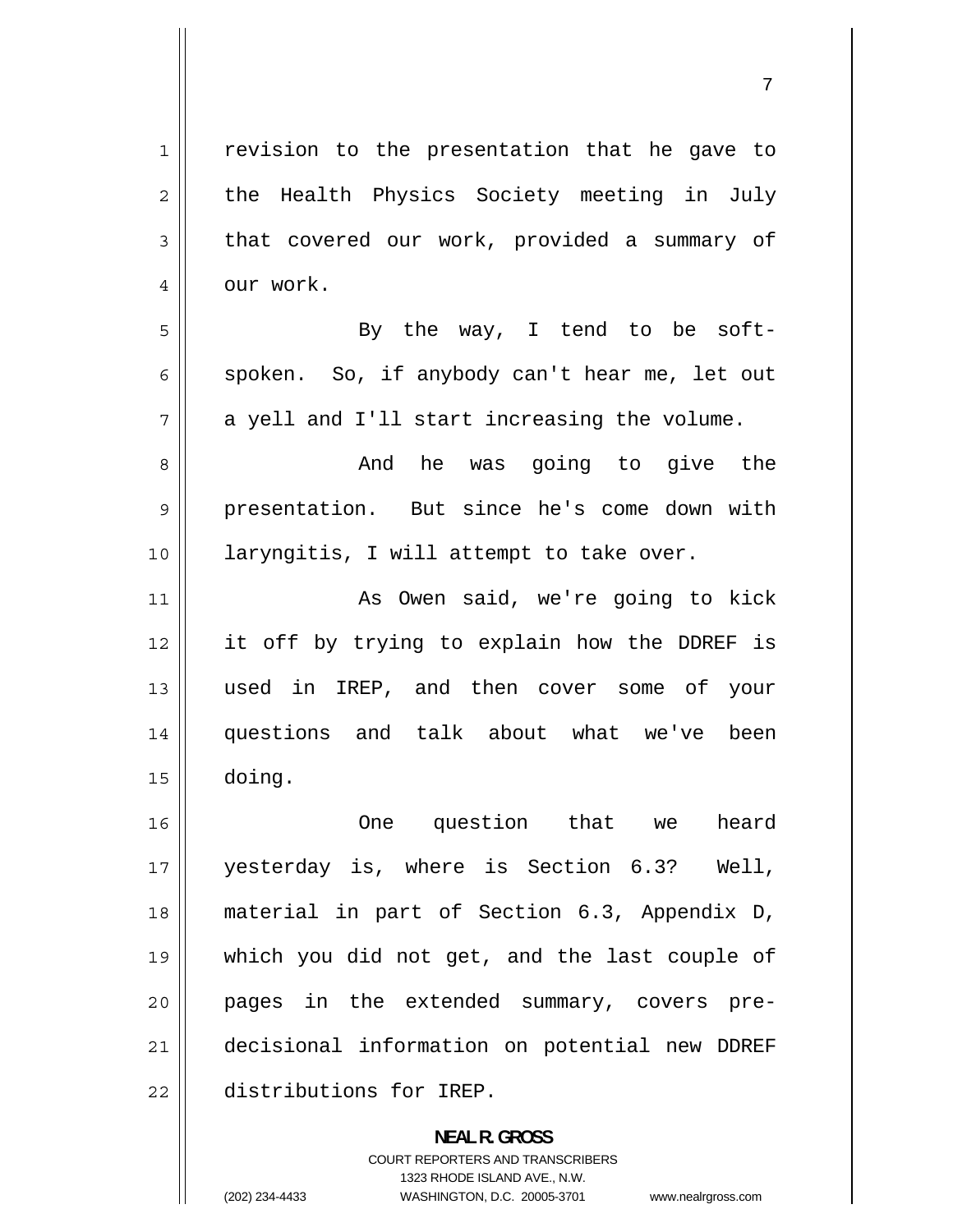<span id="page-7-0"></span>1 Since this material has not gone 2 through an external peer review, it has been 3 withheld at this time. 4 However, inadvertently Section 6.31 5 and 6.32 were not included in your package. 6 These cover summaries of the information that 7 we used in developing DDREF distributions, our 8 rationale for choosing them, how we prioritize 9 them, how we waiver them. And I think it 10 would be very useful if those two sections 11 could be made available perhaps even at a 12 later date. 13 We had to send this draft up to 14 NIOSH in fairly short notice and there are 15 | some editorial-type errors as well. 16 So, we could probably provide a 17 revised copy that has those fixed and these 18 || additions, if NIOSH so wishes. 19 We have been trying to get external 20 peer review prior to a formal peer review  $21$  | through the NIOSH process. 22 Our report has been shared with an **NEAL R. GROSS**  COURT REPORTERS AND TRANSCRIBERS 1323 RHODE ISLAND AVE., N.W. (202) 234-4433 WASHINGTON, D.C. 20005-3701 www.nealrgross.com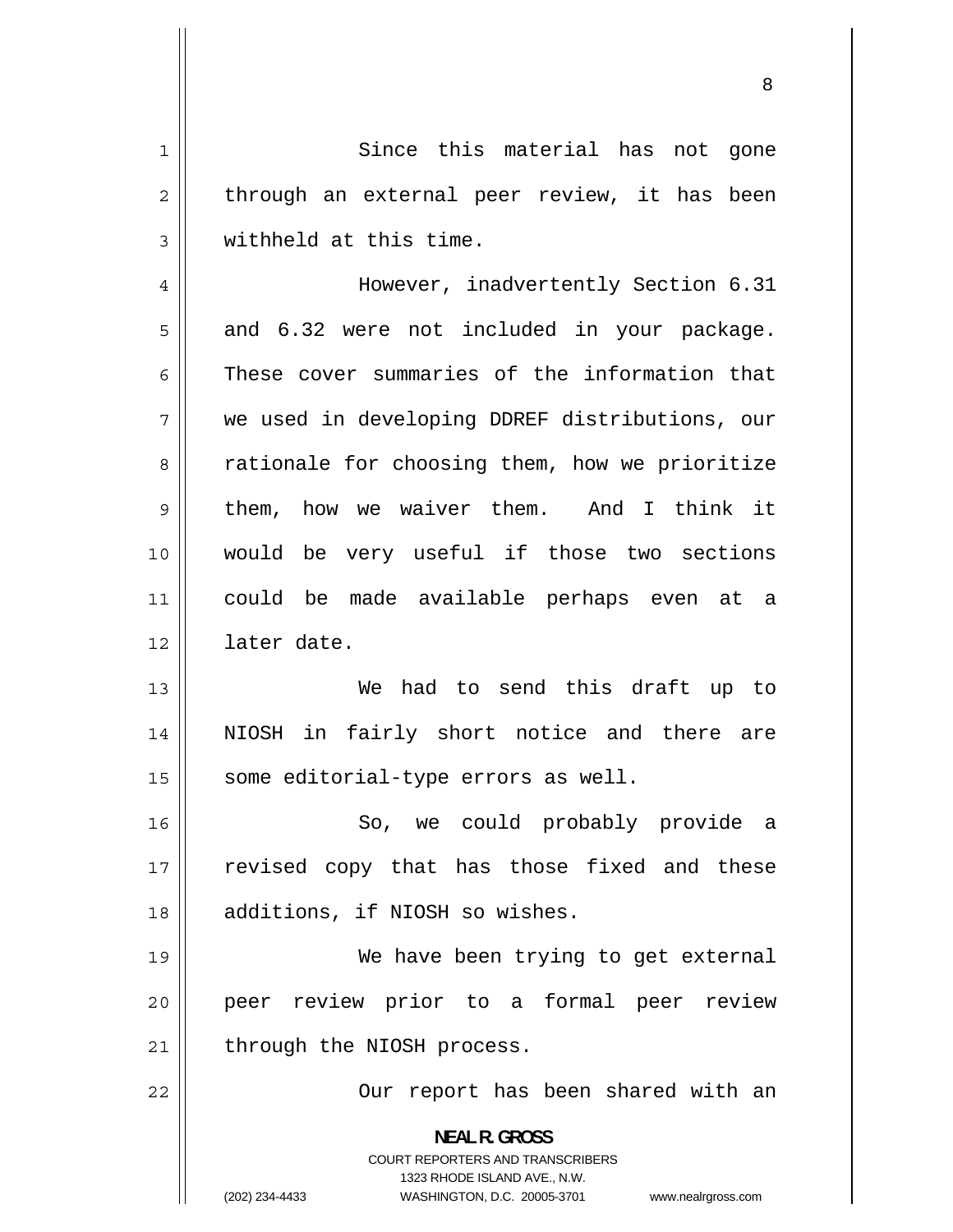<span id="page-8-0"></span>1 ICRP Committee that was interested in 2 developing DDREF several years ago.

3 The earliest version they got 4 didn't have Section 5 or any part of Section 6 5 Section 5, by the way, covers 6 epidemiological studies that can be used to 7 estimate DDREF - but I got some very good 8 feedback from Dr. Michael Fry, a 9 radiobiologist emeritus from Oak Ridge 10 National Laboratory.

11 And so, the current draft reflects 12 some - his feedback and he provided some very 13 || useful information for us.

14 We also had gotten a revised 15 version of our report that included Section 5, 16 and those first two sections of 6.3 was 17 provided at a later date to the ICRP 18 Committee, and also to Peter Jacob who is 19 leading a team that's preparing the German 20 version of IREP and who is also heavily 21 involved in an UNSCEAR effort, and we did get 22 feedback from Peter on the section in our

> **NEAL R. GROSS**  COURT REPORTERS AND TRANSCRIBERS 1323 RHODE ISLAND AVE., N.W. (202) 234-4433 WASHINGTON, D.C. 20005-3701 www.nealrgross.com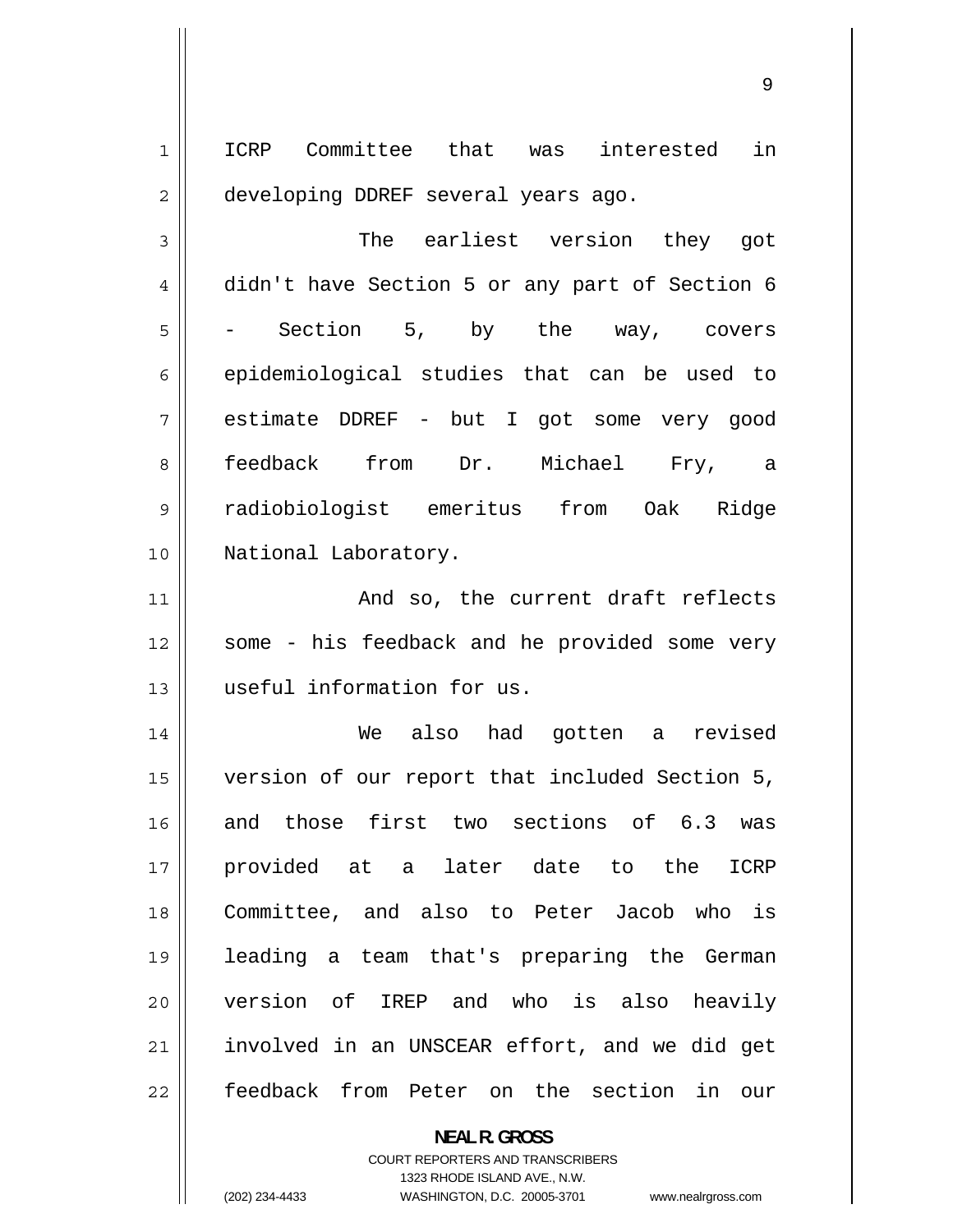<span id="page-9-0"></span>

| $\mathbf 1$    | report that critiques his synthesis of                                                              |
|----------------|-----------------------------------------------------------------------------------------------------|
| $\overline{2}$ | epidemiological studies. The version in the                                                         |
| 3              | report reflects the version after his comments                                                      |
| 4              | had been incorporated.                                                                              |
| 5              | I think it's safe to say that we're                                                                 |
| 6              | still at somewhat of a disagreement with Peter                                                      |
| 7              | over some of the issues, but that's water                                                           |
| 8              | under the bridge.                                                                                   |
| 9              | Well, anyway, let's proceed to talk                                                                 |
| 10             | about the use of DDREFs in IREP. That's this                                                        |
| 11             | slide.                                                                                              |
| 12             | The DDREF is an adjustment factor.                                                                  |
| 13             | a divisor that is used to reduce the<br>It's                                                        |
| 14             | level of risk based on a hypothesized                                                               |
| 15             | reduction of risk at low doses and dose rates.                                                      |
| 16             | And that's based on an inherent                                                                     |
| 17             | linear quadratic model that is used typically                                                       |
| 18             | for estimating how radiation produces -<br>for                                                      |
| 19             | dose responses for radiation.                                                                       |
| 20             | It's not applied to leukemia,                                                                       |
| 21             | because a linear quadratic model is used for                                                        |
| 22             | leukemia.<br>So, it's inherent in that dose                                                         |
|                | <b>NEAL R. GROSS</b>                                                                                |
|                | <b>COURT REPORTERS AND TRANSCRIBERS</b>                                                             |
|                | 1323 RHODE ISLAND AVE., N.W.<br>(202) 234-4433<br>WASHINGTON, D.C. 20005-3701<br>www.nealrgross.com |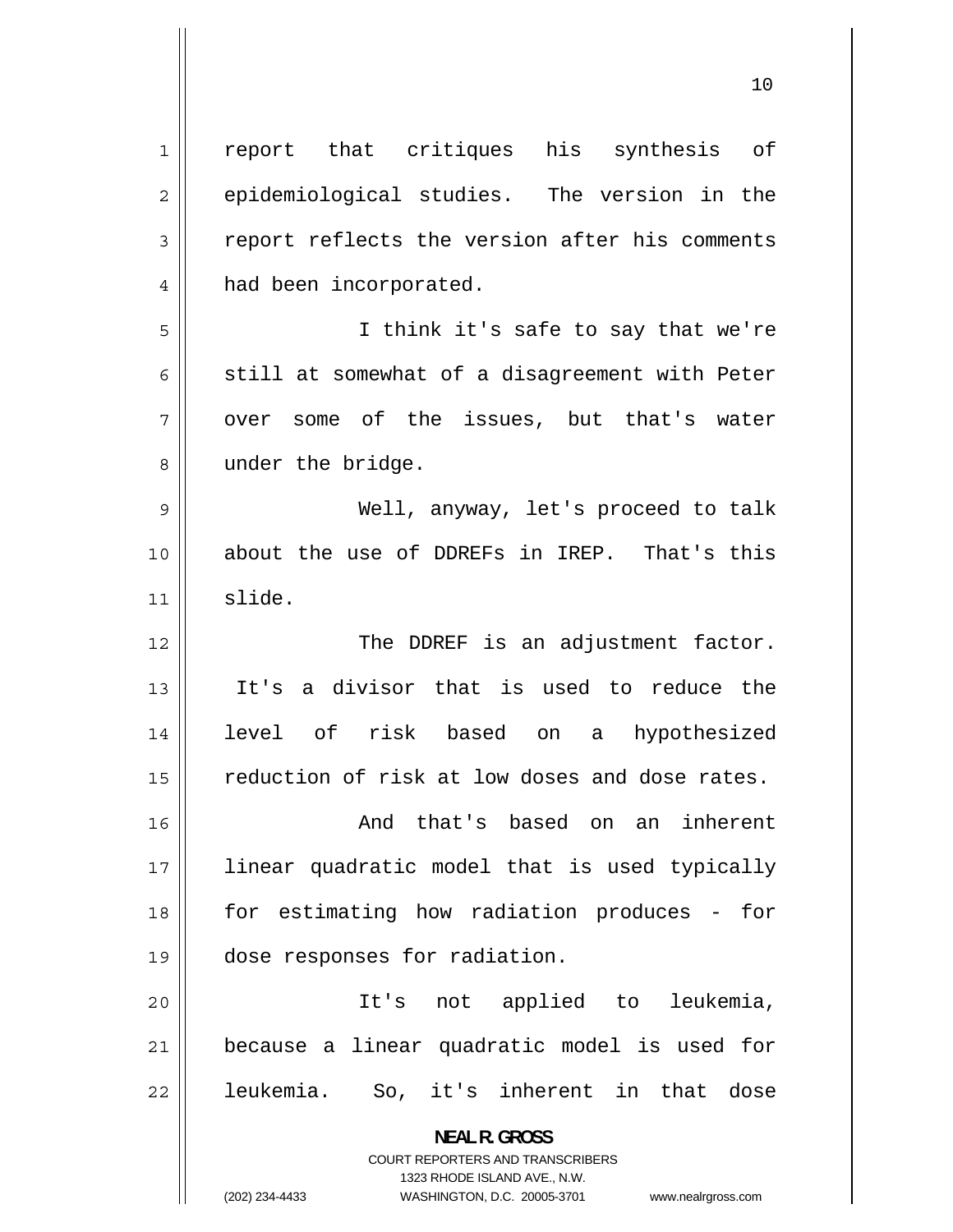<span id="page-10-0"></span>1 response model.

| $\overline{2}$ | Let's go on to the next slide.                                                                                                                                         |
|----------------|------------------------------------------------------------------------------------------------------------------------------------------------------------------------|
| 3              | Now, this is a flow diagram that you should                                                                                                                            |
| 4              | have received - the first part of the flow                                                                                                                             |
| 5              | diagram that you should have received a copy                                                                                                                           |
| 6              | of.                                                                                                                                                                    |
| 7              | And at the top of the flow diagram,                                                                                                                                    |
| 8              | there are two branches. One branch goes to                                                                                                                             |
| 9              | high-LET radiation like neutrons and alphas.                                                                                                                           |
| 10             | And for those, the DDREF is defined as one.                                                                                                                            |
| 11             | For low-LET radiation, it branches                                                                                                                                     |
| 12             | again. That's covering x-rays, gamma rays and                                                                                                                          |
| 13             | electrons.                                                                                                                                                             |
| 14             | Again, if the cancer type is                                                                                                                                           |
| 15             | leukemia, we have the dose response model                                                                                                                              |
| 16             | that's linear quadratic that implicitly                                                                                                                                |
| $17$           | includes the DDREF. So, none is applied.                                                                                                                               |
| 18             | For other cancers depending<br>on                                                                                                                                      |
| 19             | whether the exposure is chronic or acute,<br>we                                                                                                                        |
| 20             | have two different ways of dealing with it.                                                                                                                            |
| 21             | We have two different distributions                                                                                                                                    |
| 22             | for DDREF in IREP for chronic exposure.                                                                                                                                |
|                | <b>NEAL R. GROSS</b><br><b>COURT REPORTERS AND TRANSCRIBERS</b><br>1323 RHODE ISLAND AVE., N.W.<br>(202) 234-4433<br>WASHINGTON, D.C. 20005-3701<br>www.nealrgross.com |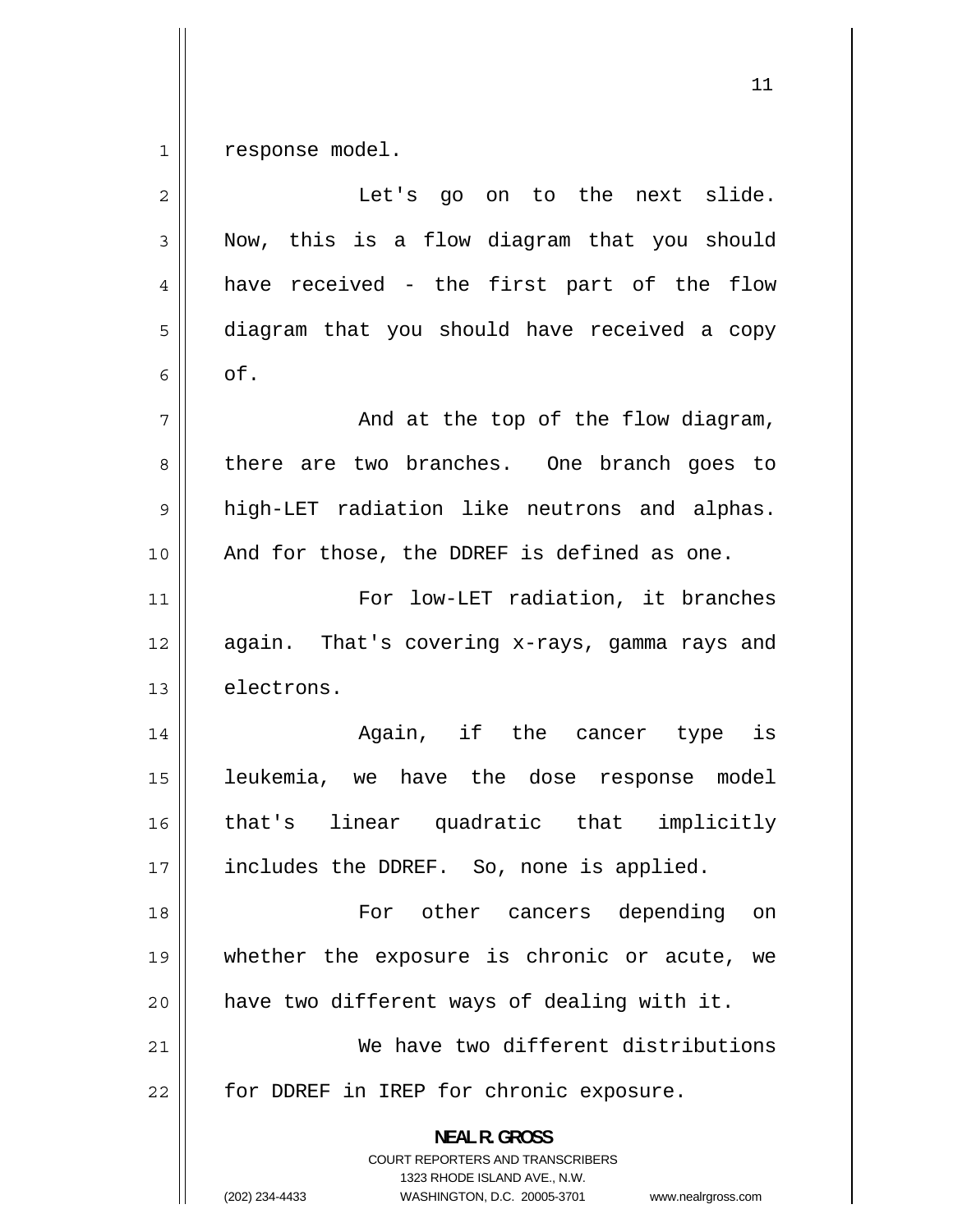<span id="page-11-0"></span>1 One covers breast and thyroid 2 cancers, and one covers other solid cancers. 3 And I'll have a slide that covers that 4 specifically in just a minute. 5 Now, on the other side is 6 information that suggests that there is an 7 approach to - basically what happens is, there 8 are a couple of equations in IREP that attempt 9 to take risks at higher doses above 200 10 millisieverts and produce a smooth transition 11 to a chronic DDREF when the exposures are 12 acute. And the acute exposures have to be 13 || less than 200 millisieverts to be considered. 14 Let's go ahead to the next slide. 15 This shows the DDREF distributions in IREP for 16 | chronic exposures. 17 For breast and thyroid cancers, 18 there is a more limited range on potential 19 estimates of DDREF and there's higher weights  $20$  | to values between one and two. 21 For other solid tumors, the range 22 is extended up to values of five. You'll **NEAL R. GROSS**  COURT REPORTERS AND TRANSCRIBERS 1323 RHODE ISLAND AVE., N.W.

(202) 234-4433 WASHINGTON, D.C. 20005-3701 www.nealrgross.com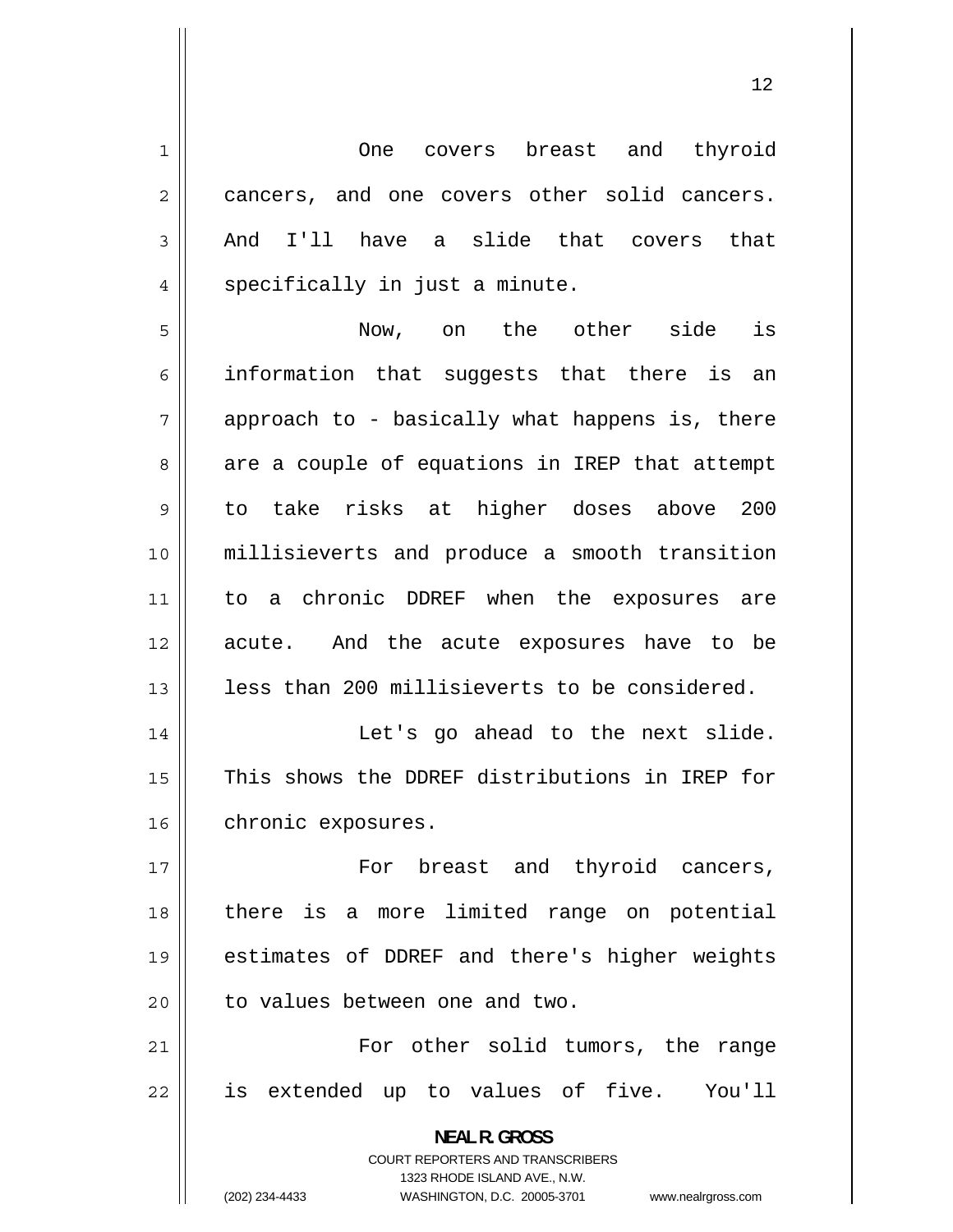<span id="page-12-0"></span>13 1 notice this is a set of discrete values rather 2 than the continuous distribution that's often 3 used for DDREF. 4 MEMBER ZIEMER: Can we ask questions 5 as we go along? 6 DR. TRABALKA: Anytime. Anytime. 7 Fire away. 8 MEMBER ZIEMER: Just back up just 9 one minute. 10 On the 20 millisievert value - 11 | DR. TRABALKA: 200. 12 || MEMBER MUNN: 200. 13 MEMBER ZIEMER: 200, I always have 14 || to convert that. 15 MEMBER MUNN: I do too. You're not 16 alone. 17 (Laughter.) 18 MEMBER ZIEMER: But you're talking 19 about acute exposures above that, and isn't 20 that always a question as to whether you 21 should be in sieverts or grays when you get up 22 to high acute exposures, for example, **NEAL R. GROSS**  COURT REPORTERS AND TRANSCRIBERS 1323 RHODE ISLAND AVE., N.W. (202) 234-4433 WASHINGTON, D.C. 20005-3701 www.nealrgross.com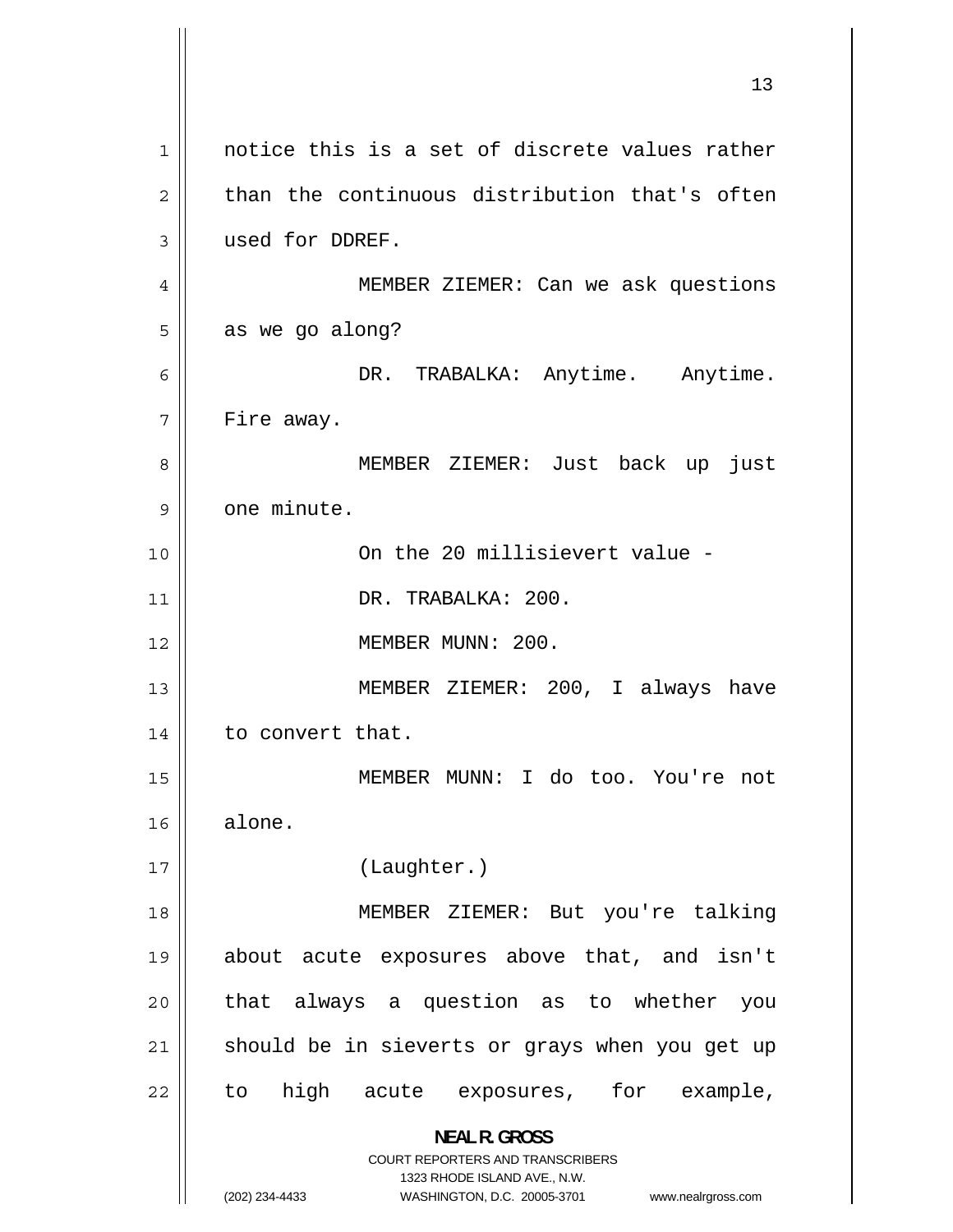<span id="page-13-0"></span>1 exposures at the level of the Japanese 2 survivors? 3 Because the sievert itself has a 4 quality factor, which it's sort of related 5 here. So - but it's not a dose-rate factor, 6 but I'm just asking about nomenclature here. 7 DR. HOFFMAN: Basically the -8 MEMBER ZIEMER: 20 rads is probably 9 all right, but - 10 DR. HOFFMAN: The fundamental unit, 11 Paul, that's used for risk estimation in IREP  $12 \parallel$  is the gray. 13 || T mean, the dose 14 reconstructionists put together sieverts, but 15 then they - the ICRP W sub R weighting factors 16 are used to divide by whatever sievert is 17 input so that basically, the basic unit that's 18 used for risk assessment is the gray. 19 || MEMBER ZIEMER: Okay. 20 DR. HOFFMAN: Probably if you've  $21$  | been following the way -22 MEMBER ZIEMER: I think in your **NEAL R. GROSS**  COURT REPORTERS AND TRANSCRIBERS 1323 RHODE ISLAND AVE., N.W. (202) 234-4433 WASHINGTON, D.C. 20005-3701 www.nealrgross.com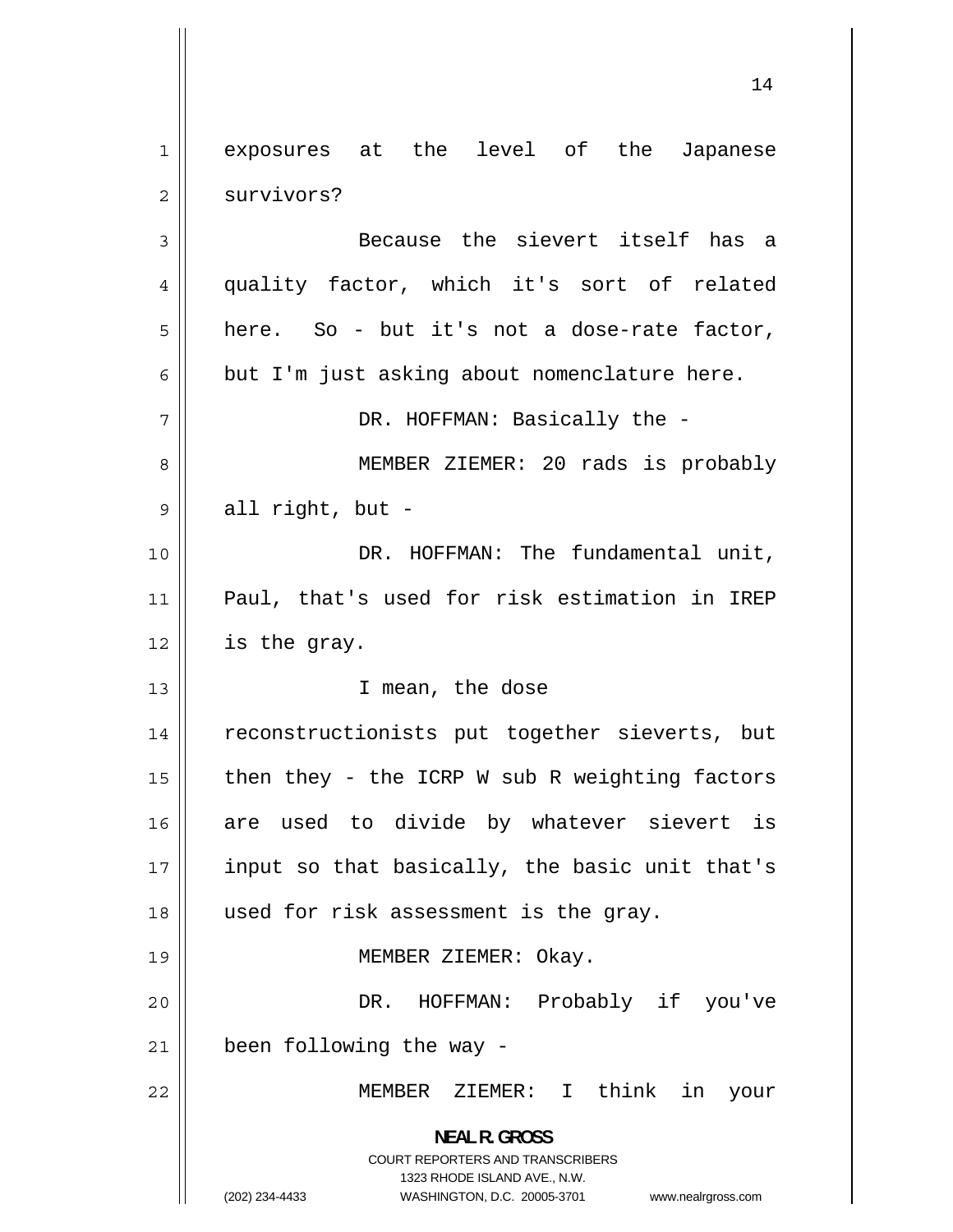<span id="page-14-0"></span>1 paper you use gray. And then when you talked 2 about sieverts, I was wondering if - 3 DR. TRABALKA: I think mostly in 4 grays myself. 5 MEMBER ZIEMER: I think you need to 6 go back to roentgens and rads and then we'll 7 understand. 8 MEMBER ZIEMER: Sorry to interrupt. 9 DR. TRABALKA: Not at all. Stop me 10 anytime. 11 If you've been following the 12 iterations of the studies of the Japanese A-13 bomb survivors, you will notice that they have 14 changed from the use of millisievert to - from  $15$  sieverts to grays. 16 | MEMBER ZIEMER: Grays, right. 17 DR. TRABALKA: Because they're not 18 using the quality factor that's applied - 19 || **MEMBER ZIEMER: Right.** 20 DR. TRABALKA: - to produce a  $21$  | sievert, for example. 22 || MEMBER ZIEMER: Okay. **NEAL R. GROSS**  COURT REPORTERS AND TRANSCRIBERS 1323 RHODE ISLAND AVE., N.W. (202) 234-4433 WASHINGTON, D.C. 20005-3701 www.nealrgross.com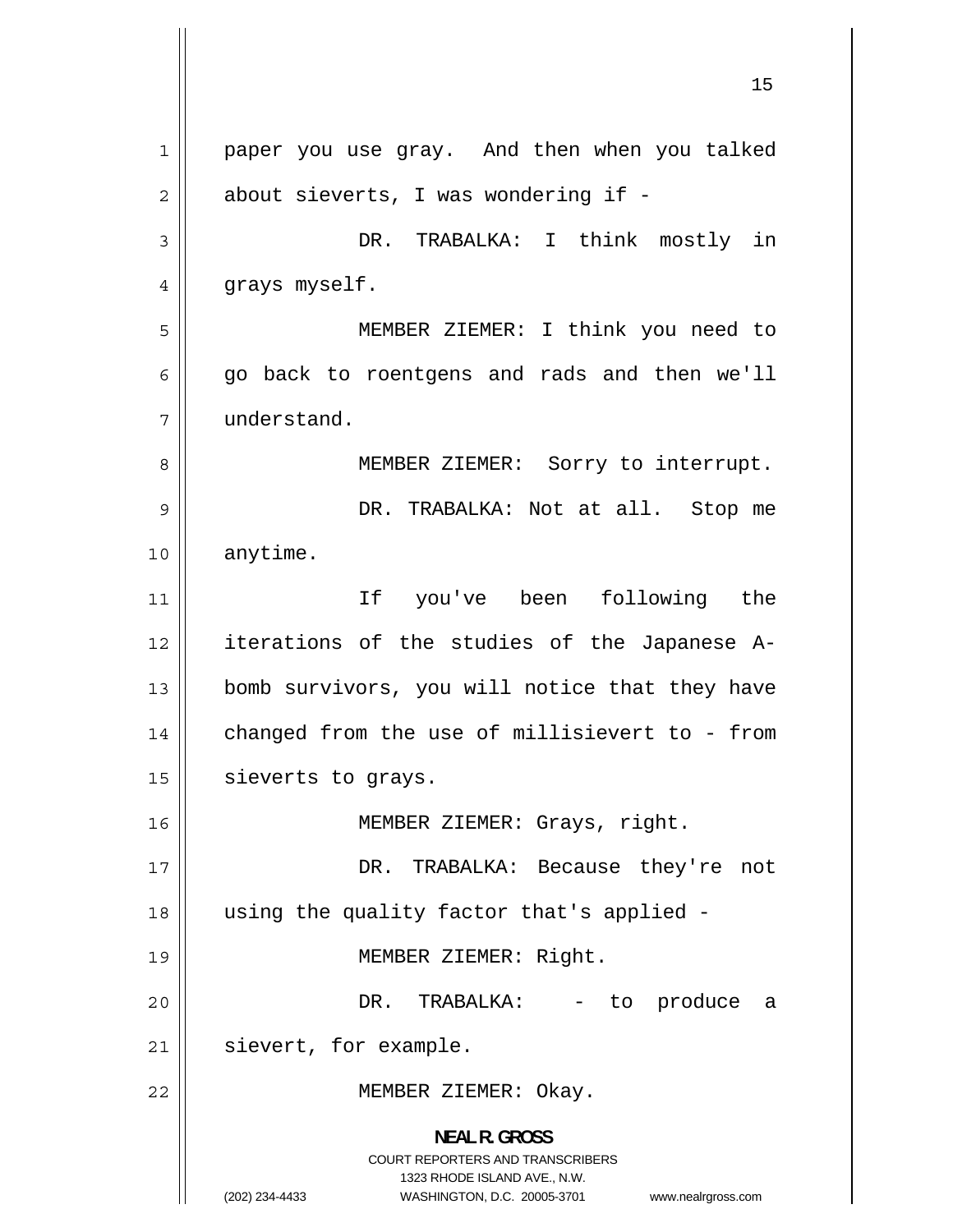<span id="page-15-0"></span>1 DR. TRABALKA: We're not done with 2 that one yet. 3 For other solid tumors, the bulk of 4 the solid tumors in IREP, this distribution is 5 used. It's got a lower - applies lower 6 weights to values between one and two. And 7 the 90 percent confidence interval is about 8 one to three, for example, the equivalent. 9 Okay, go on to the next one. This 10 is the approach that is - and you don't need 11 to worry about these equations, because I'm 12 going to show you a figure that shows how this 13 works. 14 These are the equations and the 15 approach that takes a dose somewhere between 16 30 and 200 millisieverts and converts it to a 17 chronic DDREF. 18 || The Solomon and if you go to the next slide, 19 this shows how DDREF changes as a function of  $20$   $\parallel$  dose. 21 So, when you're at 200 22 millisieverts, DDREF is inherently one. No **NEAL R. GROSS**  COURT REPORTERS AND TRANSCRIBERS

> 1323 RHODE ISLAND AVE., N.W. (202) 234-4433 WASHINGTON, D.C. 20005-3701 www.nealrgross.com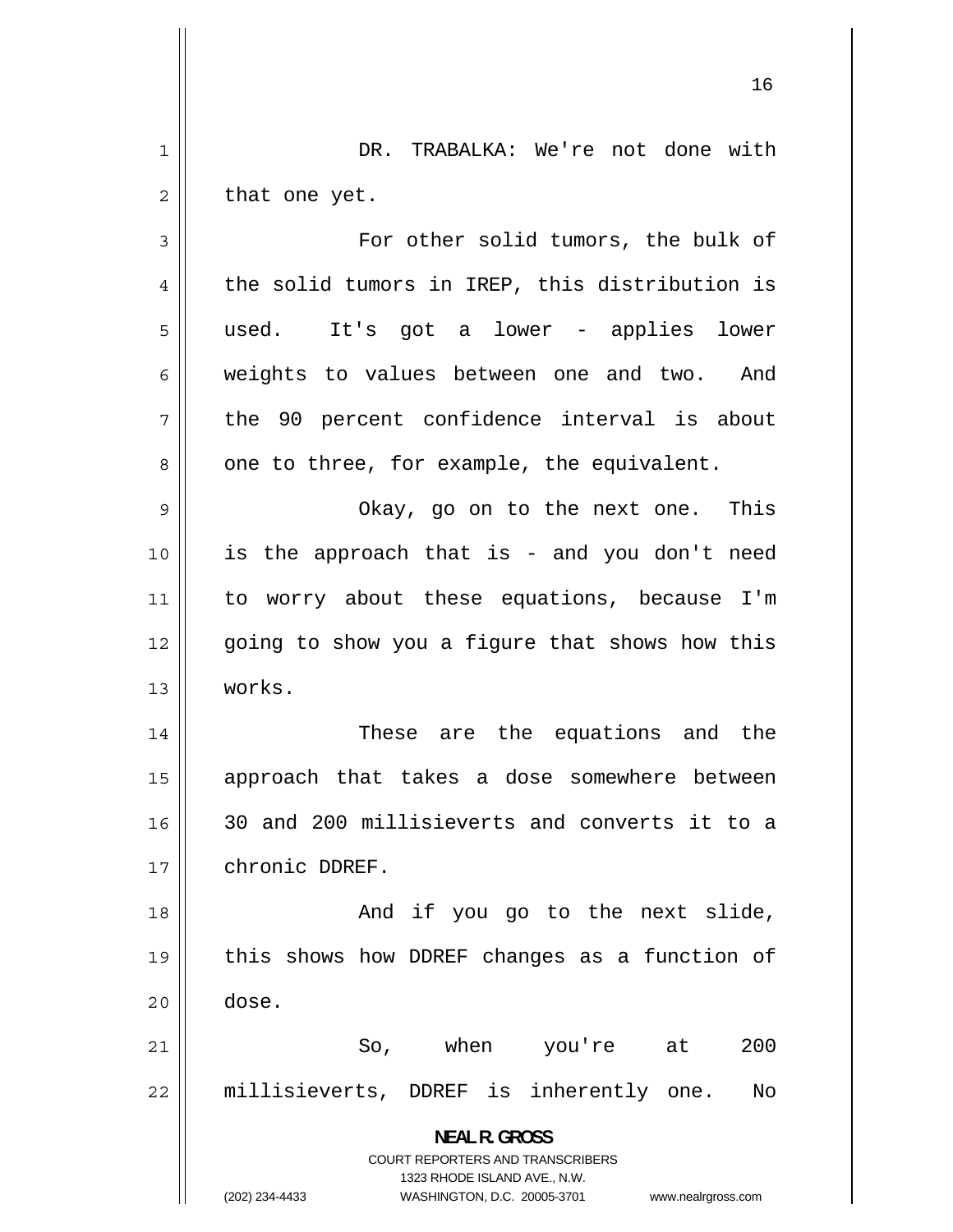<span id="page-16-0"></span>1 issues.

| $\overline{2}$ | As you decrease the dose, you begin                                                                                                                                    |
|----------------|------------------------------------------------------------------------------------------------------------------------------------------------------------------------|
| 3              | to increase the potential DDREFs. And this                                                                                                                             |
| 4              | simply shows those discrete values of DDREF                                                                                                                            |
| 5              | that were shown in the previous distribution                                                                                                                           |
| 6              | for other solid cancers and how they approach                                                                                                                          |
| 7              | to the final chronic DDREF as a function of                                                                                                                            |
| 8              | dose. And I think questions were asked about                                                                                                                           |
| 9              | that in the material that we received.                                                                                                                                 |
| 10             | Does this figure answer those                                                                                                                                          |
| 11             | questions?                                                                                                                                                             |
| 12             | DR. KOCHER: The basic idea behind                                                                                                                                      |
| 13             | this is that you - it doesn't make sense to                                                                                                                            |
| 14             | introduce the full DDREF at one dose, and a                                                                                                                            |
| 15             | microsievert above that have no DDREF.                                                                                                                                 |
| 16             | It's just kind of a continuous                                                                                                                                         |
| 17             | phasing in. You don't get the full effect                                                                                                                              |
| 18             | until you get to zero dose.                                                                                                                                            |
| 19             | fiqure,<br>DR. TRABALKA: But on this                                                                                                                                   |
| 20             | you can see that at about one to ten milligray                                                                                                                         |
| 21             | you have the full effect of the chronic DDREF                                                                                                                          |
| 22             | expressed for an acute exposure, or<br>for                                                                                                                             |
|                | <b>NEAL R. GROSS</b><br><b>COURT REPORTERS AND TRANSCRIBERS</b><br>1323 RHODE ISLAND AVE., N.W.<br>(202) 234-4433<br>WASHINGTON, D.C. 20005-3701<br>www.nealrgross.com |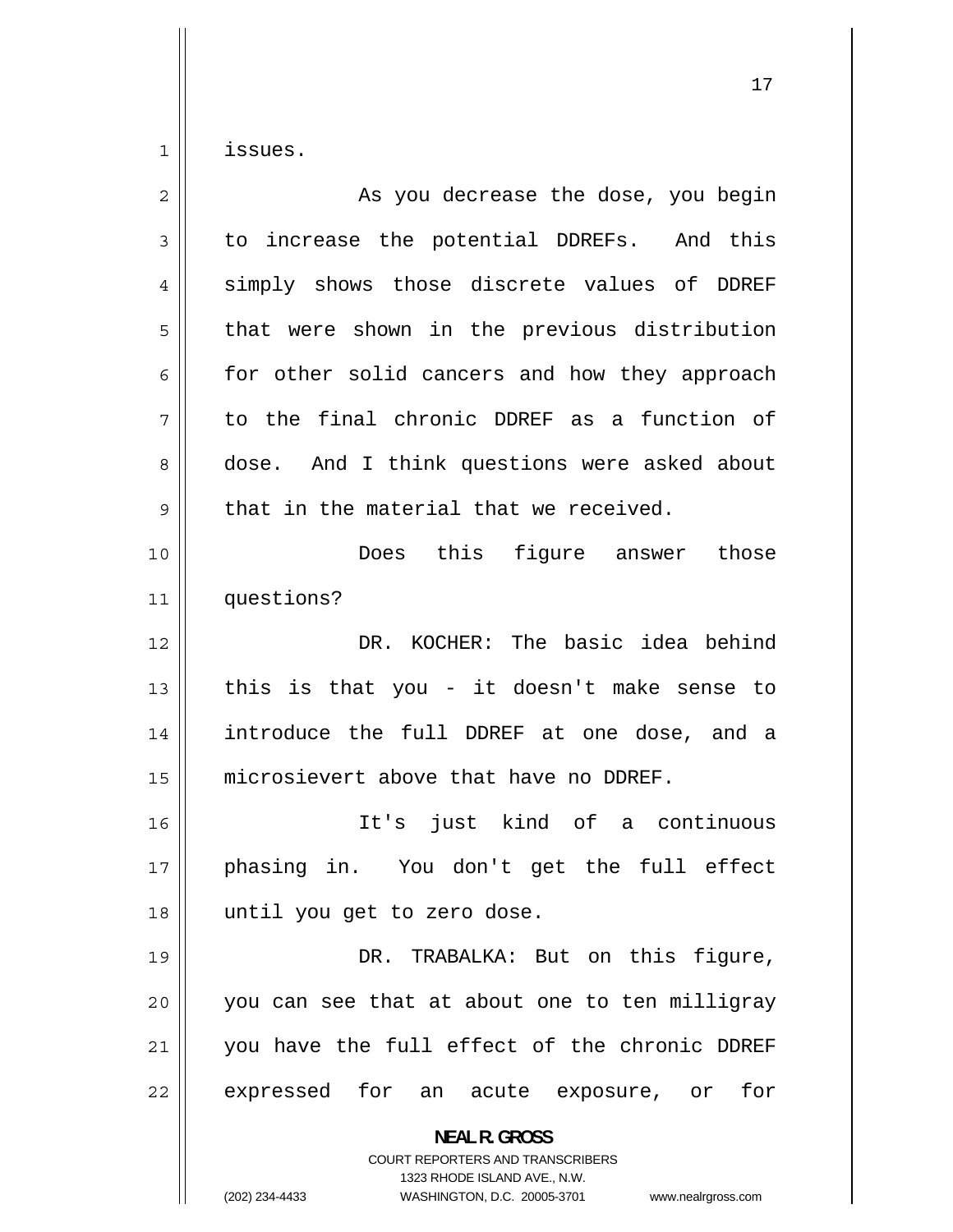<span id="page-17-0"></span>1 fractionated acute exposures that are 2 separated by five hours in time. 3 Okay. Everybody clear on this one? 4 MEMBER ROESSLER: I think I need to 5 study it a bit. 6 DR. TRABALKA: It's a lot of 7 information at one time. 8 MEMBER ROESSLER: If you don't look 9 at the - 10 || DR. HOFFMAN: Something like this is 11 second nature to us, but it may be difficult -12 here are the values of the DDREF for chronic 13 | exposures. 14 DR. TRABALKA: With the percentiles  $15$  | that are applied in IREP. 16 DR. HOFFMAN: Yes, with the 17 percentiles associated with that distribution. 18 So, at the fifth percentile it can be as 19 small as 0.5. At the 99.5th percentile it can  $20$  | be as high as  $5.0$ . 21 Now, for chronic exposures, this 22 full distribution is used in IREP. But for **NEAL R. GROSS**  COURT REPORTERS AND TRANSCRIBERS 1323 RHODE ISLAND AVE., N.W. (202) 234-4433 WASHINGTON, D.C. 20005-3701 www.nealrgross.com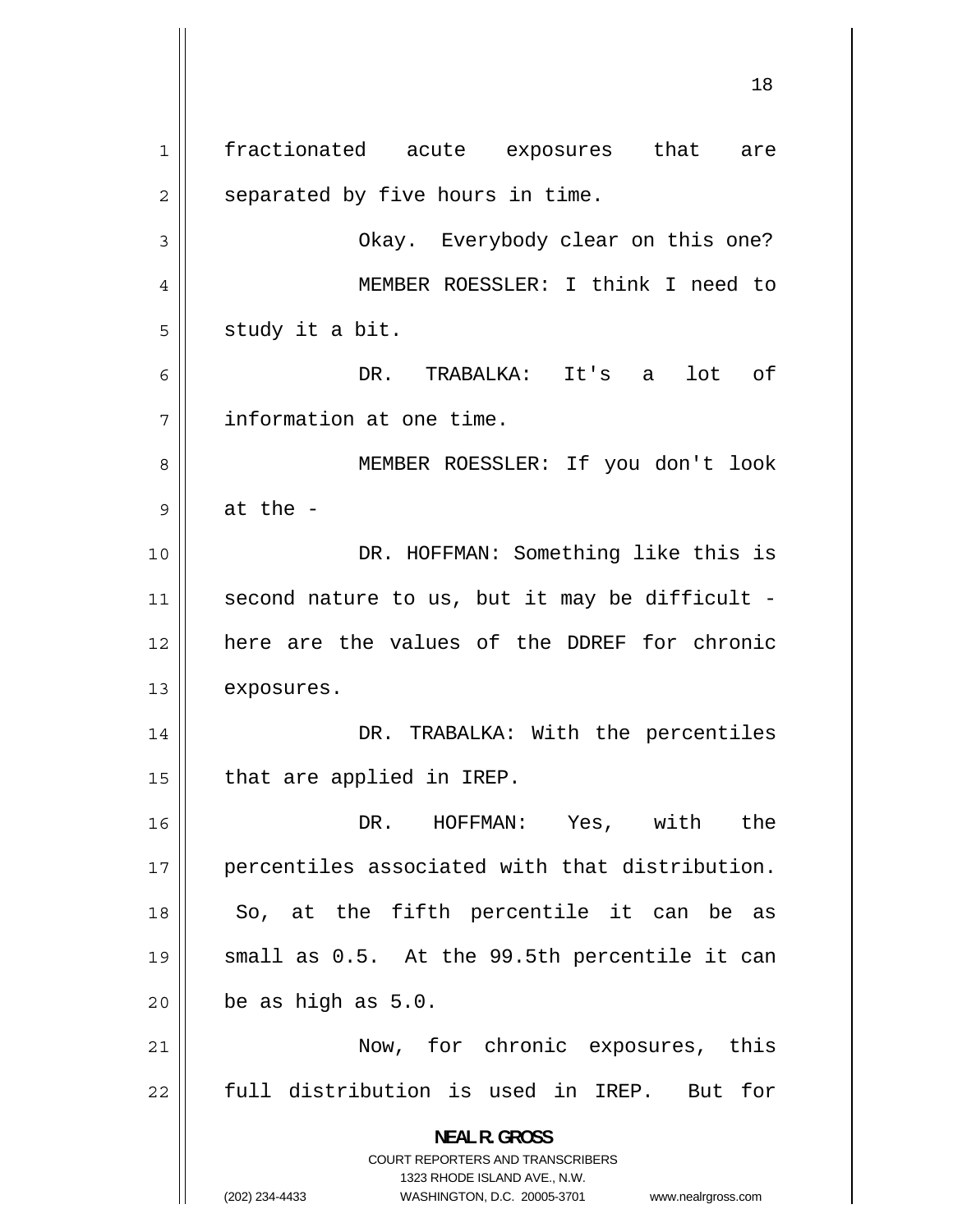<span id="page-18-0"></span>1 acute exposures, the distribution used is 2 dependent on dose.

3 And so at doses above, let's say, 4 150 milligray, virtually the DDREF is 1.0 or 5 no DDREF at all.

6 But as the acute dose gets less, 7 for example, here we have a small distribution 8 where what we say is the DDREF is uncertain. 9 It varies about 1.0 with a 99 percent range 10 varying from slightly below one up to about 11 1.5.

12 || Now, if we brought the dose to 50 13 milligray or 5 rem, now the distribution 14 increases and it begins to approach that 15 distribution that you would get if you had a 16 | chronic exposure.

17 You get distributions near that for 18 the chronic exposure as you get down towards 19 10 milligray or 1 rem.

20 MEMBER ZIEMER: Calculationally, is 21 IREP sampling the distribution for each one of  $22$   $\parallel$  these like it does --

> **NEAL R. GROSS**  COURT REPORTERS AND TRANSCRIBERS 1323 RHODE ISLAND AVE., N.W. (202) 234-4433 WASHINGTON, D.C. 20005-3701 www.nealrgross.com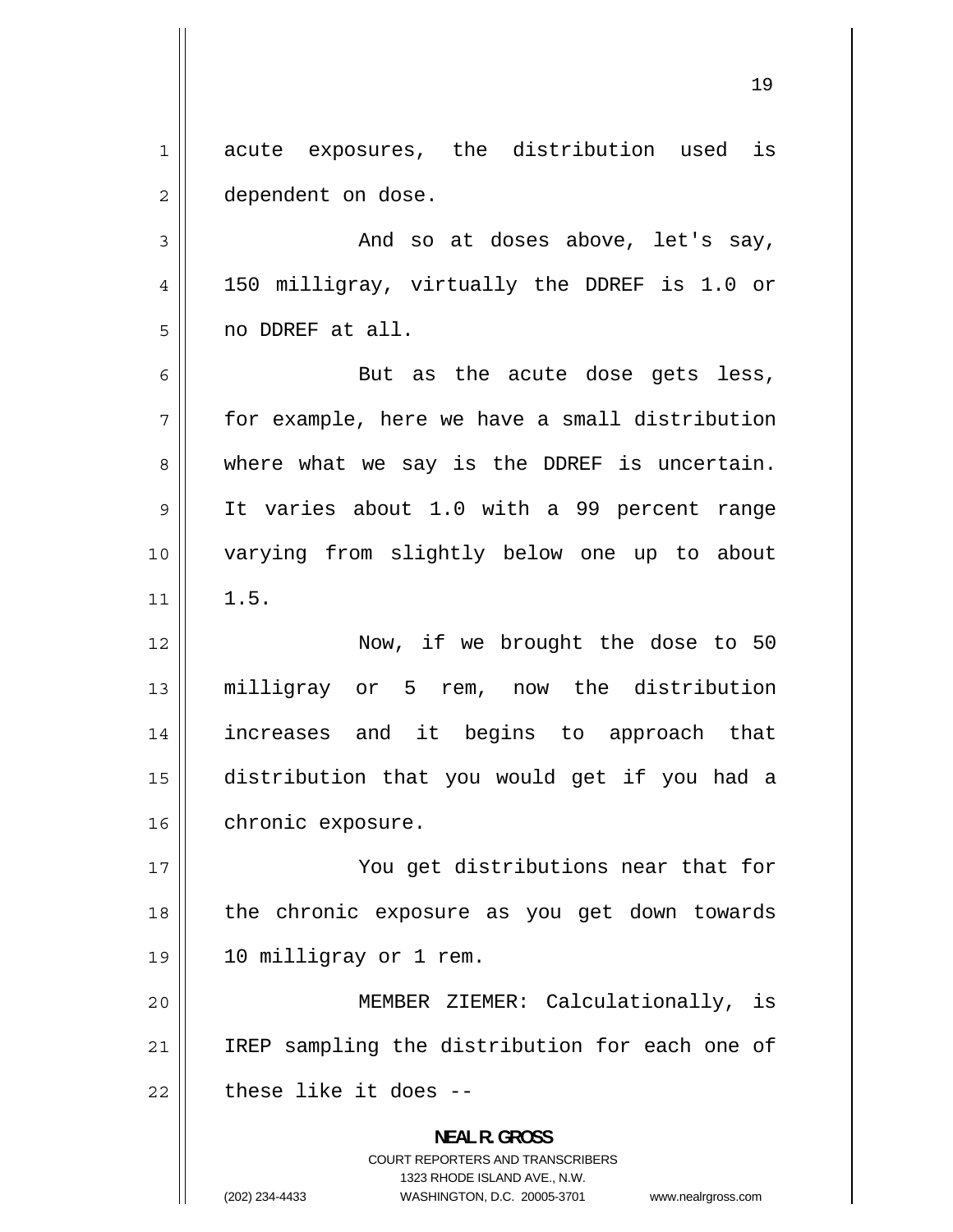<span id="page-19-0"></span>

|                | ∠ ∪                                                                                                                                                                    |
|----------------|------------------------------------------------------------------------------------------------------------------------------------------------------------------------|
| 1              | DR. HOFFMAN: The standard run does                                                                                                                                     |
| $\overline{2}$ | 2,000 iterations.                                                                                                                                                      |
| 3              | MEMBER ZIEMER: Right.                                                                                                                                                  |
| 4              | DR. HOFFMAN: And so, there would be                                                                                                                                    |
| 5              | 2,000 random samples taken from -                                                                                                                                      |
| 6              | MEMBER ZIEMER: Right.                                                                                                                                                  |
| 7              | DR. HOFFMAN: - this distribution.                                                                                                                                      |
| 8              | So, if you have an acute exposure at 100                                                                                                                               |
| 9              | milligrays, you could sample 2,000 times from                                                                                                                          |
| 10             | this distribution. If you had an acute                                                                                                                                 |
| 11             | exposure of 10 milligrays, you would be                                                                                                                                |
| 12             | sampling 2,000 times from that distribution.                                                                                                                           |
| 13             | And<br>that<br>MEMBER ZIEMER:                                                                                                                                          |
| 14             | distribution looks almost<br>for<br>normal                                                                                                                             |
| 15             | everything but breast cancer. I mean,<br>just                                                                                                                          |
| 16             | eyeballing it, it looks kind of log-normal for                                                                                                                         |
| 17             | the breast cancer.                                                                                                                                                     |
| 18             | DR. HOFFMAN: Breast cancer and                                                                                                                                         |
| 19             | thyroid cancer -                                                                                                                                                       |
| 20             | MEMBER ZIEMER: Yes.                                                                                                                                                    |
| 21             | DR. HOFFMAN: -- where there's a                                                                                                                                        |
| 22             | much heavier weight at 1.0.                                                                                                                                            |
|                | <b>NEAL R. GROSS</b><br><b>COURT REPORTERS AND TRANSCRIBERS</b><br>1323 RHODE ISLAND AVE., N.W.<br>(202) 234-4433<br>WASHINGTON, D.C. 20005-3701<br>www.nealrgross.com |

 $\parallel$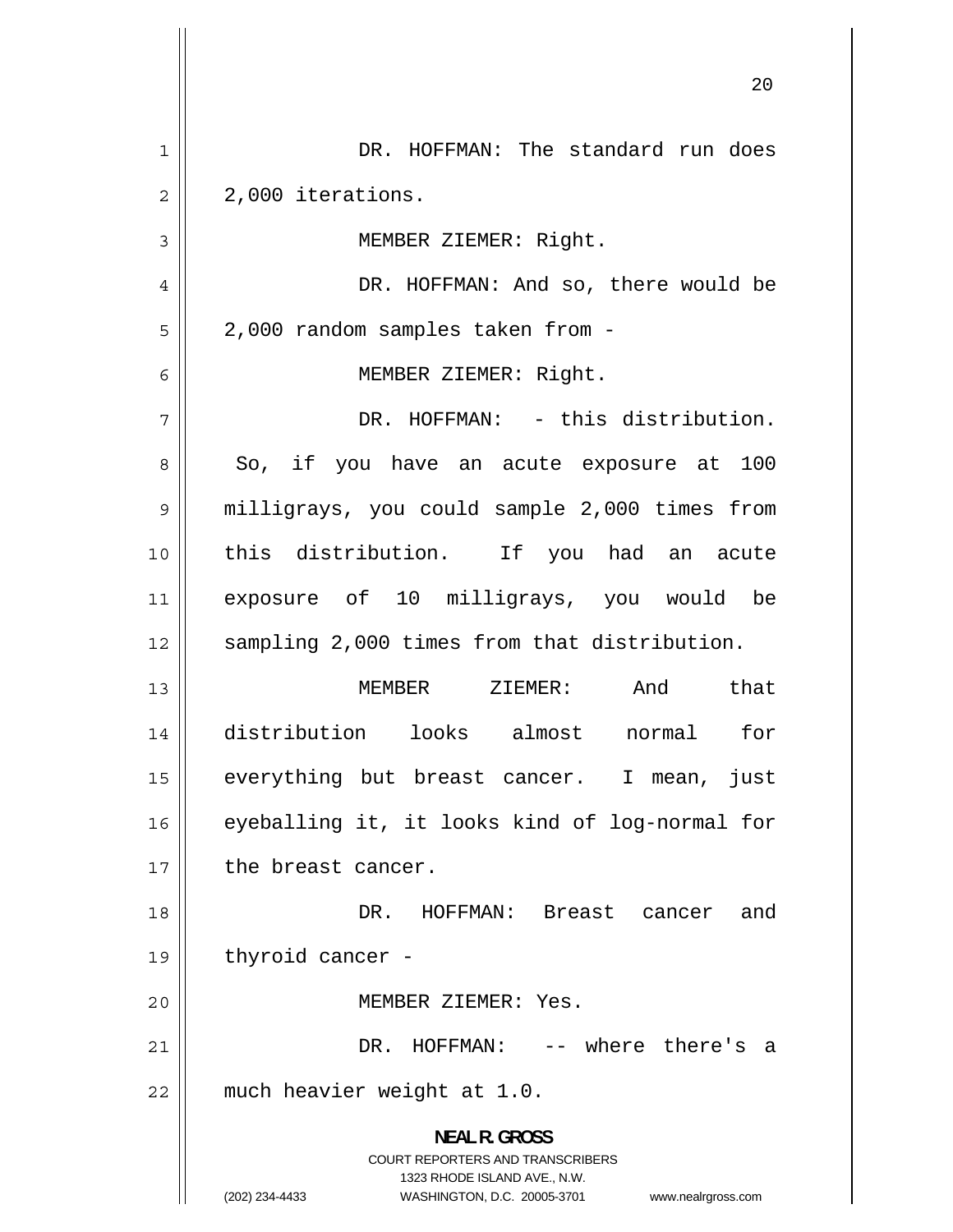<span id="page-20-0"></span>

|                | 21                                                                                                  |
|----------------|-----------------------------------------------------------------------------------------------------|
|                |                                                                                                     |
| 1              | MEMBER ZIEMER: Correct.                                                                             |
| $\overline{2}$ | MEMBER ROESSLER: So, then go to -                                                                   |
| 3              | now, I understand the acute, I think. Now,                                                          |
| 4              | the chronic is just that last -                                                                     |
| 5              | DR. HOFFMAN: Yes.                                                                                   |
| 6              | MEMBER ROESSLER: That last part                                                                     |
| 7              | there.                                                                                              |
| 8              | DR. HOFFMAN: Right, right.                                                                          |
| 9              | MEMBER ROESSLER: Okay.                                                                              |
| 10             | DR. HOFFMAN: And do we have the                                                                     |
| 11             | distributions for the chronic? Can we go back                                                       |
| 12             | to them?                                                                                            |
| 13             | Yes. So, that y-axis you had                                                                        |
| 14             | before is just representing these                                                                   |
| 15             | distributions -                                                                                     |
| 16             | MEMBER ROESSLER: That's what<br>you                                                                 |
| 17             | had on the report.                                                                                  |
| 18             | DR. HOFFMAN: -- that are used for                                                                   |
| 19             | all solid tumors but breast and thyroid                                                             |
| 20             | cancer. And as you said, it kind of looks                                                           |
| 21             | like a normal distribution. And by this, it                                                         |
| 22             | looks somewhat like log-normal.                                                                     |
|                | <b>NEAL R. GROSS</b>                                                                                |
|                | <b>COURT REPORTERS AND TRANSCRIBERS</b>                                                             |
|                | 1323 RHODE ISLAND AVE., N.W.<br>(202) 234-4433<br>WASHINGTON, D.C. 20005-3701<br>www.nealrgross.com |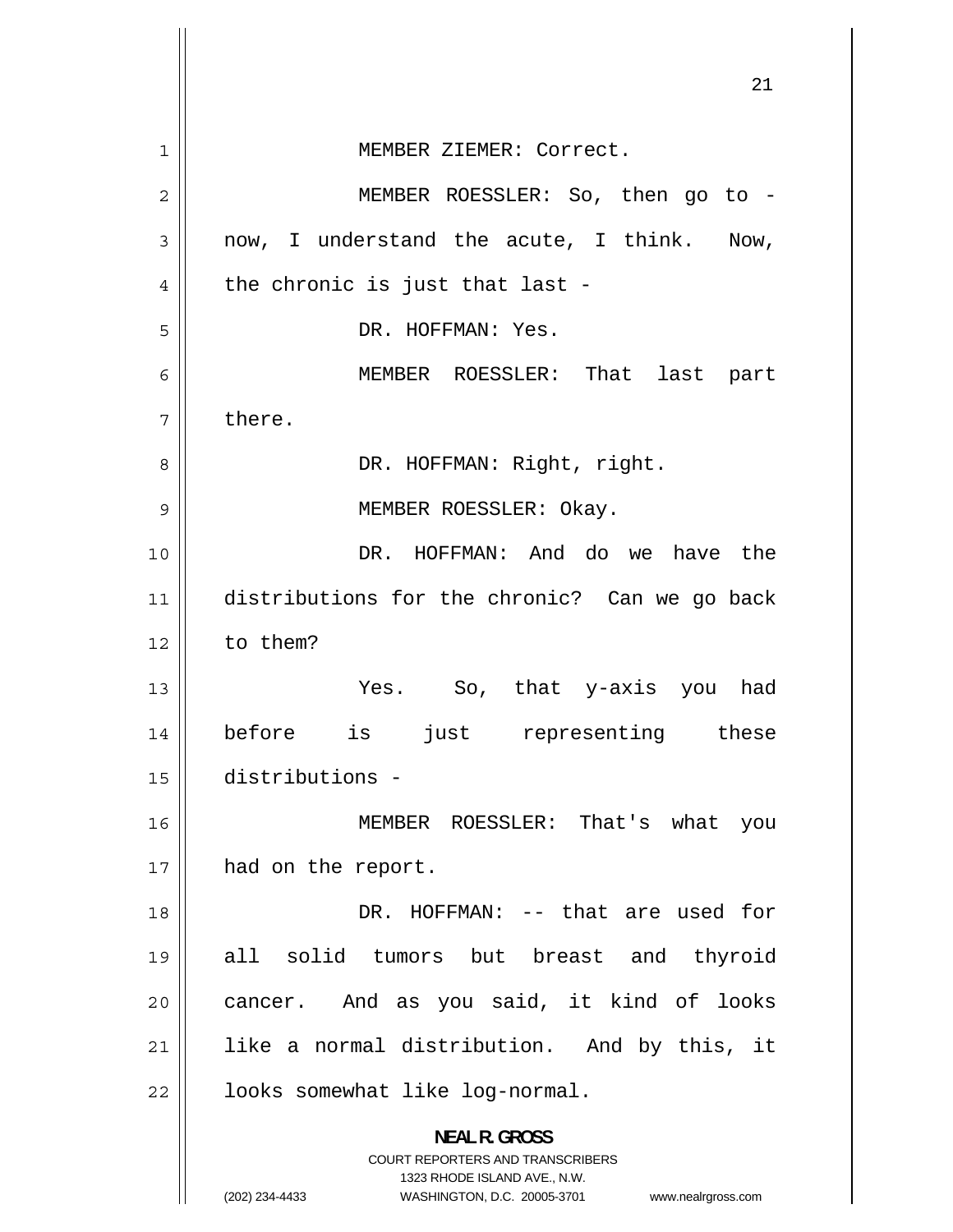<span id="page-21-0"></span>

| 1              | MEMBER ROESSLER: Okay.                                                                                                                                                 |
|----------------|------------------------------------------------------------------------------------------------------------------------------------------------------------------------|
| $\overline{2}$ | DR. HOFFMAN: But basically that's                                                                                                                                      |
| 3              | what's in IREP now. That's not really what's                                                                                                                           |
| 4              | reflected in our updated report.                                                                                                                                       |
| 5              | Our updated report is basically a                                                                                                                                      |
| 6              | critique of these assumptions.                                                                                                                                         |
| 7              | DR. APOSTOAEI: So, we have a                                                                                                                                           |
| 8              | figure. This is what we have all the way up.                                                                                                                           |
| 9              | In the figure for acute, we have the                                                                                                                                   |
| 10             | distribution on the right. It goes over five.                                                                                                                          |
| 11             | DR. KOCHER: Now, go back to those.                                                                                                                                     |
| 12             | Yes, that one. What isn't clear to me on                                                                                                                               |
| 13             | here, I haven't seen this. I've seen a                                                                                                                                 |
| 14             | different kind of figure that displays the                                                                                                                             |
| 15             | same thing.                                                                                                                                                            |
| 16             | What doesn't come through to<br>me                                                                                                                                     |
| 17             | here is about the uncertainty sub L. How is                                                                                                                            |
| 18             | that folded into these curves?                                                                                                                                         |
| 19             | How is the uncertainty sub<br>L                                                                                                                                        |
| 20             | reflected in these curves?                                                                                                                                             |
| 21             | DR. HOFFMAN: The D sub L.                                                                                                                                              |
| 22             | DR. KOCHER: The acute dose at which                                                                                                                                    |
|                | <b>NEAL R. GROSS</b><br><b>COURT REPORTERS AND TRANSCRIBERS</b><br>1323 RHODE ISLAND AVE., N.W.<br>(202) 234-4433<br>WASHINGTON, D.C. 20005-3701<br>www.nealrgross.com |

 $\mathop{||}$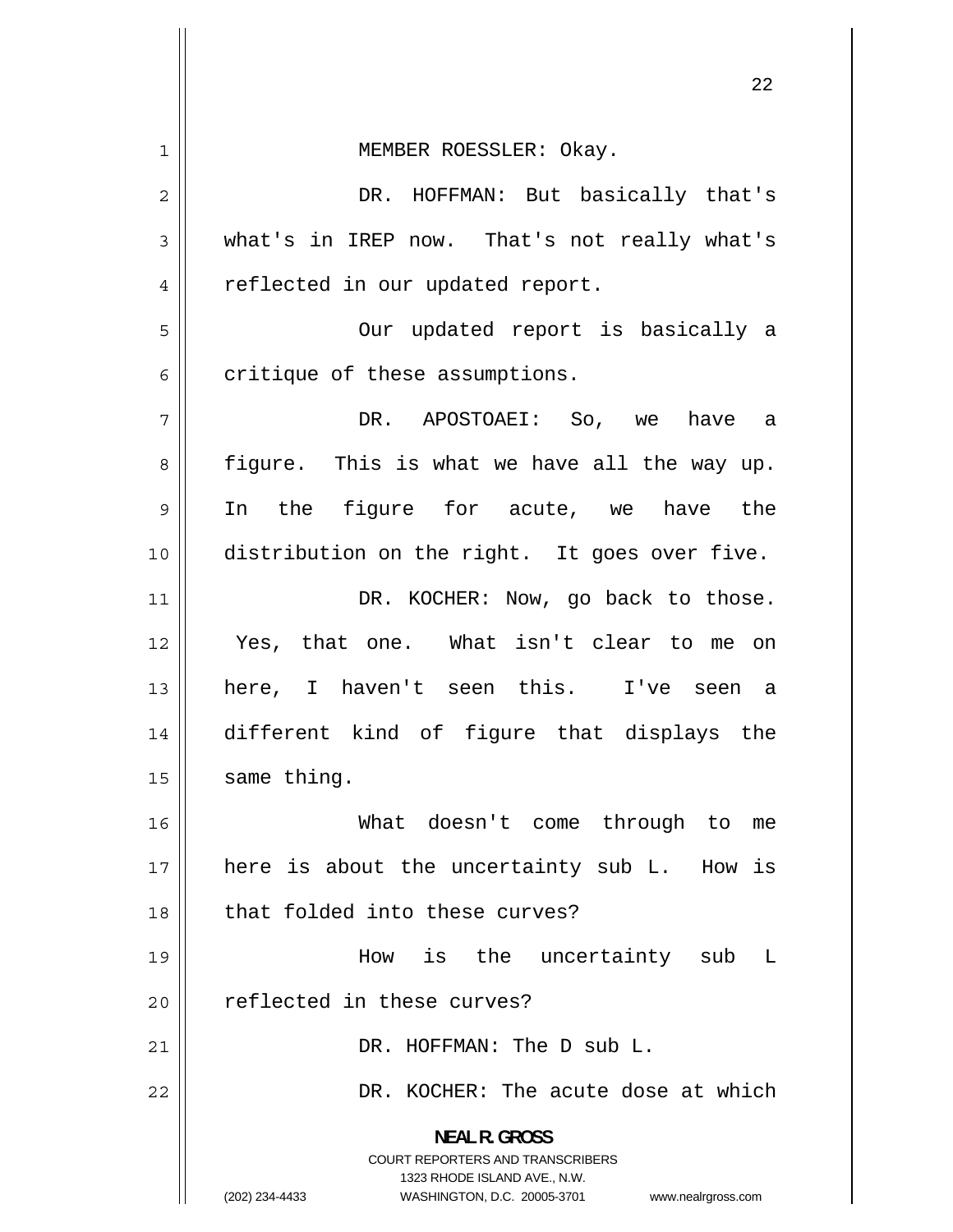1 you begin to phase in DDREF is an uncertain 2 variable.

DR. HOFFMAN: Right.

4 DR. KOCHER: And so, that has to be 5 somehow reflected in these curves.

6 DR. APOSTOAEI: It's already 7 included. This is what happens. If you type 8 in a dose of 200 milligrays, constant dose, 9 the code will verify that this is greater or 10 || lower than D sub L, it's uncertainty.

11 For each iteration, it will sample 12 a sample of DL, it will compare the dose that 13  $\parallel$  we typed in with that one sample from the DL.

14 DR. KOCHER: The point I'm trying to 15 make is the uncertainty, D sub L, is somehow 16 || already in these curves.

17 DR. APOSTOAEI: The uncertainty is  $18$  already -19 DR. KOCHER: Because it's not shown.

20 (Simultaneous speaking.)

21 MEMBER ZIEMER: So, if I understand 22 what he's saying, so if your dose is - let's

> **NEAL R. GROSS**  COURT REPORTERS AND TRANSCRIBERS 1323 RHODE ISLAND AVE., N.W.

3

(202) 234-4433 WASHINGTON, D.C. 20005-3701 www.nealrgross.com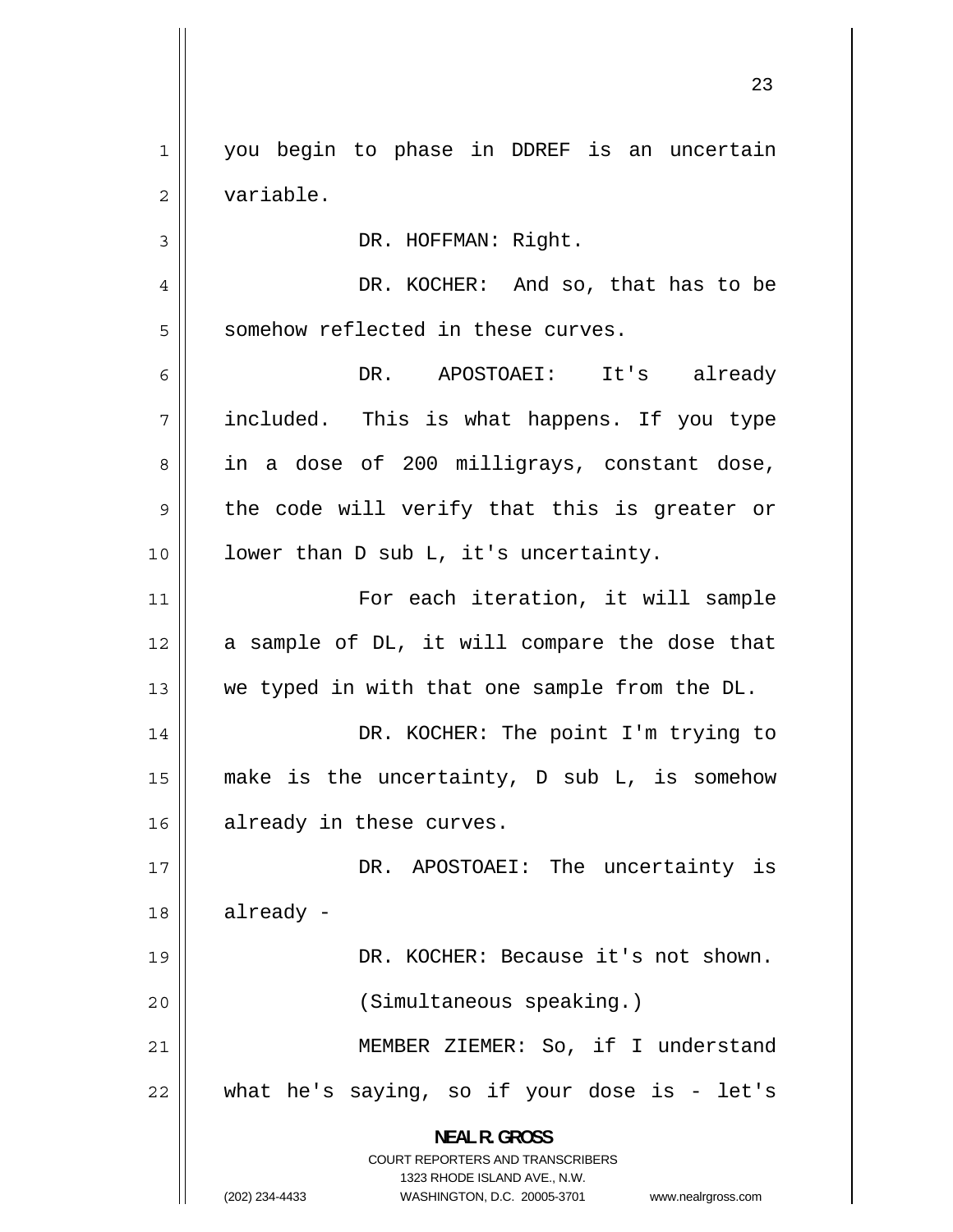1 say it's 150, but it has a distribution, so 2 you're sampling around that distribution. 3 And then you're sampling around a - [4](#page-3-0) doing the same thing. It's like kind of a [5](#page-4-0) double iteration, or is it? [6](#page-5-0) MR. HOFFMAN: If dose had [7](#page-6-0) uncertainty associated with it, yes, you'd be [8](#page-7-0) sampling from the uncertainty and dose. But [9](#page-8-0) then there's also uncertainty associated with [10](#page-9-0) what is the dose that defines a high acute [11](#page-10-0) exposure. [12](#page-11-0) And so, it's not 200 milligray. [13](#page-12-0) It's a distribution ranging from 30 milligray [14](#page-13-0) up to - [15](#page-14-0) MEMBER ZIEMER: That's what I'm [16](#page-15-0) saying. But the 30 part of that when you [17](#page-16-0) sample it, is going to assign a different -[18](#page-17-0) DR. HOFFMAN: Right, right. And [19](#page-18-0) that uncertainty is reflected in this figure. [20](#page-19-0) DR. APOSTOAEI: Yes, that's all [21](#page-20-0) taken into account and folded into those [22](#page-21-0) figures. **NEAL R. GROSS**  COURT REPORTERS AND TRANSCRIBERS 1323 RHODE ISLAND AVE., N.W. (202) 234-4433 WASHINGTON, D.C. 20005-3701 www.nealrgross.com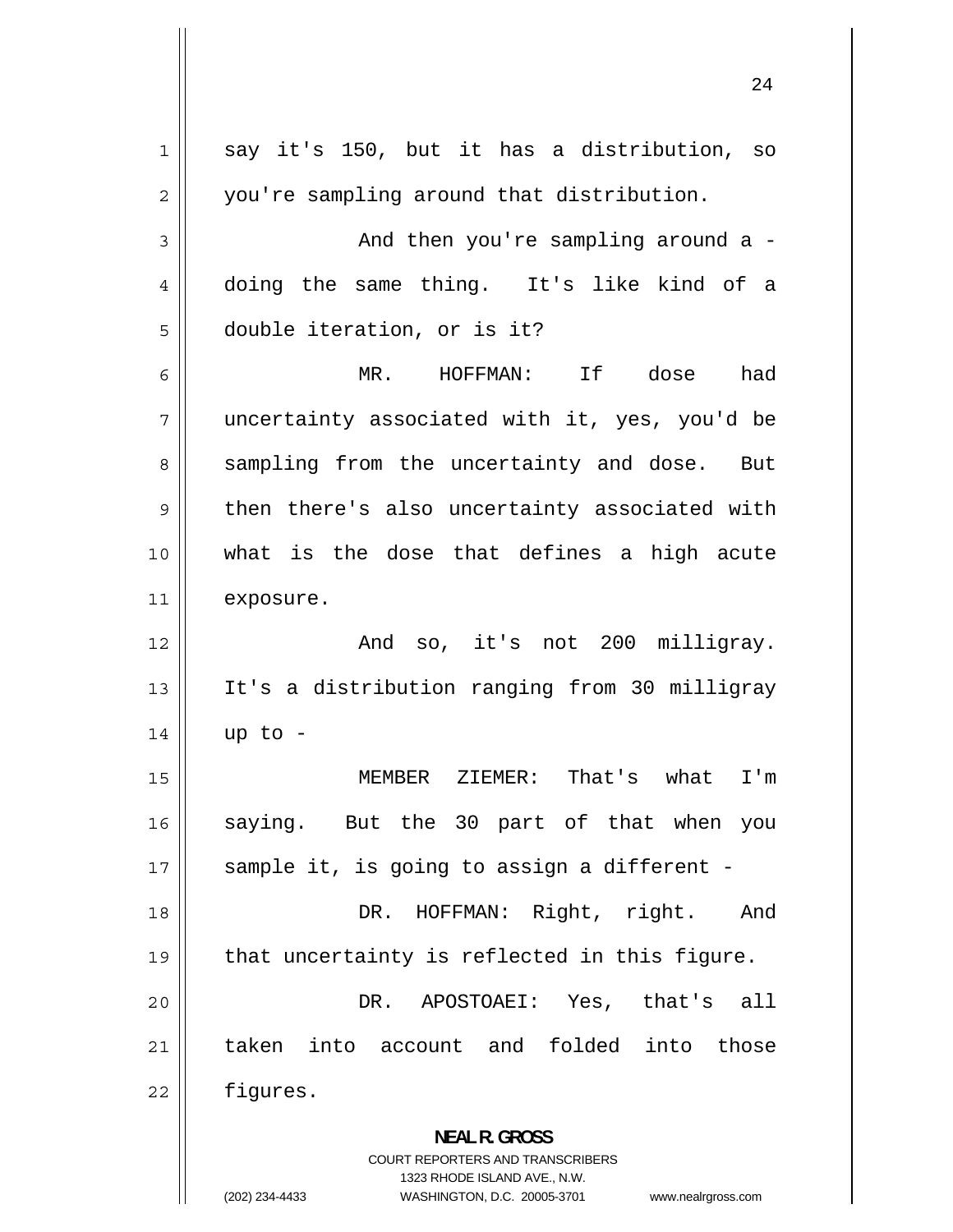| 1  | DR. KOCHER: If you take 150,                                                                        |
|----|-----------------------------------------------------------------------------------------------------|
| 2  | there's only a certain - the probability is                                                         |
| 3  | less than one that you'd apply this correction                                                      |
| 4  | at all.                                                                                             |
| 5  | MEMBER ZIEMER: Right, because the                                                                   |
| 6  | lower ones -                                                                                        |
| 7  | DR. KOCHER: Because it's now 30.                                                                    |
| 8  | MEMBER ZIEMER: Yes, I got you. And                                                                  |
| 9  | that's how it's doing it in the first one.                                                          |
| 10 | DR. HOFFMAN: Yes.                                                                                   |
| 11 | DR. KOCHER: Ready to move on?                                                                       |
| 12 | MEMBER ZIEMER: Okay. Next one.                                                                      |
| 13 | DR. HOFFMAN: Okay. Now, basically                                                                   |
| 14 | this was the point at which we thought we                                                           |
| 15 | would stop, because this answers the question                                                       |
| 16 | how is DDREF used in IREP.                                                                          |
| 17 | Now, we thought we'd entertain                                                                      |
| 18 | questions from the Board at this point before                                                       |
| 19 | there is a follow-up discussion in terms of                                                         |
| 20 | our report.                                                                                         |
| 21 | DR. APOSTOAEI: Or we can continue                                                                   |
| 22 | the slides.                                                                                         |
|    | <b>NEAL R. GROSS</b>                                                                                |
|    | <b>COURT REPORTERS AND TRANSCRIBERS</b>                                                             |
|    | 1323 RHODE ISLAND AVE., N.W.<br>(202) 234-4433<br>WASHINGTON, D.C. 20005-3701<br>www.nealrgross.com |

 $\mathsf{I}$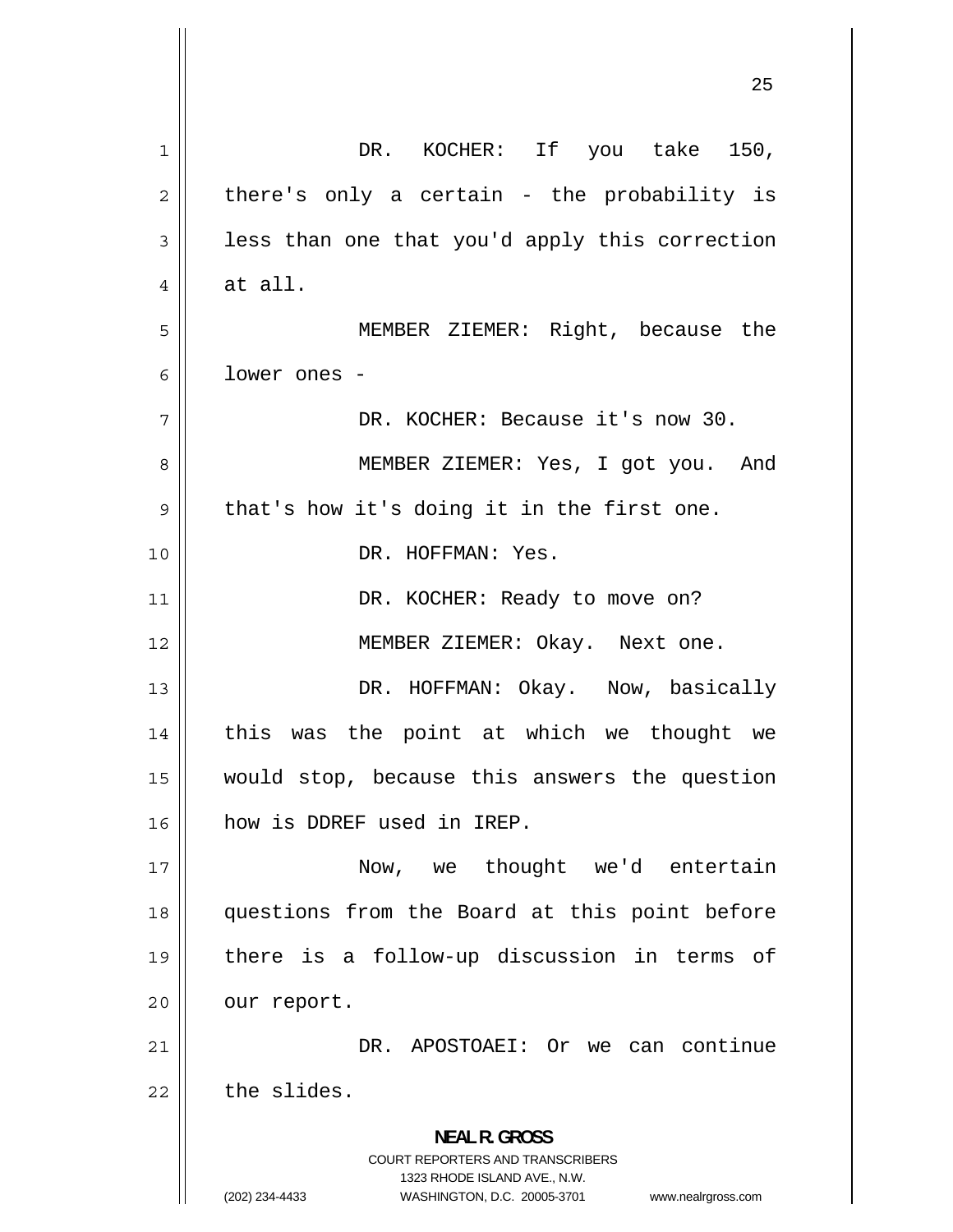1 DR. HOFFMAN: It's the Board's 2 choice. 3 MEMBER ZIEMER: Well, you've 4 answered some my questions. 5 MR. KATZ: Any questions on the line 6 from Board Members up to this point? 7 CHAIRMAN RICHARDSON: Well, thank 8 you. It's very useful to kind of start by 9 laying out what's done. And I look forward to  $10$  | the discussion of the critique of that. 11 One thing I would - since we've 12 given substantial time to this function for 13 phasing in DDREF for acute exposures, I wonder 14 if NIOSH could comment on the proportion of 15 claimants for which an annual dose is - let's 16 start with proportion of claimants if they 17 have some idea of this, where an annual dose 18 would ever be on the magnitude of 200 19 milligrays. 20 So, this is an annual low-LET 21 || exposure. An external exposure. 22 DR. NETON: This is Jim, Jim Neton. **NEAL R. GROSS**  COURT REPORTERS AND TRANSCRIBERS 1323 RHODE ISLAND AVE., N.W. (202) 234-4433 WASHINGTON, D.C. 20005-3701 www.nealrgross.com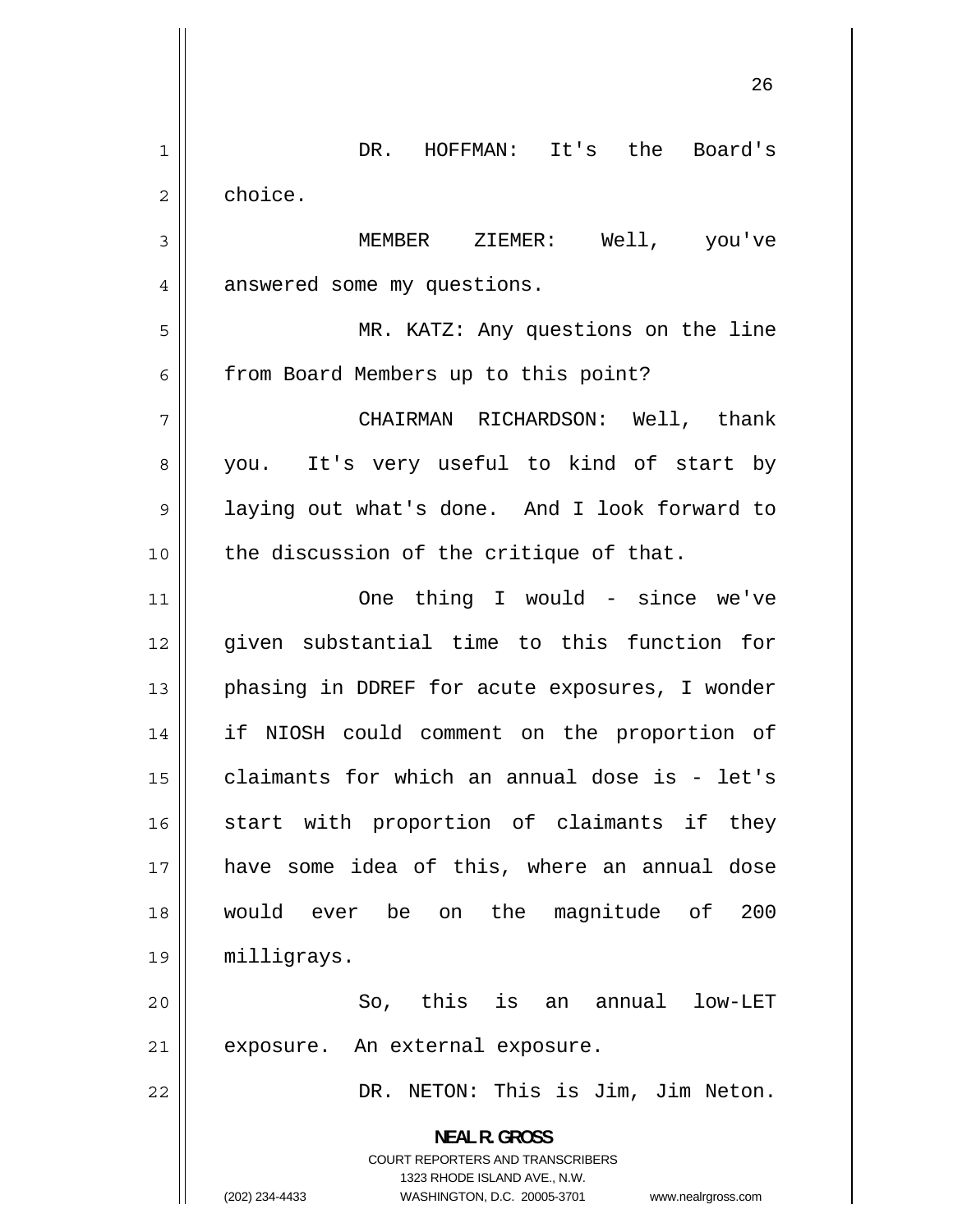1 There are some instances of that, but they 2 are few and far between.

3 I would suspect that where they 4 occur is in the very early years of the AEC 5 activities working with the uranium ores, the 6 Belgian Congo ores, that sort of thing. There 7 was a lot of radium in there. I recall at 8 Mallinckrodt we had some pretty high exposures 9 like that. 10 || But outside of that, I think it's 11 unlikely that we would have exposures, acute 12 | exposures in that range. 13 CHAIRMAN RICHARDSON: Okay. But 14 what about, let's take the lower bound of 15 what's called acute, 30 milligray? 16 || DR. NETON: Same thing. 17 CHAIRMAN RICHARDSON: Because this 18 is my experience in working with Oak Ridge, 19 Hanford, Savannah River, that those are the 20 || magnitudes of career doses. 21 || DR. NETON: Right. 22 CHAIRMAN RICHARDSON: 30 to 50 **NEAL R. GROSS**  COURT REPORTERS AND TRANSCRIBERS 1323 RHODE ISLAND AVE., N.W.

(202) 234-4433 WASHINGTON, D.C. 20005-3701 www.nealrgross.com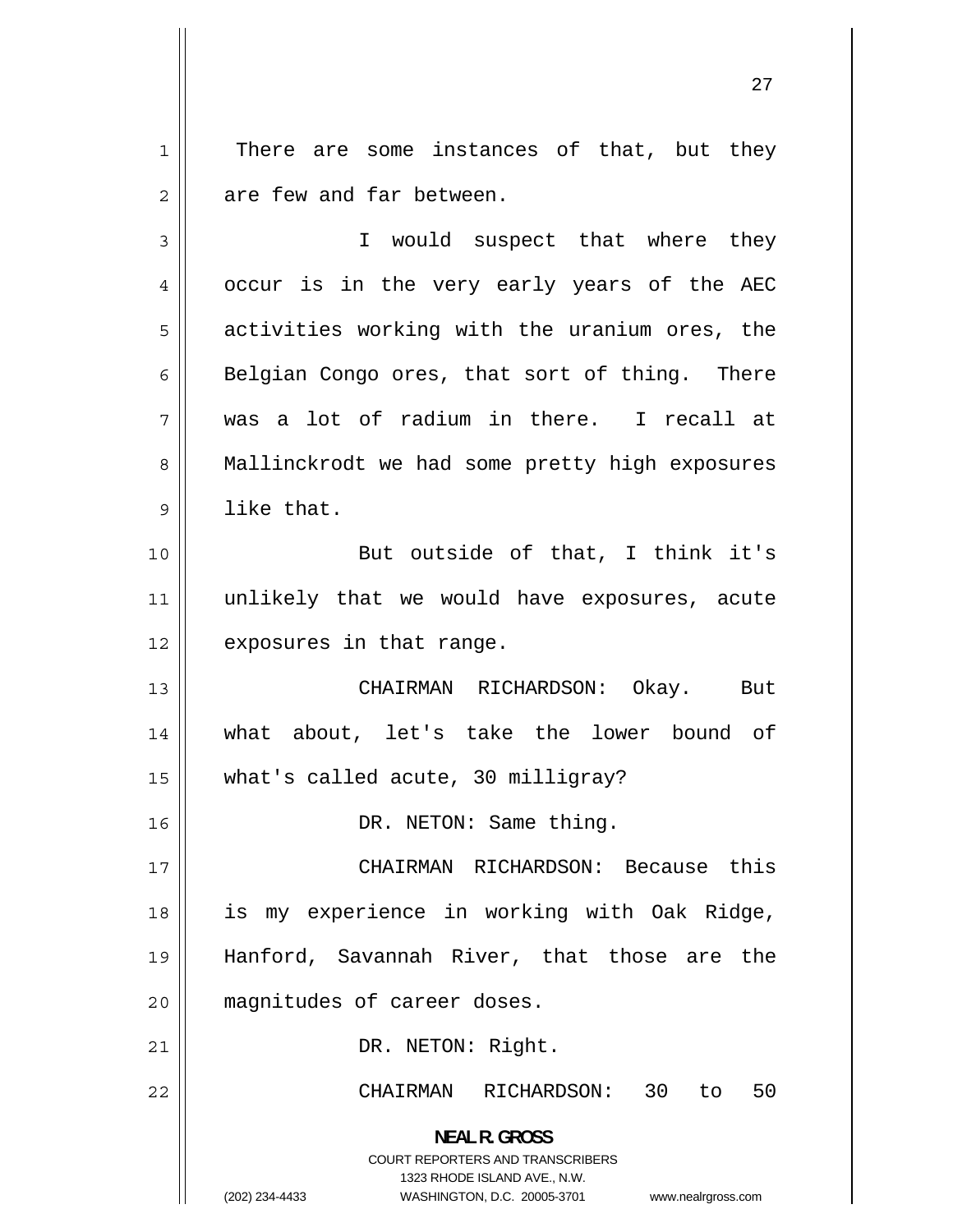1 millisieverts up to maybe a hundred 2 millisieverts or so.

3 But when we're talking about an 4 annual dose, we're not talking about any part 5 of this graph in which there's a phasing going 6 on. We're talking about for, I would imagine, 7 for the vast majority of claimants the doses, 8 an annual dose, is going to be on the 9 magnitude of 10 milligray and below, with 10 those types which actually have relevance to 11 || the claimants that we're considering about. 12 Is that consistent with your kind 13 of interpretation of kind of the bulk of the  $14$  | claimants in which we're going to be -15 DR. NETON: Yes. Yes, I would agree 16 | with that. 17 DR. KOCHER: Given the limit was 50. 18 DR. NETON: Yes, right. The limit 19 || was 50 for most of those years. 20 CHAIRMAN RICHARDSON: Well, and 21 operationally, I mean, I've encountered very 22 few workers - I mean, there was the 5 rem **NEAL R. GROSS**  COURT REPORTERS AND TRANSCRIBERS 1323 RHODE ISLAND AVE., N.W. (202) 234-4433 WASHINGTON, D.C. 20005-3701 www.nealrgross.com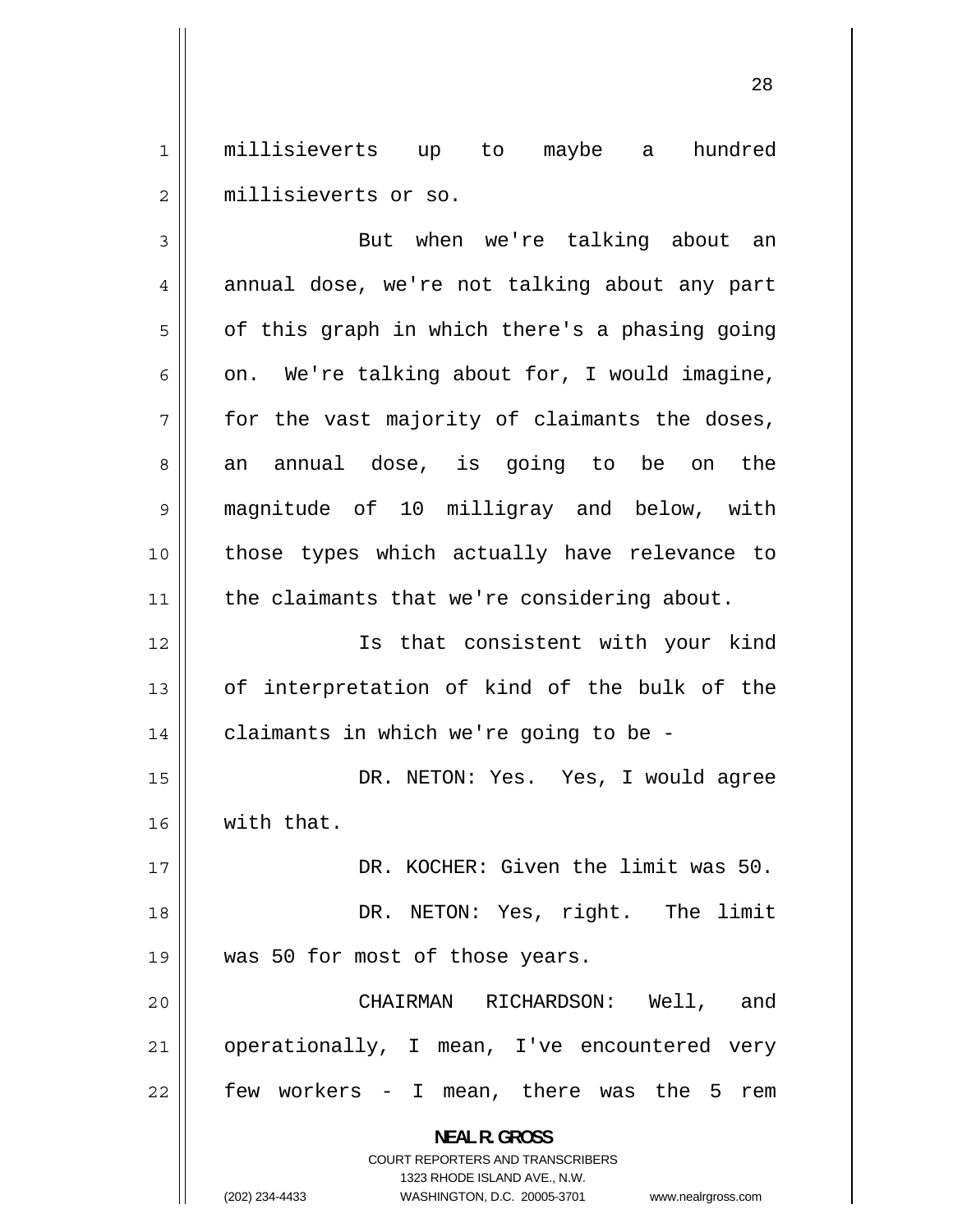1 study. But, again, that was the 5 rem study 2 of people whose cumulative doses were 5 rem 3 that was conducted for a while by Oak Ridge. 4 DR. NETON: I will say, though, that 5 we do, for the most part, especially the early 6 years, the annual dose is considered to be an 7 acute dose if we can't determine what the 8 individual badge readings were, that sort of 9 thing. 10 CHAIRMAN RICHARDSON: It's 11 considered acute. 12 | DR. NETON: Right. 13 CHAIRMAN RICHARDSON: But here it's 14 of such a magnitude that you're back down to 15 the part of the magnitude that once you apply  $16$  | this factor, it's essentially --17 || DR. NETON: The chronic. 18 CHAIRMAN RICHARDSON: -- getting 19 the weight distribution of the chronic 20 | exposure again. 21 DR. NETON: Exactly. Yes, we do the 22 acute just in case there were high exposures, **NEAL R. GROSS**  COURT REPORTERS AND TRANSCRIBERS 1323 RHODE ISLAND AVE., N.W. (202) 234-4433 WASHINGTON, D.C. 20005-3701 www.nealrgross.com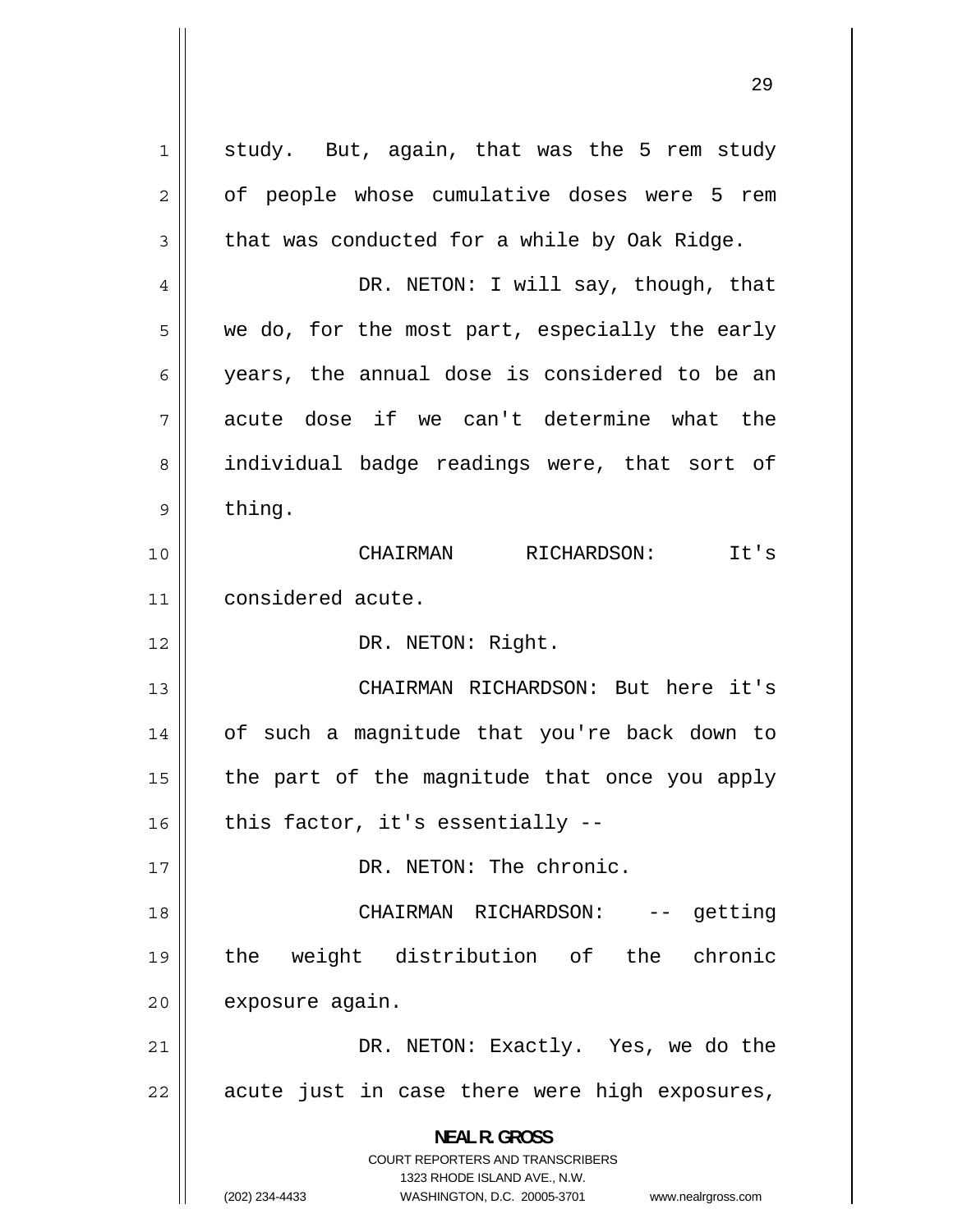1 you know. We would try to be claimant-2 favorable, but you're absolutely right. 3 For the most part, it's going to be 4 treated - the acutes for low-LET will be 5 considered principally as if they were -- 6 well, had a DDREF applied of some magnitude 7 depending on the scale that's used here. 8 That's correct. 9 DR. MAURO: Owen, this is John 10 Mauro. Just a quick question. I don't have 11 the slide in front of me. 12 Sorry to interrupt, but is any 13 mention made of organ-specific DDREFs, or are  $14$  we talking  $-$ 15 || DR. HOFFMAN: Yes. 16 DR. MAURO: Because I don't have the 17 slide in front of me. 18 DR. HOFFMAN: Yes, if you recall in 19 IREP, John, the DDREF, one, it is not applied 20 for leukemias. We have a different 21 distribution for breast and thyroid than we  $22$  | have for all other solid tumors. **NEAL R. GROSS**  COURT REPORTERS AND TRANSCRIBERS 1323 RHODE ISLAND AVE., N.W. (202) 234-4433 WASHINGTON, D.C. 20005-3701 www.nealrgross.com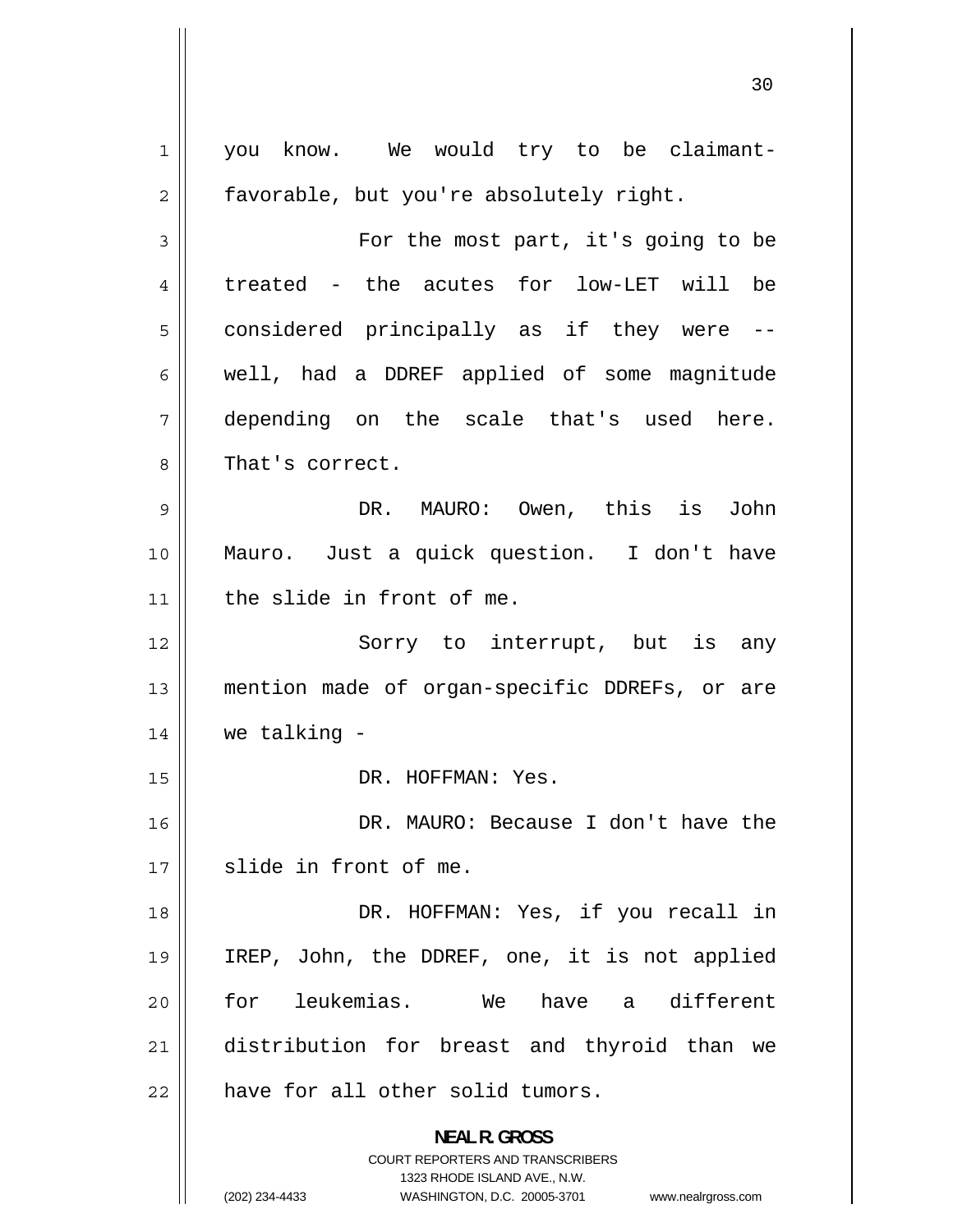1 DR. MAURO: Okay. I'm sorry I missed 2 that. Thank you for your answer. 3 DR. HOFFMAN: Yes. 4 DR. MAURO: And the only reason it 5 triggered my question was when we were talking 6 about what the doses are and we talk about 1 7 rem per year, often some organs do get some 8 fairly high doses. Especially the respiratory 9 tract. And that triggered that question. 10 DR. HOFFMAN: Sure. 11 DR. NETON: But there, John, you 12 were principally talking, I think, about alpha 13 emitters. 14 DR. MAURO: That's true. You're 15 absolutely right. You're absolutely right. 16 (Simultaneous speaking.) 17 DR. NETON: That's another issue  $18$  | that I'm sure we'll get into. 19 || DR. MAURO: Yes, yes. 20 DR. NETON: The DDREF actually does 21 get applied to high-LET alpha emitters in a  $22$  | sort of different way. **NEAL R. GROSS**  COURT REPORTERS AND TRANSCRIBERS 1323 RHODE ISLAND AVE., N.W. (202) 234-4433 WASHINGTON, D.C. 20005-3701 www.nealrgross.com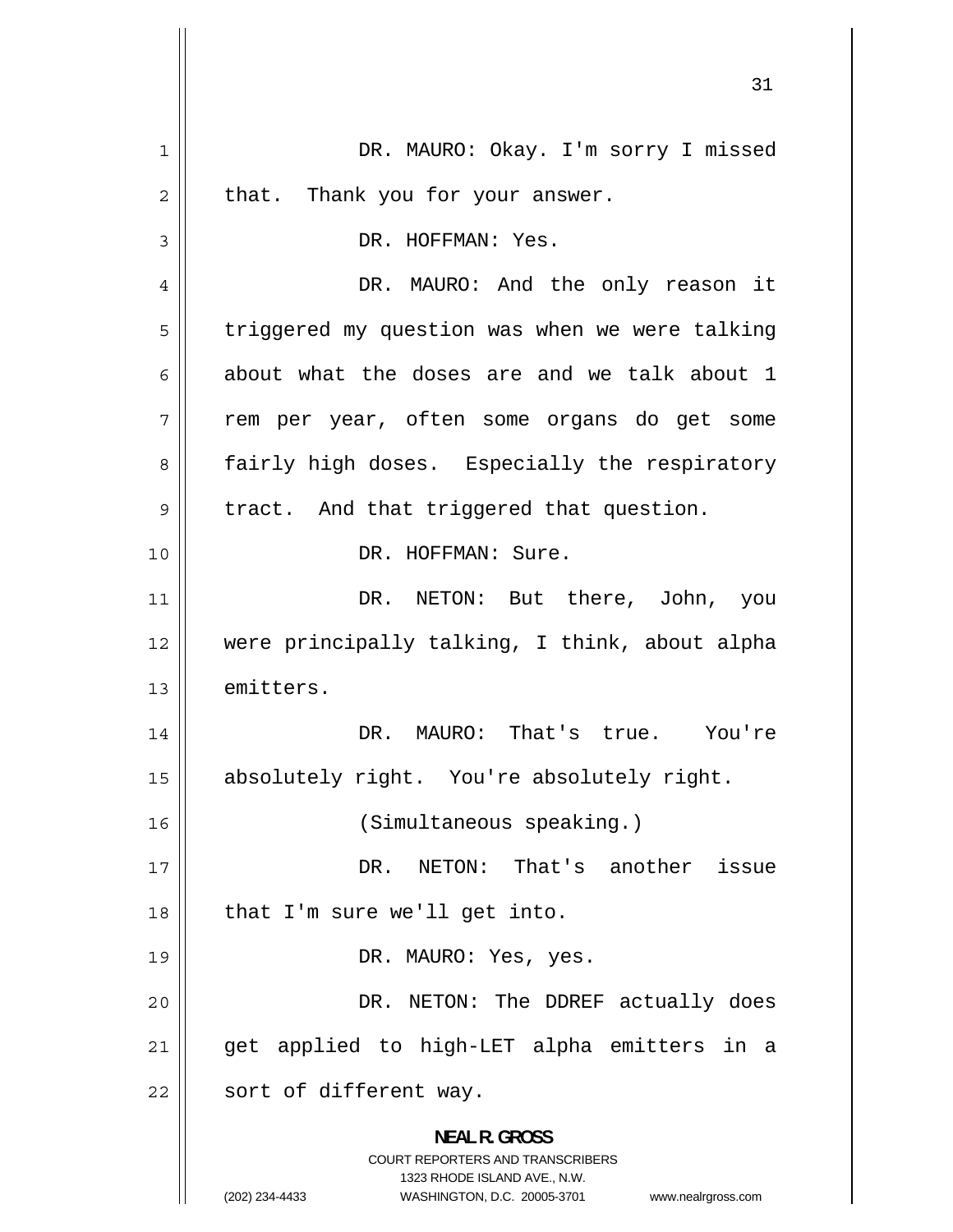1 DR. TRABALKA: As a part of the 2 correction for radiation effectiveness factor 3 for alphas, but there's also an inverse dose-4 rate effect that more than outweighs that. 5 So, it's a complicated picture. 6 DR. NETON: Yes, it is. 7 MEMBER MUNN: As most of this is. 8 DR. TRABALKA: Yes. Yes, it is. 9 MR. KATZ: Is that it for questions 10 | on the line? 11 CHAIRMAN RICHARDSON: One other 12 thing I'd like to just point out is there was 13 some discussion about the symmetry of the 14 distribution for cancers other than breast and 15 thyroid. And I heard some comments, but I'm 16 || not sure if it was clear. 17 That apparent symmetry, I guess, is 18 - it was noted the distribution looks normal, 19 but it's looking normal on an arithmetic  $20$  | scale, but it's a ratio measure. 21 So, a value of 0.5, if there was 22 going to be actual symmetry here, would be **NEAL R. GROSS**  COURT REPORTERS AND TRANSCRIBERS 1323 RHODE ISLAND AVE., N.W. (202) 234-4433 WASHINGTON, D.C. 20005-3701 www.nealrgross.com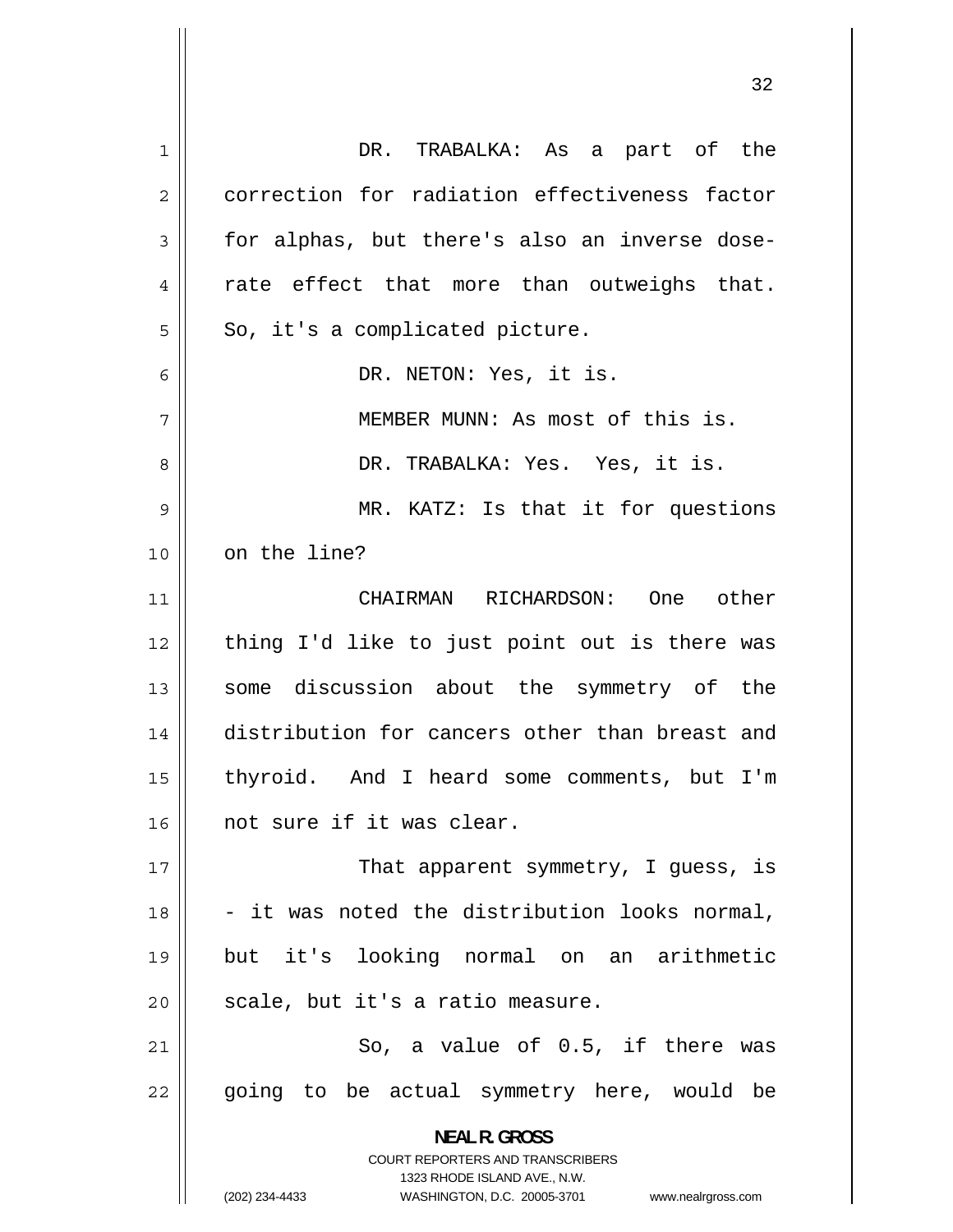| 1  | bounded against the value of two, for example.                      |
|----|---------------------------------------------------------------------|
| 2  | So, if the DDREF was 0.5, that                                      |
| 3  | would say it was half as effective. And if                          |
| 4  | it's two, it would say it was - or vice-versa.                      |
| 5  | Twice as effective and half as effective.                           |
| 6  | So, here it's actually, when it's                                   |
| 7  | going out to values of five and down to values                      |
| 8  | of $0.5$ , that's - I would mentally imagine that                   |
| 9  | as very skewed in one direction.                                    |
| 10 | MEMBER ZIEMER: You're right, David.                                 |
| 11 | I look at these, these are not linear<br>As                         |
| 12 | scales depicted here. They are just numbers.                        |
| 13 | It's a bar graph you're looking at, as I see                        |
| 14 | it.                                                                 |
| 15 | I was glancing at it and it looked                                  |
| 16 | like that, but I realize now that they are not                      |
| 17 | really linear.                                                      |
| 18 | CHAIRMAN RICHARDSON: Right.                                         |
| 19 | MEMBER ZIEMER: Although having said                                 |
| 20 | that, if you look at the actual values, I                           |
| 21 | think the breast and lung still probably is                         |
| 22 | very skewed toward one. So, probably log-                           |
|    |                                                                     |
|    | <b>NEAL R. GROSS</b><br><b>COURT REPORTERS AND TRANSCRIBERS</b>     |
|    | 1323 RHODE ISLAND AVE., N.W.                                        |
|    | (202) 234-4433<br>WASHINGTON, D.C. 20005-3701<br>www.nealrgross.com |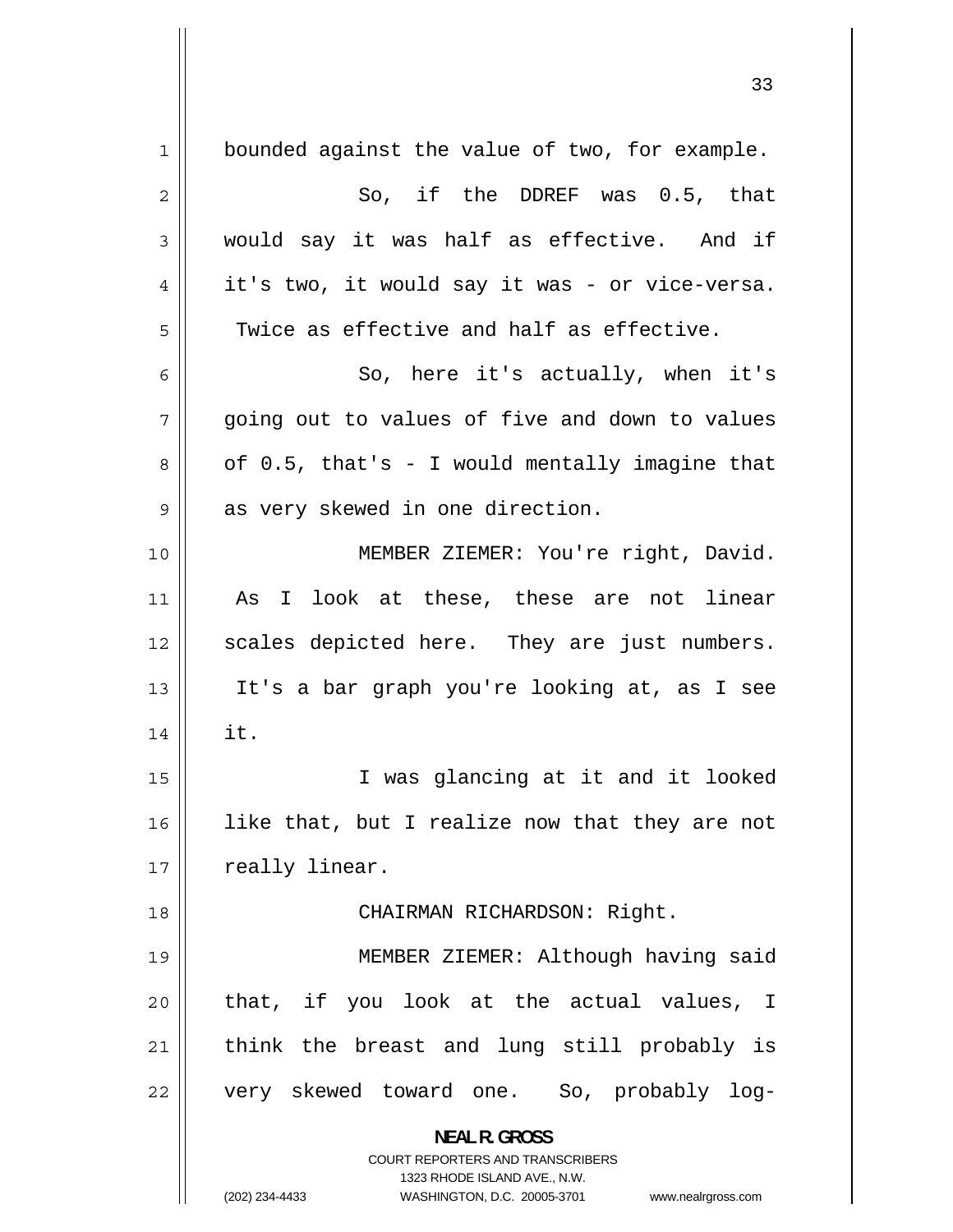34 1 normal. 2 I mean, the 0.5 and 0.7 are spread 3 out. 4 DR. KOCHER: Don't put a great deal 5 into particular percentiles on these numbers. 6 CHAIRMAN RICHARDSON: Oh, I'm not, 7 but I'm just thinking about the issue of: is 8 it symmetrical around a value? 9 And it's - I would say it's not, 10 right? It's going towards dose-rate 11 effectiveness factors which you would divide 12 the risk coefficients by a factor of two, 13 three, four or five, and the low probability 14 that you're going to divide it by a value of 15 0.7 or 0.5, but you would never go down to a 16 value like 0.2, which would be symmetrical 17 around five. 18 MEMBER ZIEMER: Well, but that may 19 raise the question: does IREP put this in as a 20 distribution, or as a number of points? 21 DR. HOFFMAN: It's a discrete  $22$  | distribution, exactly as you see it here. **NEAL R. GROSS**  COURT REPORTERS AND TRANSCRIBERS 1323 RHODE ISLAND AVE., N.W. (202) 234-4433 WASHINGTON, D.C. 20005-3701 www.nealrgross.com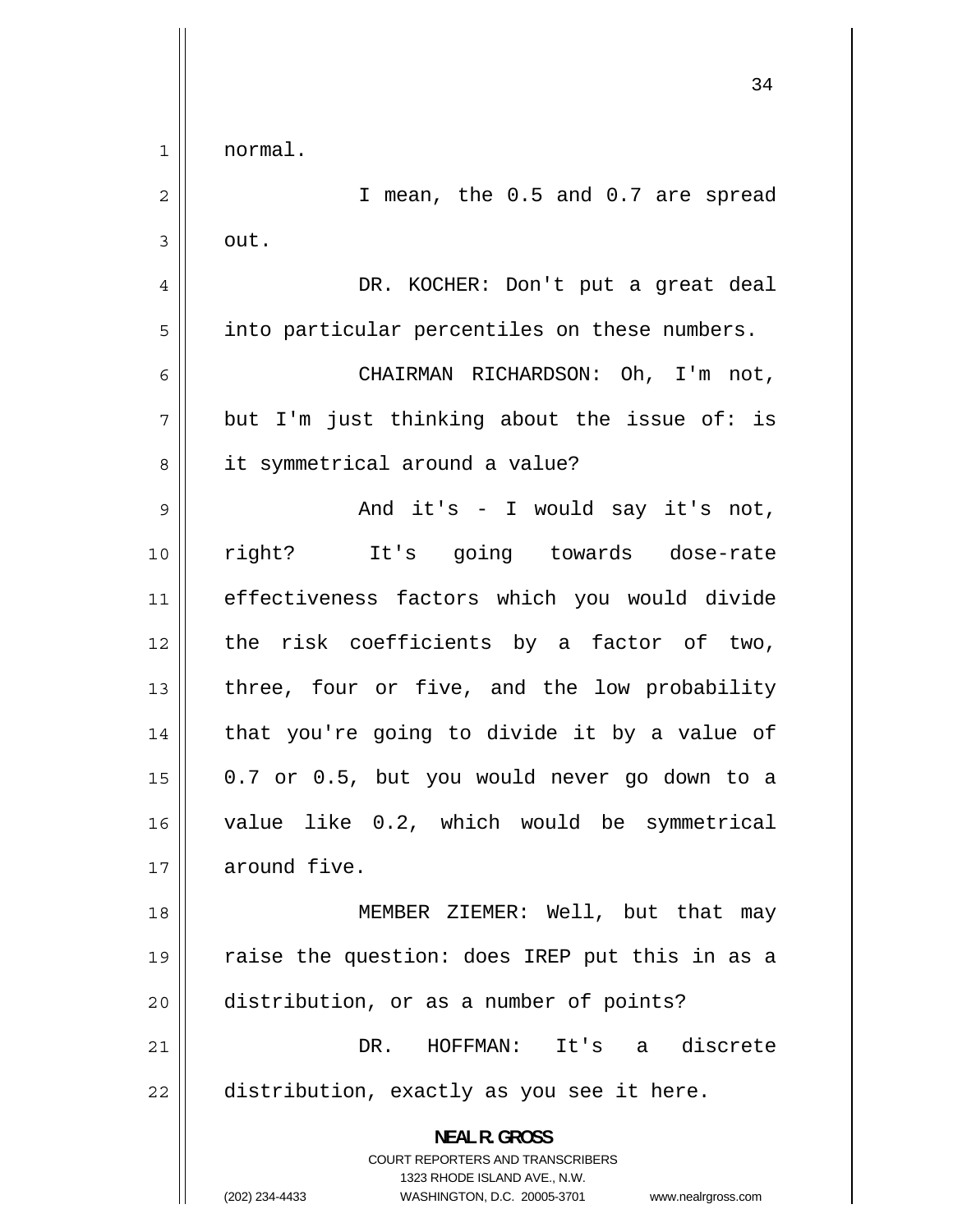| MEMBER ZIEMER: What we see here.                                                                    |
|-----------------------------------------------------------------------------------------------------|
| DR. HOFFMAN: And so, I mean, these                                                                  |
| distributions originally were derived by Ethel                                                      |
| Gilbert. And there was no attempt to make one                                                       |
| log-normal, normal or - it was degrees of                                                           |
| belief based on her review of the literature                                                        |
| that would be put on discrete values.                                                               |
| Does that help, David?                                                                              |
| CHAIRMAN RICHARDSON: Yes, thank                                                                     |
| you.                                                                                                |
| DR. HOFFMAN: Okay.                                                                                  |
| DR. KOCHER: You can still have                                                                      |
| symmetry about values other than one. One is                                                        |
| not the midpoint of anything. It can be                                                             |
| symmetric around two.                                                                               |
| DR. HOFFMAN: Well, we are prepared                                                                  |
| now to continue to change the focus of the                                                          |
| discussion into a summary of where we are with                                                      |
| respect to our draft - this is a major report.                                                      |
| A major draft report on the state of                                                                |
| knowledge of DDREF. Probably the<br>most                                                            |
| extensive report of its kind anywhere.<br>The                                                       |
| <b>NEAL R. GROSS</b>                                                                                |
| <b>COURT REPORTERS AND TRANSCRIBERS</b>                                                             |
| 1323 RHODE ISLAND AVE., N.W.<br>(202) 234-4433<br>WASHINGTON, D.C. 20005-3701<br>www.nealrgross.com |
|                                                                                                     |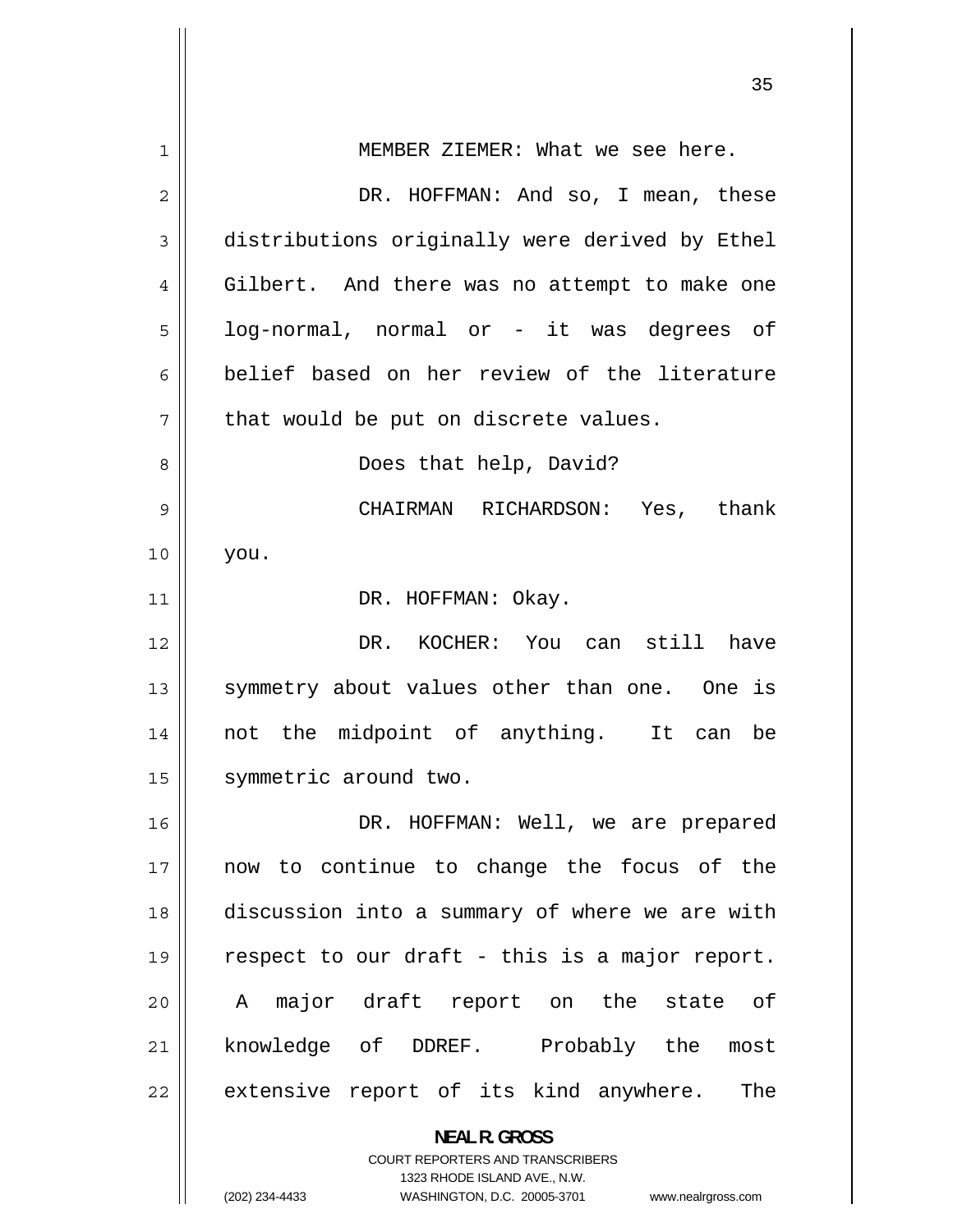1 only problem is it's not published. It's 2 still in draft form.

3 But I'd like to say that John 4 Trabalka of our staff is taking the lead on 5 this work. This is the work now that probably 6 spans six, seven years in the making.

7 And so, I'd like John to continue 8 with the presentation.

9 DR. TRABALKA: I will. I'll add one 10 || thing to what Owen just said.

11 At least one member of the ICRP 12 team that was going to develop or at least 13 review the concept of DDREF, expressed the 14 hope to me that our report would be out before 15 theirs was even started so they wouldn't have 16 to do the review and evaluation. They could 17 || just critique ours and use as much.

18 It's so much easier to critique 19 somebody else's work than to do it yourself.

20 || MEMBER MUNN: Always easier.

21 DR. TRABALKA: Okay. Let's go ahead 22 and talk about where the information for

**NEAL R. GROSS** 

COURT REPORTERS AND TRANSCRIBERS 1323 RHODE ISLAND AVE., N.W.

(202) 234-4433 WASHINGTON, D.C. 20005-3701 www.nealrgross.com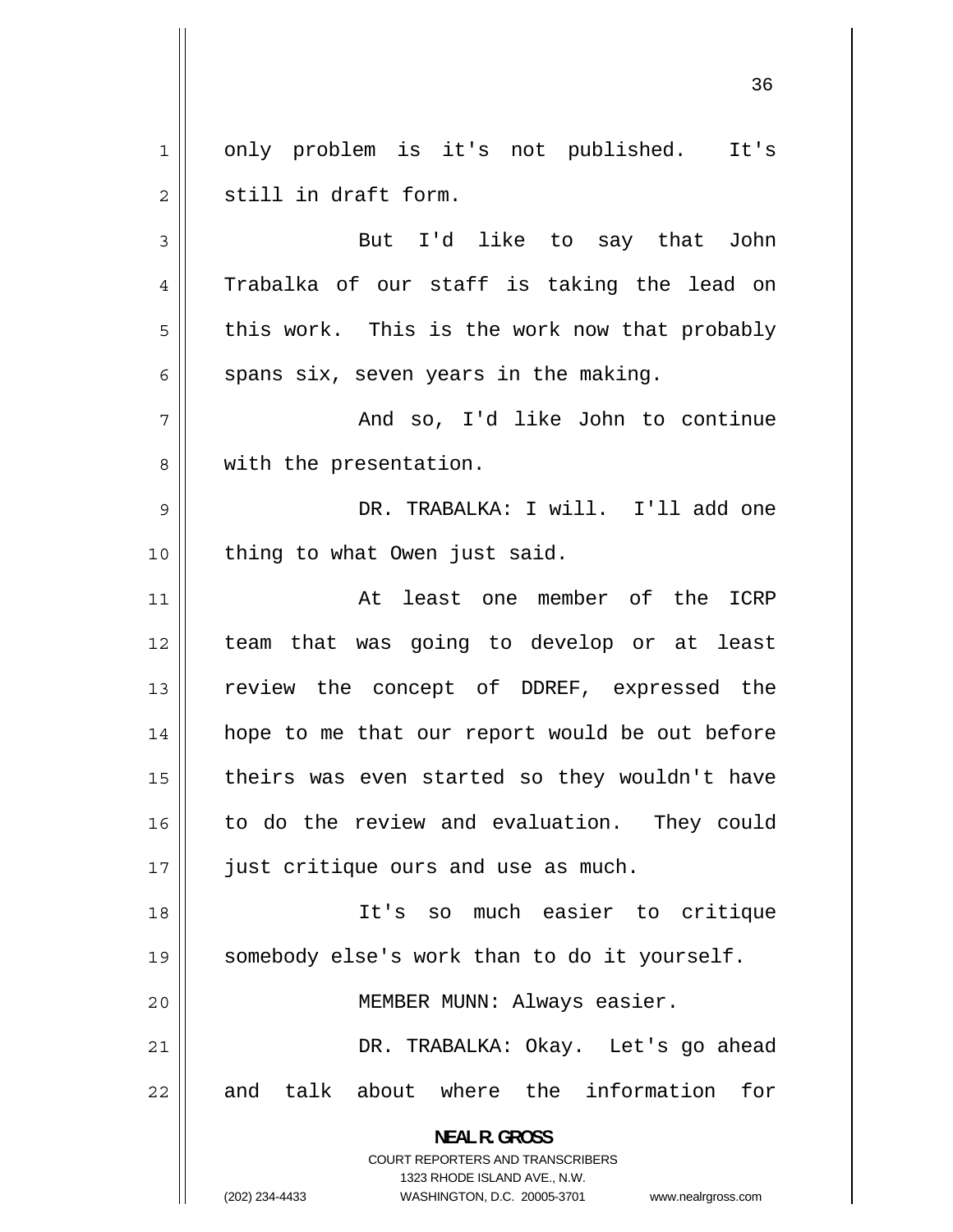1 estimating the DDREF comes from. Go ahead, 2 the first part.

3 Now, there is information from 4 genetic and cytogenetic endpoints that's used 5 in estimating DDREF - you just jumped ahead to 6 - go back, back, back. First one.

7 Okay. There is information, as I 8 said, for these other endpoints, but I am 9 going to focus on information that's obtained 10 from laboratory animals and humans for 11 | potentially estimating DDREFs.

12 Much of that information should be 13 characterized as representing low-dose 14 | extrapolation factors.

15 You can obtain estimates of the 16 relative effectiveness of low acute doses, for 17 example, by analyzing the curvature in dose 18 responses for acute exposures like cancer in 19 || the A-bomb survivors.

20 And that's been done very heavily. 21 There's a lot of data. And in our report, we 22 document all of the values that have been

> **NEAL R. GROSS**  COURT REPORTERS AND TRANSCRIBERS 1323 RHODE ISLAND AVE., N.W. (202) 234-4433 WASHINGTON, D.C. 20005-3701 www.nealrgross.com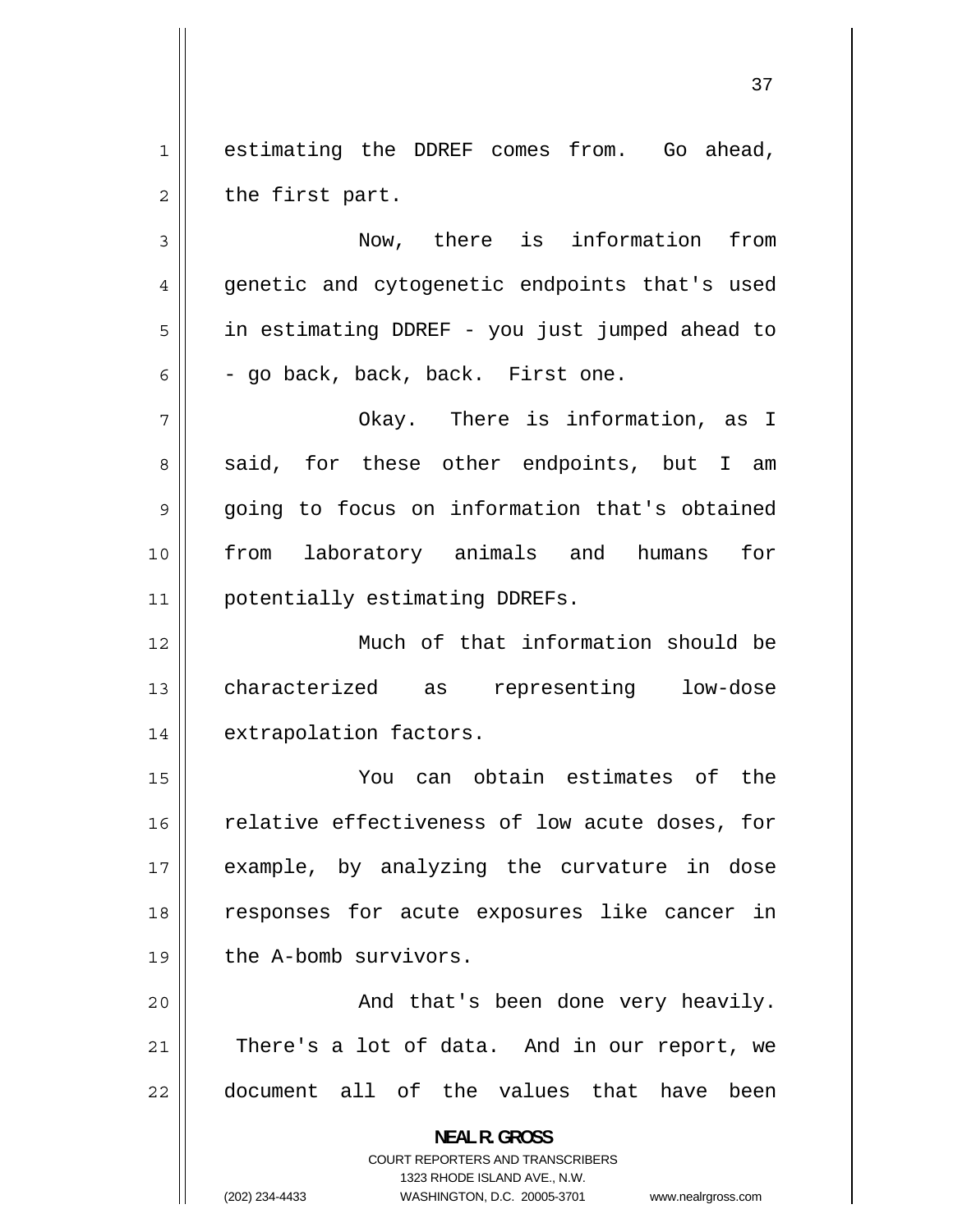1 published on that.

| 2  | You can also estimate it from --               |
|----|------------------------------------------------|
| 3  | cancer responses from fractionated exposures   |
| 4  | from medically irradiated humans.<br>like      |
| 5  | Compare those, for example, with responses in  |
| 6  | the A-bomb survivors to estimate it, and in    |
| 7  | laboratory animals where you look at the       |
| 8  | curvature in the dose response for acute       |
| 9  | exposures.                                     |
| 10 | Let's continue on to the next one.             |
| 11 | Also, much of the literature and many of the   |
| 12 | values are best characterized as dose-rate     |
| 13 | effectiveness factors, because they compare    |
| 14 | relative effectiveness of low-dose rates with  |
| 15 | those at high-dose rates.                      |
| 16 | Examples are the epidemiological               |
| 17 | studies of radiation workers compared to the   |
| 18 | A-bomb survivors, persons exposed in           |
| 19 | environmental or medical settings - an example |
| 20 | of the environmental settings would be folks   |
| 21 | who were exposed along the Techa River in      |
| 22 | Russia. Medical settings, the Swedish skin     |
|    |                                                |

**NEAL R. GROSS**  COURT REPORTERS AND TRANSCRIBERS

1323 RHODE ISLAND AVE., N.W.

(202) 234-4433 WASHINGTON, D.C. 20005-3701 www.nealrgross.com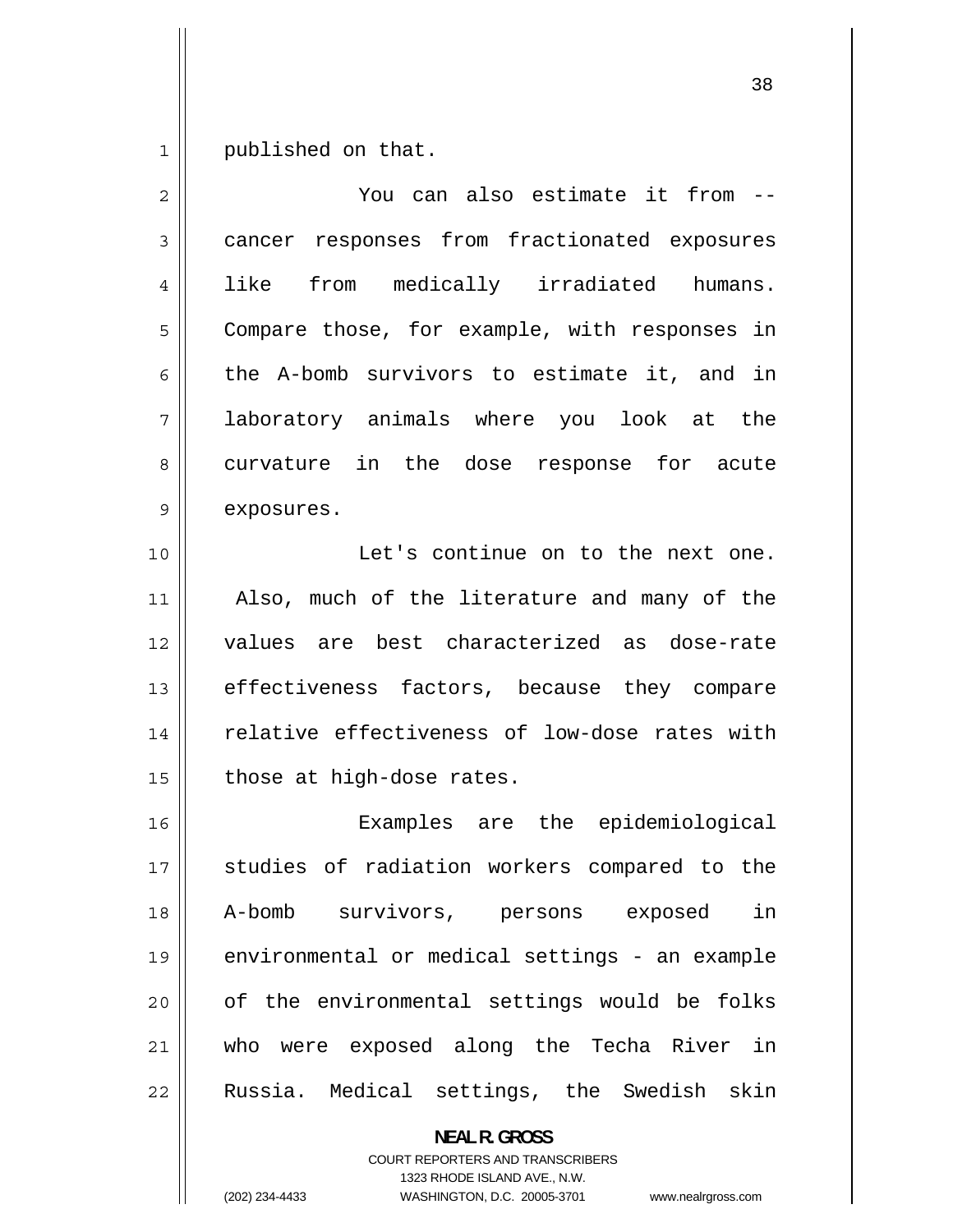hemangioma cohorts; these were children who were given exposures with radium applicators because they had blotches on their skin, and of course had developed all sorts of cancers afterwards - and also studies of cancer in laboratory animals.

1

2

3

4

5

6

7 These particular studies were the 8 ones that were used by the NCRP and also by 9 UNSCEAR in its 1993 report, and were used as 10 part of the basis for the DDREF of two that 11 || was selected by the ICRP, for example.

12 But because of theoretical 13 considerations, when you get down to low doses 14 and dose rates and assuming a linear quadratic 15 model as the basis, which does not always 16 work, and there are a lot of data suggesting 17 the linear quadratic model is not always 18 applicable, nonetheless, when you do that, the 19 two values should converge. The LDEFs and the 20 DREFs should be the same. So, we typically 21 use the term DDREF or a dose and dose-rate 22 effectiveness factor.

> **NEAL R. GROSS**  COURT REPORTERS AND TRANSCRIBERS 1323 RHODE ISLAND AVE., N.W. (202) 234-4433 WASHINGTON, D.C. 20005-3701 www.nealrgross.com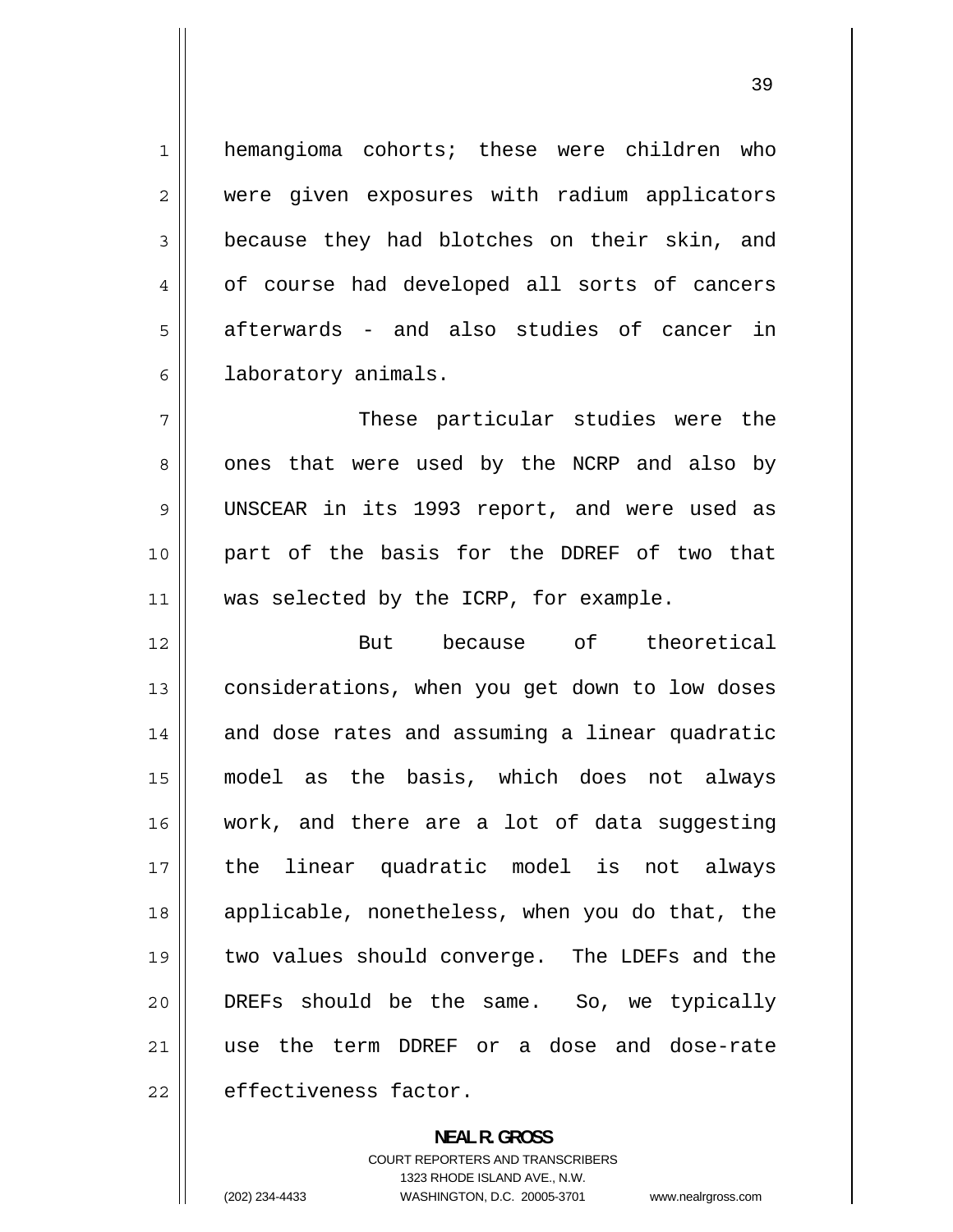|              | 40                                                                                              |
|--------------|-------------------------------------------------------------------------------------------------|
| $\mathbf{1}$ | Any questions on this before<br>we                                                              |
| 2            | move on?                                                                                        |
| 3            | CHAIRMAN RICHARDSON: I<br>have<br>one                                                           |
| 4            | question.                                                                                       |
| 5            | thought I understood what<br>I<br>you                                                           |
| 6            | meant by LDEF until you suggested that cancer                                                   |
| 7            | fractionated exposures compared to<br>from<br>an                                                |
| 8            | acute exposure -                                                                                |
| 9            | TRABALKA: Fractionated<br>DR.<br>acute                                                          |
| 10           | exposures.                                                                                      |
| 11           | CHAIRMAN<br>RICHARDSON:<br>So, you're                                                           |
| 12           | making a distinction between - so, you're                                                       |
| 13           | if<br>saying for the same total dose<br>it's                                                    |
| 14           | fractionated -<br>if<br>I would<br>imagine<br>it's                                              |
| 15           | fractionated or protracted, for the same total                                                  |
| 16           | dose deposited, that that would be - that you                                                   |
| 17           | would, for the distinctions in effect as those                                                  |
| 18           | being dose-rate effects.                                                                        |
| 19           | Why is that?                                                                                    |
| 20           | DR. TRABALKA: Iulian and I have had                                                             |
| 21           | that discussion. And Iulian would agree with                                                    |
| 22           | you.                                                                                            |
|              | <b>NEAL R. GROSS</b><br><b>COURT REPORTERS AND TRANSCRIBERS</b><br>1323 RHODE ISLAND AVE., N.W. |
|              | (202) 234-4433<br>WASHINGTON, D.C. 20005-3701 www.nealrgross.com                                |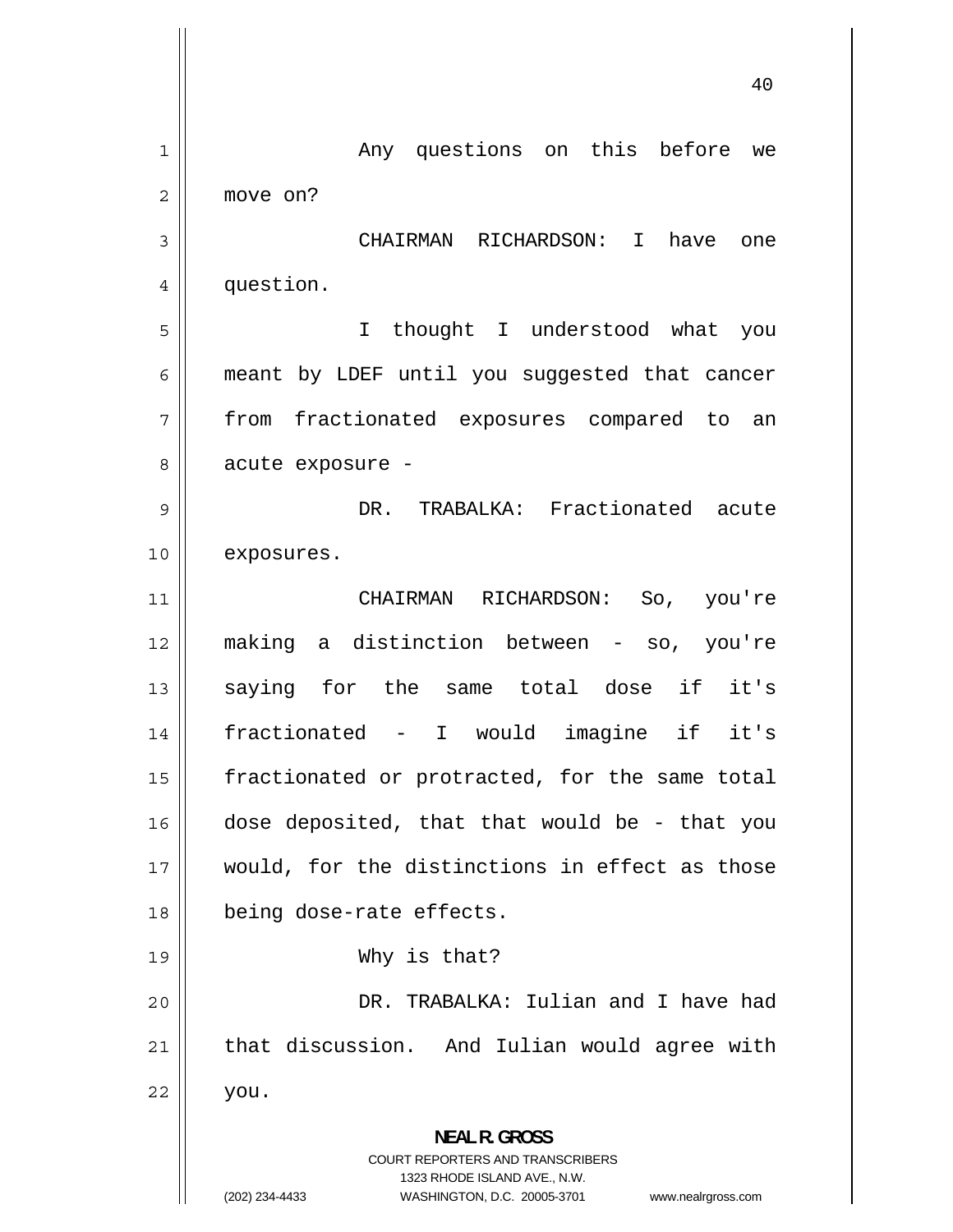1 I simply make the point that these 2 are data from fractionated acute exposures as 3 opposed to data from chronic exposures, [4](#page-3-0) continuous exposures. [5](#page-4-0) I would agree that that's a moot [6](#page-5-0) point. [7](#page-6-0) MEMBER ZIEMER: And fractionated [8](#page-7-0) [acute in this case, you're still using the 200](#page-199-0)  [9](#page-8-0) millisievert as something above that as being [10](#page-9-0) - [11](#page-10-0) DR. TRABALKA: No, no, no. These [12](#page-11-0) acute exposures, for example - [13](#page-12-0) MEMBER ZIEMER: When a medical [14](#page-13-0) exposure is really high? [15](#page-14-0) DR. TRABALKA: For example, you [16](#page-15-0) know, rats. Exposures to look at mammary [17](#page-16-0) cancer in rats. They used acute exposures [18](#page-17-0) separated in time by 12 or 24 hours. [19](#page-18-0) MEMBER ZIEMER: Yes. [20](#page-19-0) DR. TRABALKA: And down around, say, [21](#page-20-0) four milligray, ten milligray, all the way up [22](#page-21-0) to maybe a hundred milligray. **NEAL R. GROSS**  COURT REPORTERS AND TRANSCRIBERS 1323 RHODE ISLAND AVE., N.W. (202) 234-4433 WASHINGTON, D.C. 20005-3701 www.nealrgross.com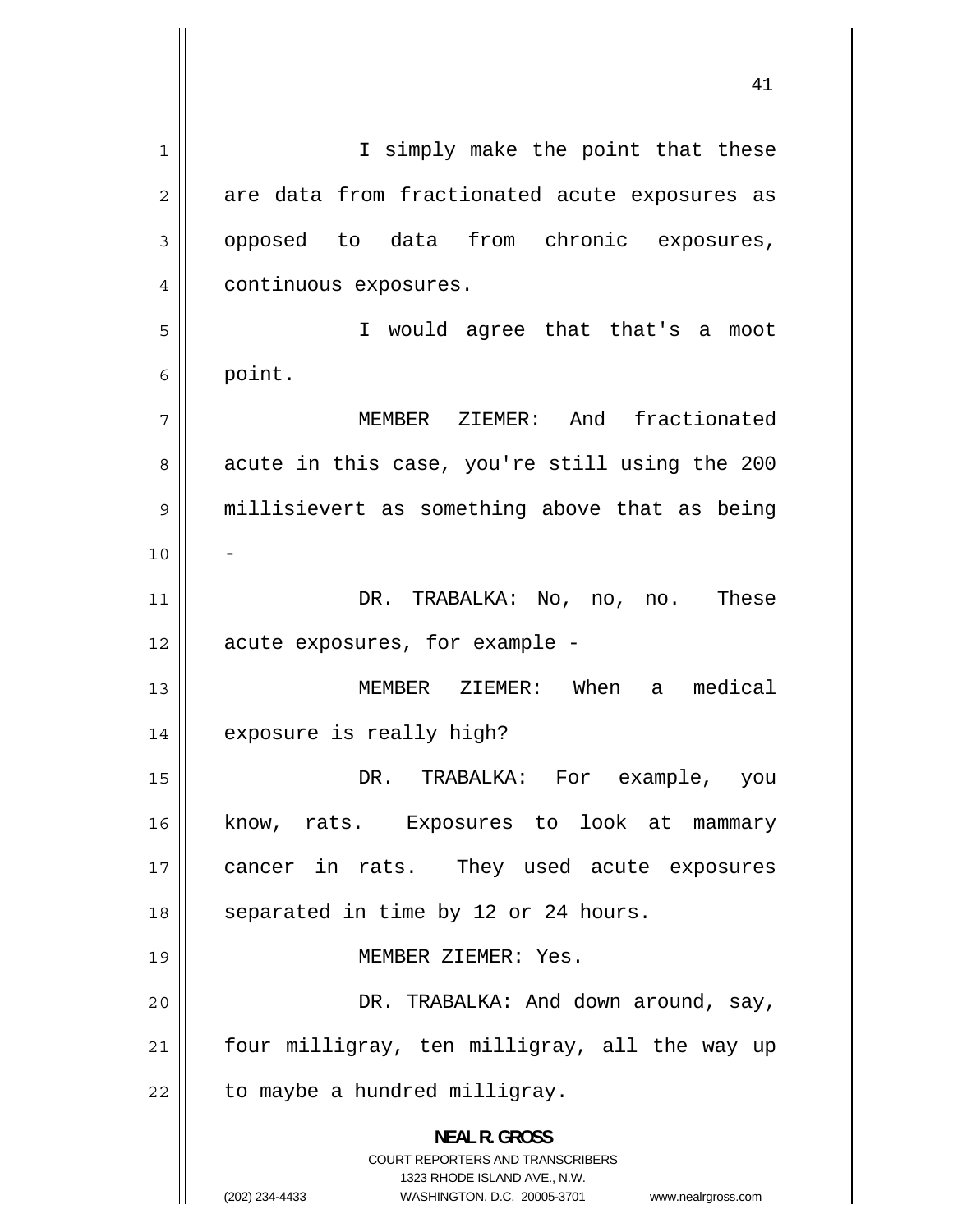| 1              | MEMBER ZIEMER: Right.                                                                                                                                               |
|----------------|---------------------------------------------------------------------------------------------------------------------------------------------------------------------|
| $\overline{c}$ | DR. TRABALKA: So, there's a wide                                                                                                                                    |
| 3              | range of doses and exposure conditions.                                                                                                                             |
| 4              | MEMBER ROESSLER: So, to continue on                                                                                                                                 |
| 5              | that - this is a good discussion, I think.                                                                                                                          |
| 6              | But in the top category, the medically                                                                                                                              |
| 7              | irradiated humans, they're the ones who are                                                                                                                         |
| 8              | treated for something and they're actually                                                                                                                          |
| 9              | fractionated.                                                                                                                                                       |
| 10             | Then when you go down to the                                                                                                                                        |
| 11             | second, the DREF, and you talk about medical                                                                                                                        |
| 12             | settings, are you talking about occupational                                                                                                                        |
| 13             | exposures there?                                                                                                                                                    |
| 14             | DR. TRABALKA: No, the example I                                                                                                                                     |
| 15             | used was the Swedish skin hemangioma cohorts.                                                                                                                       |
| 16             | That was a medical exposure, but what they                                                                                                                          |
| 17             | did is: they put an applicator on a blotch on                                                                                                                       |
| 18             | the skin and left it there for several hours.                                                                                                                       |
| 19             | MEMBER ROESSLER: I get it.<br>Ι                                                                                                                                     |
| 20             | missed that, yes.                                                                                                                                                   |
| 21             | DR. KOCHER: But the doses are well                                                                                                                                  |
| 22             | known.                                                                                                                                                              |
|                | <b>NEAL R. GROSS</b><br><b>COURT REPORTERS AND TRANSCRIBERS</b><br>1323 RHODE ISLAND AVE., N.W.<br>(202) 234-4433<br>WASHINGTON, D.C. 20005-3701 www.nealrgross.com |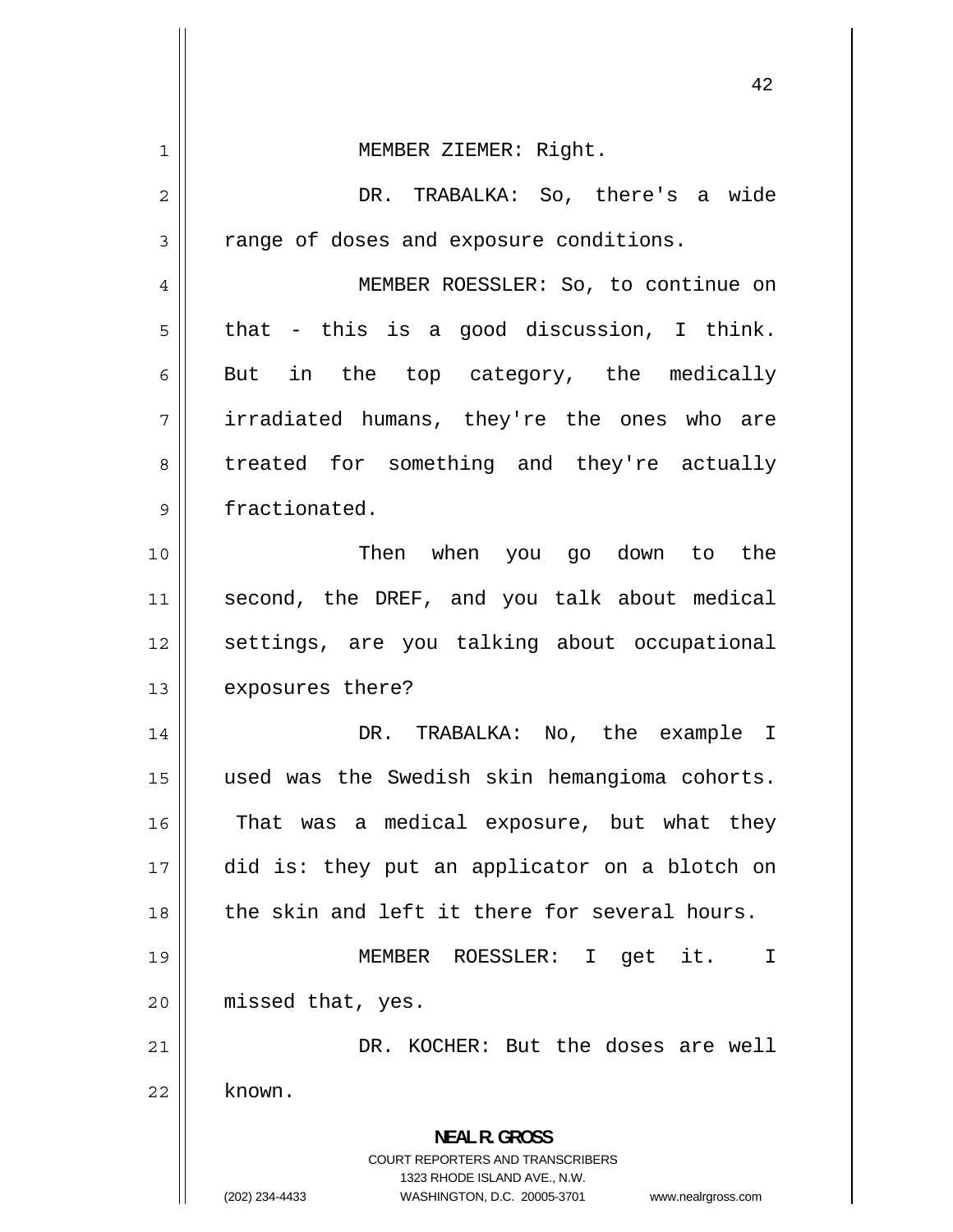| 1  | DR. TRABALKA: Yes, reasonably well                                                                  |
|----|-----------------------------------------------------------------------------------------------------|
| 2  | known or estimated, I should say.                                                                   |
| 3  | Ready to move on?                                                                                   |
| 4  | MEMBER ZIEMER: Yes.                                                                                 |
| 5  | DR. TRABALKA: Well, I suppose most                                                                  |
| 6  | of us realize why reevaluating DDREFs is                                                            |
| 7  | important.                                                                                          |
| 8  | The ones used in IREP have a great                                                                  |
| 9  | deal of subjectivity. There has been a lot of                                                       |
| 10 | information published since IREP was                                                                |
| 11 | developed.                                                                                          |
| 12 | There are now useful studies of                                                                     |
| 13 | nuclear workers that bear on this issue, some                                                       |
| 14 | research in the DOE low-dose program. So,                                                           |
| 15 | reassessing the magnitude and uncertainty of                                                        |
| 16 | DDREF is important.                                                                                 |
| 17 | And the underlying basis, the LNT                                                                   |
| 18 | model, is heavily challenged. I mean, let's                                                         |
| 19 | face it. There's a large fraction of the                                                            |
| 20 | community out there that does not accept it.                                                        |
| 21 | There's a wide range of alternative                                                                 |
| 22 | information, also, for developing an improved                                                       |
|    | <b>NEAL R. GROSS</b>                                                                                |
|    | <b>COURT REPORTERS AND TRANSCRIBERS</b>                                                             |
|    | 1323 RHODE ISLAND AVE., N.W.<br>(202) 234-4433<br>WASHINGTON, D.C. 20005-3701<br>www.nealrgross.com |
|    |                                                                                                     |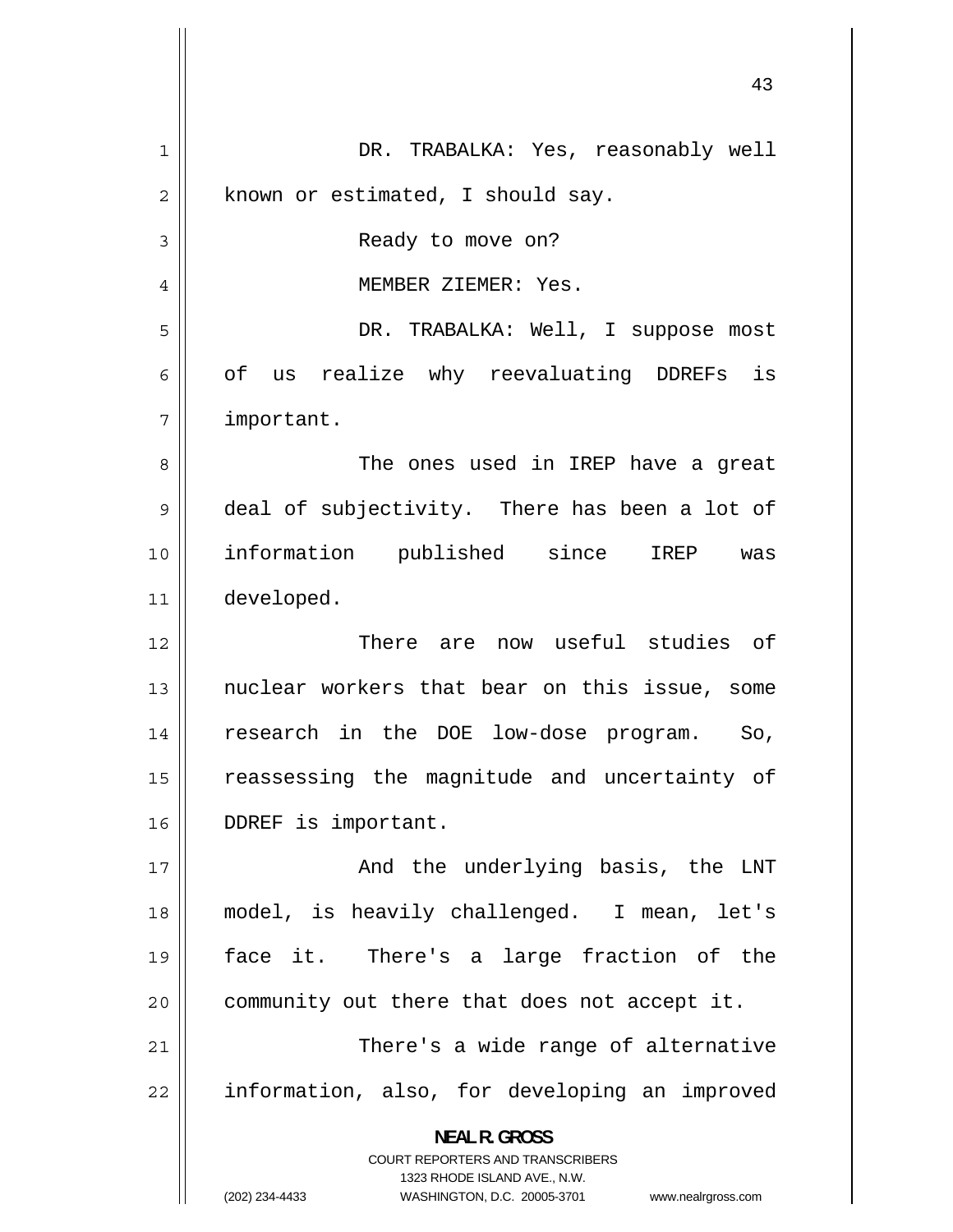1 basis.

| $\overline{c}$ | So, our objective is to try and                                                                                                                                        |
|----------------|------------------------------------------------------------------------------------------------------------------------------------------------------------------------|
| $\mathfrak{Z}$ | reduce the level of subjectivity, provide                                                                                                                              |
| 4              | better traceability for the information and                                                                                                                            |
| 5              | improve the documentation.                                                                                                                                             |
| 6              | Any questions on that?                                                                                                                                                 |
| 7              | CHAIRMAN RICHARDSON:<br>Can<br>you                                                                                                                                     |
| 8              | clarify the distinction you're making here                                                                                                                             |
| 9              | between the underlying basis of a linear and a                                                                                                                         |
| 10             | threshold model and your assumption of a                                                                                                                               |
| 11             | linear quadratic model, which you said is your                                                                                                                         |
| 12             | starting point?                                                                                                                                                        |
| 13             | DR. TRABALKA: At low doses, the                                                                                                                                        |
| 14             | linear quadratic model defaults to a linear                                                                                                                            |
| 15             | no-threshold model.                                                                                                                                                    |
| 16             | But the basis for a DDREF is based                                                                                                                                     |
| 17             | the assumption that a linear quadratic<br>on                                                                                                                           |
| 18             | model over the entire dose range of your                                                                                                                               |
| 19             | epidemiological information is the proper way                                                                                                                          |
| 20             | to go about calculating it.                                                                                                                                            |
| 21             | CHAIRMAN RICHARDSON: And, see, I've                                                                                                                                    |
| 22             | never encountered that, I guess.                                                                                                                                       |
|                | <b>NEAL R. GROSS</b><br><b>COURT REPORTERS AND TRANSCRIBERS</b><br>1323 RHODE ISLAND AVE., N.W.<br>(202) 234-4433<br>WASHINGTON, D.C. 20005-3701<br>www.nealrgross.com |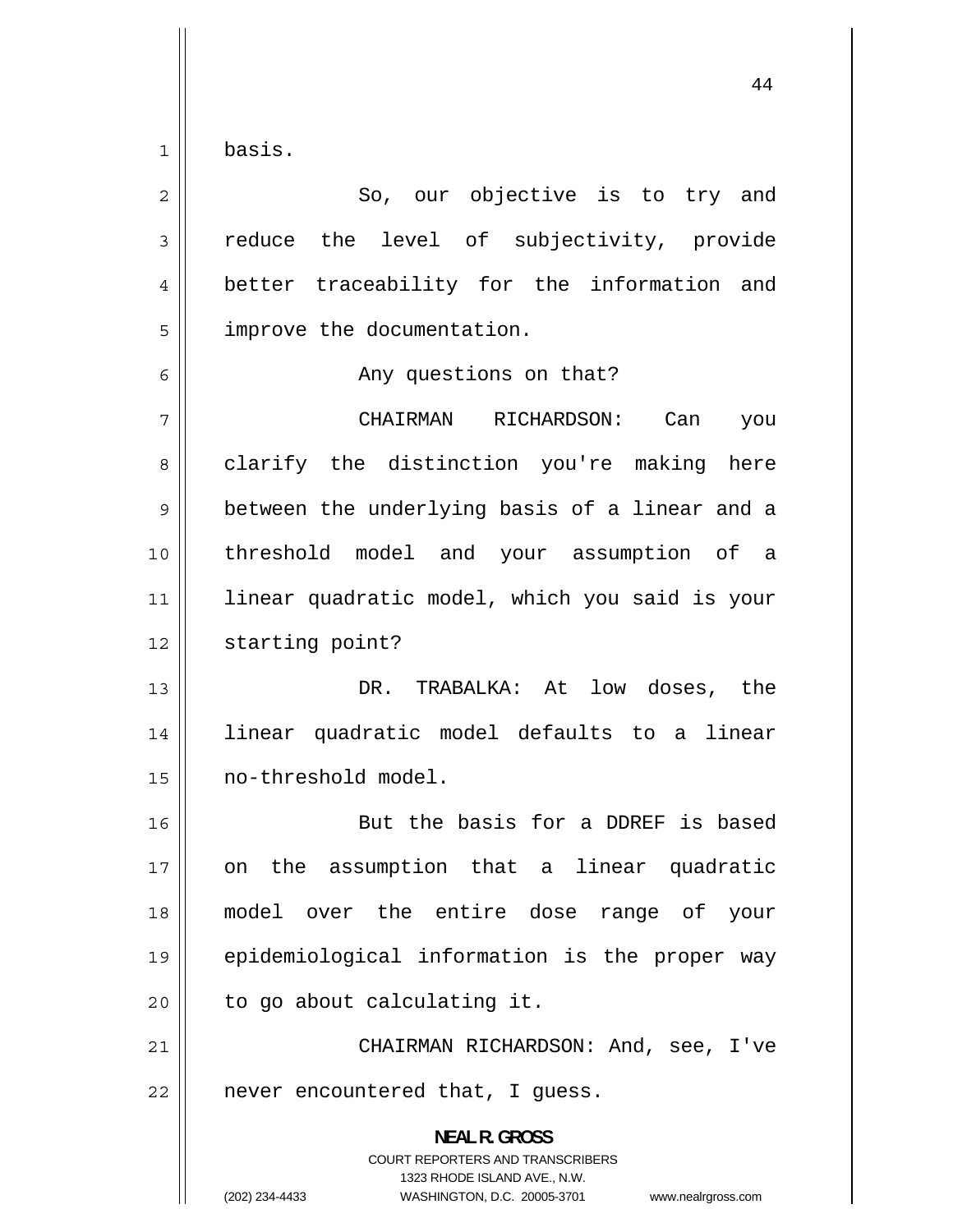1 DR. TRABALKA: I'm afraid that is 2 the basis, however, for DDREF. It's discussed 3 in Section 2 of the report in detail. 4 In fact, probably a linear 5 quadratic exponential model fits much of the 6 data better than just a plain linear quadratic 7 model. 8 Let's not get into that. I'd 9 rather have you read it. I'll be happy to 10 || answer any questions you have about it. 11 CHAIRMAN RICHARDSON: No, I have 12 read your report, but I guess I'm asking for 13 some coherence between the assertion and what 14 I encounter as how epidemiologic data are 15 modeled in radiation epidemiology. 16 One doesn't start out with a 17 parametric form and fit it to the data 18 regardless of whether it conforms well to the  $19 \parallel$  data. 20 And typically, you would not 21 saturate a model by including kind of 22 polynomial functions if a simpler model fitted **NEAL R. GROSS**  COURT REPORTERS AND TRANSCRIBERS 1323 RHODE ISLAND AVE., N.W. (202) 234-4433 WASHINGTON, D.C. 20005-3701 www.nealrgross.com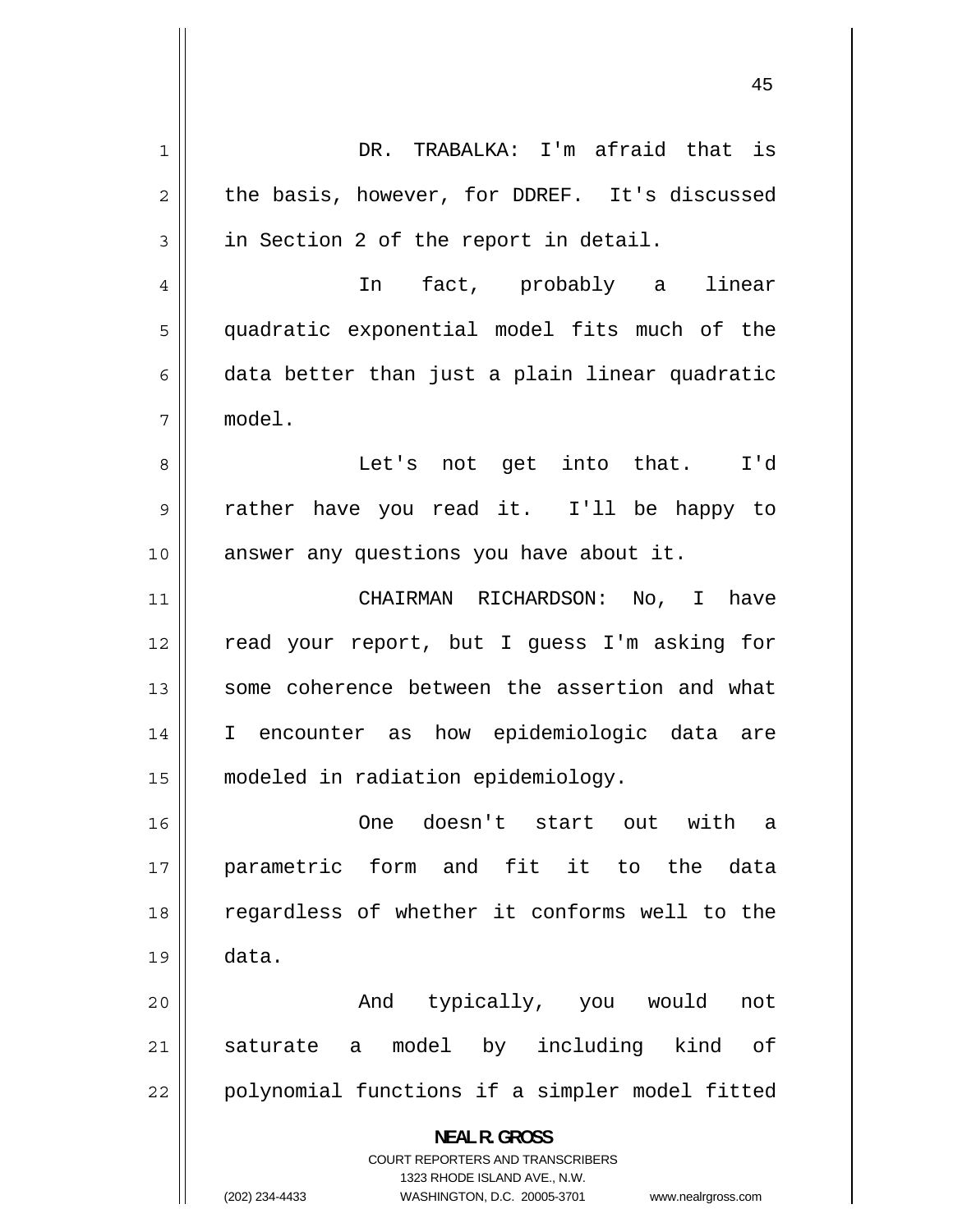1 it.

| $\overline{2}$ | DR. TRABALKA: Well, I agree with                                                                                                                                       |
|----------------|------------------------------------------------------------------------------------------------------------------------------------------------------------------------|
| 3              | that. But if you look at how DDREF, for                                                                                                                                |
| 4              | example, has been estimated from the Japanese                                                                                                                          |
| 5              | A-bomb survivor data, it's based on curvature                                                                                                                          |
| 6              | assuming a linear quadratic model or by                                                                                                                                |
| 7              | comparing risk coefficients from the linear                                                                                                                            |
| 8              | model versus the linear risk coefficient from                                                                                                                          |
| 9              | a linear quadratic model.                                                                                                                                              |
| 10             | That's how the data are obtained if                                                                                                                                    |
| 11             | you have an acute exposure, for example.                                                                                                                               |
| 12             | CHAIRMAN RICHARDSON: No, I don't                                                                                                                                       |
| 13             | think that's right, actually.                                                                                                                                          |
| 14             | DR. TRABALKA: I'm afraid it is.                                                                                                                                        |
| 15             | CHAIRMAN RICHARDSON: But, I mean,                                                                                                                                      |
| 16             | we can go on.                                                                                                                                                          |
| 17             | DR. TRABALKA: Okay.                                                                                                                                                    |
| 18             | CHAIRMAN RICHARDSON: I<br>mean,<br>none                                                                                                                                |
| 19             | of the DDREF values that would be shown in                                                                                                                             |
| 20             | this distribution for solid cancers would be -                                                                                                                         |
| 21             | I think you would say that the basis for any                                                                                                                           |
| 22             | of these bars in this histogram are the ratio                                                                                                                          |
|                | <b>NEAL R. GROSS</b><br><b>COURT REPORTERS AND TRANSCRIBERS</b><br>1323 RHODE ISLAND AVE., N.W.<br>(202) 234-4433<br>WASHINGTON, D.C. 20005-3701<br>www.nealrgross.com |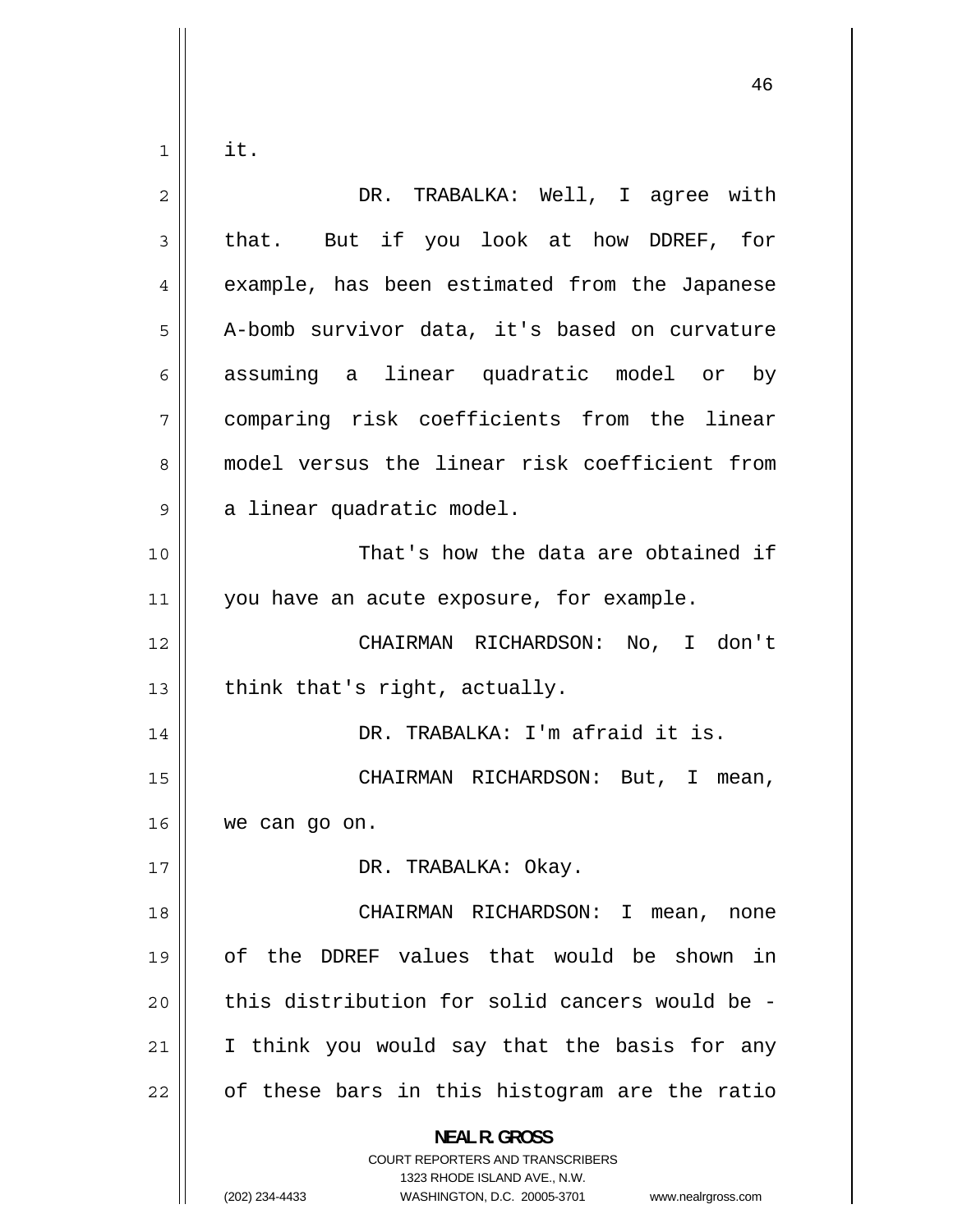| 1  | of the quadratic to the linear term for solid                                                       |
|----|-----------------------------------------------------------------------------------------------------|
| 2  | cancers in the A-bomb data. Values two,                                                             |
| 3  | three, four, five, right?                                                                           |
| 4  | I mean, there's curvature for the                                                                   |
| 5  | leukemias, but we've set that aside.                                                                |
| 6  | DR. TRABALKA: The basis for those                                                                   |
| 7  | values in the current version of IREP came                                                          |
| 8  | from data all over the map.                                                                         |
| 9  | CHAIRMAN RICHARDSON: Yes, exactly.                                                                  |
| 10 | DR. TRABALKA: It was highly                                                                         |
| 11 | subjective. But if you look in - if you read                                                        |
| 12 | Section 4 and particularly Section 4.2, look                                                        |
| 13 | at the Japanese A-bomb survivor DDREFs and you                                                      |
| 14 | look at how those were derived, you'll see the                                                      |
| 15 | linear quadratic model or a linear quadratic                                                        |
|    |                                                                                                     |
| 16 | exponential model was used to derive those                                                          |
| 17 | DDREFS.                                                                                             |
| 18 | When you get to cancers like breast                                                                 |
| 19 | cancer, thyroid cancer, you have to compare                                                         |
| 20 | responses in those cohorts to the linear risk                                                       |
| 21 | - in other words, the linear risk coefficients                                                      |
| 22 | from those studies to linear risk coefficients                                                      |
|    | <b>NEAL R. GROSS</b>                                                                                |
|    | <b>COURT REPORTERS AND TRANSCRIBERS</b>                                                             |
|    | 1323 RHODE ISLAND AVE., N.W.<br>(202) 234-4433<br>WASHINGTON, D.C. 20005-3701<br>www.nealrgross.com |
|    |                                                                                                     |

<sup>(202) 234-4433</sup> WASHINGTON, D.C. 20005-3701 www.nealrgross.com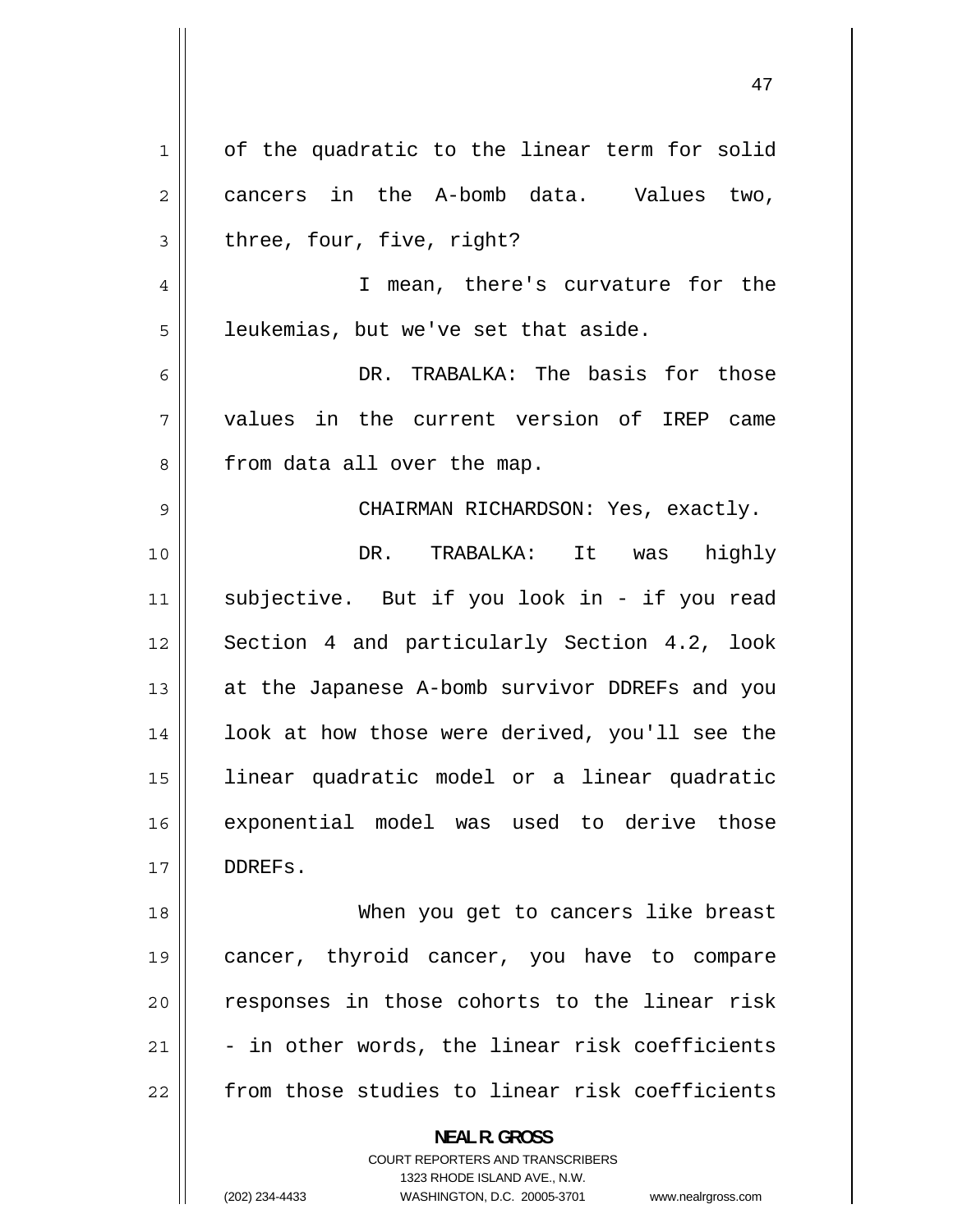1 derived from the A-bomb survivor studies, 2 because you don't have the acute exposure 3 component.

4 You don't have a linear quadratic -5 enough information to do a linear quadratic 6 dose response. And it would be questionable 7 to use it there anyway.

8 And if you look at some of the 9 other cancers, that's also true for the lung, 10 bone and skin cancer. You have to compare it 11 typically with - in other words, linear risk 12 coefficients in one case, and quadratic 13 coefficients - or linear coefficients from 14 linear quadratic responses, or just linear 15 coefficients from the A-bomb survivors with 16 those linear coefficients.

17 When you look at skin cancer - 18 CHAIRMAN RICHARDSON: Exactly. The 19 last one is, I think, was done in practice. 20 DR. TRABALKA: Yes, and we've done  $21$  | that in a lot of cases in the report.

If you look, however, at the data

**NEAL R. GROSS**  COURT REPORTERS AND TRANSCRIBERS 1323 RHODE ISLAND AVE., N.W.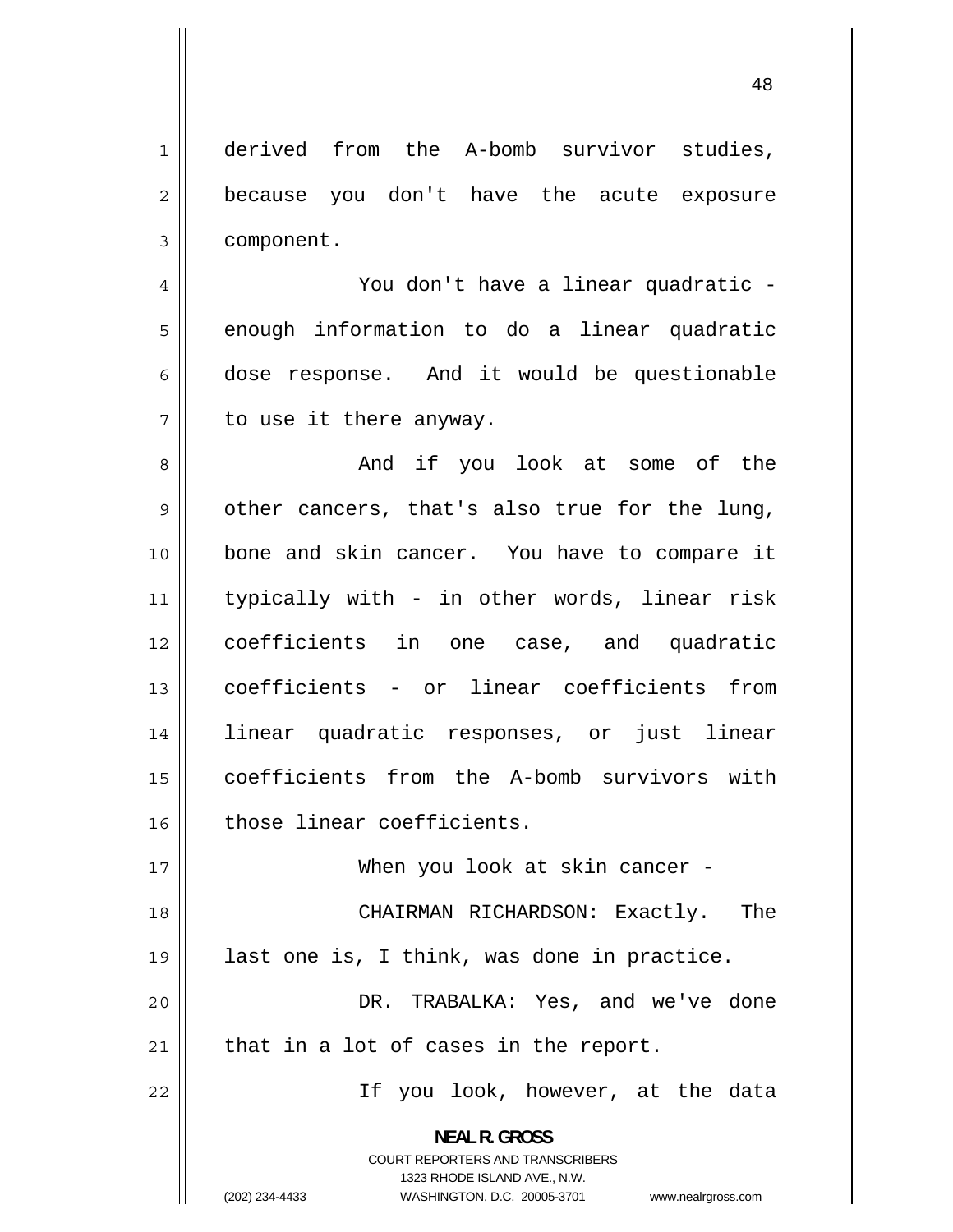1 for skin cancer, especially that in the latest 2 iteration, the DSO dose response by Preston 3 and company, they use what's called a linear 4 spline model. Which is a straight line 5 linear, in other words, a linear response at 6 low doses compared to a linear response at 7 higher doses, and you have to take the ratio 8 of those two to get a DDREF. 9 And you get a different value 10 estimated for DDREF when you do that. It's 11 about six, as opposed to one to two from most  $12$  | of the data for the A-bomb survivors. 13 I hope that also explains or helps 14 answer the question about whether or not we're 15 looking at cancers other than - in addition to 16 | breast and thyroid cancer in our effort here. 17 || Should we go on, David? 18 CHAIRMAN RICHARDSON: Yes, please. 19 DR. TRABALKA: Okay. All right. 20 || Let's go on to the next one. 21 So, in our review, we looked at the 22 existing and new classical information. By **NEAL R. GROSS**  COURT REPORTERS AND TRANSCRIBERS 1323 RHODE ISLAND AVE., N.W. (202) 234-4433 WASHINGTON, D.C. 20005-3701 www.nealrgross.com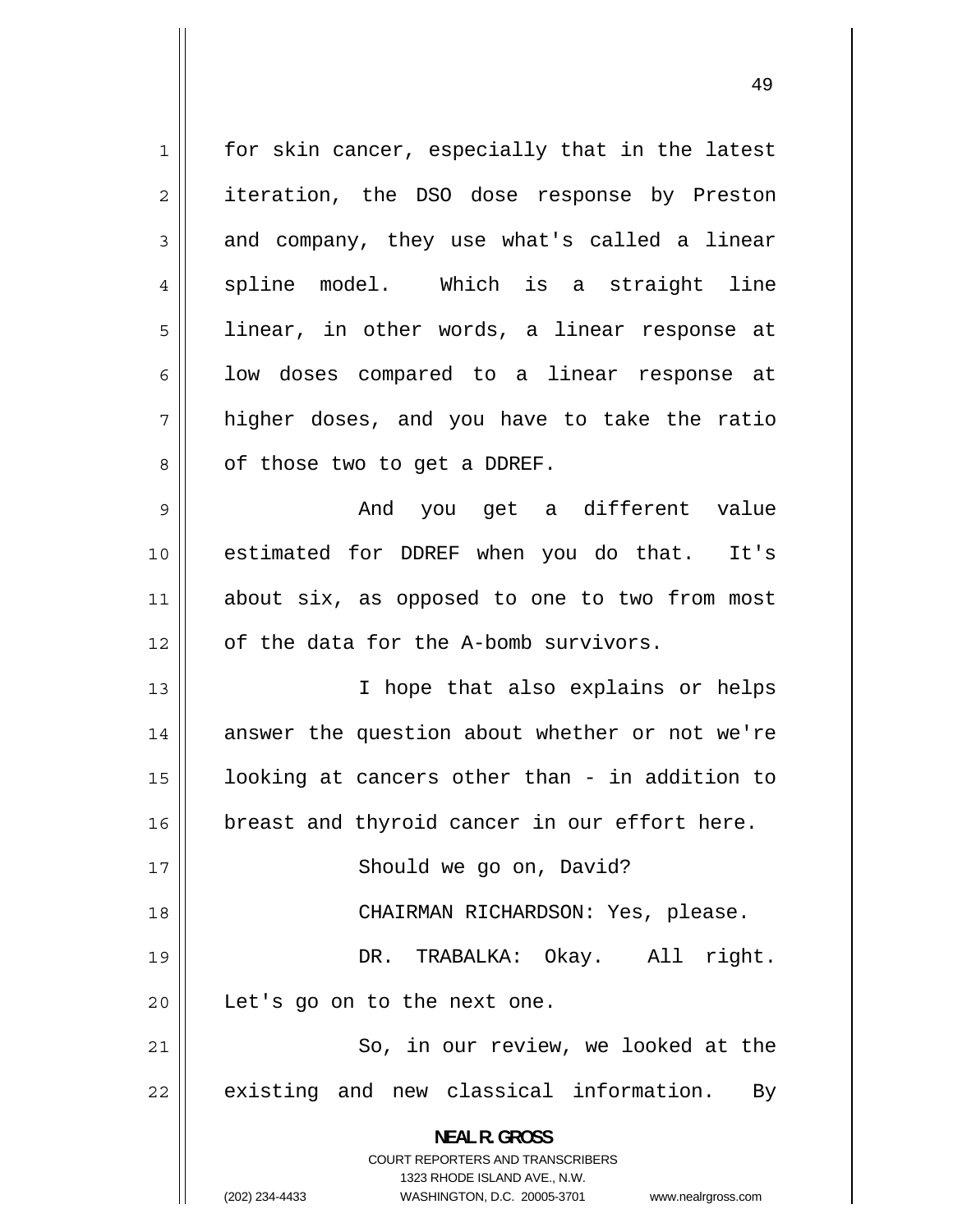1 "classical," we mean epidemiological, 2 radiobiological, micro-dosimetric data and 3 concepts. 4 Examples are the new radiation 5 worker studies and what their implications are 6 for DDREF, the DSO2 base dose response for the 7 A-bomb survivors. 8 But we also felt we had to look at 9 emerging information on other phenomena, 10 because there is such a large part of the 11 community that's pretty adamant that these 12 || need to be considered in dose responses. 13 And these include adaptive 14 responses, bystander effects, induced genomic 15 instabilities, low-dose hyper-16 radiosensitivity, existence of thresholds and 17 | hormetic responses. 18 || Any questions on that? 19 MEMBER ZIEMER: I have one question, 20 because it's fascinated me and has to do with  $21$  | the bystander. 22 Is a bystander cell right adjacent **NEAL R. GROSS** 

> COURT REPORTERS AND TRANSCRIBERS 1323 RHODE ISLAND AVE., N.W.

(202) 234-4433 WASHINGTON, D.C. 20005-3701 www.nealrgross.com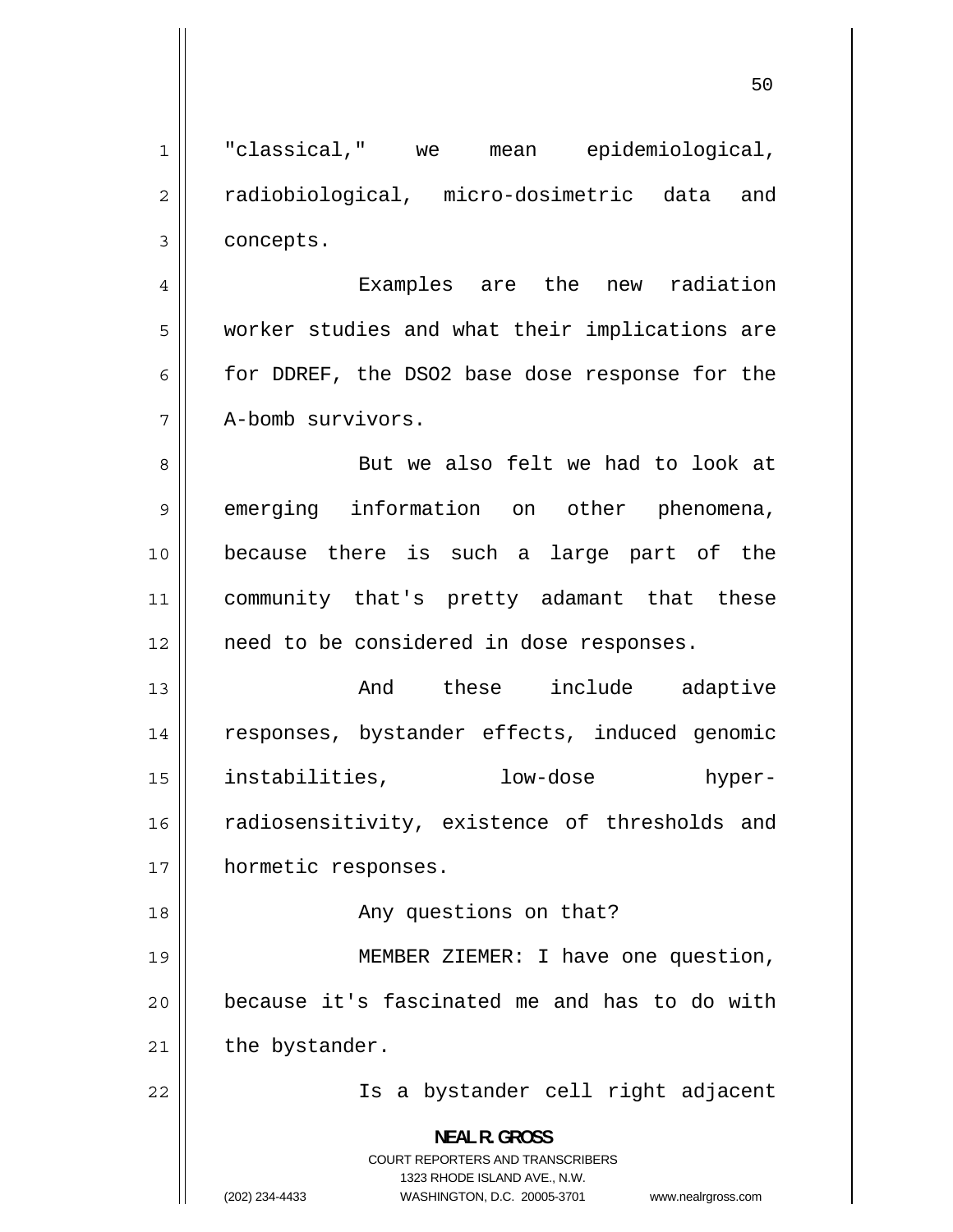1 to a cell that is, let's say, hit? I'll use 2 the word "hit." Or could it be somewhere 3 else? 4 How far removed can a bystander be? 5 I mean, we have in the body, situations where 6 something far removed from a location that's 7 called on to assist a cell. 8 Maybe the, I don't know, some organ 9 is called on to release something because a  $10$   $\parallel$  cell has -11 DR. HOFFMAN: Okay. In other words, 12 what's the distinction between bystander 13 || effects and abscopal effects? 14 MEMBER ZIEMER: Well - 15 DR. HOFFMAN: Abscopal effects is 16 one part of the body is irradiated, but 17 another part of the body expresses the cancer. 18 MEMBER ZIEMER: That's exactly my 19 question, because it has great implication - 20 || DR. HOFFMAN: Yes. 21 MEMBER ZIEMER: We use, in this 22 program, the organ. We take the energy **NEAL R. GROSS**  COURT REPORTERS AND TRANSCRIBERS 1323 RHODE ISLAND AVE., N.W. (202) 234-4433 WASHINGTON, D.C. 20005-3701 www.nealrgross.com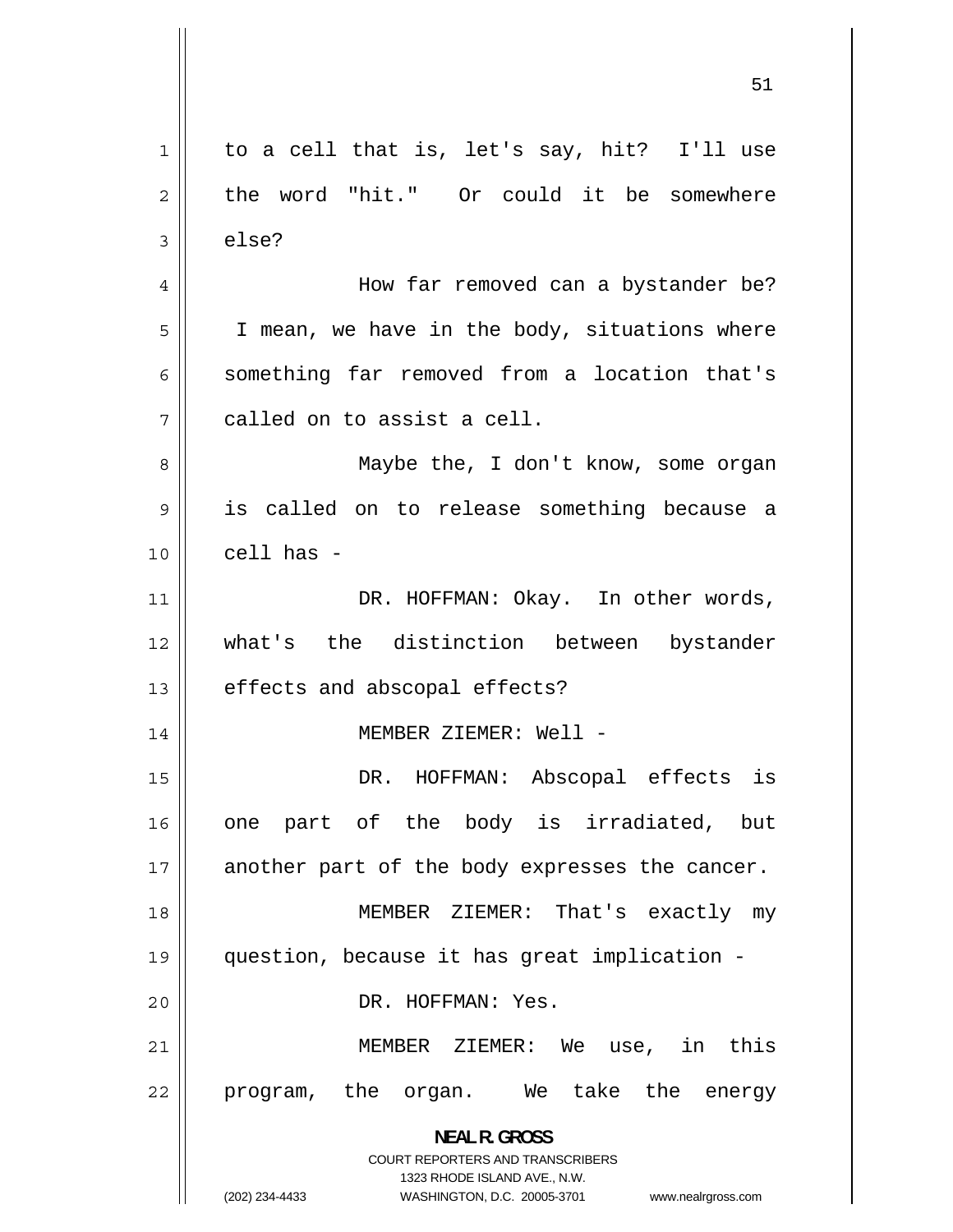1 delivered to that organ as being sort of a 2 cause and effect situation. 3 And so, it's never been clear to me 4 on bystander, how far away is the bystander? 5 It's sort of what you raised earlier. 6 Like I'm hitting the line and is my 7 finger is going to suffer for that? I mean, I 8 would think intuitively it's pretty close by, 9 but - 10 DR. TRABALKA: The tissue models 11 that have been used to study bystander effect 12 suggests that we're talking about distances of 13 millimeters to a centimeter or two. 14 However, as Owen pointed out, there 15 are - there is evidence of abscopal effects 16 | especially in animals. 17 MEMBER ZIEMER: And what does that 18 | word mean, exactly? 19 DR. TRABALKA: Well, for example, 20 you irradiate the leg of a certain species or 21 strain of rat and it develops mammary cancer. 22 You irradiate the leg of a mouse and it **NEAL R. GROSS**  COURT REPORTERS AND TRANSCRIBERS 1323 RHODE ISLAND AVE., N.W. (202) 234-4433 WASHINGTON, D.C. 20005-3701 www.nealrgross.com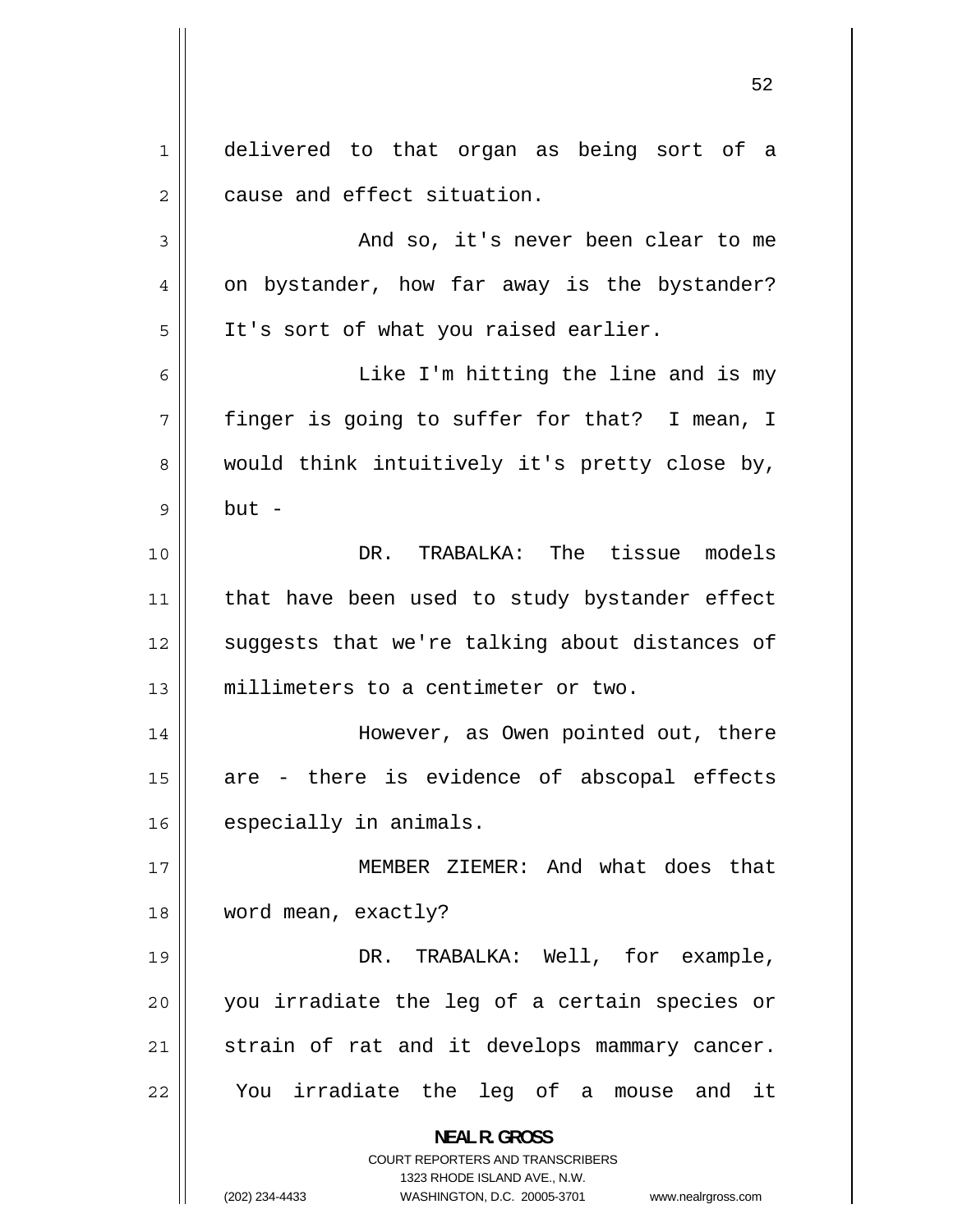1 develops - what's the word I'm looking for 2 here? A kind of lymphoma. Thymic lymphoma. 3 MEMBER ZIEMER: Yes. 4 DR. TRABALKA: Albrecht Kellerer has 5 suggested that we have to be very cautious 6 about the Techa River data, because the doses 7 to bone marrow were so high that he suggests 8 that abscopal effects on the rest of the body 9 could be influencing the dose responses in 10 | those people. 11 Some of those folks were thought to 12 have had chronic radiation sickness from  $13$  || exposures. These are extremely high doses. 14 || MEMBER ZIEMER: Yes. 15 DR. TRABALKA: Especially those 16 closest to the fuel reprocessing plant and the 17 || high-level waste storage tanks. 18 Does that answer your question? 19 MEMBER ZIEMER: Yes, I just wanted 20 to get a feel for it. It could be, in  $21$  | principle, fairly extensive then. 22 DR. KOCHER: The problem here, of **NEAL R. GROSS**  COURT REPORTERS AND TRANSCRIBERS 1323 RHODE ISLAND AVE., N.W. (202) 234-4433 WASHINGTON, D.C. 20005-3701 www.nealrgross.com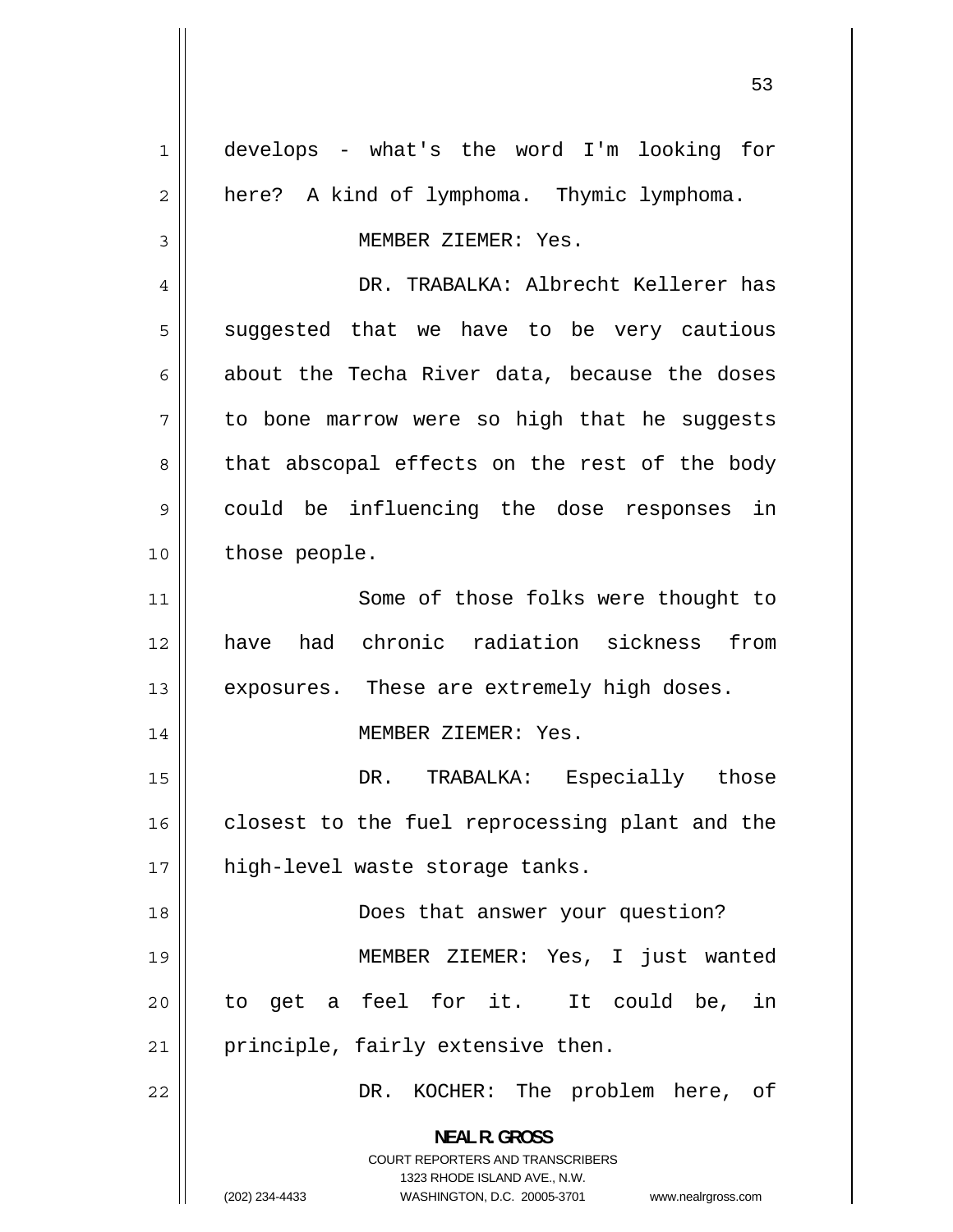1 course, is that our basic data set is uniform 2 whole-body irradiation. 3 MEMBER ZIEMER: Right. 4 DR. KOCHER: So, if these effects 5 are real, they're buried in there somewhere. 6 MEMBER ZIEMER: They're buried in 7 there. 8 DR. KOCHER: And you don't know how 9 to adapt that to partial body exposures, if 10 || you think there's a difference. 11 | MEMBER ZIEMER: Exactly. Exactly. 12 DR. TRABALKA: Let me conclude this 13 slide by saying that there is no consensus 14 currently on whether these phenomena really 15 influence epidemiological data. In some 16 cases, they are thought to be embedded in 17 | current epidemiologic data. 18 MEMBER ZIEMER: I understood from 19 your report, at least I thought I understood 20 on the hormetic, you or someone was suggesting 21 that that might even have lower and upper 22 bounds. **NEAL R. GROSS** 

> COURT REPORTERS AND TRANSCRIBERS 1323 RHODE ISLAND AVE., N.W.

(202) 234-4433 WASHINGTON, D.C. 20005-3701 www.nealrgross.com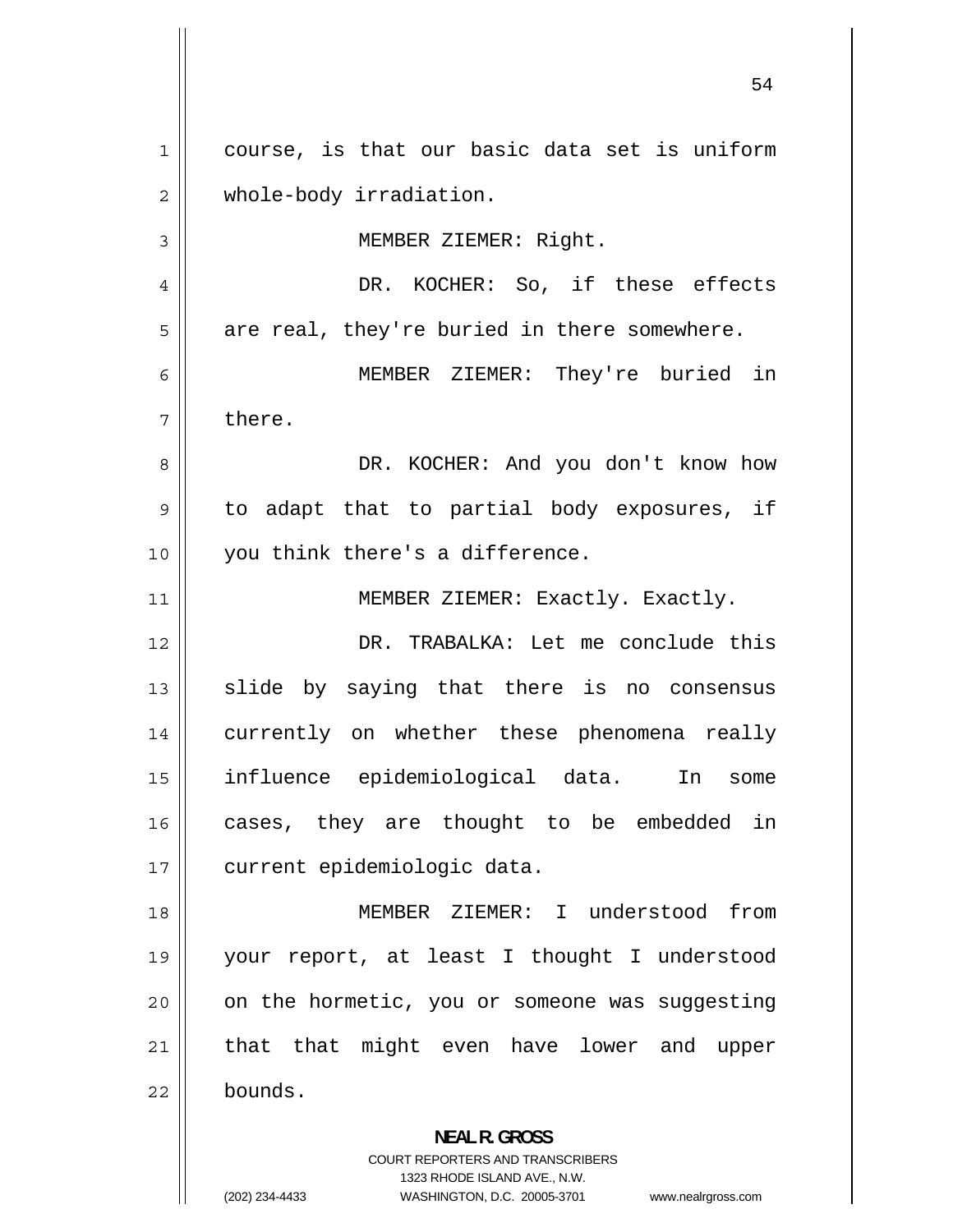|    | 55                                                                                               |
|----|--------------------------------------------------------------------------------------------------|
| 1  | DR. TRABALKA: That's right.                                                                      |
| 2  | MEMBER ZIEMER: And below, it<br>may                                                              |
| 3  | not exist.                                                                                       |
| 4  | DR. TRABALKA: The more recent                                                                    |
| 5  | studies show that although you might see a                                                       |
| 6  | threshold effect at one dose or dose rate or a                                                   |
| 7  | potential for hormetic effect, that at lower                                                     |
| 8  | doses you actually see an increased effect.                                                      |
| 9  | You have to be very cautious about                                                               |
| 10 | interpreting that information, especially as                                                     |
| 11 | it applies to humans.                                                                            |
| 12 | MEMBER ZIEMER: And it could be very                                                              |
| 13 | dependant on the endpoint in either case.                                                        |
| 14 | DR. TRABALKA: Very much so.<br>And                                                               |
| 15 | so, the precautionary principle has to apply                                                     |
| 16 | there. We have to use the linear approach.                                                       |
| 17 | MEMBER ZIEMER: Right now it seems                                                                |
| 18 | to me, although it's interesting to look at                                                      |
| 19 | all of these, on most of them we're pretty far                                                   |
| 20 | away from knowing answers; is that correct?                                                      |
| 21 | DR. TRABALKA: That's correct.                                                                    |
| 22 | MEMBER ZIEMER: Okay. Well, we can                                                                |
|    | <b>NEAL R. GROSS</b><br><b>COURT REPORTERS AND TRANSCRIBERS</b>                                  |
|    | 1323 RHODE ISLAND AVE., N.W.<br>(202) 234-4433<br>WASHINGTON, D.C. 20005-3701 www.nealrgross.com |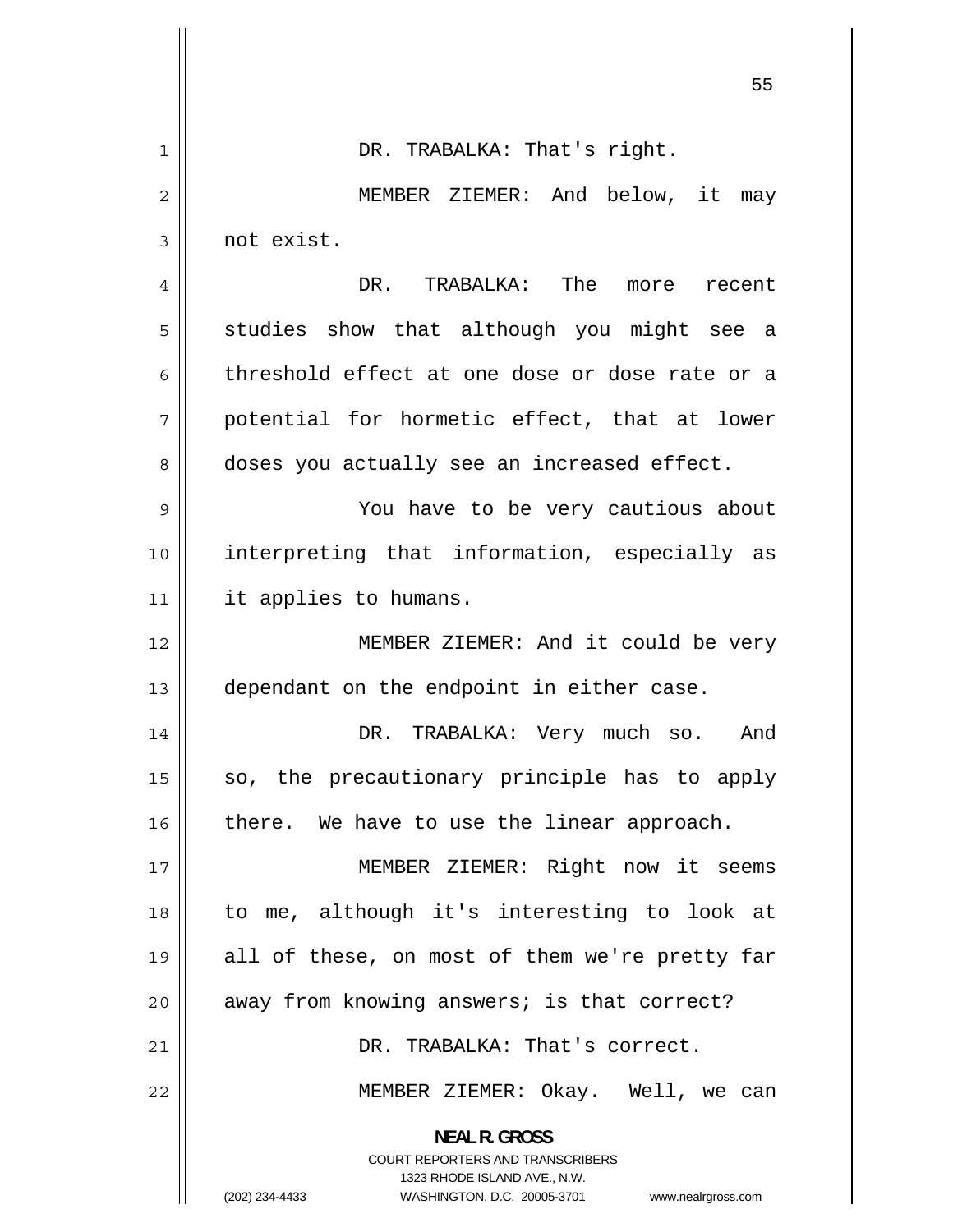$1$ leave that.

| 2  | DR. TRABALKA: Yes.                                                                                                                                                     |
|----|------------------------------------------------------------------------------------------------------------------------------------------------------------------------|
| 3  | MEMBER ROESSLER: As I look at this                                                                                                                                     |
| 4  | slide and the things you're talking about,                                                                                                                             |
| 5  | especially the emerging information, this is a                                                                                                                         |
| 6  | huge amount of data.                                                                                                                                                   |
| 7  | I've been to NCRP meetings where                                                                                                                                       |
| 8  | they talk about all this stuff and it is new.                                                                                                                          |
| 9  | It just seems like this is a huge amount of                                                                                                                            |
| 10 | work that nobody else is really doing that                                                                                                                             |
| 11 | you've done, and you've put in a number of                                                                                                                             |
| 12 | years on this.                                                                                                                                                         |
| 13 | So, my question is, who's funding                                                                                                                                      |
| 14 | it and where will it be published?                                                                                                                                     |
| 15 | DR. TRABALKA: It's in our report in                                                                                                                                    |
| 16 | Appendix B of our report.                                                                                                                                              |
| 17 | MEMBER ROESSLER: Okay.                                                                                                                                                 |
| 18 | DR. TRABALKA: And in Section 3.                                                                                                                                        |
| 19 | DR. HOFFMAN: And the answer<br>is,                                                                                                                                     |
| 20 | NIOSH is funding this effort. And when<br>and                                                                                                                          |
| 21 | where will it be published is partly at the                                                                                                                            |
| 22 | discretion of NIOSH.                                                                                                                                                   |
|    | <b>NEAL R. GROSS</b><br><b>COURT REPORTERS AND TRANSCRIBERS</b><br>1323 RHODE ISLAND AVE., N.W.<br>(202) 234-4433<br>WASHINGTON, D.C. 20005-3701<br>www.nealrgross.com |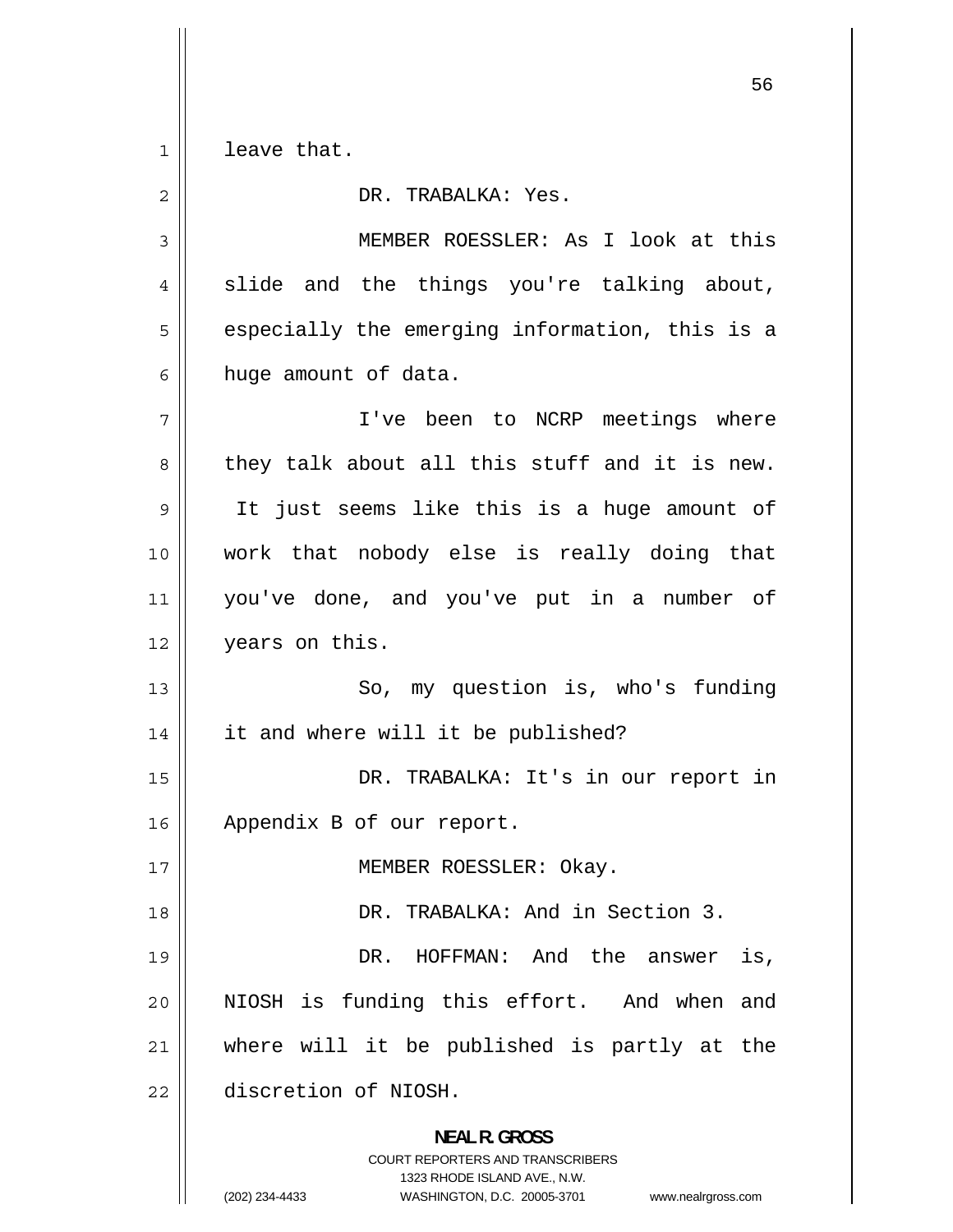|    | ו כ                                                                                                                                                                 |
|----|---------------------------------------------------------------------------------------------------------------------------------------------------------------------|
| 1  | DR. NETON: In the TBD.                                                                                                                                              |
| 2  | MEMBER ZIEMER: But you're funding                                                                                                                                   |
| 3  | the pulling together of the information, the                                                                                                                        |
| 4  | research itself.                                                                                                                                                    |
| 5  | DR. HOFFMAN: Yes, but we recognize,                                                                                                                                 |
| 6  | I mean, we have the pleasure and honor of                                                                                                                           |
| 7  | being charged with doing this work and it's                                                                                                                         |
| 8  | put us at the forefront of the group.                                                                                                                               |
| 9  | MEMBER ROESSLER: This is<br>huge<br>a                                                                                                                               |
| 10 | contribution that is being made to this                                                                                                                             |
| 11 | program.                                                                                                                                                            |
| 12 | I think one of the early ones was                                                                                                                                   |
| 13 | David's work on REF. It was published.                                                                                                                              |
| 14 | There's a lot that's been published.                                                                                                                                |
| 15 | is something<br>This<br>very                                                                                                                                        |
| 16 | scientifically important to be doing this.                                                                                                                          |
| 17 | MEMBER MUNN: It is.                                                                                                                                                 |
| 18 | DR. TRABALKA: Ready to move on?                                                                                                                                     |
| 19 | GROUP RESPONSE: Yes.                                                                                                                                                |
| 20 | DR. TRABALKA: Okay. I just want to                                                                                                                                  |
| 21 | briefly touch on information on DDREFs that we                                                                                                                      |
| 22 | can obtain from the genetic and cytogenetic                                                                                                                         |
|    | <b>NEAL R. GROSS</b><br><b>COURT REPORTERS AND TRANSCRIBERS</b><br>1323 RHODE ISLAND AVE., N.W.<br>(202) 234-4433<br>WASHINGTON, D.C. 20005-3701 www.nealrgross.com |

 $\overline{\phantom{a}}$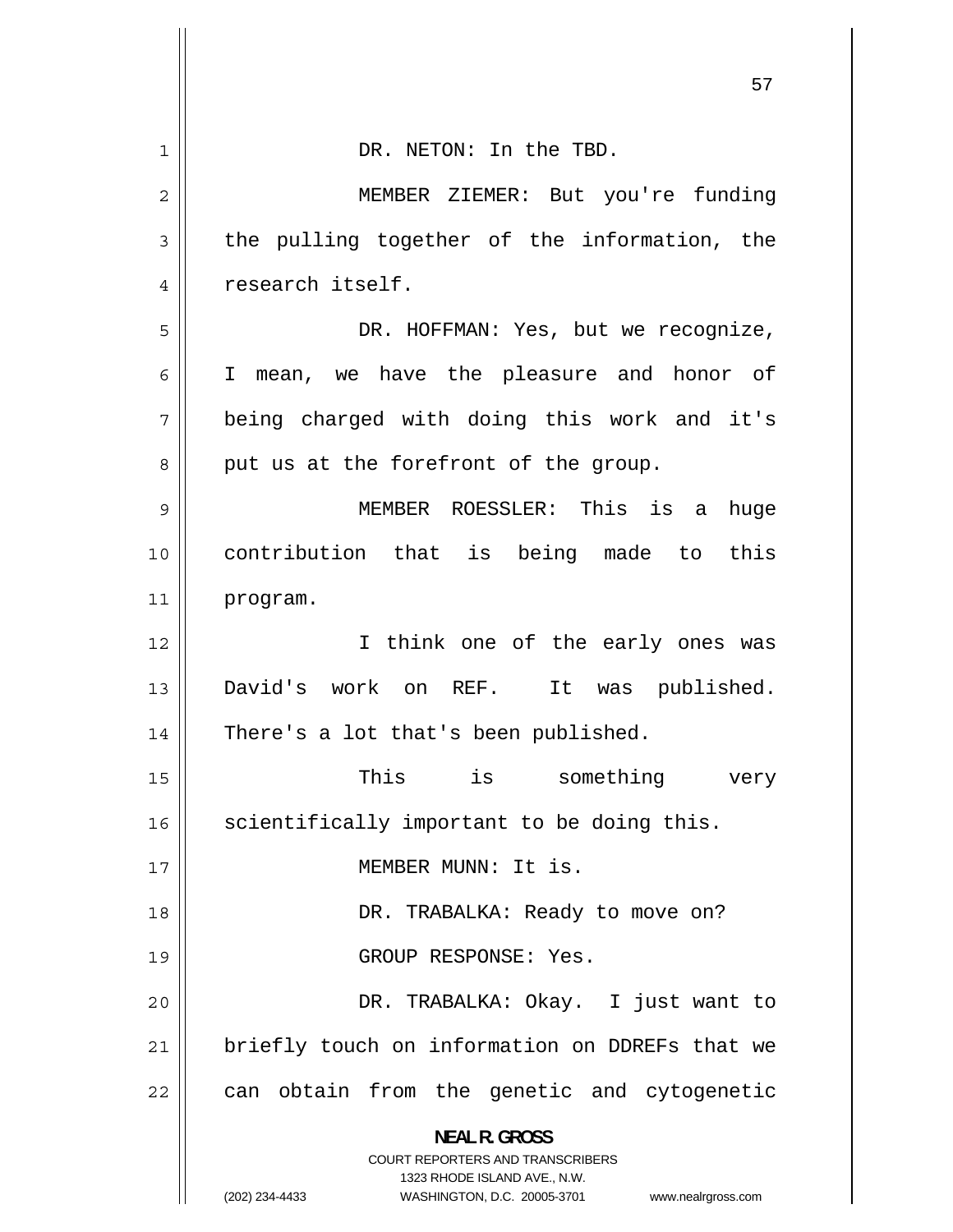1 endpoints like cell transformation, chromosome 2 aberrations or point mutations.

3 The range of values is quite large, 4 typically in the one to 12 range, but also 5 values much less than one of infinity are out 6 there from threshold or potential hormetic 7 responses that are shown in the literature. 8 The central estimates are around two to six.

9 These dose responses are complex, 10 often difficult to interpret, and they 11 represent only one of the many steps that is 12 required to take a radiation-induced lesion up 13 to a cancer. So, you have to interpret these 14 | with a grain of salt.

15 There was some information early on 16 suggesting that the DDREFs might be LET-17 dependent for endpoints like chromosome 18 aberrations and cell transformation suggesting 19 that they might decrease with decreasing 20 photon energy, for example, but more recent 21 information suggests that that probably is not  $22$   $\parallel$  an issue.

> **NEAL R. GROSS**  COURT REPORTERS AND TRANSCRIBERS 1323 RHODE ISLAND AVE., N.W. (202) 234-4433 WASHINGTON, D.C. 20005-3701 www.nealrgross.com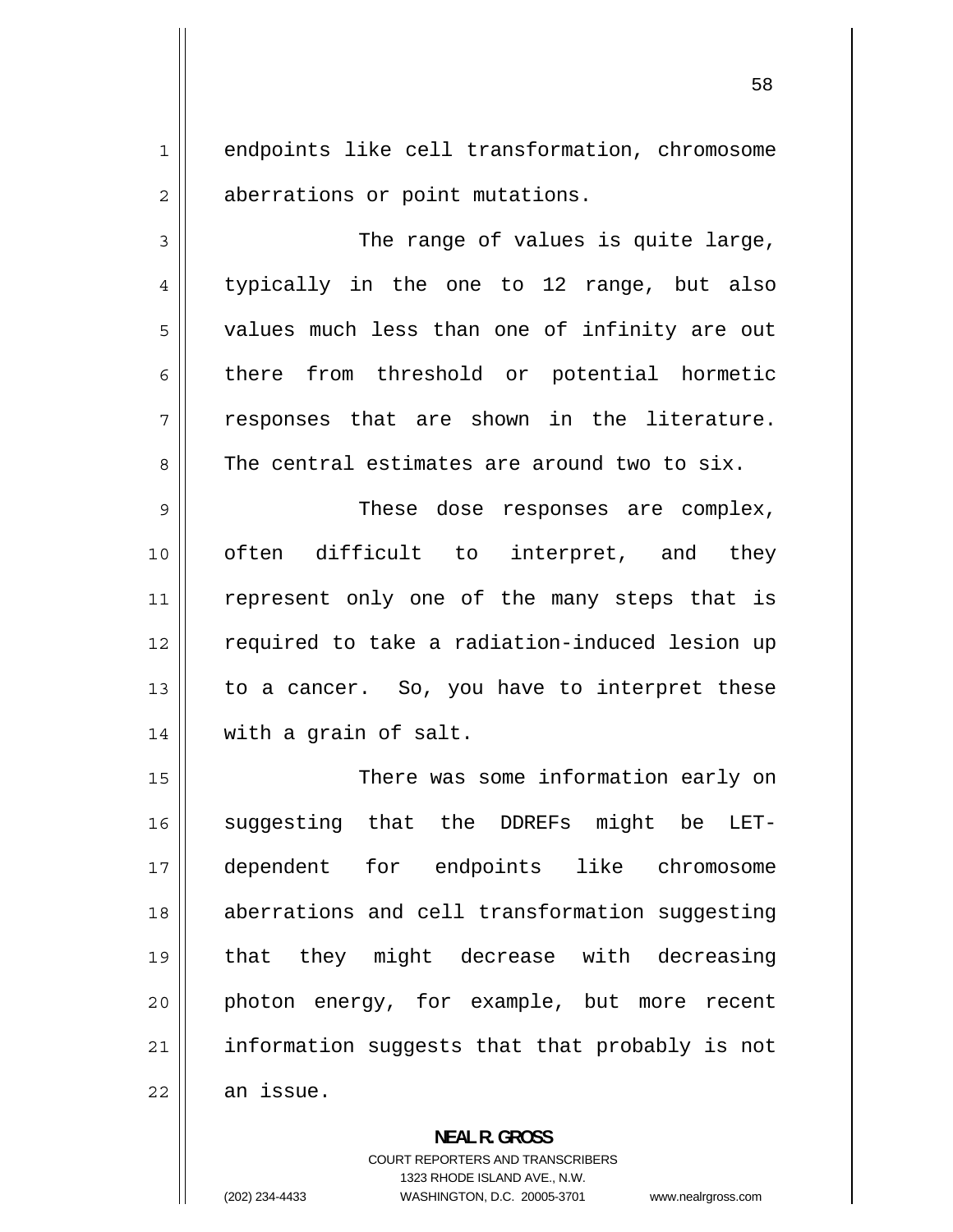1 It is, however, still an issue for 2 RBEs and radiation effectiveness factors. In 3 fact, this is still, in other words, the 4 suggestion that for photon energy you might 5 have - when it decreases, you might have an 6 increase in RBE. 7 That is the subject of a current 8 NCRP Committee effort that David is involved 9 in. And so, whatever results from that 10 committee effort, assuming it comes out before 11 our report gets out, we will factor into our 12 | report at some future date. 13 || Ckay. Shall we move on? 14 This rather busy slide is a summary 15 of the animal data. Most of it is animal 16 cancer data. 17 There is one data point at the 18 bottom for mice for life shortening. And the 19 reason there's only one is that life 20 shortening typically doesn't - data don't 21 typically distinguish between leukemias and 22 | lymphomas and solid cancers. **NEAL R. GROSS**  COURT REPORTERS AND TRANSCRIBERS

1323 RHODE ISLAND AVE., N.W.

(202) 234-4433 WASHINGTON, D.C. 20005-3701 www.nealrgross.com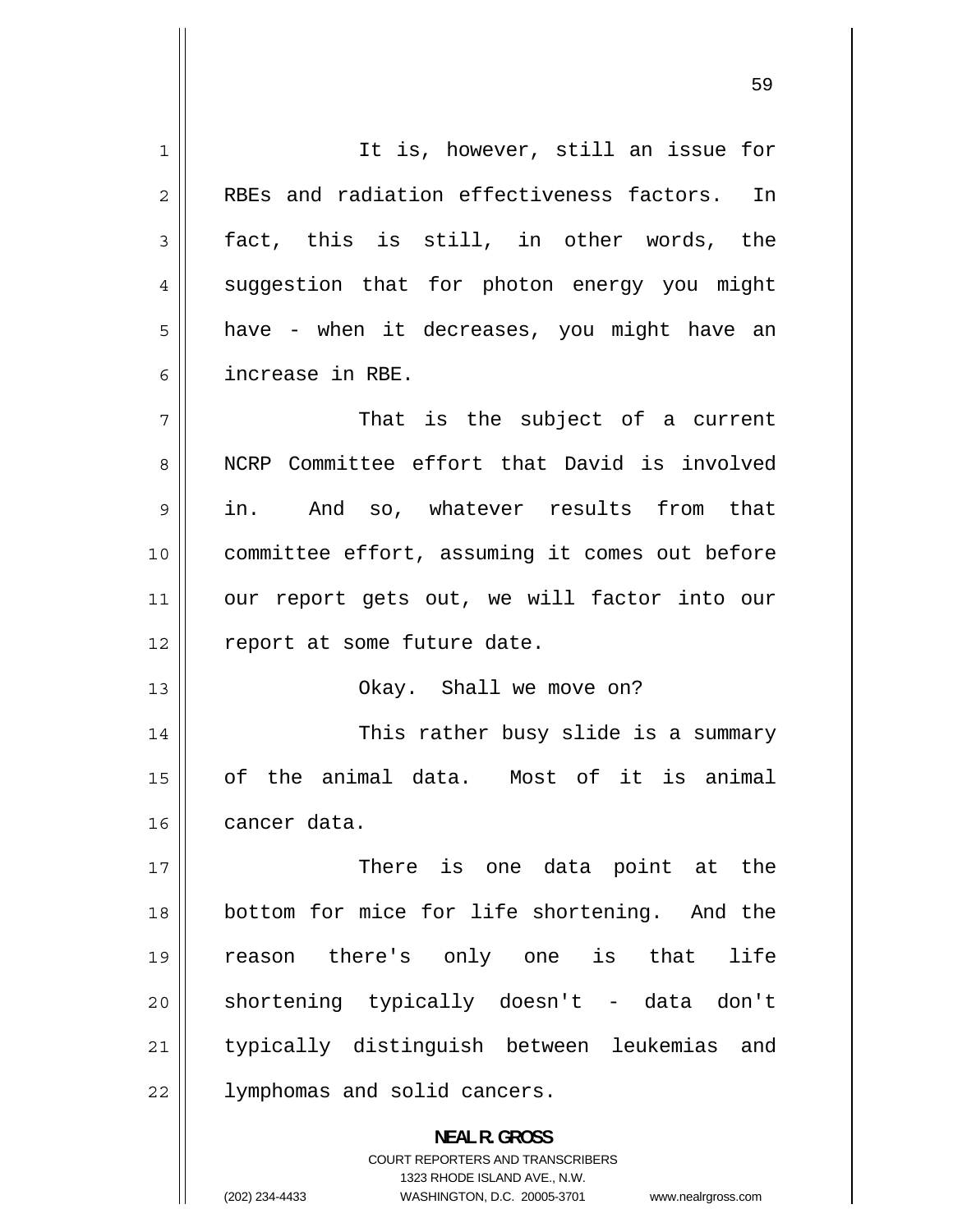1 This particular set of data on mice 2 does that, and you get a DREF of about one 3 from that data set. 4 The other data come from - in one 5 case, there are combined malignancies, mammary 6 cancer in mice and rats, lung cancer in mice, 7 beagle dogs, non-melanoma skin cancer in mice. 8 A number of these endpoints have 9 infinity either as the best estimate or the 10 upper bound, because they represent potential 11 | threshold data. 12 These show up typically when you 13 get exposures to single organs like the lung 14 | or the bone. 15 A lot of the bone data comes from 16 exposures to animals from strontium-90, for 17 example. 18 There are also some data on 19 pituitary tumors. Harderian gland, for some 20 reason harderian gland DDREFs have been 21 | fascinating for some of the radiologists. 22 But for us, they're not **NEAL R. GROSS**  COURT REPORTERS AND TRANSCRIBERS 1323 RHODE ISLAND AVE., N.W. (202) 234-4433 WASHINGTON, D.C. 20005-3701 www.nealrgross.com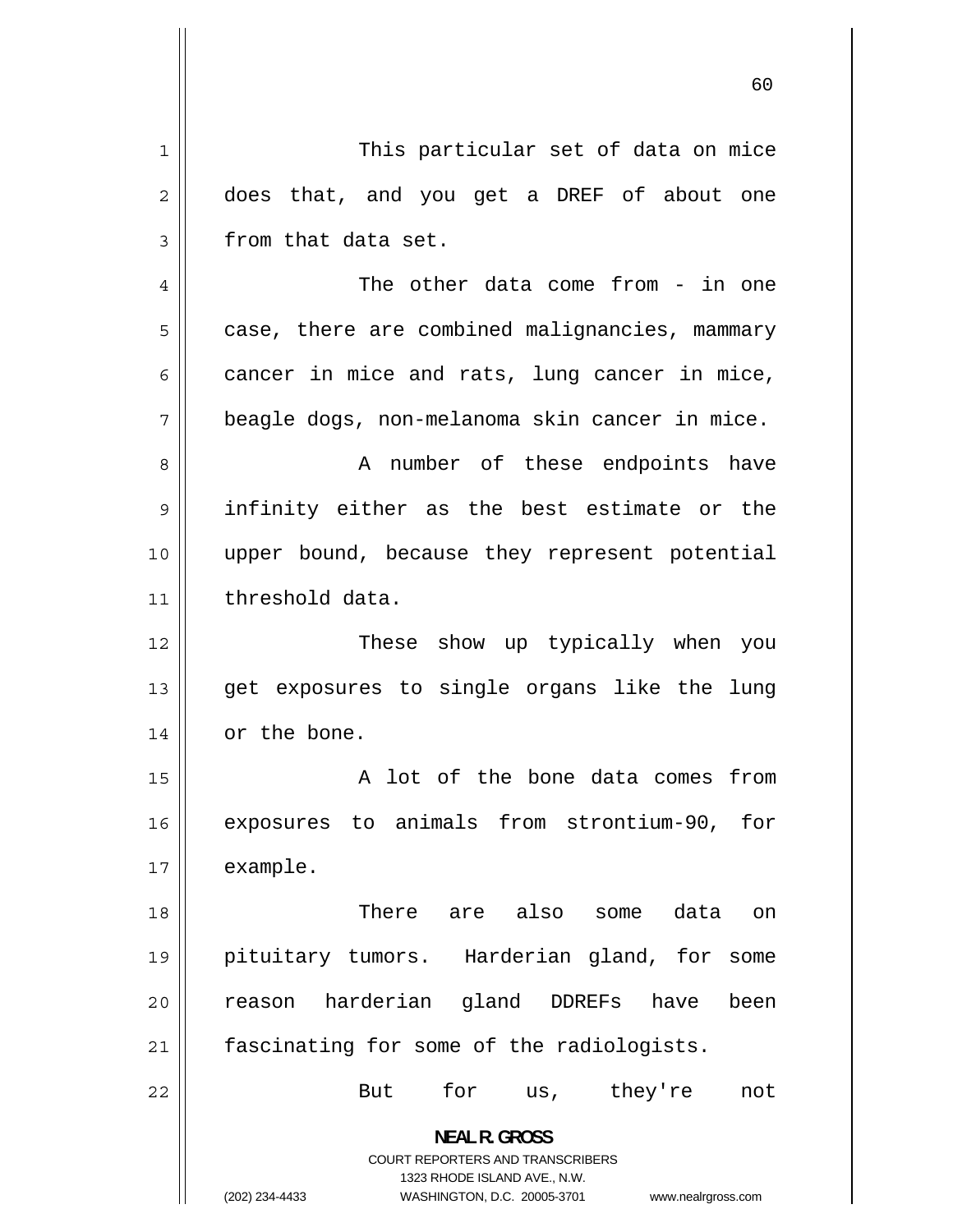61

1 particularly useful because they only occur in 2 animals with a third eyelid. And since none 3 of us seem to have third eyelids, they're not 4 typically useful. 5 If you look at the data, most of 6 the values, most of the point estimates range 7 from about one to ten. Actually, most of them 8 fall between one and six, except for the 9 threshold data. 10 And we've attempted to estimate 11 what the lower bounds for DDREF might be on 12 some of this threshold data, and we typically  $13$  | qet values between ten and 20. 14 And other investigators who have 15 used alternate models for that same data, come 16 out with values on the order of, say, 20 or 17 more. So, we think we're in the right 18 ballpark. 19 In other words, despite the fact 20 that there are what appear to be apparent 21 thresholds in this data, there could very well 22 be concealed linear quadratic responses in **NEAL R. GROSS**  COURT REPORTERS AND TRANSCRIBERS 1323 RHODE ISLAND AVE., N.W. (202) 234-4433 WASHINGTON, D.C. 20005-3701 www.nealrgross.com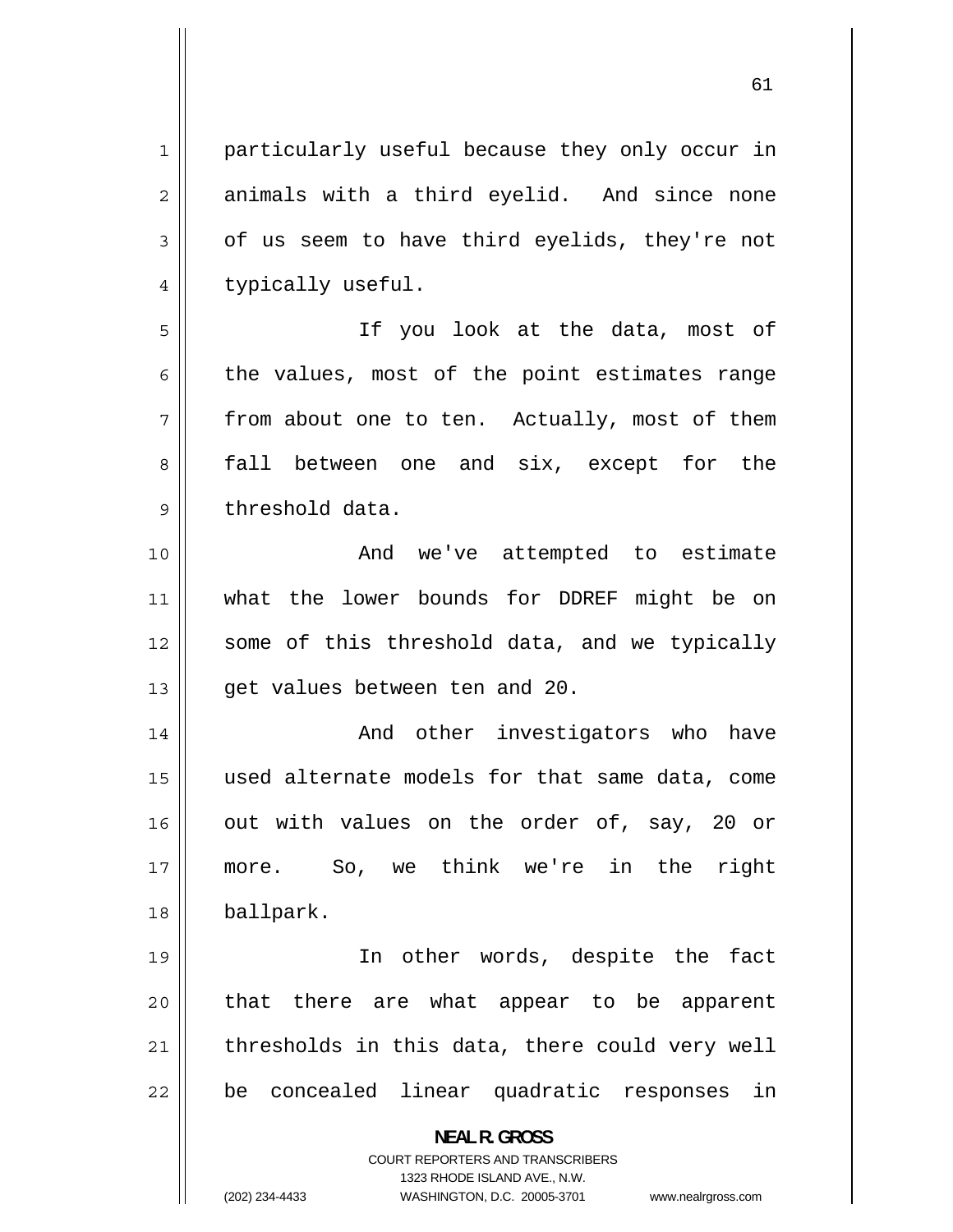1 these data that still have a finite, but quite 2 large DDREF. 3 And what it really suggests is that 4 for bone cancer, the linear risk coefficient 5 could be much lower than it is for carcinomas 6 and other cancers. 7 Okay. Any questions on this before 8 we go on? 9 MEMBER ROESSLER: What are Long-10 || Evans rats? 11 DR. TRABALKA: Just a strain of rat  $12$  | that's favored in some research. 13 MEMBER ROESSLER: They just kind of  $14$  | fall out of the picture here. 15 DR. TRABALKA: Well, these were used 16 in a study comparing the effects of x-rays, 17 localized x-rays and iodine-131. 18 And if you assume that there is no 19 higher effectiveness for x-rays, the value 20  $\parallel$  moves up to about double, about 1.2. 21 If you use the information that 22 suggests that the radiation effectiveness - or **NEAL R. GROSS**  COURT REPORTERS AND TRANSCRIBERS 1323 RHODE ISLAND AVE., N.W. (202) 234-4433 WASHINGTON, D.C. 20005-3701 www.nealrgross.com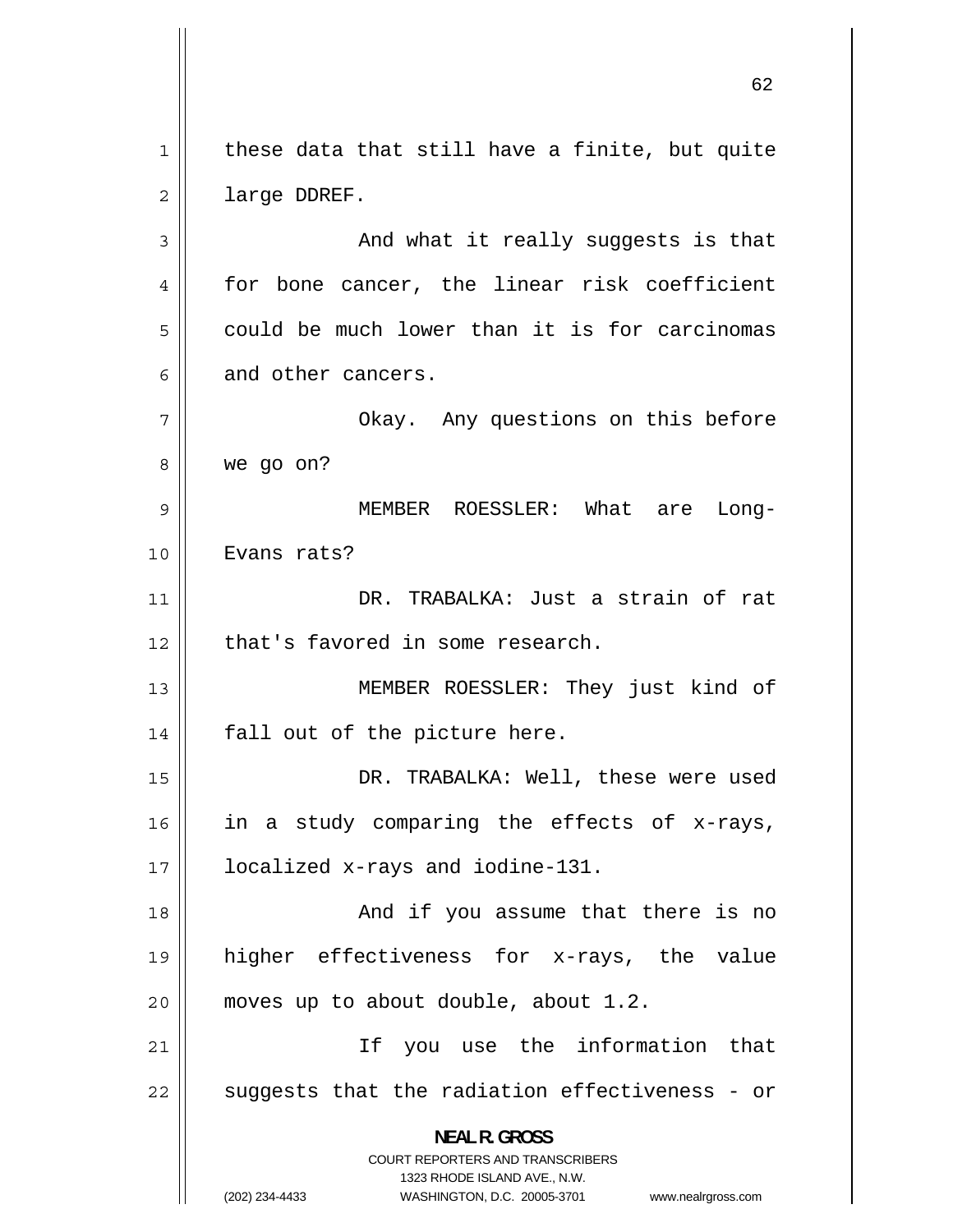1 the RBE for x-rays should be about twice that 2 for iodine-131 beta and gamma radiation, you 3 get a value of 0.6, but the uncertainties are 4 great enough in that information that still 5 overlaps one and the upper bound is close to 6 two. 7 These are mostly 95 percent 8 confidence intervals, but some represent 9 ranges of data. 10 Where there are bars on the end of 11 the lines, those represent confidence 12 intervals. The rest of them are ranges. For 13 example, data in mice and rats on mammary 14 cancer typically fall between two and three. 15 | Something like that. 16 | Should we move on? 17 MEMBER ZIEMER: The life shortening 18 on this particular one, there's no bars there. 19 DR. TRABALKA: No. 20 MEMBER ZIEMER: What did you say  $21$  about that? 22 DR. TRABALKA: The information to **NEAL R. GROSS**  COURT REPORTERS AND TRANSCRIBERS 1323 RHODE ISLAND AVE., N.W. (202) 234-4433 WASHINGTON, D.C. 20005-3701 www.nealrgross.com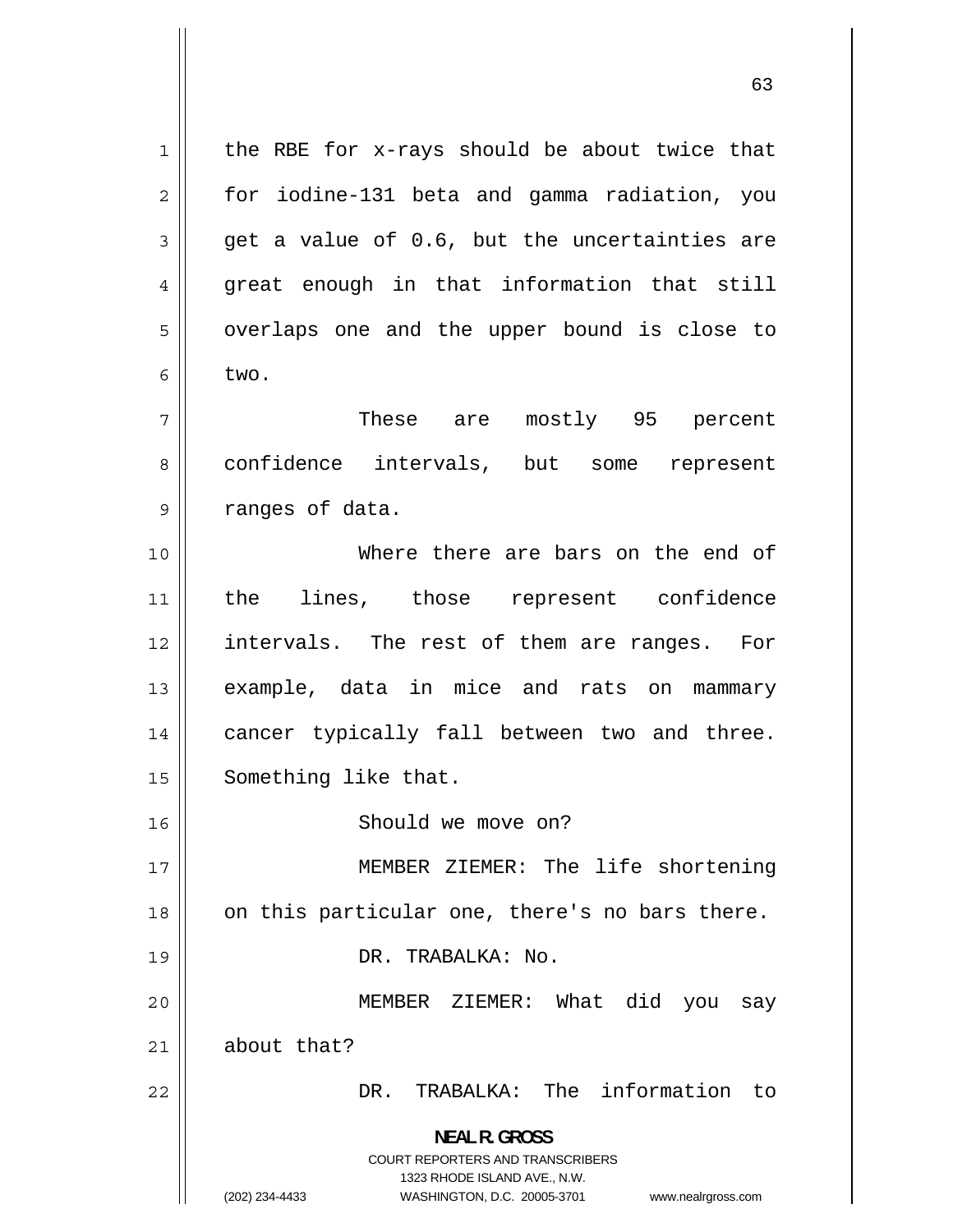1 provide uncertainties in that data isn't 2 available.

3 This is based on work that was done 4 at Argonne National Laboratory in the pre-5 JANUS studies over a significant period of 6 time.

7 The dose rates in this set of 8 studies extend down to 0.002 milligray per 9 minute, which is 50 times lower than the dose 10 rate at which a chronic DDREF is applied in 11 IREP, and significant life shortening was 12 || being observed even at that lowest dose rate.

13 And of course it didn't go any 14 further, but still it was linear down to that  $15$   $\parallel$  range.

16 MEMBER ZIEMER: Significant life 17 shortening at low dose rates but high total 18 doses?

19 DR. TRABALKA: Well, at 0.002, it 20 would be over the entire life of the mouse. 21 So, we're talking probably several hundred  $22$  | days in this case.

> **NEAL R. GROSS**  COURT REPORTERS AND TRANSCRIBERS 1323 RHODE ISLAND AVE., N.W. (202) 234-4433 WASHINGTON, D.C. 20005-3701 www.nealrgross.com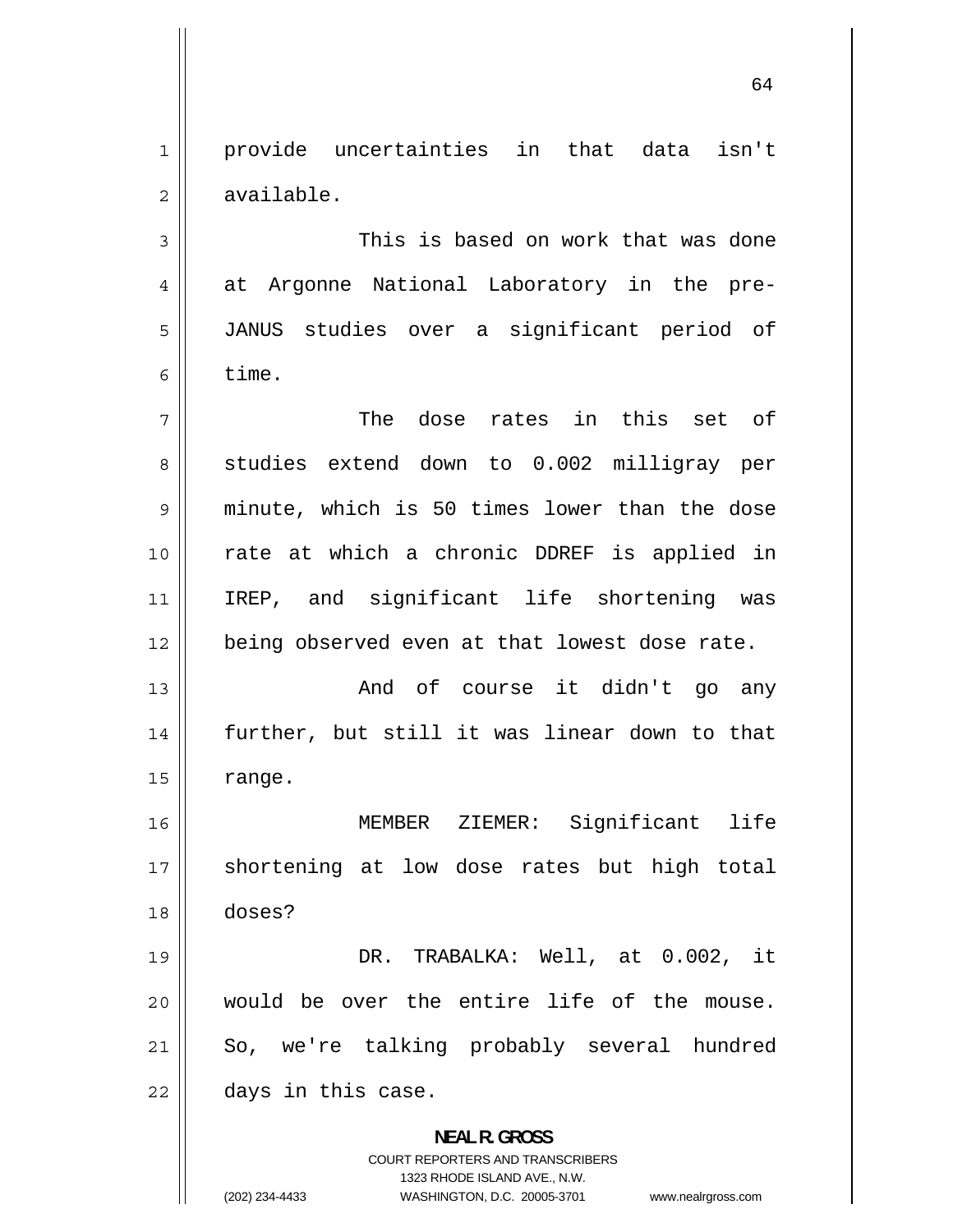1 We have to convert that to per day 2 and - 3 MEMBER ZIEMER: In my memory bank 4 somewhere, there are some mice studies where 5 you actually get lifespan increases - 6 DR. TRABALKA: Oh, yes. 7 MEMBER ZIEMER: -- because of the 8 fact that the mother mice have, at higher 9 doses, have smaller litters. And that's less 10 wear and tear on the mice and they live 11 longer. 12 DR. TRABALKA: That issue is 13 discussed in Section 4.3 of our report. You 14 have to be kind of careful about how you 15 || interpret these apparent beneficial effects. 16 || MEMBER ZIEMER: Exactly. 17 DR. TRABALKA: If you look at the 18 one case that you mentioned, the study by 19 Storer and his colleagues at Oak Ridge 20 National Laboratory, it used the largest 21 number of mice in any study on life  $22$  | shortening. **NEAL R. GROSS**  COURT REPORTERS AND TRANSCRIBERS

1323 RHODE ISLAND AVE., N.W.

(202) 234-4433 WASHINGTON, D.C. 20005-3701 www.nealrgross.com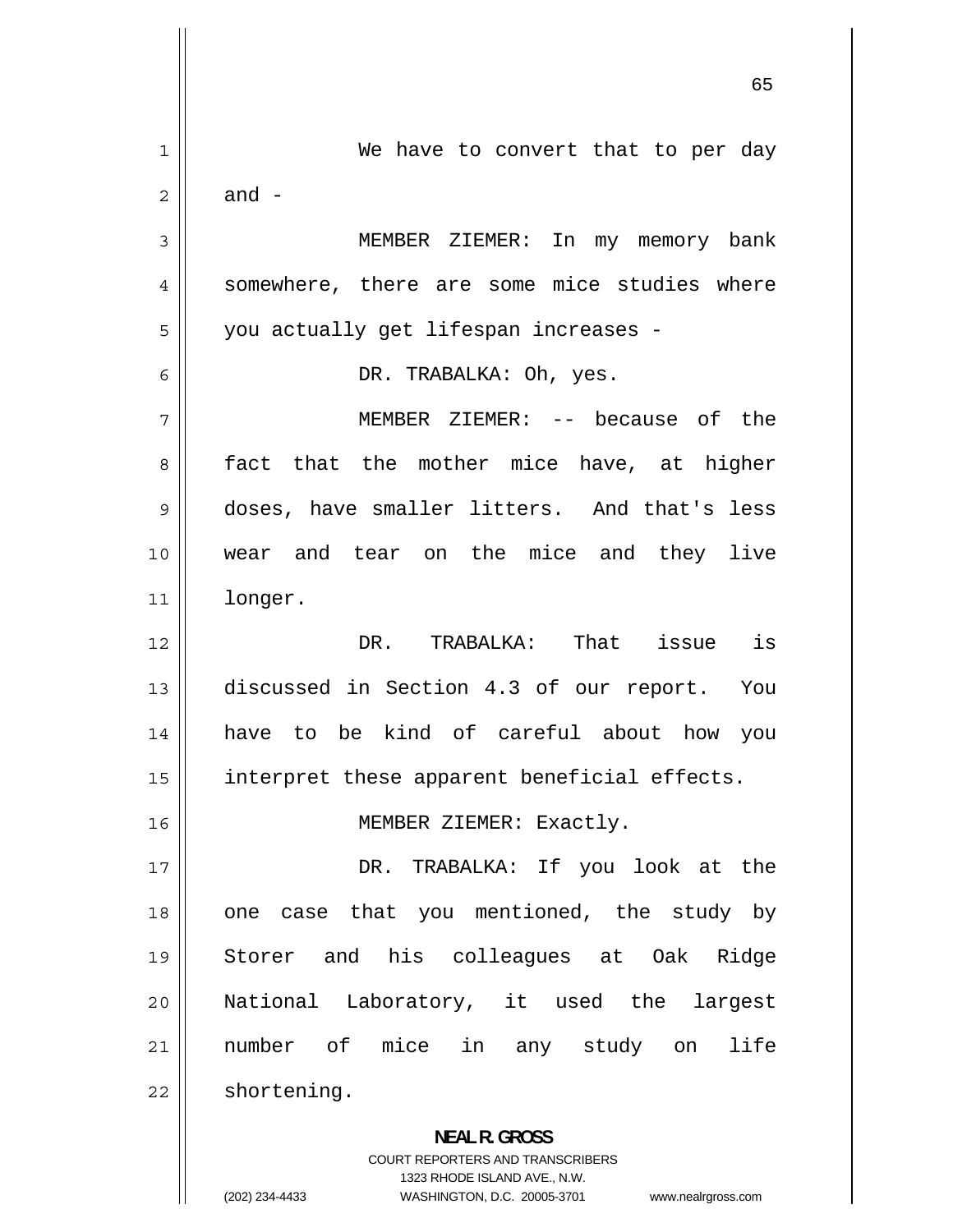1 And they still saw between two sets 2 of controls, a 30-day difference in lifespan, 3 which is on the order of what's typically 4 observed in these studies that show apparent 5 lifespan increases, and that's just in 6 controlled. 7 It simply shows that in animal 8 studies or any kind of research, you can have 9 variations in your controls that are hard to 10 explain. 11 | MEMBER ZIEMER: Yes. 12 DR. TRABALKA: You've got to be very 13 cautious about how you interpret that data as, 14 for example, representing a real effect on 15 | lifespan increases or something like that. 16 || Shall we proceed? 17 MEMBER ZIEMER: And that's just an 18 animals where you - they're all alike. Can't  $19 \parallel$  go to humans. 20 DR. KOCHER: John, is this kind of 21 information that UNSCEAR used to come up with  $22$  || their two to ten range back in the day? **NEAL R. GROSS**  COURT REPORTERS AND TRANSCRIBERS 1323 RHODE ISLAND AVE., N.W. (202) 234-4433 WASHINGTON, D.C. 20005-3701 www.nealrgross.com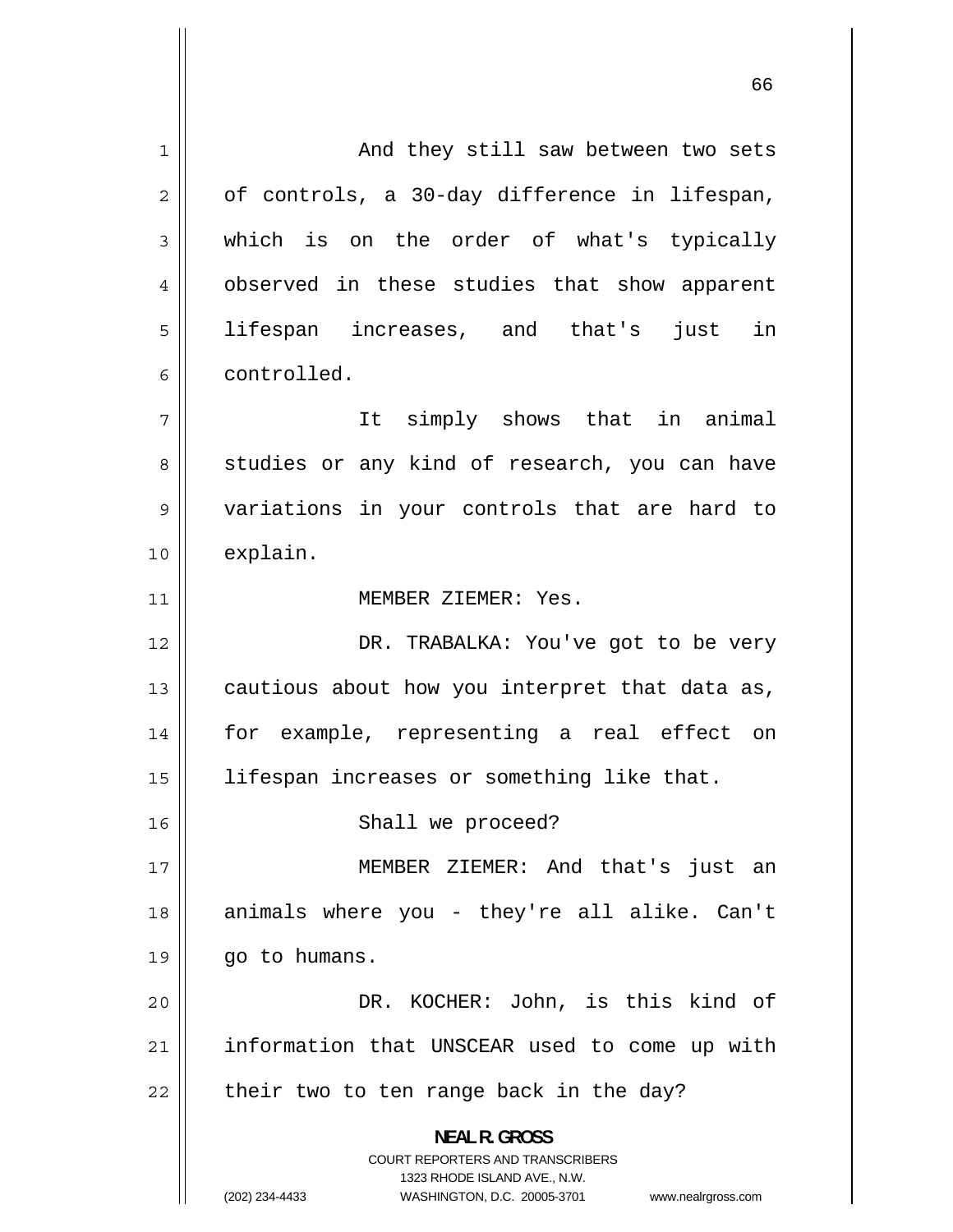1 DR. TRABALKA: The NCRP. Most of it 2 is what NCRP used. Not all of it, because not 3 all of it was available. 4 NCRP came up with the two to ten 5 range, but ICRP came up with their DDREF of 6 two. 7 They used the lower end of the 8 range of animal data, because it was more 9 consistent with what they thought the A-bomb 10 || survivor dose-rate response represented. 11 CHAIRMAN RICHARDSON: I have a 12 | couple questions, if I could. 13 DR. TRABALKA: Sure. Yes. 14 CHAIRMAN RICHARDSON: The first one 15 was just an issue of understanding the 16 | presentation of the data. 17 The scale on - the X scale. I was 18 imagining, if you would move to the right from  $19 \parallel$  one, that that next line represents two. 20 DR. TRABALKA: That's correct. 21 CHAIRMAN RICHARDSON: And that if 22 you move to the left from one, you're moving **NEAL R. GROSS**  COURT REPORTERS AND TRANSCRIBERS 1323 RHODE ISLAND AVE., N.W. (202) 234-4433 WASHINGTON, D.C. 20005-3701 www.nealrgross.com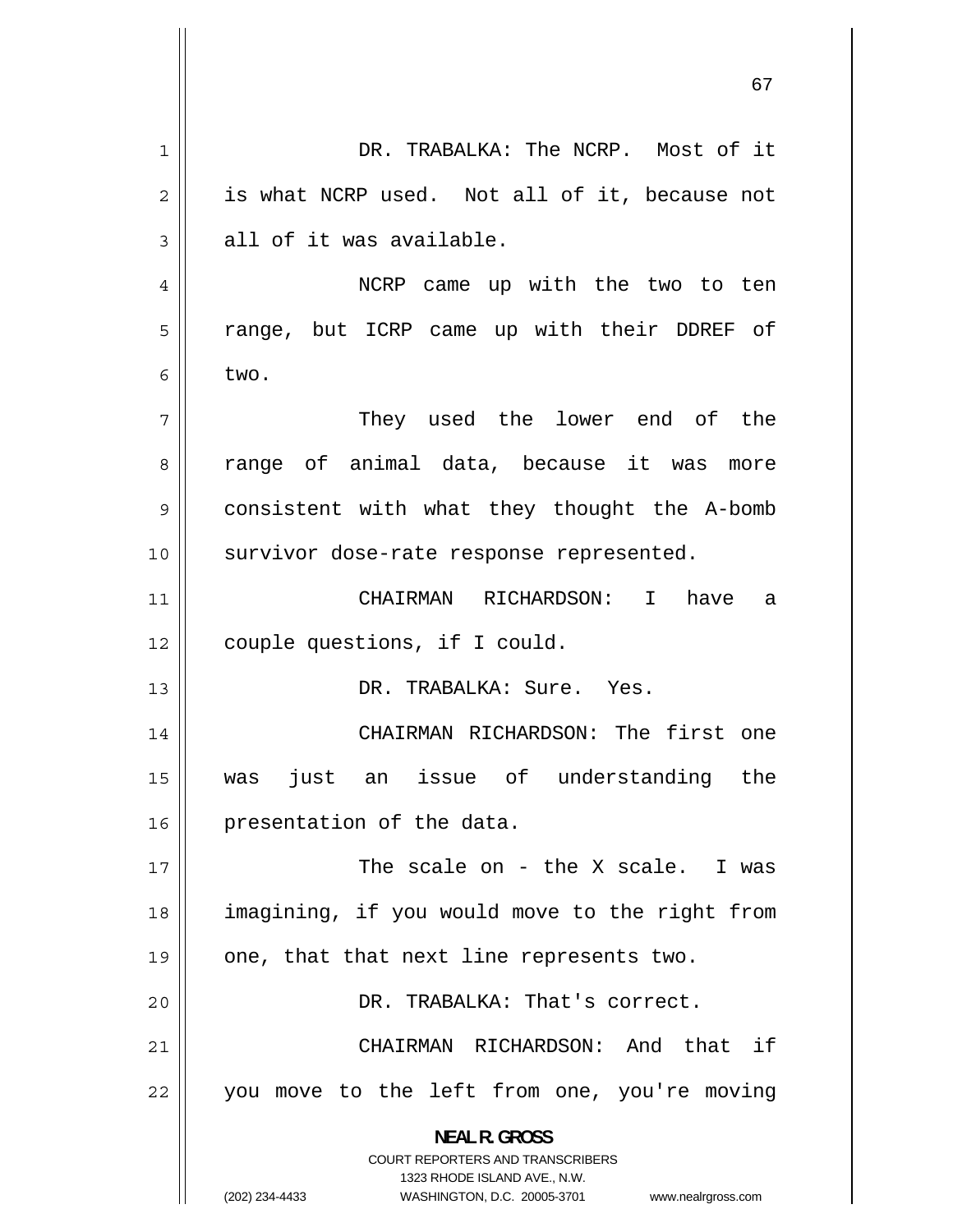|    | 68                                                                                                  |
|----|-----------------------------------------------------------------------------------------------------|
| 1  | to 0.9; is that correct?                                                                            |
| 2  | DR. TRABALKA: That's correct. It's                                                                  |
| 3  | a log scale.                                                                                        |
| 4  | DR. HOFFMAN: So, you have                                                                           |
| 5  | arithmetic numbers on log scale.                                                                    |
|    |                                                                                                     |
| 6  | DR. KOCHER: I think his point is                                                                    |
| 7  | there's a few ticks missing.                                                                        |
| 8  | CHAIRMAN RICHARDSON: I'm trying to                                                                  |
| 9  | find what's balanced. Where would you get -                                                         |
| 10 | MEMBER ZIEMER: I think the nine is                                                                  |
| 11 | at the edge of the green.                                                                           |
| 12 | MEMBER ROESSLER: The blue line.                                                                     |
| 13 | (Simultaneous speaking.)                                                                            |
| 14 | CHAIRMAN RICHARDSON: Okay. So, I'm                                                                  |
| 15 | sort of understanding it. Just maybe there's                                                        |
| 16 | - it's not easy to see. Is that the -                                                               |
| 17 | DR. TRABALKA: A very complicated                                                                    |
| 18 | data set.                                                                                           |
| 19 | DR. HOFFMAN: Yes, but it's a<br>log                                                                 |
| 20 | scale and so all the ticks should be there.                                                         |
| 21 | CHAIRMAN RICHARDSON: Okay. But the                                                                  |
| 22 | experimental design for the - there's one                                                           |
|    | <b>NEAL R. GROSS</b>                                                                                |
|    | <b>COURT REPORTERS AND TRANSCRIBERS</b>                                                             |
|    | 1323 RHODE ISLAND AVE., N.W.<br>(202) 234-4433<br>WASHINGTON, D.C. 20005-3701<br>www.nealrgross.com |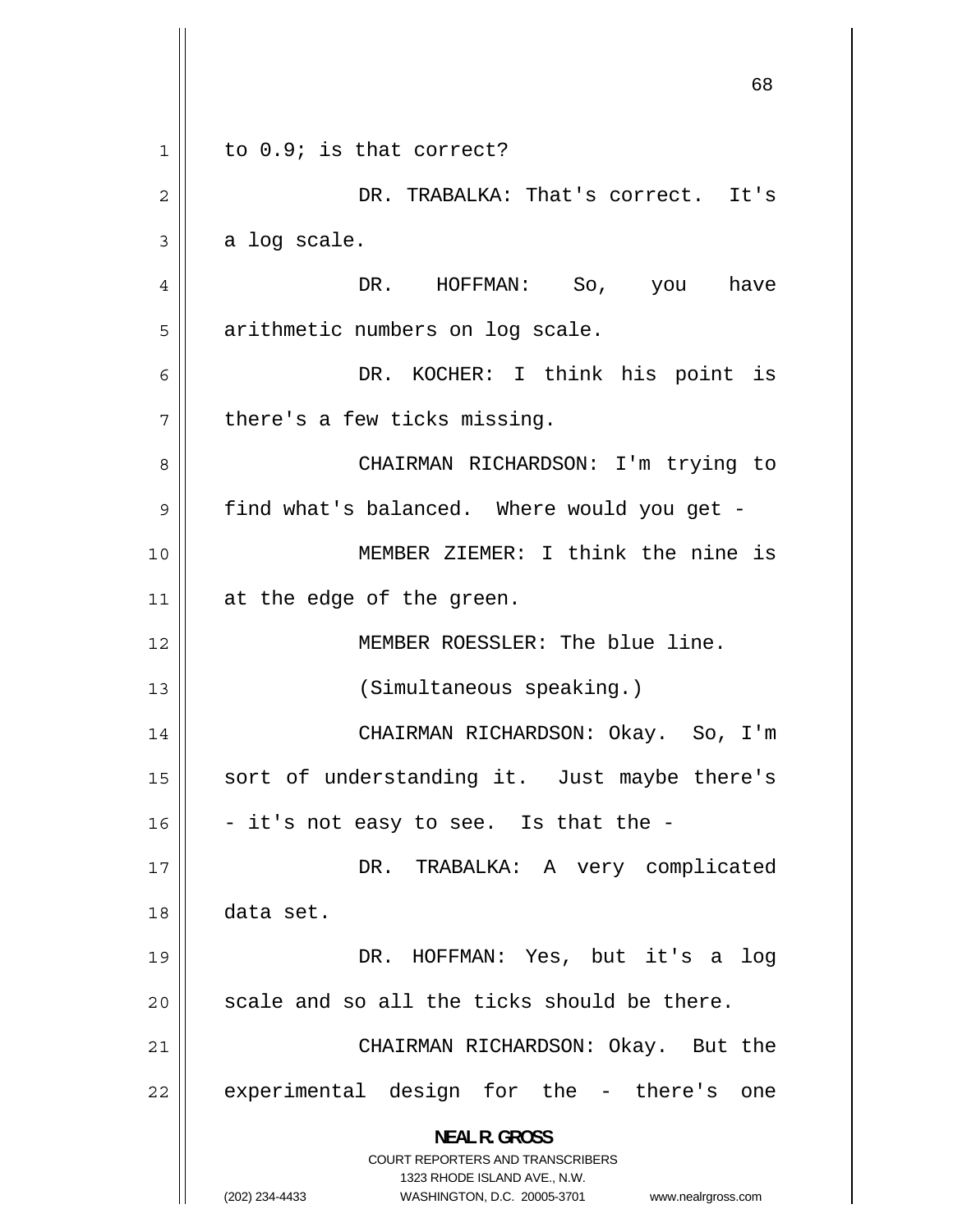1 circle - well, there's two circles. 2 I'm trying to imagine an 3 experimental dosing design that conforms to 4 DDREF as opposed to the other two categories 5 you have there. 6 I can imagine an experiment in 7 which we apply an acute dose to animals of 8 different magnitudes and we study the shape of 9 the dose response with an acute exposure. 10 And I can imagine a dosing 11 experiment in which we aim to deliver to the 12 animal the same total dose, but under 13 different periods of protraction. 14 What's the experimental design that 15 | conforms to the DDREF? 16 DR. TRABALKA: Actually, I think 17 that symbol should be a square, because these 18 were continuous exposures at varying dose 19 rates. We just have the wrong symbol up  $20$   $\parallel$  there. 21 MEMBER ROESSLER: So, you switch the 22 DDREF and the DREF? **NEAL R. GROSS**  COURT REPORTERS AND TRANSCRIBERS 1323 RHODE ISLAND AVE., N.W.

(202) 234-4433 WASHINGTON, D.C. 20005-3701 www.nealrgross.com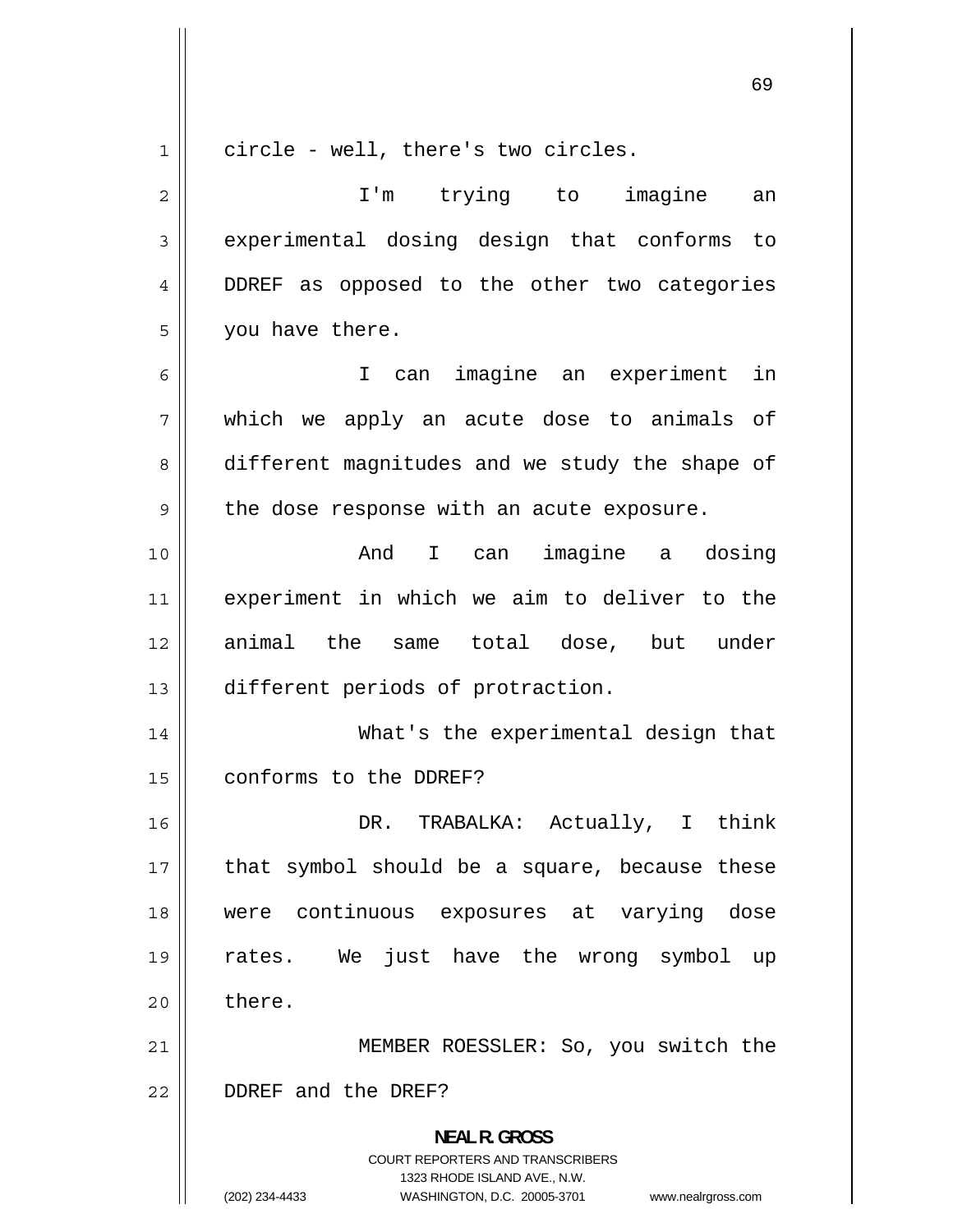| 7 U                                                                                                 |
|-----------------------------------------------------------------------------------------------------|
| DR. TRABALKA: No, no. On the life                                                                   |
| shortening data point for the square.                                                               |
| MEMBER ROESSLER: Well, within the                                                                   |
| figure there's around -                                                                             |
| DR. TRABALKA: Oh, okay. The reason                                                                  |
| why the DDREF is shown for lung is that when                                                        |
| they - this particular data set they were able                                                      |
| to fit to a linear quadratic model and to show                                                      |
| that you got the same answer as you would get                                                       |
| if you were giving individual acute exposures.                                                      |
| So, it is both a DREF and an LDEF.                                                                  |
| So, that's why it's called a DDREF in this                                                          |
| case.                                                                                               |
| So, they were able to show that the                                                                 |
| data, a theoretic linear quadratic model and                                                        |
| what you got from extrapolations down to low                                                        |
| doses and dose rates was the same.                                                                  |
| CHAIRMAN RICHARDSON: I would frame                                                                  |
| that<br>interpretation of experimental<br>as                                                        |
| evidence as opposed to an experiment which                                                          |
| estimates DDREF.                                                                                    |
| DR. TRABALKA: That's reasonable.                                                                    |
| <b>NEAL R. GROSS</b>                                                                                |
| <b>COURT REPORTERS AND TRANSCRIBERS</b>                                                             |
| 1323 RHODE ISLAND AVE., N.W.<br>(202) 234-4433<br>WASHINGTON, D.C. 20005-3701<br>www.nealrgross.com |
|                                                                                                     |

 $\overline{1}$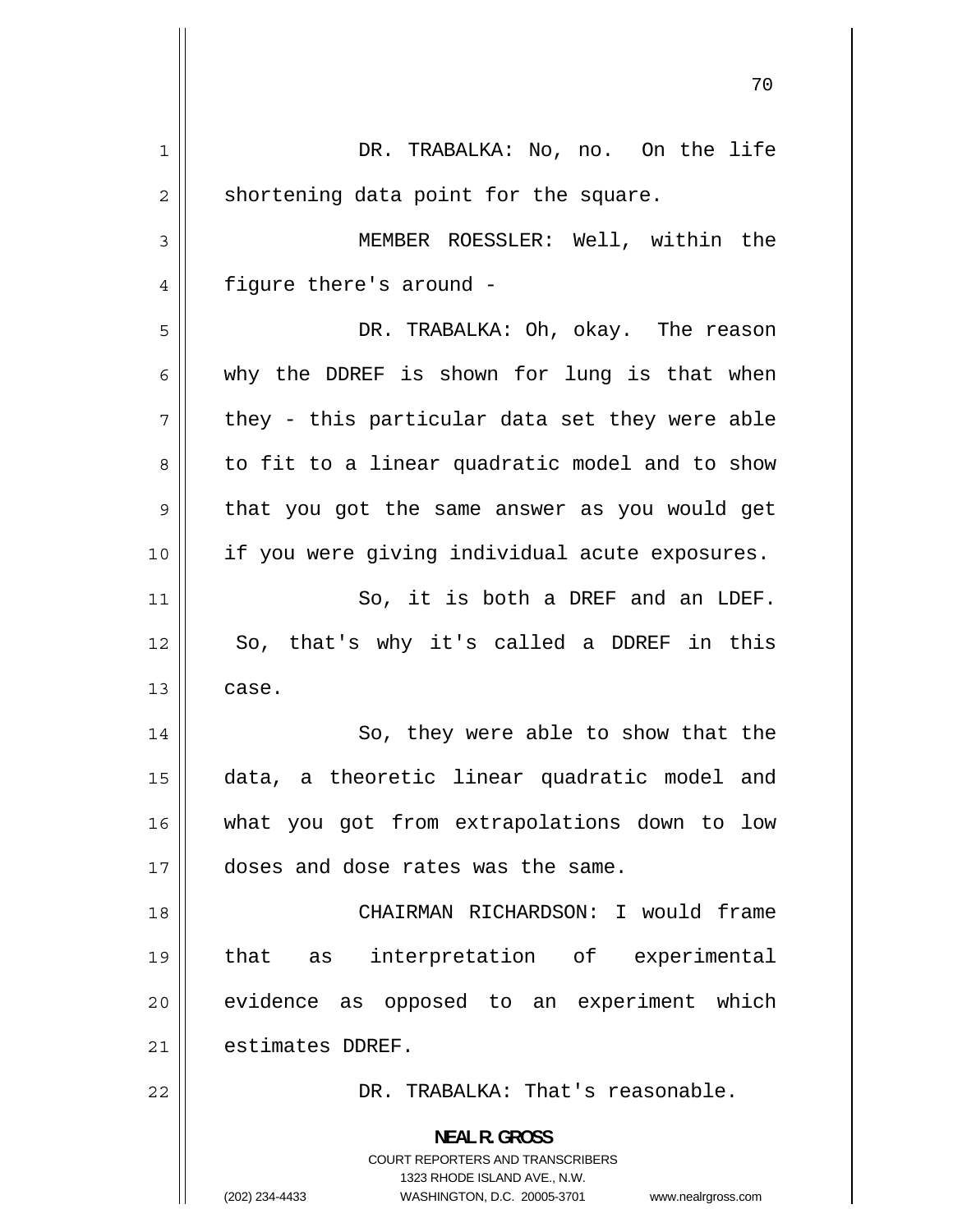1 CHAIRMAN RICHARDSON: I guess for 2 me, it gets to a fundamental issue of 3 typically in, for me, I would like to be able 4 to imagine the experiment in which I could 5 test the question. 6 And I can imagine the experiment in 7 which I can understand differences in response 8 under different magnitudes of exposure and the 9 experimental design that conforms to that. 10 And I can imagine the experiment 11 that conforms to understanding the effect of 12 protraction of the exposure over time and 13 answering the question given the same 14 magnitude of exposure when it's protracted, 15 | does the effect vary. 16 The DDREF, I believe, is a - kind 17 of a concept that was put forward for 18 administrative purposes. To me, it's 19 conflating those two thought experiments and, 20 || you know, for better or worse. 21 So, I was just curious as to 22 whether there existed an experiment like that. **NEAL R. GROSS**  COURT REPORTERS AND TRANSCRIBERS 1323 RHODE ISLAND AVE., N.W.

(202) 234-4433 WASHINGTON, D.C. 20005-3701 www.nealrgross.com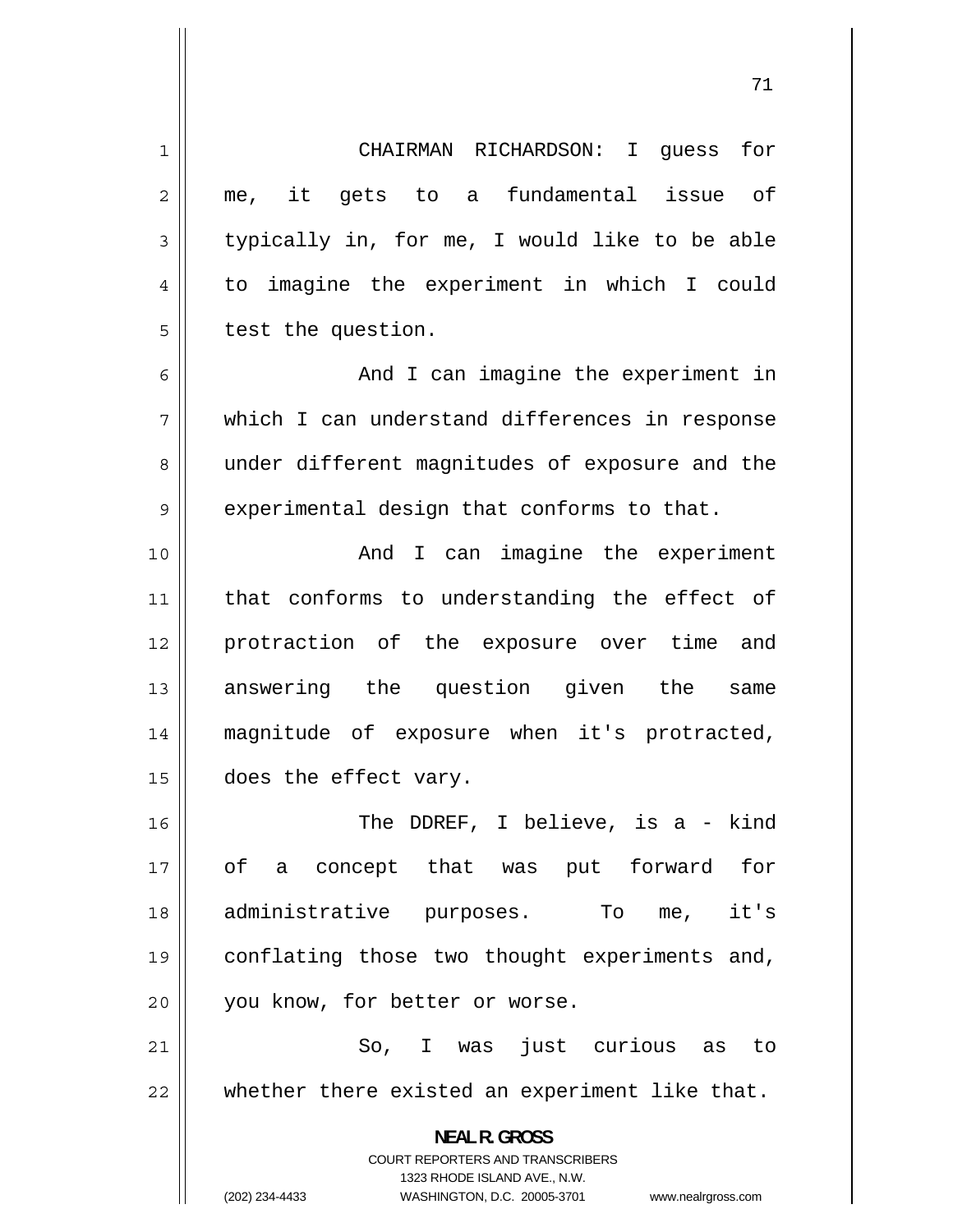| $\mathbf 1$    | DR. TRABALKA: Unfortunately, data                                                                   |
|----------------|-----------------------------------------------------------------------------------------------------|
| $\overline{c}$ | are limited even for all the animal studies                                                         |
| 3              | that have been done. And the Department of                                                          |
| $\overline{4}$ | Energy terminated their animal studies before                                                       |
| 5              | all such questions could be addressed.                                                              |
| 6              | I would agree with you that it                                                                      |
| 7              | would be great to have that set of                                                                  |
| 8              | comparisons, but they simply don't exist. And                                                       |
| 9              | so, we're left with trying to represent the                                                         |
| 10             | data we have as best we can.                                                                        |
| 11             | And as I pointed out for that set                                                                   |
| 12             | of data for lung cancer in BALB/c mice, we                                                          |
| 13             | have both acute exposure information and                                                            |
| 14             | chronic exposure information. And the linear                                                        |
| 15             | risk coefficient obtained from comparisons                                                          |
| 16             | between the risk coefficient from the linear                                                        |
| 17             | quadratic model and that from the low dose-                                                         |
| 18             | rate information agreed with one another.                                                           |
| 19             | Hence, this term "DDREF" can be applied to                                                          |
| 20             | that data set. It's both a DREF and an LDEF.                                                        |
| 21             | CHAIRMAN<br>RICHARDSON:<br>It's<br>an                                                               |
| 22             | experiment that conforms to a -                                                                     |
|                | <b>NEAL R. GROSS</b>                                                                                |
|                | <b>COURT REPORTERS AND TRANSCRIBERS</b>                                                             |
|                | 1323 RHODE ISLAND AVE., N.W.<br>(202) 234-4433<br>WASHINGTON, D.C. 20005-3701<br>www.nealrgross.com |
|                |                                                                                                     |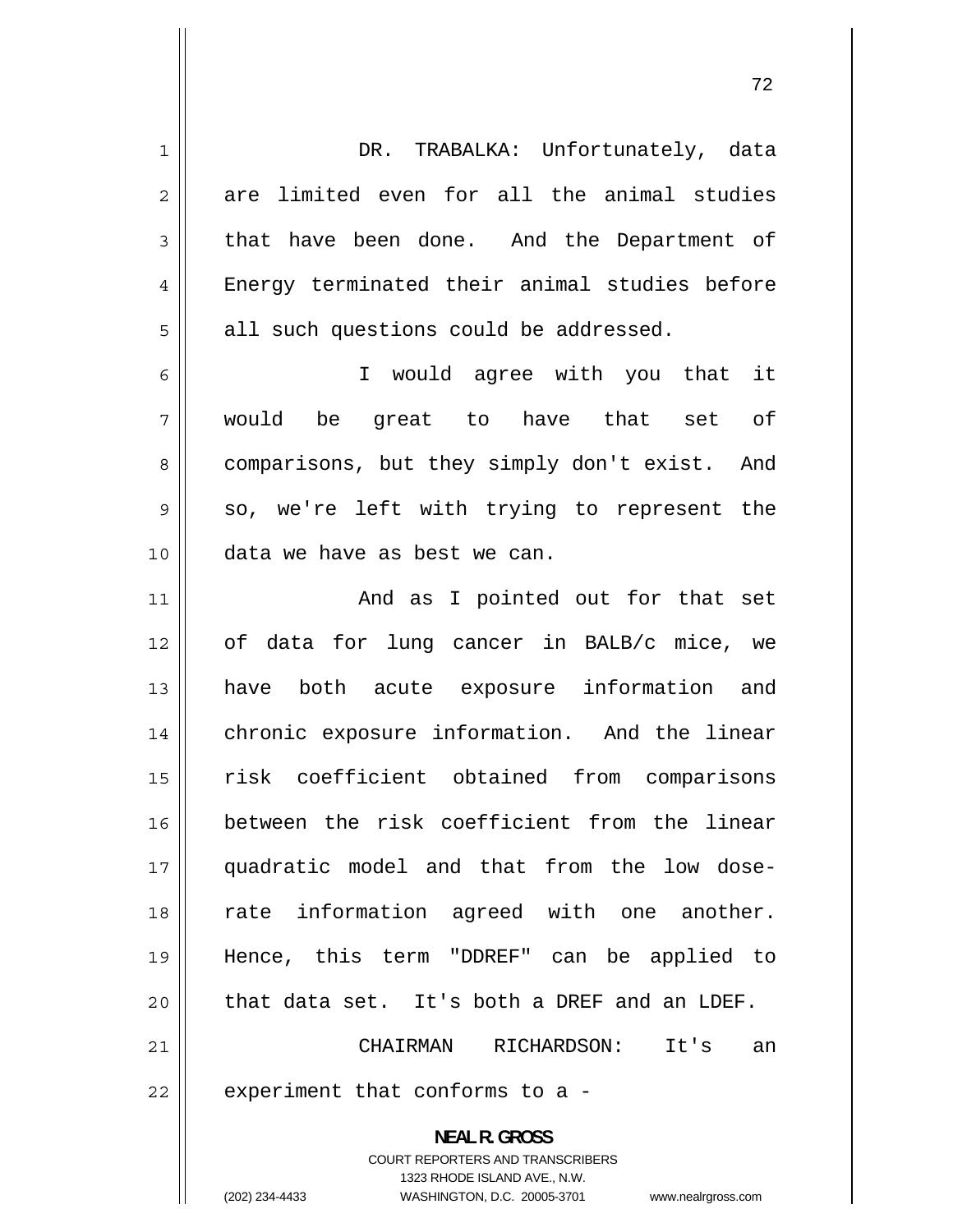1 DR. TRABALKA: A hypothetical linear 2 quadratic representation of the data. 3 CHAIRMAN RICHARDSON: Yes. 4 DR. TRABALKA: Right. 5 CHAIRMAN RICHARDSON: But there's 6 not an experiment that proves that it - 7 DR. TRABALKA: No, no. No, no. I 8 would be the first to say that the animal data 9 don't prove the existence of a linear 10 quadratic dose response. 11 || CHAIRMAN RICHARDSON: Yes. 12 DR. TRABALKA: I would also say the 13 animal data for leukemia don't prove the 14 incidence or the existence of a linear 15 quadratic dose response. 16 And if you read that section of our 17 report, you'll see that that is in fact what 18 we said. 19 CHAIRMAN RICHARDSON: Very good.  $20$  | Thank you. 21 DR. TRABALKA: Okay. Should we move  $22 \parallel$  on? **NEAL R. GROSS**  COURT REPORTERS AND TRANSCRIBERS 1323 RHODE ISLAND AVE., N.W. (202) 234-4433 WASHINGTON, D.C. 20005-3701 www.nealrgross.com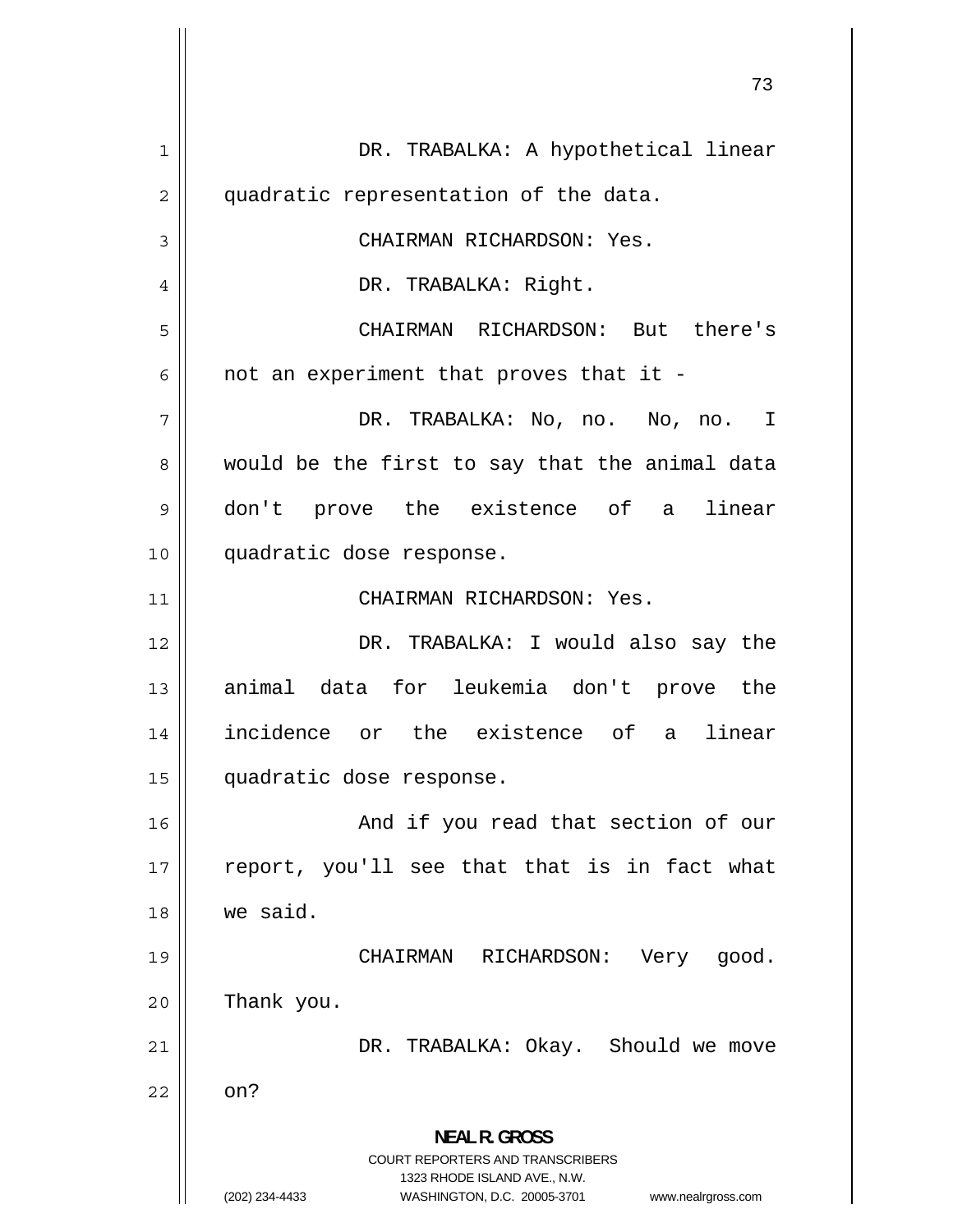| $\mathbf 1$    | Okay. Prior to 2009, some of the                                                                |
|----------------|-------------------------------------------------------------------------------------------------|
| $\overline{2}$ | conclusions we had reached were first and                                                       |
| 3              | foremost that the DDREFs in IREP didn't                                                         |
| 4              | represent the uncertainties in the data, a lot                                                  |
| 5              | of new information that was much greater than                                                   |
| 6              | is represented in any current distribution at                                                   |
| 7              | the time, including BEIR VII, and based on the                                                  |
| 8              | limited information available, we suggested                                                     |
| 9              | that both the LDEF and DREF data should be                                                      |
| 10             | combined simply because of limitations.                                                         |
| 11             | And at that time, we were leaning                                                               |
| 12             | toward using both human and animal data and                                                     |
| 13             | quantifying DDREF distributions, but things                                                     |
| 14             | have changed since 2009.                                                                        |
| 15             | One of the things that's happened                                                               |
| 16             | is that we've gotten the updated                                                                |
| 17             | epidemiological studies of worker - nuclear                                                     |
| 18             | workers in the UK, a study published by Colin                                                   |
| 19             | Muirhead and his colleagues.                                                                    |
| 20             | have results for cancer<br>We<br>now                                                            |
| 21             | incidence and mortality. We have ERRs<br>for                                                    |
| 22             | combined solid cancers, in this case, all                                                       |
|                | <b>NEAL R. GROSS</b><br><b>COURT REPORTERS AND TRANSCRIBERS</b><br>1323 RHODE ISLAND AVE., N.W. |
|                | (202) 234-4433<br>WASHINGTON, D.C. 20005-3701<br>www.nealrgross.com                             |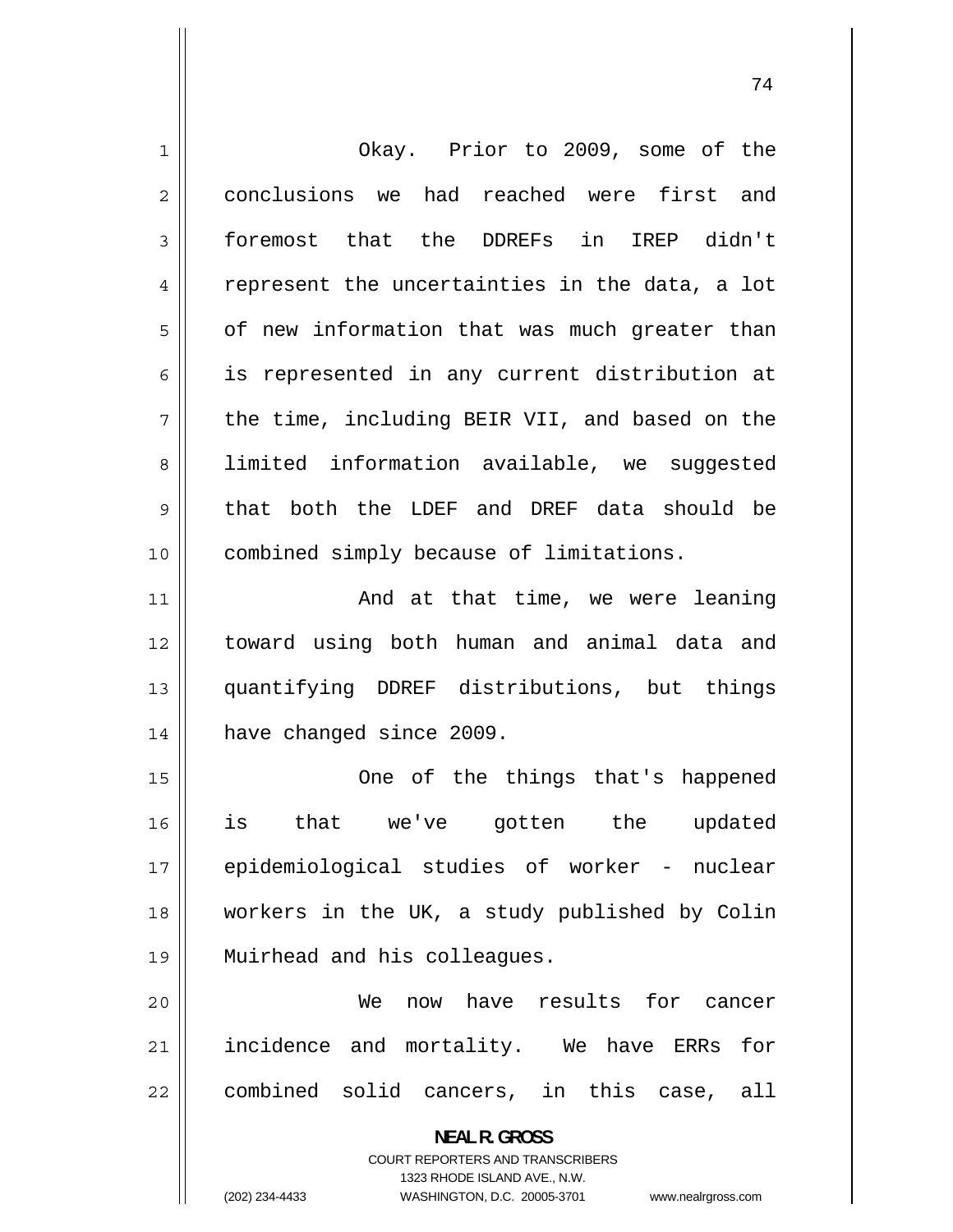1 cancers other than leukemia that are now 2 statistically significant.

3 We have the first comprehensive 4 results of cancer incidence, and this adds to 5 the results that came from the 15-country 6 study of nuclear workers, which, despite some 7 of the criticisms, is still valid, we think, 8 if you include the entire Canadian cohort as 9 we have done in your deliberations.

10 That study suggested that the risk 11 to workers exposed to low doses and dose rates 12 was at least comparable to those in the A-bomb 13 survivors and could, in fact, be somewhat 14 higher.

15 And the UK study suggests that 16 risks in workers are comparable to those in 17 the LSS cohort. And we talk about that in the 18 next slide.

19 No, no, you missed a slide. Oh, I 20 guess you - we have a slide out of sequence 21 here - no, we're missing a slide. What 22 happened to the slide on DRFs for solid

> **NEAL R. GROSS**  COURT REPORTERS AND TRANSCRIBERS

> > 1323 RHODE ISLAND AVE., N.W.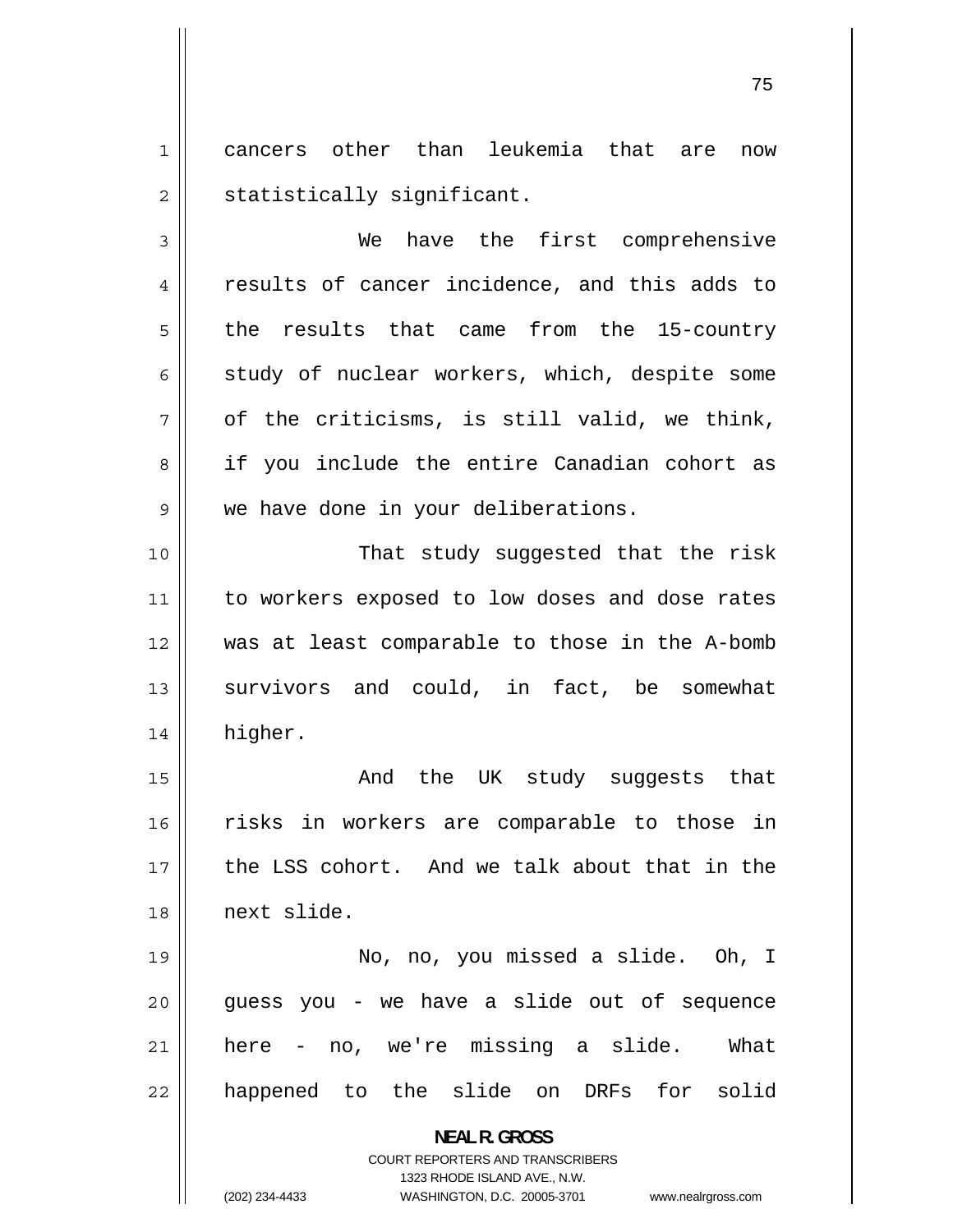$\begin{array}{c|c|c|c} 1 & 1 \end{array}$ tumors?

| $\overline{2}$ | MEMBER ROESSLER: We have it in -               |
|----------------|------------------------------------------------|
| 3              | DR. TRABALKA: You have it in your              |
| 4              | handout, but I guess it went missing from      |
| 5              | here.                                          |
| 6              | Anyway, if you look at the page,               |
| 7              | the following page in your handout, if you     |
| 8              | look at - try to estimate a dose rate - there  |
| $\mathsf 9$    | it is. That's it.                              |
| 10             | Okay. If you estimate a dose-rate              |
| 11             | effectiveness factor for the UK workers        |
| 12             | compared to those in the LSS cohort, values    |
| 13             | are on the order of 1.0 to 1.4. 1.0 for the    |
| 14             | cancer mortality endpoint, and 1.4 for the     |
| 15             | cancer incidence endpoint. And of course       |
| 16             | there's considerable uncertainty in these data |
| 17             | because of their origin.                       |
| 18             | If you look at the 15-country study            |
| 19             | and try to do the same thing for cancer        |
| 20             | mortality, again emphasizing that we included  |
| 21             | the entire Canadian cohort, you get a DDREF    |
| 22             | estimate - point estimate of about 0.55 with   |
|                | <b>NEAL R. GROSS</b>                           |

COURT REPORTERS AND TRANSCRIBERS 1323 RHODE ISLAND AVE., N.W.

 $\mathsf{I}$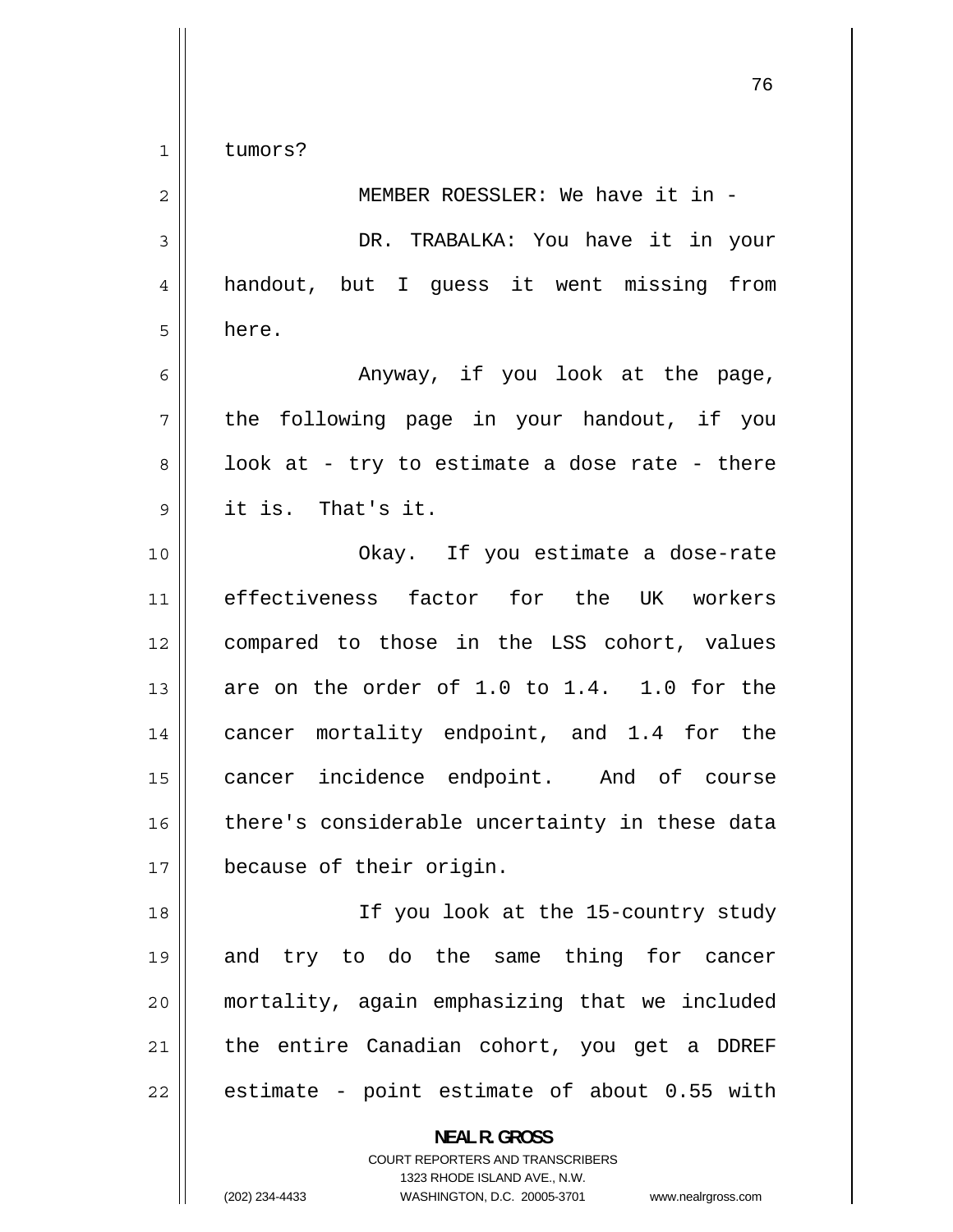1 considerable uncertainty.

2 If you look at the data for some of 3 the Chernobyl remediation workers papered by 4 Ivanov and his colleagues in 2006, there's 5 also cancer incidence data available from this 6 cohort. 7 In cancer mortality, you get a 8 DDREF of 0.15 for the point estimate, which 9 suggests that the risks for these people are 10 || much, much higher than the A-bomb survivors. 11 However, if you look at the data 12 for cancer incidence, they're about an order 13 of magnitude lower. So, you get a value 14 that's very close or even - I mean, the 15 estimated DDREF would be either equal to or 16 slightly higher than - greater than or equal 17 to one. Let's put it that way and I'll stop 18 l there. 19 All right. However, there are 20 problems with those data. And the reason why 21 we say not to be used, is because there are 22 serious issues of cancer ascertainment as is **NEAL R. GROSS**  COURT REPORTERS AND TRANSCRIBERS 1323 RHODE ISLAND AVE., N.W.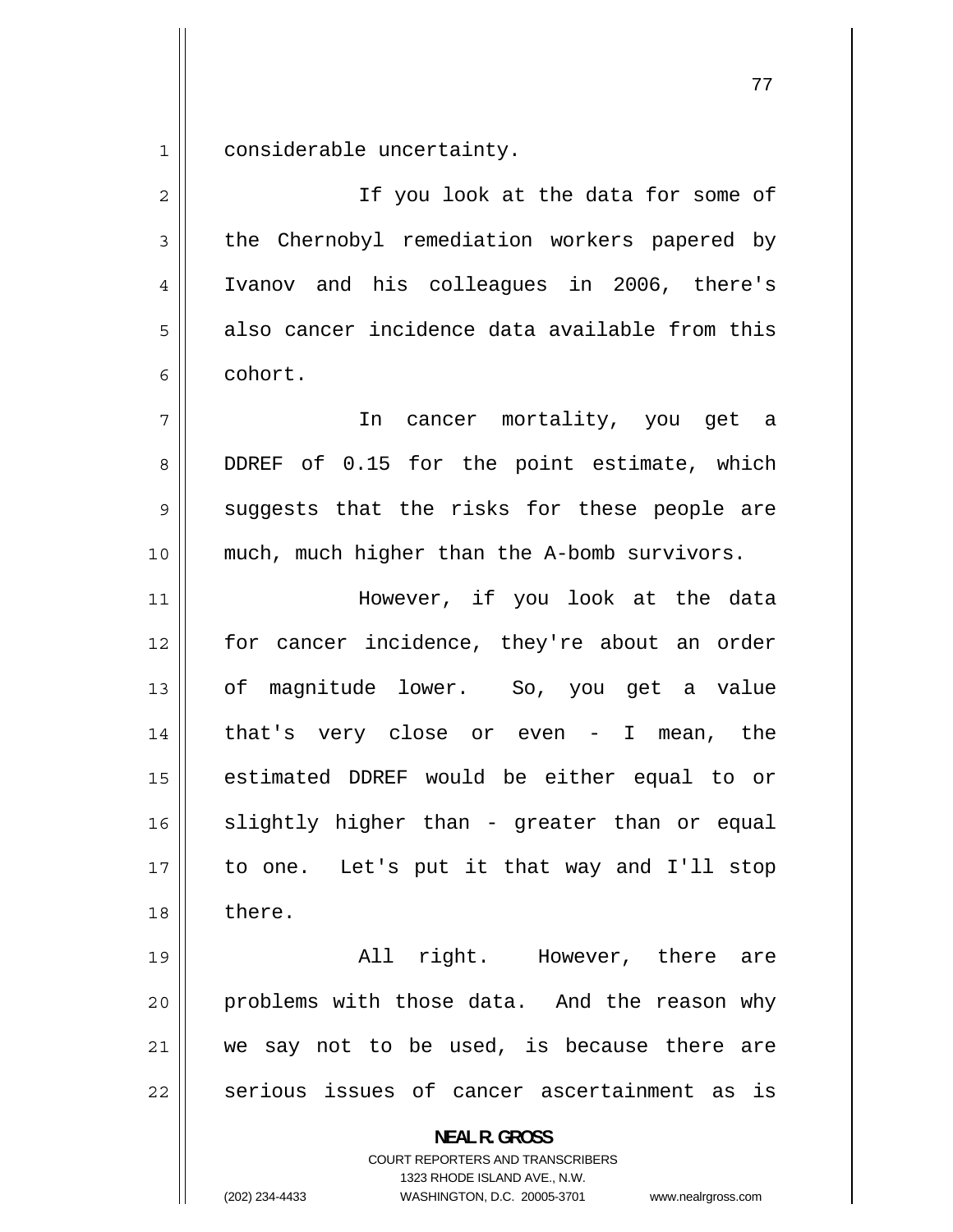1 obvious when you compare the results for 2 cancer incidence and mortality, and also 3 uncertainties in the doses for these folks and 4 a host of other problems. 5 The paper by Ivanov that was 6 published in Health Physics in 2004, goes into 7 detail on some of these issues. I would 8 recommend that you look at that paper if 9 you're interested. 10 MEMBER ROESSLER: It's in your  $11$  report in -12 DR. TRABALKA: We discuss it in our 13 | report, yes. 14 MEMBER ROESSLER: That's a 2004 - 15 MEMBER ZIEMER: This is from the 16  $2006 -$ 17 MEMBER ROESSLER: Sure. 18 DR. TRABALKA: Can we continue? 19 If we look at the data for 20 responses, dose responses in the Techa River 21 cohort, and try and estimate a dose-rate 22 effectiveness factor for both incidence and **NEAL R. GROSS**  COURT REPORTERS AND TRANSCRIBERS 1323 RHODE ISLAND AVE., N.W.

(202) 234-4433 WASHINGTON, D.C. 20005-3701 www.nealrgross.com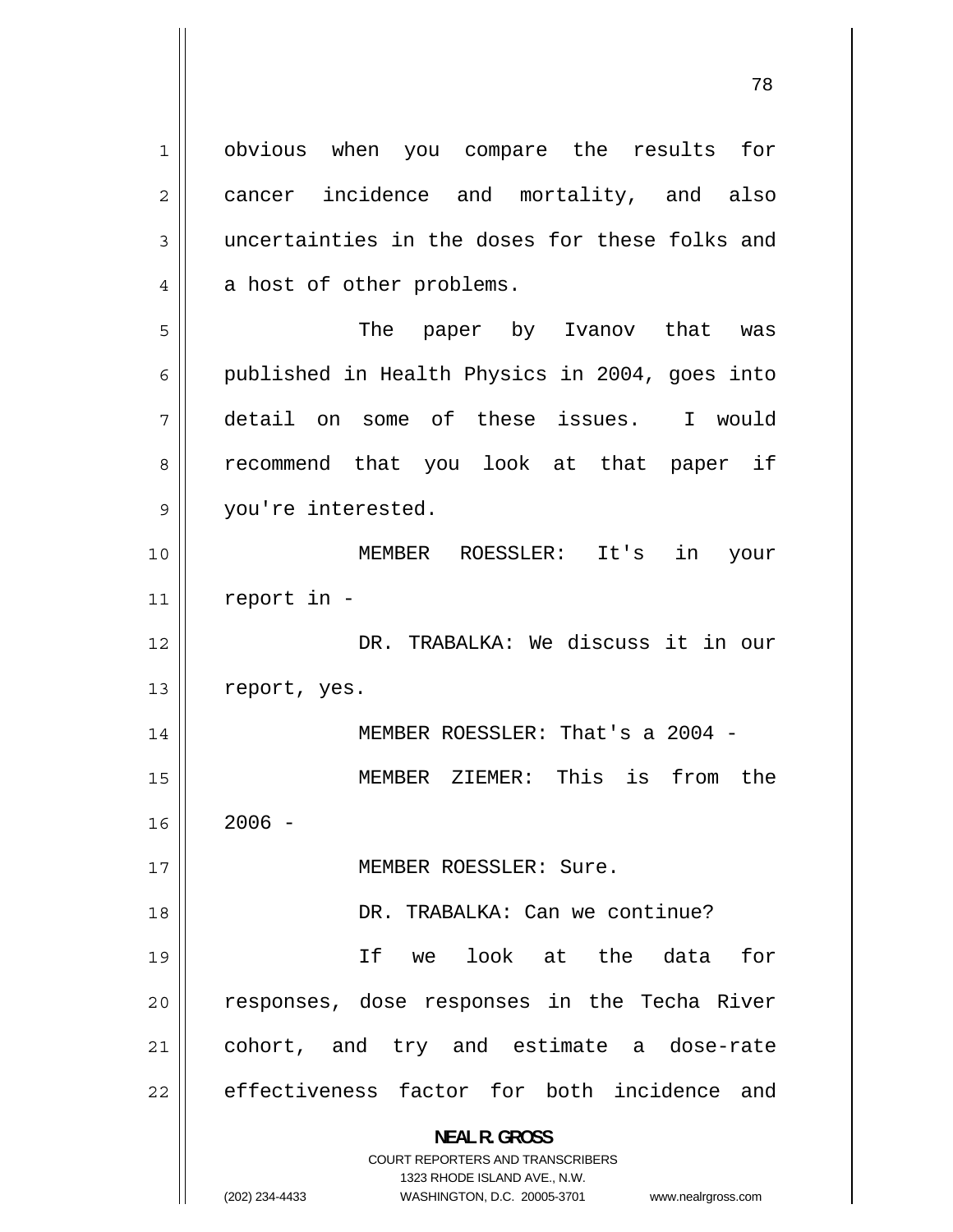| $\mathbf 1$    | mortality, and these data don't include bone                                                                                                                           |
|----------------|------------------------------------------------------------------------------------------------------------------------------------------------------------------------|
| $\overline{2}$ | cancer, you get a value of about 0.6.                                                                                                                                  |
| 3              | However, both of these papers                                                                                                                                          |
| 4              | provide the caution that these are preliminary                                                                                                                         |
| 5              | estimates, should be interpreted with caution.                                                                                                                         |
| 6              | There are all kinds of uncertainties                                                                                                                                   |
| 7              | especially in dose reconstruction, releases,                                                                                                                           |
| 8              | confounders.                                                                                                                                                           |
| $\mathsf 9$    | The population along the Techa                                                                                                                                         |
| 10             | River is a very difficult one to use in                                                                                                                                |
| 11             | comparing with any Western or Japanese cohort.                                                                                                                         |
| 12             | We're talking about people who                                                                                                                                         |
| 13             | lived in abject poverty, had no medical care                                                                                                                           |
| 14             | prior to the releases that occurred in the                                                                                                                             |
| 15             | early 1950s. Only half of the 27,000 or so                                                                                                                             |
| 16             | people had medical checkups from the Ural                                                                                                                              |
| 17             | Center for Radiation Medicine after that point                                                                                                                         |
| 18             | until -- they really didn't get interested in                                                                                                                          |
| 19             | this until about the 1980s to 1990s.                                                                                                                                   |
| 20             | The attempts to dose - the problems                                                                                                                                    |
| 21             | with dose reconstruction are quite difficult.                                                                                                                          |
| 22             | would commend<br>reading<br>Mira<br>I.                                                                                                                                 |
|                | <b>NEAL R. GROSS</b><br><b>COURT REPORTERS AND TRANSCRIBERS</b><br>1323 RHODE ISLAND AVE., N.W.<br>(202) 234-4433<br>WASHINGTON, D.C. 20005-3701<br>www.nealrgross.com |

 $\mathbf{1}$ 

 $\mathbf{\mathsf{H}}$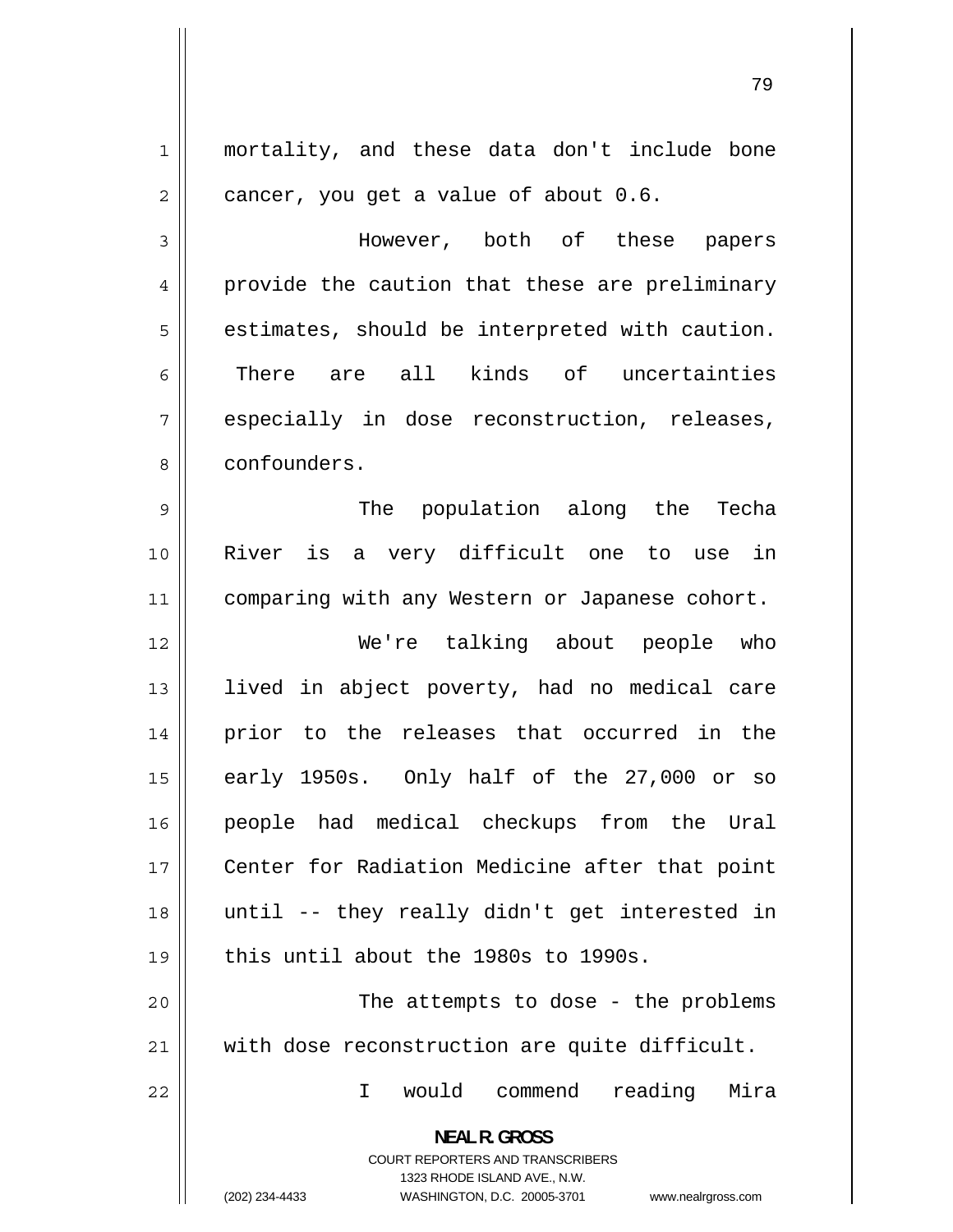1 Kossenko's report, her DTRA report. It's 2 referenced in our - it's in the bibliography 3 that we provided. 4 She goes into great detail on this. 5 And she's been involved in this effort from 6 day one. 7 She and one of her colleagues 8 visited Oak Ridge when we were there. They 9 brought some members of the Techa River 10 cohort. So, we had the opportunity to find 11 out firsthand some of the problems that are 12 involved. 13 In 2008, I was asked to review the 14 revision of their release - radiation release 15  $\parallel$  study and there were major problems with it. 16 It was just published in Health 17 Physics this year. It was not - it was 18 published too late to be included in our 19 | report. 20 But one of the things that they 21 have noted is that there is an order of 22 magnitude spike, increase, over previous **NEAL R. GROSS**  COURT REPORTERS AND TRANSCRIBERS 1323 RHODE ISLAND AVE., N.W. (202) 234-4433 WASHINGTON, D.C. 20005-3701 www.nealrgross.com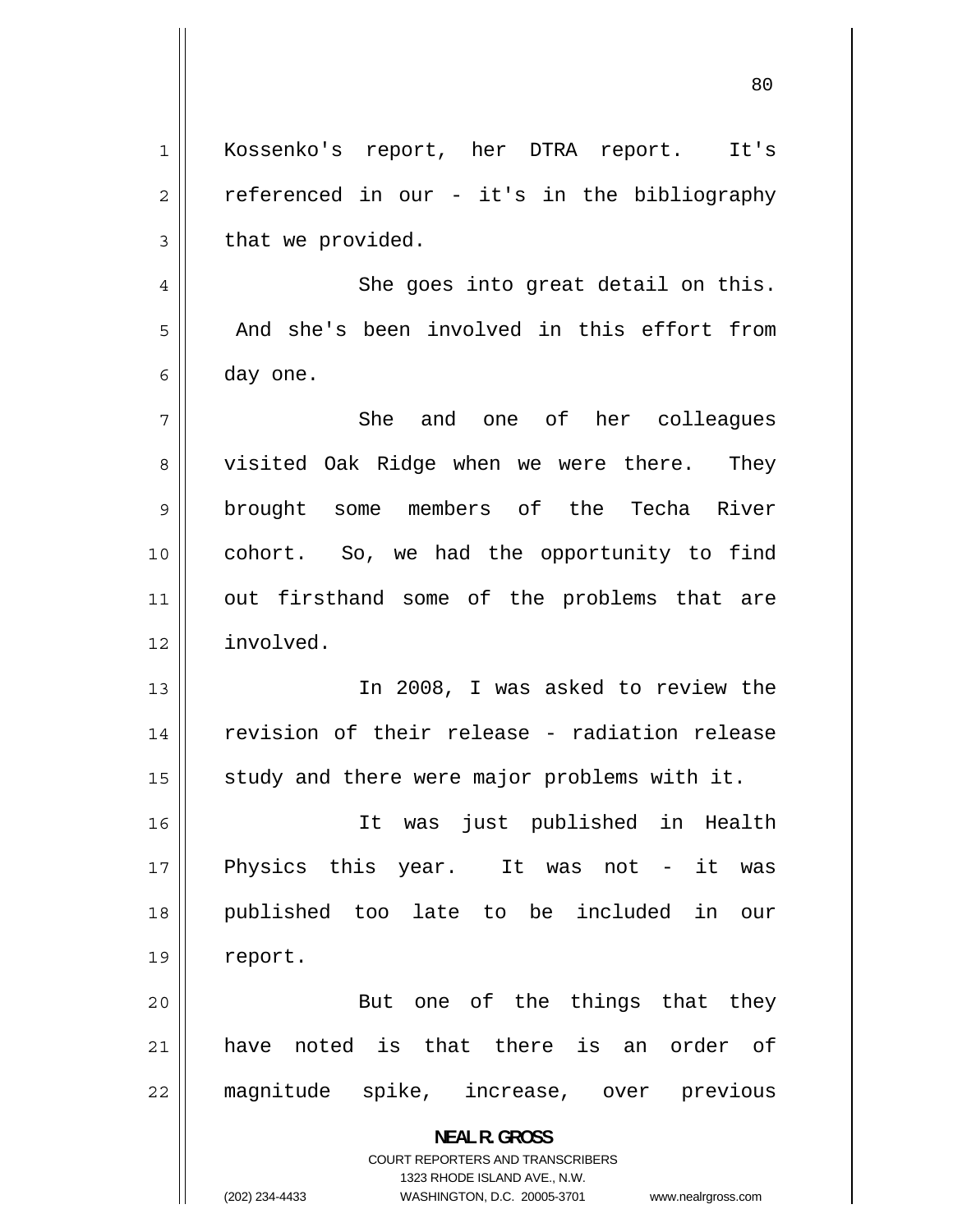1 estimates in the last quarter of 1951 in the 2 releases.

3 None of this has been factored into 4 these studies thus far. So, we have to be 5 very cautious about this data.

6 Another problem is that in the 7 cancer incidence study, they were able to fit 8 the data with either a linear model or a 9 quadratic model. They couldn't choose between 10 the two. And at, say, doses of ten milligray, 11 there's a factor of 34 difference in the risk 12 estimates.

13 So, again, the long-term study of 14 this cohort may provide some useful 15 information, but we prefer not to use it in 16 || our DDREF calculations at this point.

17 MEMBER MUNN: You're not ever going  $18$  | to have a viable baseline though.

19 DR. TRABALKA: Well, that's another 20 | issue. I agree with you.

21 | Shall we continue?

22 MEMBER MUNN: Sure.

**NEAL R. GROSS**  COURT REPORTERS AND TRANSCRIBERS 1323 RHODE ISLAND AVE., N.W. (202) 234-4433 WASHINGTON, D.C. 20005-3701 www.nealrgross.com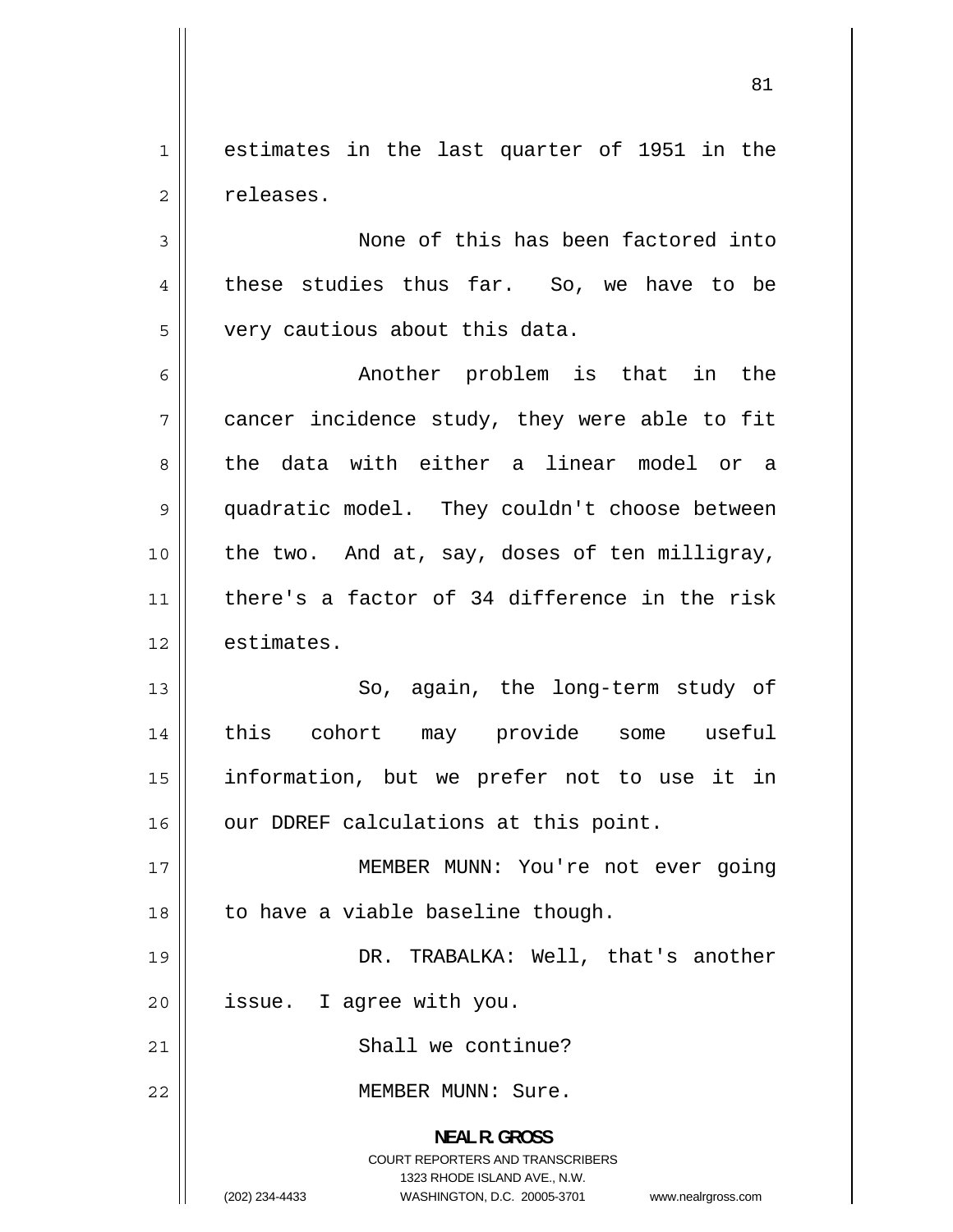1 DR. TRABALKA: Okay. Now, also in 2 2009, a rather influential paper appeared by 3 Peter Jacob and his colleagues and it was a 4 synthesis of 12 occupational environmental 5 exposure studies. 6 They compared risk with the LSS

7 cohort attempting to match the ages at 8 exposure and attained - they attempted to do 9 this. It's rough, but I think they did a good 10 job on that part of the study. And rather 11 than calculate DDREFs, they calculated risk 12 | ratios.

13 In other words, comparing risks in 14 the worker cohort or the Techa River study, 15 for example, with those in the A-bomb 16 survivors, but flipping it using the inverse 17 | of DDREF.

18 And what that does is helps you 19 avoid infinities that occur in calculations, 20 because you have dose responses where the 21 ERRs, for example, are so wide that they go 22 below zero on a lower bound of the confidence

> **NEAL R. GROSS**  COURT REPORTERS AND TRANSCRIBERS 1323 RHODE ISLAND AVE., N.W. (202) 234-4433 WASHINGTON, D.C. 20005-3701 www.nealrgross.com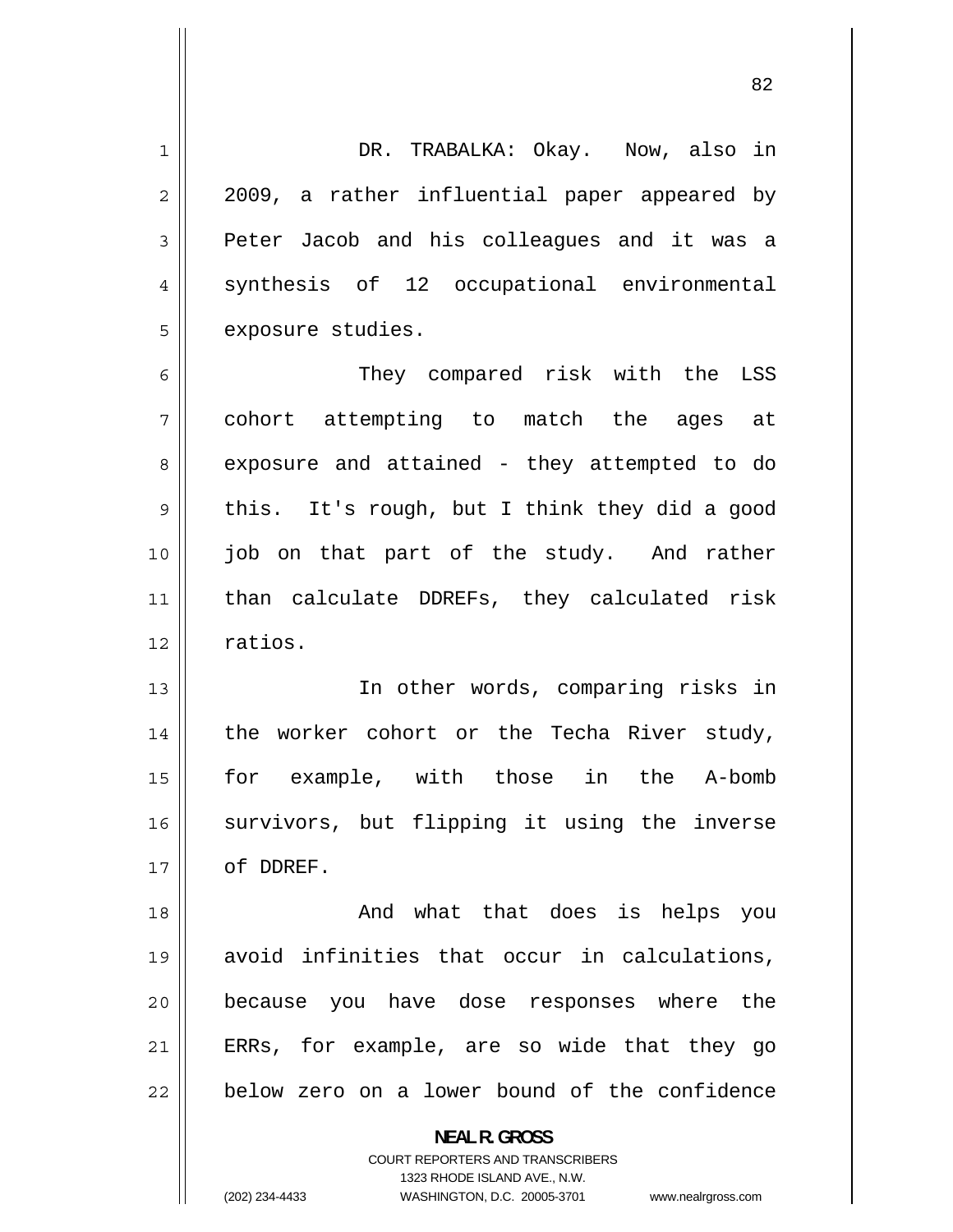1 limits. They applied an inverse variance 2 approach to weighting the values. The 3 equivalent DDREFs in the 12 studies range from 4 0.05 to infinity. 5 But when they do their inverse 6 variance weighting scheme, they come out with 7 risk ratios of greater than one that convert 8 to DDREFs of 0.5 to one. 0.5 to one. Inverse 9 of one is one. 10 || So, anyway, what they did is they 11 developed three groupings of occupational and 12 environmental exposure data for either cancer 13 mortality or incidence. 14 They had one group where they had 15 seven sets of data on cancer morality, another 16 group where they had four - a different group 17 with four sets of data on cancer mortality, 18 and then one group that had three sets of 19 information on cancer incidence only. 20 The main result was based on the 21 seven studies of cancer mortality and the risk 22 ratio was 1.2. And then when you invert it, **NEAL R. GROSS**  COURT REPORTERS AND TRANSCRIBERS

1323 RHODE ISLAND AVE., N.W.

(202) 234-4433 WASHINGTON, D.C. 20005-3701 www.nealrgross.com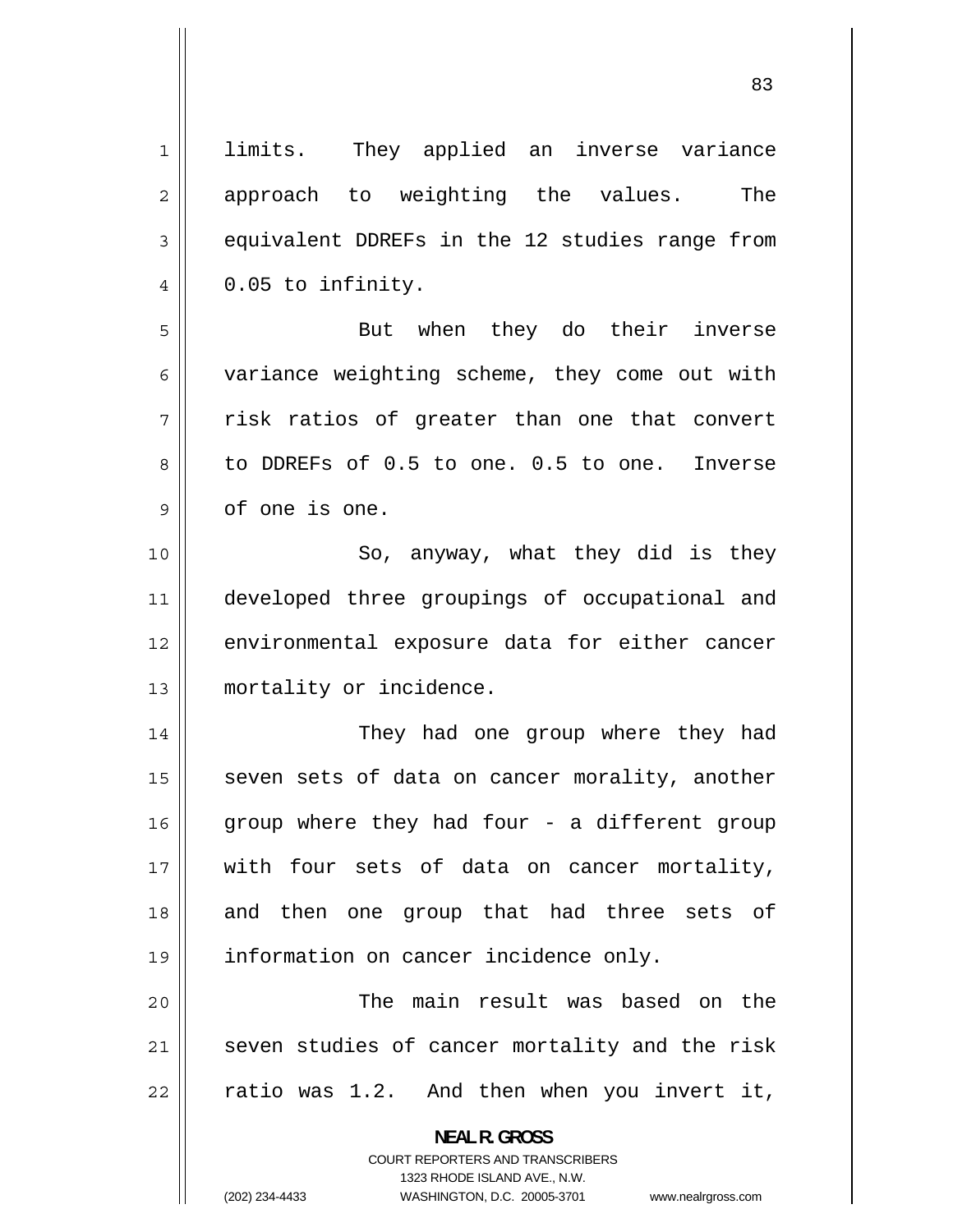1 you come up with a DDREF of roughly 0.8 with 2 confidence limits of 0.53 to two. 3 Now, there are a number of issues 4 with that study. And I won't go into all of 5 them, because there's a whole section of our 6 report that covers it. 7 I found several more issues with it 8 in getting ready for this meeting. So, those 9 will have to be included at a later date. 10 There are many who thought this was 11 the answer when it came to DDREF, but then 12 there were a lot of people who thought that 13 the BEIR VII report was the answer, and there 14 were a number of people who thought that the 15 French National Academy study was the answer, 16 and none of these studies agreed with one 17 another. And certainly the DDREF estimates 18  $\parallel$  they produced would be very, very different. 19 Before we move on, are there any

20 questions about this?

21 MEMBER ROESSLER: What section of 22 your report is it in?

> **NEAL R. GROSS**  COURT REPORTERS AND TRANSCRIBERS 1323 RHODE ISLAND AVE., N.W. (202) 234-4433 WASHINGTON, D.C. 20005-3701 www.nealrgross.com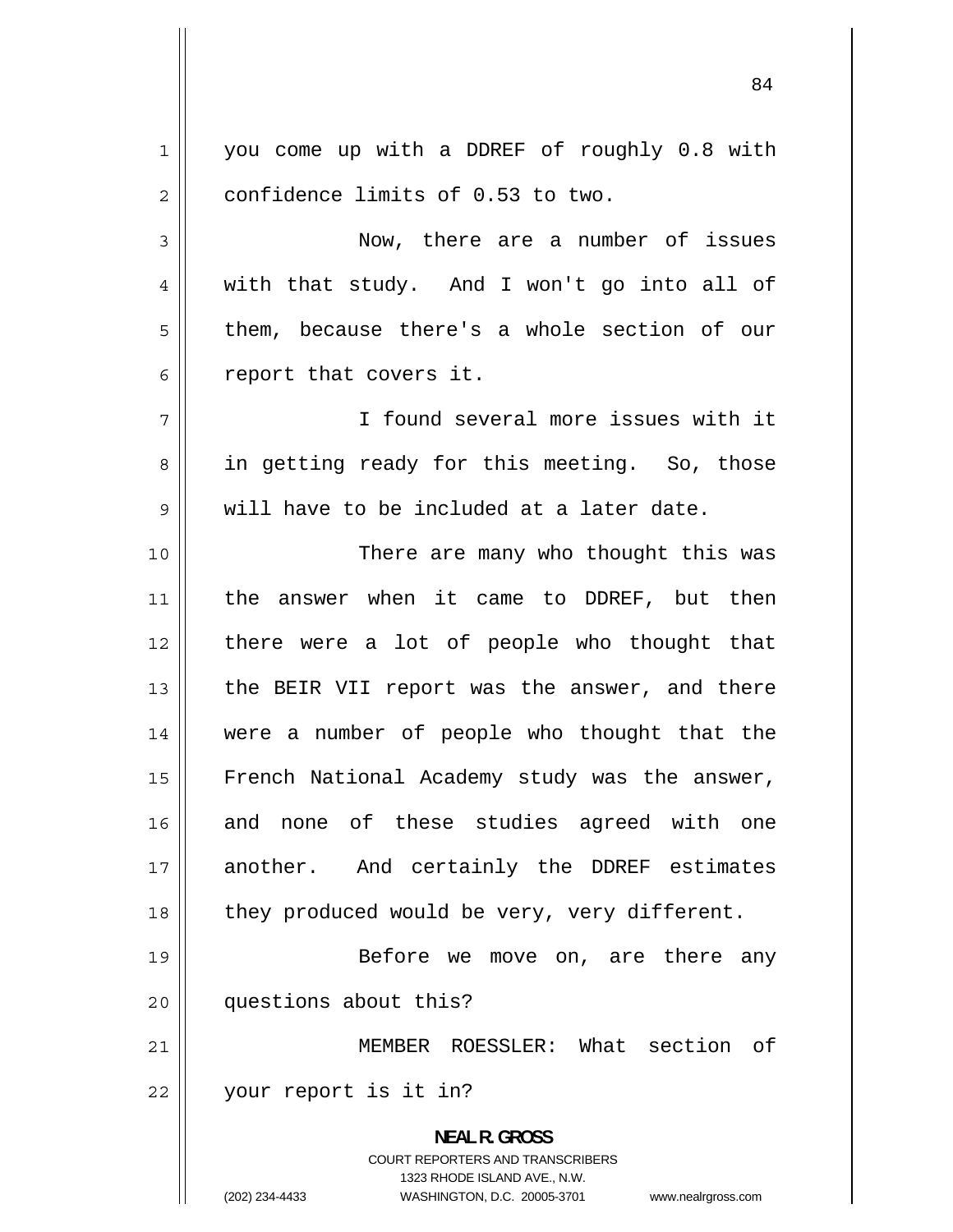85 1 DR. TRABALKA: I can't give you the 2 exact section right now. It starts on Page 3 149. 4 MEMBER ROESSLER: That's good 5 enough. It's such a big report. 6 DR. TRABALKA: A mighty tome. 7 MEMBER ROESSLER: Yes, it is. 8 DR. TRABALKA: And as some of my 9 colleagues would say, opaque. 10 (Laughter.) 11 || MEMBER MUNN: Nicely done. 12 DR. TRABALKA: Are we ready to 13 continue? 14 DR. KOCHER: Could you allude to 15  $\parallel$  some of the problems with that study, maybe? 16 DR. TRABALKA: Well, one of the 17 problems of course is that they used - despite 18 the fact that most of these studies did not 19 have normally distributed confidence limits 20 and they assumed that they were normally 21 distributed and estimated a standard error, 22 and then they - so they have ratio - and this **NEAL R. GROSS**  COURT REPORTERS AND TRANSCRIBERS 1323 RHODE ISLAND AVE., N.W.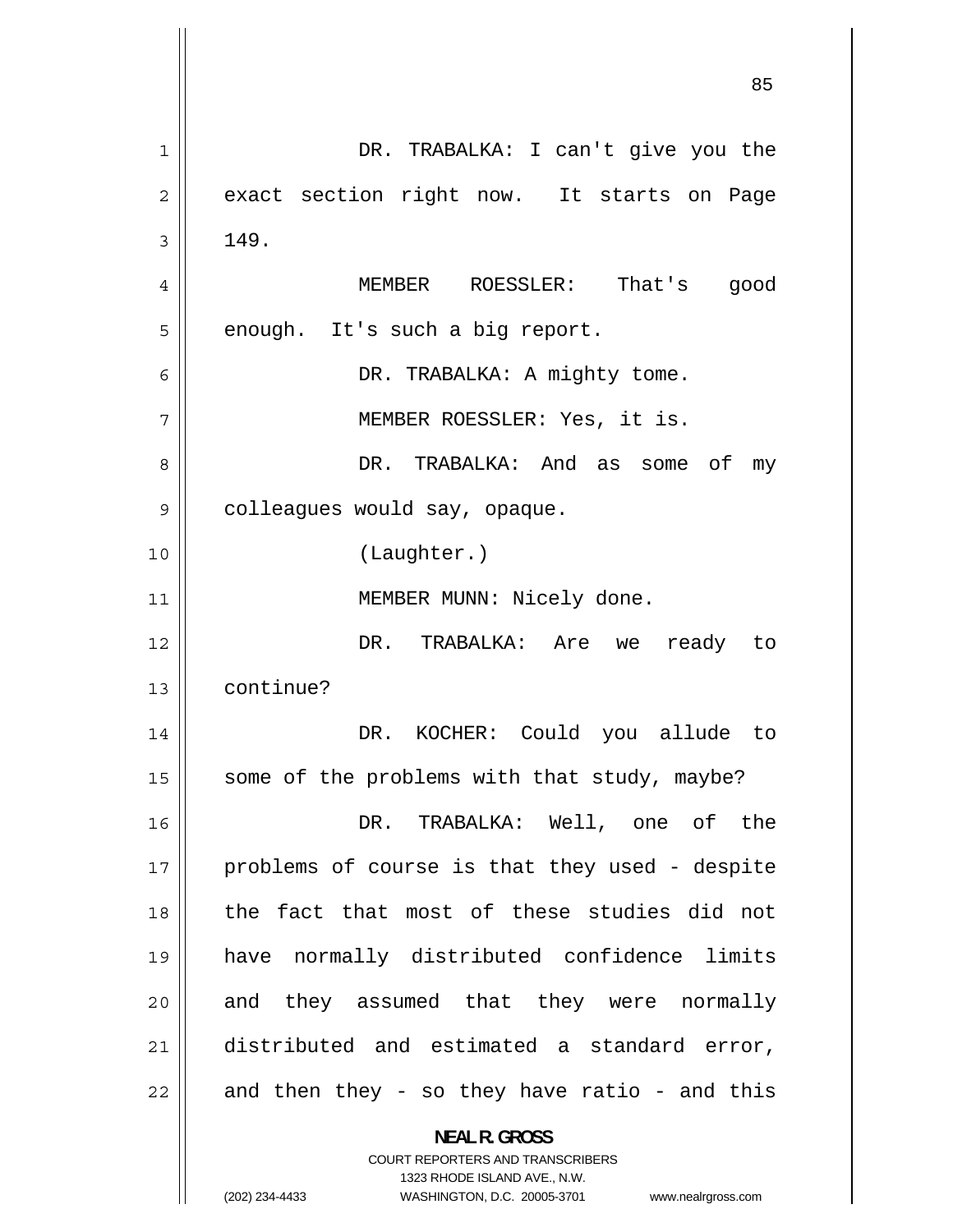1 includes the A-bomb survivor data. 2 So, they have ratios of two normal 3 distributions, which produces a Cauchy 4 distribution, which has an undefined mean and 5 variance. 6 The median is well-defined, but a 7 Cauchy distribution has very long tails. 8 Their results were given as 90 percent 9 confidence intervals. 10 And if you look at the results and 11 you start looking at 95 percent and 99 percent 12 confidence, you see that they've ballooned.  $13$  | So, there's some issues related to that. 14 I'm not going to hit them over the 15 head with that part because, you know, they 16 were trying to come up with a better way of 17 looking at the data to estimate what DDREFs or 18 || risk ratios might be. 19 Data selection is a bigger issue. 20 We think that more consideration should have 21 been given to weighting the studies according 22 to their value and their - as I pointed out, **NEAL R. GROSS**  COURT REPORTERS AND TRANSCRIBERS 1323 RHODE ISLAND AVE., N.W. (202) 234-4433 WASHINGTON, D.C. 20005-3701 www.nealrgross.com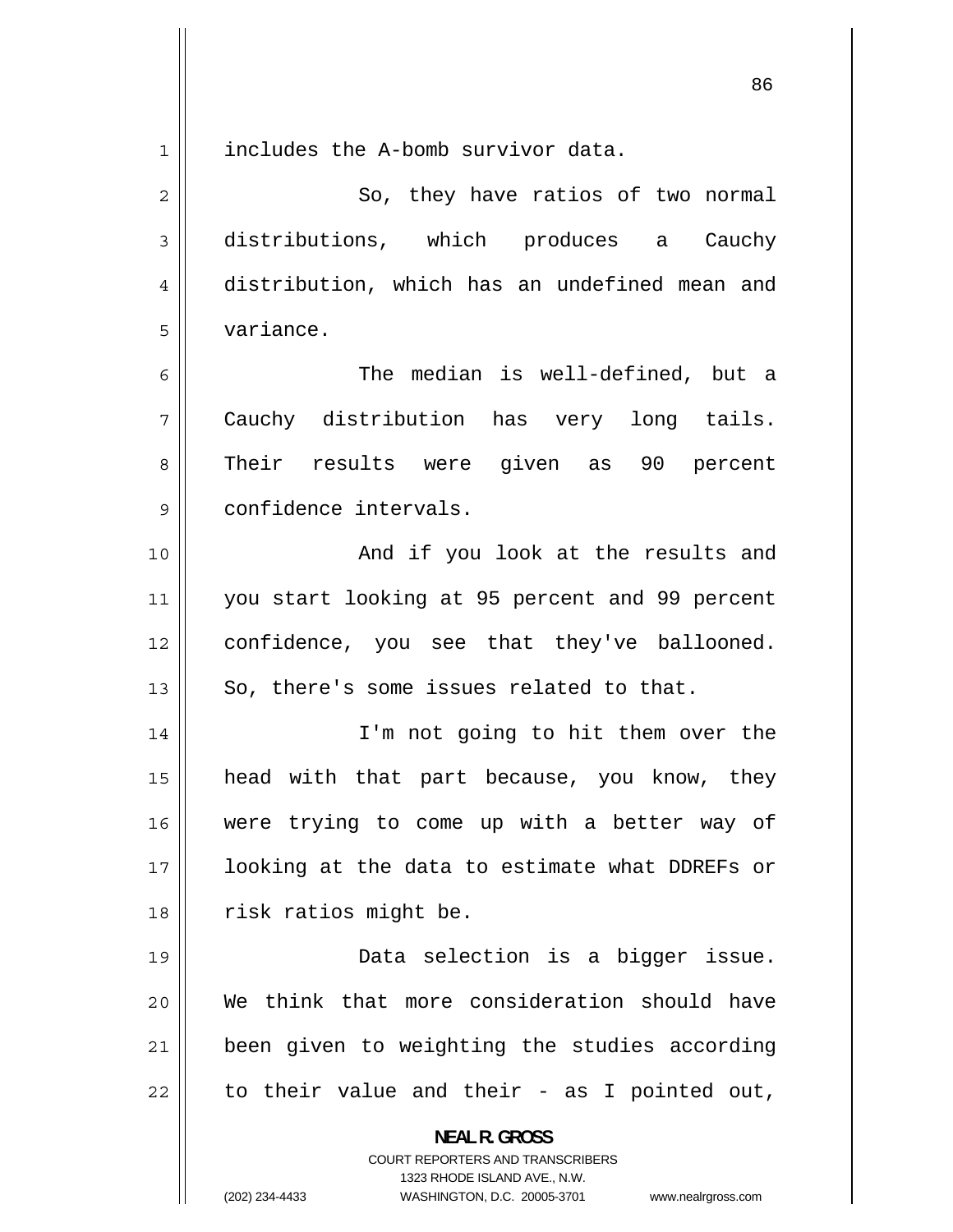1 there are problems with the Chernobyl worker 2 studies, the clean-up workers, the Techa River 3 studies.

4 They also were limited in some of 5 the studies that they used. For example, they 6 left out the nuclear power plant worker study 7 by Howe and company, they left out the Cogema 8 Nuclear Power Plant worker study by Rogel and 9 company, and the Idaho National Laboratory 10 study by Mary Schubauer-Berigan and her 11 colleagues from NIOSH.

12 In the 15-country study, all three 13 of those cohorts were assigned a negative 14 risk. Of course if you would put those back 15 into this deliberation, I think you're going  $16$  to change the results somewhat.

17 Also, the - well, that's enough for 18 now. I would rather that you read that 19 section. And then if you have any questions, 20 I'd be happy to answer them. Written  $21$  responses, or just talk to you on the phone.

DR. KOCHER: Yes, there have been a

**NEAL R. GROSS**  COURT REPORTERS AND TRANSCRIBERS

1323 RHODE ISLAND AVE., N.W.

22

(202) 234-4433 WASHINGTON, D.C. 20005-3701 www.nealrgross.com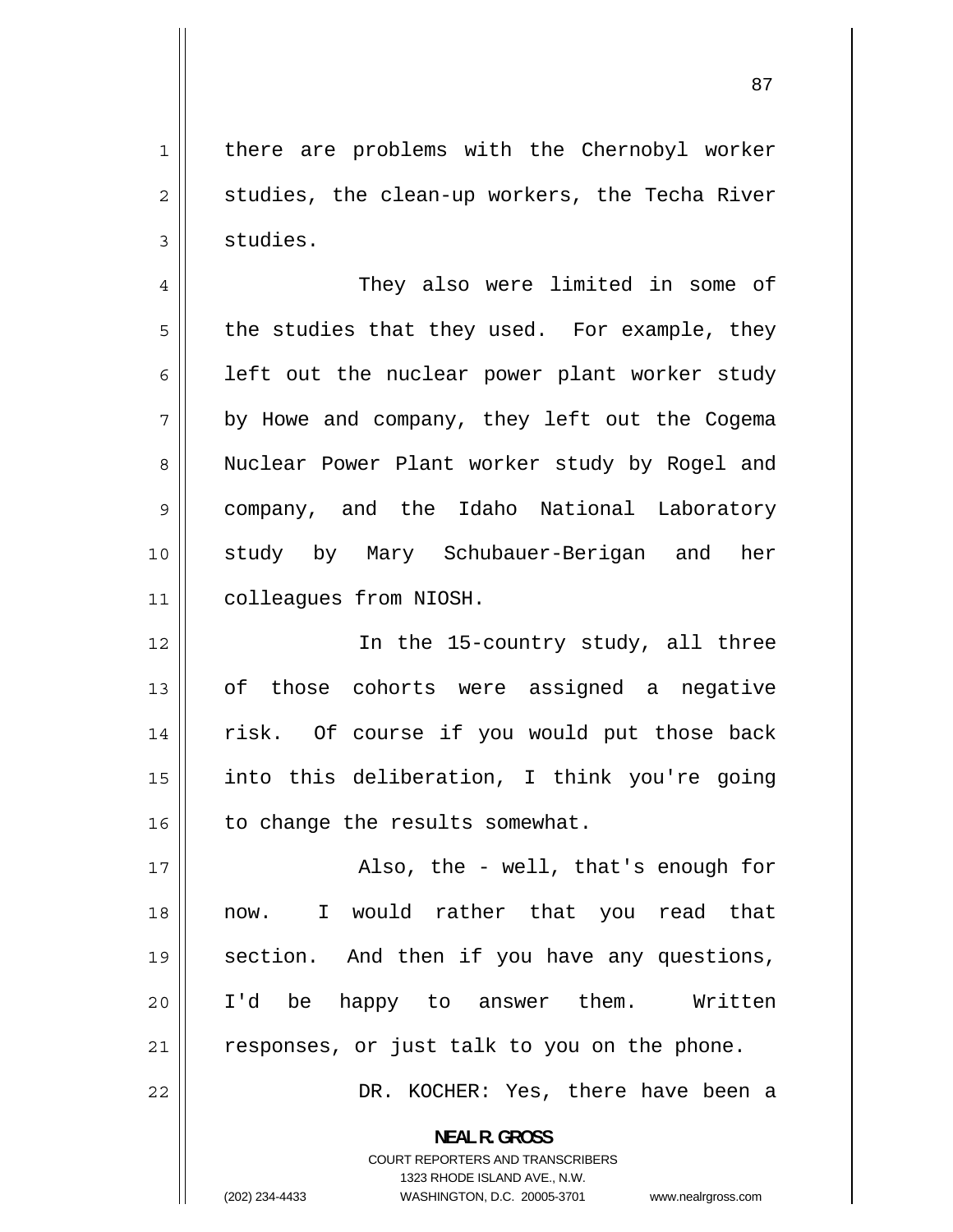1 lot of studies of various kinds that have done 2 this inverse variance weighting scheme. And 3 that just always raises a red flag in my mind, 4 that's a way to deflate uncertainty and - 5 DR. TRABALKA: I don't like to 6 deflate uncertainty unless I have a really 7 good reason for so doing. 8 Should we move on? 9 MR. KATZ: I thought David 10 Richardson had some questions. 11 David, did you have some questions 12 | or points? 13 CHAIRMAN RICHARDSON: Yes. Well, 14 | there were two questions. 15 Right now you're reviewing 16 literature, if I'm correct, which is focusing 17 on dose-rate effects. These are the Jacob and 18 the workers compared to the LSS, and public 19 and environmental exposures compared to the  $20$   $\parallel$  LSS. 21 You're focused on investigations in 22 which an estimate under a linear model for the **NEAL R. GROSS**  COURT REPORTERS AND TRANSCRIBERS 1323 RHODE ISLAND AVE., N.W. (202) 234-4433 WASHINGTON, D.C. 20005-3701 www.nealrgross.com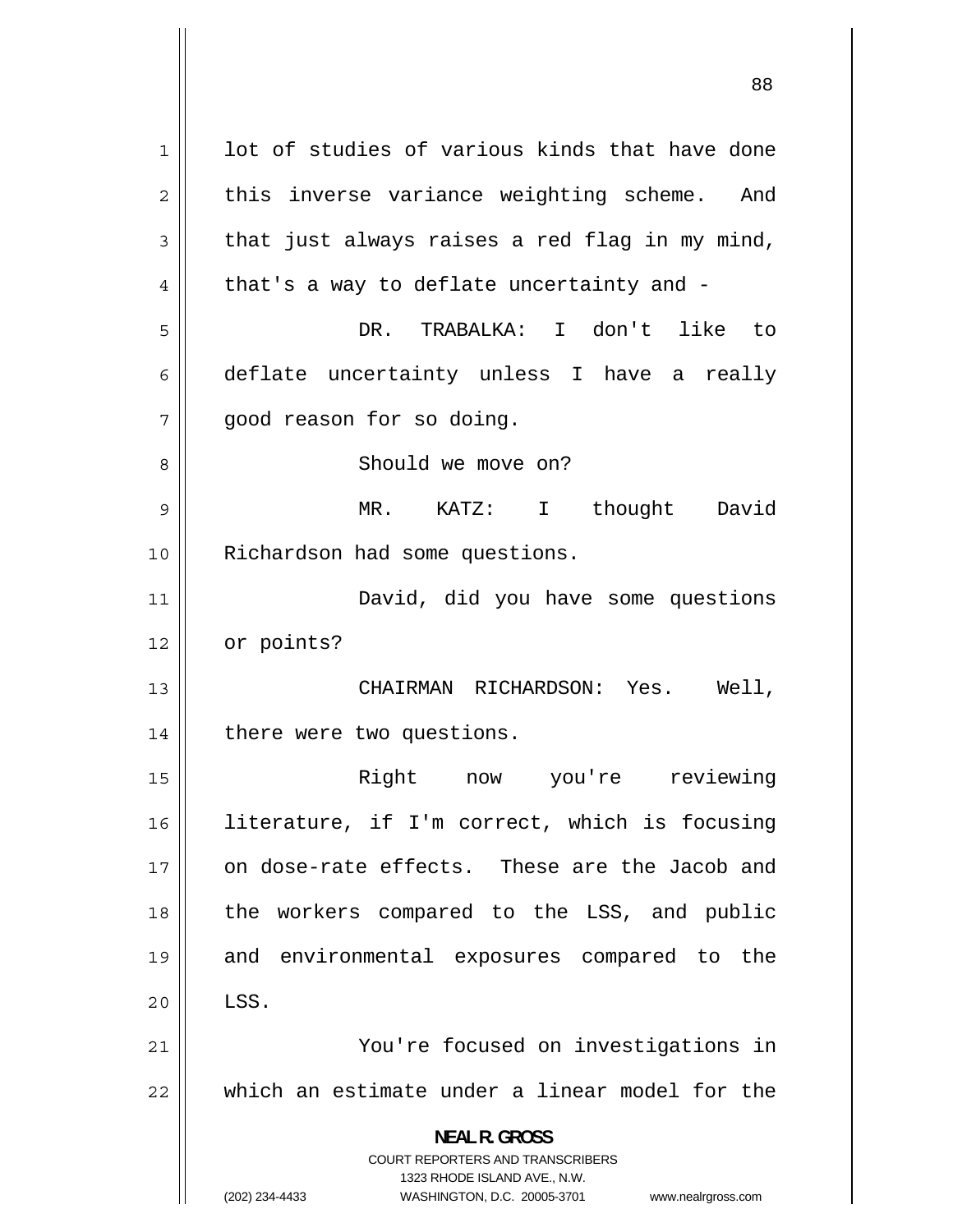1 magnitude of excess risk per unit dose is 2 compared between populations where you're 3 presuming the exposures are protracted over 4 time, to populations in which there's an acute 5 exposure. 6 DR. TRABALKA: That's correct. And 7 linear risk coefficients are being compared in 8 both cases. 9 CHAIRMAN RICHARDSON: Right. So, 10 this is one - as I'm trying to map this out to 11 my thought experiment and to - this is a focus 12 on the category of solid cancer risk estimates 13 when we have protraction over time and 14 exposure. 15 || DR. TRABALKA: That's correct. 16 CHAIRMAN RICHARDSON: And we're not 17 looking at leukemia here, because the thought 18 experiment is that the acute exposure response 19 shape is - does not have a magnitude - the 20 magnitude of that relationship is not affected 21 by whether the dose rate is higher or lower. 22 Which, to me, is an empirical question, but

> **NEAL R. GROSS**  COURT REPORTERS AND TRANSCRIBERS 1323 RHODE ISLAND AVE., N.W.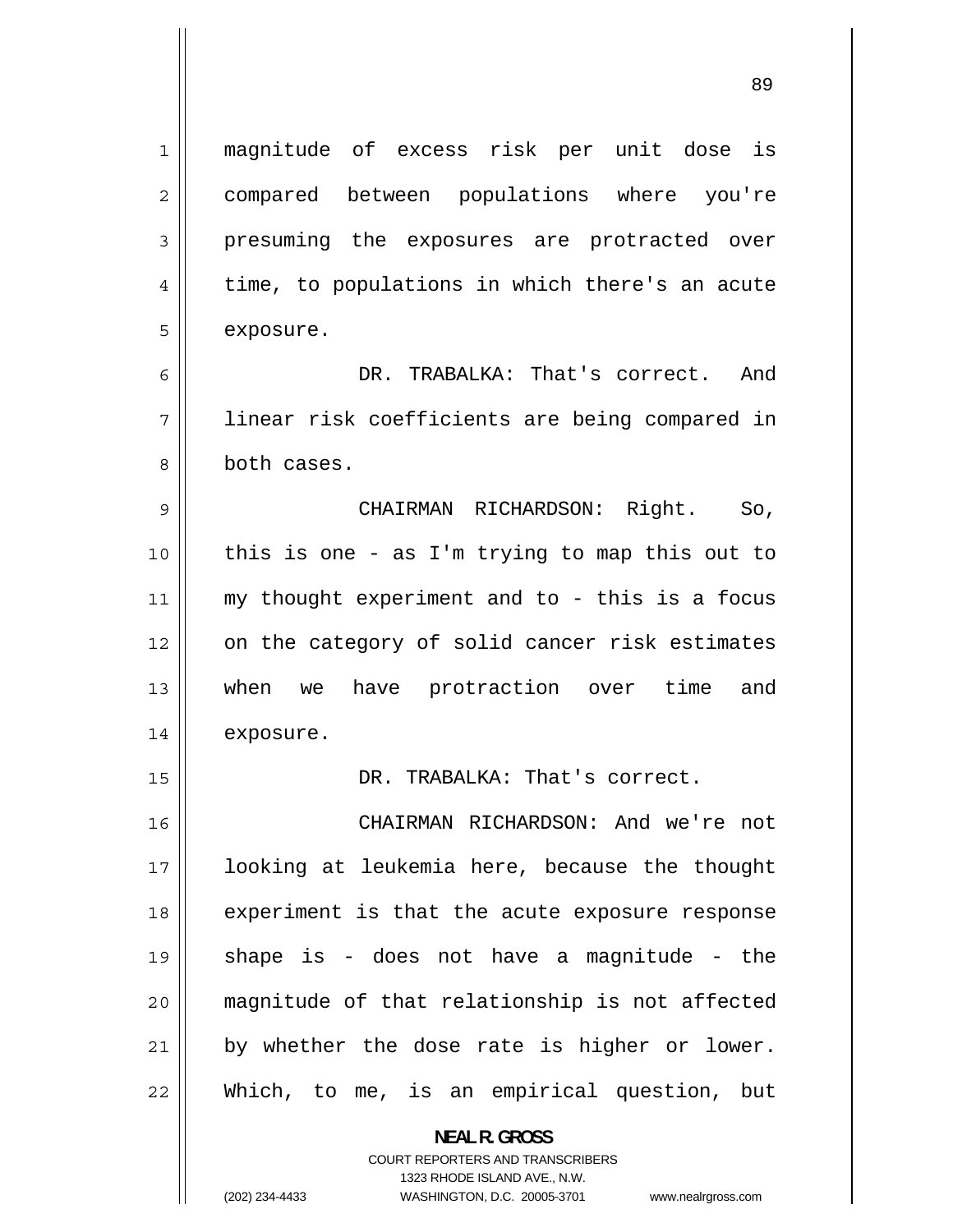1 it's an assumption that's built into that. 2 I would like to separate out the 3 categories of the shape of the exposure 4 response curve, where you can do a dosing 5 experiment and for a given magnitude of dose 6 we see that the response varies as a linear 7 quadratic function, and then we protract that 8 exposure over time and we might ask whether 9 the response is insensitive to the protraction 10 | of exposure over time. 11 || DR. TRABALKA: Right. 12 CHAIRMAN RICHARDSON: That's off the  $13$  | table here, right? 14 DR. TRABALKA: Well, specifically 15 for leukemia for chronic exposure, what is 16 done is to take the linear risk coefficient  $17$  | from the linear quadratic model and apply -18 CHAIRMAN RICHARDSON: I understand. 19 I understand that. I'm pointing out that - 20 DR. TRABALKA: But the issue of 21 whether or not there is also information that 22 would suggest that you need to apply, let's **NEAL R. GROSS**  COURT REPORTERS AND TRANSCRIBERS 1323 RHODE ISLAND AVE., N.W.

(202) 234-4433 WASHINGTON, D.C. 20005-3701 www.nealrgross.com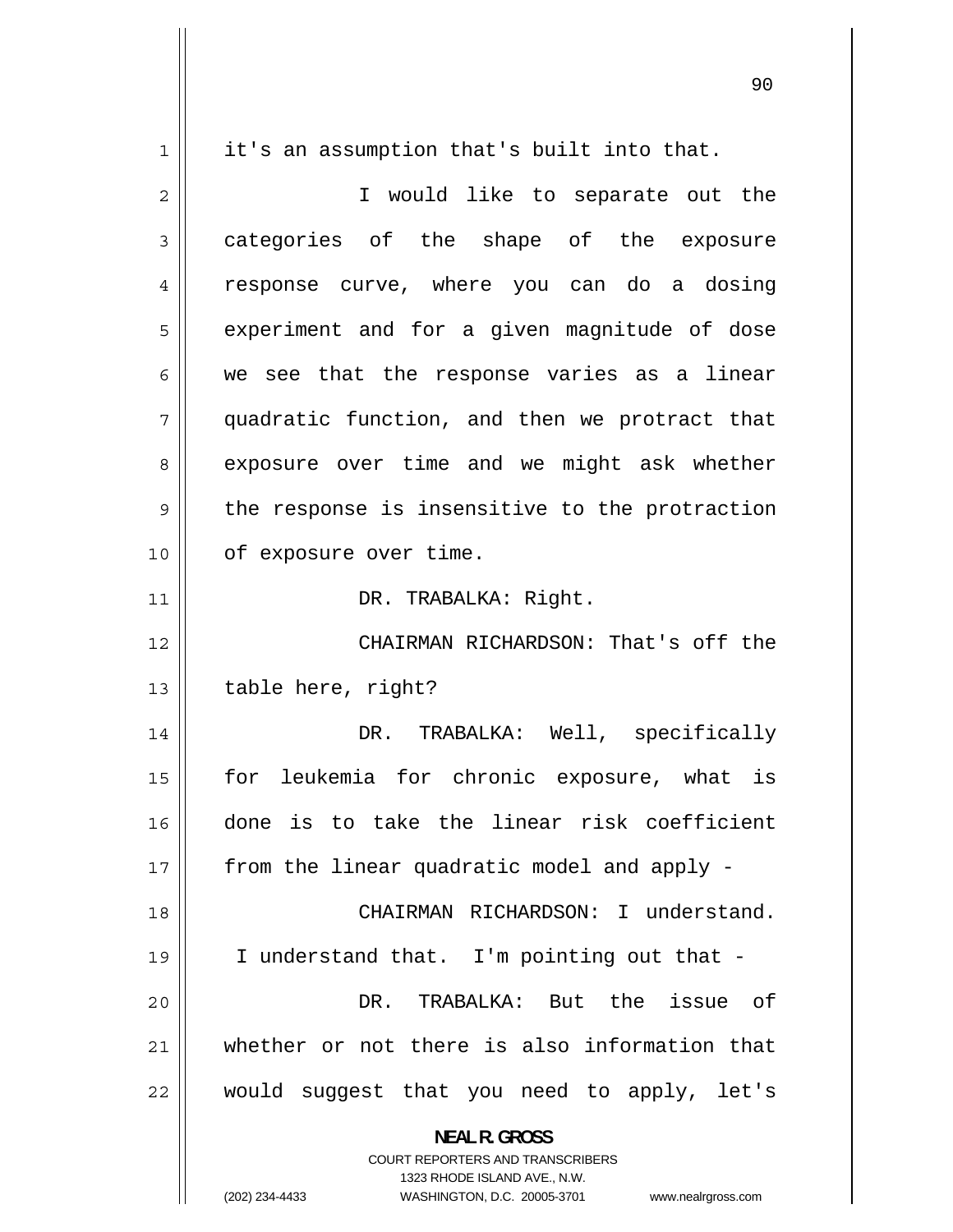1 say, a DDREF to that is still an issue. 2 And I think at the moment, we 3 simply don't have enough information to be 4 able to answer that question. 5 CHAIRMAN RICHARDSON: I think we 6 have all exactly the same information, 7 actually, as we do for the solid cancers. 8 There are leukemias in the A-bomb data, and 9 there are leukemias in all of these 10 | epidemiologic cohorts. 11 DR. TRABALKA: But what we don't 12 have is the latest iteration based on the DSO2 13 dose response for leukemia in the A-bomb 14 | survivors. That has yet to be published. 15 CHAIRMAN RICHARDSON: For what 16 | outcomes are you considering? 17 DR. TRABALKA: Leukemia, multiple 18 myeloma, lymphoma - 19 CHAIRMAN RICHARDSON: You mean for 20 mortality? 21 DR. TRABALKA: No, no, incidence. 22 Remember, IREP is used to estimate cancer **NEAL R. GROSS**  COURT REPORTERS AND TRANSCRIBERS 1323 RHODE ISLAND AVE., N.W. (202) 234-4433 WASHINGTON, D.C. 20005-3701 www.nealrgross.com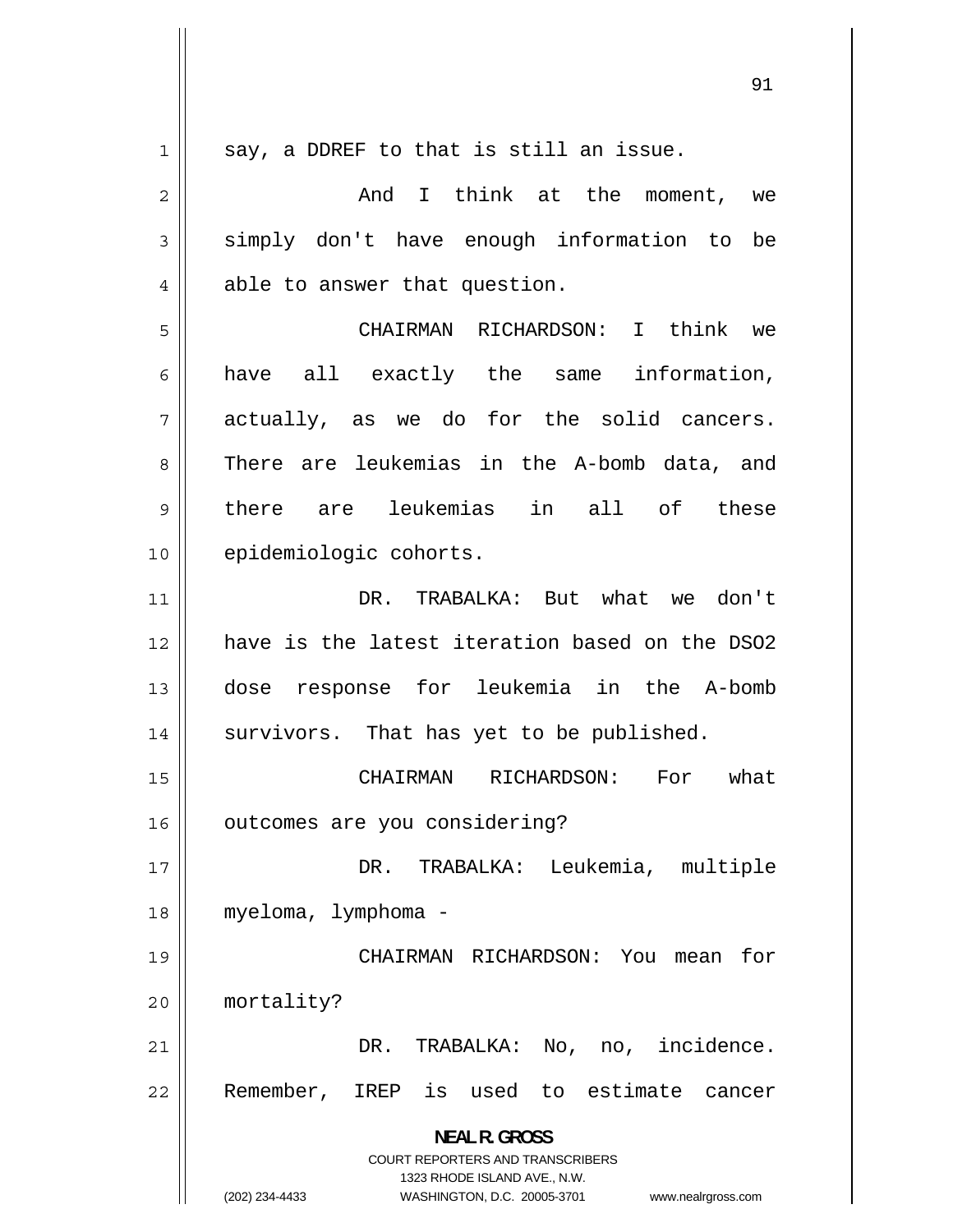1 incidence.

| $\overline{2}$ | CHAIRMAN RICHARDSON: But we've just                                                                                                                                    |
|----------------|------------------------------------------------------------------------------------------------------------------------------------------------------------------------|
| 3              | been reviewing a set of comparisons most of,                                                                                                                           |
| 4              | for example, Jacob's work, I believe, is                                                                                                                               |
| 5              | mortality data, right?                                                                                                                                                 |
| 6              | DR. TRABALKA: Yes. And for cancer                                                                                                                                      |
| 7              | incidence, the DDREF is about one, for                                                                                                                                 |
| 8              | example, based on the three studies that they                                                                                                                          |
| 9              | included.                                                                                                                                                              |
| 10             | I think if you take out the data                                                                                                                                       |
| 11             | for the Techa River studies and then redo it,                                                                                                                          |
| 12             | you get a DDREF that's close to one and a                                                                                                                              |
| 13             | half, but that's for the future discussion.                                                                                                                            |
| 14             | CHAIRMAN RICHARDSON: Yes.                                                                                                                                              |
| 15             | DR. TRABALKA: That's not covered in                                                                                                                                    |
| 16             | our report.                                                                                                                                                            |
| 17             | CHAIRMAN RICHARDSON: And you said                                                                                                                                      |
| 18             | that the French Academy came to a different                                                                                                                            |
| 19             | conclusion than the, what I would call a meta-                                                                                                                         |
| 20             | analysis by Jacob.                                                                                                                                                     |
| 21             | Did they do their own meta-analysis                                                                                                                                    |
| 22             | of these empirical data, or did they derive                                                                                                                            |
|                | <b>NEAL R. GROSS</b><br><b>COURT REPORTERS AND TRANSCRIBERS</b><br>1323 RHODE ISLAND AVE., N.W.<br>(202) 234-4433<br>WASHINGTON, D.C. 20005-3701<br>www.nealrgross.com |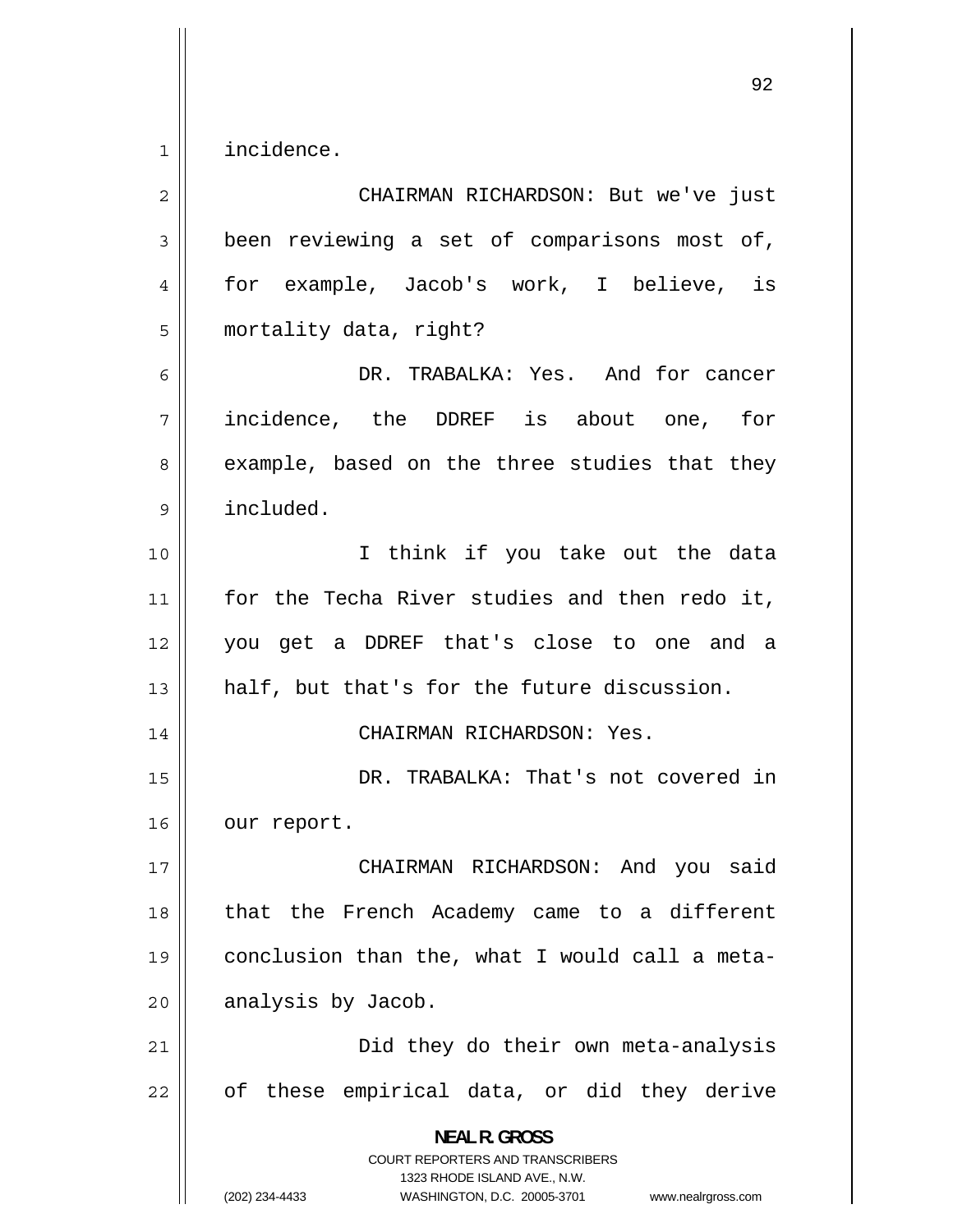1

their conclusions some other way?

2 DR. TRABALKA: They weren't looking 3 specifically at DDREF. They were looking at 4 the - or reviewing dose response model 5 information.

6 So, they were reacting to the BEIR 7 VII report that suggested there should be 8 linearity in the low-dose response. And their 9 conclusion was that phenomena such as hormesis 10 and thresholds were very highly likely at low 11 doses and dose rates.

12 And so, the issue was on the dose 13 response, of course that has a tremendous 14 | effect on potential DDREFs.

15 CHAIRMAN RICHARDSON: So, it wasn't 16 derived from, let's say, observational data 17 || from epidemiologic studies and -

18 DR. TRABALKA: They included 19 epidemiological studies in their evaluation, 20 yes. But it was mostly based on animal 21 studies, laboratory studies and things like  $22 \parallel$  that.

> **NEAL R. GROSS**  COURT REPORTERS AND TRANSCRIBERS

> > 1323 RHODE ISLAND AVE., N.W.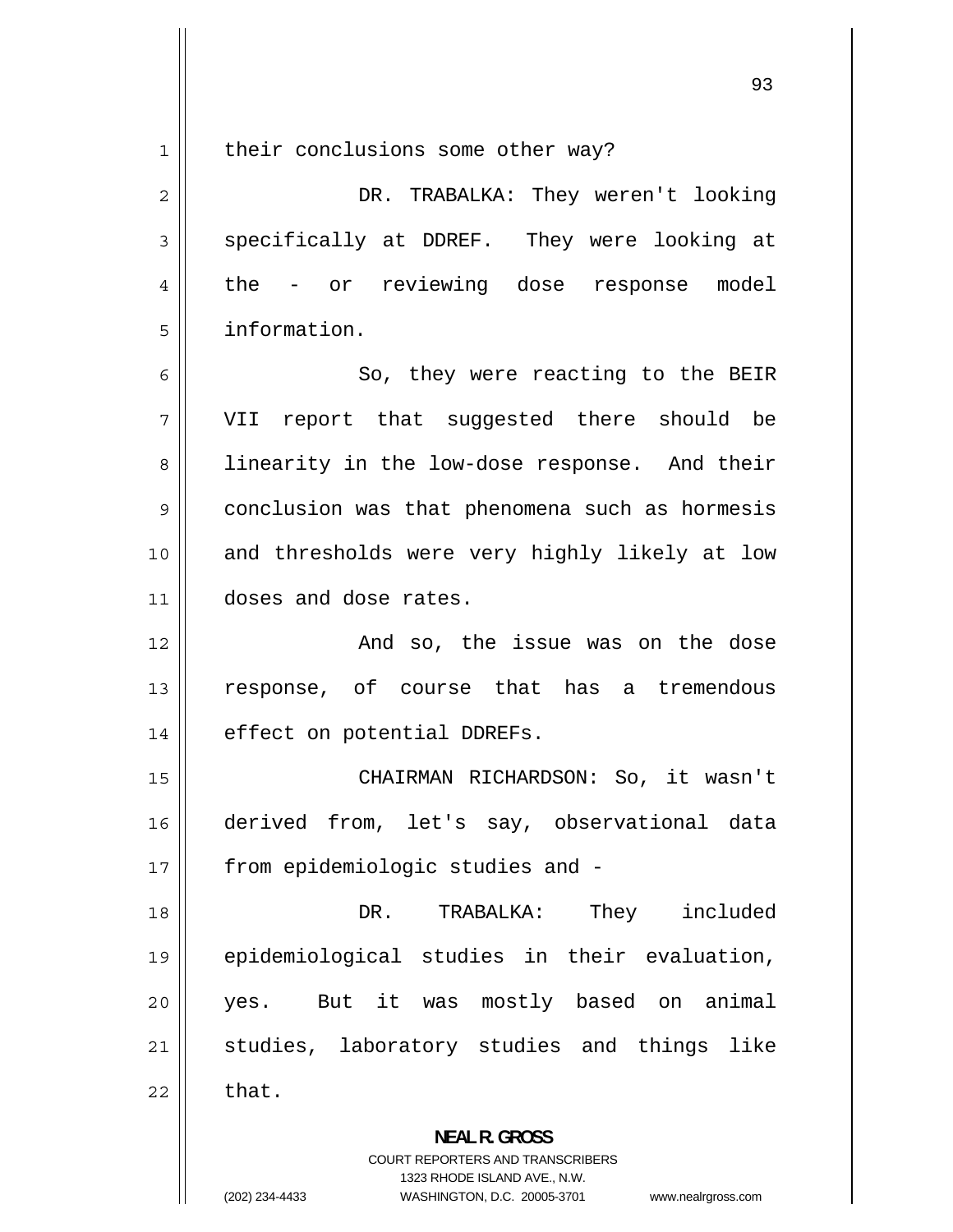|    | ソ生                                                                                                  |
|----|-----------------------------------------------------------------------------------------------------|
| 1  | CHAIRMAN RICHARDSON: Thanks.                                                                        |
| 2  | DR. TRABALKA: Okay. Ready to move                                                                   |
| 3  | on?                                                                                                 |
| 4  | So, anyway, as I said back around                                                                   |
| 5  | 2009 we thought probably it would be best to                                                        |
| 6  | combine human and animal data. But now, our                                                         |
| 7  | current approach focuses<br>human<br>on                                                             |
| 8  | epidemiological data for combined solid tumors                                                      |
| 9  | to estimate a DDREF.                                                                                |
| 10 | We have attempted to estimate DDREF                                                                 |
| 11 | distributions for thyroid and breast cancer                                                         |
| 12 | and we've compiled information on<br>lung and                                                       |
| 13 | bone cancers.                                                                                       |
| 14 | And we're going to use animal data                                                                  |
| 15 | - or have used animal data as a check on our                                                        |
| 16 | results, but not in quantitative derivation of                                                      |
| 17 | the DDREF distribution.                                                                             |
| 18 | And we concluded from our review                                                                    |
| 19 | separate distributions for thyroid and<br>that                                                      |
| 20 | breast cancers are not warranted,<br>because                                                        |
| 21 | there's much more uncertainty in the dose                                                           |
| 22 | responses than formerly considered.                                                                 |
|    | <b>NEAL R. GROSS</b>                                                                                |
|    | <b>COURT REPORTERS AND TRANSCRIBERS</b>                                                             |
|    | 1323 RHODE ISLAND AVE., N.W.<br>(202) 234-4433<br>WASHINGTON, D.C. 20005-3701<br>www.nealrgross.com |

 $\mathsf{l}$ 

 $Q_{\Delta}$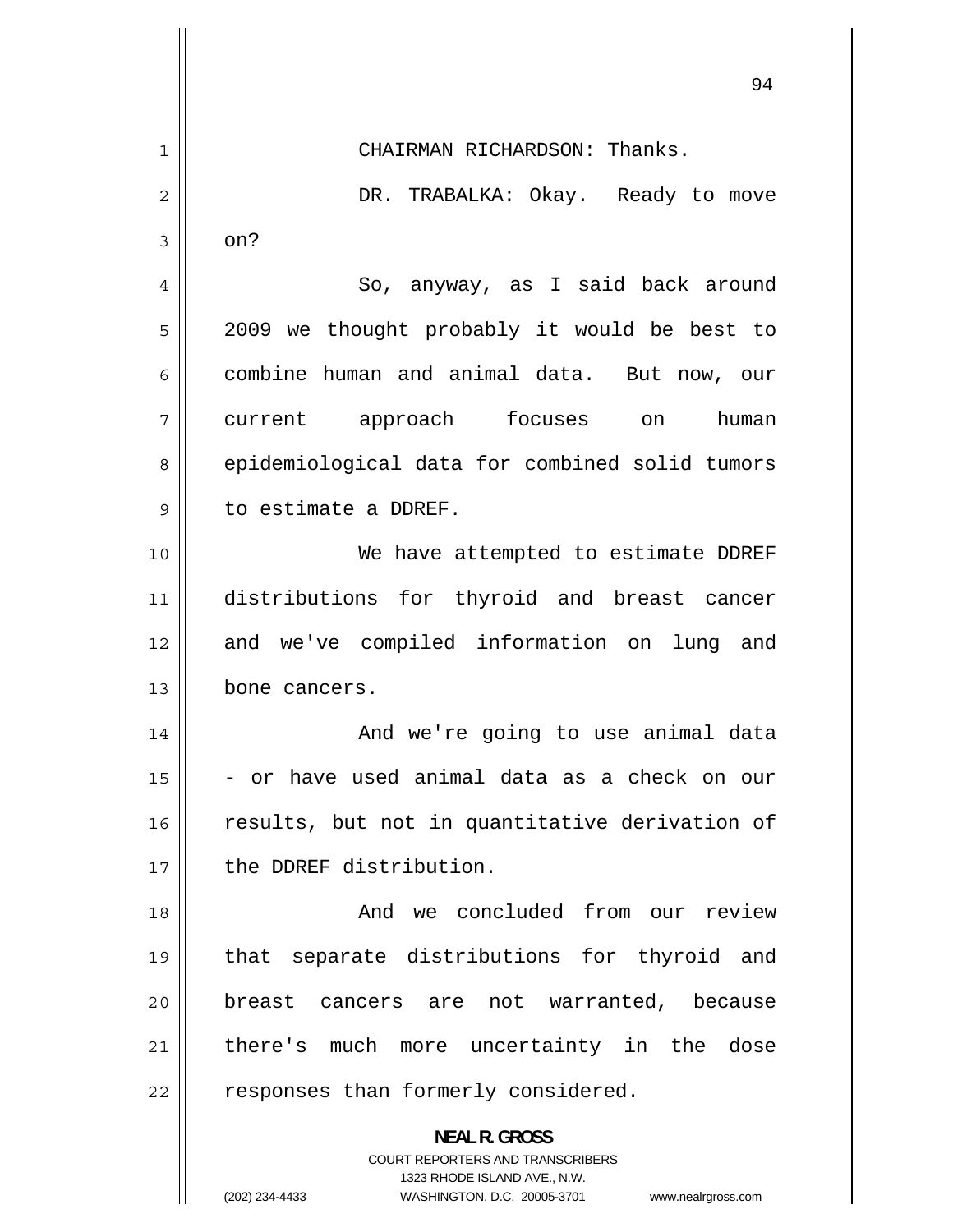| 1  | The EPA in its 2011 revision of the                                                                                                                                    |
|----|------------------------------------------------------------------------------------------------------------------------------------------------------------------------|
| 2  | blue book, basically came to the<br>same                                                                                                                               |
| 3  | conclusion. They're using common DDREF for                                                                                                                             |
| 4  | all solid cancers.                                                                                                                                                     |
| 5  | Now, there was another point I was                                                                                                                                     |
| 6  | going to make here, but it's flown away. So,                                                                                                                           |
| 7  | I'll wait and respond to questions.                                                                                                                                    |
| 8  | (No response.)                                                                                                                                                         |
| 9  | DR. TRABALKA: Oh, okay. That's                                                                                                                                         |
| 10 | good. Go on. Let's go on to the next slide.                                                                                                                            |
| 11 | This slide summarizes some of the                                                                                                                                      |
| 12 | information, but the information that we did                                                                                                                           |
| 13 | involves studies where we have combined solid                                                                                                                          |
| 14 | cancer data available for estimation of DDREF.                                                                                                                         |
| 15 | Comparing the results from the UK                                                                                                                                      |
| 16 | worker study, the updated worker study with                                                                                                                            |
| 17 | the LSS cohort gives us a DDREF. And these                                                                                                                             |
| 18 | are 90 percent confidence intervals shown on                                                                                                                           |
| 19 | this slide, I should point out.                                                                                                                                        |
| 20 | The next two values are LDEFs that                                                                                                                                     |
| 21 | were obtained from the latest iteration of A-                                                                                                                          |
| 22 | bomb survivor data, basically the DSO2-based                                                                                                                           |
|    | <b>NEAL R. GROSS</b><br><b>COURT REPORTERS AND TRANSCRIBERS</b><br>1323 RHODE ISLAND AVE., N.W.<br>(202) 234-4433<br>WASHINGTON, D.C. 20005-3701<br>www.nealrgross.com |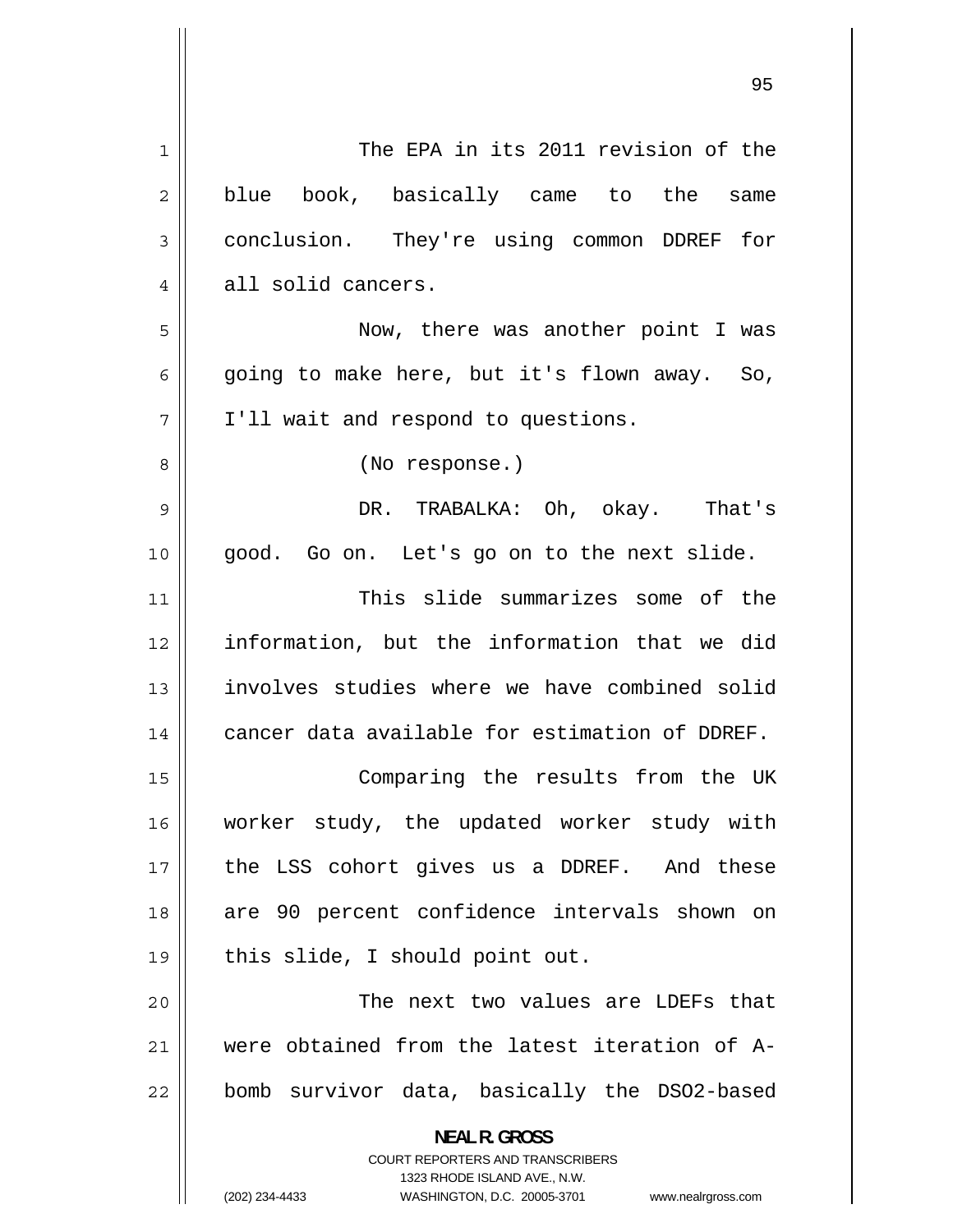1 dose response information sets.

| $\overline{2}$ | BEIR VII and Preston and company in            |
|----------------|------------------------------------------------|
| 3              | a 2007 paper, produced results that are very   |
| 4              | similar. The uncertainties are different, but  |
| 5              | the point estimates are identical of DDREFs -  |
| 6              | or LDEFs at 1.3.                               |
| 7              | Continue on. The next set of data              |
| 8              | are those on cancer mortality from a variety   |
| 9              | of studies. There's only one DS86-based data   |
| 10             | set there. That's the one from Linda Walsh     |
| 11             | and her colleagues published in 2004.          |
| 12             | A variety of estimates obtained                |
| 13             | from the RERF folks typically for mortality,   |
| 14             | the point estimates are between one - are      |
| 15             | closer to two than one.                        |
| 16             | linear quadratic exponential<br>The            |
| 17             | model that Little and his colleagues developed |
| 18             | for the UNSCEAR report has very wide           |
| 19             | confidence limits. It was reported to fit the  |
| 20             | data better than linear quadratic model, but   |
| 21             | it has extremely wide confidence limits and    |
| 22             | its point estimates are slightly greater than  |
|                | <b>NEAL R. GROSS</b>                           |

COURT REPORTERS AND TRANSCRIBERS 1323 RHODE ISLAND AVE., N.W.

(202) 234-4433 WASHINGTON, D.C. 20005-3701 www.nealrgross.com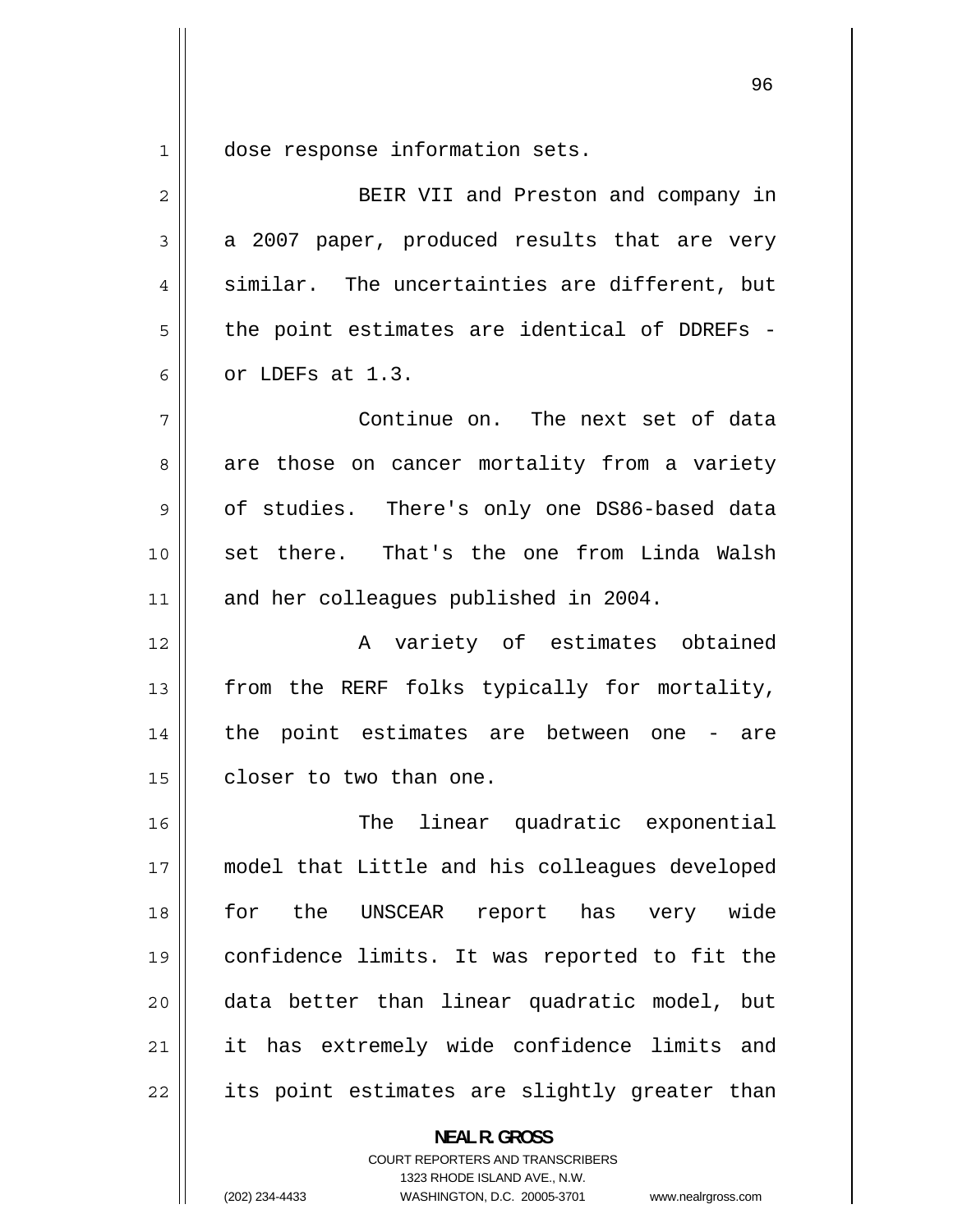1 two.

| $\overline{2}$ | If we look at the comparisons                                                                                                                                          |
|----------------|------------------------------------------------------------------------------------------------------------------------------------------------------------------------|
| 3              | between the 15-country study including the                                                                                                                             |
| $\overline{4}$ | entire Canadian cohort and that with the UK                                                                                                                            |
| 5              | workers using mortality, you get values as I                                                                                                                           |
| 6              | mentioned earlier from 0.55 to around one.                                                                                                                             |
| 7              | Now, what we did is we assign a                                                                                                                                        |
| 8              | much higher weight to values based on cancer                                                                                                                           |
| $\mathsf 9$    | incidence, because IREP is -- the endpoint in                                                                                                                          |
| 10             | IREP is cancer incidence.                                                                                                                                              |
| 11             | We assign essentially equal weights                                                                                                                                    |
| 12             | between the A-bomb survivor data and that                                                                                                                              |
| 13             | obtained from comparisons between worker                                                                                                                               |
| 14             | studies and the LSS cohort.                                                                                                                                            |
| 15             | That can be argued as, you know, it                                                                                                                                    |
| 16             | should be looked at, but we applied a wide                                                                                                                             |
| 17             | range of sensitivity and uncertainty studies                                                                                                                           |
| 18             | to our result.                                                                                                                                                         |
| 19             | We even looked at assigning<br>- a                                                                                                                                     |
| 20             | higher weight to a fixed value of one.<br>We                                                                                                                           |
| 21             | assigned a 25 percent weight for that.                                                                                                                                 |
| 22             | In another case, we assigned a 25                                                                                                                                      |
|                | <b>NEAL R. GROSS</b><br><b>COURT REPORTERS AND TRANSCRIBERS</b><br>1323 RHODE ISLAND AVE., N.W.<br>(202) 234-4433<br>WASHINGTON, D.C. 20005-3701<br>www.nealrgross.com |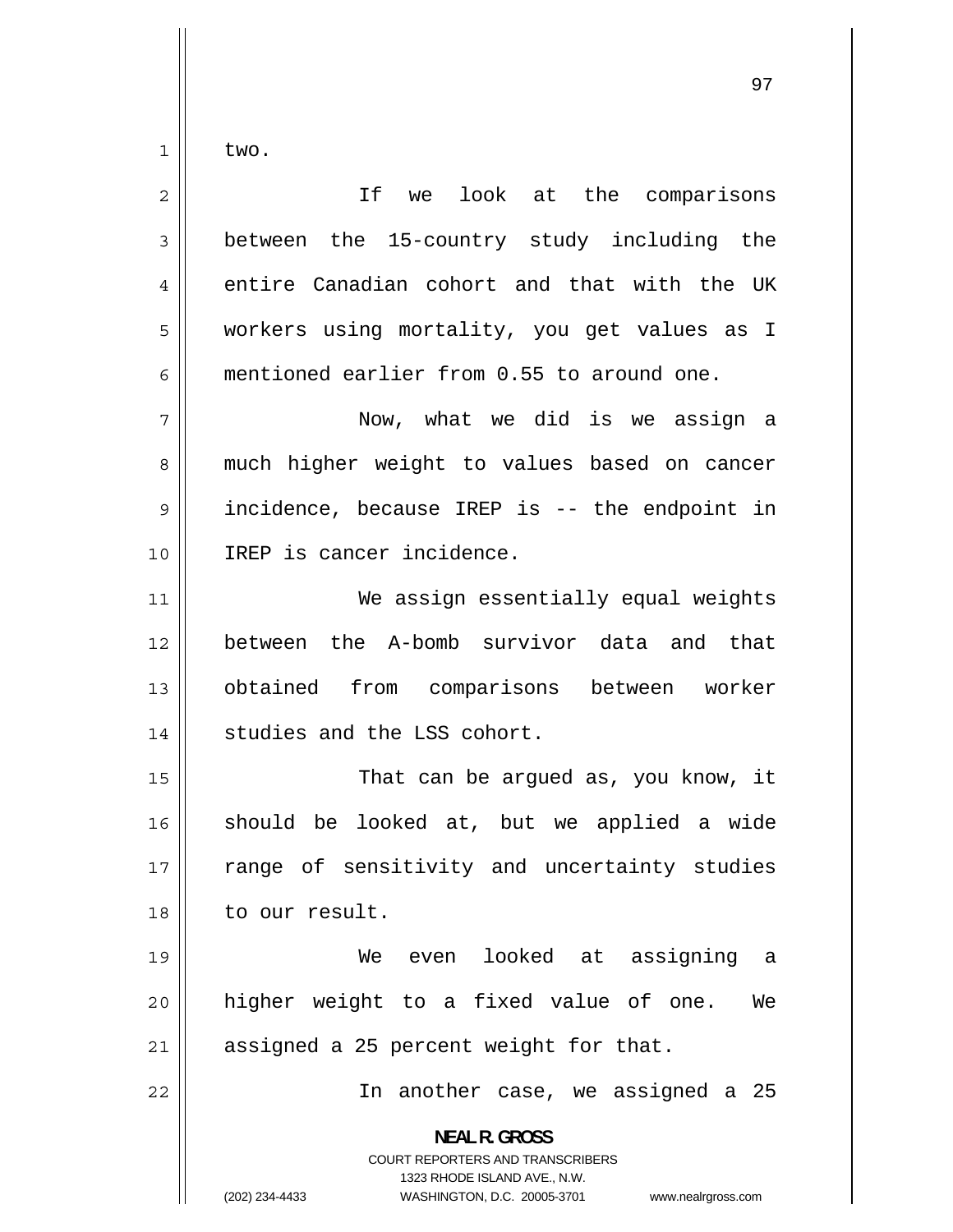98

 percent weight to a threshold which is the value of infinity and we did that in combination. And what you find in doing that is that the point estimates don't vary all that much.

6 The upper bounds on the DDREF 7 distributions of course vary tremendously. If 8 you put a value of infinity in there, your 9 upper bound is going to be infinity, but the 10 lower end of the confidence limits and the 11 point estimates don't vary by much with a 12 result that it's that region of the DDREF 13 distribution that drives the 99th percentile 14 | of PC in IREP.

15 So, you don't - in fact, most of 16 the distributions we came up with would 17 probably produce - will produce higher 18 estimates of PC than in current distribution 19 in IREP. 20 Well, let's continue on.

21 DR. NETON: I want to explore that a 22 little bit. You're saying you did sensitivity

> **NEAL R. GROSS**  COURT REPORTERS AND TRANSCRIBERS 1323 RHODE ISLAND AVE., N.W.

1

2

3

4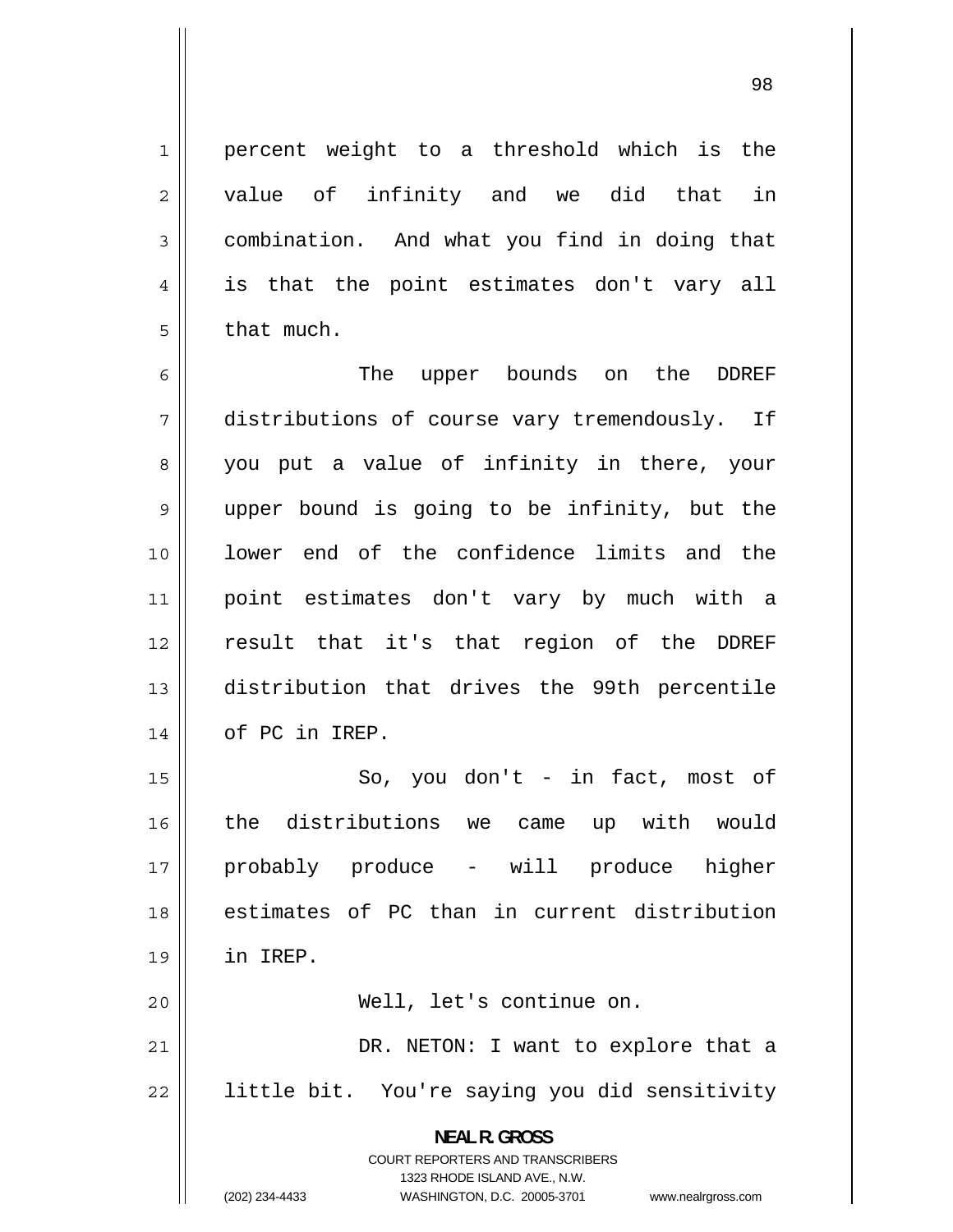99 1 analyses. 2 DR. TRABALKA: Right. 3 DR. NETON: Explain that a little 4 more to me. 5 DR. TRABALKA: We looked at 6 different weights, the assignment of different 7 weights, for example, to the incidence data 8 versus the mortality data. 9 We ran a case where the - all of 10 our results were done using Monte Carlo 11 simulations. 12 || DR. NETON: Right, yes. 13 DR. TRABALKA: And we did - and we 14 ran cases where we did attempt an inverse 15 variance approach to the data to try and 16 | reduce uncertainty. 17 But with all of the ones we ran, as 18 I pointed out, we didn't have a big - the 19 point estimates varied from 1.1 to 1.6, with a 20  $\parallel$  center probably around 1.3. 21 DR. HOFFMAN: In an attempt to come 22 up with a state of knowledge distribution **NEAL R. GROSS**  COURT REPORTERS AND TRANSCRIBERS 1323 RHODE ISLAND AVE., N.W.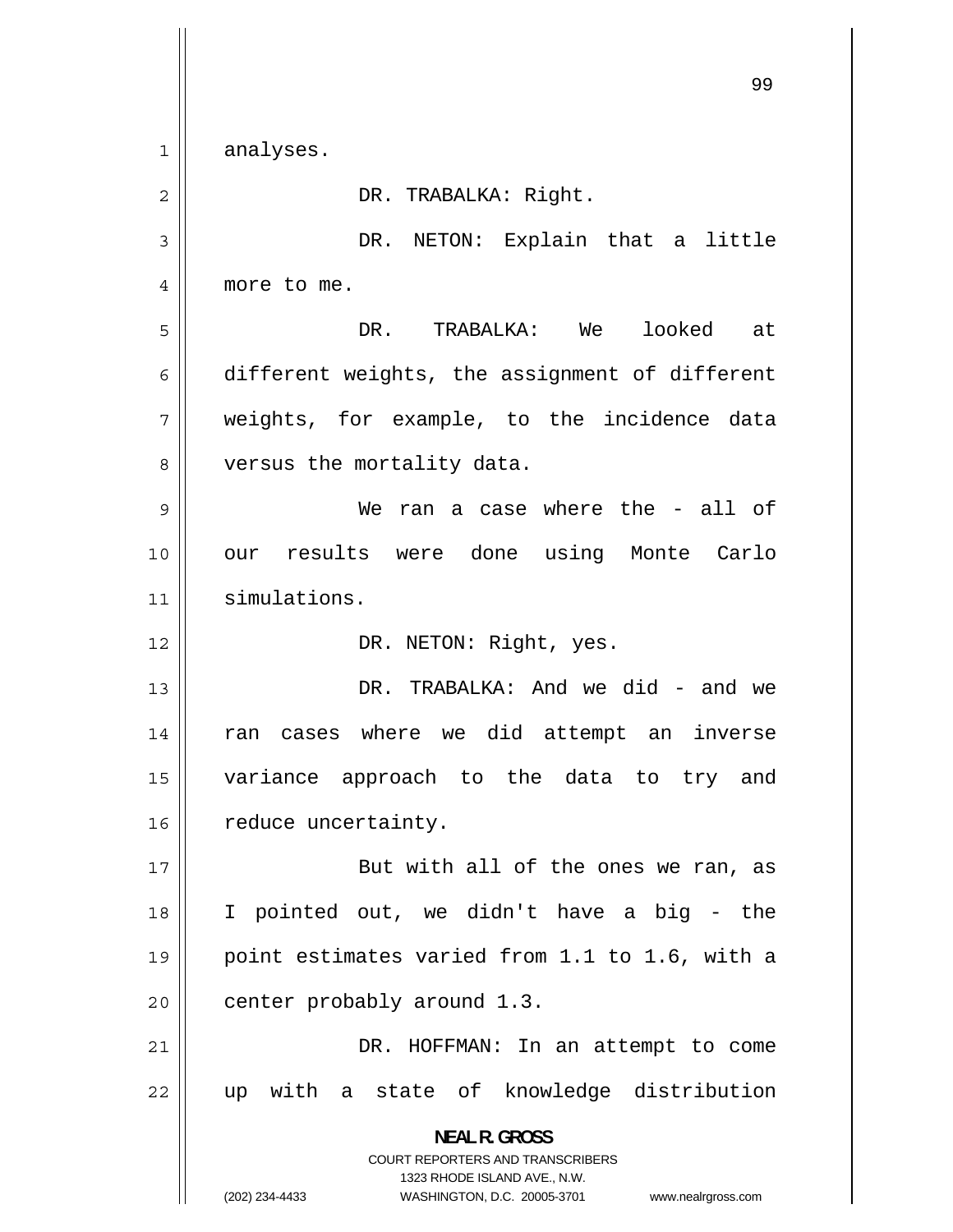1 representing uncertainty on DDREF, we looked 2 at multiple approaches. This is what's called 3 their sensitivity analysis. 4 DR. NETON: Right. 5 DR. HOFFMAN: So, we have our 6 preferred approach, and then the report - I 7 don't know if that section has been delivered 8 or not. 9 So, this is the section of the 10 report that hasn't been delivered, which would 11 show the outcome of the sensitivity analysis 12 and how many different iterations were used to 13 not only express our overall state of 14 knowledge, but to look at the impact of these 15 various distributions of DDREF on the upper 16 99th percentile of the Probability of 17 | Causation for specific diseases. 18 DR. NETON: In hypothetical cases? 19 DR. HOFFMAN: In hypothetical cases. 20 DR. NETON: See, my concern is that 21 the central estimate really is what's going to 22 drive a change in PC, because the **NEAL R. GROSS**  COURT REPORTERS AND TRANSCRIBERS 1323 RHODE ISLAND AVE., N.W.

(202) 234-4433 WASHINGTON, D.C. 20005-3701 www.nealrgross.com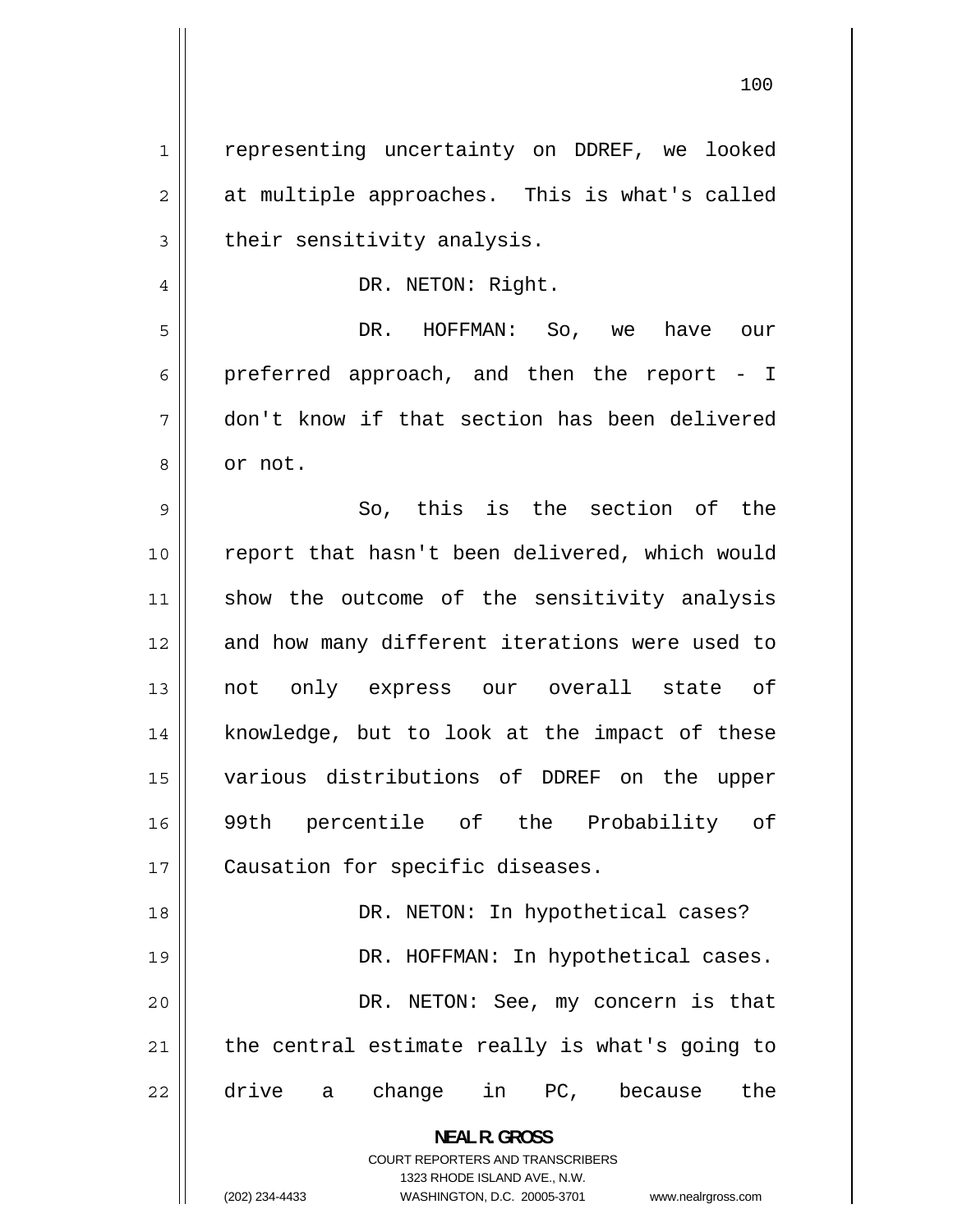1 distributions are so tight compared to the 2 other uncertain distributions in IREP. 3 Any incremental change in the 4 central estimate of the DDREF will result in a 5 corresponding incremental change in the PC 6 calculation. 7 So, the central estimate really - I 8 don't care how much wider you make your 9 uncertainty bounds on that distribution, it's 10 not, I don't think, going to have much of an 11 || affect on the overall PC change. 12 What will change is probably a  $13$  | change in central -14 DR. HOFFMAN: But what we're saying 15 is central estimates don't change much. Nor 16 does the lower bound. But the upper bounds 17 | change dramatically. 18 DR. TRABALKA: But what Iulian and 19 Brian discovered in looking at what was 20 driving PC from DDREF distributions, was that 21 values between the fifth and the 40th 22 percentile were driving the 99th percentile PC **NEAL R. GROSS**  COURT REPORTERS AND TRANSCRIBERS 1323 RHODE ISLAND AVE., N.W.

(202) 234-4433 WASHINGTON, D.C. 20005-3701 www.nealrgross.com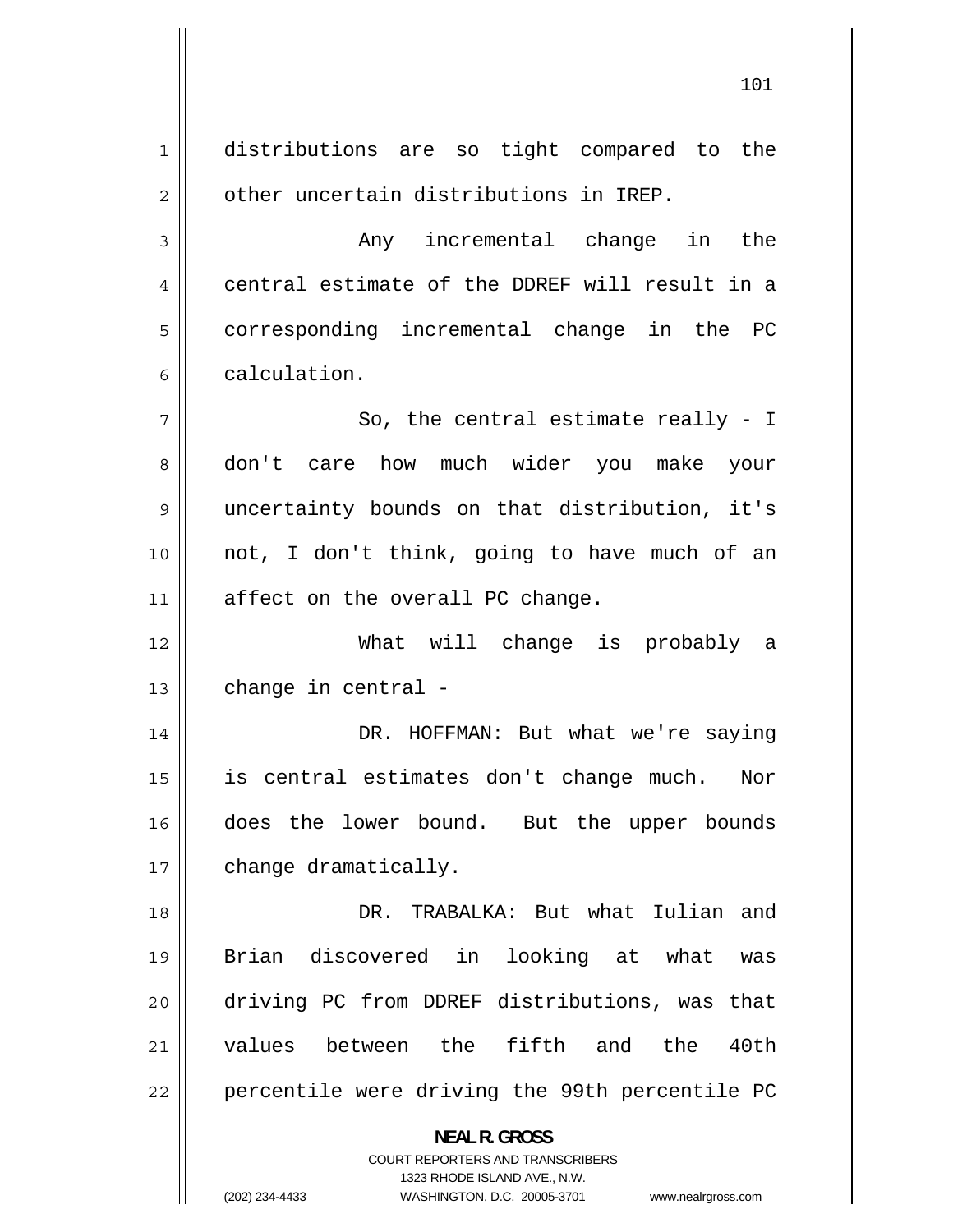1 estimates. 2 So, it is the lower end of the 3 distribution. 4 DR. NETON: I don't know if you 5 tried it with real cases or not. 6 DR. TRABALKA: Well, no. Obviously 7 we couldn't. 8 DR. NETON: You can only do so much 9 in a hypothetical situation. 10 DR. TRABALKA: That's correct. 11 DR. NETON: I think if you try real 12 | cases, you might see something different. 13 DR. TRABALKA: And you could argue 14 that we need to do additional sensitivity 15 || analysis. That's a fair statement. 16 CHAIRMAN RICHARDSON: So, have you  $17$  | ended up with a histogram? 18 DR. TRABALKA: Actually, we have 19 developed continuous distributions, not 20 | histograms. 21 CHAIRMAN RICHARDSON: And when you 22 were describing the upper tail, I'm imagining **NEAL R. GROSS**  COURT REPORTERS AND TRANSCRIBERS 1323 RHODE ISLAND AVE., N.W. (202) 234-4433 WASHINGTON, D.C. 20005-3701 www.nealrgross.com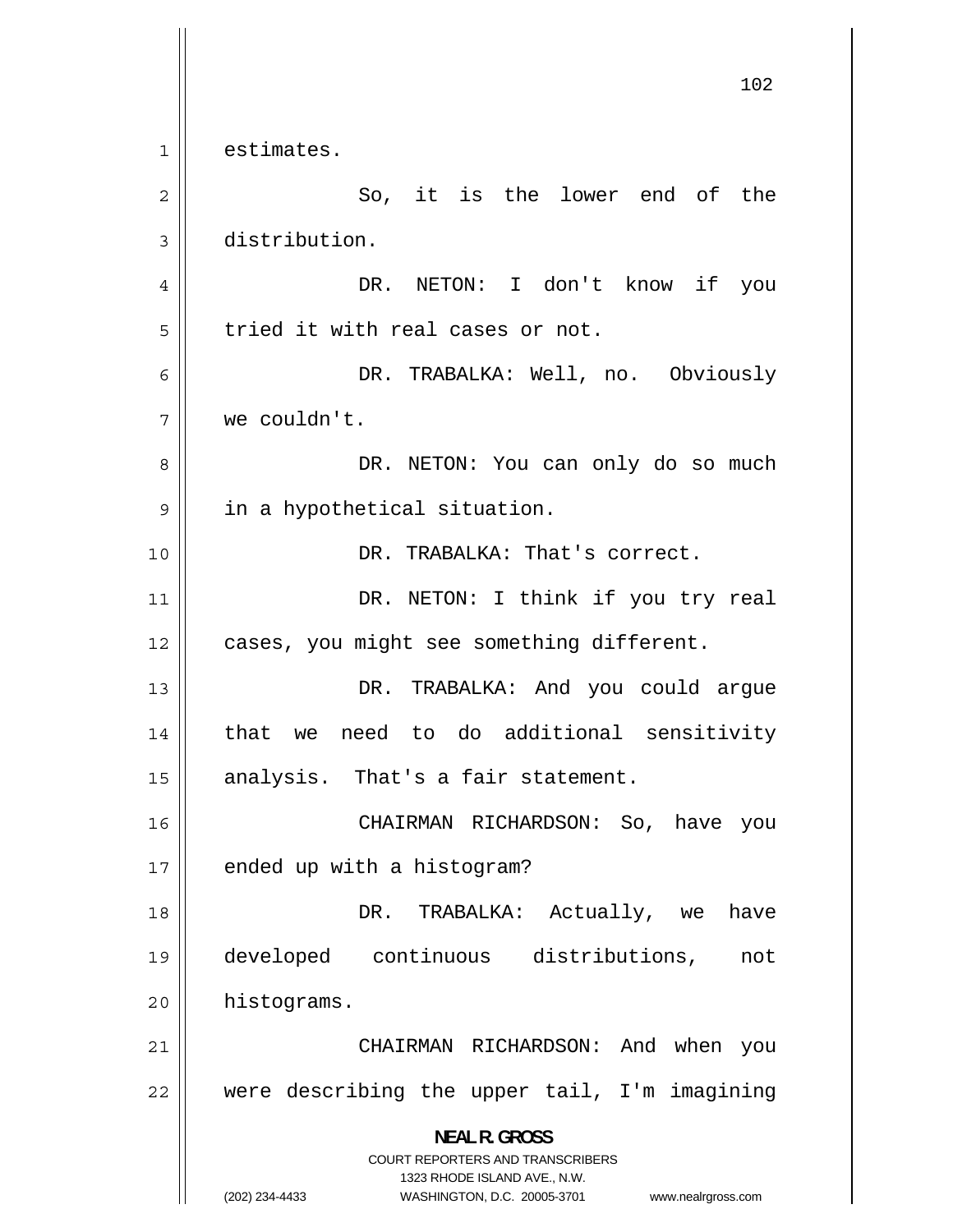1 a distribution that has a long tail on the 2 right. 3 DR. TRABALKA: Well, for example, 4 I'll give you an example of how it might look. 5 A point estimate, let's say, of around 1.3, 6 fifth percentile at 0.5, and 95th percentile 7 at five. 8 That's just one, you know, that 9 might represent our preferred distribution at 10 the moment. That could change with future 11 analysis. 12 You can compare that with what you 13 get when comparing the studies - or the study 14 of Jacob of the history cases and with the 15 distribution that's currently in IREP for the 16 combined solid cancers and that from the BEIR 17 VII DDREF distribution. 18 Both of those have tighter 19 confidence limits. 20 MEMBER ZIEMER: Could you clarify on 21 the third -- or the second study by Little,  $22$  || what does that say at the low end of that? **NEAL R. GROSS**  COURT REPORTERS AND TRANSCRIBERS 1323 RHODE ISLAND AVE., N.W. (202) 234-4433 WASHINGTON, D.C. 20005-3701 www.nealrgross.com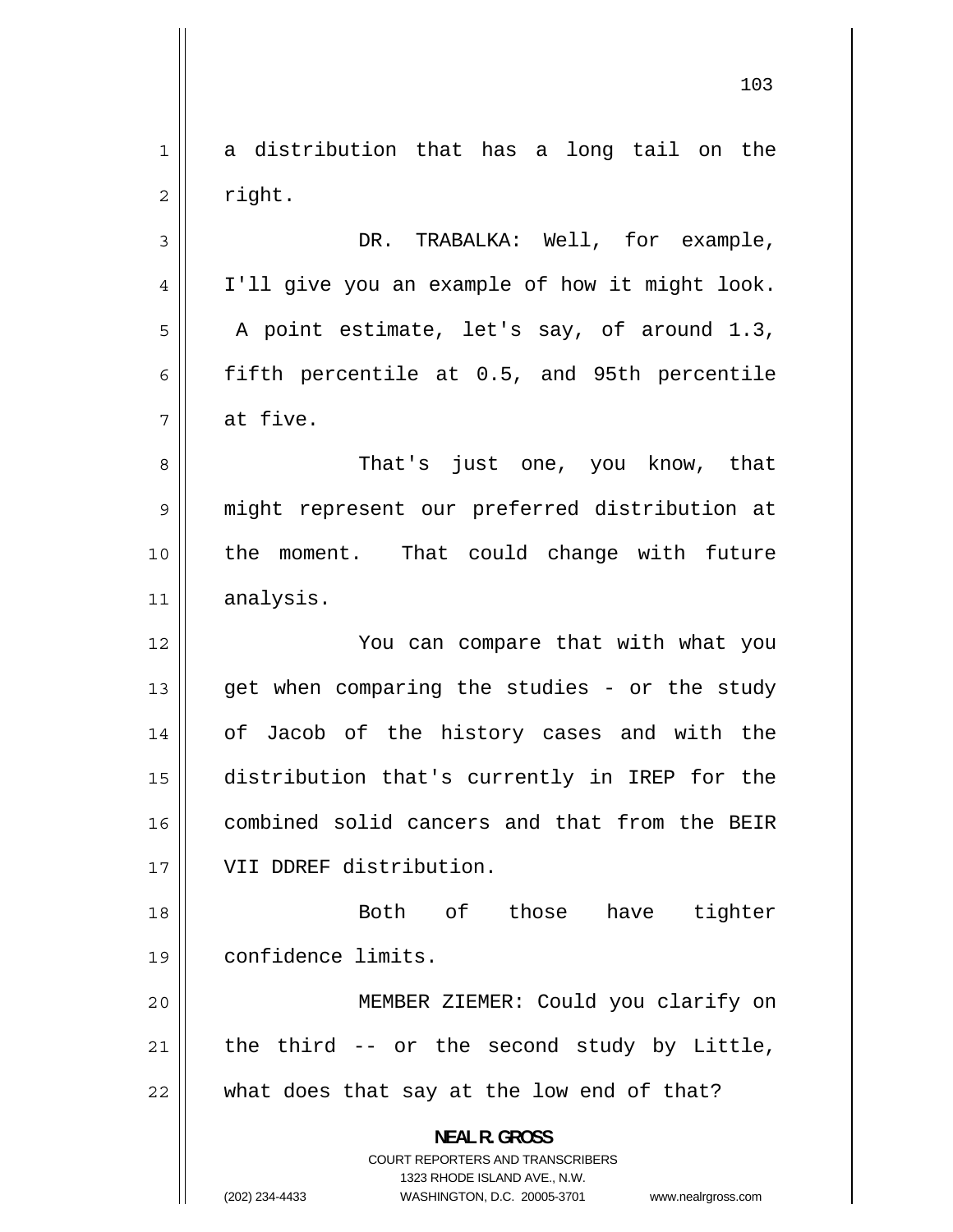1 DR. TRABALKA: It means that the 2 confidence limits were wide enough they would 3 have extended below zero for a DDREF when you 4 do a Monte Carlo simulation. 5 MEMBER ZIEMER: Oh. 6 DR. TRABALKA: They provided 7 parameters for a linear quadratic exponential 8 model with uncertainty. 9 And when you run a Monte Carlo 10 simulation, what that represents in terms of a 11 || DDREF, that's what you get. 12 MEMBER ZIEMER: Is that a minus 13? 13 DR. TRABALKA: Minus 13, that's 14 || correct. That's correct. 15 MEMBER ZIEMER: All right. 16 DR. MAURO: This is John. Ouick 17 question. 18 When you get a minus, would that be 19 interpreted as a hormetic effect? 20 DR. TRABALKA: It could be, or it 21 could just be representing noise because of  $22$  | the wide uncertainty. **NEAL R. GROSS**  COURT REPORTERS AND TRANSCRIBERS 1323 RHODE ISLAND AVE., N.W. (202) 234-4433 WASHINGTON, D.C. 20005-3701 www.nealrgross.com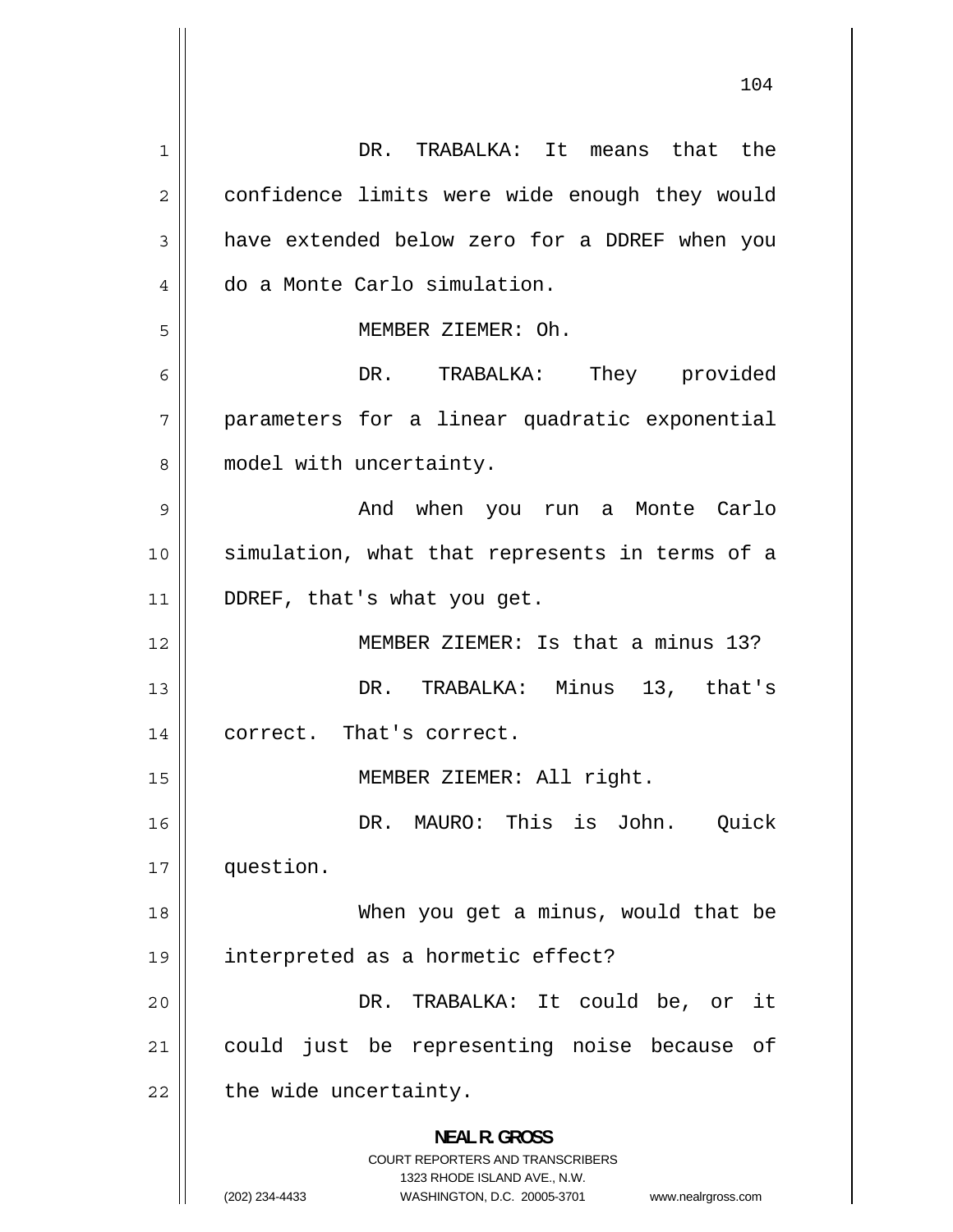|             | ᅩ∪                                                                                                                                                                     |
|-------------|------------------------------------------------------------------------------------------------------------------------------------------------------------------------|
| $\mathbf 1$ | DR. MAURO: Okay.                                                                                                                                                       |
| 2           | DR. TRABALKA: I would interpret it                                                                                                                                     |
| 3           | as a hormetic effect. And of course in IREP                                                                                                                            |
| 4           | since values less than zero are - or the risk                                                                                                                          |
| 5           | distributions are truncated at zero,<br>we                                                                                                                             |
| 6           | probably should have truncated that right at                                                                                                                           |
| 7           | zero ourselves, but we just wanted to show the                                                                                                                         |
| 8           | entire data set.                                                                                                                                                       |
| 9           | DR. MAURO: One follow-up question                                                                                                                                      |
| 10          | on that.                                                                                                                                                               |
| 11          | In the 95 percent confidence                                                                                                                                           |
| 12          | intervals that you have been discussing, do                                                                                                                            |
| 13          | any of those intervals include negative values                                                                                                                         |
| 14          | if you propagated the distribution without                                                                                                                             |
| 15          | truncating?                                                                                                                                                            |
| 16          | DR. TRABALKA: Which distribution?                                                                                                                                      |
| 17          | These are all 90 percent confidence intervals.                                                                                                                         |
| 18          | DR.<br>HOFFMAN:<br>He<br>doesn't<br>have                                                                                                                               |
| 19          | slides.                                                                                                                                                                |
| 20          | DR. TRABALKA: Oh, sorry. These are                                                                                                                                     |
| 21          | $all -$                                                                                                                                                                |
| 22          | MAURO: Yes, unfortunately,<br>DR.<br>T.                                                                                                                                |
|             | <b>NEAL R. GROSS</b><br><b>COURT REPORTERS AND TRANSCRIBERS</b><br>1323 RHODE ISLAND AVE., N.W.<br>(202) 234-4433<br>WASHINGTON, D.C. 20005-3701<br>www.nealrgross.com |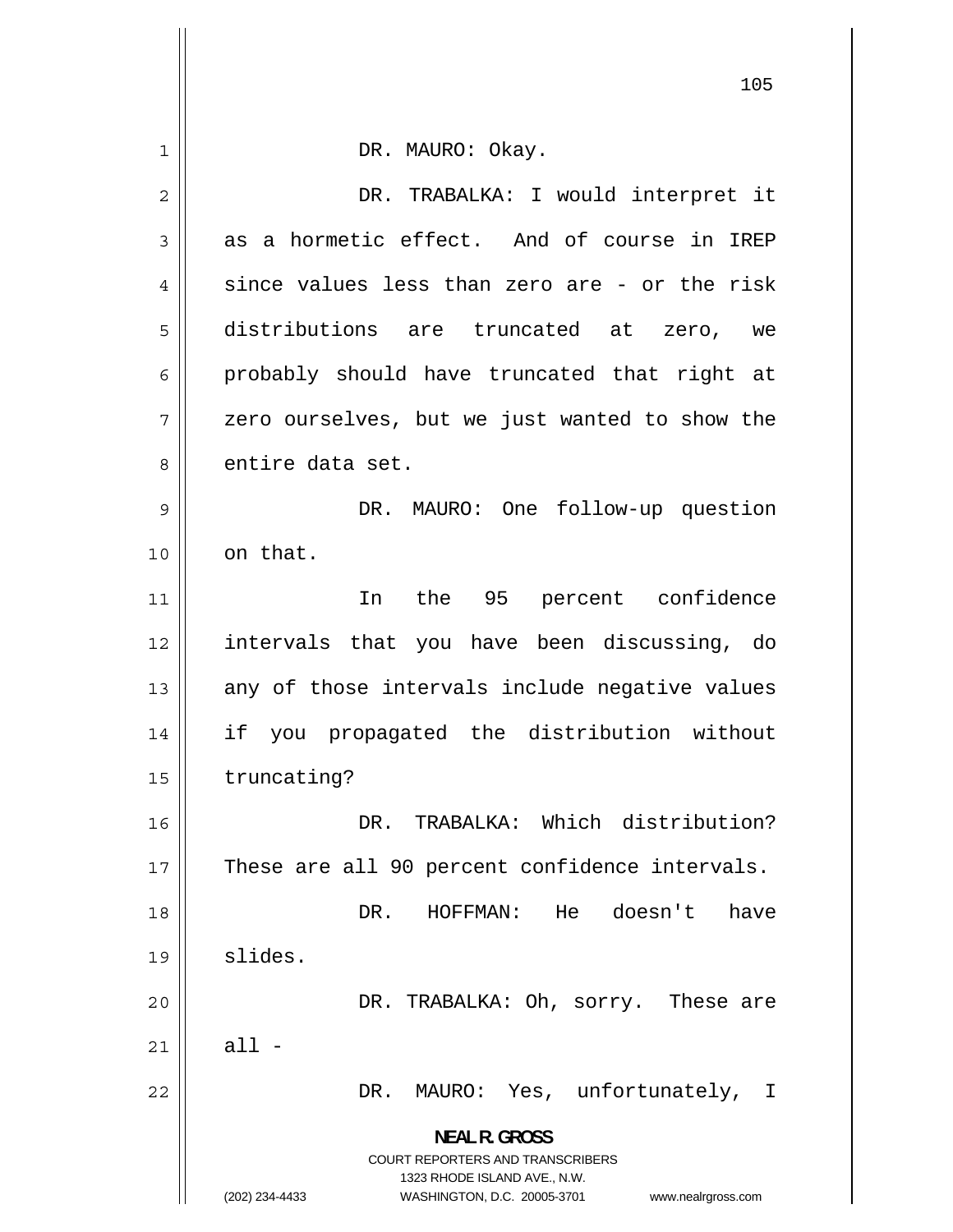1 don't have slides. 2 DR. TRABALKA: No, in our preferred 3 distribution, we have no negative values. 4 DR. MAURO: Okay. Thank you. 5 MEMBER ROESSLER: Can I ask a 6 question on this? 7 CHAIRMAN RICHARDSON: It seems to me 8 you'd be more concerned about values of zero 9 than even negative values. 10 You take the risk coefficient and 11 | divide it by zero and get infinity. 12 DR. TRABALKA: Yes. 13 DR. HOFFMAN: None of our 14 distributions have zero. 15 DR. TRABALKA: Go ahead. 16 MEMBER ROESSLER: Yes, just looking 17 at this figure and looking at your central 18 estimates, I don't totally understand all your 19 || sensitivity analysis. 20 But it seems like if you, for the 21 time being, kind of set the Jacob studies 22 aside, that you're putting a lot of emphasis **NEAL R. GROSS**  COURT REPORTERS AND TRANSCRIBERS 1323 RHODE ISLAND AVE., N.W. (202) 234-4433 WASHINGTON, D.C. 20005-3701 www.nealrgross.com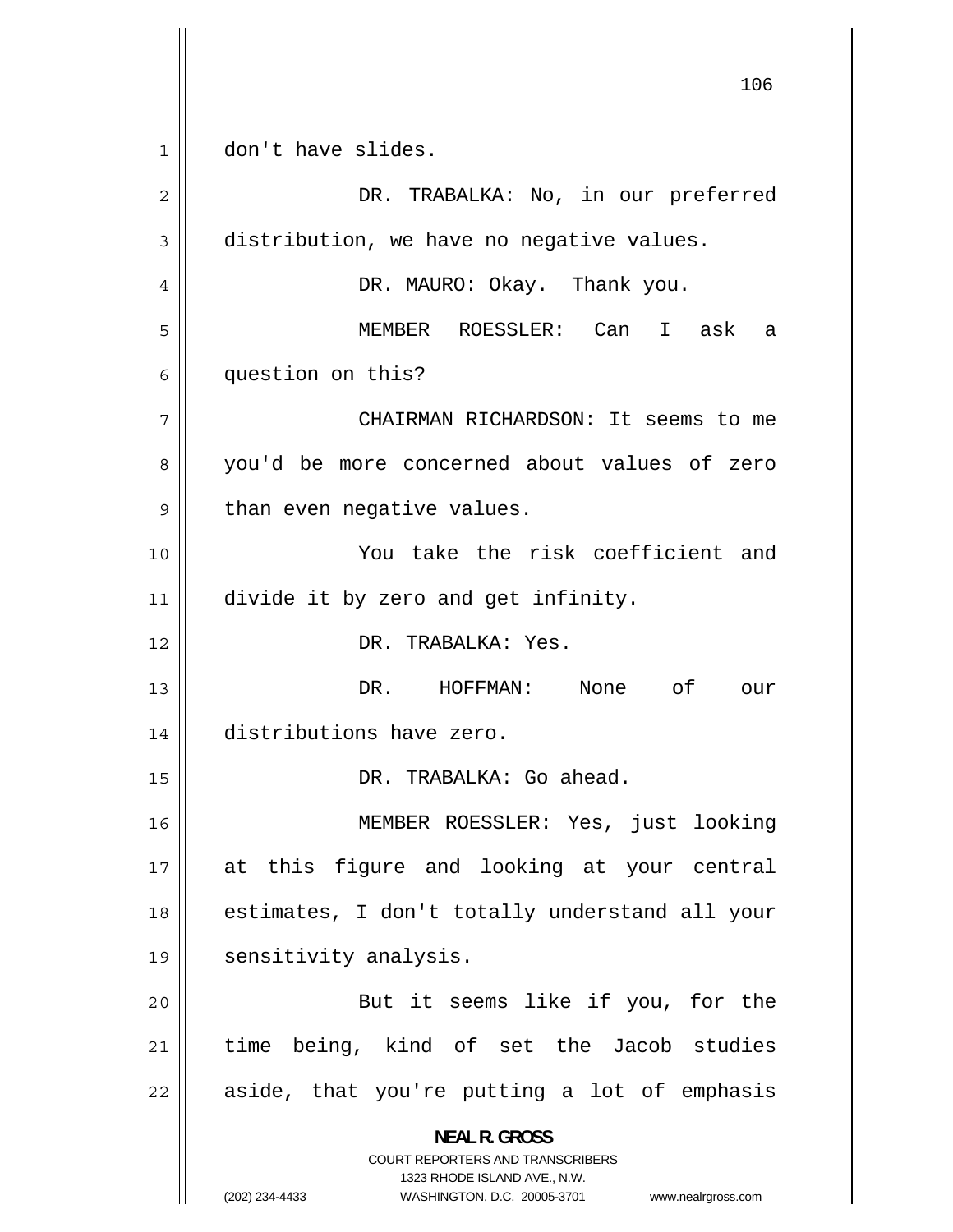| $\mathbf 1$    | on the Cardis or the 15-county data, you know,                                                                                                                         |
|----------------|------------------------------------------------------------------------------------------------------------------------------------------------------------------------|
| $\overline{2}$ | compared to all those other sets that appear                                                                                                                           |
| 3              | in kind of a grouping there.                                                                                                                                           |
| 4              | DR. TRABALKA: Well, actually I                                                                                                                                         |
| 5              | should have given you some more details of how                                                                                                                         |
| 6              | we did all this.                                                                                                                                                       |
| 7              | DR. KOCHER: The answer isn't shown                                                                                                                                     |
| 8              | here.                                                                                                                                                                  |
| 9              | DR. TRABALKA: Well, I know.                                                                                                                                            |
| 10             | MEMBER ROESSLER: Okay.                                                                                                                                                 |
| 11             | DR. TRABALKA: And of course there's                                                                                                                                    |
| 12             | a reason for that.                                                                                                                                                     |
| 13             | But when we pooled the data, we                                                                                                                                        |
| 14             | first pooled all of the LDEF information from                                                                                                                          |
| 15             | the A-bomb survivors, ran a Monte Carlo                                                                                                                                |
| 16             | simulation that applied roughly equal weights                                                                                                                          |
| 17             | to each one of those values that's represented                                                                                                                         |
| 18             | by a solid triangle, slightly lower weight to                                                                                                                          |
| 19             | the value for Walsh and company's value simply                                                                                                                         |
| 20             | because they didn't provide a lower confidence                                                                                                                         |
| 21             | limit and we had to estimate it.                                                                                                                                       |
| 22             | Once we got that answer, we pooled                                                                                                                                     |
|                | <b>NEAL R. GROSS</b><br><b>COURT REPORTERS AND TRANSCRIBERS</b><br>1323 RHODE ISLAND AVE., N.W.<br>(202) 234-4433<br>WASHINGTON, D.C. 20005-3701<br>www.nealrgross.com |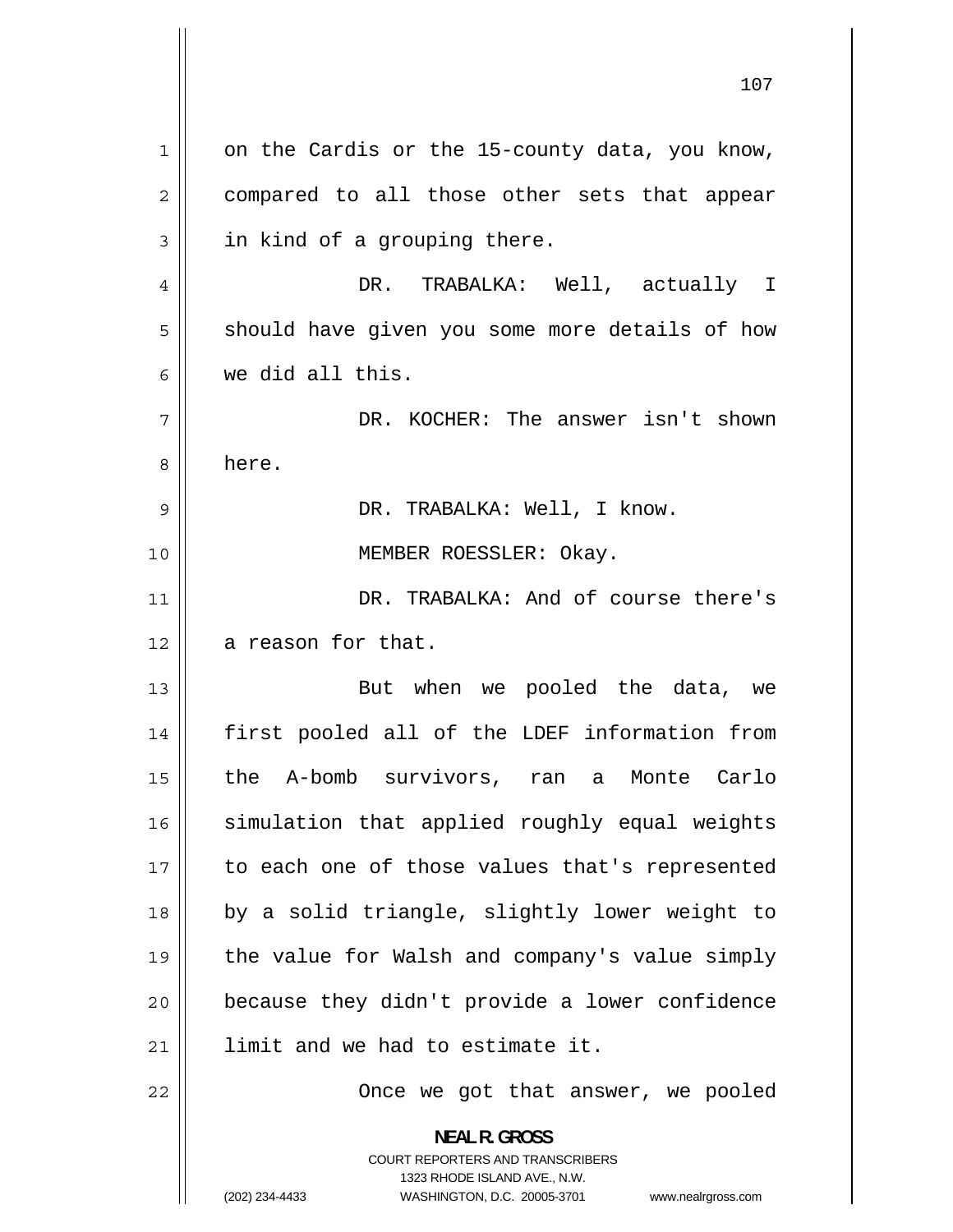1 it with the information obtained from the 2 comparison of the 15-country study and the UK 3 study, but those two sets were given equal 4 weight. 5 So, the 15-country study is not 6 dominating at this point. 7 MEMBER ROESSLER: Okay. Then another 8 question. The French Academy study, you 9 mentioned that earlier. And you're not 10 considering that, and can you give me some 11 reasons why that was not part of your 12 evaluation? 13 DR. TRABALKA: Well, we evaluated 14 that information. ICRP evaluated it in their 15 2005 report, and we just don't think that 16 there's enough credible information in that  $17$  | report to use. 18 DR. NETON: That wasn't really a 19 | DDREF study. 20 DR. TRABALKA: No, it wasn't a DDREF  $21$  study. 22 DR. NETON: It was really a **NEAL R. GROSS**  COURT REPORTERS AND TRANSCRIBERS 1323 RHODE ISLAND AVE., N.W. (202) 234-4433 WASHINGTON, D.C. 20005-3701 www.nealrgross.com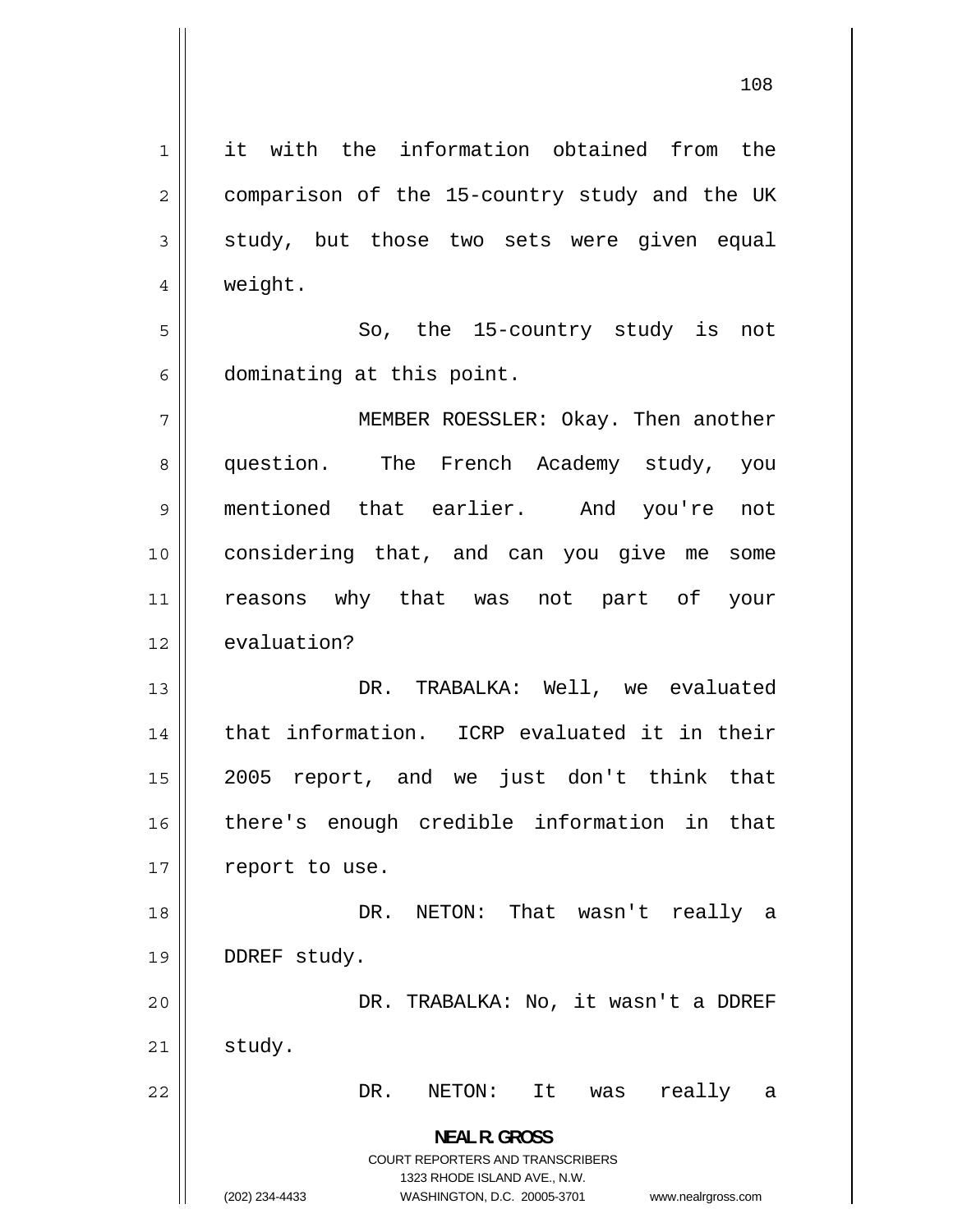1 commentary on LNT. That's my recollection. 2 DR. TRABALKA: Exactly. Exactly. 3 DR. KOCHER: And one of the things 4 that I try to remember in this whole business 5 is that we're starting with an LNT model. 6 That's a given. 7 And so, we're trying to estimate if 8 DDREF would apply to that model, warts and 9 all. 10 MEMBER MUNN: And I think that we 11 | challenge that concept. 12 DR. KOCHER: Yes, but that's not -13  $\parallel$  the rules of the game have been fixed. 14 DR. TRABALKA: I should also point 15 out that a brand new study of the A-bomb 16 survivors, cancer mortality in the A-bomb 17 || survivors has just been published in 2012. 18 And the DDREF estimate we've 19 obtained from that set of information is 1.8. 20 And so, it falls within the range of all  $21$  these other values. 22 However, there were some other **NEAL R. GROSS**  COURT REPORTERS AND TRANSCRIBERS 1323 RHODE ISLAND AVE., N.W. (202) 234-4433 WASHINGTON, D.C. 20005-3701 www.nealrgross.com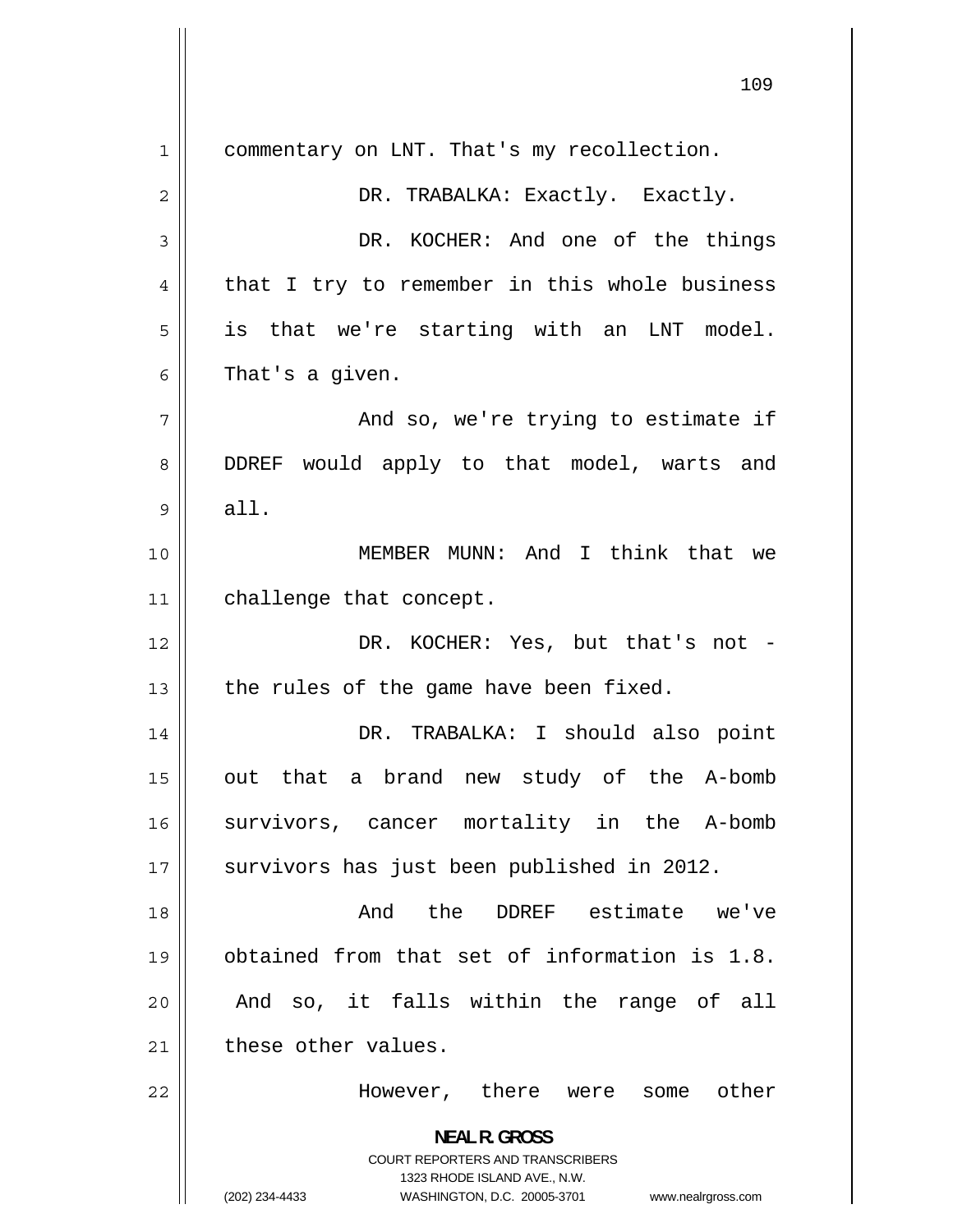1 interesting ramifications to that study that 2 suggest that you have to be cautious in 3 writing off super linearity at low doses. 4 So, that's why values less than one 5 cannot be eliminated from DDREF distributions. 6 We have to be very, very cautious right now. 7 We have plenty of indications of 8 supralinearity in some of the human data. 9 MEMBER ROESSLER: And this new study 10 is by whom? 11 DR. TRABALKA: Ozasa et al. I think 12 it's the first one that I've seen where Donald 13 Pierce and Dale Preston haven't been involved. 14 MEMBER ROESSLER: And where was this 15 published? 16 DR. TRABALKA: In Radiation 17 Research. 18 || MEMBER ROESSLER: Okay. Okay. 19 DR. TRABALKA: I think it may be 20 January. Somewhere in the January to March 21 frame. 22 | DR. HOFFMAN: So, fairly recent. **NEAL R. GROSS**  COURT REPORTERS AND TRANSCRIBERS 1323 RHODE ISLAND AVE., N.W.

(202) 234-4433 WASHINGTON, D.C. 20005-3701 www.nealrgross.com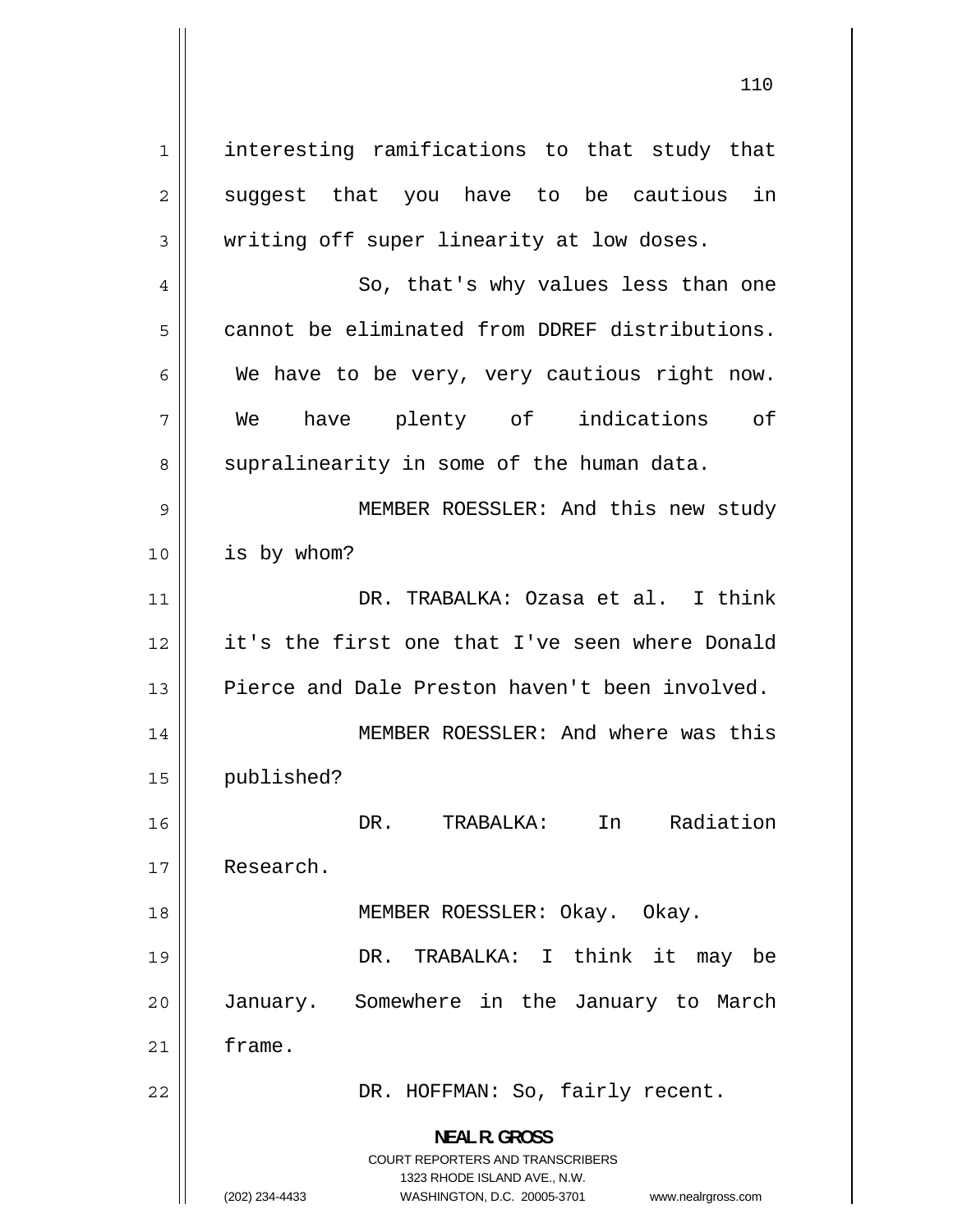|    | 111                                                                                                                                                                       |
|----|---------------------------------------------------------------------------------------------------------------------------------------------------------------------------|
|    |                                                                                                                                                                           |
| 1  | DR. TRABALKA: Yes, well after the                                                                                                                                         |
| 2  | draft date of our report.                                                                                                                                                 |
| 3  | MR. KATZ: Do folks want to break?                                                                                                                                         |
| 4  | We've been going at it for an hour and a half                                                                                                                             |
| 5  | or more.                                                                                                                                                                  |
| 6  | DR. TRABALKA: There's one<br>more                                                                                                                                         |
| 7  | slide, but it's just a quick wrap-up.                                                                                                                                     |
| 8  | MR. KATZ: That's fine. That's                                                                                                                                             |
| 9  | fine. Why don't we do that? That makes sense                                                                                                                              |
| 10 | then.                                                                                                                                                                     |
| 11 | DR. TRABALKA: Well, basically our                                                                                                                                         |
| 12 | own conclusion is that we can develop a                                                                                                                                   |
| 13 | distribution of DDREF that represents the                                                                                                                                 |
| 14 | current state of knowledge, it has wider                                                                                                                                  |
| 15 | ranges, a central estimate closer to one.                                                                                                                                 |
| 16 | It contains also most of the point                                                                                                                                        |
| 17 | estimates from the animal data. It's just                                                                                                                                 |
| 18 | that they're not given the highest priority as                                                                                                                            |
| 19 | they have been in the past in some of the                                                                                                                                 |
| 20 | estimates.                                                                                                                                                                |
| 21 | are                                                                                                                                                                       |
|    |                                                                                                                                                                           |
|    |                                                                                                                                                                           |
|    | <b>COURT REPORTERS AND TRANSCRIBERS</b>                                                                                                                                   |
|    | 1323 RHODE ISLAND AVE., N.W.                                                                                                                                              |
| 22 | However, our conclusions<br>preliminary until selection and interpretation<br><b>NEAL R. GROSS</b><br>(202) 234-4433<br>WASHINGTON, D.C. 20005-3701<br>www.nealrgross.com |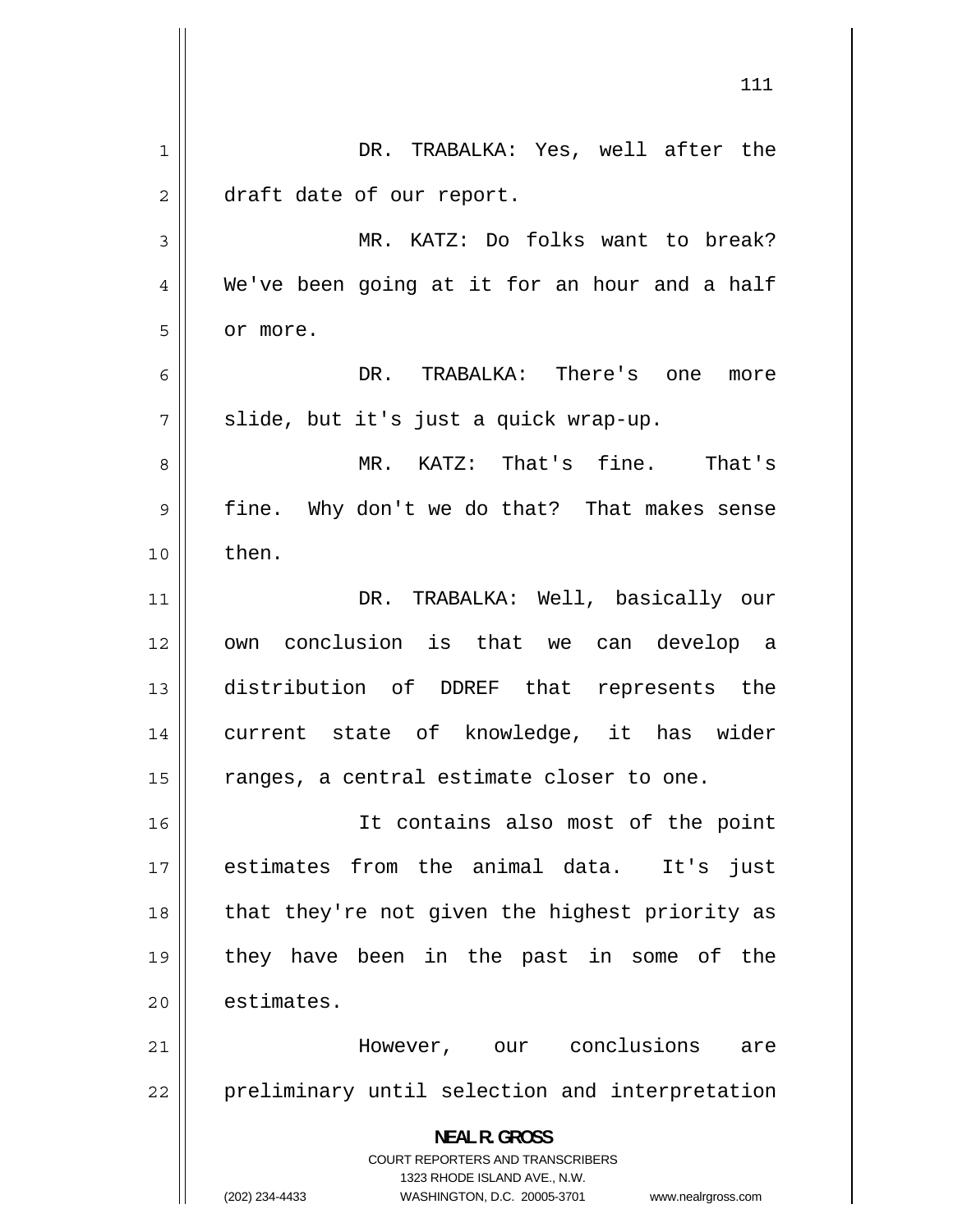1 of our data and our choices of alternative 2 distributions have been vetted. That has not 3 been done. 4 We've tried to get some comments 5 from the ICRP Committee on Section 5 and our 6 approach to doing DDREF distribution 7 estimates, but we have not been successful 8 thus far except for the comments from Peter 9 Jacob. 10 However, one thing that Peter Jacob 11 did that was very useful, was the idea of 12 using risk ratios where you invert -- it's the 13 inverse of DDREF to avoid infinities in 14 | calculation. 15 So, in future it might be better to 16 try and do calculations that way and it would 17 simplify calculations. At least give 18 consideration for doing that in the future. 19 And that's it. 20 MR. KATZ: David, before we go on 21 break, David, Bill or Dick, do you have any  $22$  || questions you want to raise before we break? **NEAL R. GROSS**  COURT REPORTERS AND TRANSCRIBERS 1323 RHODE ISLAND AVE., N.W.

(202) 234-4433 WASHINGTON, D.C. 20005-3701 www.nealrgross.com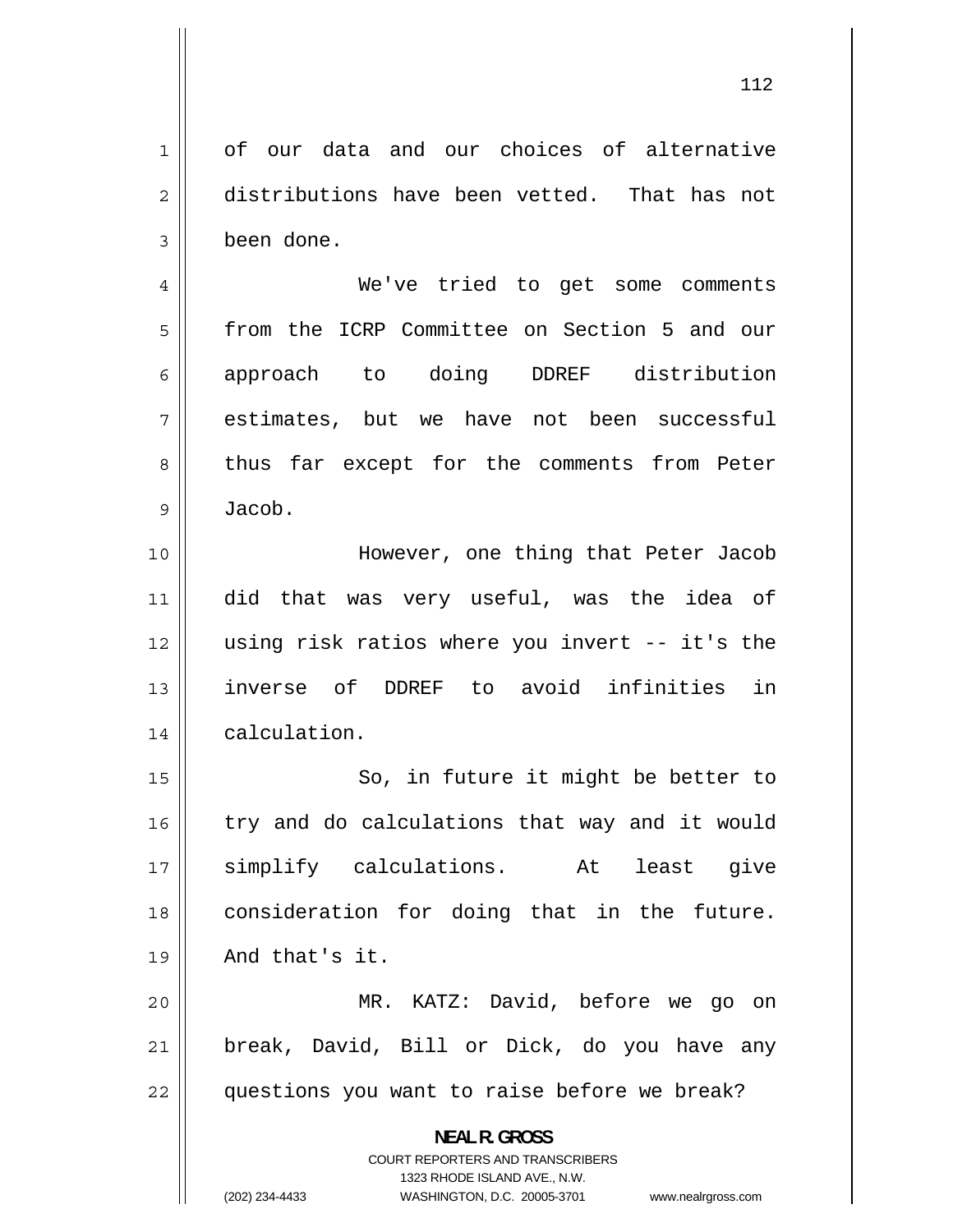|                | 113                                                                                                                                                             |
|----------------|-----------------------------------------------------------------------------------------------------------------------------------------------------------------|
| $\mathbf{1}$   | CHAIRMAN RICHARDSON: No, I suggest                                                                                                                              |
| $\overline{2}$ | we take a break.                                                                                                                                                |
| 3              | MR. KATZ: Okay, good. So, we'll                                                                                                                                 |
| 4              | rejoin in 15 minutes, maybe, which will be                                                                                                                      |
| 5              | about $11:00$ .                                                                                                                                                 |
| 6              | (Whereupon, the proceedings went                                                                                                                                |
| 7              | off the record at 10:48 a.m. and resumed at                                                                                                                     |
| 8              | 11:01 a.m.                                                                                                                                                      |
| 9              | MR. KATZ: Okay, everyone's back in                                                                                                                              |
| 10             | the room, but let me check on the line. Do we                                                                                                                   |
| 11             | have David and Bill and Dick?                                                                                                                                   |
| 12             | MEMBER FIELD: Bill is here.                                                                                                                                     |
| 13             | RICHARDSON:<br>David<br>CHAIRMAN                                                                                                                                |
| 14             | Richardson, yes, I'm here.                                                                                                                                      |
| 15             | MR. KATZ: Okay. I don't hear Dick,                                                                                                                              |
| 16             | but I think we can restart. So where are we?                                                                                                                    |
| 17             | DR. TRABALKA: We're done with our                                                                                                                               |
| 18             | component, except for questions that folks                                                                                                                      |
| 19             | still want to ask.                                                                                                                                              |
| 20             | MR. KATZ: So, I don't know if you                                                                                                                               |
| 21             | could hear John. He's offering up if there                                                                                                                      |
| 22             | are questions people want to raise, they're                                                                                                                     |
|                | <b>NEAL R. GROSS</b><br>COURT REPORTERS AND TRANSCRIBERS<br>1323 RHODE ISLAND AVE., N.W.<br>(202) 234-4433<br>WASHINGTON, D.C. 20005-3701<br>www.nealrgross.com |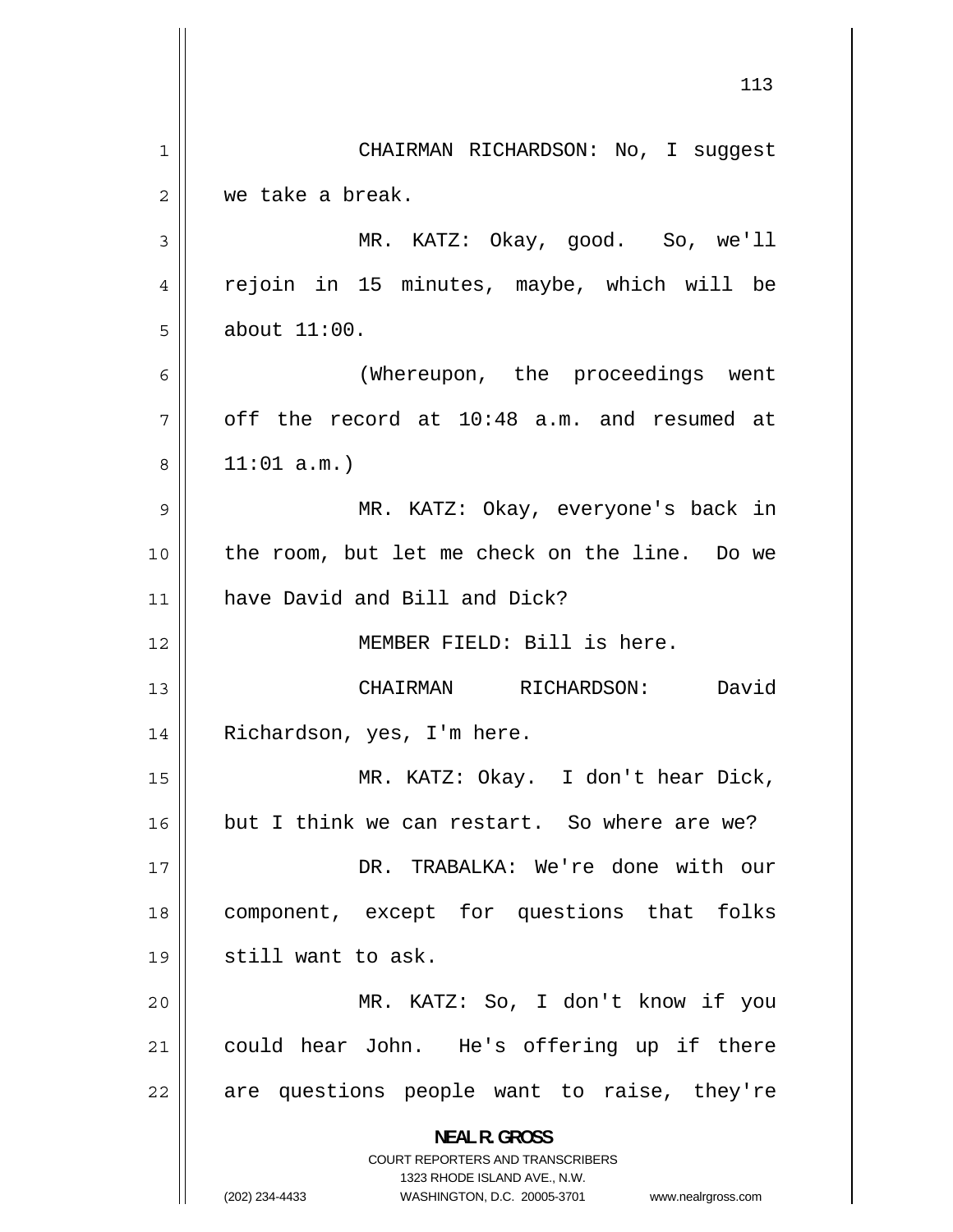1 finished presenting.

2 CHAIRMAN RICHARDSON: Maybe we could 3 start with a question about the timeline that 4 NIOSH is imagining for kind of finalizing and 5 releasing a draft of this report for the 6 Committee on those final sections. 7 DR. NETON: Good question, David. 8 This is Jim. I think that we need - NIOSH 9 would like to submit this report for external 10 peer review very much like we did the 11 radiation effectiveness factor work, or that 12 SENES did. 13 We would solicit at least three 14 subject matter experts, up to five, to provide 15 comment on the full report, including the 16 | conclusionary sections. 17 We're willing to move forward with 18 that very quickly as soon as, I think, John 19 wants to make a couple changes to some errors  $20$  | that he's noticed in the report. 21 But that process is not probably, 22 from my experience, going to be real quick. I **NEAL R. GROSS**  COURT REPORTERS AND TRANSCRIBERS 1323 RHODE ISLAND AVE., N.W. (202) 234-4433 WASHINGTON, D.C. 20005-3701 www.nealrgross.com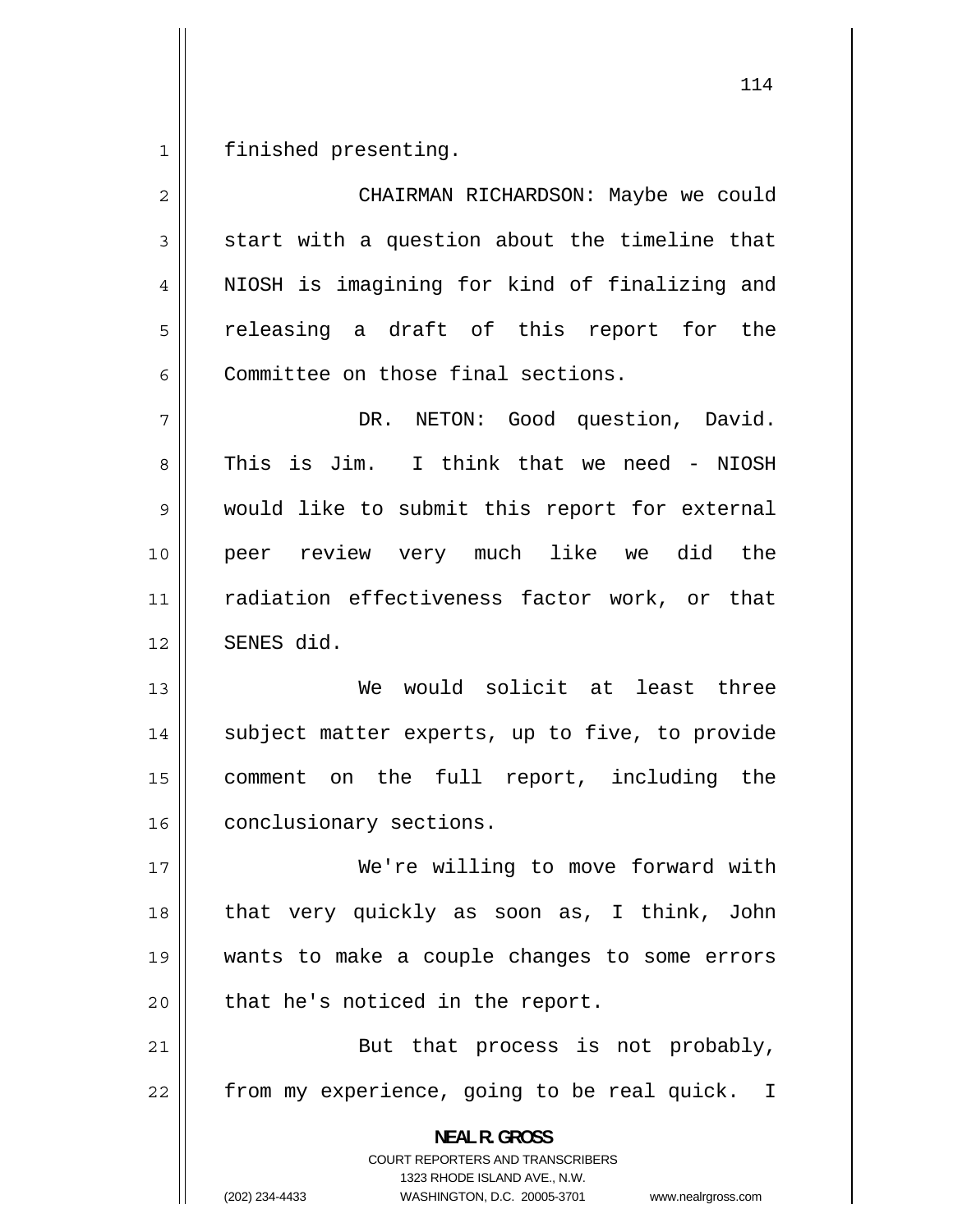1 mean, we have to allow - we have to first 2 identify the experts, get them to agree. It's 3 a fairly lengthy report. I would envision 4 that in the three to six-month time frame is 5 where I would go. 6 But I think at this point, 7 sufficient information, it's been 8 consolidated, put together, that it's got to 9 go out for review. 10 And until we get that input, I 11 don't know that we can release the - I would 12 not feel comfortable releasing a full report. 13 CHAIRMAN RICHARDSON: No, sure. I 14 was just wondering how - 15 DR. NETON: And once that occurs, 16 though, I think then we would open this 17 document up for -- essentially, I would think 18 || at that point. 19 And I need to work this through the 20 process, but I would assume that we would open 21 it up for public comment, which would include 22 the Working Group, and at some point the full **NEAL R. GROSS**  COURT REPORTERS AND TRANSCRIBERS 1323 RHODE ISLAND AVE., N.W. (202) 234-4433 WASHINGTON, D.C. 20005-3701 www.nealrgross.com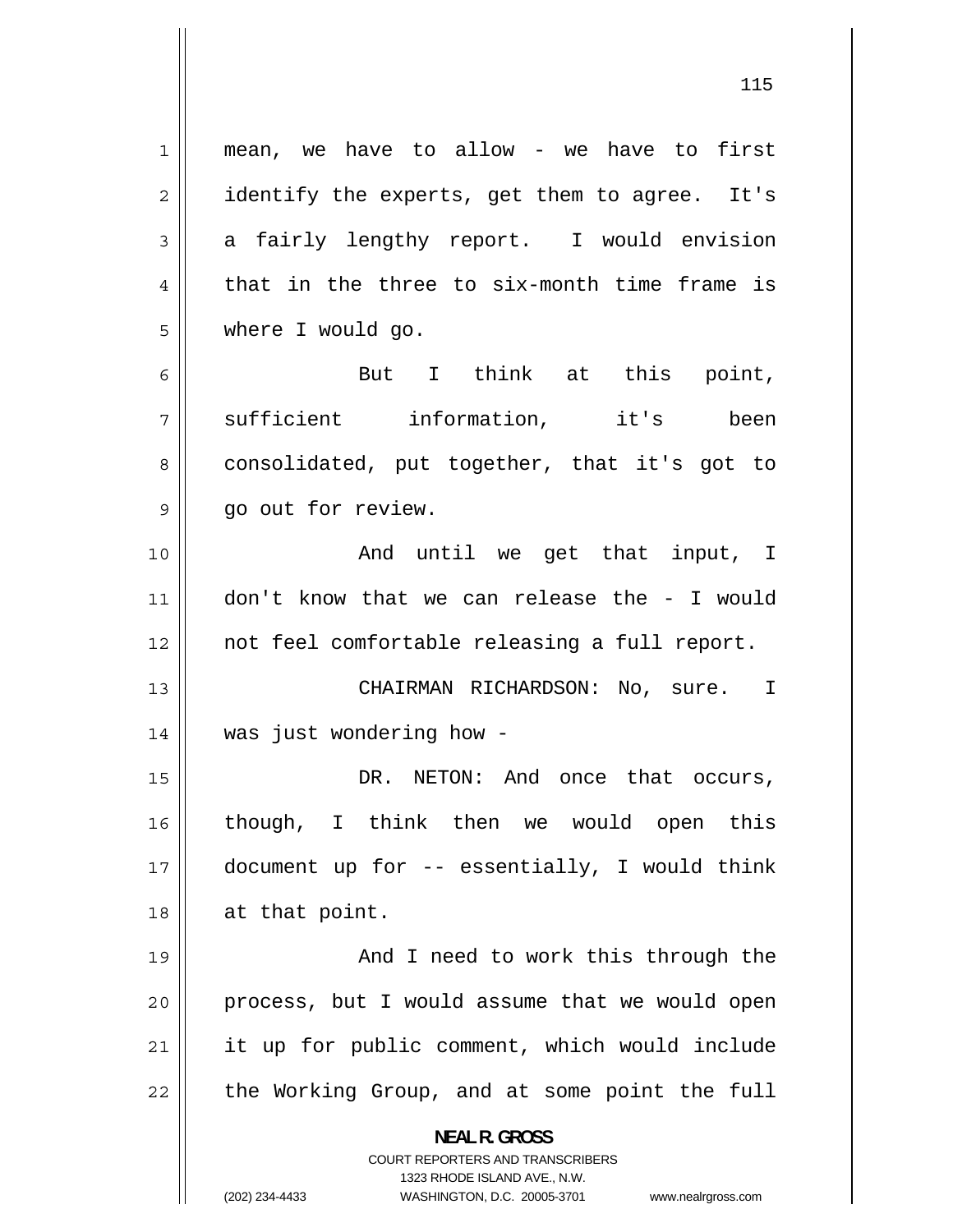1 Board as well, with our recommended path 2 forward.

3 We would take the subject matter 4 experts, respond to their - working with 5 SENES, respond to their comments, concerns, 6 and then adopt a position.

7 We're treading somewhat cautiously 8 here, because this is a major, major change to 9 IREP. We've done other changes in the past 10 that were minor, in my opinion, compared to  $11$  this.

12 And I'm struggling with the idea of 13 our charge to rely on consensus science for 14 our scientific approaches. And at this point 15 right now, we have our contractor's opinion as 16 to where things are and we'll move forward 17 with the subject matter expert reviews, and 18 | then full public comment.

19 So, it will be three to six months, 20 I guess, is the best I can -

21 MEMBER ROESSLER: So, you think you 22 can get the subject matter reviewers

> **NEAL R. GROSS**  COURT REPORTERS AND TRANSCRIBERS 1323 RHODE ISLAND AVE., N.W.

(202) 234-4433 WASHINGTON, D.C. 20005-3701 www.nealrgross.com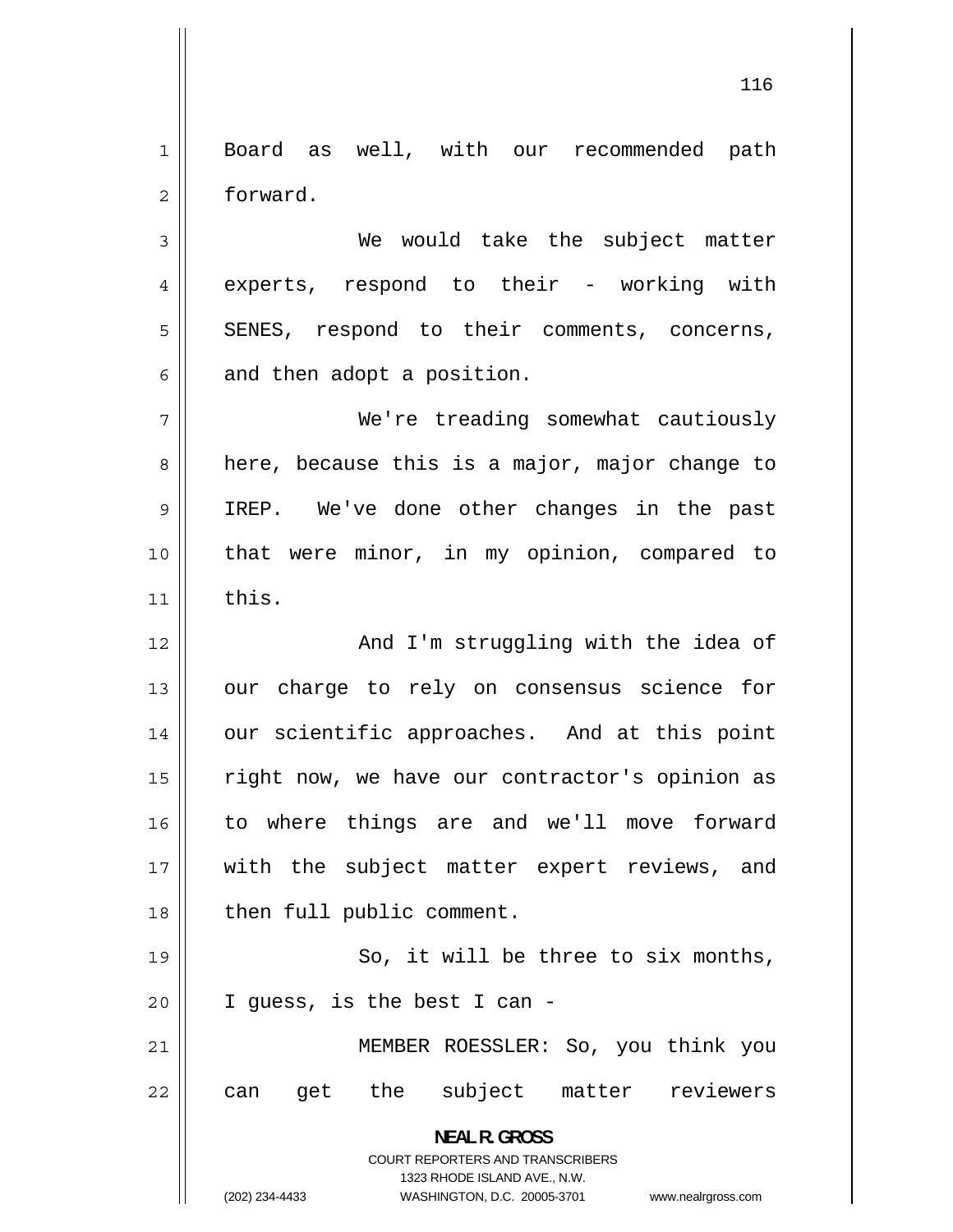|                | 117                                                                                                                                                                    |
|----------------|------------------------------------------------------------------------------------------------------------------------------------------------------------------------|
| $\mathbf 1$    | accomplished in three to six months?                                                                                                                                   |
| $\overline{c}$ | DR. NETON: Well, probably closer to                                                                                                                                    |
| 3              | six months.                                                                                                                                                            |
| 4              | MEMBER ROESSLER: Yes.                                                                                                                                                  |
| 5              | DR. TRABALKA: With<br>some<br>arm                                                                                                                                      |
| 6              | twisting.                                                                                                                                                              |
| 7              | MEMBER ZIEMER: That's at the 40                                                                                                                                        |
| 8              | percent confidence level.                                                                                                                                              |
| 9              | (Simultaneous speaking.)                                                                                                                                               |
| 10             | DR. NETON: I would say six months                                                                                                                                      |
| 11             | is doable. I mean, if we could identify                                                                                                                                |
| 12             | folks, we have a fairly quick mechanism. We                                                                                                                            |
| 13             | don't - we will essentially do this like we do                                                                                                                         |
| 14             | other documents of this type.                                                                                                                                          |
| 15             | We would offer an honorarium. We                                                                                                                                       |
| 16             | don't hire people to do this. We offer an                                                                                                                              |
| 17             | honorarium to review it and it goes quicker.                                                                                                                           |
| 18             | And then it's just a matter of                                                                                                                                         |
| 19             | finding someone with the time to read almost a                                                                                                                         |
| 20             | 400-page report, which maybe six months is a                                                                                                                           |
| 21             | little bit optimistic because it's a tome.                                                                                                                             |
| 22             | MEMBER ROESSLER: So, you at NIOSH                                                                                                                                      |
|                | <b>NEAL R. GROSS</b><br><b>COURT REPORTERS AND TRANSCRIBERS</b><br>1323 RHODE ISLAND AVE., N.W.<br>(202) 234-4433<br>WASHINGTON, D.C. 20005-3701<br>www.nealrgross.com |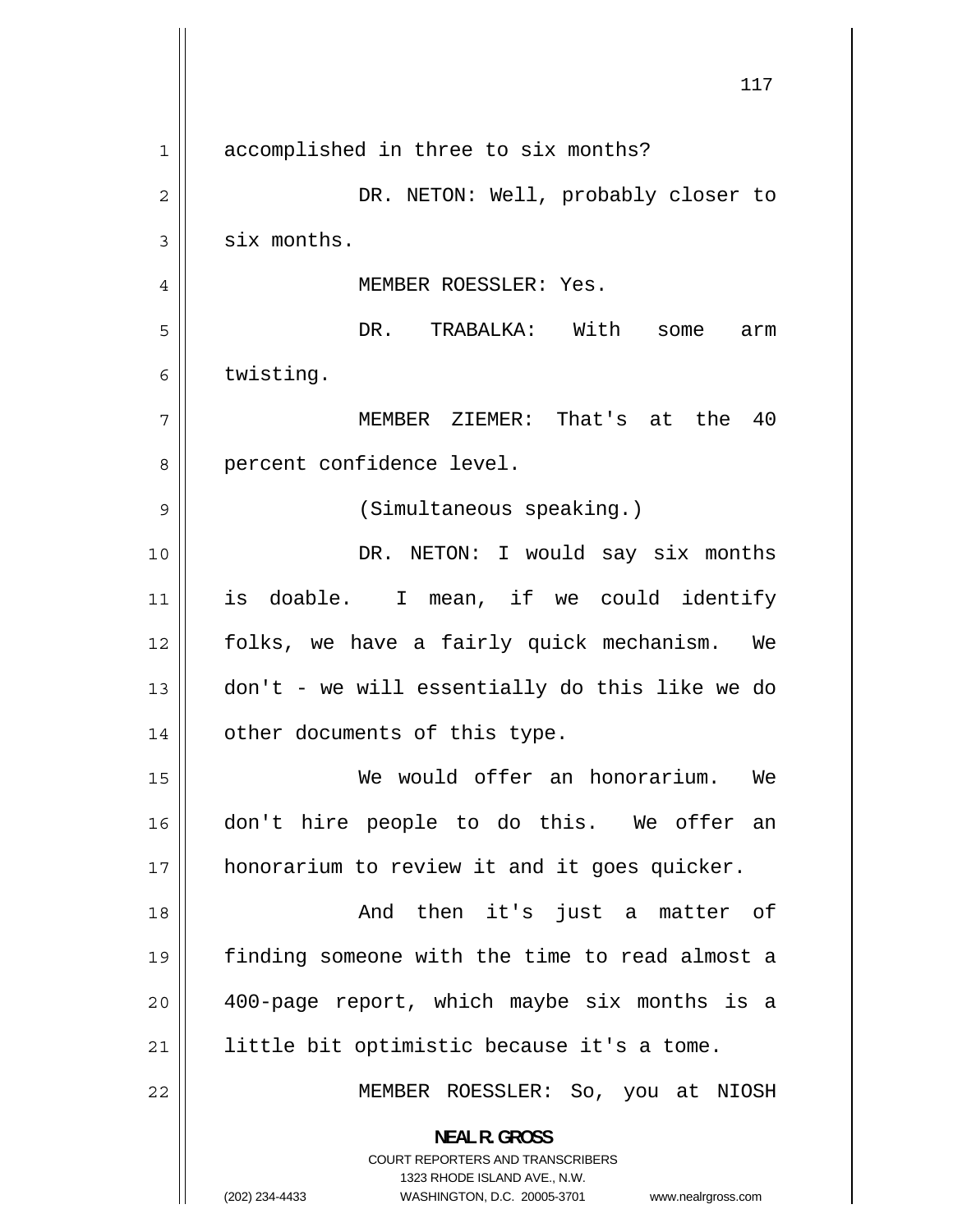$1$ pick the reviewers.

| $\overline{2}$ | DR.<br>NETON: Yes, that's the way                                                                                                                                      |
|----------------|------------------------------------------------------------------------------------------------------------------------------------------------------------------------|
| 3              | we've worked it in the past. I think it's                                                                                                                              |
| 4              | incumbent upon us to do that.                                                                                                                                          |
| 5              | We certainly accept input<br>from                                                                                                                                      |
| 6              | anyone as to what potential reviewers would be                                                                                                                         |
| 7              | available or might be appropriate because we                                                                                                                           |
| 8              | would want to get a spectrum of reviews, not                                                                                                                           |
| 9              | just one-sided.                                                                                                                                                        |
| 10             | MEMBER ZIEMER: Is SENES done with                                                                                                                                      |
| 11             | those missing sections or close to done?                                                                                                                               |
| 12             | DR. NETON: Oh, they're done.                                                                                                                                           |
| 13             | DR. HOFFMAN: The missing sections                                                                                                                                      |
| 14             | are complete.                                                                                                                                                          |
| 15             | DR. NETON: Yes, I just - it's been                                                                                                                                     |
| 16             | my holdback or at my request that they be held                                                                                                                         |
| 17             | I'm not comfortable releasing<br>back because                                                                                                                          |
| 18             | their conclusions given the document had not                                                                                                                           |
| 19             | really been reviewed externally.                                                                                                                                       |
| 20             | MEMBER ZIEMER: Gotcha.                                                                                                                                                 |
| 21             | KOCHER: The business about<br>DR.                                                                                                                                      |
| 22             | consensus is tricky. I mean, I can't sit in                                                                                                                            |
|                | <b>NEAL R. GROSS</b><br><b>COURT REPORTERS AND TRANSCRIBERS</b><br>1323 RHODE ISLAND AVE., N.W.<br>(202) 234-4433<br>WASHINGTON, D.C. 20005-3701<br>www.nealrgross.com |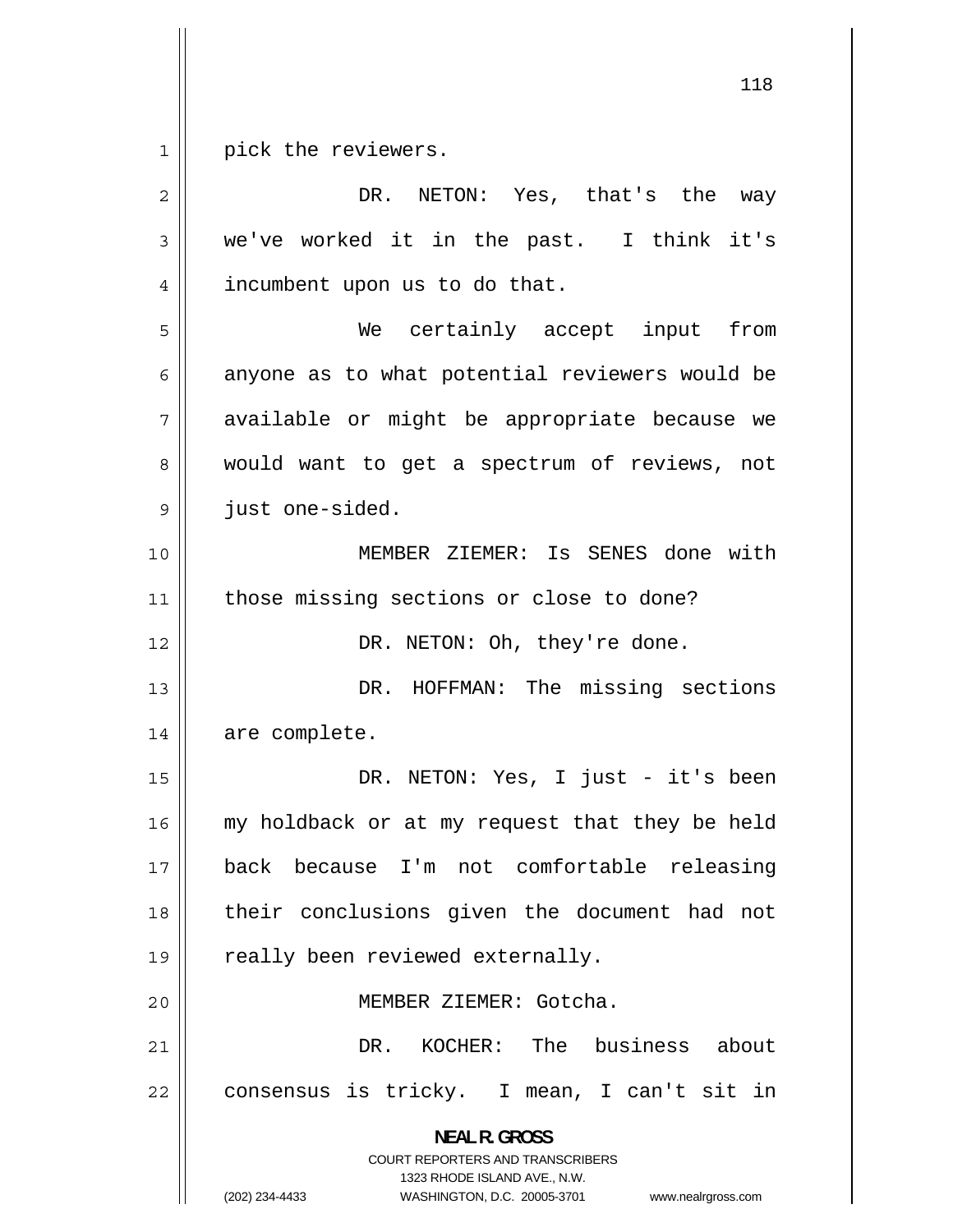1 your seat politically, but the REF work was 2 certainly not any kind of consensus thing 3 because it was new and a consensus -- consensi 4 take time to develop after new stuff comes 5 out. 6 Now, this is not a new concept, but 7 the approach to doing it is, in my judgment, 8 pretty new. 9 DR. NETON: Well, to the extent 10 there are other consensus organizations out 11 there that have a different opinion. I mean, 12 the BEIR VII report, it differs from that. I 13 guess what else is - does UNSCEAR have their  $14$  | own distribution? I think that they -15 DR. TRABALKA: UNSCEAR uses a linear 16 quadratic model for cancer mortality. So, 17 they don't apply DDREF. It's inherent in the 18 model. 19 And for cancer incidence, they just 20 said, hey, it's close enough to linearity, 21 we're not going to worry about it, we're just 22 going to use the value of one, just assume **NEAL R. GROSS**  COURT REPORTERS AND TRANSCRIBERS 1323 RHODE ISLAND AVE., N.W.

(202) 234-4433 WASHINGTON, D.C. 20005-3701 www.nealrgross.com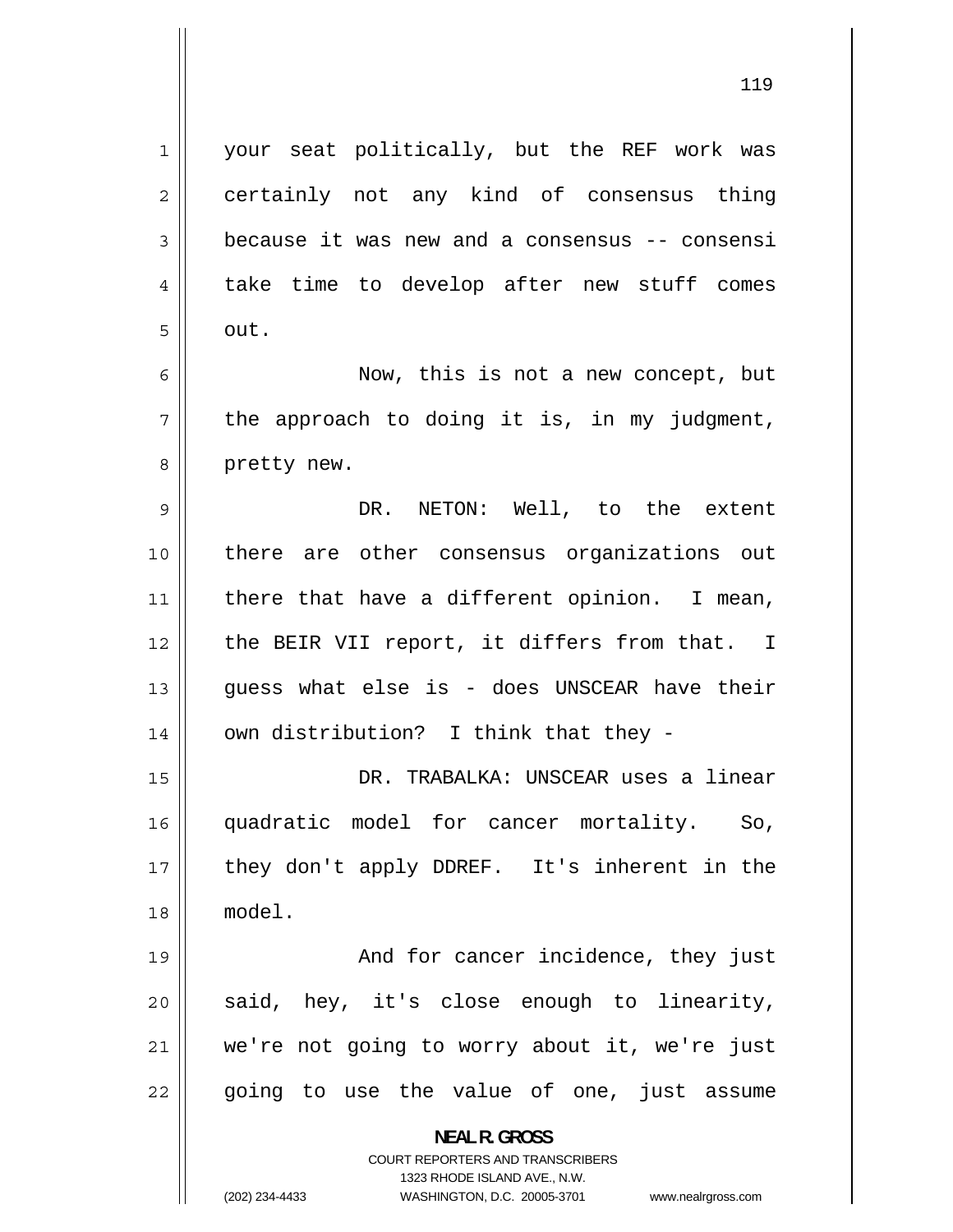$\begin{array}{c|c|c|c} 1 & 1 \\ \hline \end{array}$ it's one.

| 2    | DR. NETON: So, to some extent, this            |
|------|------------------------------------------------|
| 3    | is groundbreaking, I mean, what we're doing    |
| 4    | here. And I'm, like I said, we're moving       |
| 5    | cautiously.                                    |
| 6    | But I would be comfortable going               |
| 7    | out and getting three, hopefully up to five,   |
| 8    | independent reviews that we would solicit, get |
| 9    | those reviews back, work to address the        |
| 10   | concerns.                                      |
| 11   | And then I'm reasonably certain                |
| 12   | that we would go out for public comment in     |
| 13   | some kind of a Federal Register Notice to say, |
| 14   | here is our intent. Once we formulate and      |
| 15   | come to a conclusion based on the report, the  |
| 16   | revised report, this would be our intent.      |
| $17$ | Or, I mean, that's presuming that              |
| 18   | we came to conclusion to revise the DDREF. I   |
| 19   | mean, I don't want to presume that all the     |
| 20   | comments that we see come back, you know, and  |
| 21   | say, yes, this is the greatest thing to do and |
| 22   | proceed down this path.                        |

**NEAL R. GROSS**  COURT REPORTERS AND TRANSCRIBERS 1323 RHODE ISLAND AVE., N.W. (202) 234-4433 WASHINGTON, D.C. 20005-3701 www.nealrgross.com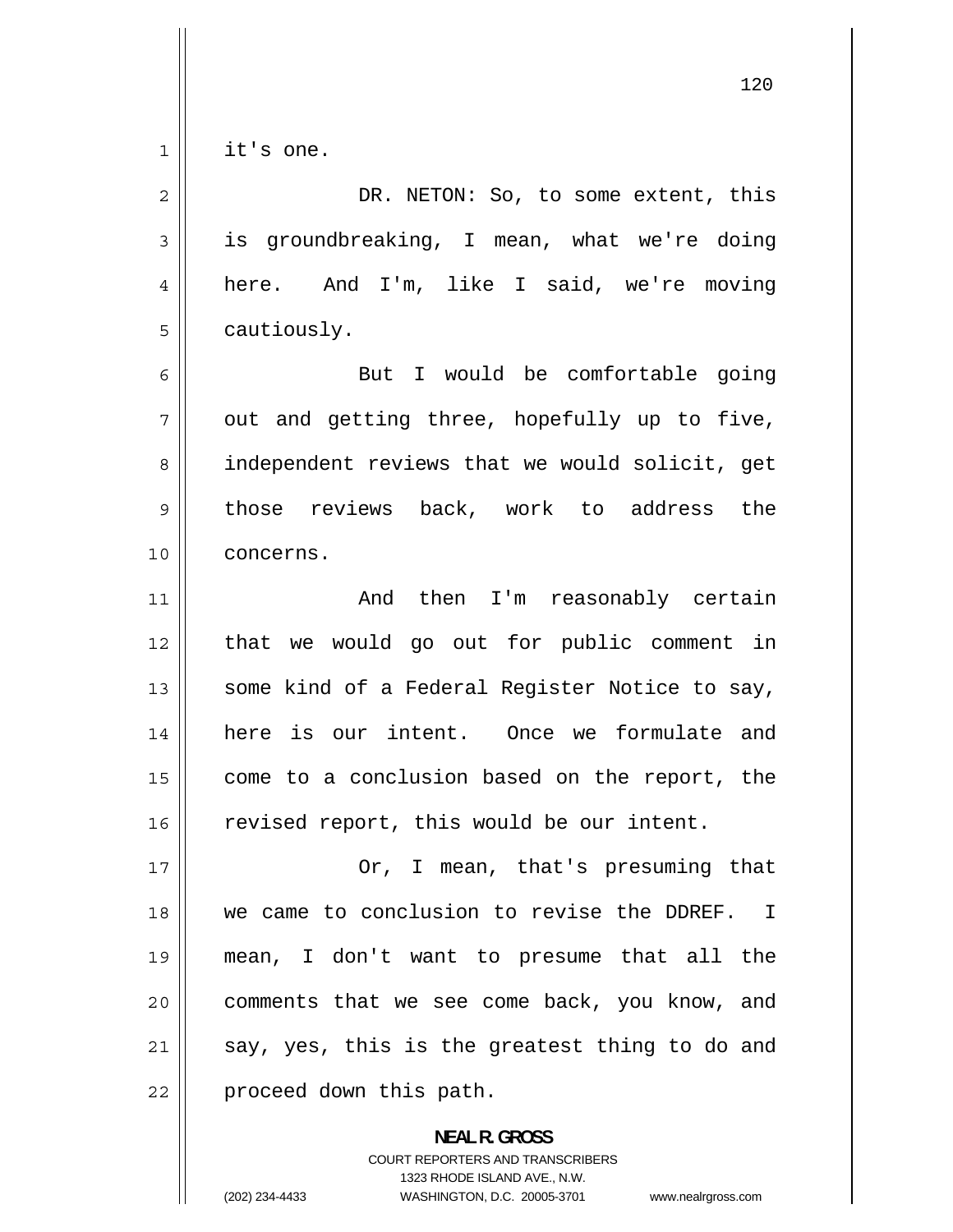1 It's also possible that a 2 conclusion could be made that now is not the 3 appropriate time. I don't know. I don't want 4 to comment either way, I guess. 5 MEMBER MUNN: Well, "consensus" is a 6 dangerous word. 7 DR. NETON: Yes, it is. 8 MEMBER MUNN: And certainly human 9 history has not shown it to be always the 10 wisest choice with respect to scientific 11 endeavors. So it would be wise to be cautious 12 With that. 13 MR. KATZ: Yes, I think just to 14 clarify what we said up front in the 15 regulations about new science was that as 16 authoritative groups and so on, consensus 17 groups produce new findings, recommendations, 18 those would be taken into account and serve as 19 drivers for the program to reconsider its 20 science, but that doesn't limit the program to  $21$  | only awaiting, BEIR reports, etc. 22 MEMBER ROESSLER: So, as a Work **NEAL R. GROSS**  COURT REPORTERS AND TRANSCRIBERS 1323 RHODE ISLAND AVE., N.W.

<sup>(202) 234-4433</sup> WASHINGTON, D.C. 20005-3701 www.nealrgross.com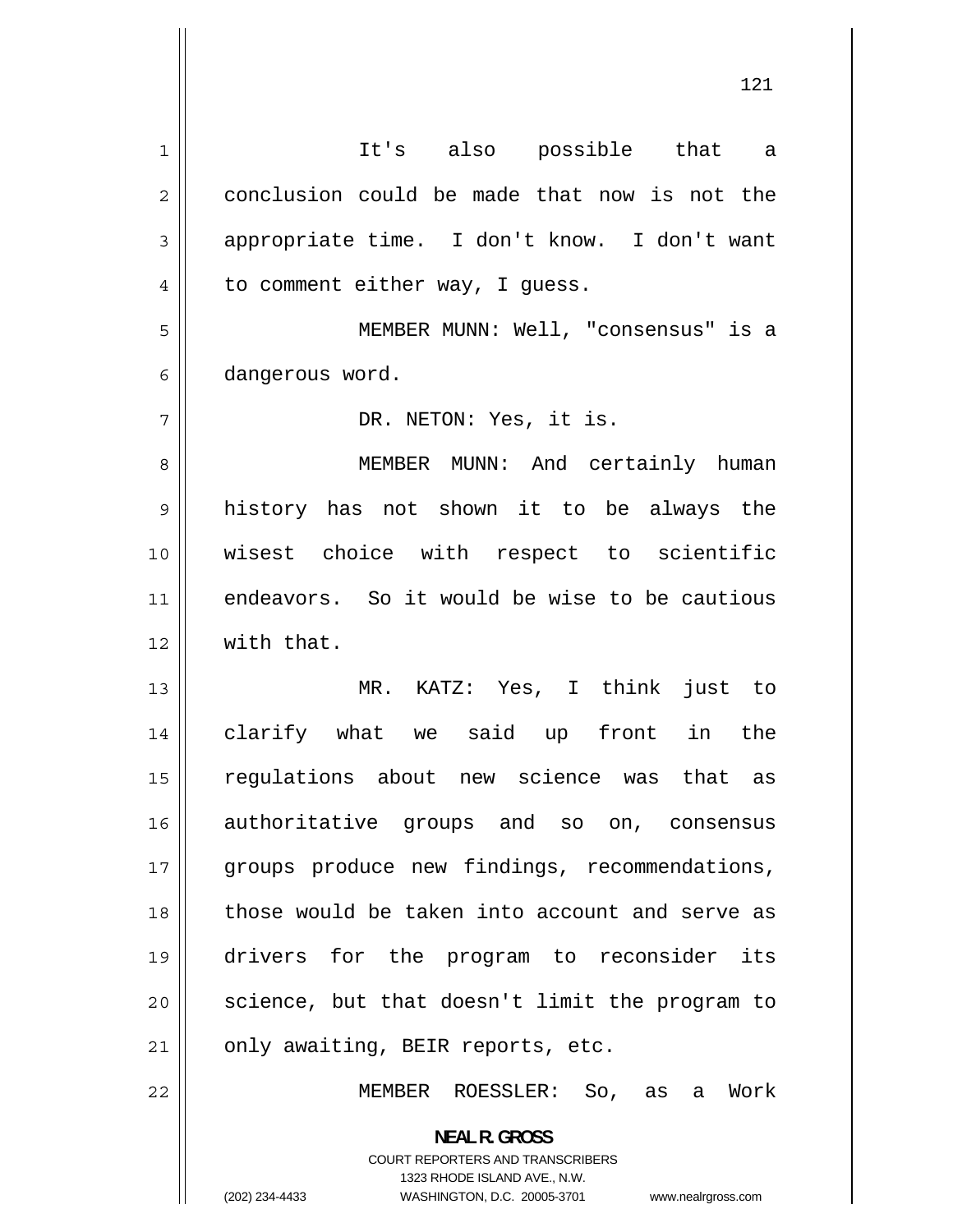| $\mathbf 1$    | Group, what is our - I guess David maybe knows                      |
|----------------|---------------------------------------------------------------------|
| $\overline{2}$ | the answer to this. But as a Member of the                          |
| 3              | Work Group, what is our responsibility at this                      |
| 4              | point?                                                              |
| 5              | Just to follow the development as                                   |
| 6              | it goes and be prepared to present to the                           |
| 7              | Board what we've observed and -                                     |
| 8              | MEMBER ZIEMER: I think we have to                                   |
| 9              | help the Board with whatever comments the                           |
| 10             | Board is going to make.                                             |
| 11             | David actually had drafted some                                     |
| 12             | sort of straw men comments which I think will                       |
| 13             | have to await the review of this, David,                            |
| 14             | until, you know, but I think that's the nature                      |
| 15             | of what we would do, because I think our                            |
| 16             | Board, the full Board, is going to depend on                        |
| 17             | us coming to them with a recommendation as to                       |
| 18             | what the action should be.                                          |
| 19             | we can do the - we could<br>So,                                     |
| 20             | develop the recommendation and wordsmith it                         |
| 21             | and get it ready for eventual adoption, but it                      |
| 22             | seems to me we're going to have to await the                        |
|                | <b>NEAL R. GROSS</b>                                                |
|                | <b>COURT REPORTERS AND TRANSCRIBERS</b>                             |
|                | 1323 RHODE ISLAND AVE., N.W.                                        |
|                | (202) 234-4433<br>WASHINGTON, D.C. 20005-3701<br>www.nealrgross.com |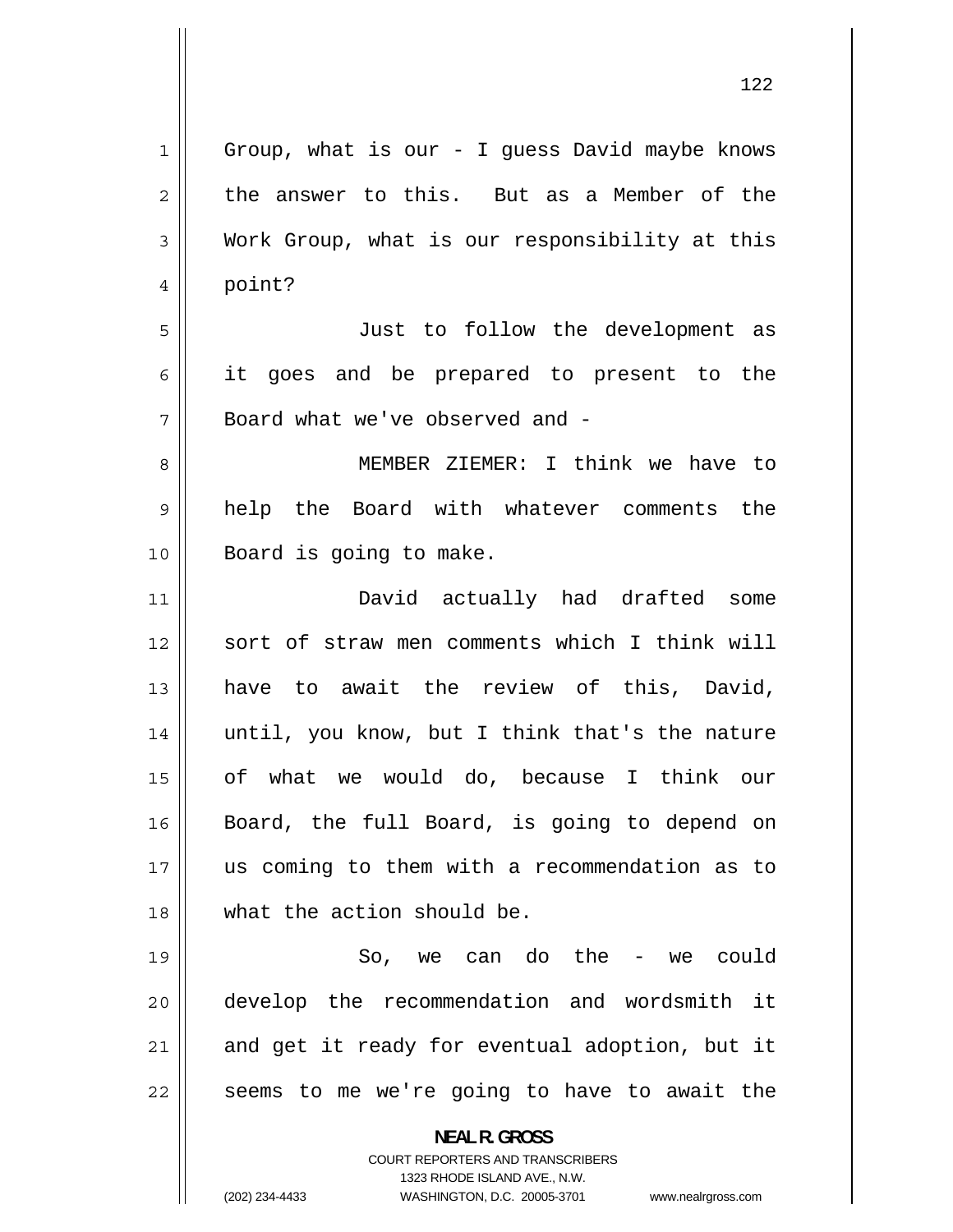1 outside review.

| $\overline{2}$ | Because perception-wise for this to                                                                                                                                    |
|----------------|------------------------------------------------------------------------------------------------------------------------------------------------------------------------|
| 3              | look like some sort of independent consensus                                                                                                                           |
| 4              | in a sense, I mean, it would be different if                                                                                                                           |
| 5              | an international group or NCRP had come out                                                                                                                            |
| 6              | with some - that you guys are ahead of them on                                                                                                                         |
| 7              | this, it appears to me, and there's even the                                                                                                                           |
| 8              | possibility that they would end up adopting                                                                                                                            |
| $\mathsf 9$    | whatever the endpoint is here.                                                                                                                                         |
| 10             | But in any event, if we have good                                                                                                                                      |
| 11             | external reviewers that are seen by the public                                                                                                                         |
| 12             | as not having a vested interest in the outcome                                                                                                                         |
| 13             | would be very important.                                                                                                                                               |
| 14             | People of recognized stature, it's                                                                                                                                     |
| 15             | true you have to pay them a stipend. But I                                                                                                                             |
| 16             | think even on the CLL thing, we had different                                                                                                                          |
| 17             | views on that. And then we made a decision,                                                                                                                            |
| 18             | but we want to get the pros and cons on this                                                                                                                           |
| 19             | and then go from there.                                                                                                                                                |
| 20             | I mean, even SENES will be seen as                                                                                                                                     |
| 21             | having a vested interest here because you guys                                                                                                                         |
| 22             | a contract to do this and, you know.<br>have                                                                                                                           |
|                | <b>NEAL R. GROSS</b><br><b>COURT REPORTERS AND TRANSCRIBERS</b><br>1323 RHODE ISLAND AVE., N.W.<br>(202) 234-4433<br>WASHINGTON, D.C. 20005-3701<br>www.nealrgross.com |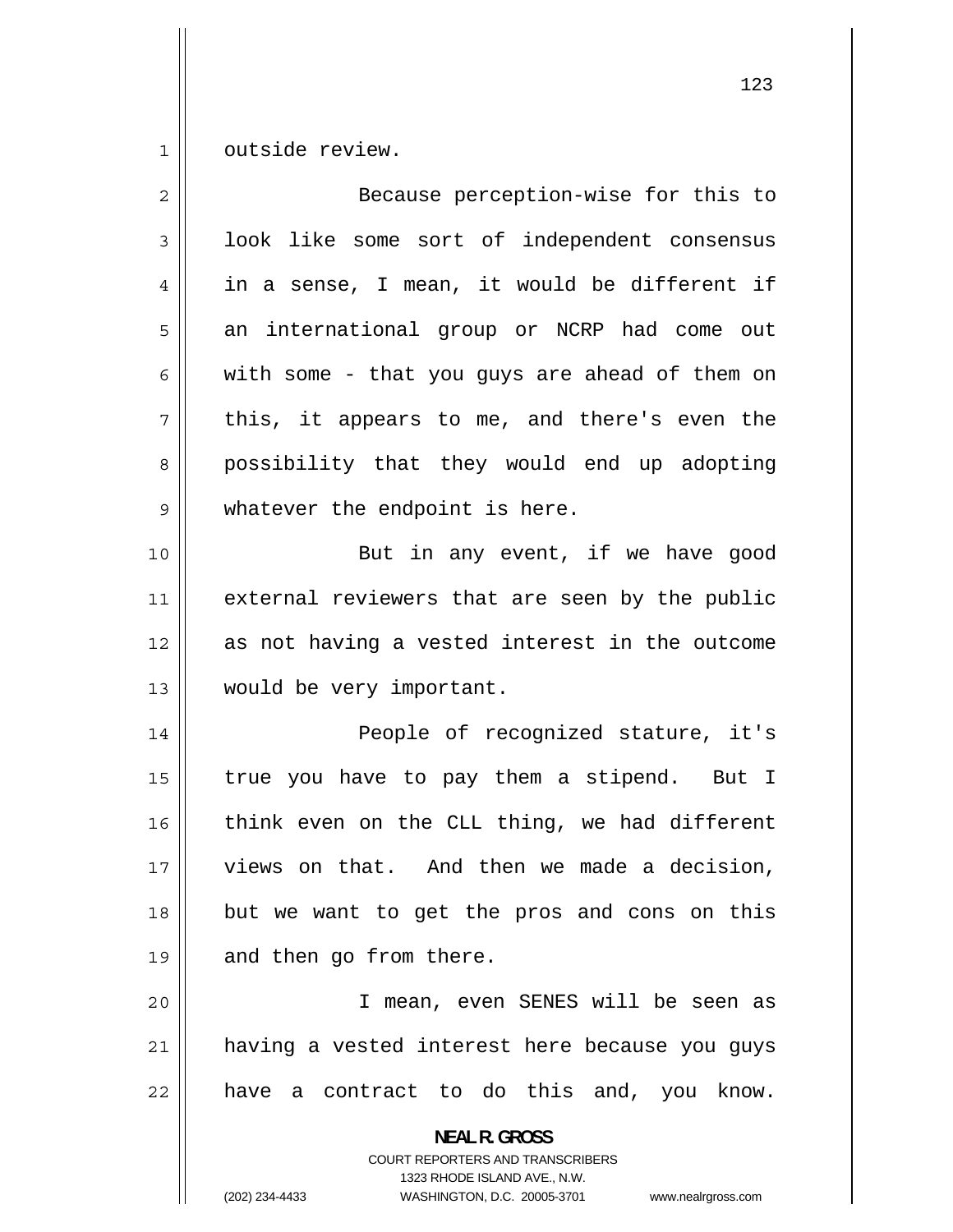| $\mathbf{1}$   | People, their perceptions are you're getting                                                                                                                           |
|----------------|------------------------------------------------------------------------------------------------------------------------------------------------------------------------|
| $\overline{2}$ | paid to produce what the government wants.                                                                                                                             |
| 3              | I mean, that's how people look at                                                                                                                                      |
| 4              | these things. We see that all the time. So,                                                                                                                            |
| 5              | we get these independent reviews and we can go                                                                                                                         |
| 6              | from there.                                                                                                                                                            |
| 7              | David, I wasn't trying to preempt                                                                                                                                      |
| 8              | you, because you've done a straw man thing                                                                                                                             |
| 9              | which I think is the sort of thing we need to                                                                                                                          |
| 10             | provide for the Board in fleshing out the                                                                                                                              |
| 11             | detail.                                                                                                                                                                |
| 12             | This is much more complex than I                                                                                                                                       |
| 13             | anticipated it was going to be at the front                                                                                                                            |
| 14             | end.                                                                                                                                                                   |
| 15             | CHAIRMAN RICHARDSON: Yes, the task                                                                                                                                     |
| 16             | that you suggested, I think we'll end up                                                                                                                               |
| 17             | having to do of when NIOSH makes their - or                                                                                                                            |
| 18             | puts forward something to be able to comment                                                                                                                           |
| 19             | And I think it would be very useful to be<br>on.                                                                                                                       |
| 20             | able to comment on it and the reviewers'                                                                                                                               |
| 21             | comments as well.                                                                                                                                                      |
| 22             | That's sort of - it makes it                                                                                                                                           |
|                | <b>NEAL R. GROSS</b><br><b>COURT REPORTERS AND TRANSCRIBERS</b><br>1323 RHODE ISLAND AVE., N.W.<br>(202) 234-4433<br>WASHINGTON, D.C. 20005-3701<br>www.nealrgross.com |
|                |                                                                                                                                                                        |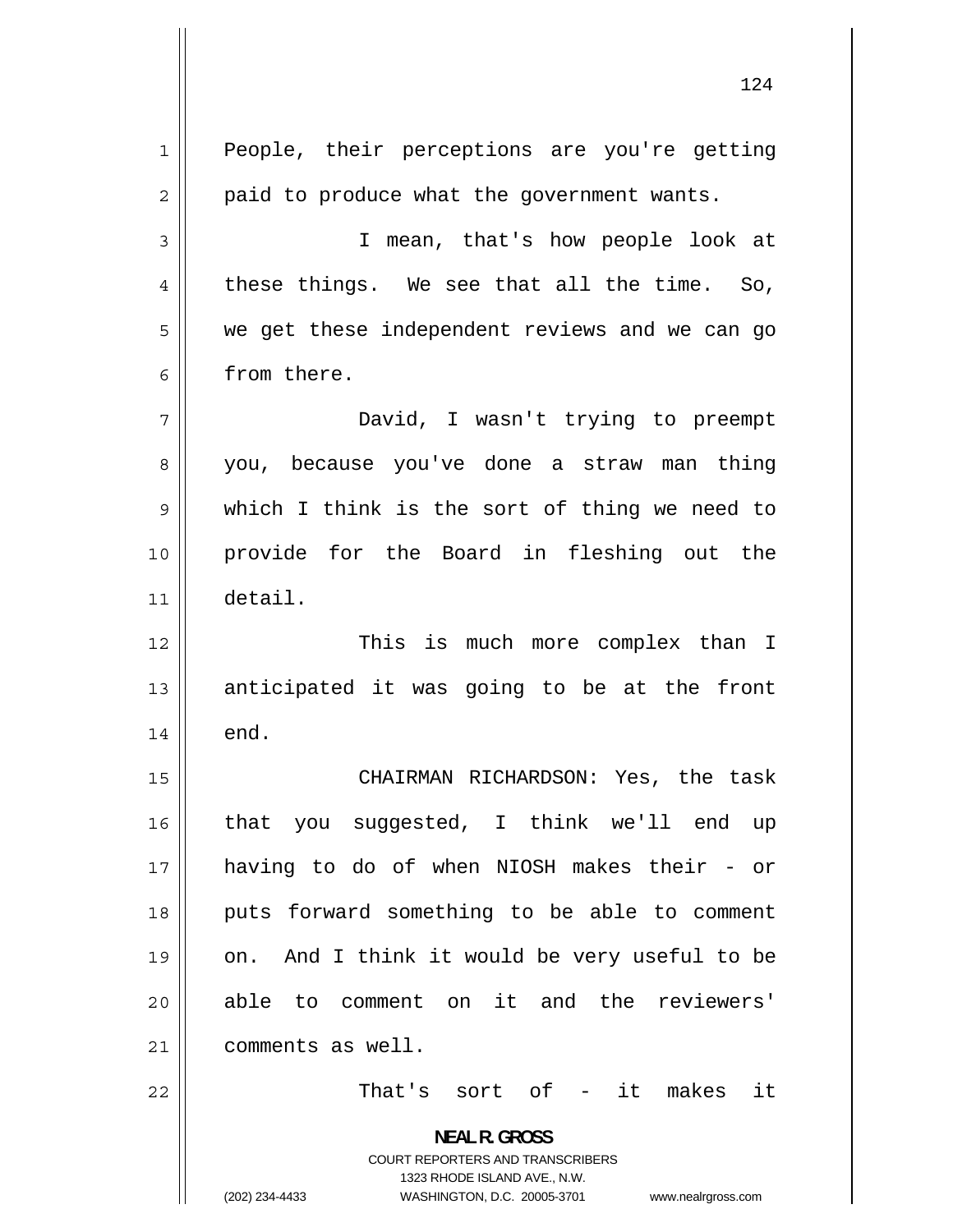1 somewhat unusual for the kind of list of 2 issues that the Work Group has before it, 3 because it's something that NIOSH is moving on 4 independently and is relatively far ahead on. 5 But the, you know, when we started 6 out laying our scope of task, it was to 7 identify issues that would be impacting the 8 risk models and suggest or raise questions 9 that would be kind of at least necessary to 10 think about for moving forward on the issues 11 and report just back the status of these 12 | scientific issues. 13 It would be possible for us to do 14 that in sort of a modest scope, or we can hold 15 off and sort of table the issue and wait for 16 NIOSH to put forward their opinion. So, that 17 would be either. 18 I mean, many of the issues that I 19 think in the long run we'll be dealing with  $20$  | are not going to be like this. 21 | MEMBER MUNN: I should hope not. 22 CHAIRMAN RICHARDSON: But like this **NEAL R. GROSS**  COURT REPORTERS AND TRANSCRIBERS 1323 RHODE ISLAND AVE., N.W. (202) 234-4433 WASHINGTON, D.C. 20005-3701 www.nealrgross.com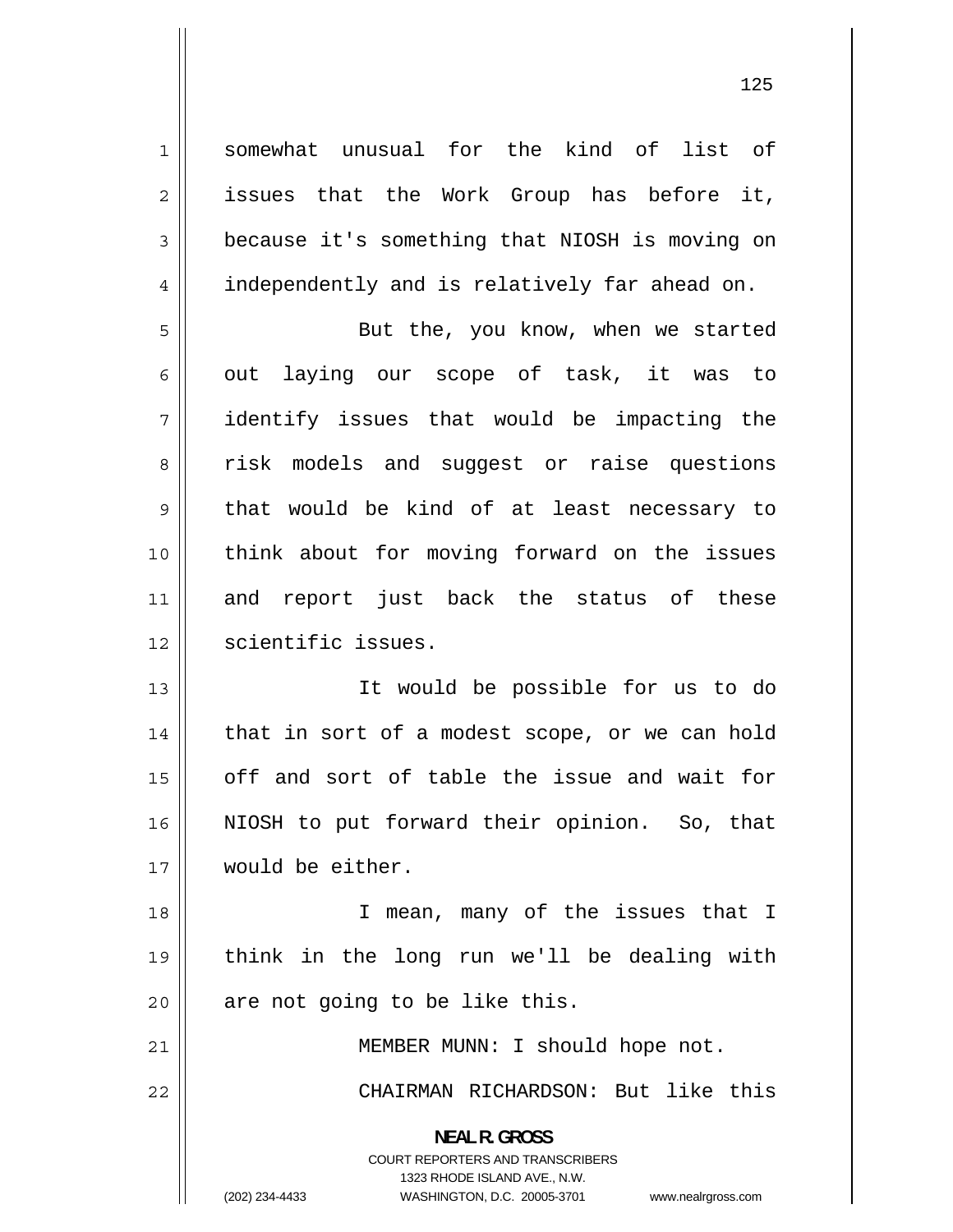1 in a sense that NIOSH may be considering or 2 reacting on it while this Work Group is really 3 not supposed to be - I don't think is supposed 4 to be proposing distributions or something 5 like that for parameters that NIOSH uses, but 6 rather kind of looking at broader issues. 7 MR. KATZ: Yes, I mean, David, I 8 mean, I think the Work Group is free to 9 comment as it will. I mean, it sounds like 10 the comment on technical matters really needs 11 || to await the peer review and so on. 12 But to the extent that there are 13 already points of view or whatever that they 14 should take into account before sending it off 15 to the peer reviewers, I mean, I think that 16 would be valuable. 17 So, I don't think the Work Group is 18 restrained or the Members from providing 19 whatever kind of comments they might - or  $20$  | point of views they might have up front here. 21 MEMBER MUNN: But by the same token, 22 it's sometimes wise for groups especially like **NEAL R. GROSS**  COURT REPORTERS AND TRANSCRIBERS 1323 RHODE ISLAND AVE., N.W.

(202) 234-4433 WASHINGTON, D.C. 20005-3701 www.nealrgross.com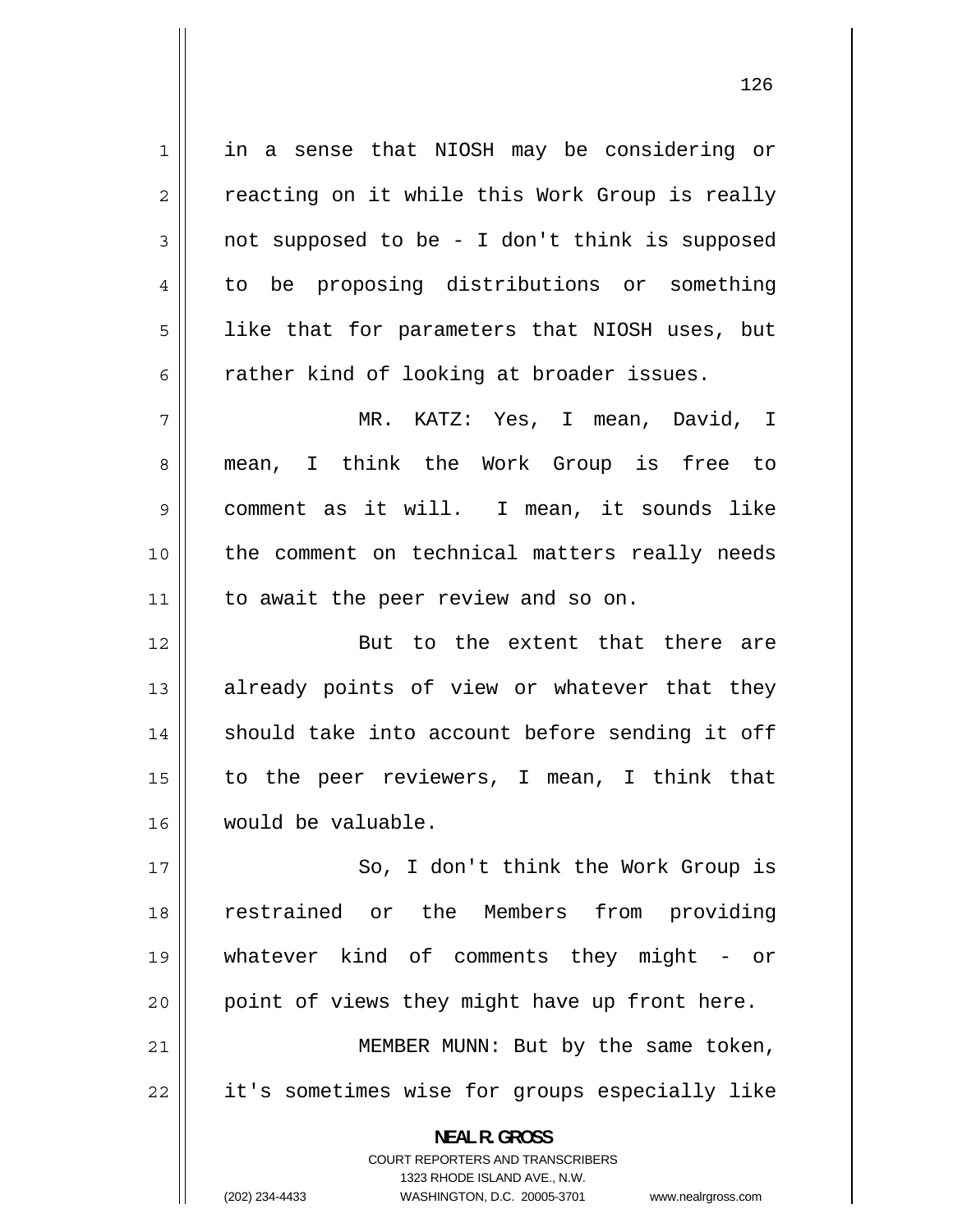| $\mathbf 1$    | this Work Group, I think, to take a step back  |
|----------------|------------------------------------------------|
|                |                                                |
| $\overline{2}$ | and reevaluate precisely what our              |
| 3              | responsibilities are in this regard.           |
| 4              | It's not our responsibility to                 |
| 5              | identify the science, I think. I haven't seen  |
| 6              | any indication of that in our instructions.    |
| 7              | identify<br>CHAIRMAN RICHARDSON: To            |
| 8              | the science, did you say?                      |
| 9              | MEMBER MUNN: Yes.<br>It is $--$ I              |
| 10             | believe our responsibility is to assure that   |
| 11             | the agency is performing the best science      |
| 12             | available in their activities, and our         |
|                |                                                |
| 13             | oversight role is one of oversight as I have   |
| 14             | interpreted it.                                |
| 15             | Perhaps<br>my interpretation<br>is             |
| 16             | simplistic. But if that's the case, then the   |
| 17             | results of the developments in science that    |
| 18             | occur during the period of time that this      |
| 19             | program is operable may have results that a    |
| 20             | Work Group such as this one probably should    |
| 21             | consider in our deliberations before we go too |

**NEAL R. GROSS**  COURT REPORTERS AND TRANSCRIBERS 1323 RHODE ISLAND AVE., N.W.

 $\mathsf{I}$ 

(202) 234-4433 WASHINGTON, D.C. 20005-3701 www.nealrgross.com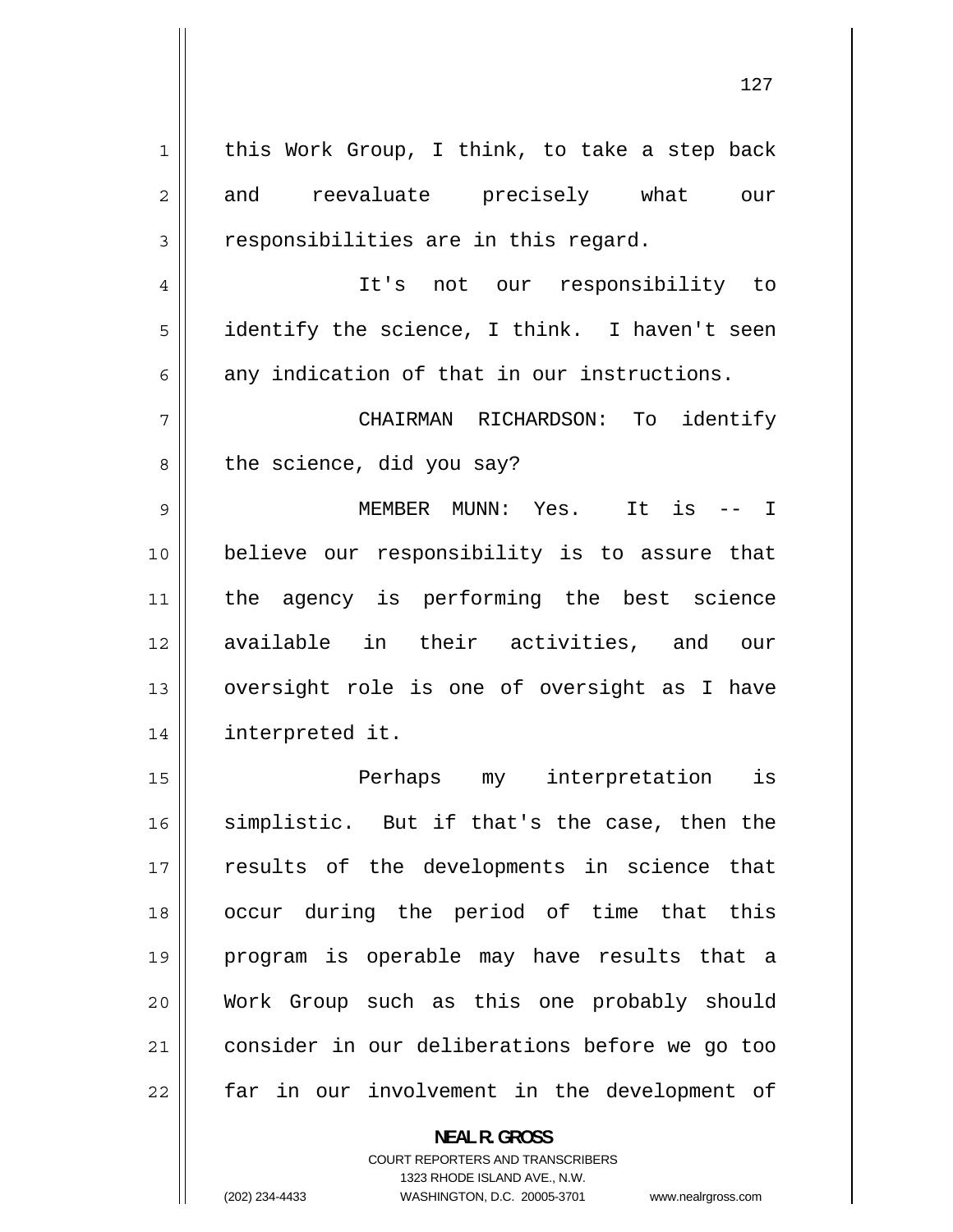$1$ the science itself.

| $\overline{2}$ | CHAIRMAN RICHARDSON: I guess I have                                                                                                                                    |
|----------------|------------------------------------------------------------------------------------------------------------------------------------------------------------------------|
| 3              | a different view of that. I think the Science                                                                                                                          |
| 4              | Issues Work Group has a responsibility for                                                                                                                             |
| 5              | identifying scientific or technical issues                                                                                                                             |
| 6              | that impact on the risk models.                                                                                                                                        |
| 7              | So we do, we should identify where                                                                                                                                     |
| 8              | we think there are either issues that relate                                                                                                                           |
| 9              | to validity, clarity or the scientific basis                                                                                                                           |
| 10             | for the compensation decisions that come                                                                                                                               |
| 11             | through the program.                                                                                                                                                   |
| 12             | MEMBER MUNN: Well, yes, I don't see                                                                                                                                    |
| 13             | that as conflict with what I said, David.                                                                                                                              |
| 14             | CHAIRMAN RICHARDSON: Okay. Maybe I                                                                                                                                     |
| 15             | wasn't understanding you.                                                                                                                                              |
| 16             | MEMBER MUNN: No, no. I'm<br>just                                                                                                                                       |
| 17             | saying -                                                                                                                                                               |
| 18             | DR. KOCHER: You're not wanting to                                                                                                                                      |
| 19             | tell NIOSH which data set they should use to                                                                                                                           |
| 20             | solve a problem.                                                                                                                                                       |
| 21             | MEMBER MUNN: Exactly. Exactly.                                                                                                                                         |
| 22             | But I certainly think that we are charged with                                                                                                                         |
|                | <b>NEAL R. GROSS</b><br><b>COURT REPORTERS AND TRANSCRIBERS</b><br>1323 RHODE ISLAND AVE., N.W.<br>(202) 234-4433<br>WASHINGTON, D.C. 20005-3701<br>www.nealrgross.com |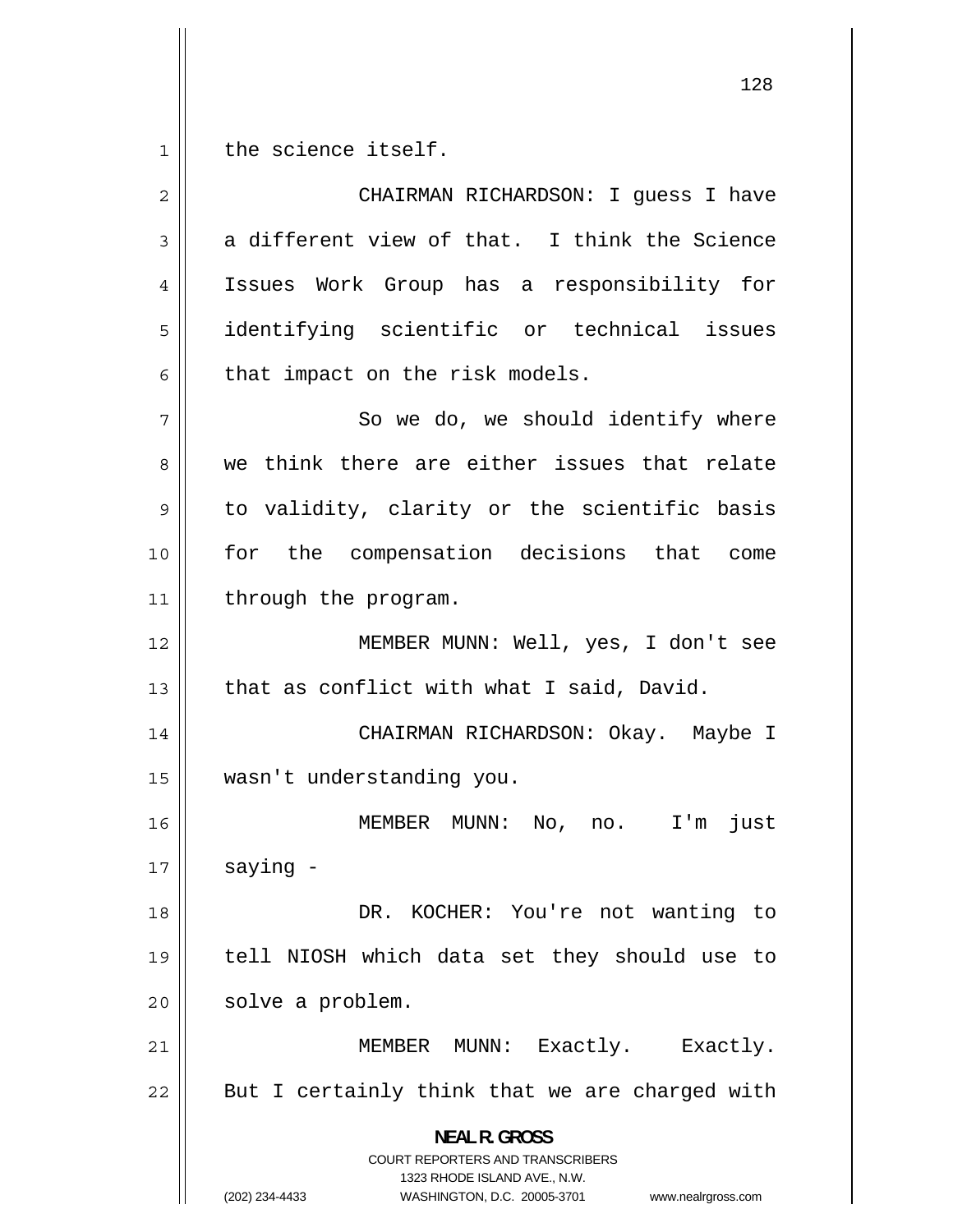the responsibility of taking a look at it and saying, yes, this is good science.

3 CHAIRMAN RICHARDSON: Right. So, 4 this is where kind of going back to the 5 slides, the very early slides that showed 6 what's currently done with IREP. There's a 7 flow diagram, and then there's a set of 8 histograms.

9 And where I, you know, what's sort 10 of been discussed right now relates to the 11 histogram.

12 I find the whole thing a little bit 13 mind-boggling, the flow diagram and kind of 14 the - I find that there's a level of 15 complexity there and a set of varied 16 assumptions. And then a lot of judgment that 17 to me if I was going to point to NIOSH about 18 places to think about this aspect of the 19 compensation program, I would say this - I 20 | find this unsettling.

21 I mean, it's not that it's unique. 22 There are other organizations which have made

> **NEAL R. GROSS**  COURT REPORTERS AND TRANSCRIBERS

> > 1323 RHODE ISLAND AVE., N.W.

(202) 234-4433 WASHINGTON, D.C. 20005-3701 www.nealrgross.com

1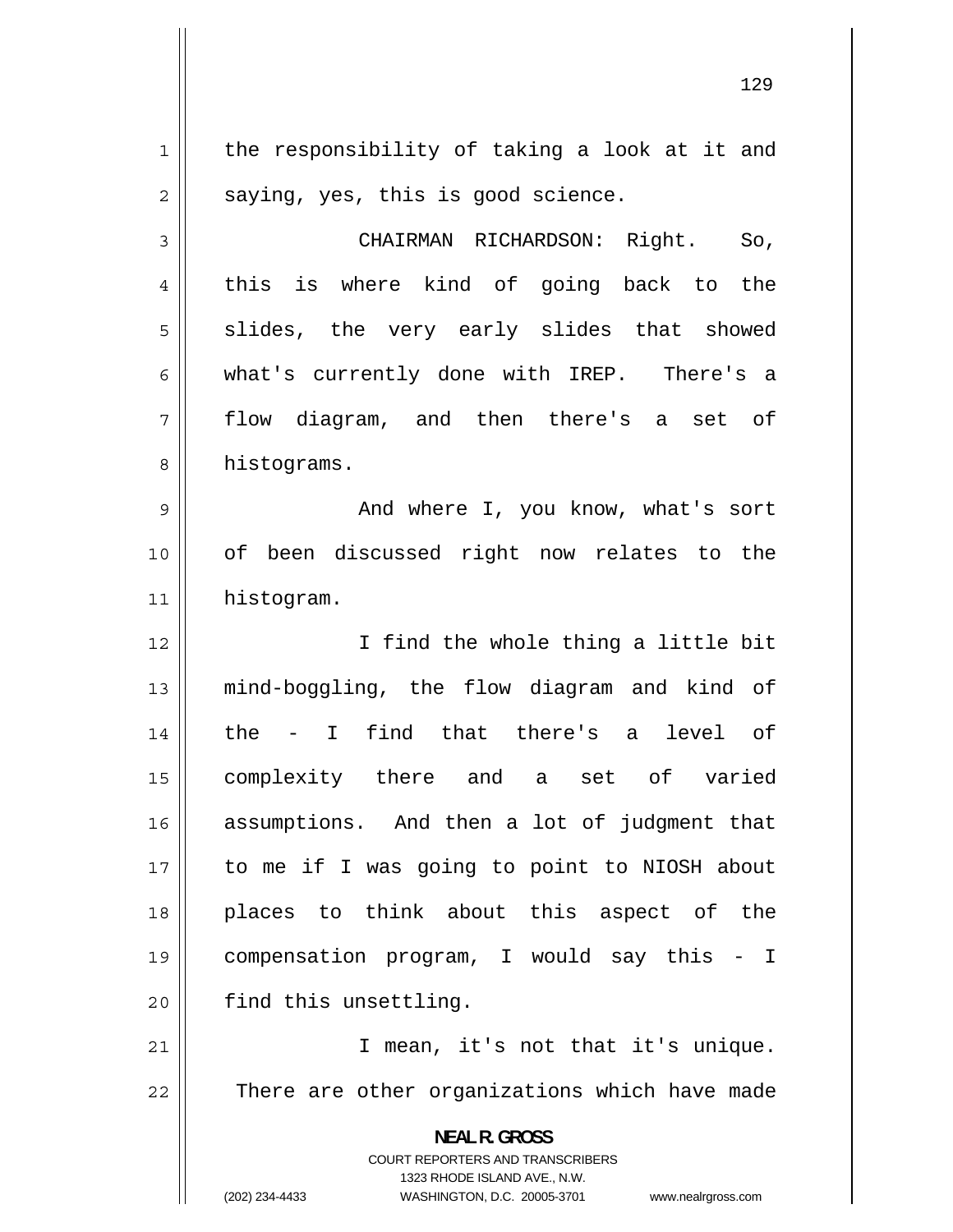1 a set of similar assumptions, but there - I 2 mean, it's, you know, as the kind of 3 justification, well, this histogram was drawn 4 by Ethel Gilbert based on her judgment about 5 those parameters, it's broken out for some 6 disease entities and not others, you know, 7 there's a whole series of things here which I, 8 you know, I think we might want to think about 9 as pointing out as technical issues. 10 At least I would. I would lay on 11 the table as a series of issues moving through 12 | the whole flow diagram. 13 MEMBER MUNN: Certainly anytime we 14 address something like as complex as IREP, we 15 are going to be faced with innumerable 16 technical conflicts both in terms of opinion 17 || and in terms of what data is reliable. 18 That's one of the reasons why I 19 said it is more of a burden than I believe 20 could be intended for the Work Group or even 21  $\parallel$  for the Board to undertake to -22 CHAIRMAN RICHARDSON: But IREP is, **NEAL R. GROSS**  COURT REPORTERS AND TRANSCRIBERS 1323 RHODE ISLAND AVE., N.W. (202) 234-4433 WASHINGTON, D.C. 20005-3701 www.nealrgross.com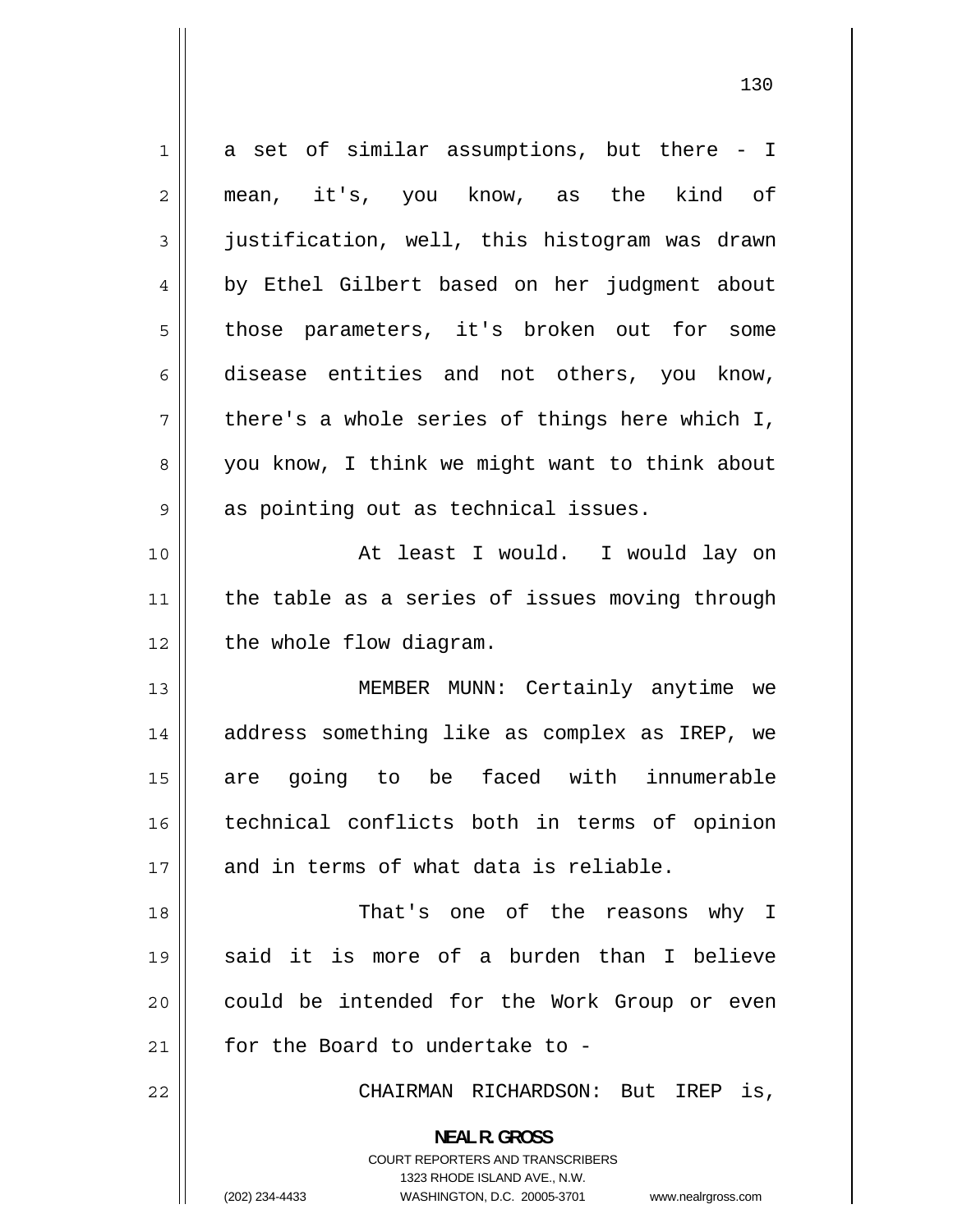1 in fact, far less complicated than a lot of 2 the dose reconstruction that's going on. I 3 mean, it's the application of a set of risk 4 coefficients and a few modifying parameters. 5 I mean, we're working with lots of 6 technical issues that are -- in which we 7 evaluate uncertain scientists -- science with 8 the reliance on subjectivity for, I mean, for 9 lots and lots of aspects of the exposure 10 reconstruction program that's going on. And  $11$  this is another one of those. 12 MEMBER ROESSLER: As a Work Group 13 Member -- well, what David said about this 14 | being mind-boggling really hit home. 15 But I think as a Work Group Member 16 myself, I don't have the time and I don't have 17 the expertise to go into all the details of 18 this. But I think as Work Group Members, we 19 can evaluate the experts that NIOSH selects  $20$  || and that's where I think we weigh in. 21 If we have confidence in the 22 experts who will put in the time and we know **NEAL R. GROSS**  COURT REPORTERS AND TRANSCRIBERS 1323 RHODE ISLAND AVE., N.W. (202) 234-4433 WASHINGTON, D.C. 20005-3701 www.nealrgross.com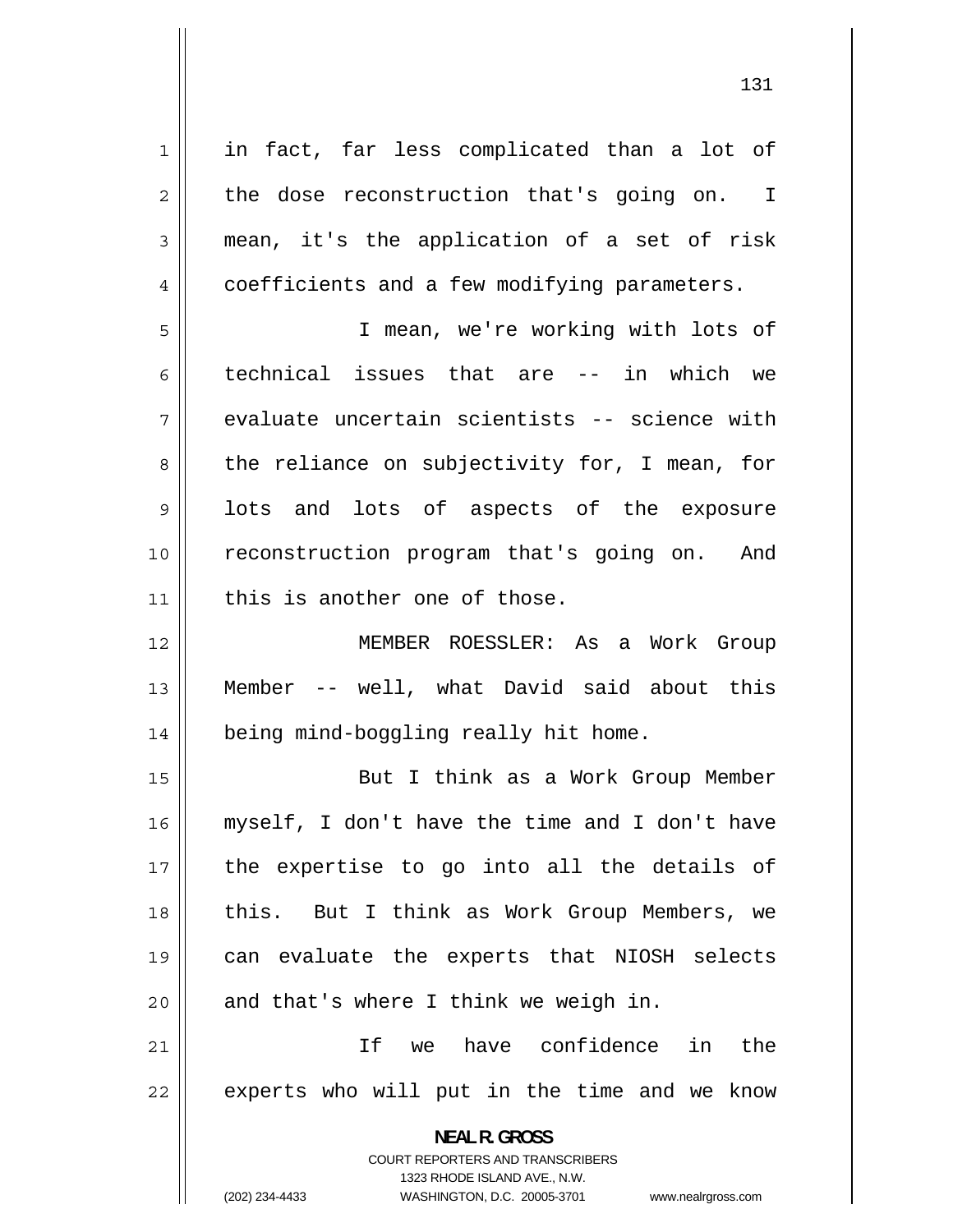1 they have the expertise, I think that's a big 2 factor.

MEMBER MUNN: It would be.

4 MEMBER ZIEMER: Dave, another 5 comment. It seems - this is Ziemer. I think 6 it would be appropriate for the Work Group to 7 report to the Board some, in a preliminary 8 way, number one, that we've reviewed the 9 current use of the DDREF in the IREP model 10 with the help of SENES and the NIOSH staff; 11 number two, that we're aware that there's a 12 lot of new biological data out there that 13 SENES has been evaluating it and they are 14 preparing a report for NIOSH and perhaps 15 indicate that, and this could be a Work Group 16 conclusion that, for example, that we agree 17 that these parameters need an update - or not 18 an update, but need a closer look for 19 potential update and modification of the IREP 20 model and that we agree with the direction 21 being taken here. Which is to have the 22 review, to have it independently evaluated,

**NEAL R. GROSS** 

COURT REPORTERS AND TRANSCRIBERS 1323 RHODE ISLAND AVE., N.W. (202) 234-4433 WASHINGTON, D.C. 20005-3701 www.nealrgross.com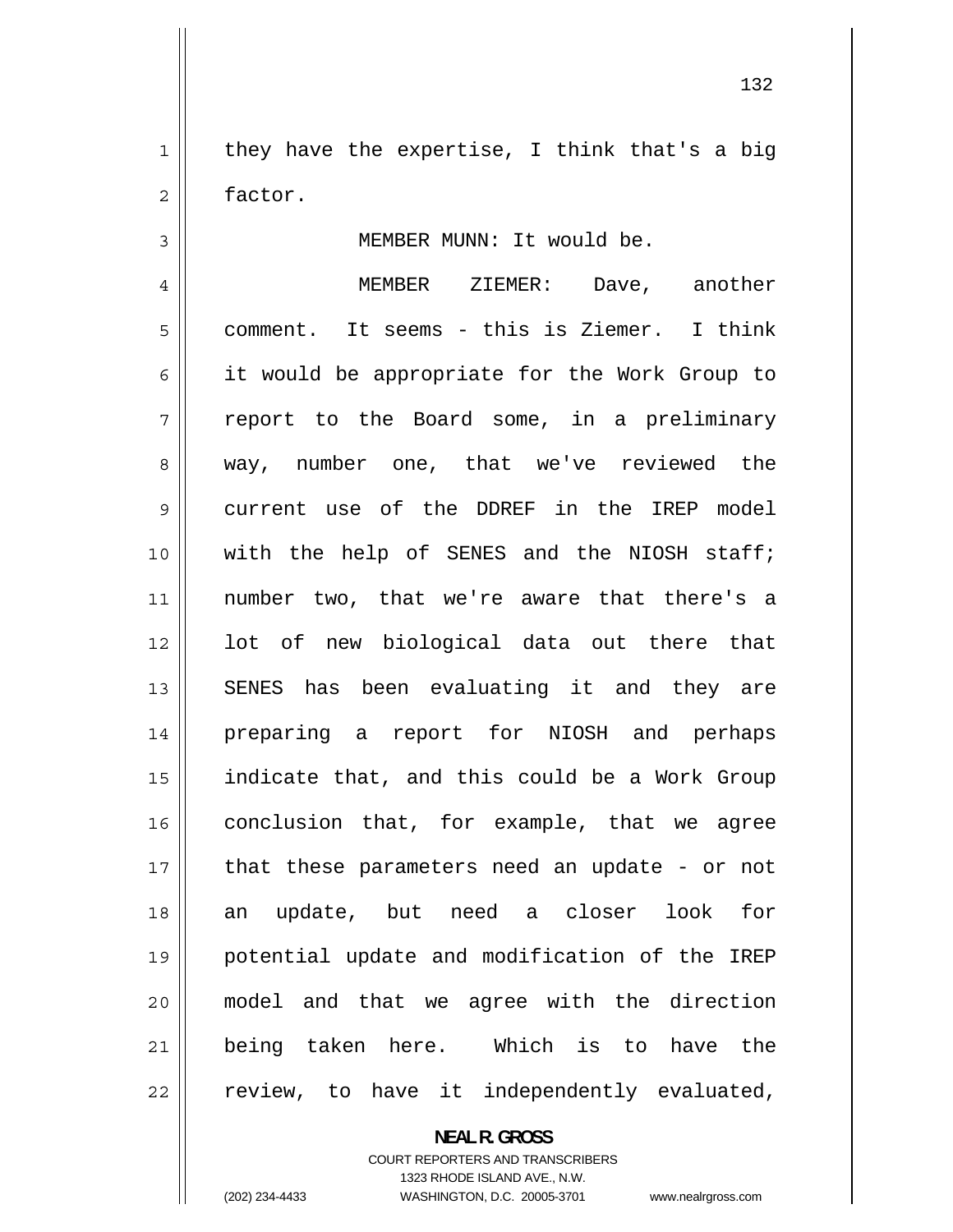1 and then to have the opportunity to look at 2 the potential changes. Something along those 3 lines. 4 I think we do owe the Board some 5 sort of status information on what we're doing 6 with this. 7 CHAIRMAN RICHARDSON: Yes, I think 8 that sounds reasonable. 9 MEMBER ZIEMER: We don't have to 10 reach any conclusion at this point other than 11 to say we recognize that here's what's being 12 done now, and there's a lot of new biology 13 that could impact on this. Not that it 14 necessarily will, but that it may or something 15 | along those lines. 16 We can't reach a conclusion at this 17 || point in any event. 18 CHAIRMAN RICHARDSON: I would like 19 to reserve the -- kind of the option or the 20 opportunity that this Work Group does - 21 expects at some point that it will tackle 22 issues that are difficult that may require **NEAL R. GROSS**  COURT REPORTERS AND TRANSCRIBERS 1323 RHODE ISLAND AVE., N.W.

(202) 234-4433 WASHINGTON, D.C. 20005-3701 www.nealrgross.com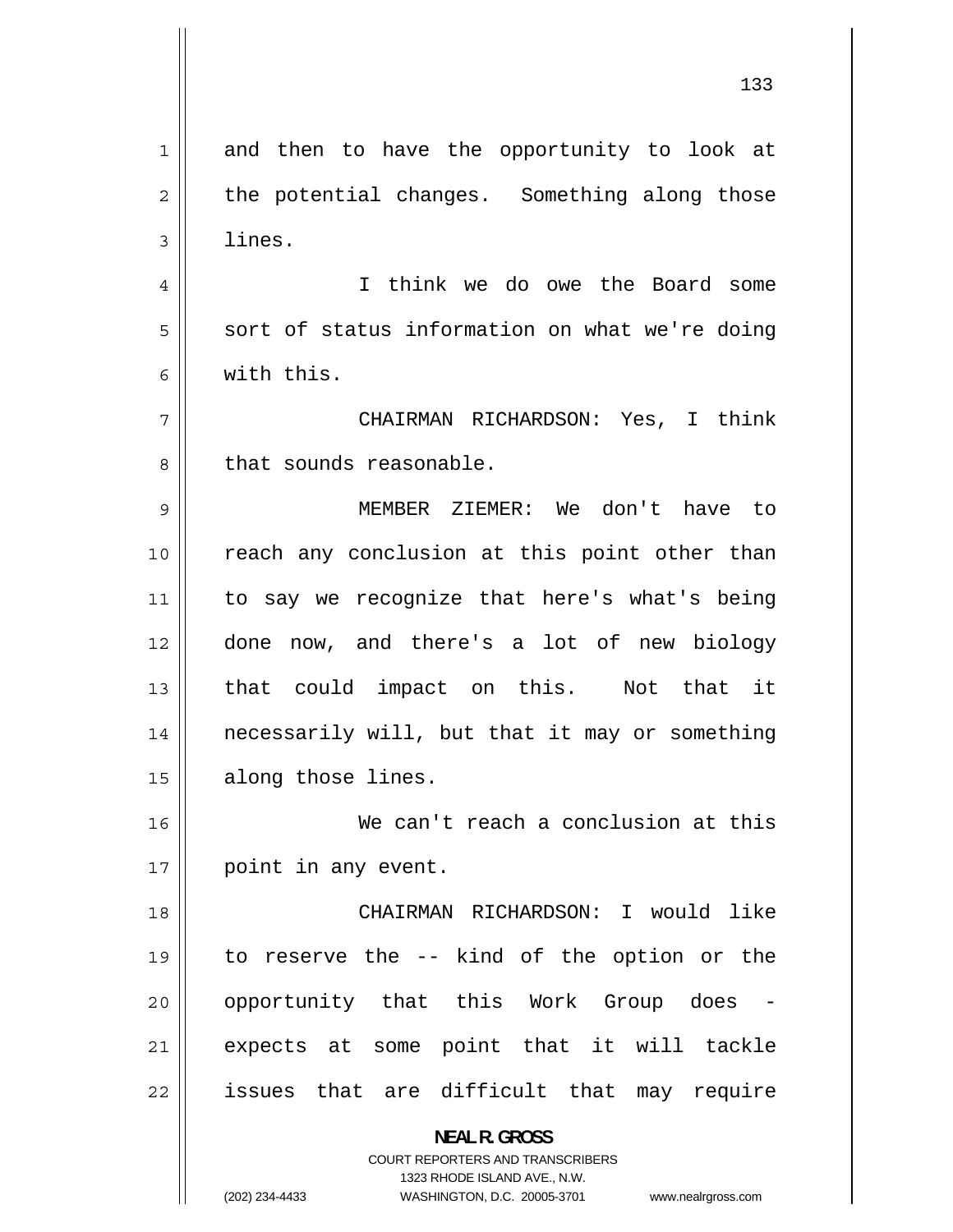1 time or resources.

| $\overline{2}$ | I feel hesitant to say, well, these                                                             |
|----------------|-------------------------------------------------------------------------------------------------|
| 3              | aspects of the program are complicated and                                                      |
| 4              | technical and we can't be expected to dig into                                                  |
| 5              | them. They're as technical and complicated,                                                     |
| 6              | from my perspective at least, as much of the                                                    |
| 7              | other exposure reconstruction and other                                                         |
| 8              | aspects of the program.                                                                         |
| 9              | And I guess coming onto the Board,                                                              |
| 10             | I felt like there were a number of technical                                                    |
| 11             | issues that relate to this side of the program                                                  |
| 12             | that are, you know, haven't been given nearly                                                   |
| 13             | the attention that the exposure reconstruction                                                  |
| 14             | aspects have, and yet, are part of the program                                                  |
| 15             | and will take some time to get up to speed on,                                                  |
| 16             | but are really important as well.                                                               |
| 17             | MEMBER MUNN: David, I think you're                                                              |
| 18             | amplifying what I was trying to say earlier                                                     |
| 19             | and perhaps did not say in a very concise                                                       |
| 20             | manner.                                                                                         |
| 21             | Really, what I was trying to say                                                                |
| 22             | is, first, my apologies for not having been on                                                  |
|                | <b>NEAL R. GROSS</b><br><b>COURT REPORTERS AND TRANSCRIBERS</b><br>1323 RHODE ISLAND AVE., N.W. |
|                | (202) 234-4433<br>WASHINGTON, D.C. 20005-3701<br>www.nealrgross.com                             |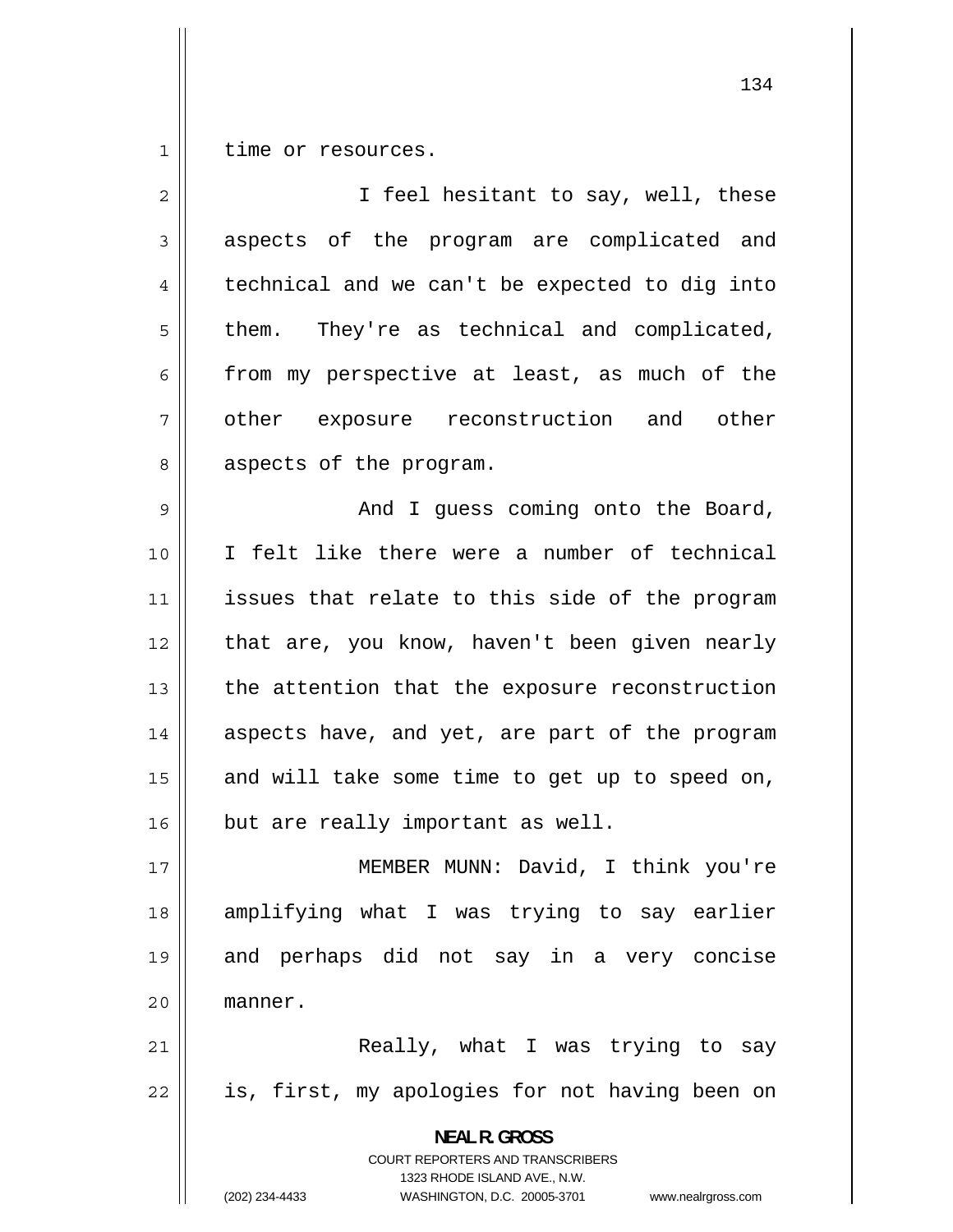1 the teleconference when you were making an 2 effort to set the Work Group up. I was 3 traveling and was on airplanes at the time. 4 But it - there's some question in 5 my mind as to whether we as a Work Group have 6 adequately defined our charge ourselves. And 7 I didn't see just reading quickly through the 8 transcript, I didn't see that the conversation 9 that was had came to a logical conclusion in 10 | that regard. 11 And I think perhaps you and I are 12 saying very much the same kind of thing, 13 except that I'm asking that the Work Group 14 perhaps devote some time before we go too much 15 further with very many of these scientific 16 issues in better defining for ourselves 17 exactly what our responsibility, what our 18 charter is, and what our boundaries are going 19 to be with respect to how we address these 20 issues that have been placed before us as 21 | starting points.

22

I don't know whether today is the

**NEAL R. GROSS**  COURT REPORTERS AND TRANSCRIBERS 1323 RHODE ISLAND AVE., N.W. (202) 234-4433 WASHINGTON, D.C. 20005-3701 www.nealrgross.com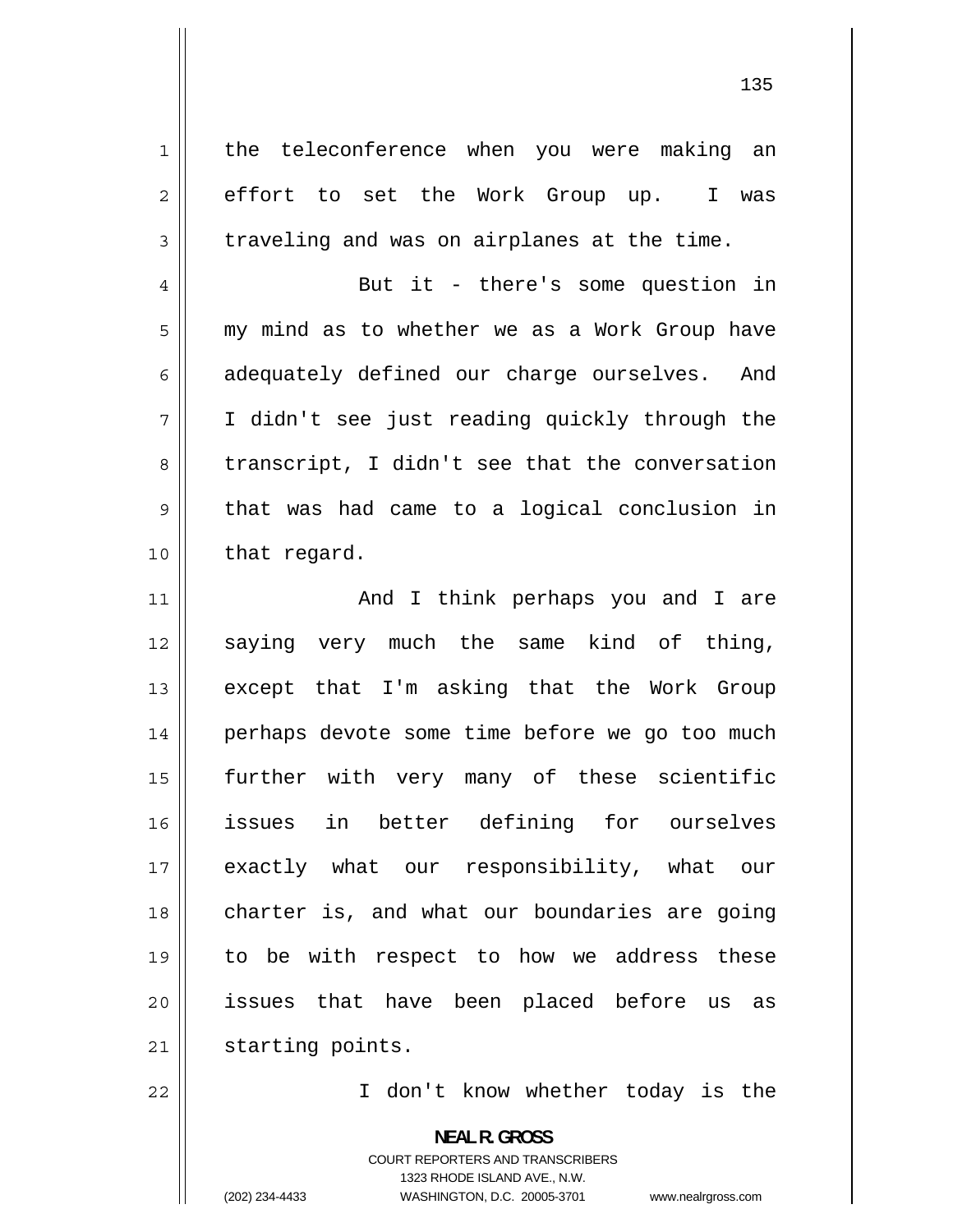appropriate day to do that, but it would be worthwhile from my point of view if we did spend some time trying to be very clear with each other about what our responsibilities are and how we're going to address those.

1

2

3

4

5

6 CHAIRMAN RICHARDSON: Yes, we had 7 some discussion of that the first time, and I 8 think it would be worthwhile to kind of go 9 back and review those. We had talked about 10 some issues regarding scope and kind of 11 process and deliverables and how that would 12 happen.

13 Maybe we should set some time at 14 the start of our next meeting to revisit 15 those, and maybe I can circulate something 16 ahead of time as kind of a starting point for 17 | that discussion.

18 MEMBER MUNN: I think that would be 19 wise. It would be very helpful from my 20 perspective to have the views of the other 21 Members of this Working Group as to how they 22 perceive their responsibility on this group to

> **NEAL R. GROSS**  COURT REPORTERS AND TRANSCRIBERS

> > 1323 RHODE ISLAND AVE., N.W.

(202) 234-4433 WASHINGTON, D.C. 20005-3701 www.nealrgross.com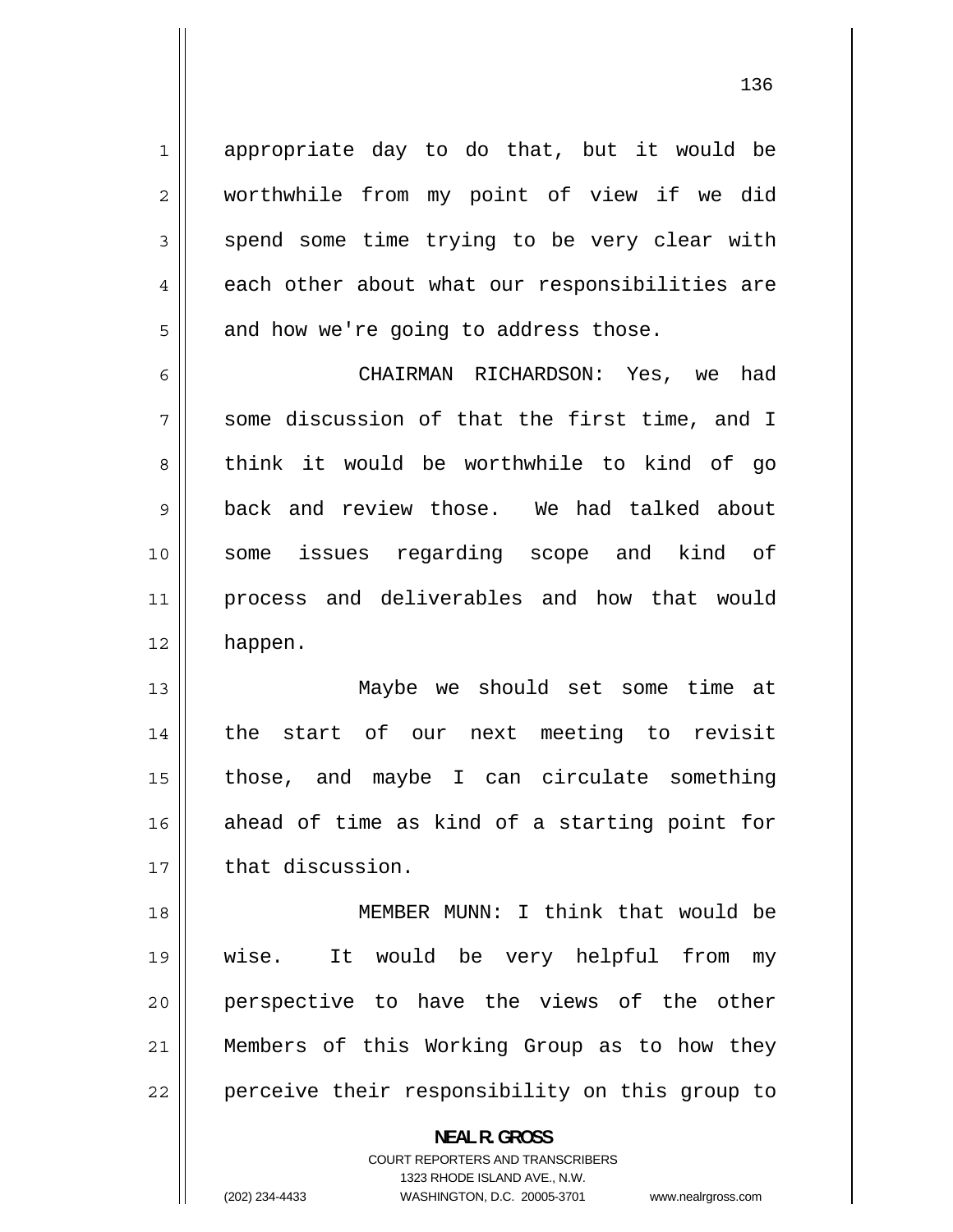be.

1

| $\overline{c}$ | Yes, I would like very much if we                        |
|----------------|----------------------------------------------------------|
| $\mathfrak{Z}$ | would set aside some time at the beginning of            |
| 4              | our next session to do that and perhaps even             |
| 5              | have some exchanges by email and try to come             |
| 6              | to some general conclusion with respect to               |
| 7              | limitations of what our expectations are and             |
| 8              | what the Board's expectations are of us.                 |
| $\mathsf 9$    | MEMBER ZIEMER: One<br>of<br>the                          |
| 10             | philosophical things I think might be worth              |
| 11             | discussing is the issue of use of current                |
| 12             | science and what happens when it changes. And            |
| 13             | this is a practical thing.                               |
| 14             | For example, when we change a                            |
| 15             | method of reconstructing dose, and there I'm             |
| 16             | talking about some usually modeling where                |
| 17             | NIOSH has some early models, and then there's            |
| 18             | and we have some sites that are in this                  |
| 19             | category now where the models get changed                |
| 20             | simply because we get new information about              |
| 21             | the site and that sort of thing.                         |
| 22             | But here if the science changes,                         |
|                | <b>NEAL R. GROSS</b><br>COURT REPORTERS AND TRANSCRIBERS |

1323 RHODE ISLAND AVE., N.W.

 $\mathbf{\mathcal{L}}$ 

(202) 234-4433 WASHINGTON, D.C. 20005-3701 www.nealrgross.com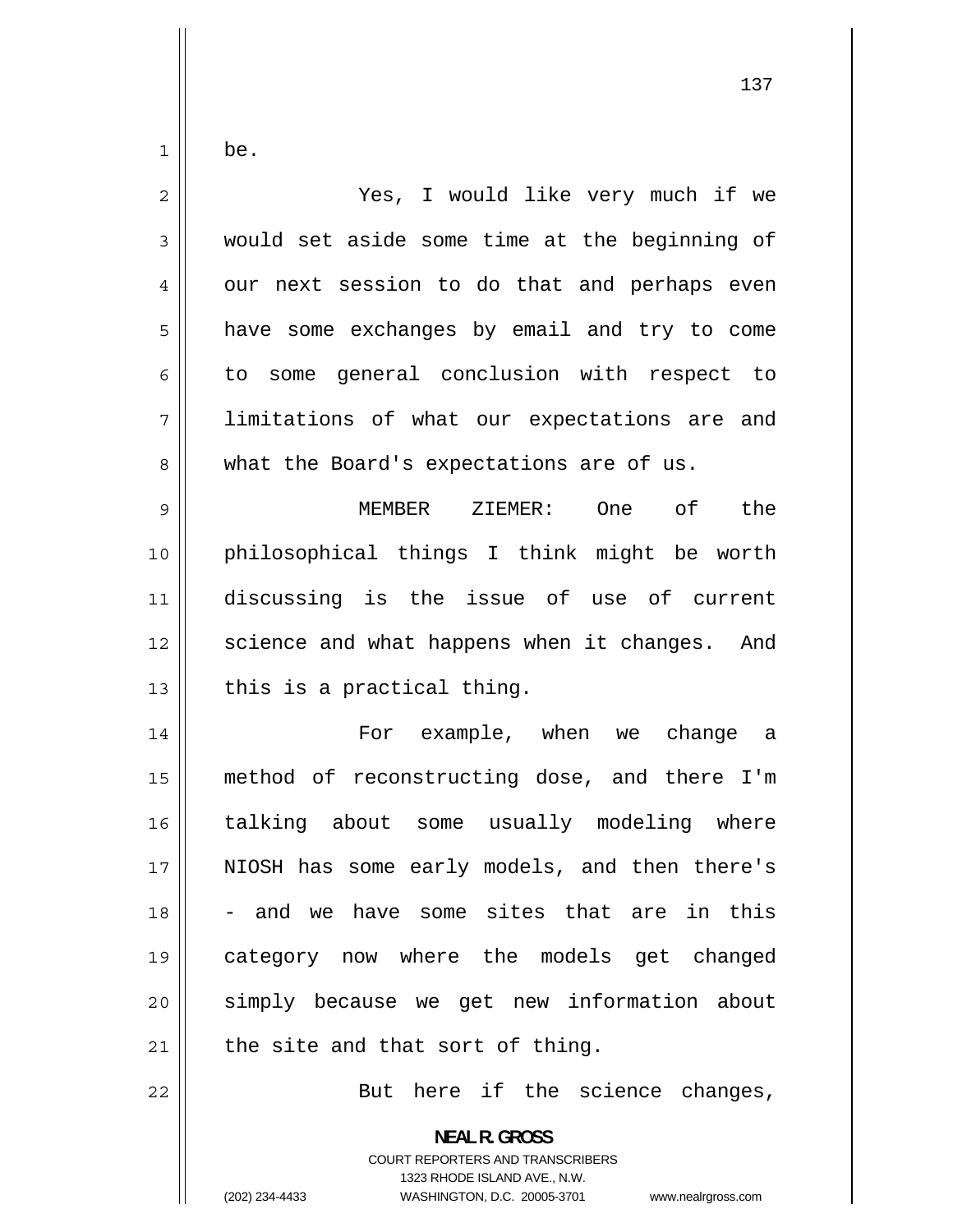1 for example, a dose-rate factor changes this 2 issue, and I'm not sure how the regs read or 3 the legal ramifications, but does it mean you 4 go all the way back to ten years or 15 years 5 where you were using the best science at the 6 time? Because science is always going to 7 change. 8 Ted, you might help us out, but one 9 of the things that is sort of a concern is 10 that do you go back and redo everything that 11 you've done for a decade because the science  $12$  has changed. 13 MR. KATZ: And to speak on that 14 point, and we wrote the regs with an eye to 15 the fact that the science would change and to 16 accommodate that by, whenever necessary, 17 because the science dictates better methods, 18 || incorporating those new methods. 19 And integral to that is that cases 20 that were already completed that would be 21 affected by those improvements, would take 22 into account those improvements that would be **NEAL R. GROSS**  COURT REPORTERS AND TRANSCRIBERS 1323 RHODE ISLAND AVE., N.W. (202) 234-4433 WASHINGTON, D.C. 20005-3701 www.nealrgross.com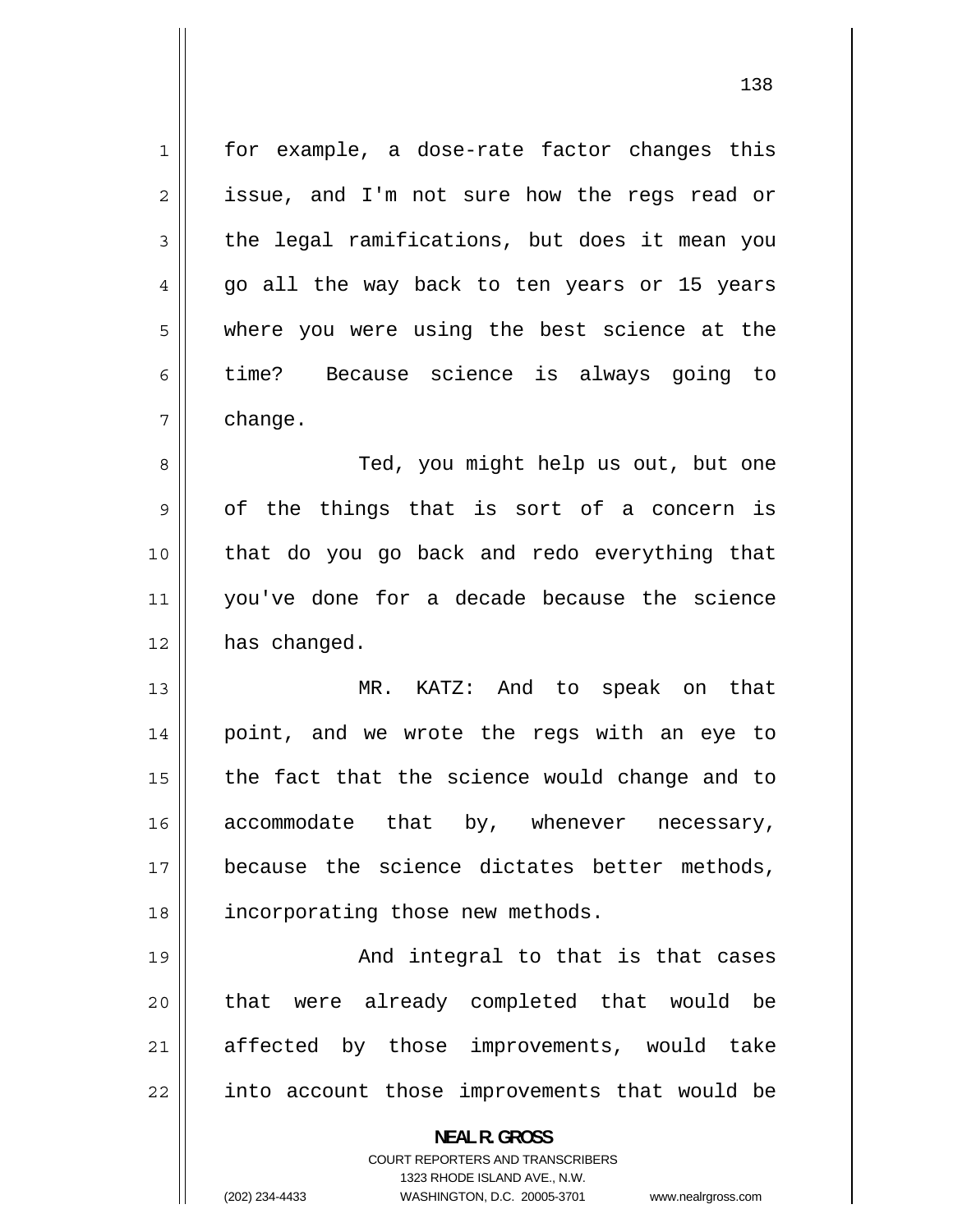1 affected.

| $\overline{2}$ | I mean, honestly for cases that are                                                                                                                                    |
|----------------|------------------------------------------------------------------------------------------------------------------------------------------------------------------------|
| 3              | already compensated, it's a nonissue. But for                                                                                                                          |
| 4              | cases that are not compensated -                                                                                                                                       |
| 5              | MEMBER ROESSLER: Not to reverse -                                                                                                                                      |
| 6              | MEMBER ZIEMER: Well, you can't                                                                                                                                         |
| 7              | reverse.                                                                                                                                                               |
| 8              | MR. KATZ: No, there's no reversing                                                                                                                                     |
| 9              | cases that are compensated. But I'm saying                                                                                                                             |
| 10             | for cases that are not compensated --                                                                                                                                  |
| 11             | (Simultaneous speaking.)                                                                                                                                               |
| 12             | MR. KATZ: -- better science would                                                                                                                                      |
| 13             | be employed again if it would affect their                                                                                                                             |
| 14             | results.                                                                                                                                                               |
| 15             | DR. NETON: And since DDREF is in                                                                                                                                       |
| 16             | every single case -                                                                                                                                                    |
| 17             | MEMBER ZIEMER: Well, that's exactly                                                                                                                                    |
| 18             | my point. And then ten years from now you'll                                                                                                                           |
| 19             | have something else -                                                                                                                                                  |
| 20             | MR. KATZ: That's an argument for                                                                                                                                       |
| 21             | taking due diligence in revising the science,                                                                                                                          |
| 22             | I think. It's not a question of whether the                                                                                                                            |
|                | <b>NEAL R. GROSS</b><br><b>COURT REPORTERS AND TRANSCRIBERS</b><br>1323 RHODE ISLAND AVE., N.W.<br>(202) 234-4433<br>WASHINGTON, D.C. 20005-3701<br>www.nealrgross.com |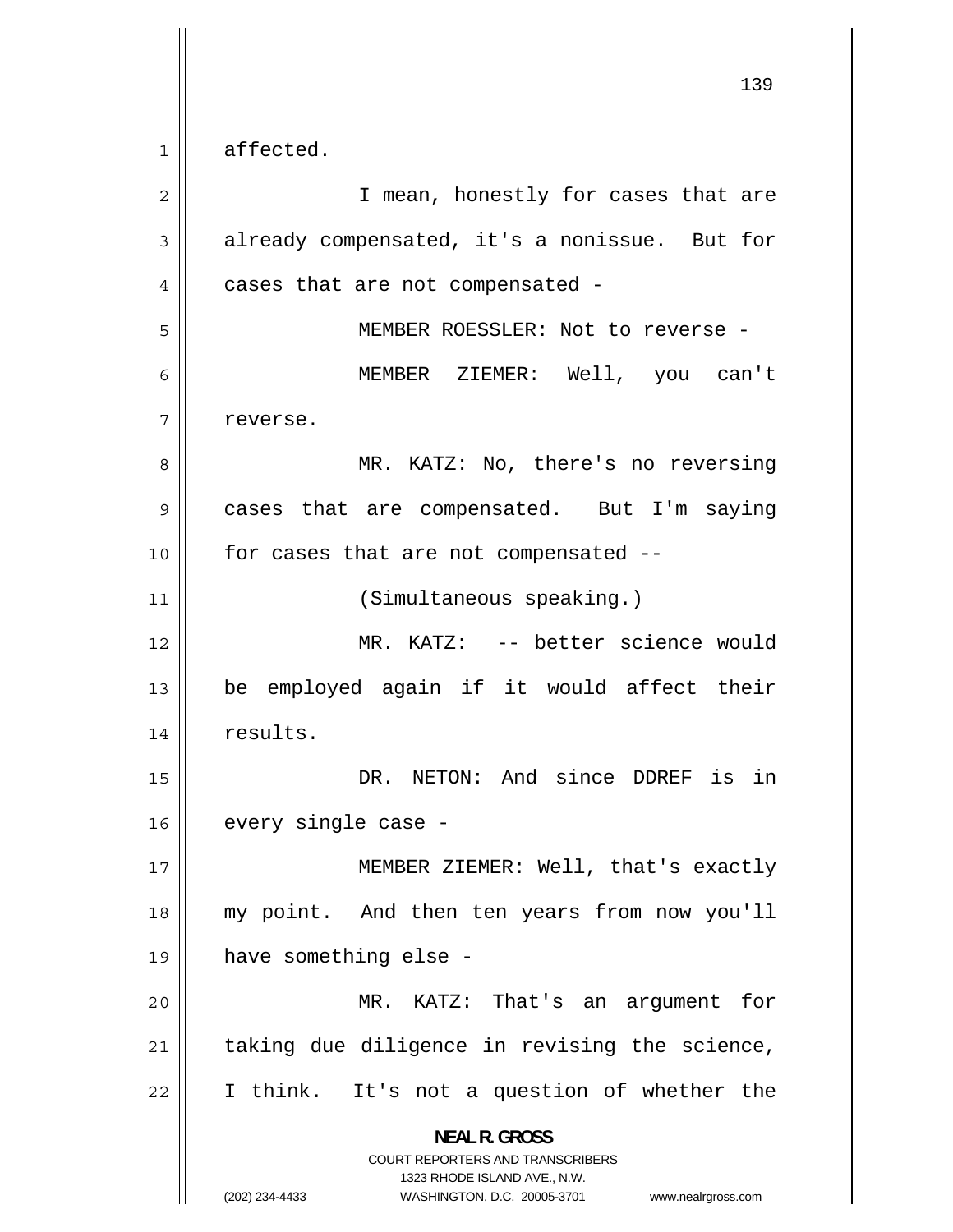1 science should be revised when it should be, 2 but it just is an argument for doing this in a 3 very deliberate, diligent way. 4 DR. MAURO: This is John Mauro. I 5 also have an observation that I'd like to put 6 out. The DDREF operates off the excess 7 relative risk, which is really the rock that 8 IREP stands on. And I realize SC&A does not 9 get involved in reviewing any IREP work, but 10 I'm on the phone and I'm listening and I'm 11 very interested with a strong background in 12 | radiobiology. 13 If the day comes when a judgment is 14 made that some change will be made to the 15

 distribution for the DDREF and incorporate it 16 into IREP, I would say the only caution I 17 would advise is that that be done in concert 18 with any consideration on the excess relative 19 risk, which is even more fundamental and which 20 is also a subject undergoing considerable 21 | reevaluation.

They sort of go hand in hand and

**NEAL R. GROSS**  COURT REPORTERS AND TRANSCRIBERS 1323 RHODE ISLAND AVE., N.W. (202) 234-4433 WASHINGTON, D.C. 20005-3701 www.nealrgross.com

22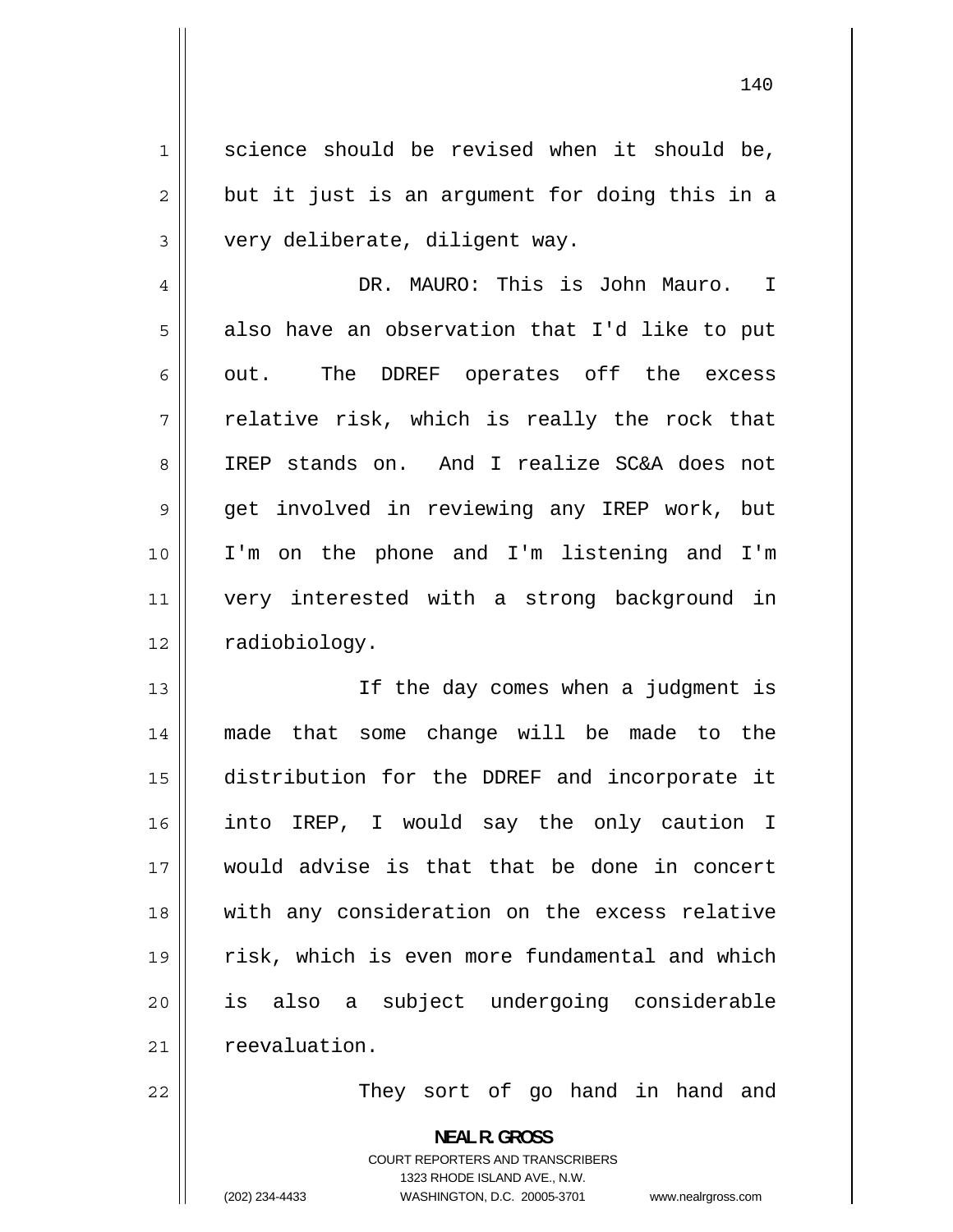| 1  | you really wouldn't do one without the other.                                                    |
|----|--------------------------------------------------------------------------------------------------|
| 2  | DR. NETON: You raise a good point,                                                               |
| 3  | John. This is Jim. But there's a continuing                                                      |
| 4  | dilemma as to where you draw the line in the                                                     |
| 5  | sand and move forward.                                                                           |
| 6  | I mean, we've talked about this in                                                               |
| 7  | the past and -                                                                                   |
| 8  | MEMBER ZIEMER: Or do you wait for                                                                |
| 9  | something to -                                                                                   |
| 10 | DR. NETON: Do<br>you wait for                                                                    |
| 11 | something else to catch up? And then all of a                                                    |
| 12 | sudden, as you saw, the change between our                                                       |
| 13 | 2009 concept that SENES has outlined versus                                                      |
| 14 | the one today is even different.                                                                 |
| 15 | So<br>I don't know<br>how<br>you                                                                 |
| 16 | realistically do it all at one time. It just                                                     |
| 17 | would be very difficult because the data                                                         |
| 18 | aren't available all at the same time. But                                                       |
| 19 | you raise a very - that's a very good point.                                                     |
| 20 | MEMBER MUNN: Well, since we have no                                                              |
| 21 | sunset clause for the operations that we're                                                      |
| 22 | involved in here, one can question how long we                                                   |
|    | <b>NEAL R. GROSS</b>                                                                             |
|    | <b>COURT REPORTERS AND TRANSCRIBERS</b>                                                          |
|    | 1323 RHODE ISLAND AVE., N.W.<br>WASHINGTON, D.C. 20005-3701 www.nealrgross.com<br>(202) 234-4433 |
|    |                                                                                                  |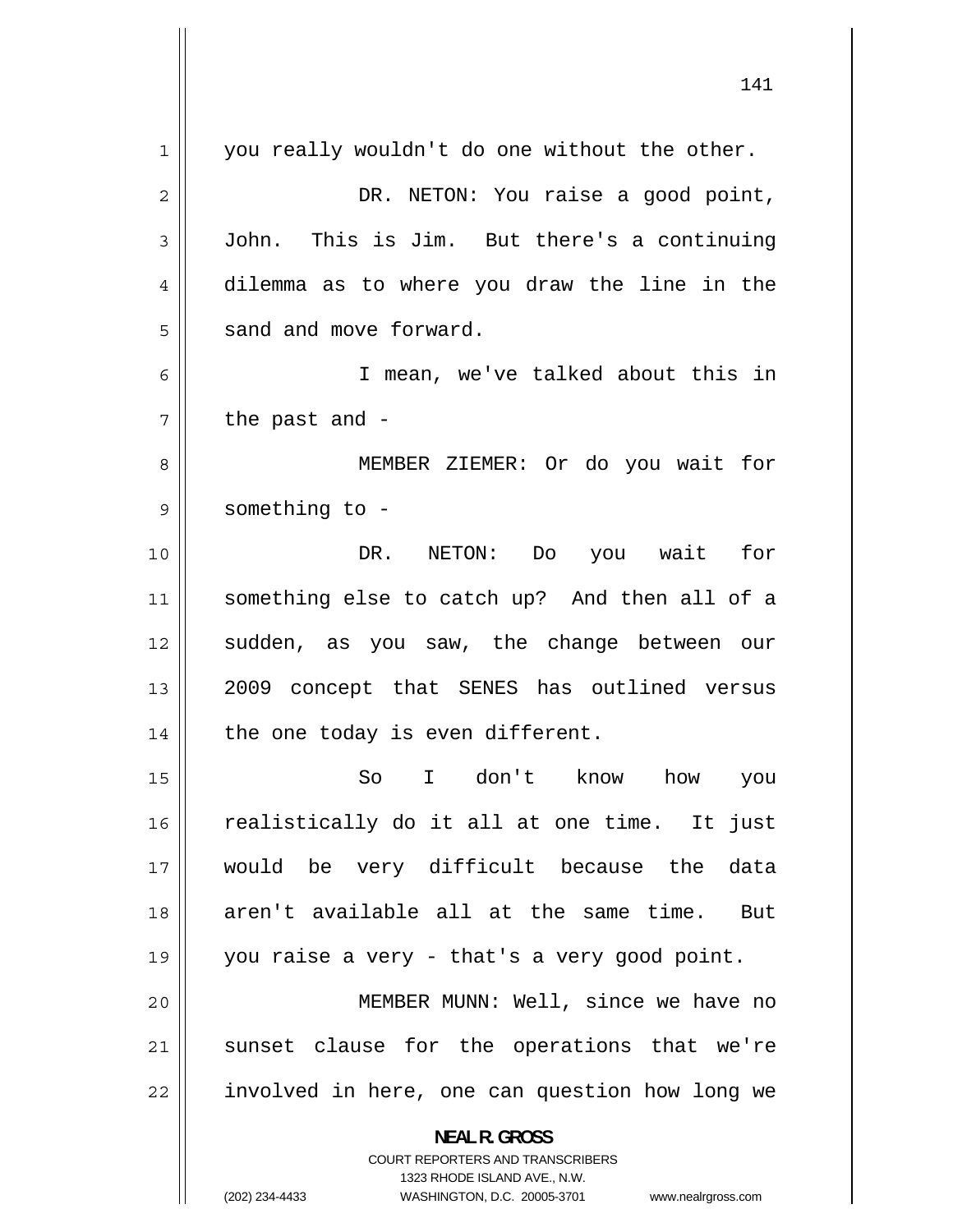|                | ⊥±∠                                                                                                                                                                    |
|----------------|------------------------------------------------------------------------------------------------------------------------------------------------------------------------|
| $\mathbf 1$    | wait for the science to mature and change.                                                                                                                             |
| $\mathbf 2$    | I'm not sure science ever matures,                                                                                                                                     |
| 3              | but as it changes as we go -                                                                                                                                           |
| $\overline{4}$ | DR. NETON: It's a little different                                                                                                                                     |
| 5              | with this particular issue because it was sort                                                                                                                         |
| 6              | of an in-house developed science -                                                                                                                                     |
| 7              | MEMBER MUNN: Yes, it is.                                                                                                                                               |
| 8              | DR. NETON: -- that is commenting                                                                                                                                       |
| 9              | on the change versus something that's, in my                                                                                                                           |
| 10             | mind, a little more clear-cut if you have a                                                                                                                            |
| 11             | new ICRP lung model that came out, for                                                                                                                                 |
| 12             | example.                                                                                                                                                               |
| 13             | And we would probably adopt that                                                                                                                                       |
| 14             | fairly readily because it's consensus science                                                                                                                          |
| 15             | and it's put out there for general use.<br>This                                                                                                                        |
| 16             | is a little different.                                                                                                                                                 |
| 17             | MEMBER MUNN: It is.                                                                                                                                                    |
| 18             | DR. NETON: That's why we're moving                                                                                                                                     |
| 19             | cautiously, but I think the plan is valid to                                                                                                                           |
| 20             | move forward with a review by experts and see                                                                                                                          |
| 21             | where they land.                                                                                                                                                       |
| 22             | But I don't disagree with David                                                                                                                                        |
|                | <b>NEAL R. GROSS</b><br><b>COURT REPORTERS AND TRANSCRIBERS</b><br>1323 RHODE ISLAND AVE., N.W.<br>(202) 234-4433<br>WASHINGTON, D.C. 20005-3701<br>www.nealrgross.com |

 $\mathbf{\mathcal{L}}$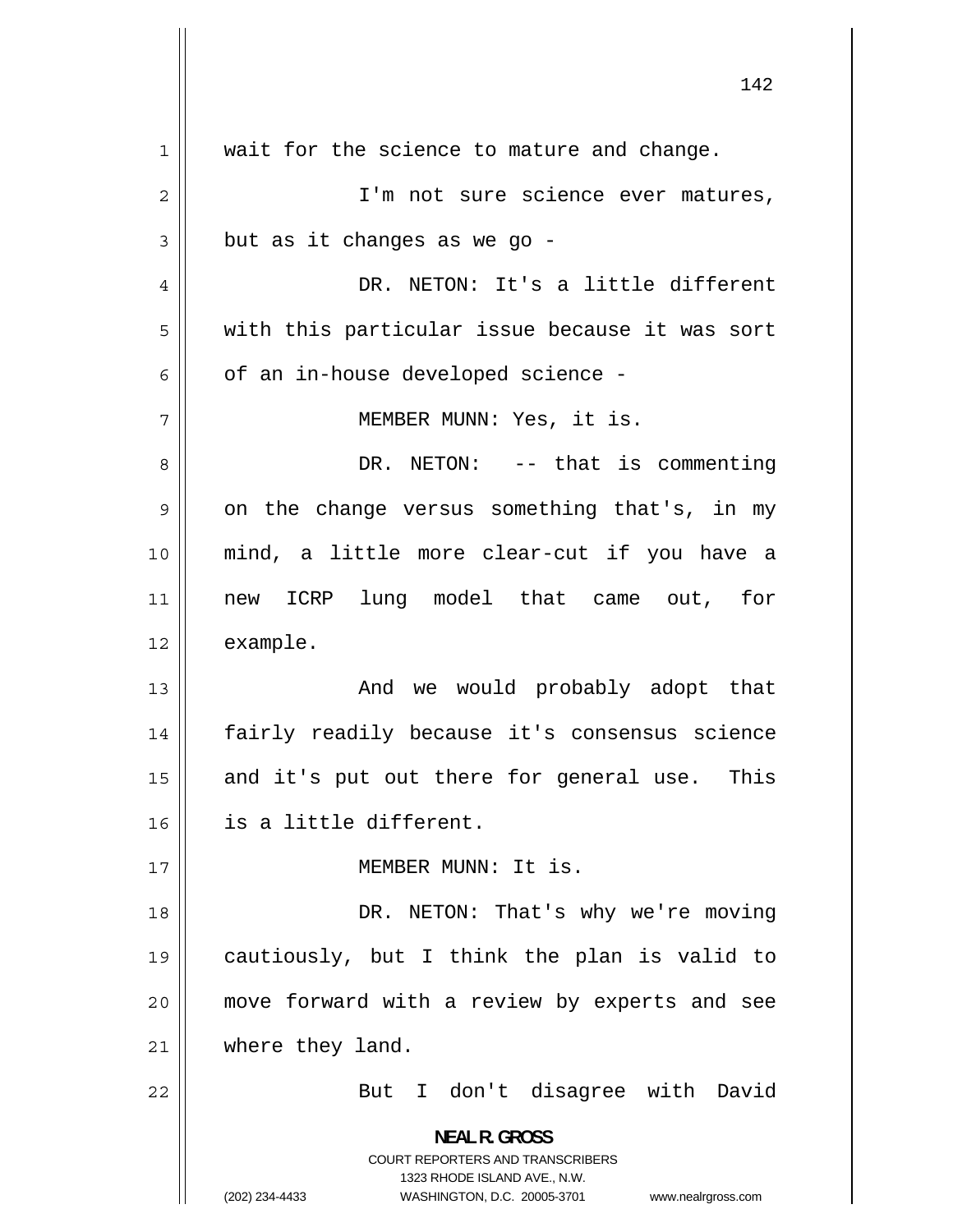Richardson though. We would welcome any general comments on the DDREF itself and its employment in the program. I mean, that's certainly fair game for, I think, the Working Group.

1

2

3

4

5

6 CHAIRMAN RICHARDSON: Well, thank 7 you very much for the presentation. I didn't 8 say that at the start, but it was really very 9 useful for me in understanding both what's 10 been done and to kind of hear about the review 11 | that you've undertaken.

12 And I think a lot of the points in 13 your conclusion correspond to some of the 14 streamlining that I was imagining and hoping 15 that NIOSH will take both in kind of trying to 16 lean more on an empirical basis for the 17 distribution for this factor - I think the 18 idea of stepping away from separate 19 distributions for different tissues is 20 || probably a sensible one.

21 I appreciated the way that you 22 handled a number of the points as I tried to

> **NEAL R. GROSS**  COURT REPORTERS AND TRANSCRIBERS 1323 RHODE ISLAND AVE., N.W.

(202) 234-4433 WASHINGTON, D.C. 20005-3701 www.nealrgross.com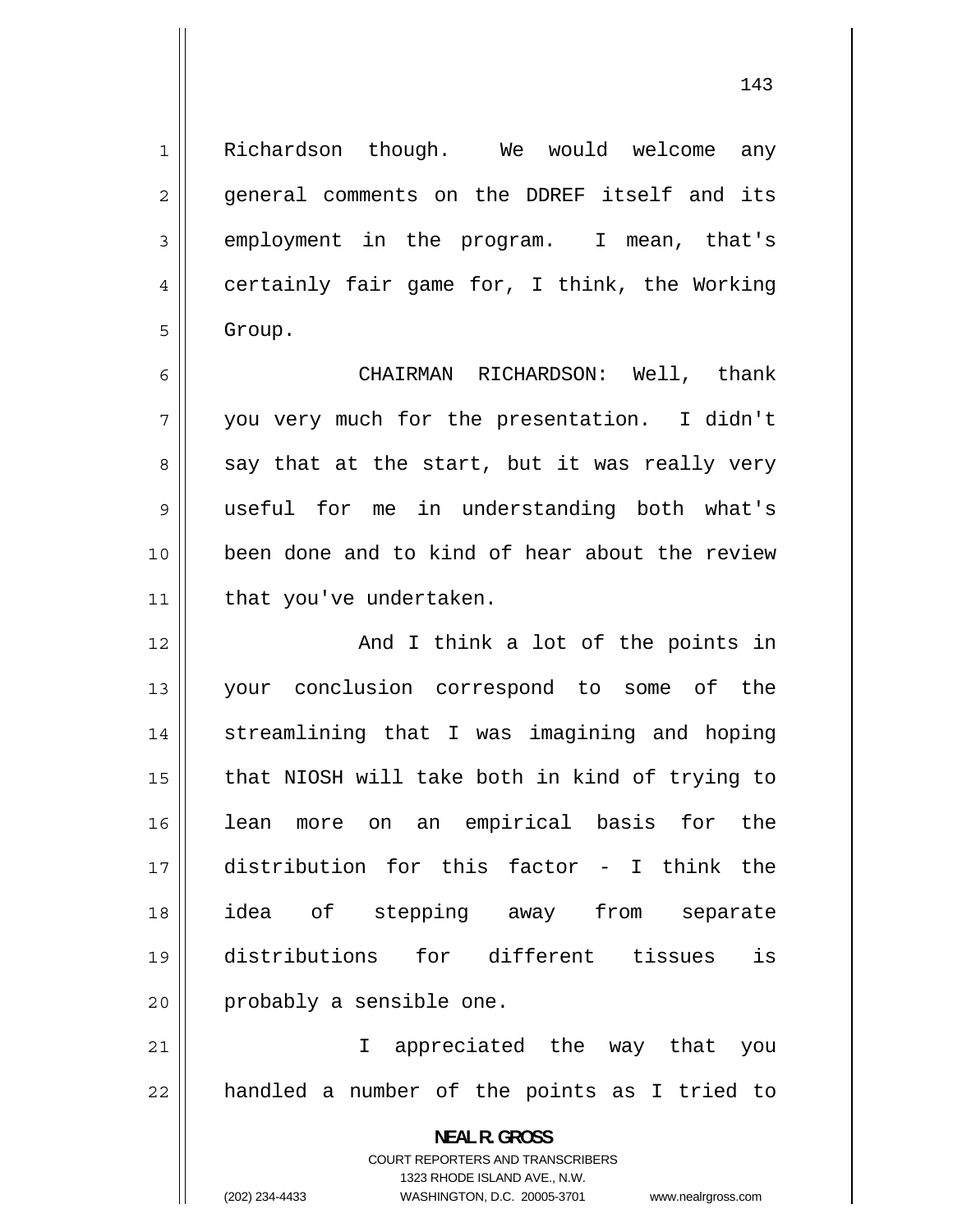1 in my own thinking, kind of separate out low-2 LET from high-LET radiation. 3 It's still not quite clear to me 4 what I - the point that you made, I believe, 5 is that the inverse exposure rate effect, 6 which in my world would be a dose-rate 7 effectiveness factor, is, in fact, 8 incorporated into IREP someplace else; is that 9 correct? 10 DR. TRABALKA: Within the radiation 11 | effectiveness factor, yes. 12 CHAIRMAN RICHARDSON: Which is 13 interesting why that's the way it is, I guess, 14 but it is there. Because there's right at - 15 if I look at this flow chart, you're implying 16 full certainty about the dose-rate 17 effectiveness of high-LET radiation. But what 18 you're saying is that there's a distribution 19 someplace else capturing that side of the - 20 DR. HOFFMAN: Yes, there is quite an 21 important distribution associated with the 22 uncertainty and what's called the radiation

> **NEAL R. GROSS**  COURT REPORTERS AND TRANSCRIBERS 1323 RHODE ISLAND AVE., N.W.

(202) 234-4433 WASHINGTON, D.C. 20005-3701 www.nealrgross.com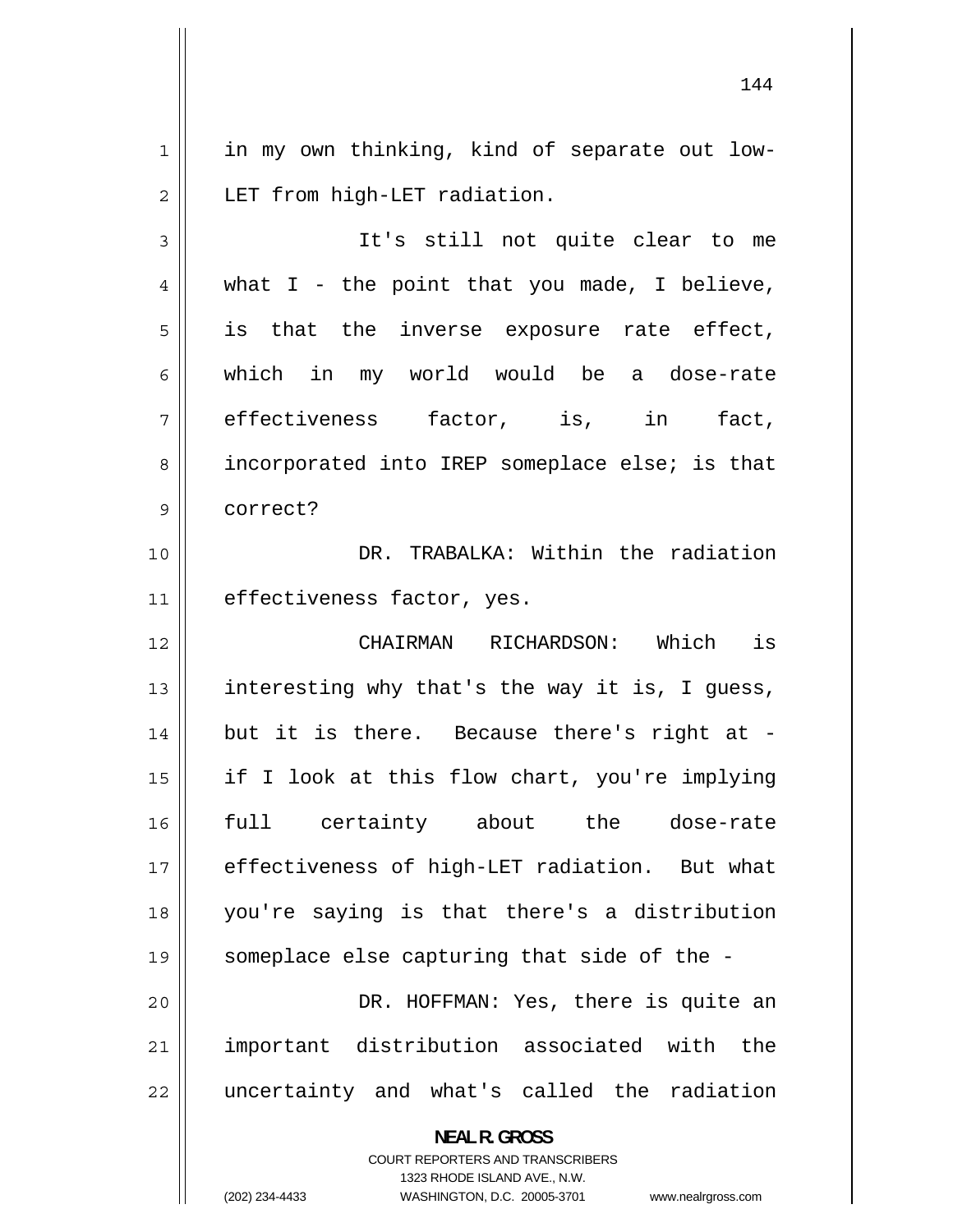145 1 effectiveness factor. 2 And especially as that is applied 3 to high-LET radiation, namely neutrons and 4 alpha radiation, both neutrons and alpha 5 radiation have this inverse dose-rate 6 adjustment. 7 CHAIRMAN RICHARDSON: Which is a 8 DDREF less than one. 9 DR. HOFFMAN: Yes. 10 DR. NETON: At what point does that 11 kick in though? It's pretty high. The dose? 12 DR. KOCHER: No, it's always there. 13 Certainly for alpha particles it's always 14 there. For neutrons, I have to go back and  $15$  | think about it. 16 DR. NETON: Even for very small 17 alpha doses? 18 DR. KOCHER: Yes, see, I argued that 19 it shouldn't be in there, but I lost. 20 DR. NETON: I don't remember that 21 argument. 22 DR. KOCHER: Yes, I do. You and I **NEAL R. GROSS**  COURT REPORTERS AND TRANSCRIBERS 1323 RHODE ISLAND AVE., N.W.

(202) 234-4433 WASHINGTON, D.C. 20005-3701 www.nealrgross.com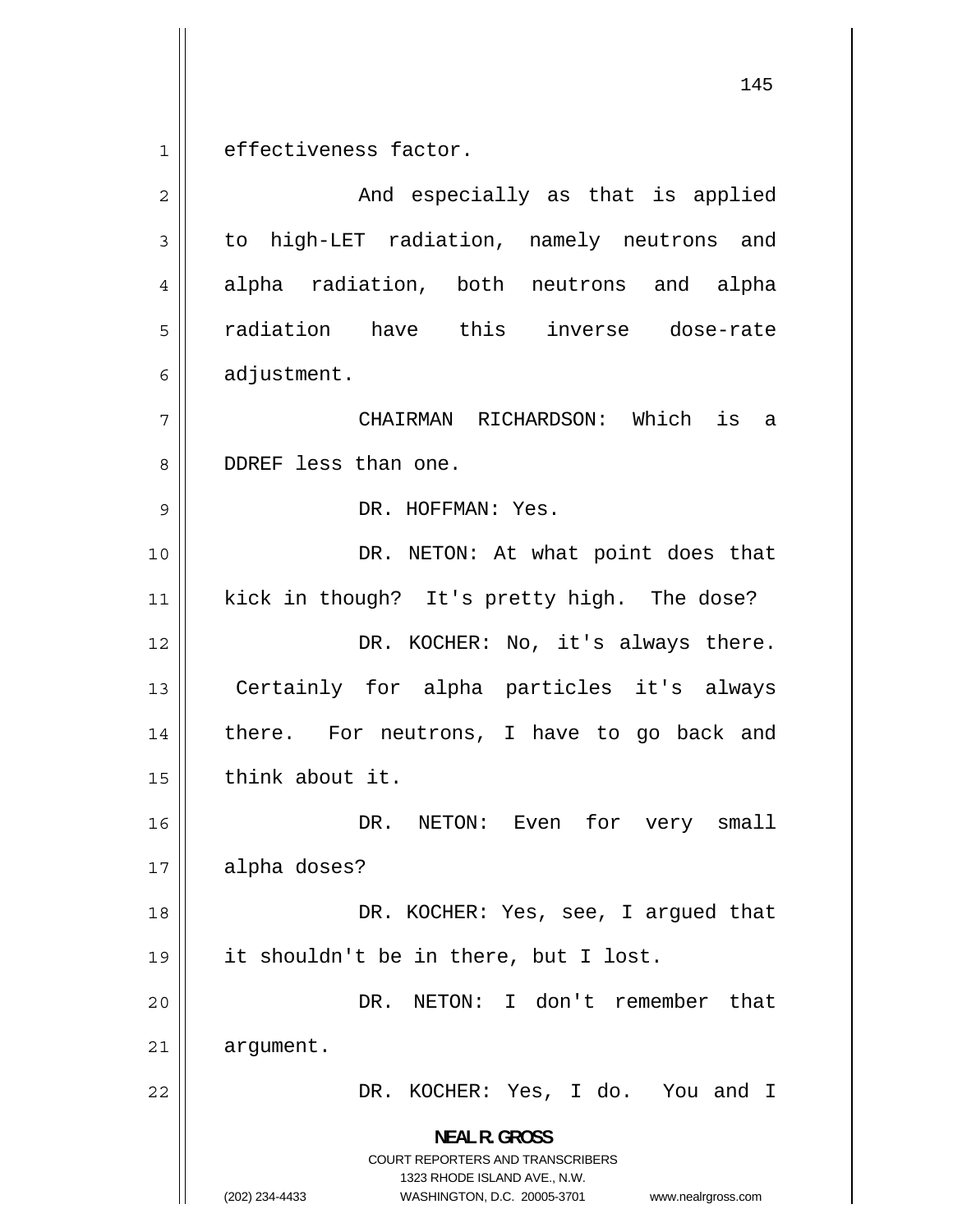1 had at it.

| $\overline{2}$ | CHAIRMAN RICHARDSON: As<br>long as             |
|----------------|------------------------------------------------|
| 3              | this is a topic, at some point it may be       |
| 4              | something that I guess I would suggest again   |
| 5              | the Work Group may want to think about.        |
| 6              | Because it would fall - for me, it falls under |
| 7              | the rubric of a dose-rate effectiveness        |
| 8              | factor, and it's fine for us to start by       |
| 9              | looking at low-LET radiation.                  |
| 10             | But if there's been apparent                   |
| 11             | disagreement among the people in the room      |
| 12             | about how it's implemented for high-LET        |
| 13             | radiation, then I think this is where there is |
| 14             | probably, I don't know, BEIR VI, for example,  |
| 15             | has a strong opinion about high-LET radiation  |
| 16             | and inverse exposure rate effects. So it       |
| 17             | might be worth us at least -                   |
| 18             | DR. KOCHER: Let me clarify the                 |
| 19             | situation for neutrons since we raised it.     |
| 20             | This inverse dose-rate effect is applied only  |
| 21             | in cases of chronic exposure to neutrons. The  |
| 22             | acute dose response is assumed to be linear at |
|                | <b>NEAL R. GROSS</b>                           |

COURT REPORTERS AND TRANSCRIBERS 1323 RHODE ISLAND AVE., N.W.

(202) 234-4433 WASHINGTON, D.C. 20005-3701 www.nealrgross.com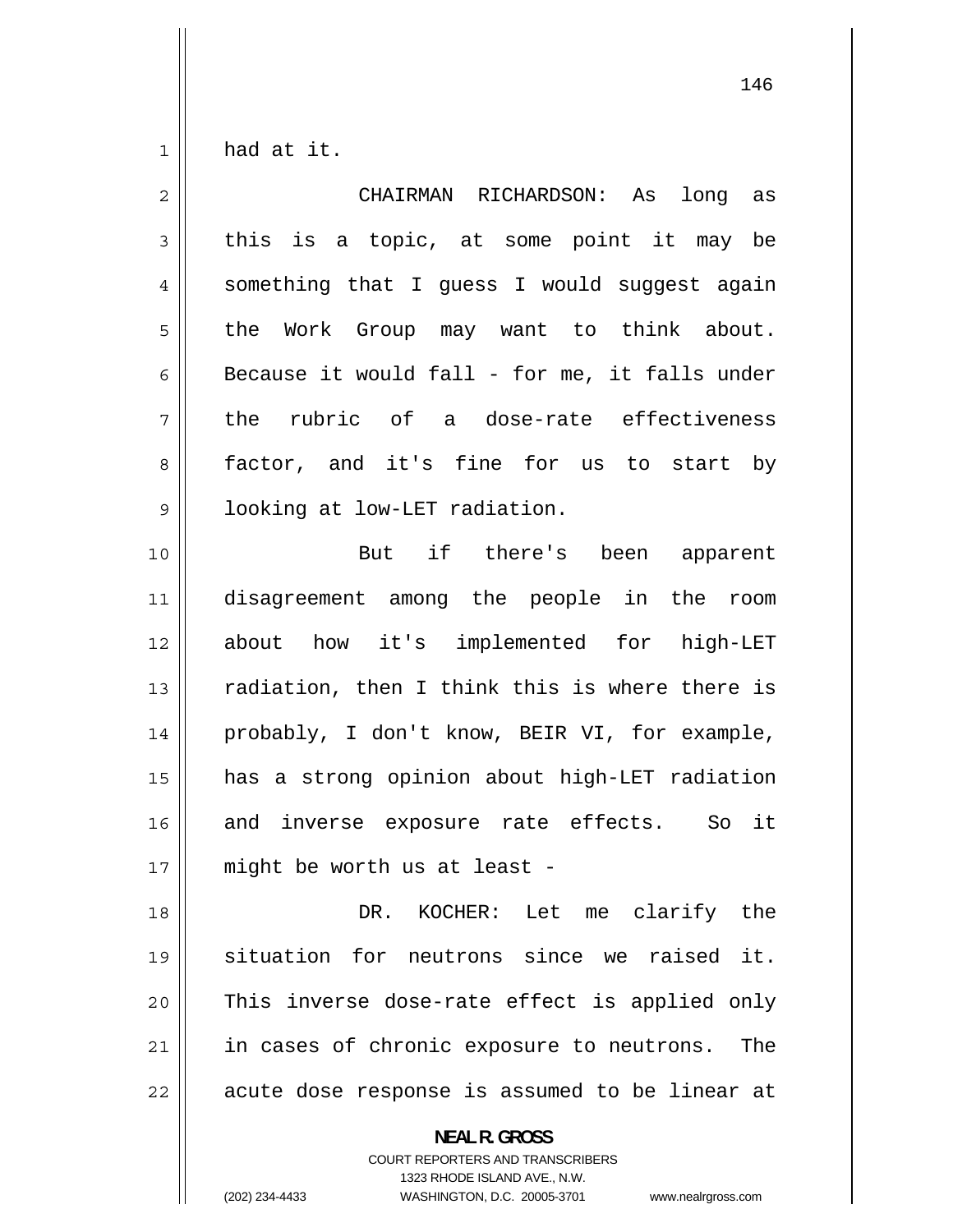147 1 any dose. So that's how it differs from the 2 low-LET. 3 For alpha particles, the inverse 4 dose-rate effect is always applied because all 5 the internal exposures, the alpha emitters, 6 are assumed to be chronic, reasonably enough. 7 So it's always in there. 8 And you and I had an argument about 9 whether it should be in there, and I lost. 10 DR. NETON: I completely forgot  $11$  that. 12 DR. KOCHER: Well, over lunch or at 13  $\parallel$  a meeting this afternoon we can revisit that. 14 DR. NETON: That's fine. Because my 15 thinking was as long as we're talking on this 16 subject, the DDREF is built into the 17 calculation for excess relative risk for 18 alphas. 19 DR. KOCHER: That's to adjust the 20 photon risk. 21 DR. NETON: Right, adjust the photon 22 risk. Because we have gone - it was my **NEAL R. GROSS**  COURT REPORTERS AND TRANSCRIBERS 1323 RHODE ISLAND AVE., N.W. (202) 234-4433 WASHINGTON, D.C. 20005-3701 www.nealrgross.com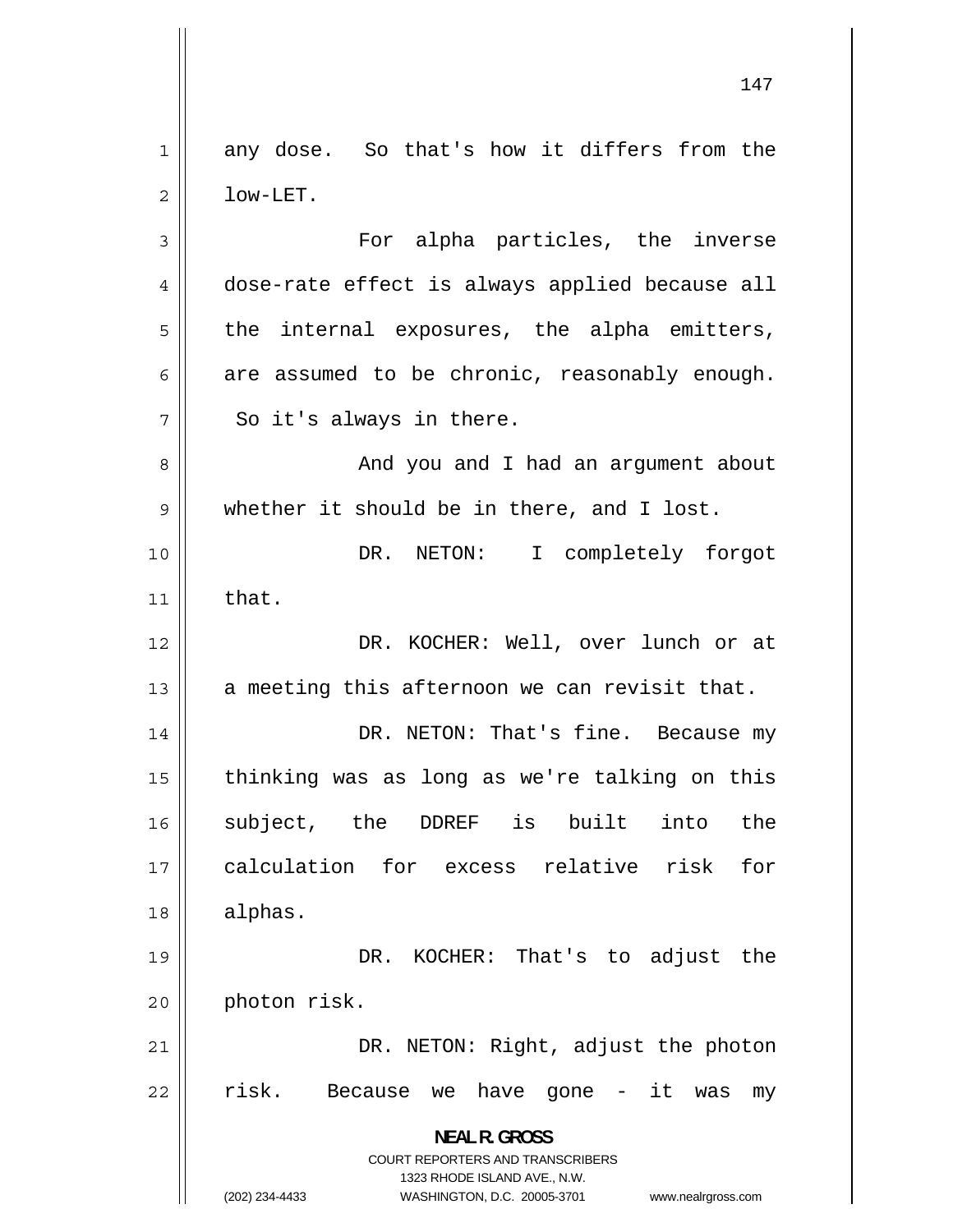thinking early on that the change in DDREF would not affect many of our cases because we don't have very high external exposures, as we talked about when the meeting started, except in the very early years.

6 But what happened since that DDREF 7 is built into the adjustment of the photon 8 dose when you have an REF for alphas, we have 9 - as a major effect, we've done some analyses 10 internally that will majorly affect people 11 with exposures to alpha, which is probably the 12 majority - a large majority of our cases have 13 exposures to plutonium, uranium. Those are 14 the cases that have high PC values, and it's 15 | going to affect those.

16 And it was a surprise to me to find 17 that out that this DDREF embedded in the 18 adjustment factor because of the way the REF 19 was developed. So it's not really accurate to 20 say that the DDREF does not affect high-LET  $21$  | radiation, especially alpha - it does.

DR. KOCHER: It affects alpha

**NEAL R. GROSS**  COURT REPORTERS AND TRANSCRIBERS 1323 RHODE ISLAND AVE., N.W.

22

1

2

3

4

5

(202) 234-4433 WASHINGTON, D.C. 20005-3701 www.nealrgross.com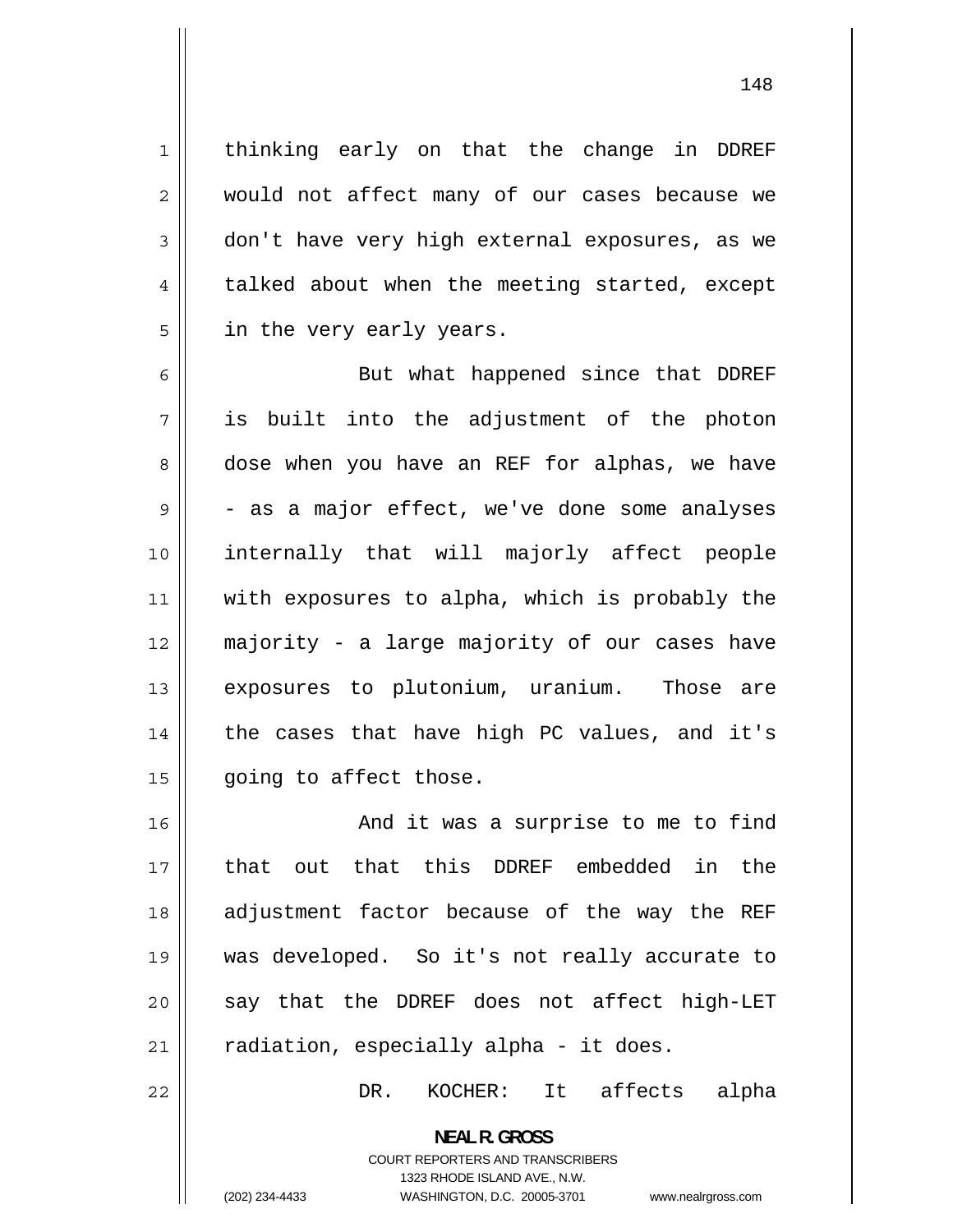149 1 particles but not - 2 DR. NETON: As much. At least from 3 our analysis, that's true. 4 MEMBER ROESSLER: Perhaps the Work 5 Group needs a little review of the REF. 6 Because I'm thinking back to that, and what 7 you've just said, yes, that's an impact and I 8 think we need to look at that. 9 DR. NETON: That would be an 10 interesting - I don't think we've ever gone 11  $\parallel$  over it with the - actually, we have. 12 MEMBER ROESSLER: He did a 13 | presentation. 14 DR. KOCHER: There were two 15 | presentations to the Board -16 || DR. NETON: Early on. 17 MEMBER ROESSLER: But we weren't  $18$  | thinking -19 DR. KOCHER: Well, it was all new. 20 MEMBER ROESSLER: Yes, yes. And we  $21$  | weren't thinking of the impact that -22 || (Simultaneous speaking.) **NEAL R. GROSS**  COURT REPORTERS AND TRANSCRIBERS 1323 RHODE ISLAND AVE., N.W. (202) 234-4433 WASHINGTON, D.C. 20005-3701 www.nealrgross.com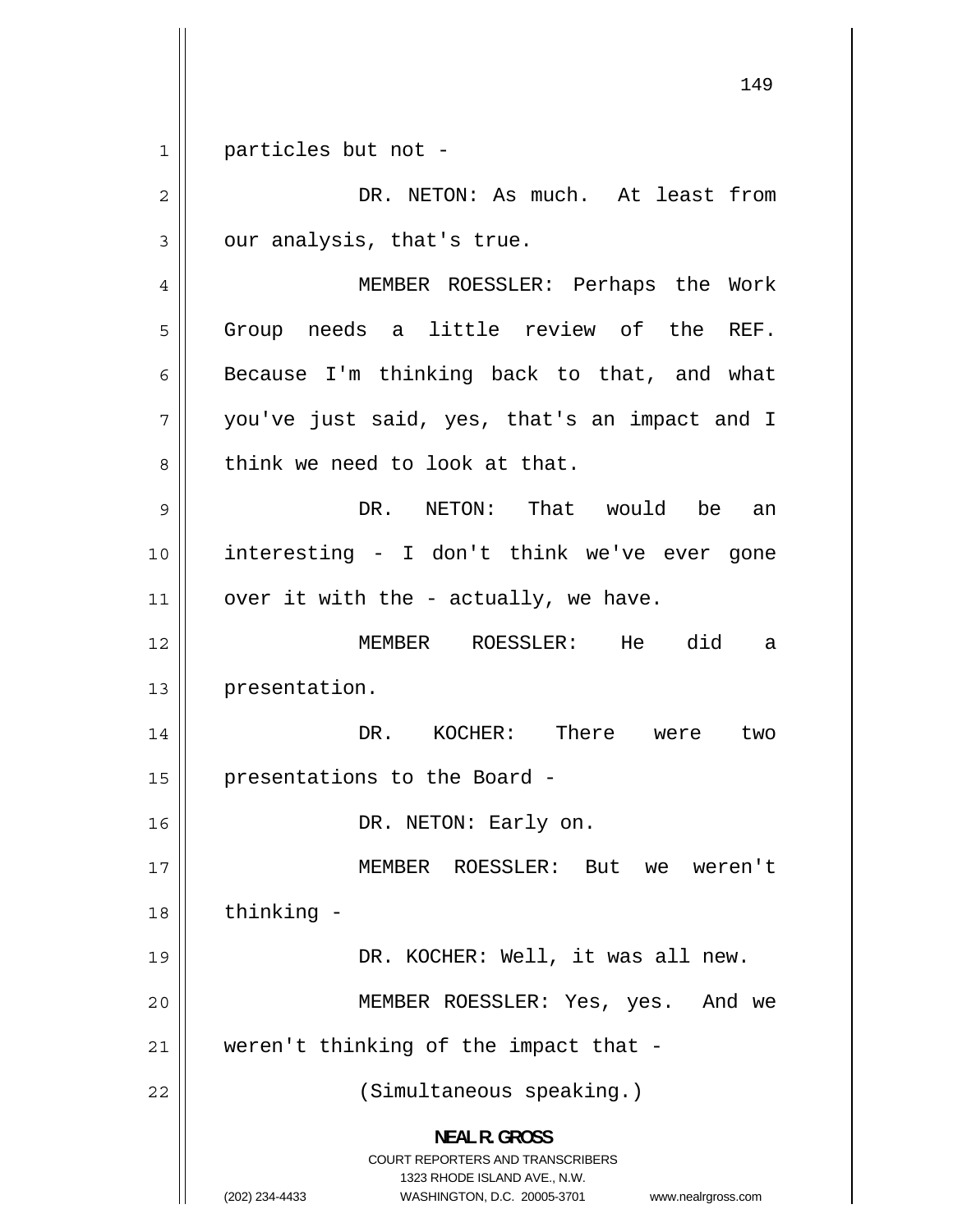|              | 150                                                                                                                                                                    |
|--------------|------------------------------------------------------------------------------------------------------------------------------------------------------------------------|
|              |                                                                                                                                                                        |
| $\mathbf{1}$ | DR. KOCHER: - snowstorm.                                                                                                                                               |
| 2            | MEMBER ZIEMER: Well, as a minimum                                                                                                                                      |
| 3            | I'm wondering if we could revisit that and                                                                                                                             |
| 4            | just update our own memories on that. I don't                                                                                                                          |
| 5            | recall the details of it at all.                                                                                                                                       |
| 6            | MEMBER ROESSLER: I mean, that's a                                                                                                                                      |
| 7            | publication, but it's pretty hard to get                                                                                                                               |
| 8            | through. It's pretty heavy stuff.                                                                                                                                      |
| 9            | MEMBER MUNN: Yes.                                                                                                                                                      |
| 10           | DR. TRABALKA: Well, if I -                                                                                                                                             |
| 11           | (Simultaneous speaking.)                                                                                                                                               |
| 12           | DR. TRABALKA: -- longer and less                                                                                                                                       |
| 13           | dense.                                                                                                                                                                 |
| 14           | MEMBER ROESSLER: It was easier to                                                                                                                                      |
| 15           | understand when he presented it in person.                                                                                                                             |
| 16           | MEMBER MUNN: A<br>man after my own                                                                                                                                     |
| 17           | heart.                                                                                                                                                                 |
| 18           | DR. NETON: Well, we certainly would                                                                                                                                    |
| 19           | not be against having a presentation in the                                                                                                                            |
| 20           | future as long as we can get SENES -                                                                                                                                   |
| 21           | DR. TRABALKA: That's something<br>we                                                                                                                                   |
| 22           | can talk about this afternoon, if you want.                                                                                                                            |
|              | <b>NEAL R. GROSS</b><br><b>COURT REPORTERS AND TRANSCRIBERS</b><br>1323 RHODE ISLAND AVE., N.W.<br>(202) 234-4433<br>WASHINGTON, D.C. 20005-3701<br>www.nealrgross.com |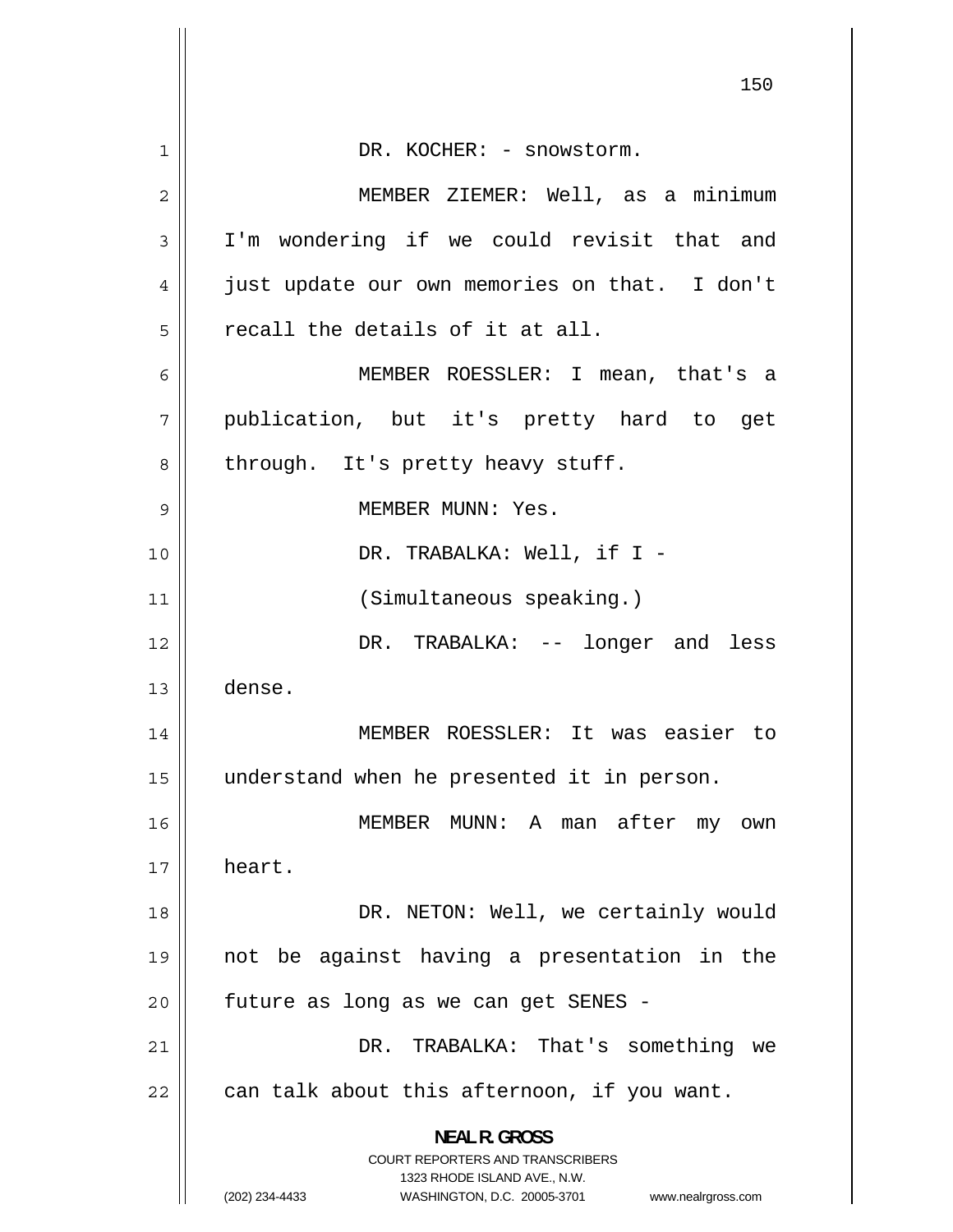| 1  | DR. NETON: Yes. And it is, in my               |
|----|------------------------------------------------|
| 2  | opinion, integral to the DDREF issue because   |
| 3  | of this incorporation of it into the           |
| 4  | adjustment of the photon risk model -          |
| 5  | (Simultaneous speaking.)                       |
| 6  | MEMBER ROESSLER: It appears to be.             |
| 7  | DR. NETON: Well, yes. I mean, this             |
| 8  | equation -                                     |
| 9  | MEMBER ROESSLER: How can you -                 |
| 10 | DR. NETON: To prepare for the                  |
| 11 | meeting, Daniel and I were going over the      |
| 12 | Health Physics publication. Which, by the      |
| 13 | way, if anybody doesn't have a copy of this    |
| 14 | special edition that we put out, we have about |
| 15 | 300 in the closet back at work.                |
| 16 | DR. KOCHER: Please take one.                   |
| 17 | DR. NETON: Please take several.                |
| 18 | But specifically Equation 26 in that article   |
| 19 | is the one I'm talking about with the          |
| 20 | adjustment. And it's pretty clear. And         |
| 21 | that's why we ended up testing, Daniel with    |
| 22 | Iulian and -                                   |
|    | <b>NEAL R. GROSS</b>                           |
|    | COURT REPORTERS AND TRANSCRIBERS               |

1323 RHODE ISLAND AVE., N.W.

 $\prod$ 

(202) 234-4433 WASHINGTON, D.C. 20005-3701 www.nealrgross.com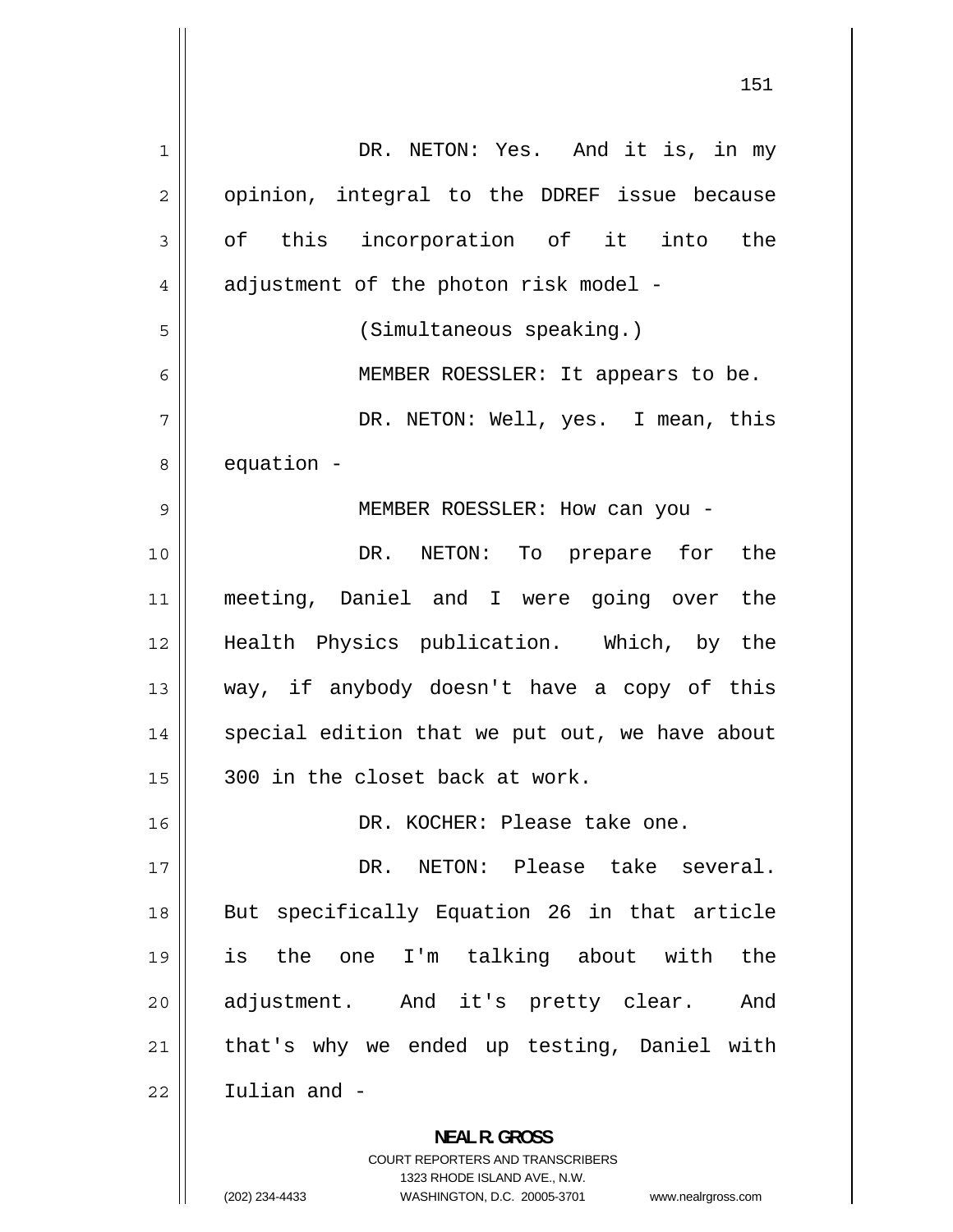1 CHAIRMAN RICHARDSON: Now, for alpha 2 particles and neutrons, let's set this aside 3 and say for neutrons, the DDREF for neutrons 4 applies to both acute and chronic neutron 5 exposures? Was that what you said? But at 6 different threshold levels? 7 DR. KOCHER: No, the dose response 8 for acute exposure to neutrons is assumed to 9 be linear with no adjustment at any dose. The 10 inverse dose-rate effect is applied to neutron 11 || exposures only in case of chronic exposure. 12 DR. HOFFMAN: And DDREF is not 13 || applied at all for neutrons. 14 DR. KOCHER: The way this separation 15 that you pointed out has been made, there's no 16 DDREF anywhere for neutrons. But there is 17 this inverse dose-rate effect that's embedded 18 in the REF for neutrons that's applied to 19 chronic exposure only. And for alpha 20 particles, the inverse - there is no DDREF for 21 || alpha particles, per se. 22 CHAIRMAN RICHARDSON: So there

> **NEAL R. GROSS**  COURT REPORTERS AND TRANSCRIBERS 1323 RHODE ISLAND AVE., N.W.

(202) 234-4433 WASHINGTON, D.C. 20005-3701 www.nealrgross.com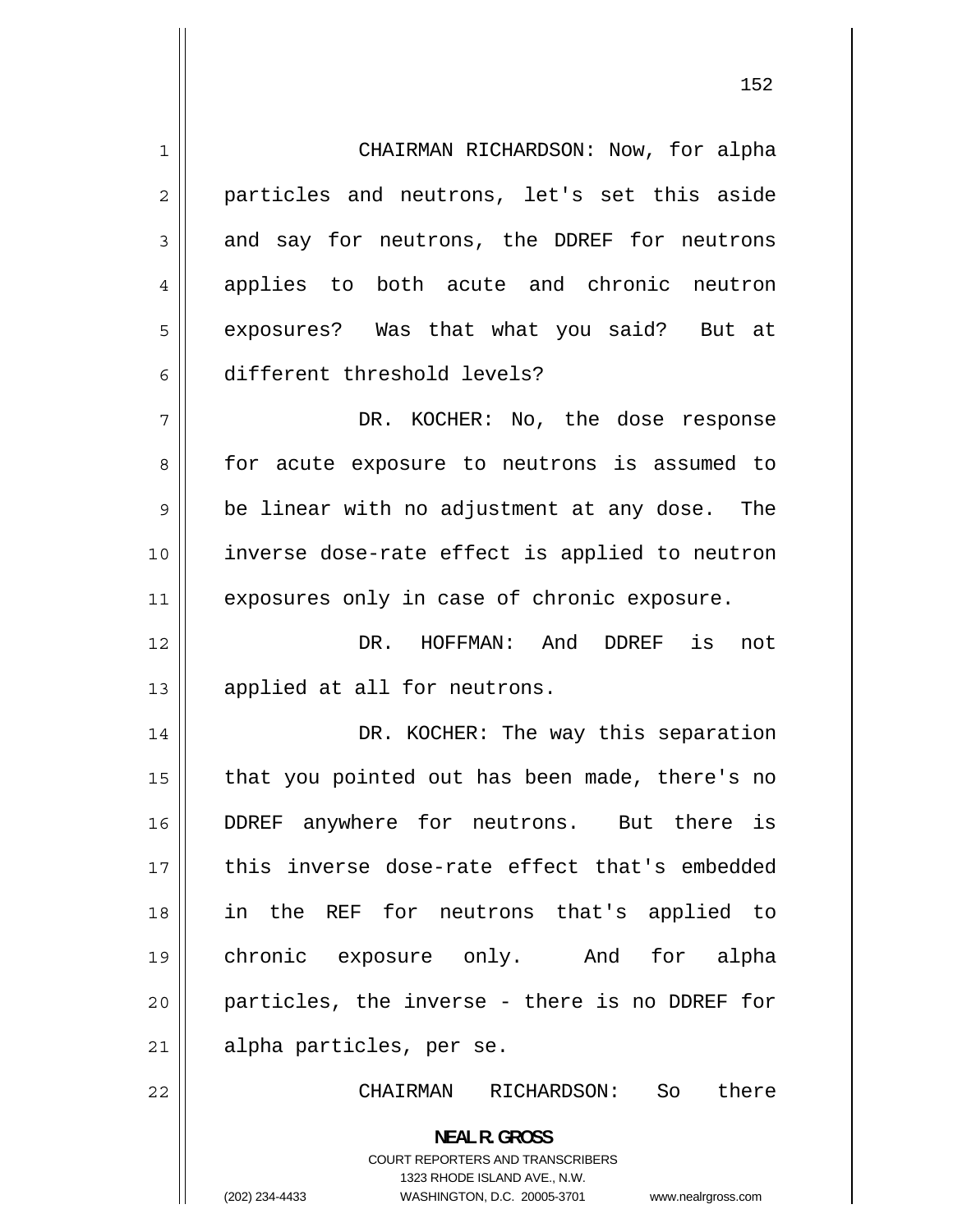you've made a distinction between the shape of the exposure response relationship for neutrons and the effect of inverse exposure rate effects, the protraction effect of the exposure.

1

2

3

4

5

6 And you've said that the energy 7 deposition for neutrons results in cancer 8 risks which are proportional to dose and 9 they're linear on an excess relative risk  $10 \parallel$  scale.

11 But when there's protraction, the  $12$  | effect varies; is that right?

13 DR. KOCHER: When it's protracted, 14 it basically changes the slope of the entire 15 dose response for chronic exposure. It just 16 shifts the slope because it's applied 17 | independent of dose for chronic exposure.

18 The same distribution applies at 19 any dose. It's a little different than this 20 phasing in of the DDREF for the low-LET. It's 21 just a single correction that's applied to any 22 dose as long as the exposure is chronic or

> **NEAL R. GROSS**  COURT REPORTERS AND TRANSCRIBERS 1323 RHODE ISLAND AVE., N.W. (202) 234-4433 WASHINGTON, D.C. 20005-3701 www.nealrgross.com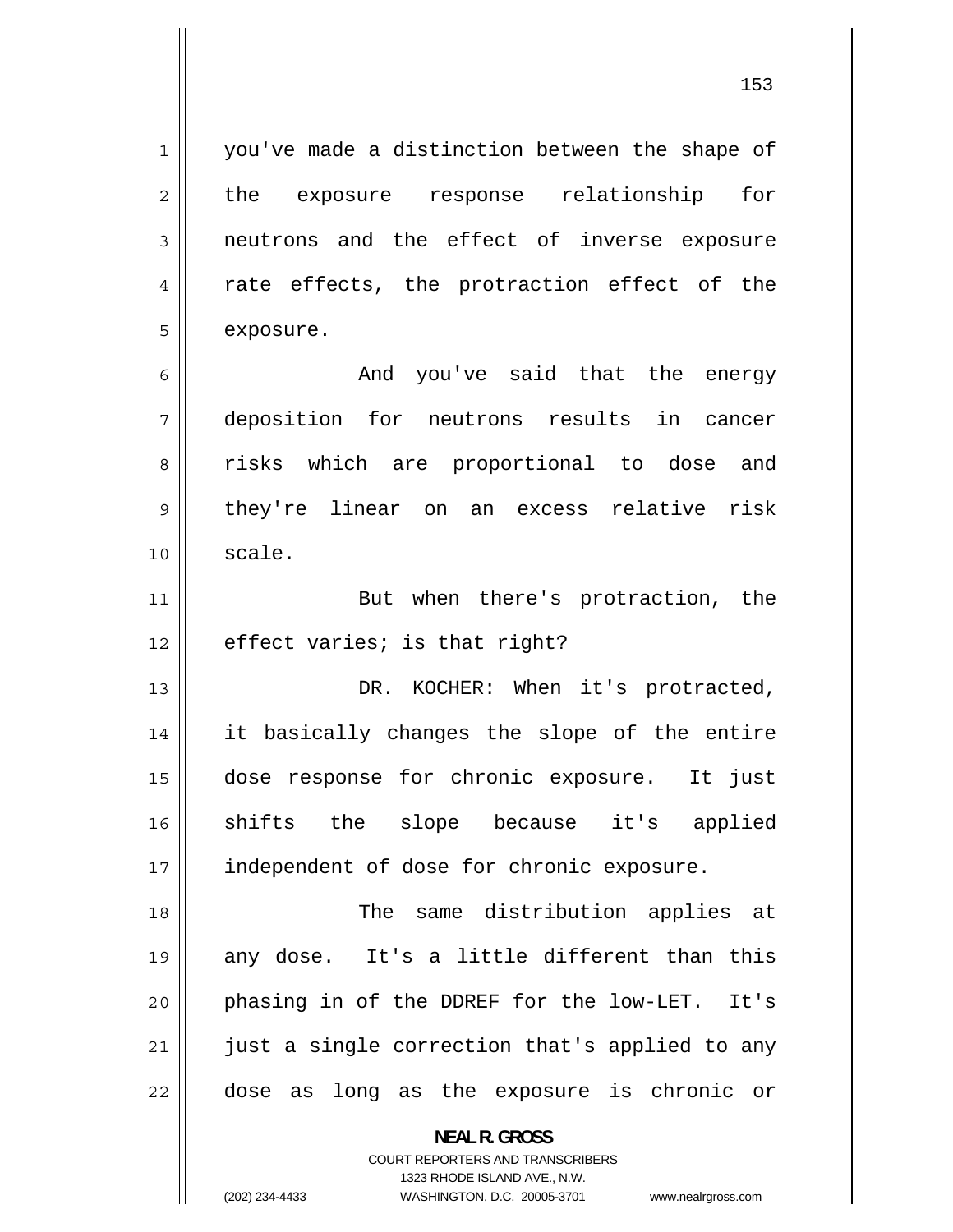protracted. So you're just changing the slope of the linear dose response, basically.

1

2

3 CHAIRMAN RICHARDSON: And someone 4 characterized what the recent UNSCEAR report 5 did for solid cancers with exposure to low-LET 6 radiation, which was they said, well, with the 7 cancer incidence data the effect looks 8 proportional to dose. The shape of the 9 exposure response is well-modeled by a linear 10 model.

11 And that, I mean, I don't want to 12 go too far there except to say it remains for 13 my thinking that what's been done, for 14 example, in modeling the effects of inhalation 15 of radon and other places, is to separate out 16 the question of the shape of the exposure 17 response function from the effect of 18 || protraction or the exposure rate effect.

19 And that's - there's a lot of  $20$  | clarity to be gained there.

21 DR. KOCHER: You can't do that for 22 radon because there's no such thing as an

> **NEAL R. GROSS**  COURT REPORTERS AND TRANSCRIBERS

1323 RHODE ISLAND AVE., N.W. (202) 234-4433 WASHINGTON, D.C. 20005-3701 www.nealrgross.com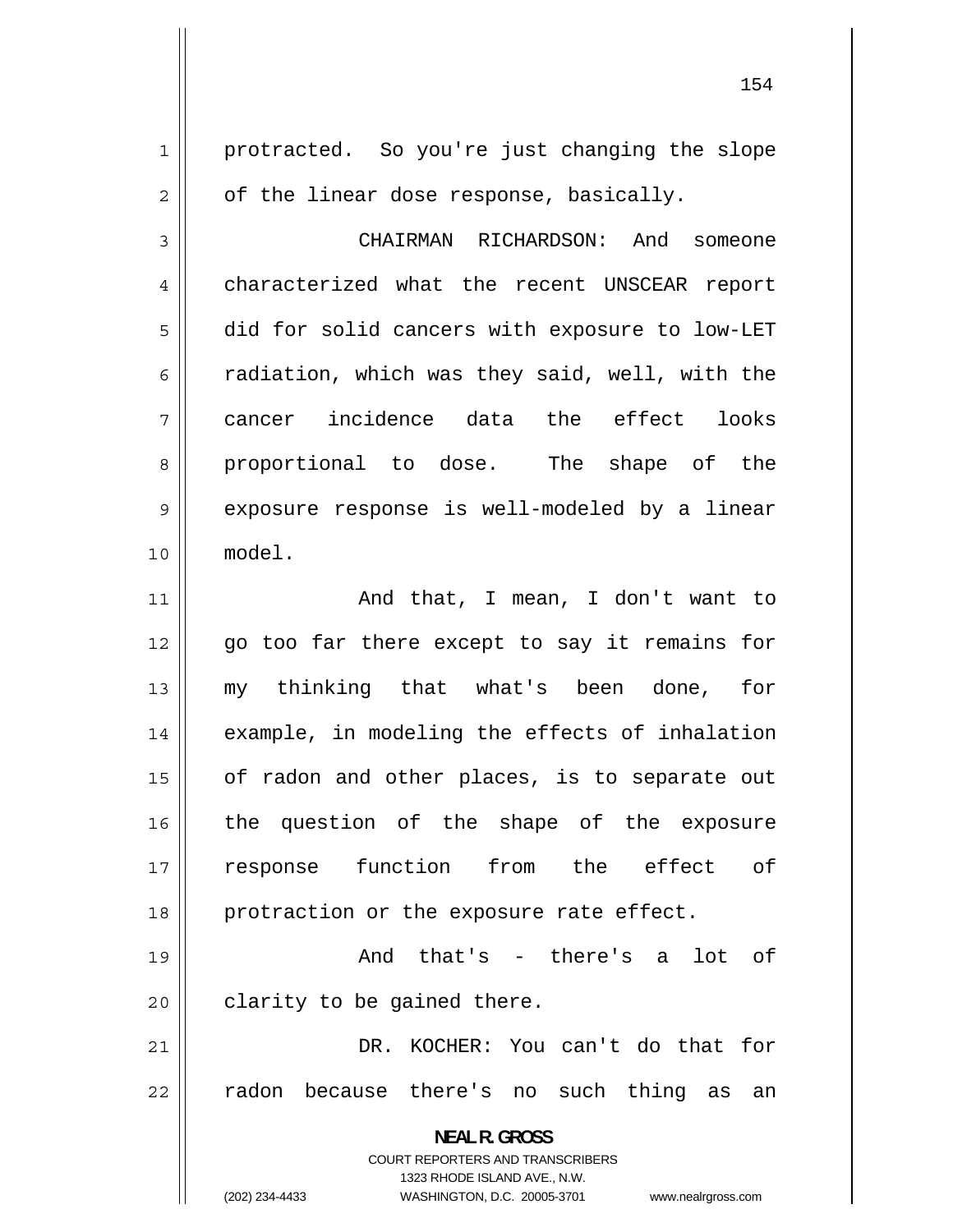1 acute exposure.

| $\overline{2}$ | They've<br>CHAIRMAN<br>RICHARDSON:                                                                                                                                     |
|----------------|------------------------------------------------------------------------------------------------------------------------------------------------------------------------|
| 3              | modeled the shape of the exposure response                                                                                                                             |
| 4              | function and the exposure rate effect.                                                                                                                                 |
| 5              | KOCHER: Yes, based on<br>DR.<br>an                                                                                                                                     |
| 6              | observation in some studies that the risk was                                                                                                                          |
| 7              | higher the lower the dose rate at the same                                                                                                                             |
| 8              | dose.                                                                                                                                                                  |
| 9              | CHAIRMAN RICHARDSON: Yes, exactly.                                                                                                                                     |
| 10             | DR. KOCHER: But the difference                                                                                                                                         |
| 11             | between radon and gamma rays is you don't have                                                                                                                         |
| 12             | acute exposure to radon.                                                                                                                                               |
| 13             | CHAIRMAN RICHARDSON: I<br>mean,<br>we                                                                                                                                  |
| 14             | talked through the experimental setups<br>in                                                                                                                           |
| 15             | which you could consider the effect of                                                                                                                                 |
| 16             | different types of dosing experiments, right?                                                                                                                          |
| 17             | And all of those thought                                                                                                                                               |
| 18             | experiments involved separating out the shape                                                                                                                          |
| 19             | оf<br>function<br>from<br>the<br>exposure response                                                                                                                     |
| 20             | separating out questions about the effect of                                                                                                                           |
| 21             | protraction.                                                                                                                                                           |
| 22             | We're all aware of the effects of                                                                                                                                      |
|                | <b>NEAL R. GROSS</b><br><b>COURT REPORTERS AND TRANSCRIBERS</b><br>1323 RHODE ISLAND AVE., N.W.<br>(202) 234-4433<br>WASHINGTON, D.C. 20005-3701<br>www.nealrgross.com |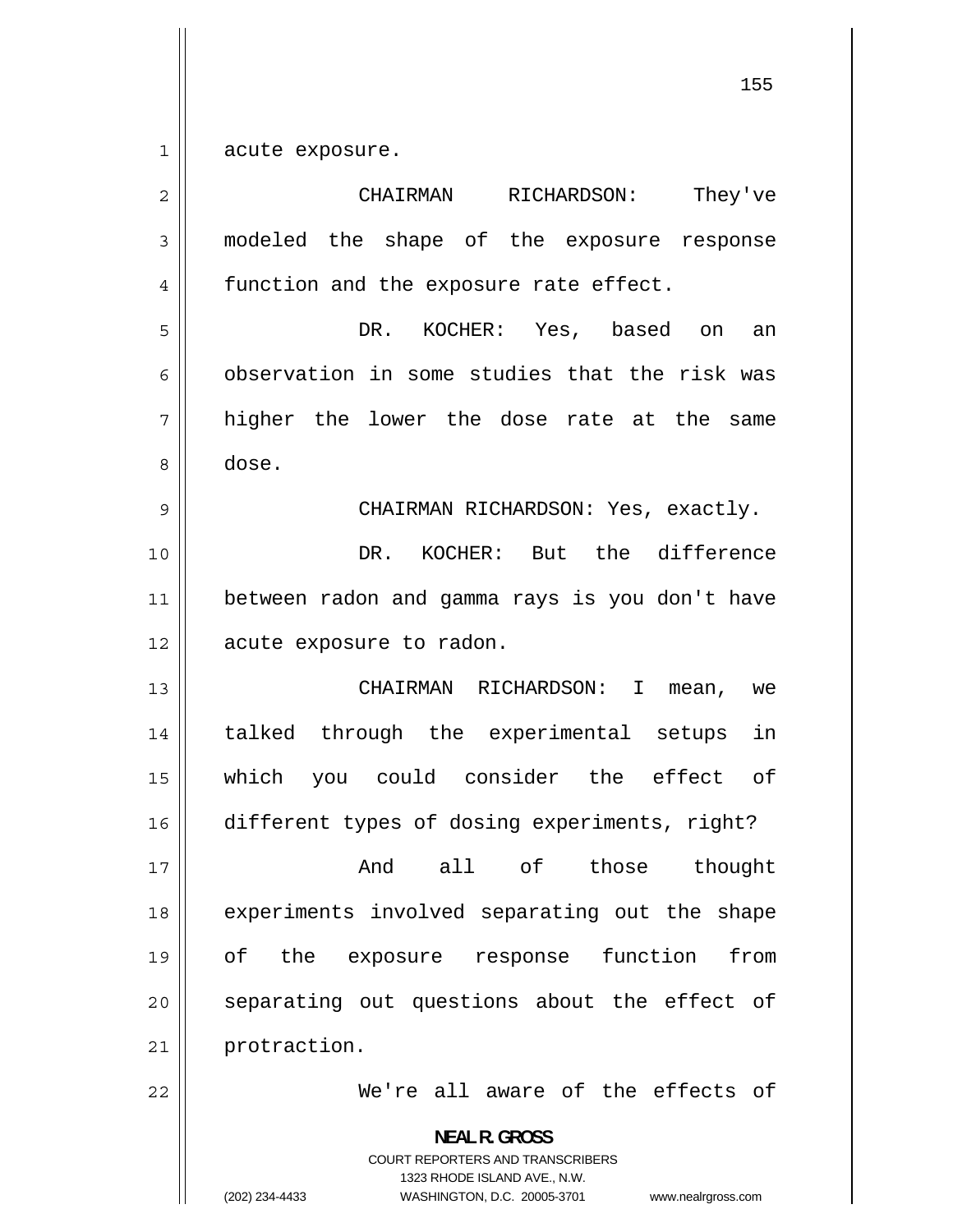| $\mathbf 1$    | in<br>priming exposures,<br>for example        |
|----------------|------------------------------------------------|
| $\overline{c}$ | radiotherapy, in which the<br>is<br>response   |
| 3              | mitigated by fractionating the exposure and    |
| 4              | giving the priming dose.                       |
| 5              | That would be an example where even            |
| 6              | if we're talking about leukemia, as I read it, |
| 7              | the shape of the exposure response may be      |
| 8              | linear quadratic. And yet, a priming dose,     |
| 9              | fractionation or delivering the same total     |
| 10             | dose over periods, is going to yield a         |
| 11             | different response.                            |
| 12             | The argument that they're somehow              |
| 13             | intimately embedded by the linear quadratic    |
| 14             | shape of an exposure response function for a   |
| 15             | exposure doesn't conform<br>single<br>to       |
| 16             | experimental evidence in medical practice.     |
| 17             | So I'm sort of looking at like a               |
| 18             | lot of complexity laid out in this flow        |
| 19             | diagram for scenarios where I would think we   |
| 20             | could question a series of these decision      |
| 21             | points. And I think what's been done has       |
| 22             | started to simplify them, but it's -           |

**NEAL R. GROSS**  COURT REPORTERS AND TRANSCRIBERS 1323 RHODE ISLAND AVE., N.W.

(202) 234-4433 WASHINGTON, D.C. 20005-3701 www.nealrgross.com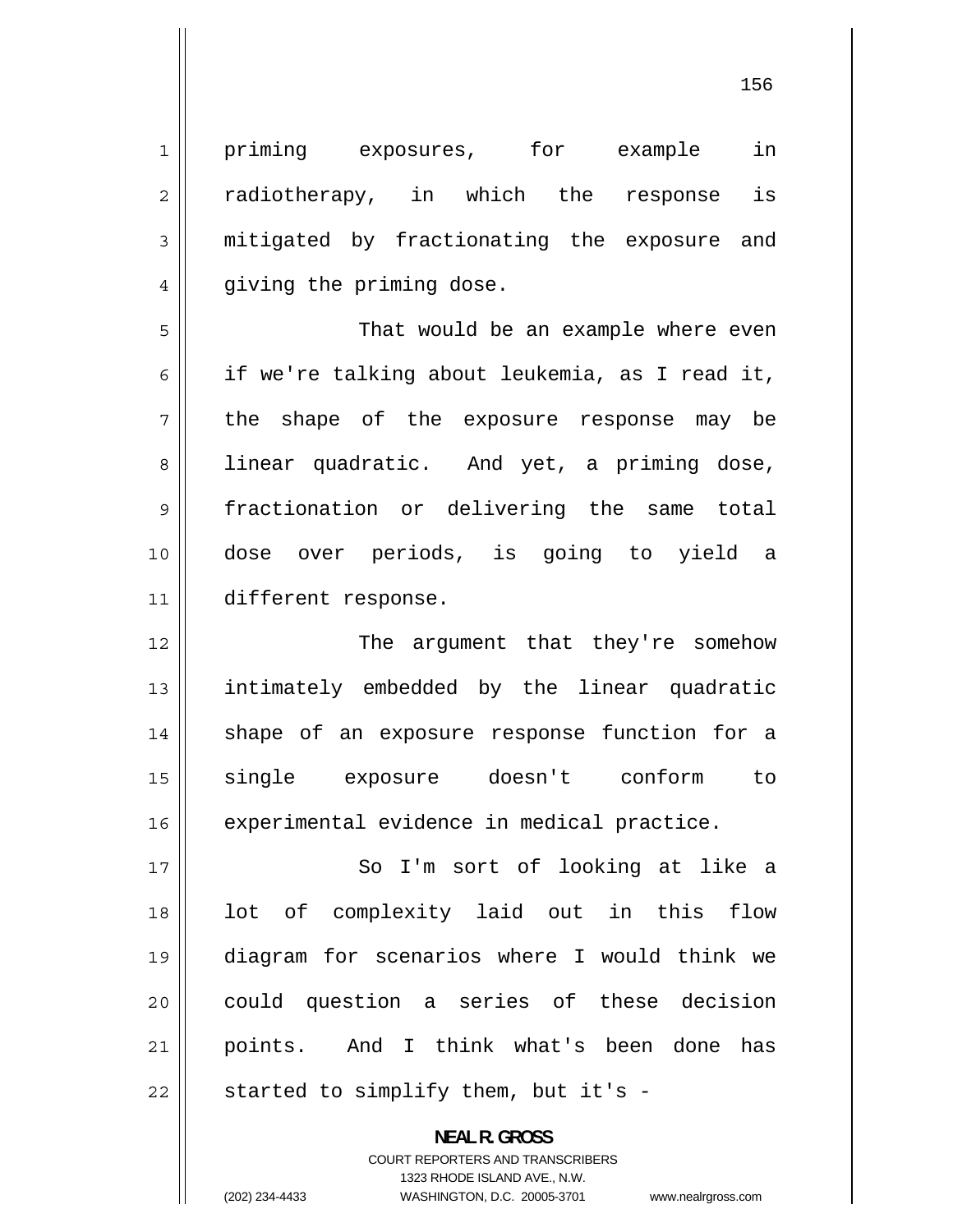1 DR. KOCHER: Yes, my reaction to 2 your comment about the flow diagrams is that I 3 suspect it's fairly transparent what has been 4 done if you stare at the flow diagram for a 5 little while because there's not that many 6 decision points. But what you're raising is 7 certainly something that we would be 8 interested in knowing more about, and that is 9 problems that you have with these decision 10 || points and how they're made. 11 That's a whole other area that if 12 you have different thoughts about the validity 13 of these decision points, I suspect NIOSH 14 would like to hear about that. 15 MEMBER ZIEMER: All you're saying is  $16$  | this is what you're doing now. 17 || DR. KOCHER: Yes. 18 MEMBER ZIEMER: So the interesting 19 question is what would the decision points 20 look like in your new proposal, and are they  $21$  | the right ones? 22 CHAIRMAN RICHARDSON: Right, yes. **NEAL R. GROSS**  COURT REPORTERS AND TRANSCRIBERS 1323 RHODE ISLAND AVE., N.W. (202) 234-4433 WASHINGTON, D.C. 20005-3701 www.nealrgross.com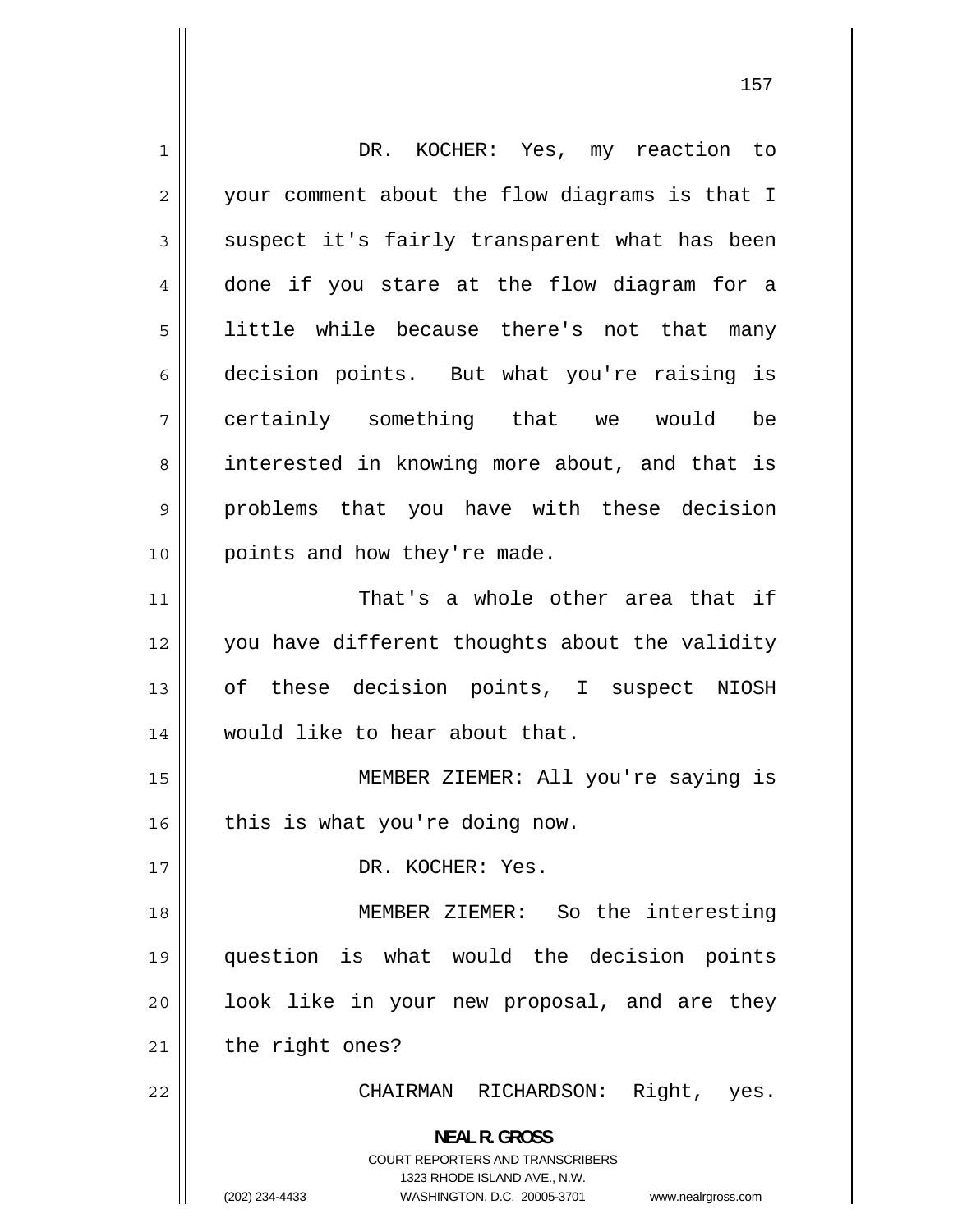1 No, I - yes, I agree. So it's great to know. 2 I mean, as I said, there have been a series 3 of these questions about what was currently [4](#page-3-0) being done that weren't as clear in my mind as [5](#page-4-0) they are now after your presentation. And I [6](#page-5-0) really appreciate that. And I'm still, I [7](#page-6-0) guess - [8](#page-7-0) DR. KOCHER: Your comment about [9](#page-8-0) leukemia I thought was also well-taken. My [10](#page-9-0) sense is that, okay, we have a linear [11](#page-10-0) quadratic model in IREP for acute exposure. [12](#page-11-0) And the assumption that only the linear term [13](#page-12-0) applies in cases of chronic exposure, that's [14](#page-13-0) probably a judgment. [15](#page-14-0) I doubt that that's written in [16](#page-15-0) concrete somewhere. Charles might disagree [17](#page-16-0) with me, but I suspect that falls in the [18](#page-17-0) rubric of an assumption. [19](#page-18-0) MEMBER ZIEMER: Have you thought [20](#page-19-0) about a similar diagram for the new things [21](#page-20-0) you're proposing or - [22](#page-21-0) DR. APOSTOAEI: This is Iulian **NEAL R. GROSS**  COURT REPORTERS AND TRANSCRIBERS 1323 RHODE ISLAND AVE., N.W. (202) 234-4433 WASHINGTON, D.C. 20005-3701 www.nealrgross.com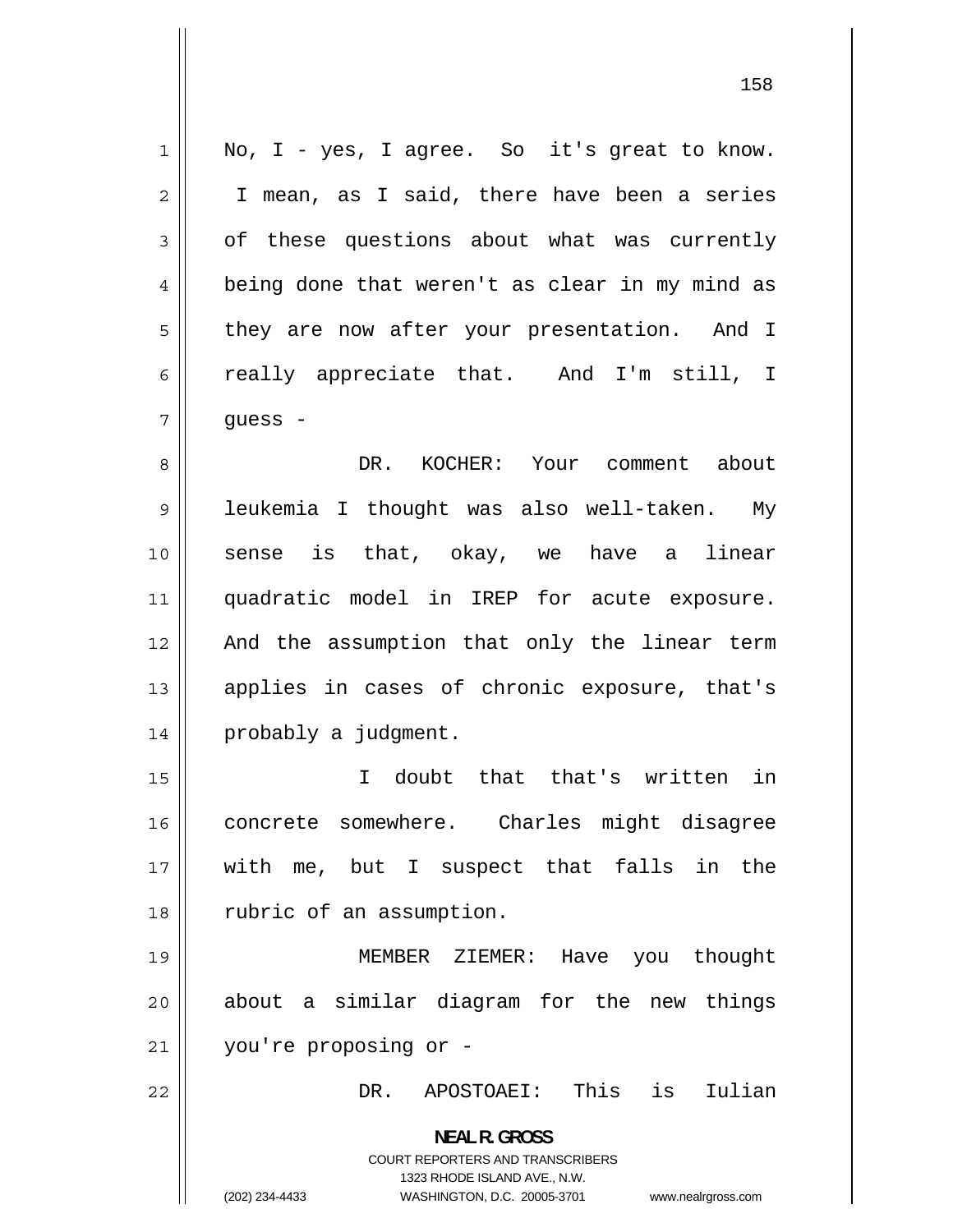1 speaking. One point that will change in the 2 flow diagram is that we will have the same 3 distribution and be applicable for all solid 4 tumors. So that decision point to separate 5 thyroid and breast will go away. So, that's 6 one example and - 7 DR. NETON: The histogram goes away. 8 I mean, it's a continuous function, right? 9 DR. APOSTOAEI: Right. So, but we 10 have two distributions; now we're going to 11 || have just one. 12 DR. HOFFMAN: We'll have one 13 distribution also where we are proposing 14 different ranges for the definition of what 15 should be considered a lower bound for the 16 acute dose. That would determine when a DDREF 17 || needs to be considered for acute exposures. 18 DR. KOCHER: Other than that change, 19 it really - I don't think we've thought about  $20$  || any changes in the decision diagram, per se. 21 MEMBER ZIEMER: You're proposing ten 22 millisieverts when you lower the bar. And **NEAL R. GROSS**  COURT REPORTERS AND TRANSCRIBERS

1323 RHODE ISLAND AVE., N.W.

(202) 234-4433 WASHINGTON, D.C. 20005-3701 www.nealrgross.com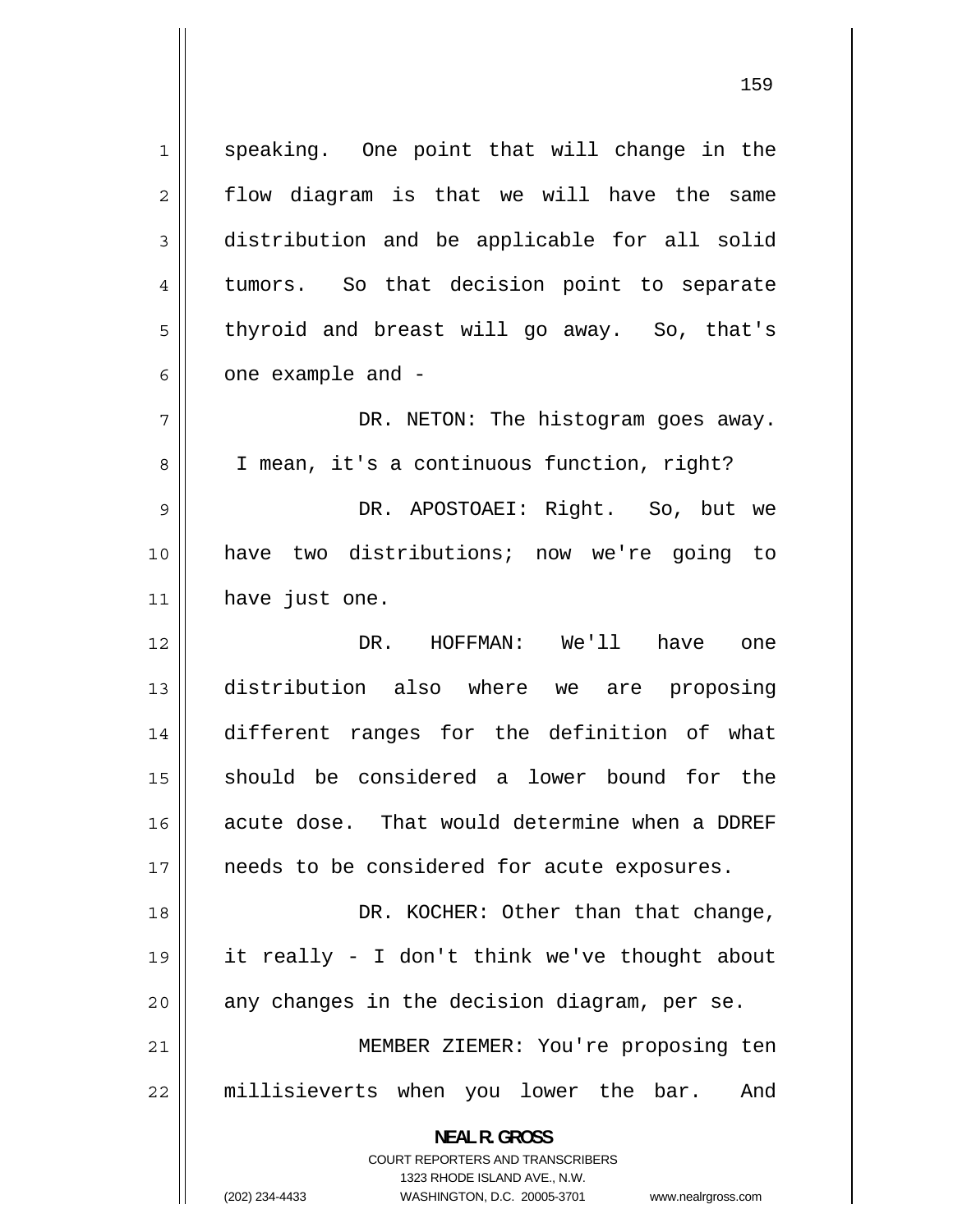1 it's currently 30, okay.

2 CHAIRMAN RICHARDSON: You know, as 3 the histogram you're imagining becomes - has 4 more mass at one - 5 DR. HOFFMAN: Yes, and it becomes 6 essentially a piece-wise uniform distribution,

7 continuous. And the reason for this is that 8 numerous data sets that are then weighted in 9 terms of degrees of plausibility are then 10 combined.

11 And so the final state of knowledge 12 of distribution that we are recommending that 13 replace these histograms, is a continuous 14 distribution, but it can only be approximated 15 by the - it is not exactly - does it conform 16 || to a named statistical distribution.

17 CHAIRMAN RICHARDSON: Right. I'm 18 imagining though -- so we've got a decision 19 point here with - you've got on the left and 20 right-hand side of this figure - on the right-21 hand side of the flow diagram, there's a 22 complicated function which moves you from one

> **NEAL R. GROSS**  COURT REPORTERS AND TRANSCRIBERS 1323 RHODE ISLAND AVE., N.W. (202) 234-4433 WASHINGTON, D.C. 20005-3701 www.nealrgross.com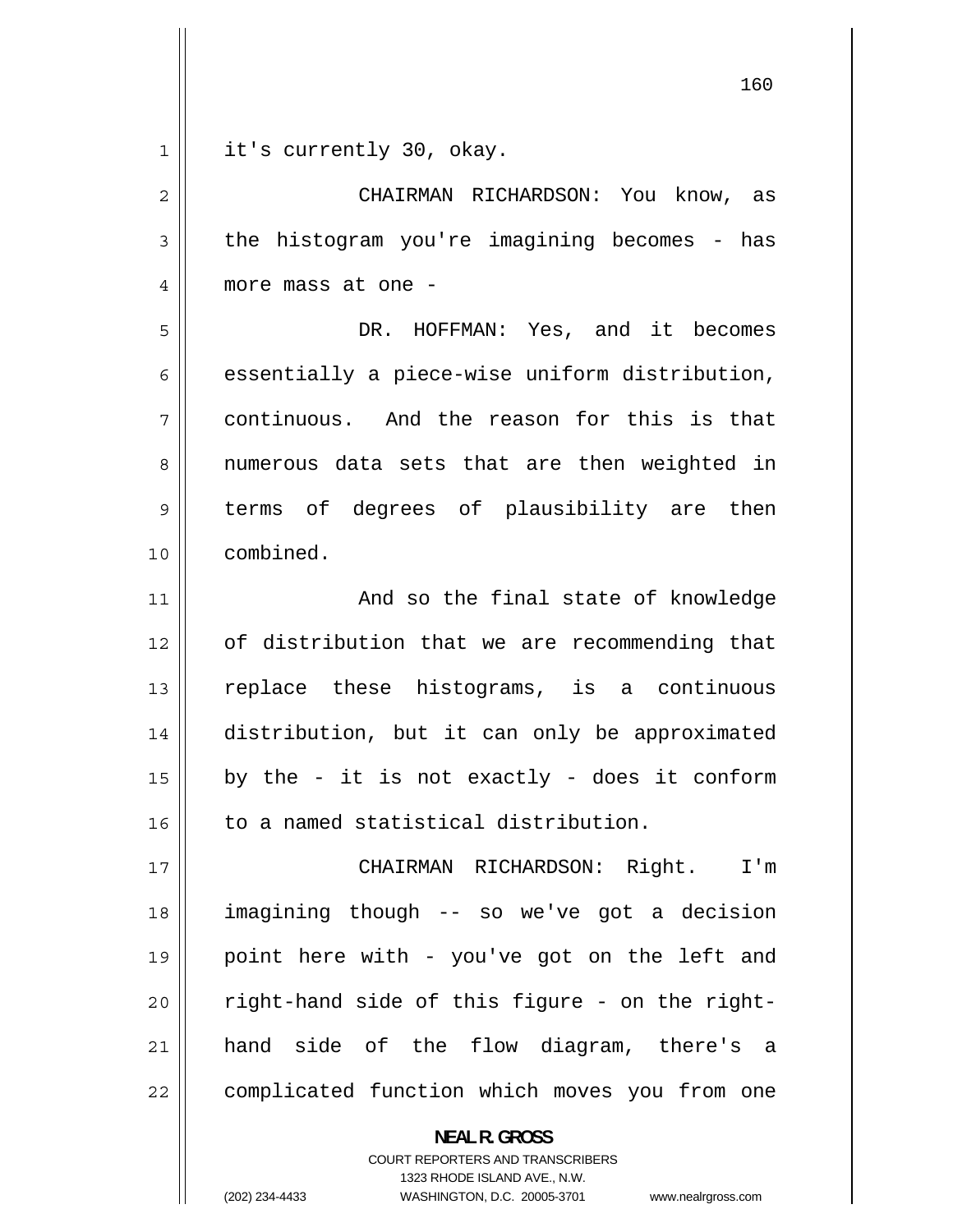1 to a distribution which you're imagining which 2 has mass - the majority of its mass around 3 one. 4 And as you get to this threshold, 5 you're smoothing the transition between a 6 value of one and a value which has its modal 7 value around one. So you're moving from 8 certainty about the shape of the acute 9 exposure response relationship - 10 || DR. HOFFMAN: To uncertainty. 11 CHAIRMAN RICHARDSON: -- to one 12 || where there is uncertainty about it. 13 || DR. HOFFMAN: Right. 14 DR. KOCHER: Which increases as the 15 dose goes down. 16 CHAIRMAN RICHARDSON: Yes, but it's 17 - it does that as a function of the magnitude 18 || of the acute dose. 19 DR. HOFFMAN: Yes. 20 CHAIRMAN RICHARDSON: So it's saying 21 that's the - as you get into the low-dose 22 range, there is greater uncertainty about the **NEAL R. GROSS**  COURT REPORTERS AND TRANSCRIBERS 1323 RHODE ISLAND AVE., N.W. (202) 234-4433 WASHINGTON, D.C. 20005-3701 www.nealrgross.com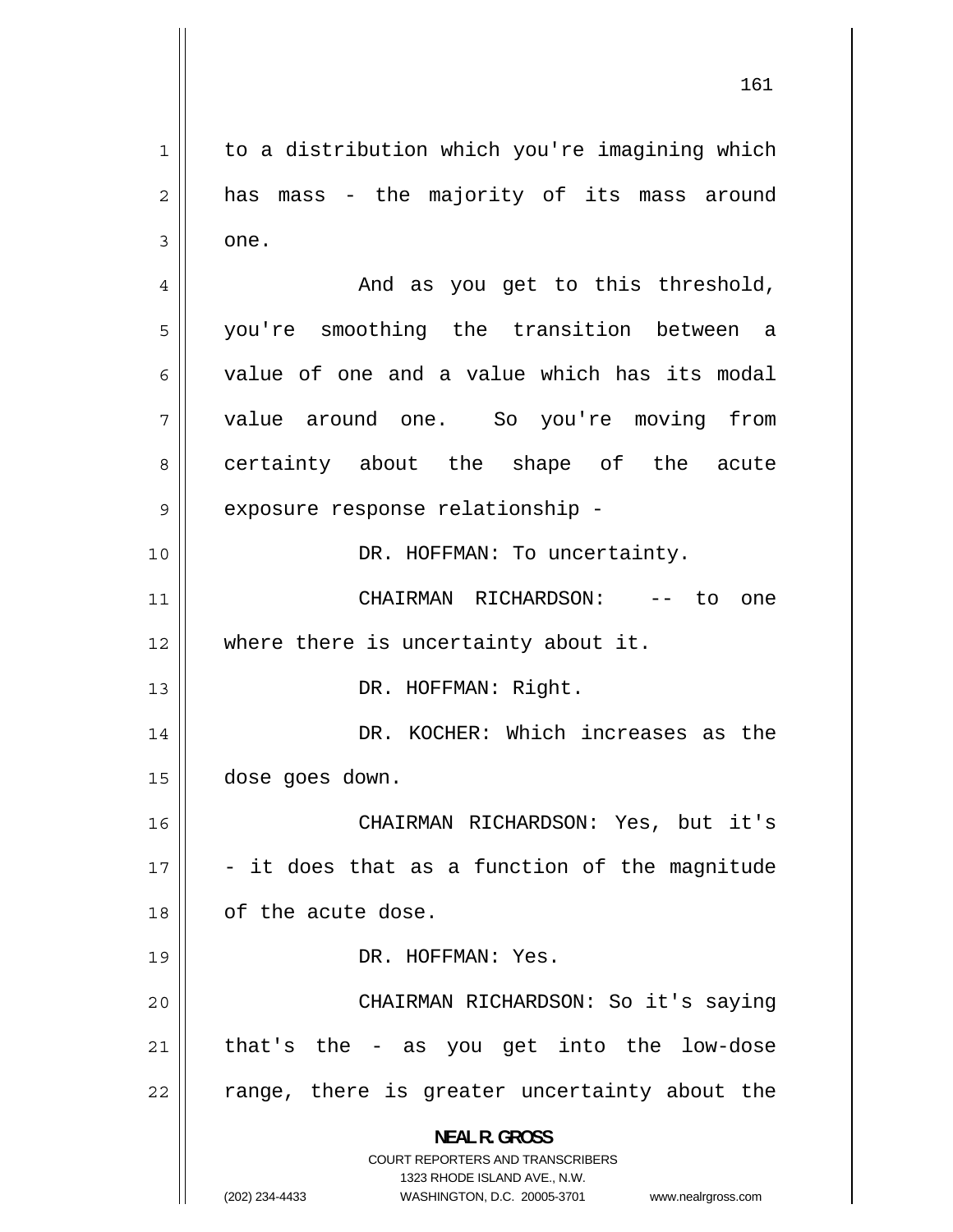| $\mathbf 1$ | shape of the exposure response function.                                                            |
|-------------|-----------------------------------------------------------------------------------------------------|
| 2           | DR. HOFFMAN: Yes.                                                                                   |
| 3           | CHAIRMAN RICHARDSON: Is that what                                                                   |
| 4           | you - maybe that is what you think of as the                                                        |
| 5           | DDREF.                                                                                              |
| 6           | DR. HOFFMAN: Well, the way you said                                                                 |
| 7           | it in plain English is exactly what's                                                               |
| 8           | happening. As the acute dose decreases, the                                                         |
| 9           | amount of uncertainty in the risk associated                                                        |
| 10          | with that dose increases. But the central                                                           |
| 11          | value, given our proposed revisions, would be                                                       |
| 12          | closer to straight linearity or closer to a                                                         |
| 13          | DDREF of 1.0 than it was previously.                                                                |
| 14          | CHAIRMAN RICHARDSON: Right.<br>$\mathbf I$                                                          |
| 15          | mean, previously as it got down there, you                                                          |
| 16          | divided the linear excess relative rate model                                                       |
| 17          | by a factor which had its modal value around                                                        |
| 18          | 1.5?                                                                                                |
| 19          | DR. HOFFMAN: That's right.                                                                          |
| 20          | CHAIRMAN RICHARDSON: Which to me,                                                                   |
| 21          | was sort of, you know, it's surprising if you                                                       |
| 22          | would say that to most people when they would                                                       |
|             | <b>NEAL R. GROSS</b><br><b>COURT REPORTERS AND TRANSCRIBERS</b>                                     |
|             | 1323 RHODE ISLAND AVE., N.W.<br>(202) 234-4433<br>WASHINGTON, D.C. 20005-3701<br>www.nealrgross.com |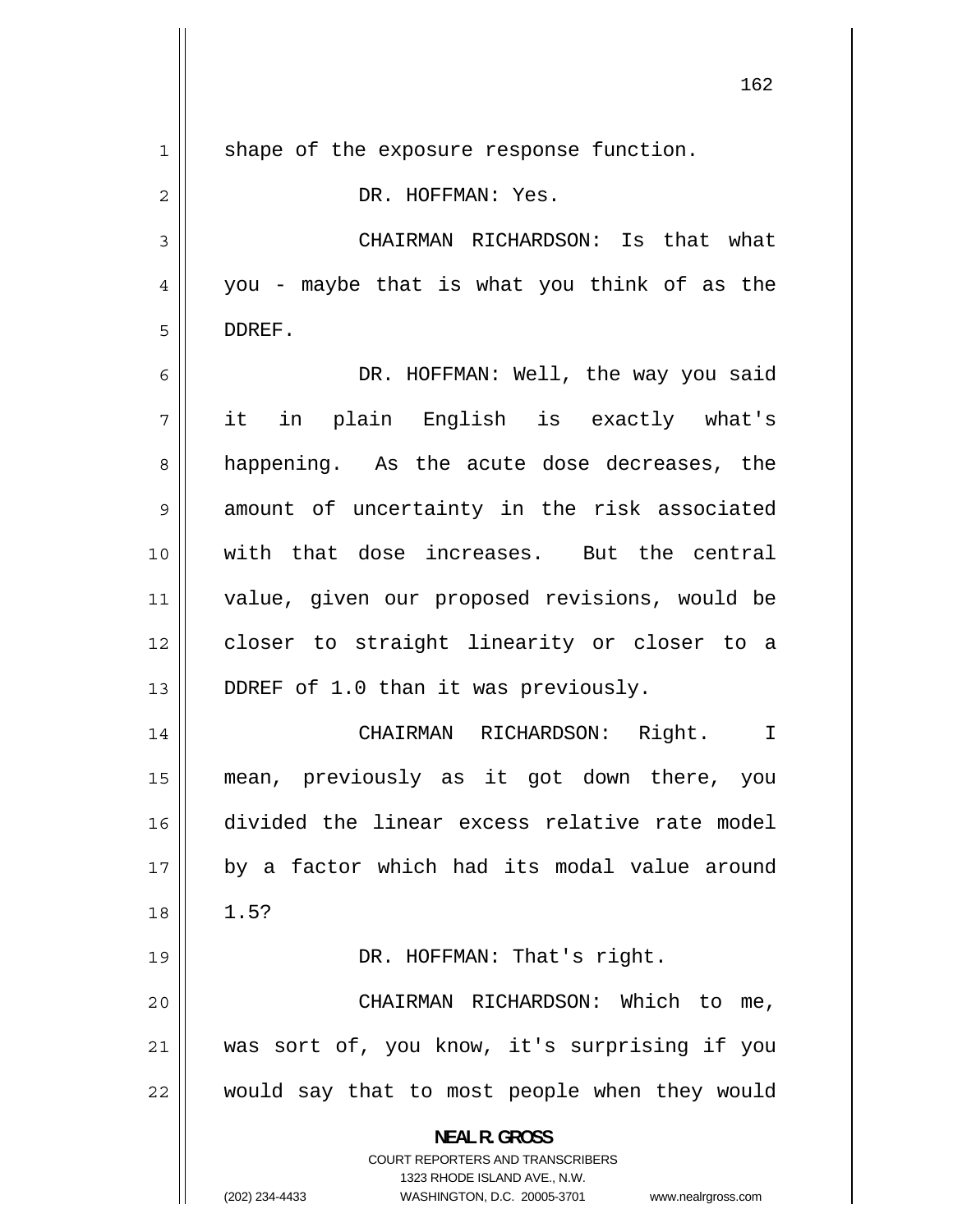1 be thinking about, you know, saying we're 2 starting off with the assumption of a linear 3 no-threshold model. And yet, implicit in this 4 is that there's non-linearity. There's a 5 curvature to the exposure response function as 6 you get to lower doses. 7 I guess one of the questions is we 8 know there's uncertainty about the exposure 9 response function as you get to lower doses. 10 And why isn't that captured already by the 11 variance of the risk estimates? 12 Why are we adding another factor in 13 to say that there's uncertainty of our 14 || essential estimates -15 DR. KOCHER: The uncertainty in the 16 ERR per sievert is independent of dose, is the 17 reason why. If there were no DDREF, the 18 uncertainty would - in the ERR would be 19 independent of dose. 20 CHAIRMAN RICHARDSON: So if you just 21 wanted to answer that question, the best way 22 to do it, the most logically coherent way to **NEAL R. GROSS** 

> COURT REPORTERS AND TRANSCRIBERS 1323 RHODE ISLAND AVE., N.W.

(202) 234-4433 WASHINGTON, D.C. 20005-3701 www.nealrgross.com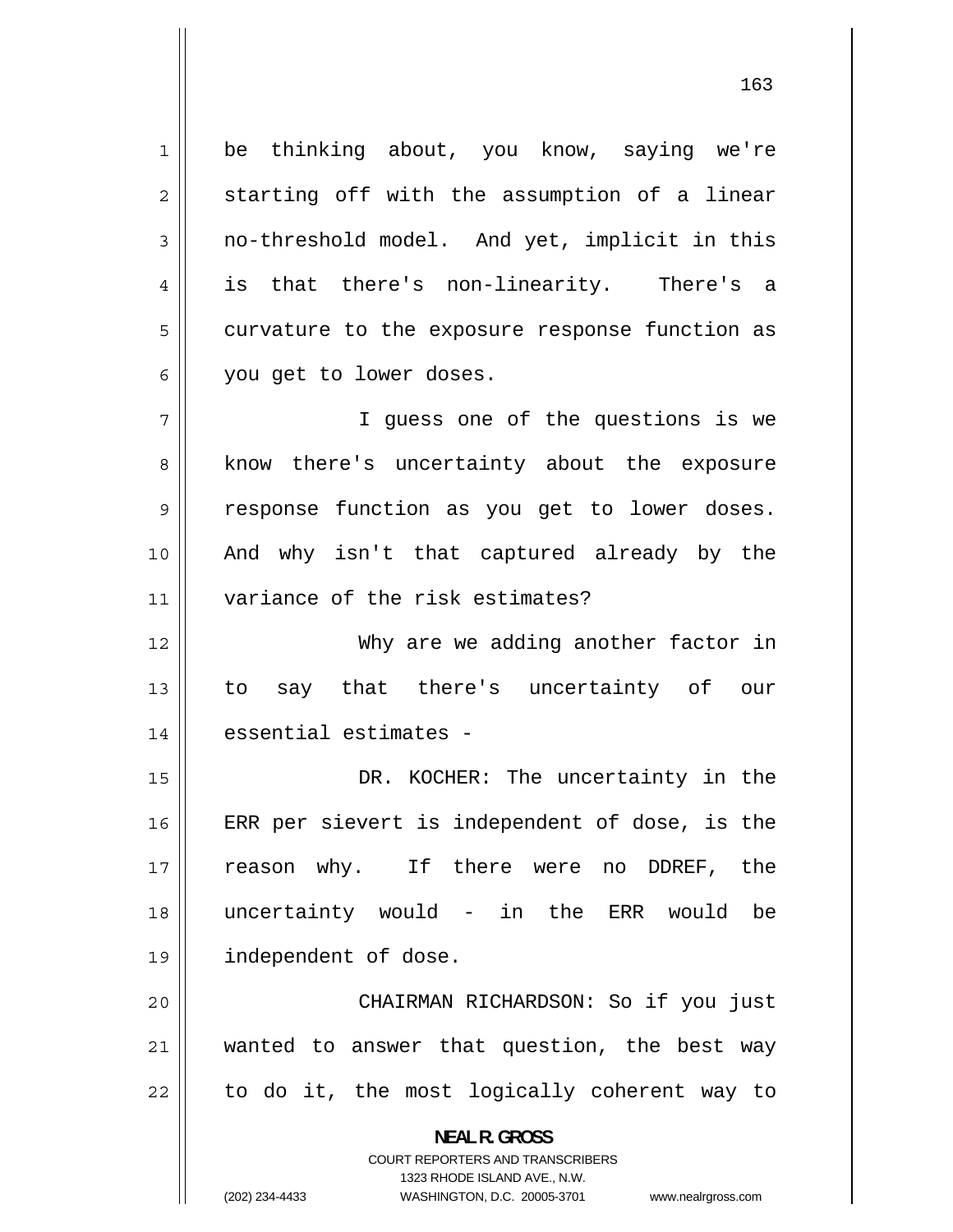1 do it would be to derive point-wise confidence 2 bounds using the lifespan data for the risk, 3 for all the risk models.

4 You already have - you have 5 preferred data sets you want to use to derive 6 the dose response coefficient, you've fitted a 7 model to it, and now you want to reflect the 8 fact that there's variance in a point-wise 9 fashion as you're moving along in the model.

10 So this would be like a very 11 complicated exercise to get around to 12 something - I'm not saying our best estimate 13 is from the fitted model, but the uncertainty 14 increases as you get to move along the datas.

15 DR. KOCHER: The DDREF is really  $16$  || kind of an artificial construct that -

17 CHAIRMAN RICHARDSON: Absolutely.

18 DR. KOCHER: -- attempts to make 19 things a little easier, but of course it's a 20 | complicated problem.

21 CHAIRMAN RICHARDSON: No, but if you 22 would show this to somebody and they've got

> **NEAL R. GROSS**  COURT REPORTERS AND TRANSCRIBERS

> > 1323 RHODE ISLAND AVE., N.W.

(202) 234-4433 WASHINGTON, D.C. 20005-3701 www.nealrgross.com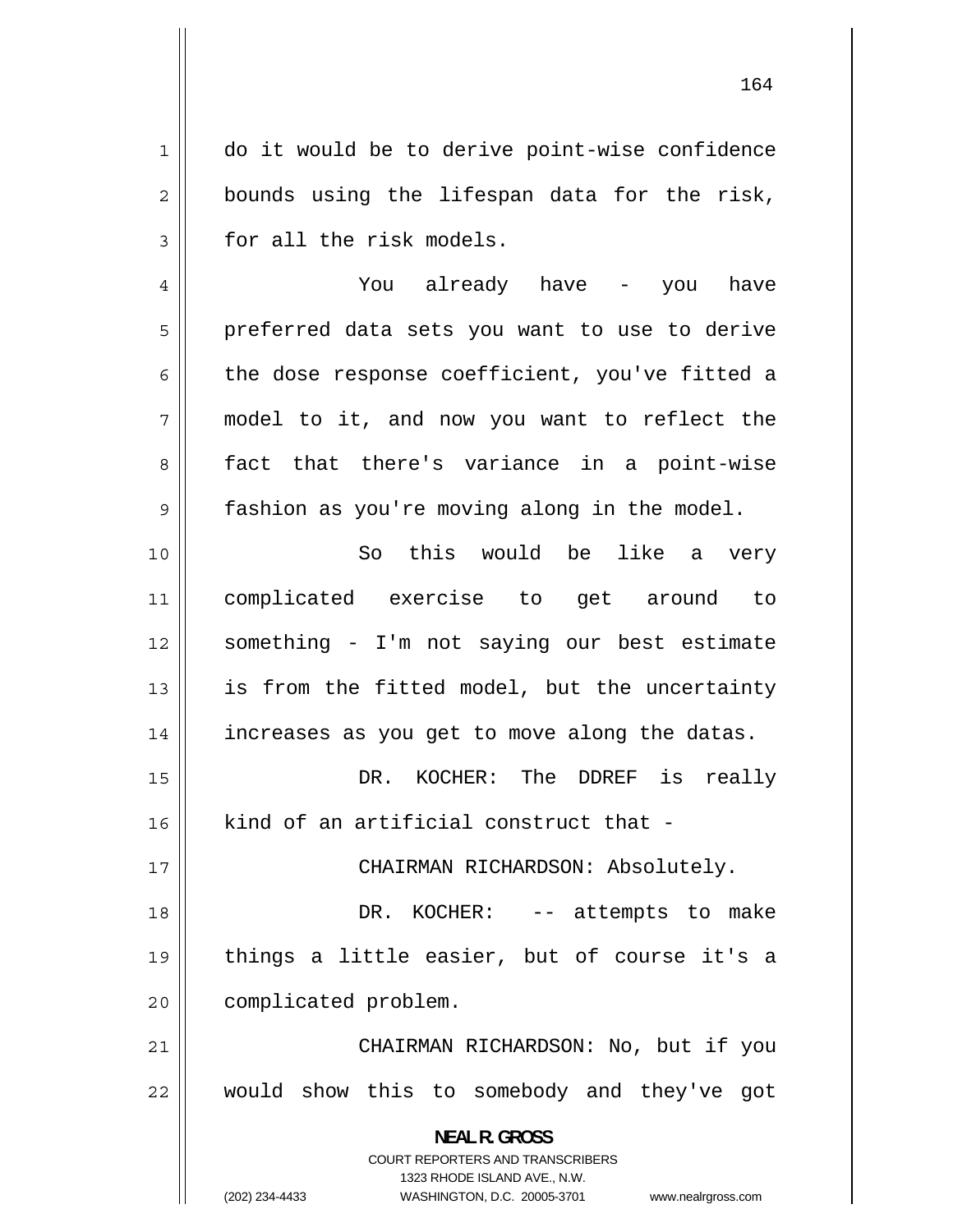1 this weird assumption about a very complicated 2 function smoothing in an uncertainty 3 distribution that's going to move from one to 4 a bound around one with a distribution that's 5 going to be around modal and it's to capture 6 uncertainty in the exposure response function 7 at the lower doses where we've extrapolated to 8 where all the exposure is occurring for the 9 workers, then maybe what you just want to do 10 is just take the point-wise confidence bounds 11 from the data sets that the risk estimates are 12 | coming from. 13 DR. KOCHER: So you would say that 14 the ERR per sievert should have an uncertainty  $15$  | that's a function of dose? 16 CHAIRMAN RICHARDSON: Well, you 17 would use the empirical confidence bounds for 18 the risk estimates. You're already doing 19 that. I mean, you've already got one. You're  $20$  || just - it's not point-wise right now. 21 I mean, I'm still, you know, I'm 22 trying to work through what all is wrapped up **NEAL R. GROSS**  COURT REPORTERS AND TRANSCRIBERS 1323 RHODE ISLAND AVE., N.W.

(202) 234-4433 WASHINGTON, D.C. 20005-3701 www.nealrgross.com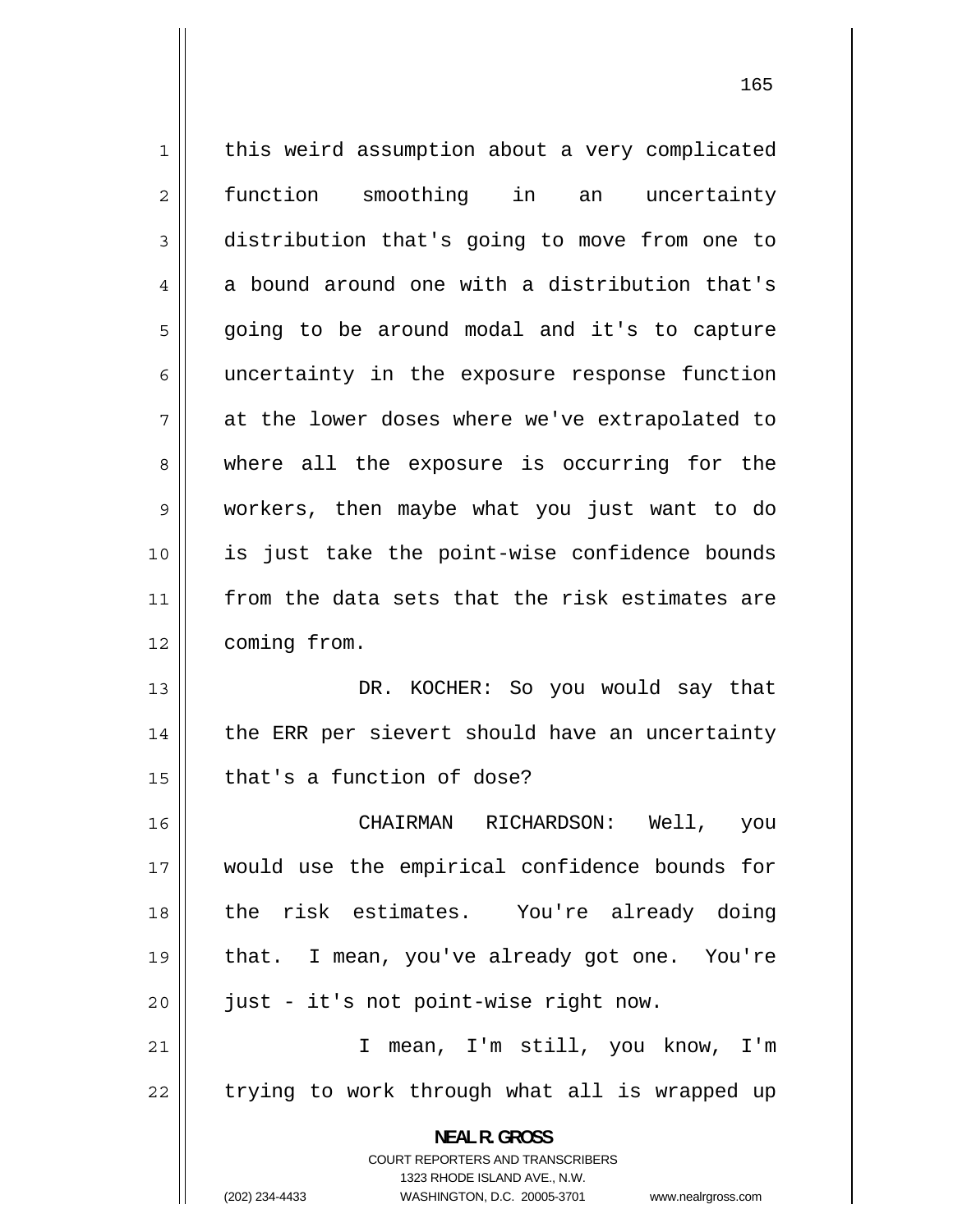1 in this. And there's a lot of things wrapped 2 up in it.

3 One of them is the shape of the 4 exposure response function. One is the kind 5 of confidence you have in the estimates in the 6 low-dose range. And it's, I mean, I guess - 7 DR. HOFFMAN: Yes, I mean, if we 8 were to think about a major revision to IREP, 9 then there are several ways one could proceed. 10 One is a revision update of DDREF and how it 11 is applied to linear risk coefficients that 12 have been published. Another is to forget the 13 DDREF and apply confidence bounds to the 14 epidemiological data as they are extrapolated 15 down below limits of epidemiological 16 detection.

17 DR. TRABALKA: There's some 18 extremely large uncertainties on low-dose 19 data. 20 CHAIRMAN RICHARDSON: Right. Well,

21 I mean, that's - I'm just not - introducing a 22 shape parameter as - which appears ad hoc, a

> **NEAL R. GROSS**  COURT REPORTERS AND TRANSCRIBERS 1323 RHODE ISLAND AVE., N.W.

(202) 234-4433 WASHINGTON, D.C. 20005-3701 www.nealrgross.com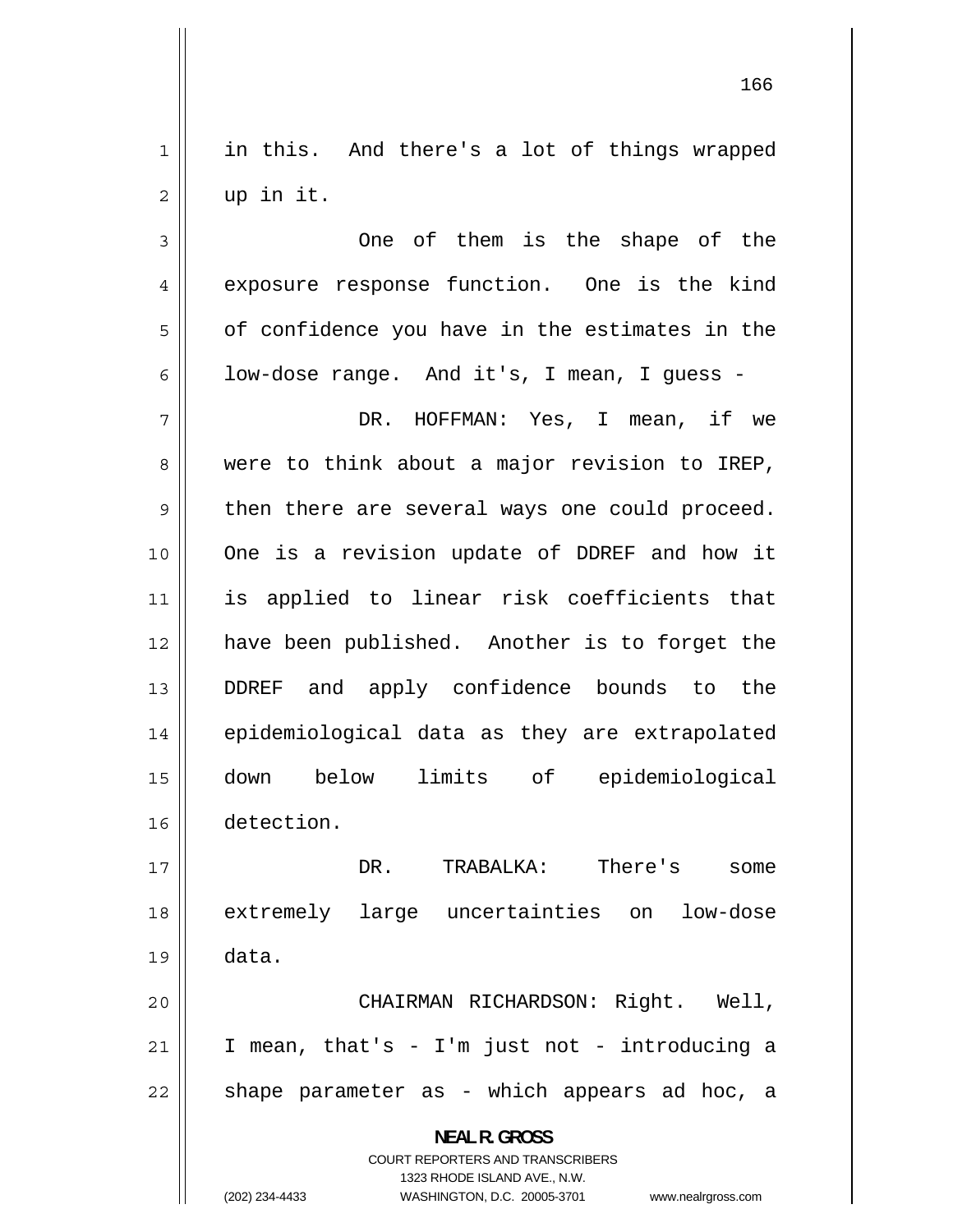dose limit which is some transition value, a complicated kind of logistic function, I guess, sort of shaped thing to smooth - to transition into that to capture the fact that we're uncertain about the low-dose risk coefficients.

7 I mean, it seems to me like lots of 8 parameters and decisions about parametric 9 forms introduced - I mean, there's already - I 10 mean, from my point of view the risk estimates 11 are already highly imprecise. I'm not sure  $12$  | there's actually any value in any of it.

13 You could just say, I mean, if you 14 wanted to do that, you would say these risk 15 estimates are - these are our best empirical 16 risk estimates. We have a linear model that 17 we fit to solid cancer data. It has an 18 estimated variance around it which captures 19 uncertainty, and it leverages some form of 20 precision through the parametric assumption 21 that as exposure increases, cancer risk 22 **increases.** And that's the best we can do.

> **NEAL R. GROSS**  COURT REPORTERS AND TRANSCRIBERS

> > 1323 RHODE ISLAND AVE., N.W.

1

2

3

4

5

6

(202) 234-4433 WASHINGTON, D.C. 20005-3701 www.nealrgross.com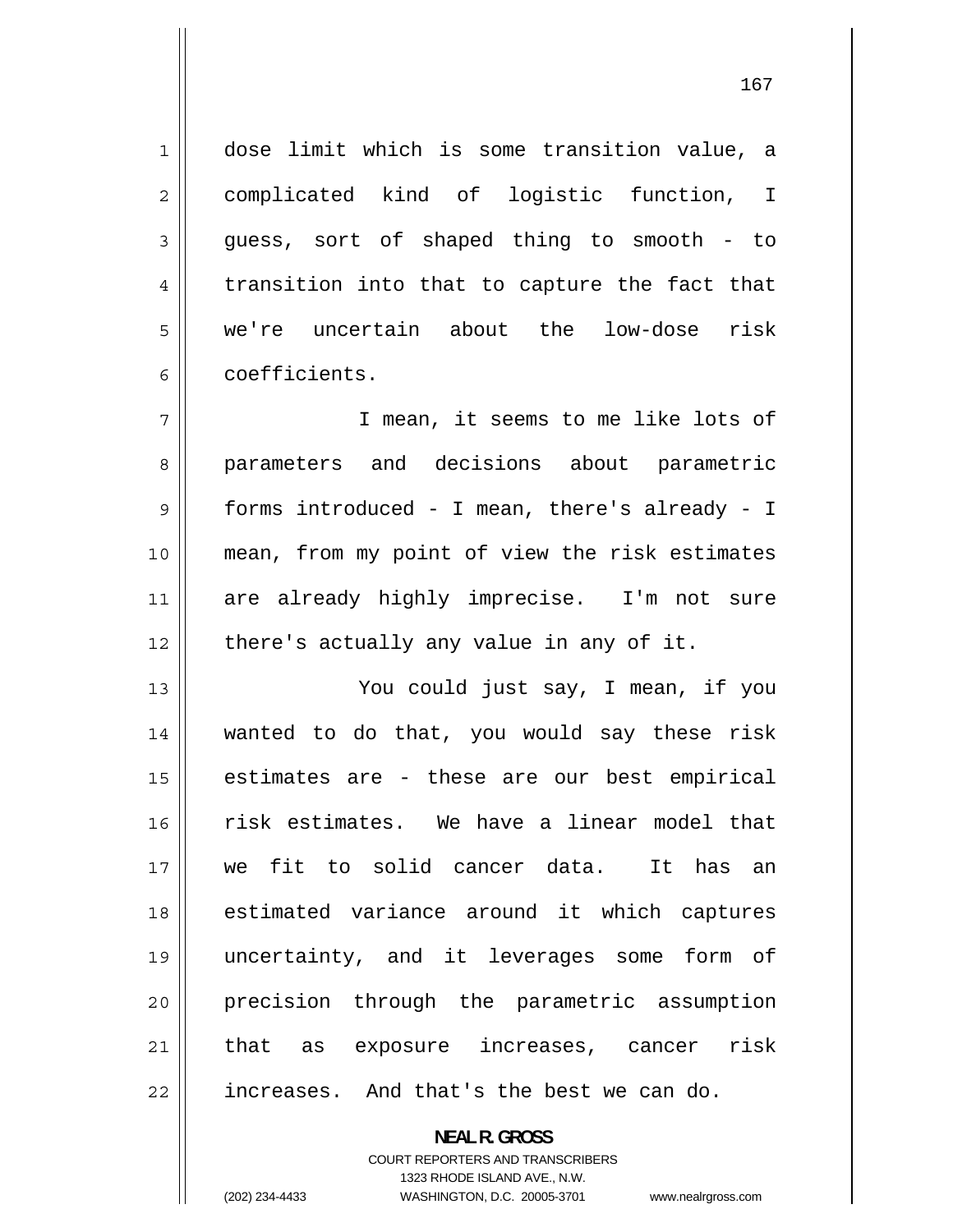1 I think, I mean, from my point of 2 view, that's what's done in epidemiology right 3 now. 4 DR. KOCHER: But yet all the 5 published risk coefficients using a linear 6 model are dose independent. 7 CHAIRMAN RICHARDSON: No, what's 8 done - exactly. What's done right now is you 9 say the best we can do is to make a parametric 10 assumption that cancer risk varies as a linear 11 function of dose and we estimate it. 12 And that's where we're leveraging 13 our confidence. That's where we're leveraging 14 the precision about the low-dose range is by 15 the parametric assumption that there's a 16 | linear exposure response function. 17 And that's, you know, so that's the 18 best estimate. That's one simple parametric 19 assumption. And what's being - if my 20 characterization that moving from the left-21 hand side to the right-hand side of this flow 22 diagram is when we're going to - if we're **NEAL R. GROSS** 

> COURT REPORTERS AND TRANSCRIBERS 1323 RHODE ISLAND AVE., N.W.

(202) 234-4433 WASHINGTON, D.C. 20005-3701 www.nealrgross.com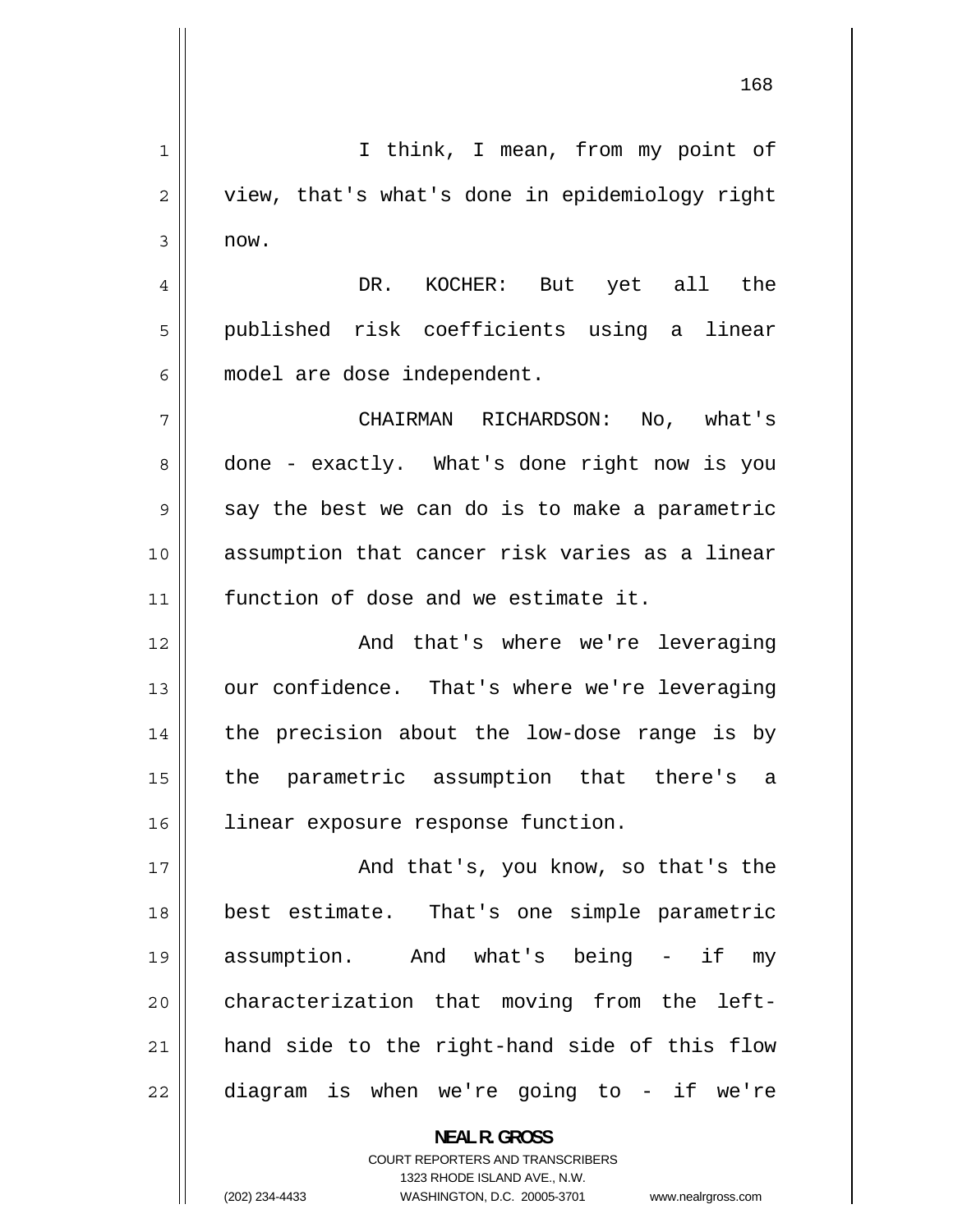1 going to have modal values centered around 2 one, it's just adding in greater uncertainty 3 about the low-dose range where you've just 4 stepped away from the kind of, you know, the 5 foundational kind of parametric assumption 6 that we had that, well, we can get some sort 7 of best estimate by just saying the risk - the 8 average risk changes apportioned to the dose 9 like we do with almost all risk assessments. 10 DR. KOCHER: Well, it would be a way 11 of representing greater uncertainty at the low 12 | doses where you really can't see anything. 13 DR. TRABALKA: It would make 14 adjustments based on DDREF look like pikers. 15 Because, remember, the A-bomb survivor data 16 and the risk coefficients in IREP, these are 17 driven by doses between 0.5 and 4 gray. 18 The question then becomes how does 19 the risk change from the risk estimates made 20 derived by the - apparently these higher 21 doses, down at very low doses? 22 And the only theoretical way to do **NEAL R. GROSS**  COURT REPORTERS AND TRANSCRIBERS

1323 RHODE ISLAND AVE., N.W.

(202) 234-4433 WASHINGTON, D.C. 20005-3701 www.nealrgross.com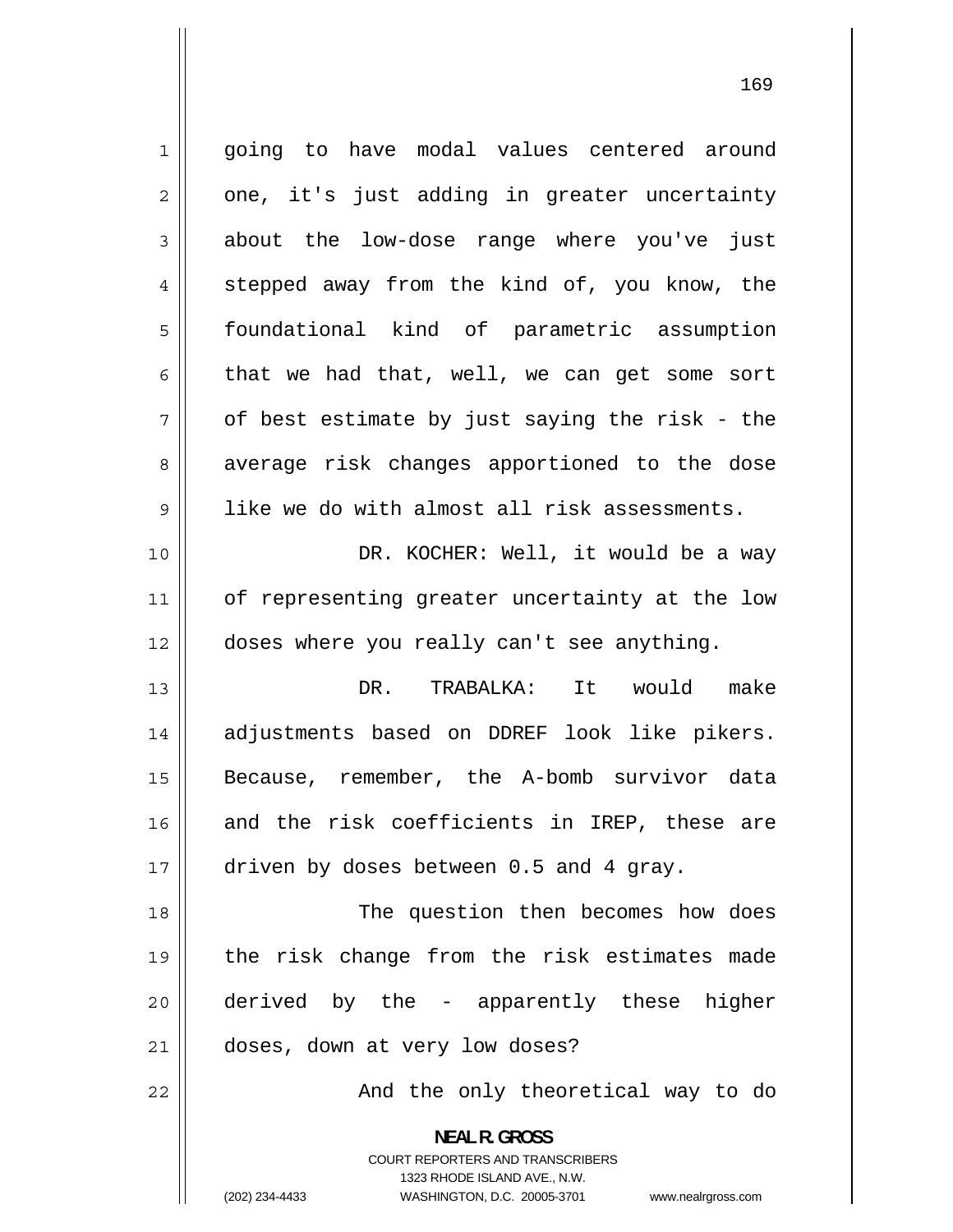1 that is to assume a linear quadratic model 2 could be there in the data. It's just 3 submerged in the uncertainty. 4 It really should be a linear 5 quadratic exponential model that covers the 6 whole dose range, which adds even more 7 uncertainty in the three parameters to deal 8 with. Everything blows up. 9 Right now the DDREF is probably the 10 best we can do, and we simply don't have 11 enough information to separate data on LDEFs 12 and DREFs to do what you're suggesting, which 13 would be excellent, you know, in your 14 hypothetical approach here. 15 But it's a compromise approach and 16 there's no getting away from it, but that's 17 || just the state of our knowledge. 18 MEMBER MUNN: The question is is it 19 the best approach? That seems to me to be our 20 responsibility as a Work Group. Is it the 21 best we can do? Our only responsibility, as I 22 see it, is to judge whether or not this is the

> **NEAL R. GROSS**  COURT REPORTERS AND TRANSCRIBERS

> > 1323 RHODE ISLAND AVE., N.W.

(202) 234-4433 WASHINGTON, D.C. 20005-3701 www.nealrgross.com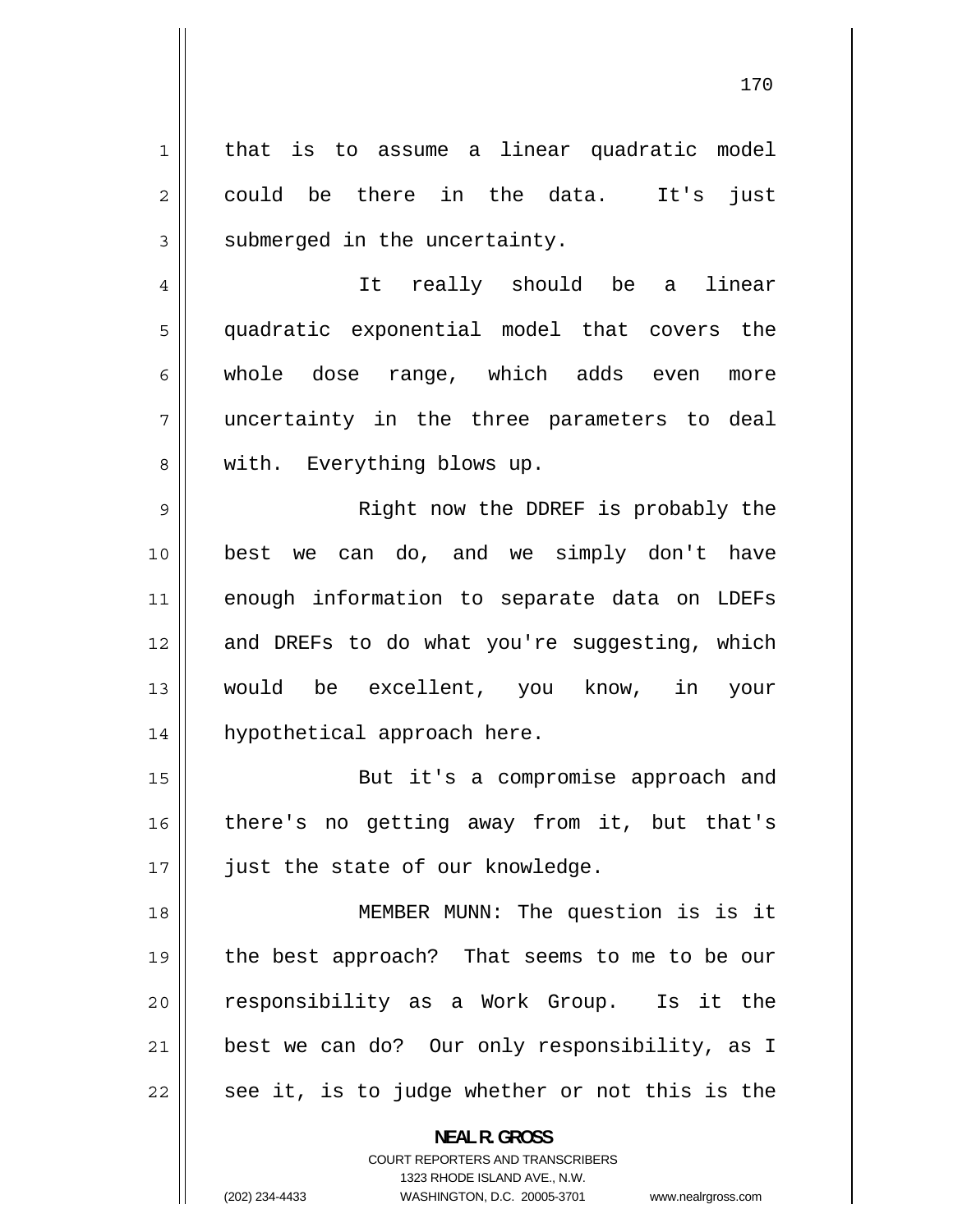$\begin{array}{c|c|c|c} 1 & 1 \\ \hline \end{array}$ best science available.

| 2  | DR. TRABALKA: And speaking for the                                                                                                                              |
|----|-----------------------------------------------------------------------------------------------------------------------------------------------------------------|
| 3  | SENES group, we would welcome any input on                                                                                                                      |
| 4  | that topic and any specific comments you have                                                                                                                   |
| 5  | on the report recognizing that people like                                                                                                                      |
| 6  | professors are very, very busy and they don't                                                                                                                   |
| 7  | have time to do all this, and others.                                                                                                                           |
| 8  | MEMBER ROESSLER: Can I make<br>- a                                                                                                                              |
| 9  | comment - two comments, actually.                                                                                                                               |
| 10 | Jim Neton mentioned Equation 26 in                                                                                                                              |
| 11 | the publication by NIOSH. And I just found it                                                                                                                   |
| 12 | and I think everybody should look it up,                                                                                                                        |
| 13 | because it very clearly -                                                                                                                                       |
| 14 | DR. KOCHER: Also in the REF paper.                                                                                                                              |
| 15 | MEMBER ROESSLER: That is the REF                                                                                                                                |
| 16 | paper, I think.                                                                                                                                                 |
| 17 | DR. KOCHER: No, that's the IREP                                                                                                                                 |
| 18 | paper.                                                                                                                                                          |
| 19 | MEMBER ROESSLER: Yes, it<br>very                                                                                                                                |
| 20 | clearly shows the relationship between ERR,                                                                                                                     |
| 21 | REF and DDREF in dose, weighting factors.                                                                                                                       |
| 22 | It's just right there.                                                                                                                                          |
|    | <b>NEAL R. GROSS</b><br>COURT REPORTERS AND TRANSCRIBERS<br>1323 RHODE ISLAND AVE., N.W.<br>(202) 234-4433<br>WASHINGTON, D.C. 20005-3701<br>www.nealrgross.com |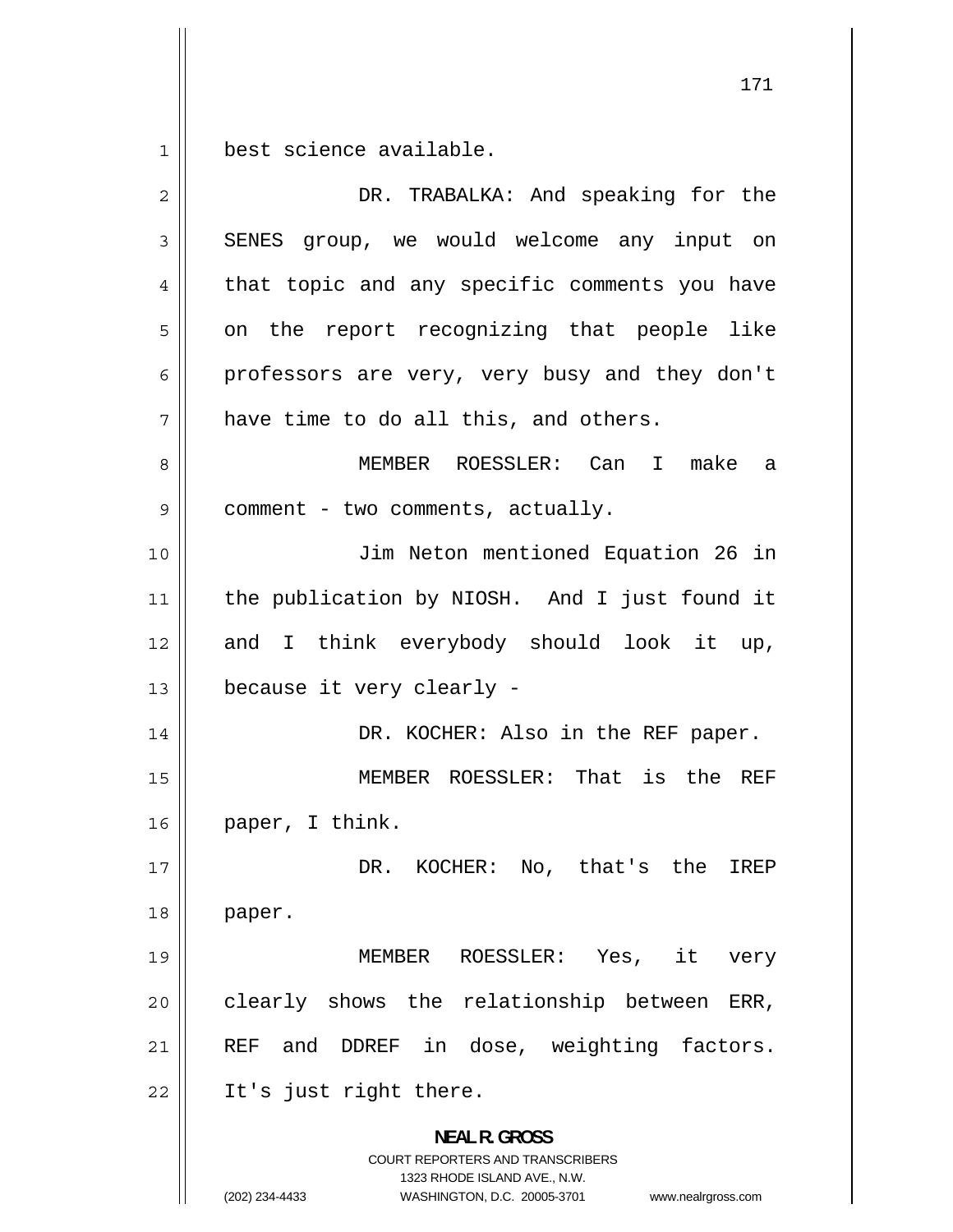1 Now we know what the real impact is 2 going to be, even on high-LET, which is - I'm 3 glad David brought it up. 4 The other thing I noticed when I 5 was looking at that issue - 6 DR. KOCHER: The key is that 7 Equation 26 applies to alpha particles as well 8 as low-LET. So, you end up saying, I thought 9 there was no DDREF for alpha particles, but 10 || this is a DDREF for photons. 11 MEMBER ROESSLER: The other thing in 12 that same issue and I haven't looked it up, is 13 a paper by Paul Ziemer. And I haven't 14 reviewed it, but maybe we should look at that  $15$  | on the responsibilities of the Board. 16 And so, Wanda, you brought that up  $17$  | and we should maybe reread that. 18 || DR. NETON: Which paper, I'm sorry? 19 MEMBER ROESSLER: The issue of the 20 journal that you have there. There's a paper  $21$  | by Paul Ziemer talking about -22 MEMBER ZIEMER: I don't remember it **NEAL R. GROSS**  COURT REPORTERS AND TRANSCRIBERS 1323 RHODE ISLAND AVE., N.W. (202) 234-4433 WASHINGTON, D.C. 20005-3701 www.nealrgross.com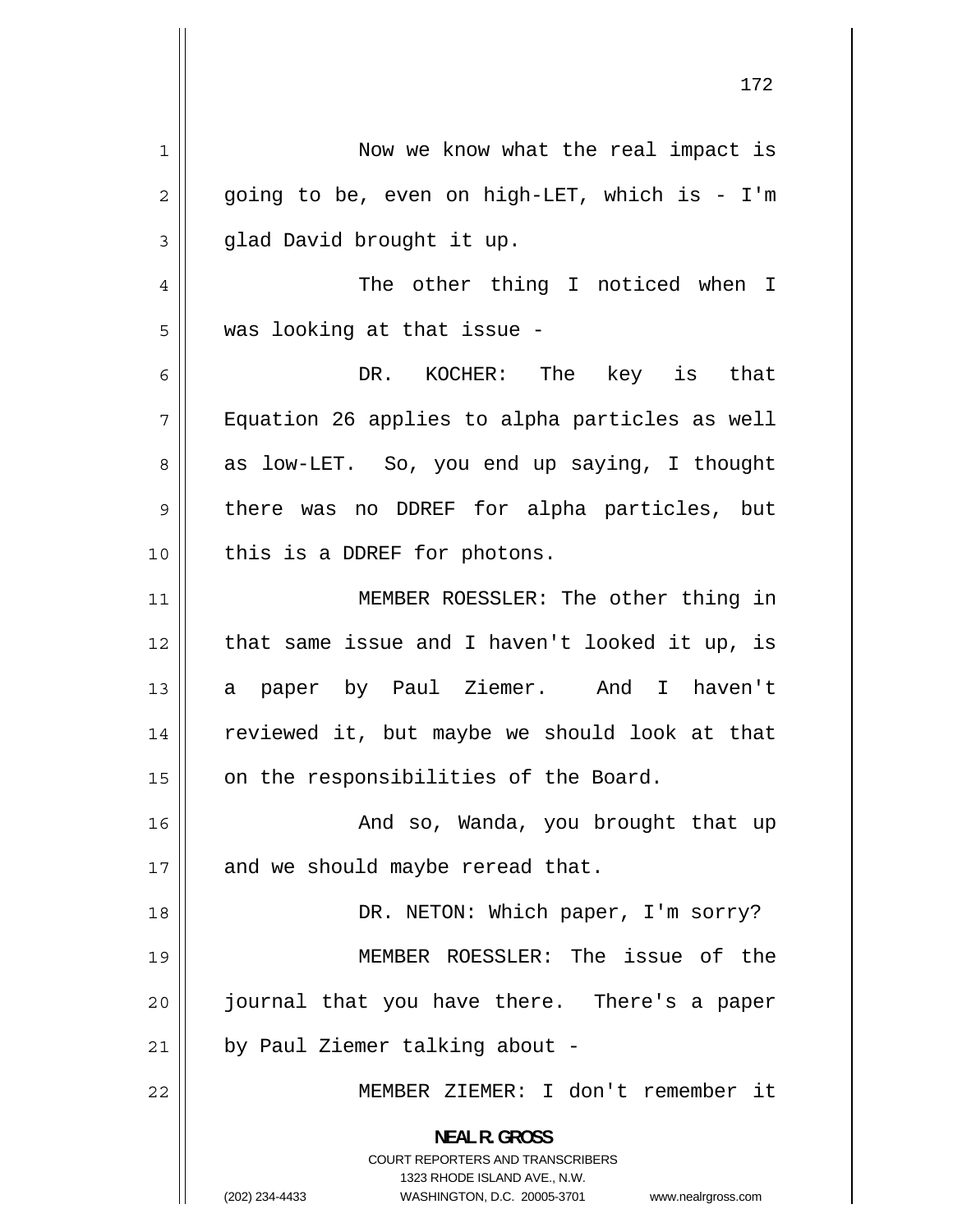$1 \parallel$ myself.

| 2  | DR. NETON: I remember it being in                                                                                                                               |
|----|-----------------------------------------------------------------------------------------------------------------------------------------------------------------|
| 3  | there. I haven't read it in a while $-$ oh,                                                                                                                     |
| 4  | the responsibilities of the Advisory Board.                                                                                                                     |
| 5  | MEMBER ROESSLER: Yes.                                                                                                                                           |
| 6  | DR. KOCHER: You make good points,                                                                                                                               |
| 7  | David, but we're basically playing by the                                                                                                                       |
| 8  | rules of the game as conventionally accepted                                                                                                                    |
| 9  | today realizing that DDREF is an artificial                                                                                                                     |
| 10 | construct that covers all kinds of sins. If                                                                                                                     |
| 11 | you had the right -                                                                                                                                             |
| 12 | MEMBER ZIEMER: Well, David may be                                                                                                                               |
| 13 | saying, go and sin no more, I think is what he                                                                                                                  |
| 14 |                                                                                                                                                                 |
| 15 | (Laughter.)                                                                                                                                                     |
| 16 | DR. KOCHER: I mean, if you knew the                                                                                                                             |
| 17 | correct dose response down to zero dose, you                                                                                                                    |
| 18 | wouldn't use it.                                                                                                                                                |
| 19 | CHAIRMAN RICHARDSON: Well, one of                                                                                                                               |
| 20 | my concerns is suppose we take the empirical                                                                                                                    |
| 21 | data for solid cancers. We take the empirical                                                                                                                   |
| 22 | data for the leukemia, we fit a model, we have                                                                                                                  |
|    | <b>NEAL R. GROSS</b><br>COURT REPORTERS AND TRANSCRIBERS<br>1323 RHODE ISLAND AVE., N.W.<br>(202) 234-4433<br>WASHINGTON, D.C. 20005-3701<br>www.nealrgross.com |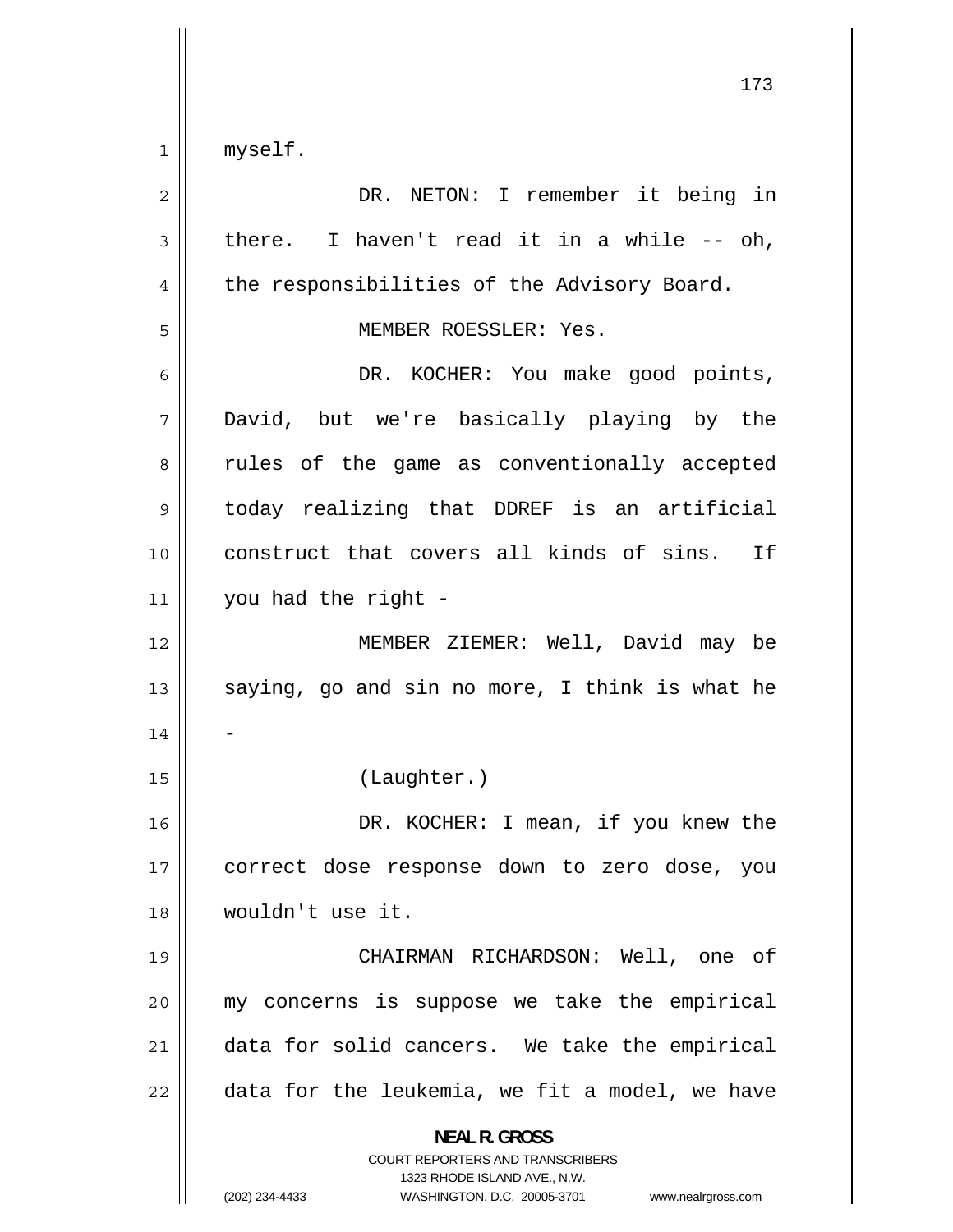1

a parametric model and we stop there.

2 We take the empirical data for the 3 solid cancers, we have a model which fits 4 reasonably well, and we say, but under 5 different exposure conditions, we think the 6 data should look - should have curvature to 7 it, and it doesn't.

8 Then you were sort of, you know, 9 I'm at a loss as to why we don't look at 10 protraction effects for the exposure response 11 for leukemia or vice-versa.

12 Why are we - why would we divide 13 the risk coefficient by DDREF that has an X 14 percent probability of being as large as four 15 saying that there's a real nonlinearity below 16 something as large as 200 millisieverts - and 17 are either of those consistent with a 18 reasonable model for the observed data?

19 DR. KOCHER: Well, that was kind of 20 the BEIR VII's conclusion that they just can't 21 - you just can't find much curvature in that 22 dose response.

> **NEAL R. GROSS**  COURT REPORTERS AND TRANSCRIBERS 1323 RHODE ISLAND AVE., N.W. (202) 234-4433 WASHINGTON, D.C. 20005-3701 www.nealrgross.com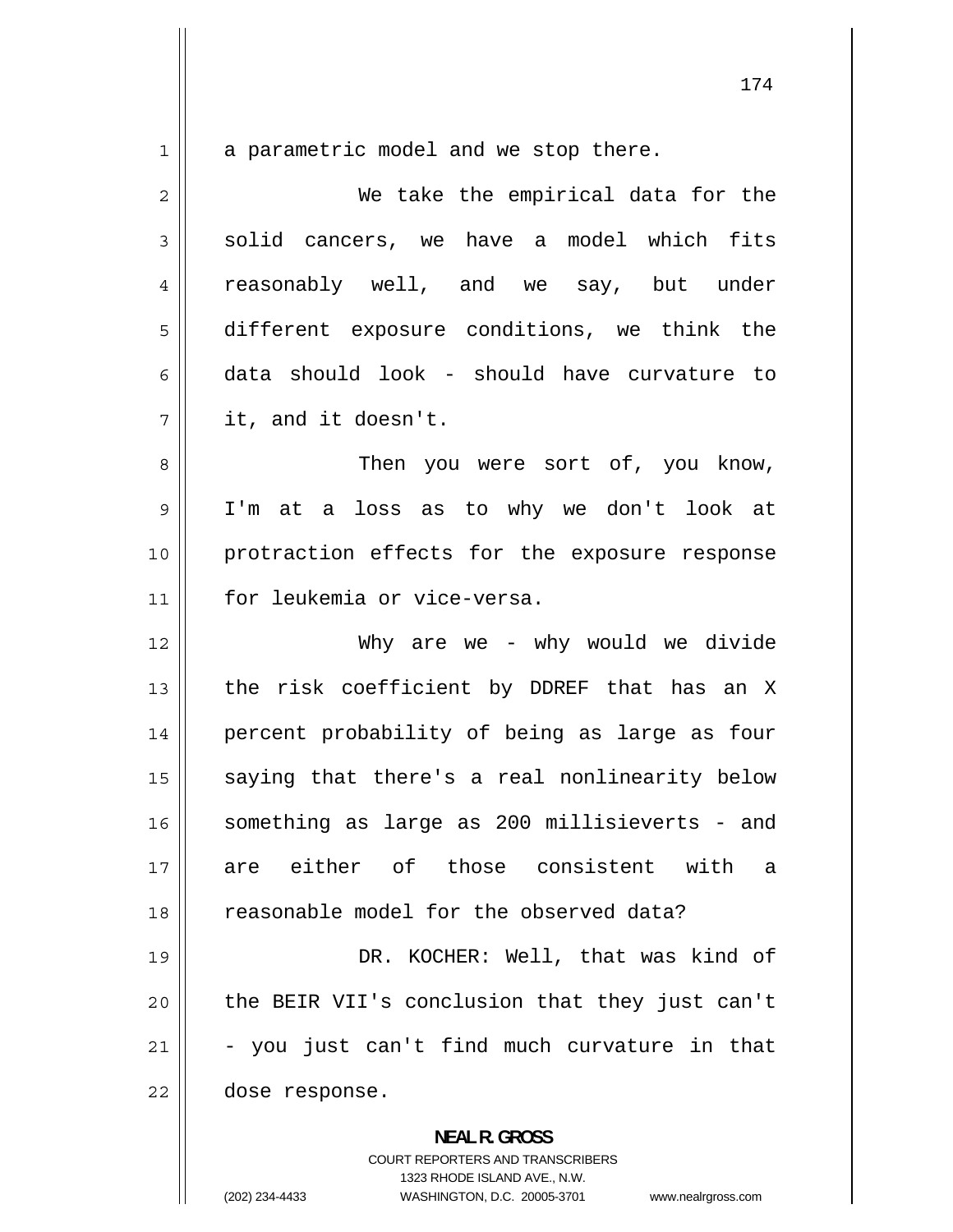1 So they came up with a small DDREF 2 with low uncertainty bounds. 3 CHAIRMAN RICHARDSON: Yes. 4 DR. KOCHER: But that's a different 5 data set than what Ethel Gilbert would have 6 based her judgments on. 7 CHAIRMAN RICHARDSON: So I kind of 8 fall back on Occam's razor here of saying 9 we're positing factors to describe departures 10 from a simple model and that I find hard to be 11 | consistent with the empirical data. 12 DR. KOCHER: They're not in the data 13 at high doses, but you don't know, you know,  $14$  | the uncertainties are so big at the -15 CHAIRMAN RICHARDSON: Below 200 16 millisieverts, it's possible in the LSS data 17 for solid cancers to describe - it's 18 consistent with a DDREF of five? 19 That's not my recollection of those  $20 \parallel$  data. 21 DR. TRABALKA: The problem is that 22 the risk coefficients are based on doses from **NEAL R. GROSS**  COURT REPORTERS AND TRANSCRIBERS 1323 RHODE ISLAND AVE., N.W. (202) 234-4433 WASHINGTON, D.C. 20005-3701 www.nealrgross.com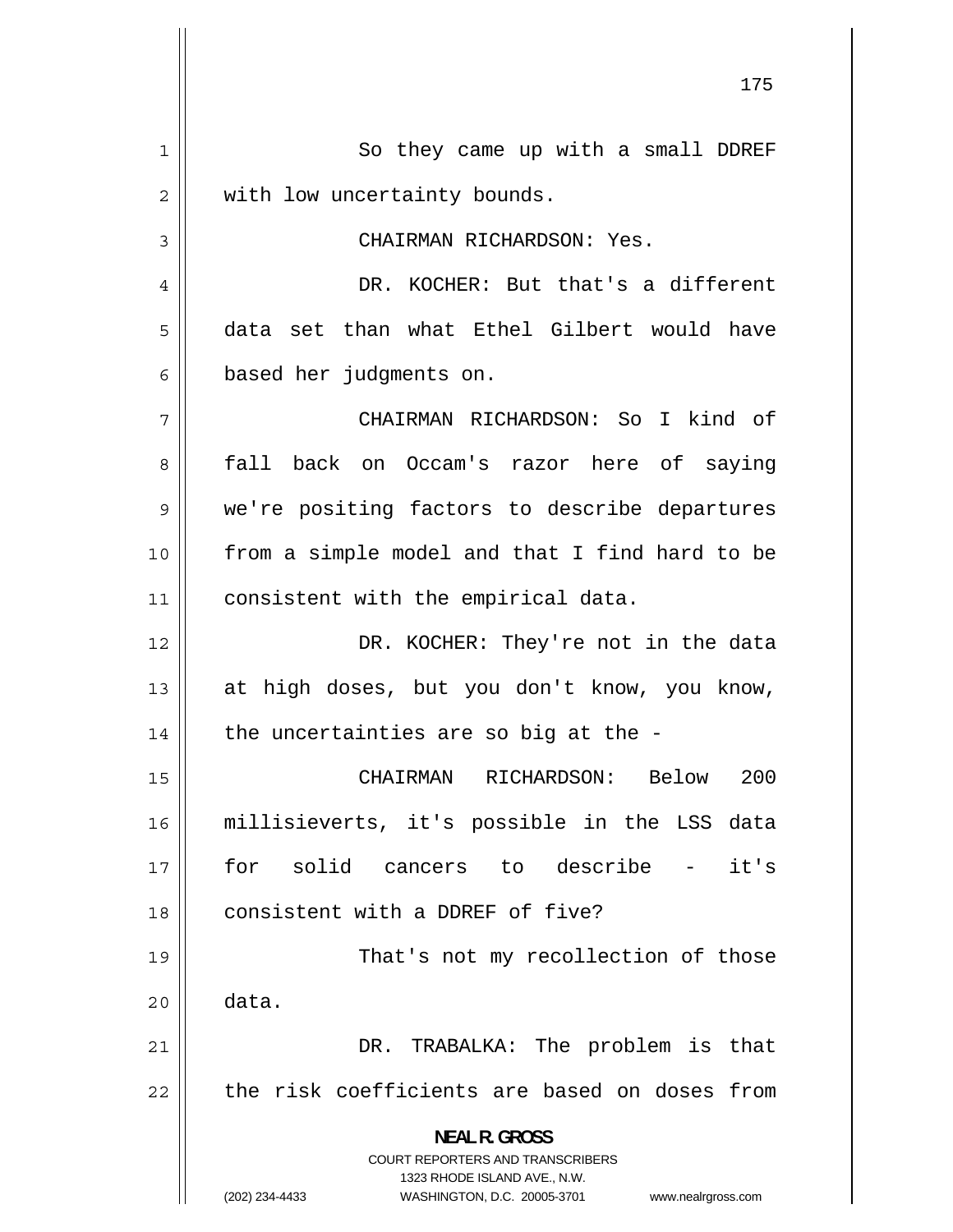1 zero to four gray.

| $\mathbf 2$ | but<br>CHAIRMAN RICHARDSON:<br>No,                                                                                                                              |
|-------------|-----------------------------------------------------------------------------------------------------------------------------------------------------------------|
| 3           | there's a whole series of papers on restricted                                                                                                                  |
| 4           | analyses. You get like 80 percent of the LSS                                                                                                                    |
| 5           | cohorts below 200 millisieverts, I think.                                                                                                                       |
| 6           | DR. TRABALKA: But a DDREF has to                                                                                                                                |
| 7           | account for differences in risk at high doses                                                                                                                   |
| 8           | above 0.5 gray to 4 gray, and doses below 0.5                                                                                                                   |
| 9           | gray.                                                                                                                                                           |
| 10          | CHAIRMAN RICHARDSON: But the simple                                                                                                                             |
| 11          | model for solid cancers fits the line across                                                                                                                    |
| 12          | the entire range of observed data.                                                                                                                              |
| 13          | DR. TRABALKA: Right.                                                                                                                                            |
| 14          | CHAIRMAN RICHARDSON:<br>reduced<br>A                                                                                                                            |
| 15          | model fits the slope over, let's say, a range                                                                                                                   |
| 16          | of zero to 200 millisieverts.<br>And we're                                                                                                                      |
| 17          | saying there is X percent probability that the                                                                                                                  |
| 18          | slope over that restricted range is five-fold                                                                                                                   |
| 19          | lower than it is over the full range.                                                                                                                           |
| 20          | My question is is that at<br>all                                                                                                                                |
| 21          | compatible with the observed data for<br>the                                                                                                                    |
| 22          | lifespan study?                                                                                                                                                 |
|             | <b>NEAL R. GROSS</b><br>COURT REPORTERS AND TRANSCRIBERS<br>1323 RHODE ISLAND AVE., N.W.<br>(202) 234-4433<br>WASHINGTON, D.C. 20005-3701<br>www.nealrgross.com |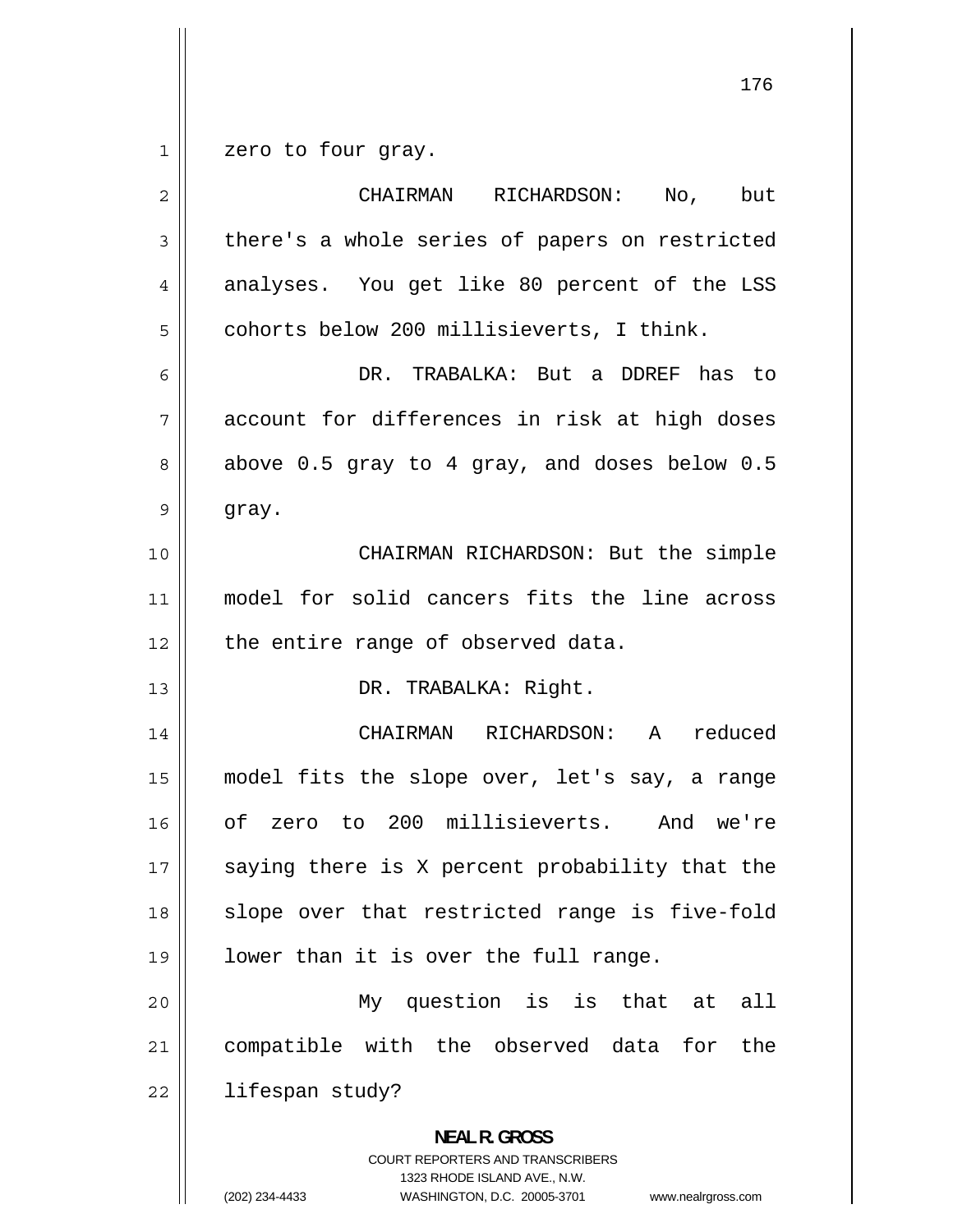|                | 177                                                                                                                                                                    |
|----------------|------------------------------------------------------------------------------------------------------------------------------------------------------------------------|
| $\mathbf{1}$   | DR. TRABALKA: It is.                                                                                                                                                   |
| $\overline{2}$ | CHAIRMAN RICHARDSON:<br>Мy                                                                                                                                             |
| 3              | recollection is that that -                                                                                                                                            |
| 4              | DR. TRABALKA: It is for skin                                                                                                                                           |
| 5              | cancer.                                                                                                                                                                |
| 6              | CHAIRMAN RICHARDSON: Yes, but -                                                                                                                                        |
| 7              | DR. TRABALKA: Look at the figure                                                                                                                                       |
| 8              | for skin cancer.                                                                                                                                                       |
| 9              | CHAIRMAN RICHARDSON: -- this is not                                                                                                                                    |
| 10             | a model primarily for skin cancer, is it?                                                                                                                              |
| 11             | I'm talking about, I mean, I would                                                                                                                                     |
| 12             | use if I was going to make a judgment, I would                                                                                                                         |
| 13             | look at solid cancers as a group.                                                                                                                                      |
| 14             | DR. HOFFMAN: I think your question                                                                                                                                     |
| 15             | is a good one. And it's certainly something                                                                                                                            |
| 16             | move forward into this next phase of<br>as we                                                                                                                          |
| 17             | peer review and revising our report we need to                                                                                                                         |
| 18             | keep in mind. Because one avenue of attack is                                                                                                                          |
| 19             | to look at various values in our distribution                                                                                                                          |
| 20             | and say are these values even plausible given                                                                                                                          |
| 21             | the epidemiological data at low doses.                                                                                                                                 |
| 22             | And if the answer is, is that                                                                                                                                          |
|                | <b>NEAL R. GROSS</b><br><b>COURT REPORTERS AND TRANSCRIBERS</b><br>1323 RHODE ISLAND AVE., N.W.<br>(202) 234-4433<br>WASHINGTON, D.C. 20005-3701<br>www.nealrgross.com |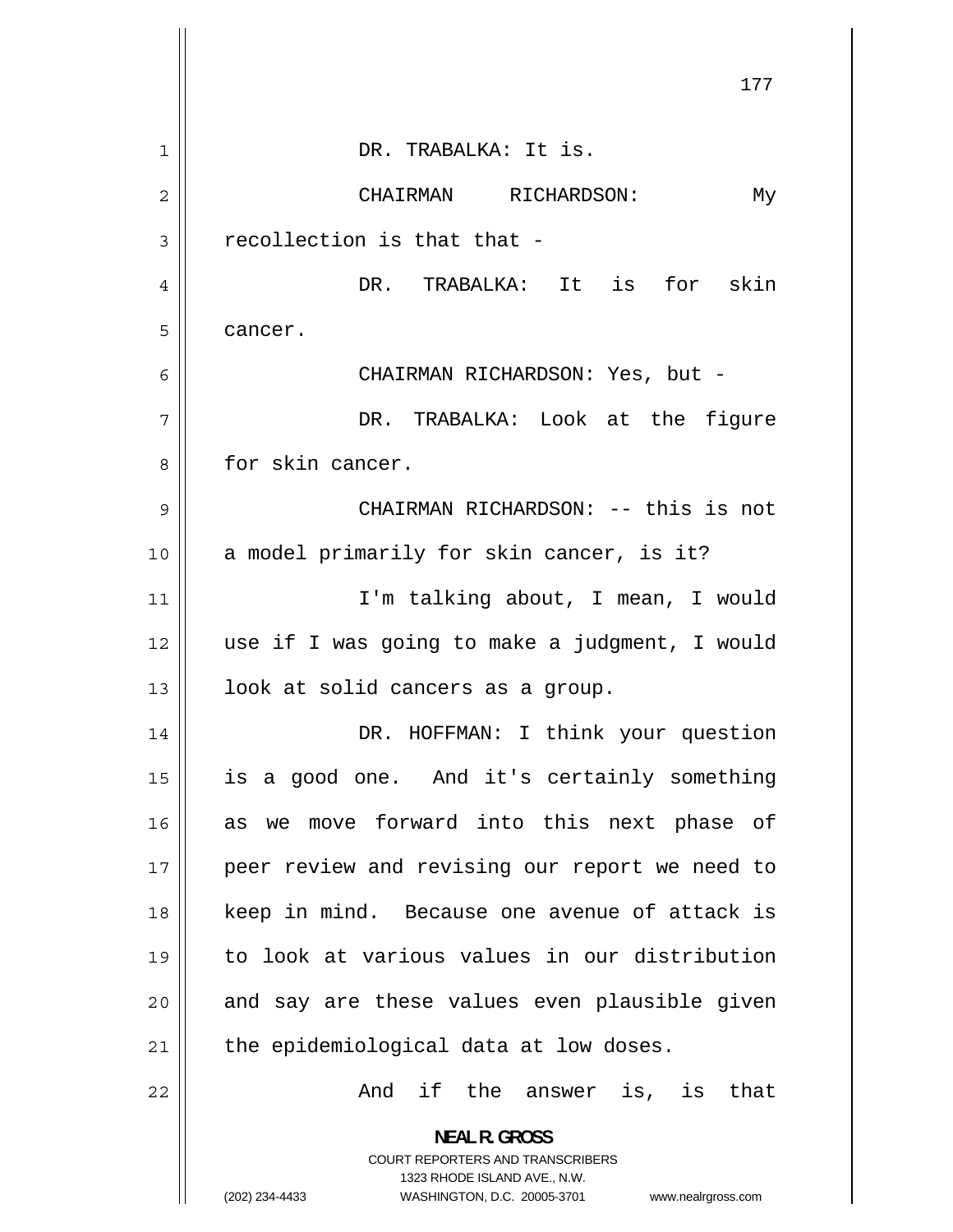1 they're not plausible, well, then that speaks 2 towards a revision of our proposed 3 distribution.

4 DR. KOCHER: I think BEIR VII kind 5 of faced the same dilemma. And they ended up, 6 if I remember it correctly, they ended up 7 inflating their uncertainty to account for 8 animal studies. And you may be able to argue 9 that their bounds of uncertainty don't fit the 10 LSS data.

11 DR. TRABALKA: Just the opposite, 12 David. They used animal data to reduce the 13 uncertainty in the DDREF. The epidemiologists 14 then inflated it back so that the uncertainty 15 represented that and the A-bomb survivor data.

16 Because they said it was just - the 17 || exercise was just too uncertain.

18 DR. HOFFMAN: And to find all that 19 out, you need to read the fine print in the  $20$  | report. It's not easy to find.

21 DR. TRABALKA: I'd like to make two  $22$  || final points, and then I'm going to shut up.

> **NEAL R. GROSS**  COURT REPORTERS AND TRANSCRIBERS

> > 1323 RHODE ISLAND AVE., N.W.

(202) 234-4433 WASHINGTON, D.C. 20005-3701 www.nealrgross.com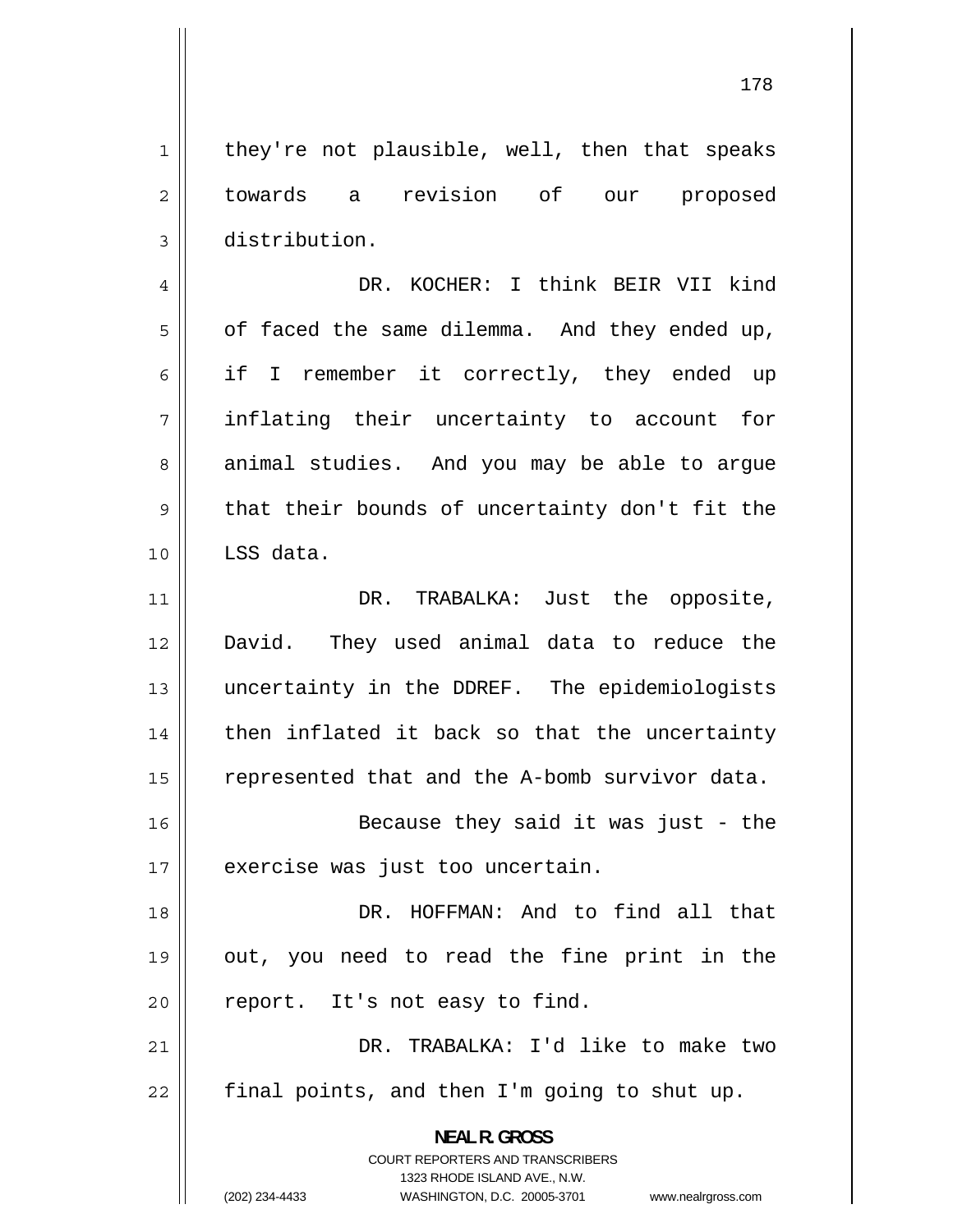1 I like your idea of looking at 2 parametric models. I think the whole exercise 3 of looking at alternate models of the dose 4 response is a very good one. It's something 5 that really hasn't been done up till now and 6 needs to be done. 7 It's being done in conjunction with 8 the development of the German IREP, for 9 example. 10 || The Sand the other is that even though 11 we have a bias, let's say, to certain values 12 of DDREF, if our data sets contain uncertainty 13 such that we have a range, let's say, from 0.5 14 to 5 and we have information that suggests we 15 can have values less than 1, and we have other 16 information that suggests we can have values 17 as high as 5, in fact we have some data that 18 suggests, for example, mortality from lung 19 cancer in tuberculosis fluoroscopy patients 20 that would suggest a threshold even though we 21 all have questions about the meaning of that  $22 \parallel$  data.

> COURT REPORTERS AND TRANSCRIBERS 1323 RHODE ISLAND AVE., N.W.

**NEAL R. GROSS** 

(202) 234-4433 WASHINGTON, D.C. 20005-3701 www.nealrgross.com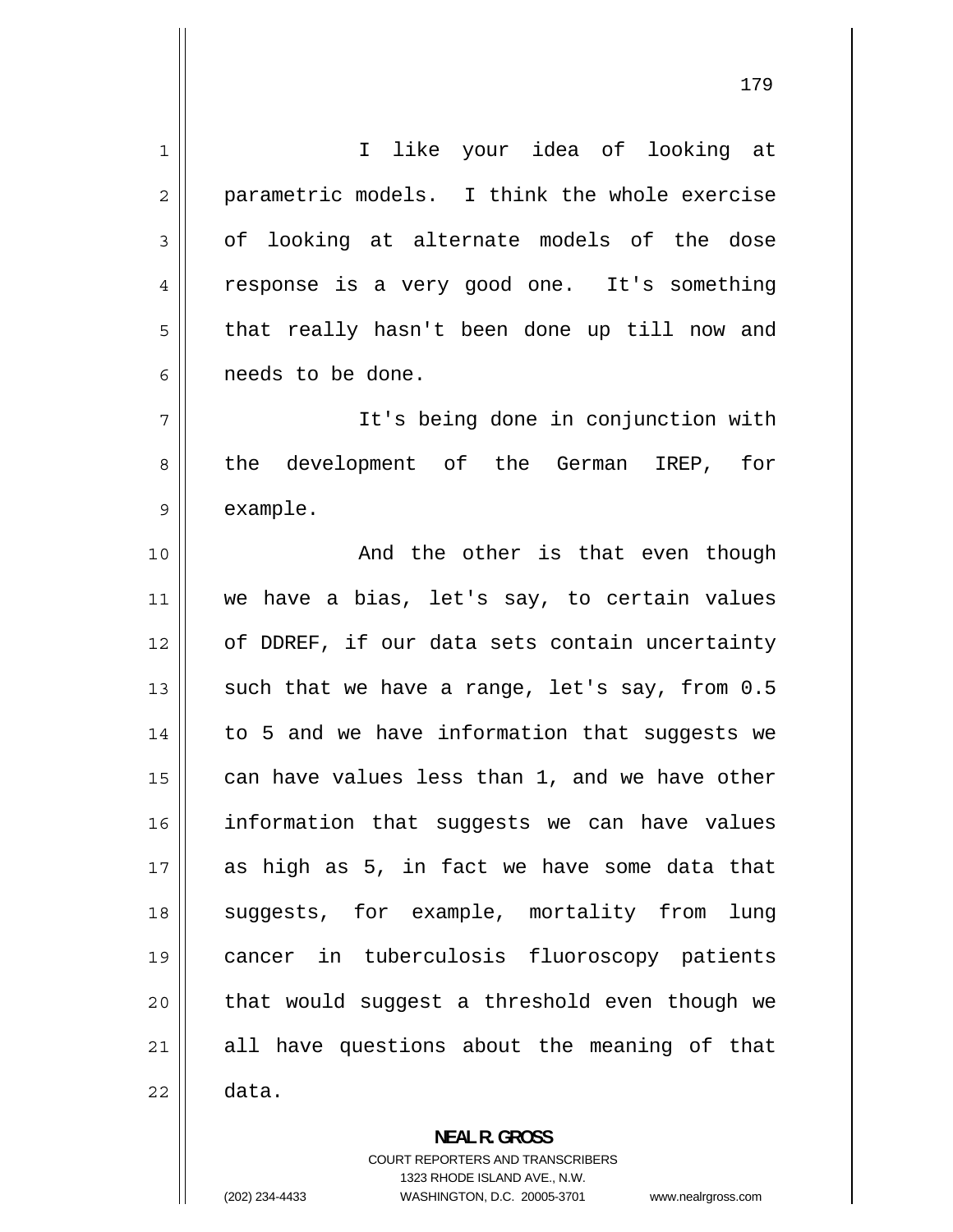1 The UNSCEAR used a quadratic model 2 to fit the data for bone cancer in the A-bomb 3 survivors. That's a very different one. It 4 produces a risk at low doses that's very high. 5 It produces a DDREF that's very great. 6 And your point about, yes, if we 7 lump all the solid cancers together and we get 8 what looks like this interesting straight 9 line, is that model representative of the data 10 || all over the entire four-sievert range. 11 If we fit a model that had to 12 accept all of the data from zero to four 13 sieverts, would it have the same linearity as 14 the data from zero to one and a half sieverts 15 or two sieverts that's currently being 16 modeled? 17 No, because you'd have to have a 18 cell-killing component that would affect the 19 curvature at the low end and the low doses. 20 || It's going to change it. 21 The A-bomb survivor data had not

been adjusted for effects of smoking. What

**NEAL R. GROSS**  COURT REPORTERS AND TRANSCRIBERS

1323 RHODE ISLAND AVE., N.W.

22

(202) 234-4433 WASHINGTON, D.C. 20005-3701 www.nealrgross.com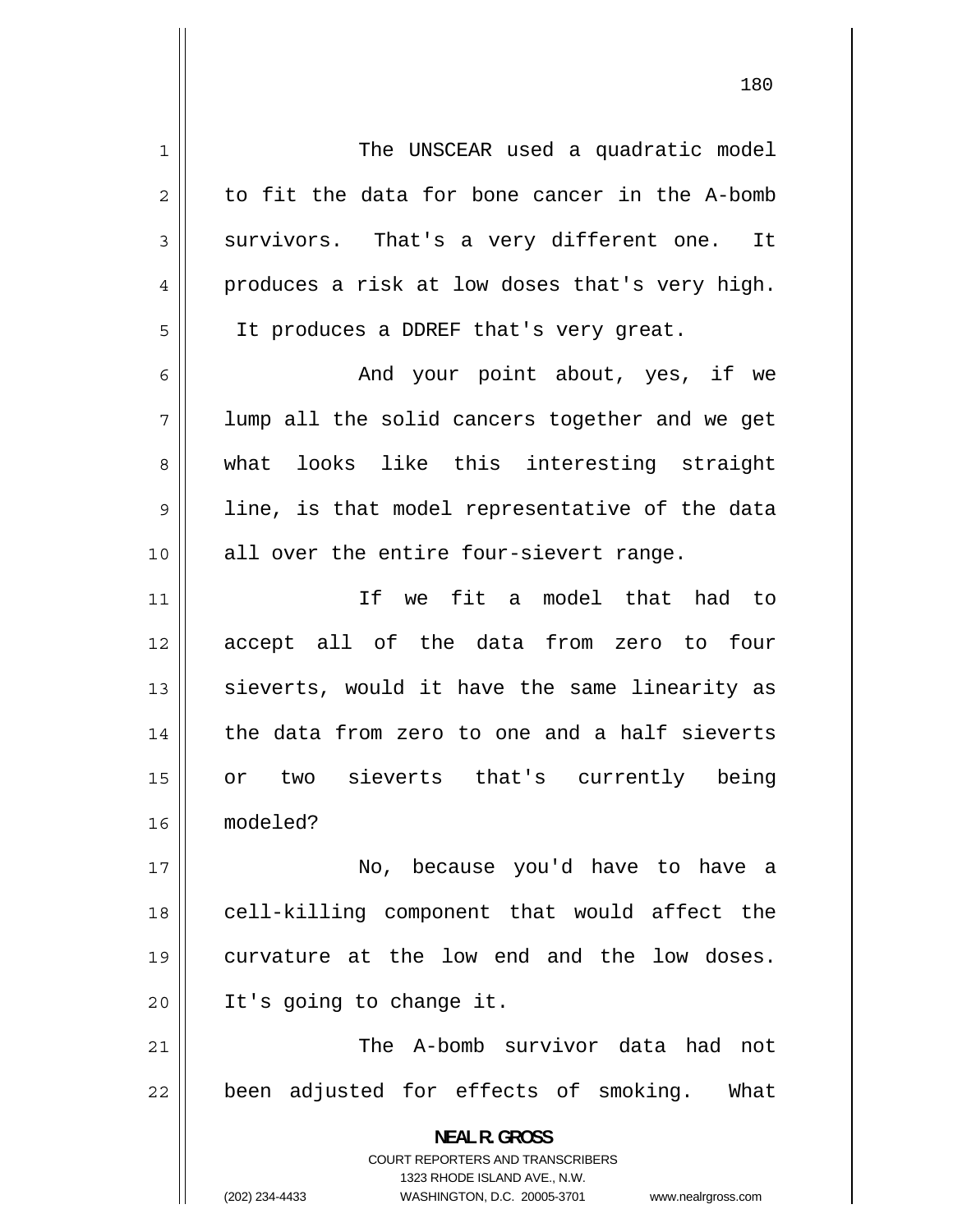1 would happen if we took out lung cancers and 2 related cancers?

3 The data for the A-bomb survivors 4 for digestive cancers are clearly different in 5 terms of the incidence of those cancers from 6 Western populations and other populations.

 What would happen if we took those out and then remodeled the data? Are we going to get such a perfect straight line?

10 These kinds of uncertainties are 11 still inherent in the A-bomb survivor data. 12 It's the best data set we have, but it's not  $13$  || perfect. We have no perfect data sets.

14 That's why I'm saying is we have to 15 be very careful not to restrict uncertainty 16 unnecessarily because of some preconceived  $17$  | assumptions that we have. I would rather -

18 CHAIRMAN RICHARDSON: I'm not 19 | talking about restraining uncertainty.

20 DR. TRABALKA: No, I know you're 21 not.

22 CHAIRMAN RICHARDSON: There's

**NEAL R. GROSS**  COURT REPORTERS AND TRANSCRIBERS 1323 RHODE ISLAND AVE., N.W.

(202) 234-4433 WASHINGTON, D.C. 20005-3701 www.nealrgross.com

7

8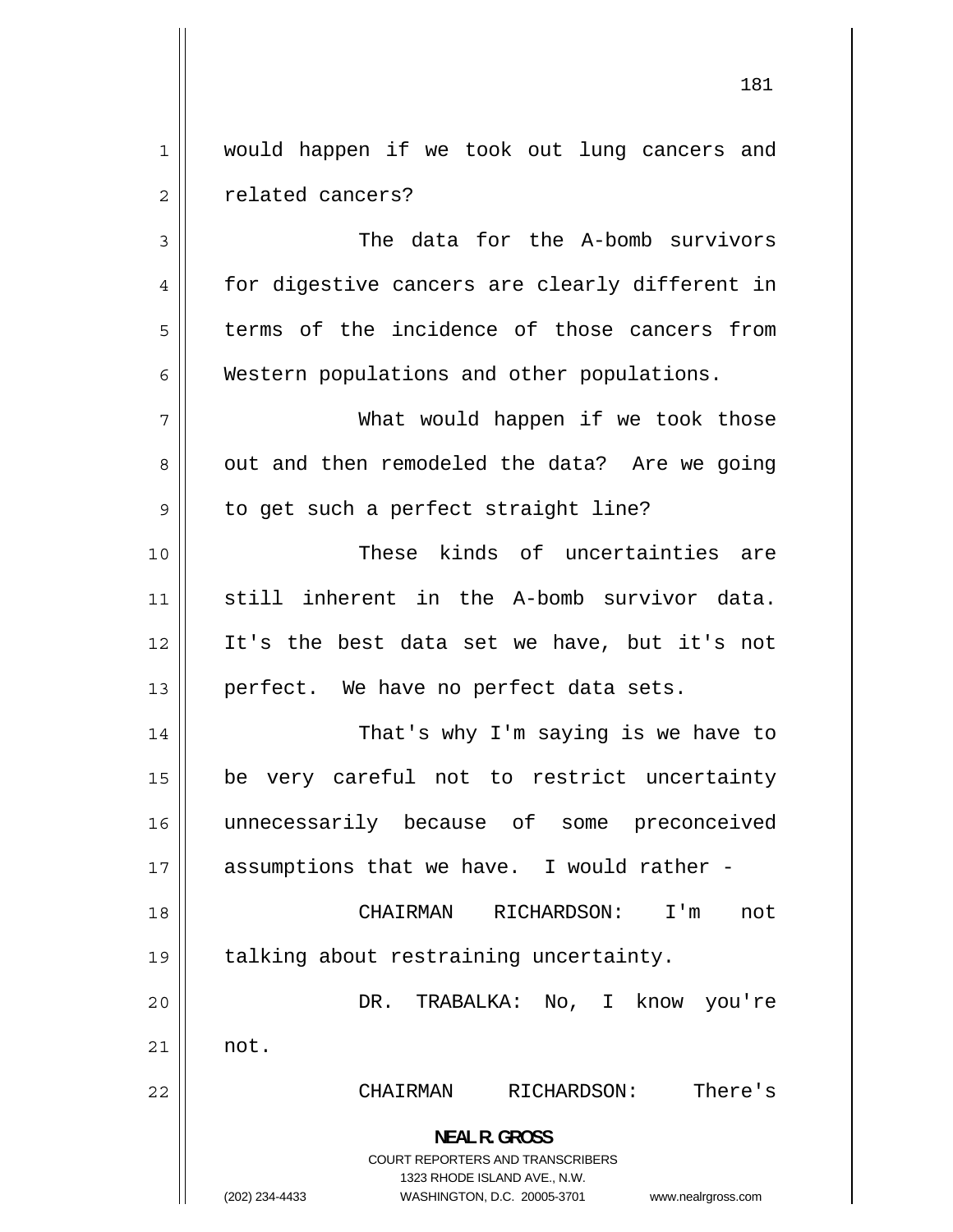1 actually been quite a bit done on assessment 2 of confounding by smoking.

DR. TRABALKA: That's not -

4 CHAIRMAN RICHARDSON: I'm saying if 5 there's uncertainty in the risk coefficient 6 and there's already been uncertainty factors 7 added into the risk coefficients to deal with 8 transporting risk coefficients from a Japanese 9 population with different baseline rates to 10 another one, there's uncertainty coefficients 11 added in for dealing with potential 12 confounders, but there's - if you want to add 13 in more uncertainty, then just increase the 14 uncertainty.

 The kind of - if that's what this is about, then just make it much simpler. Just take the risk coefficient and increase  $18$  || the uncertainty at the low-dose range.

19 DR. HOFFMAN: And, in fact, that's  $20$  | exactly what's being done at this point.

21 CHAIRMAN RICHARDSON: Okay, maybe  $22$  | that's it.

> **NEAL R. GROSS**  COURT REPORTERS AND TRANSCRIBERS 1323 RHODE ISLAND AVE., N.W.

3

15

16

17

(202) 234-4433 WASHINGTON, D.C. 20005-3701 www.nealrgross.com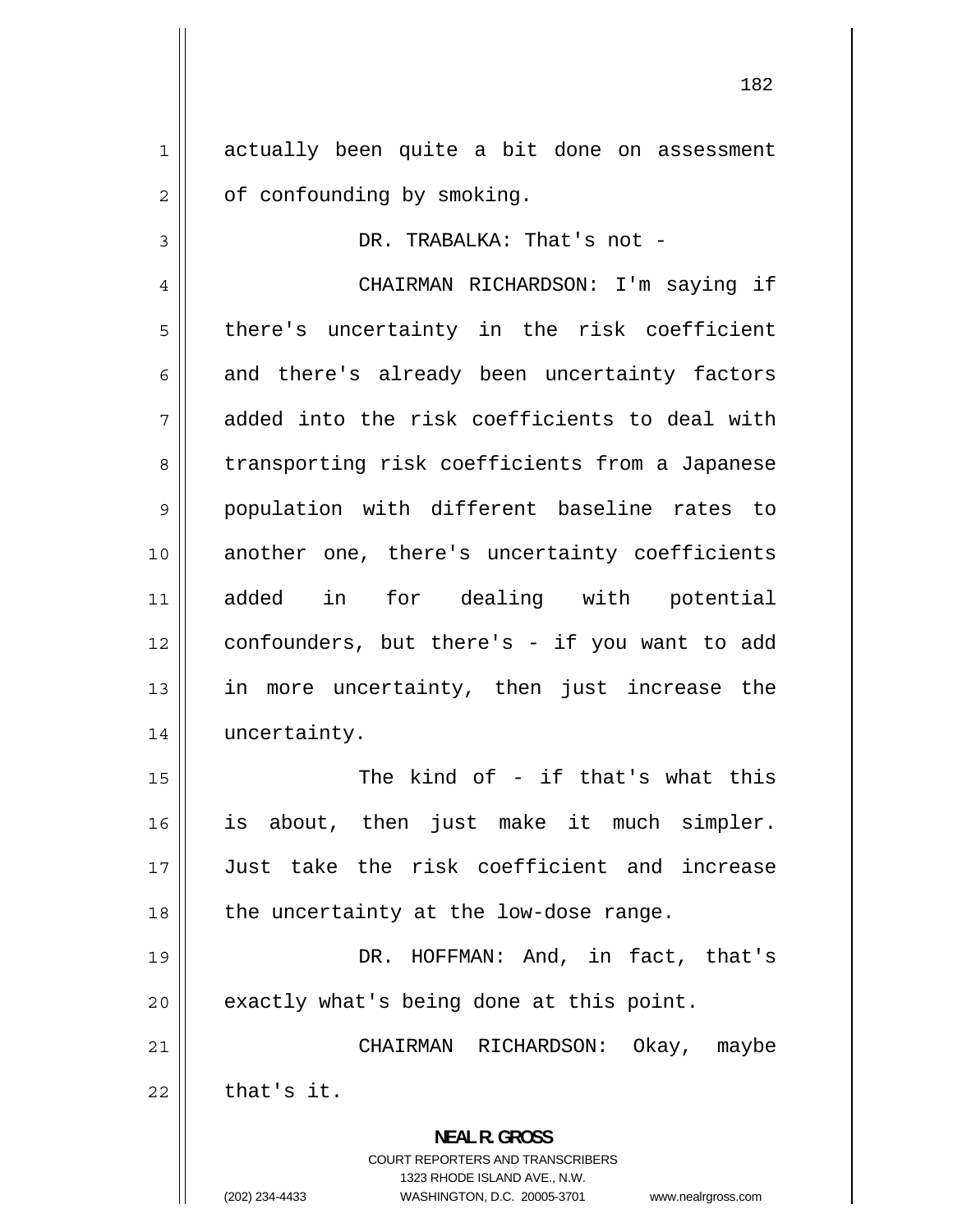1 DR. HOFFMAN: I mean, it's not that 2 there's something magical in this DDREF. The 3 fact that the central value is moving closer 4 towards one, but then as the dose goes down, 5 we increase the uncertainty, but the overall 6 functional effect is exactly as you say. 7 CHAIRMAN RICHARDSON: Okay, that's 8 great then. What I would suggest is we can 9 say, you know, previously what was done was we 10 divided the risk coefficient by a value that 11 was not unity and we had an uncertainty 12 distribution about it, which had lots of 13 implications. 14 What we're suggesting is 15 extrapolation down to low doses implies 16 uncertainty. So we're going to increase the 17 || uncertainty on the risk estimates. 18 DR. HOFFMAN: Yes. 19 CHAIRMAN RICHARDSON: That's a very 20 straightforward story. I found that 400 pages 21 of arguments about kind of biological 22 | processes really was obscuring something. **NEAL R. GROSS**  COURT REPORTERS AND TRANSCRIBERS 1323 RHODE ISLAND AVE., N.W. (202) 234-4433 WASHINGTON, D.C. 20005-3701 www.nealrgross.com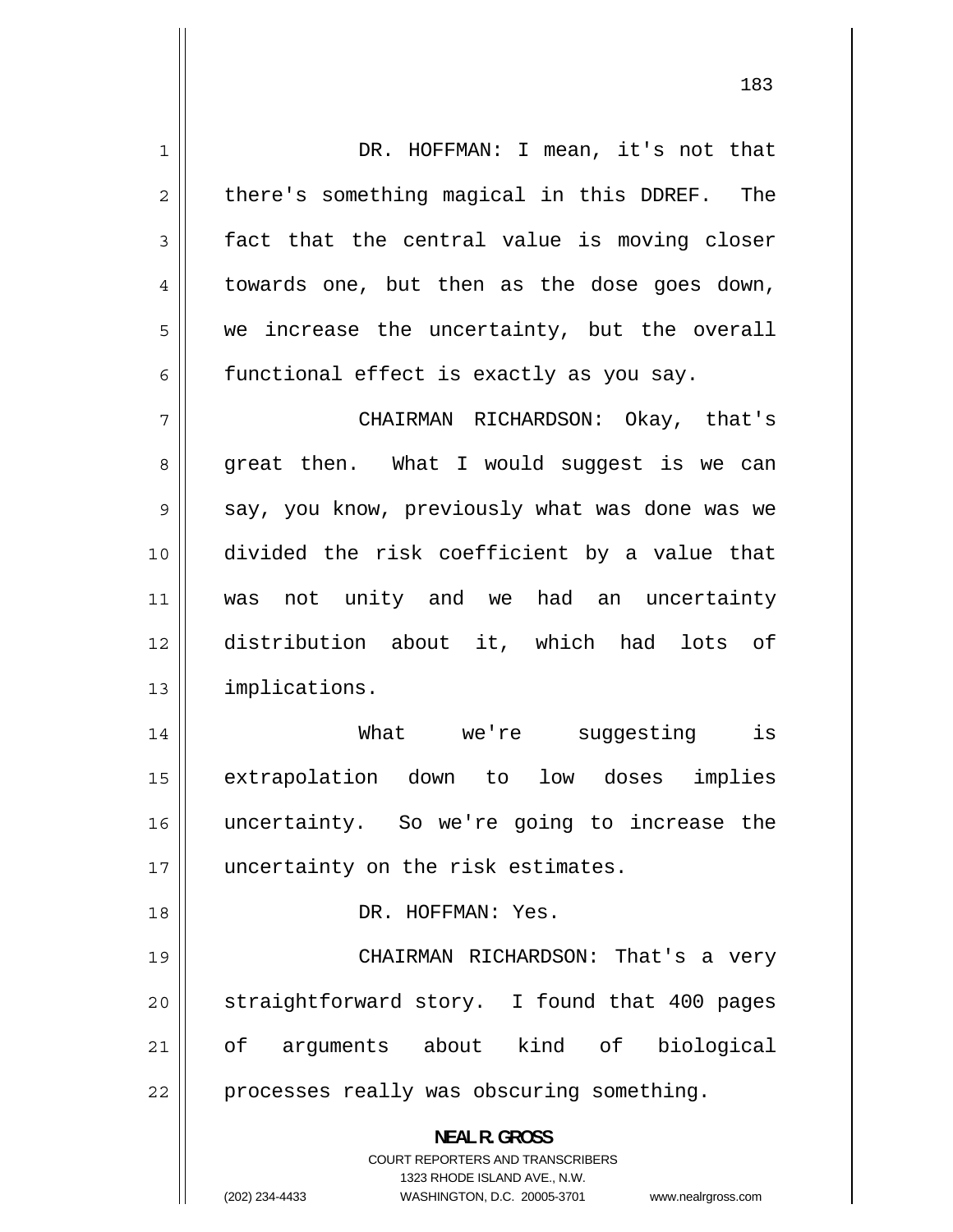| 1  | What you're talking about is                                                                        |
|----|-----------------------------------------------------------------------------------------------------|
| 2  | uncertainty due to statistical and precision                                                        |
| 3  | in risk assessments as you extrapolate the low                                                      |
| 4  | doses.                                                                                              |
| 5  | That's a one-paragraph -                                                                            |
| 6  | MEMBER ZIEMER: But I don't think                                                                    |
| 7  | they're describing it that way. Maybe the -                                                         |
| 8  | NETON: The distribution is<br>DR.                                                                   |
| 9  | closer to one, but it's not one in the central                                                      |
| 10 | estimate.                                                                                           |
| 11 | CHAIRMAN RICHARDSON: It's<br>not,                                                                   |
| 12 | exactly. So we've introduced something more                                                         |
| 13 | complicated. And I'm asking, you know, I'm                                                          |
| 14 | still not satisfied with the description of                                                         |
| 15 | the etiology of the complication.                                                                   |
| 16 | DR. TRABALKA: Well, if you have                                                                     |
| 17 | suggestions for alternate choices of data and                                                       |
| 18 | approach, we certainly welcome them.                                                                |
| 19 | DR. KOCHER: Yes, I have<br>some                                                                     |
| 20 | misgivings about saying that the dose response                                                      |
| 21 | for all solid cancers combined defines DDREF                                                        |
| 22 | because that -                                                                                      |
|    | <b>NEAL R. GROSS</b>                                                                                |
|    | <b>COURT REPORTERS AND TRANSCRIBERS</b>                                                             |
|    | 1323 RHODE ISLAND AVE., N.W.<br>(202) 234-4433<br>WASHINGTON, D.C. 20005-3701<br>www.nealrgross.com |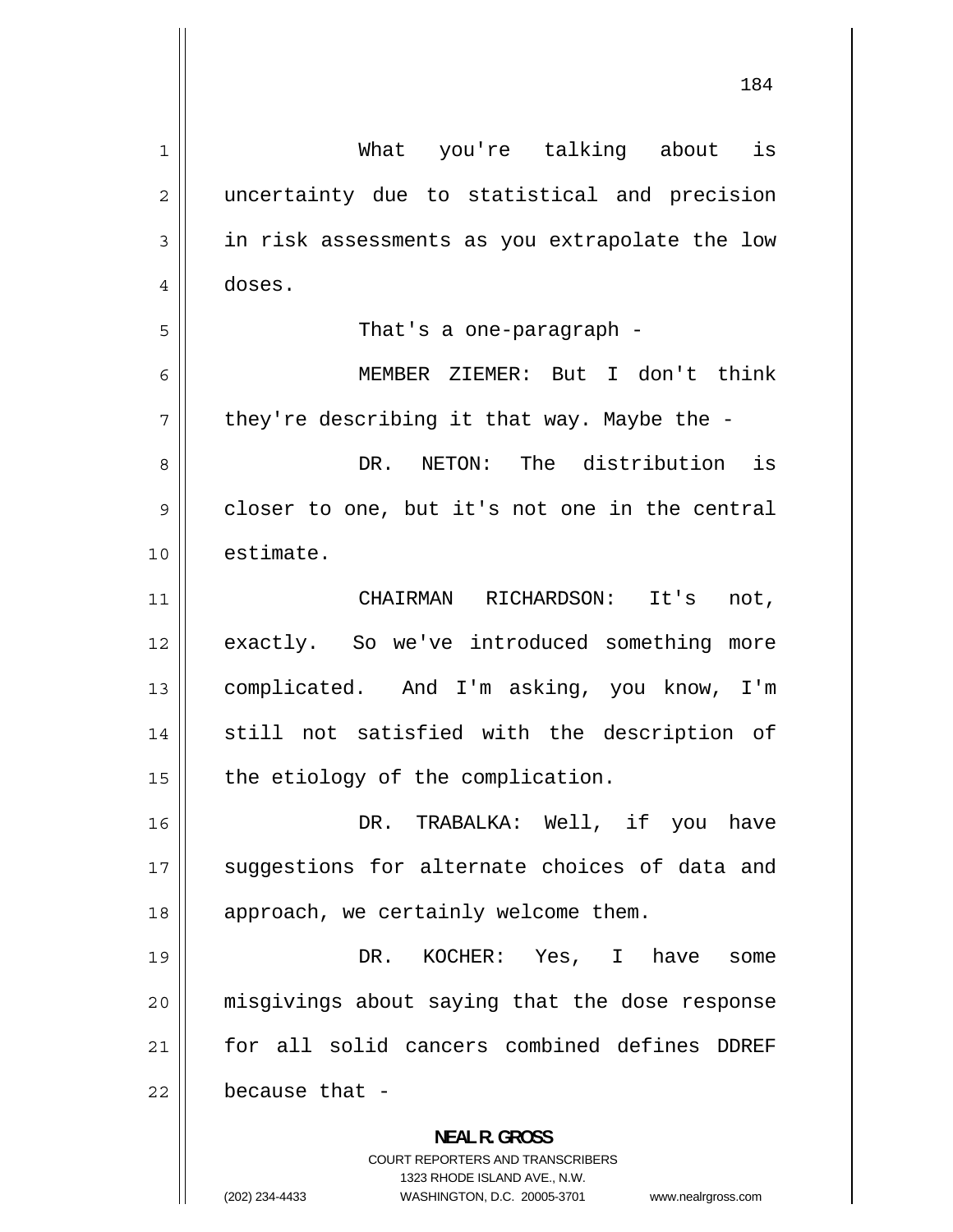|    | 185                                                                     |
|----|-------------------------------------------------------------------------|
| 1  | CHAIRMAN RICHARDSON: Well, I do                                         |
| 2  | too.                                                                    |
| 3  | DR. KOCHER: That implies that every                                     |
| 4  | - IREP is interested in individual cancers.                             |
| 5  | And you kind of have to bear that in mind.                              |
| 6  | DR. TRABALKA: You know, and there's                                     |
| 7  | page that has a set of figures from<br>a                                |
| 8  | Preston's report, the dose responses for the                            |
| 9  | individual cancers, and there's also another                            |
| 10 | one that - another page that shows the dose                             |
| 11 | response for skin cancer and those data are                             |
| 12 | all over the map.                                                       |
| 13 | CHAIRMAN RICHARDSON: You're talking                                     |
| 14 | about the estimate of the magnitude and shape                           |
| 15 | of the site-specific cancer risk; is that                               |
| 16 | right?                                                                  |
| 17 | DR. TRABALKA: Let's look at -                                           |
| 18 | CHAIRMAN RICHARDSON: Yes, and again                                     |
| 19 | I would say as you get to site-specific cancer                          |
| 20 | risk coefficients, they have<br>larger                                  |
| 21 | uncertainties than the analyses in which you                            |
| 22 | pool categories of either cause of death or                             |
|    | <b>NEAL R. GROSS</b>                                                    |
|    | <b>COURT REPORTERS AND TRANSCRIBERS</b><br>1323 RHODE ISLAND AVE., N.W. |
|    | (202) 234-4433<br>WASHINGTON, D.C. 20005-3701<br>www.nealrgross.com     |

 $\overline{\phantom{a}}$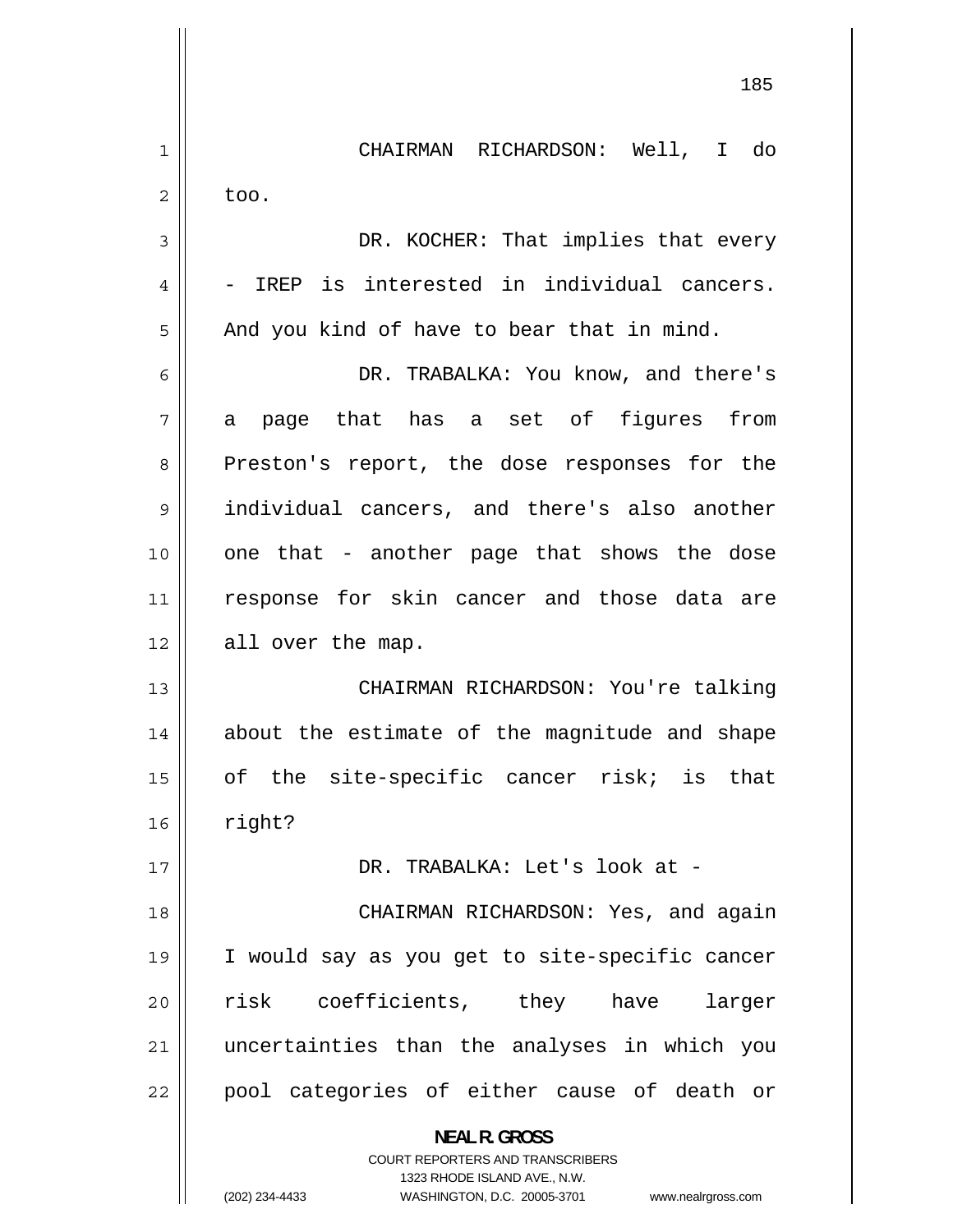| 1  | types of cancers.                                                                                                                                               |
|----|-----------------------------------------------------------------------------------------------------------------------------------------------------------------|
| 2  | DR. TRABALKA: That's right.                                                                                                                                     |
| 3  | CHAIRMAN RICHARDSON: I mean, again,                                                                                                                             |
| 4  | this is by definition.                                                                                                                                          |
| 5  | DR. TRABALKA: Right.                                                                                                                                            |
| 6  | CHAIRMAN RICHARDSON: Statistical                                                                                                                                |
| 7  | imprecision and uncertainty.                                                                                                                                    |
| 8  | DR. TRABALKA: The figures on Page                                                                                                                               |
| 9  | 136, for example, from Preston and Company's                                                                                                                    |
| 10 | report, if you compare the parametric -                                                                                                                         |
| 11 | nonparametric fit, for example, with the                                                                                                                        |
| 12 | linear extrapolation, you get to see some                                                                                                                       |
| 13 | rather interesting variations that are, in                                                                                                                      |
| 14 | part, statistical in nature and give you some                                                                                                                   |
| 15 | idea of what the uncertainty might be.                                                                                                                          |
| 16 | Looking at the one, the figure for                                                                                                                              |
| 17 | thyroid cancer on Page 136, Preston and                                                                                                                         |
| 18 | Company made the observation that doses below                                                                                                                   |
| 19 | about half a gray or roughly in that region,                                                                                                                    |
| 20 | that there appeared to be a pattern of perhaps                                                                                                                  |
| 21 | super linearity in the response.                                                                                                                                |
| 22 | So and you look at lung cancer, you                                                                                                                             |
|    | <b>NEAL R. GROSS</b><br>COURT REPORTERS AND TRANSCRIBERS<br>1323 RHODE ISLAND AVE., N.W.<br>(202) 234-4433<br>WASHINGTON, D.C. 20005-3701<br>www.nealrgross.com |

 $\mathsf{I}$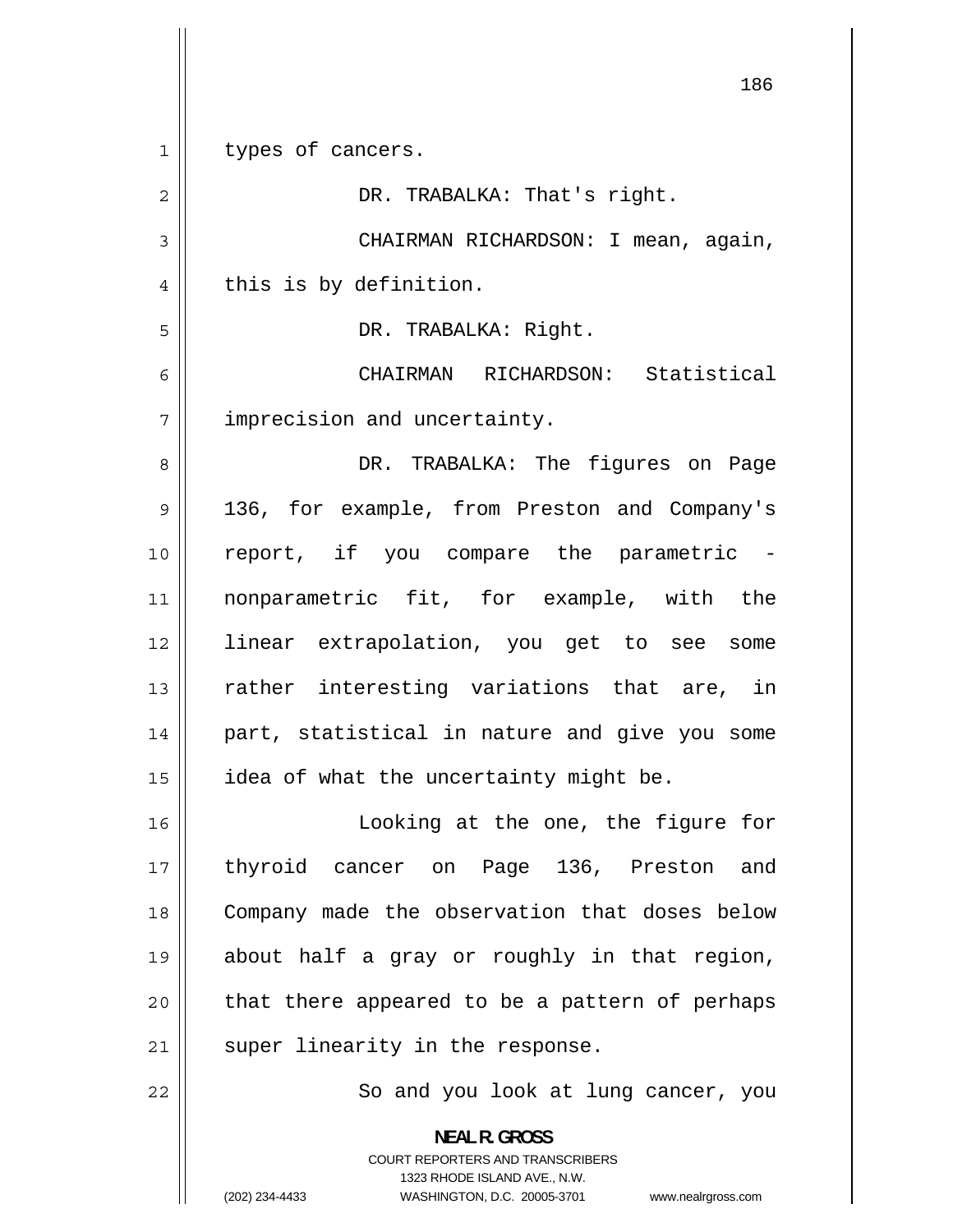1 can see something similar to that. So there 2 are all kinds of ways you can interpret the 3 low-dose response in these data. 4 But I think looking at alternative 5 models like you suggested is an interesting 6 exercise that should be done. 7 DR. HOFFMAN: And, in fact, in other 8 work that we're involved with, with Dale 9 Preston, Charles Land and Peter Jacob and his 10 colleagues in Germany, they are developing 11 approaches whereby the uncertainty on site-12 specific cancer risks will include modeling 13 uncertainty accounting for multiple models

15 This is something that up until 16 now, no international group has undertaken to 17 include the effect of model uncertainty above 18 and beyond the selection of one model and 19 including simply statistical uncertainty on  $20$  || the fit to the epidemiological data.

21 CHAIRMAN RICHARDSON: I certainly 22 agree that as you move to risk coefficients

> **NEAL R. GROSS**  COURT REPORTERS AND TRANSCRIBERS 1323 RHODE ISLAND AVE., N.W.

 $14$  | that plausibly fit the data.

(202) 234-4433 WASHINGTON, D.C. 20005-3701 www.nealrgross.com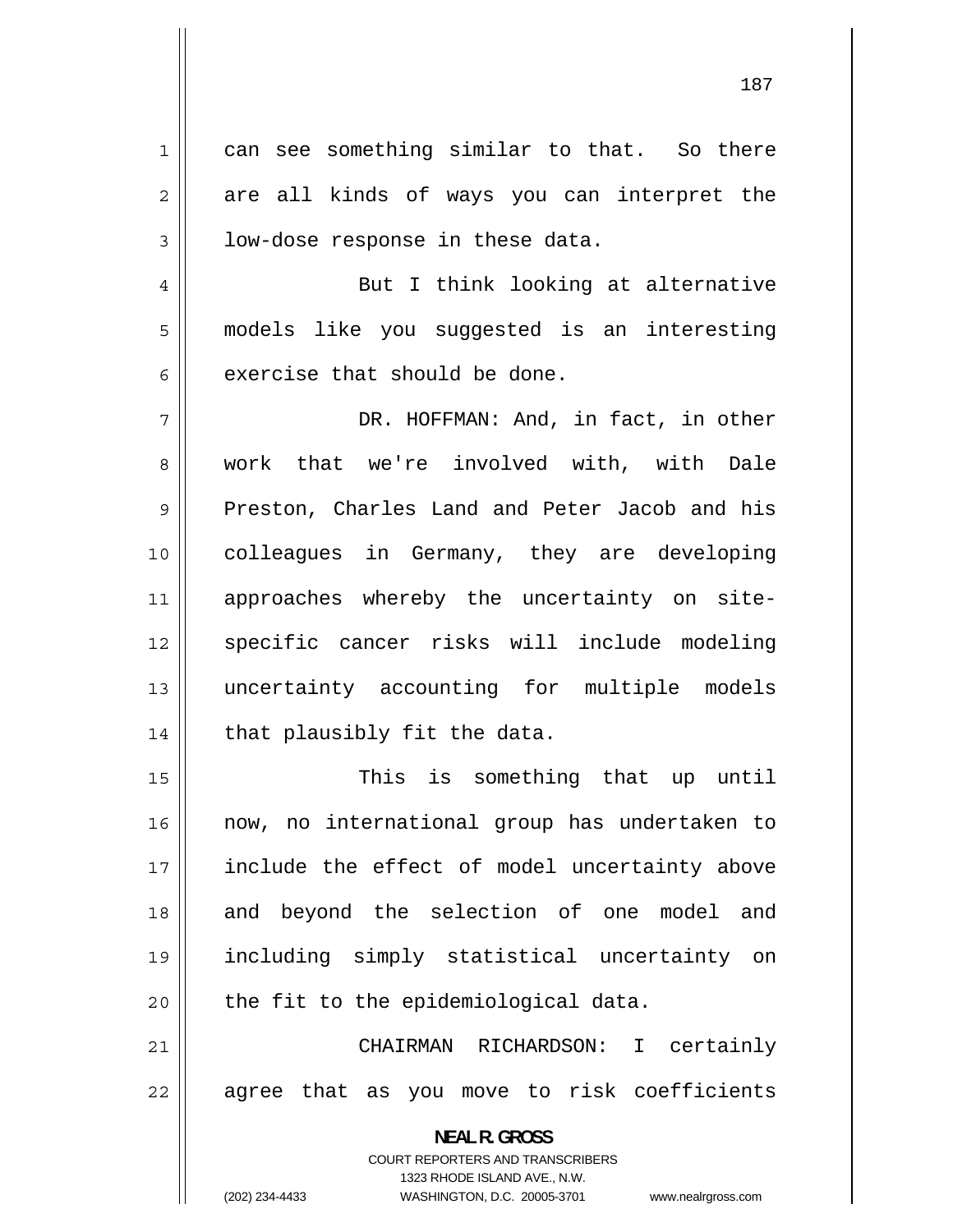1 for site-specific diseases, there's greater 2 uncertainty in the risk estimations and there 3 is greater sensitivity to model selection. 4 I mean, that, you know, again 5 you'll end up with a model best estimate and 6 an estimate of the variance of the risk 7 coefficient. 8 So I think that the suggestion that 9 we provide a brief report maybe talking about 10 the awareness of new data, SENES' efforts to 11 evaluate that and report to NIOSH, and I mean, 12 I agree this is a really important and not 13 | straightforward issue. 14 I would hope that the - as we move 15 forward, I mean, maybe, I mean, NIOSH seems 16 like they're going to have an important role 17 in moving this report out to kind of a broader 18 discussion in the scientific community about 19 DDREF. 20 And as they do that, I mean, maybe 21 we could have some comments about the utility 22 of kind of clarifying and hopefully **NEAL R. GROSS**  COURT REPORTERS AND TRANSCRIBERS 1323 RHODE ISLAND AVE., N.W.

188

(202) 234-4433 WASHINGTON, D.C. 20005-3701 www.nealrgross.com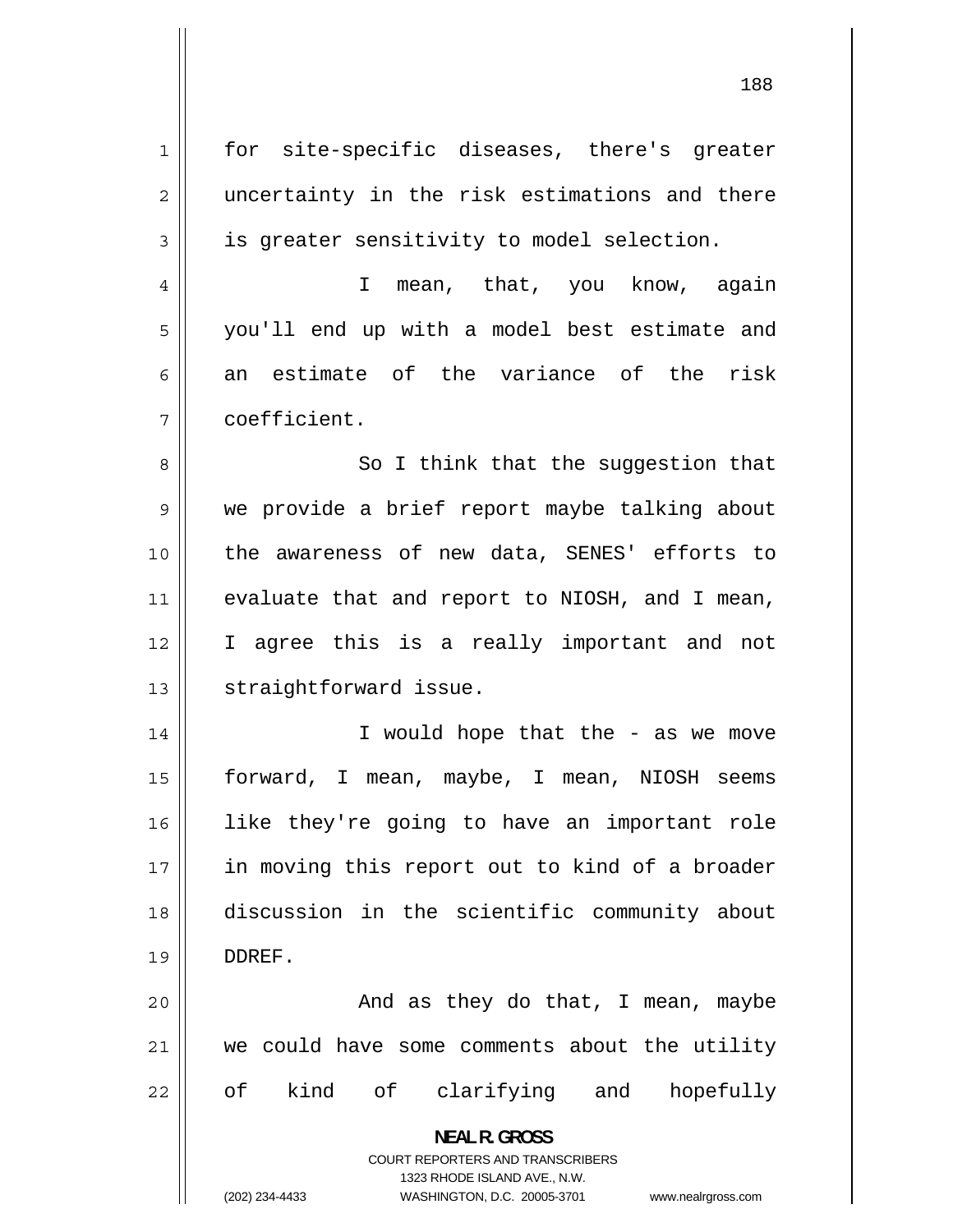streamlining what has the appearance of being in many cases, a very subjective kind of approach to handling this form of uncertainty.

1

2

3

4

5

6

8

9

 I think that there's probably more that can be done. I mean, what do other people in the Work Group think? Would you 7 like, I mean, as a first step, that we follow something along a brief report to the Board along the lines that Dr. Ziemer suggested?

10 MEMBER ZIEMER: Well, of course I 11 like my own idea, but I would amend it a 12 little bit. Some of the concerns that you 13 raised, I think we can raise those as well  $14$  | that we hope that these issues are looked at.

15 It's always appeared to me that to 16 some extent we get driven into fiddling with 17 these models because they have gotten accepted 18 like the BEIR VII. And you end up with, okay, 19 this is the accepted model. So, now how do we  $20$  || adjust this so it fits what we're doing here? 21 If we go back to the logical 22 simplest case, which is just a linear model,

> **NEAL R. GROSS**  COURT REPORTERS AND TRANSCRIBERS 1323 RHODE ISLAND AVE., N.W. (202) 234-4433 WASHINGTON, D.C. 20005-3701 www.nealrgross.com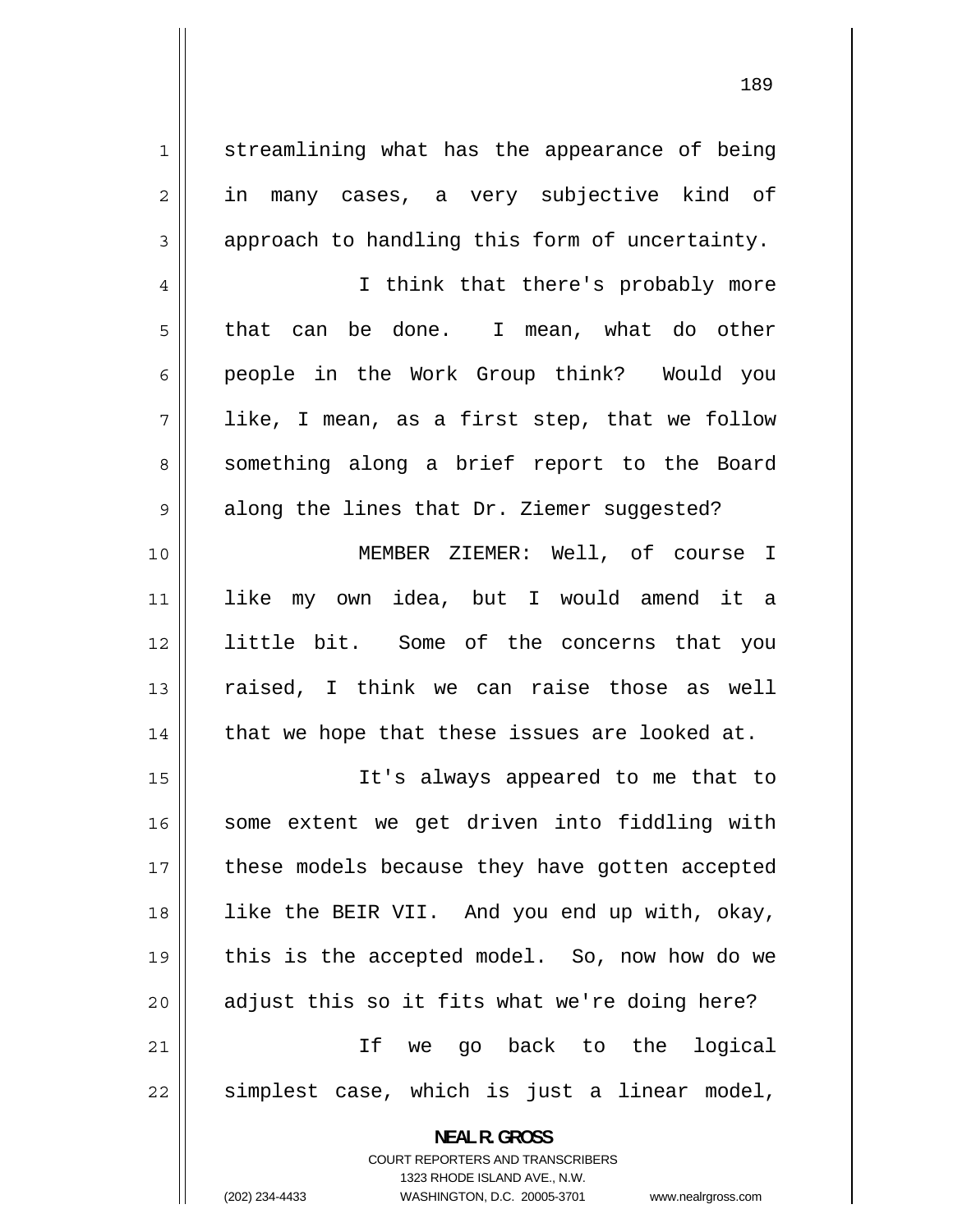1 which from a physics point of view is what you 2 can strive for, the simplest model is what 3 you'd like, and then everything else 4 particularly at the low end is uncertainty, 5 even if it makes sense, it's going to be 6 harder to sell simply because of the way these 7 things have developed over years. 8 And, in part, because of attacks on 9 the linear model, which I suppose reflect some 10 different worlds. One is the epid world, 11 which is -- it certainly makes sense. And the 12 other is the health physics world where we 13 have, to some extent, run into problems with 14 going as low as reasonably achievable and then 15 saying, yes, but there's still risks there and 16 arguments about the risk being greater at the 17 low doses and all of those kinds of things 18 we've gone through those gyrations over 19 decades now. And we find ourselves in this 20 kind of dilemma as to what does it look like, 21 what's the model. 22 So to some extent we end up - and

> **NEAL R. GROSS**  COURT REPORTERS AND TRANSCRIBERS

1323 RHODE ISLAND AVE., N.W.

(202) 234-4433 WASHINGTON, D.C. 20005-3701 www.nealrgross.com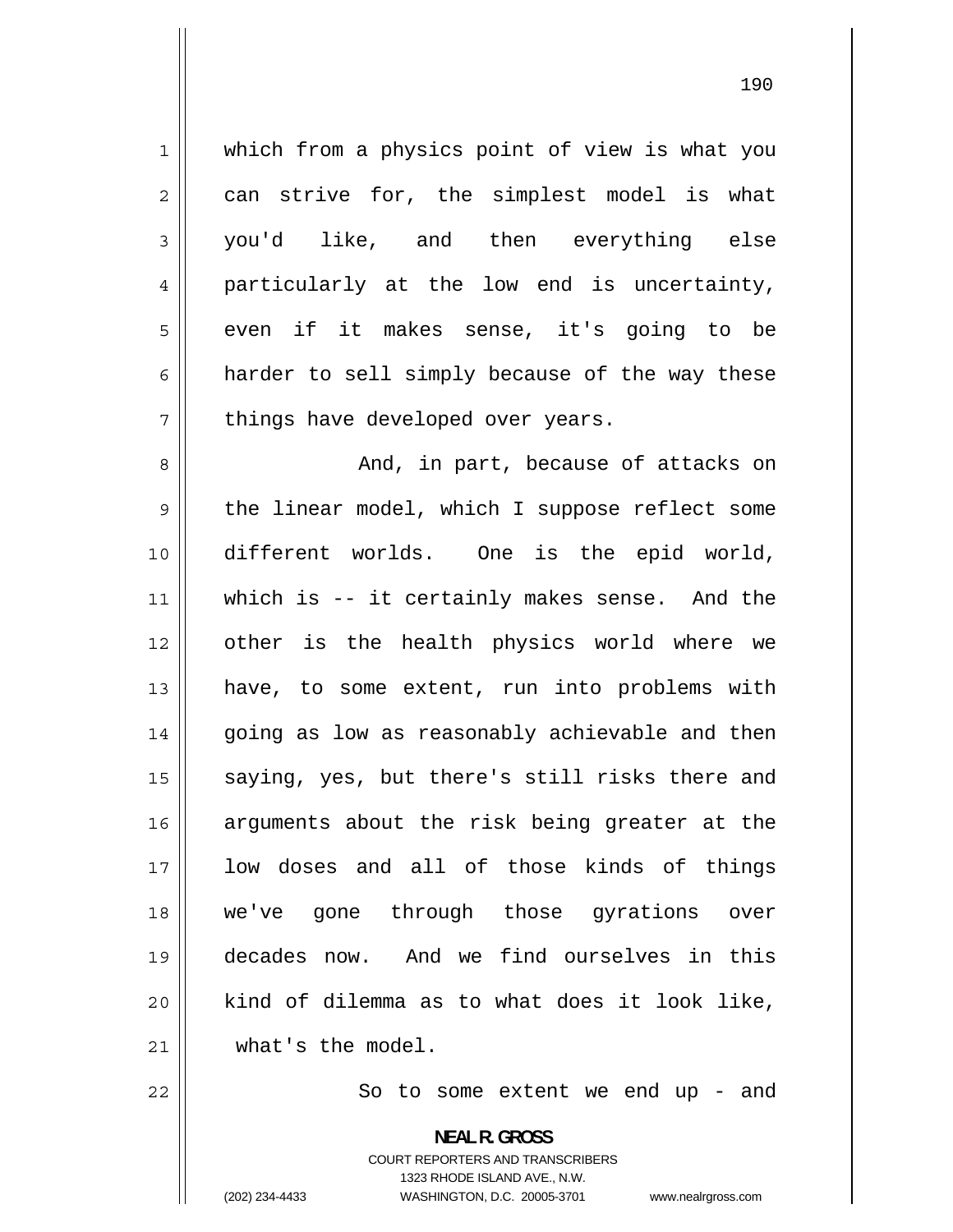1 I'm not arguing that we shouldn't do this, but 2 you sort of end up fighting the scientific 3 establishment for how you model dose. 4 But I think it's worth raising the 5 issues and maybe SENES goes back and can think 6 about some alternatives to - well, you can 7 accomplish the same thing by this in this 8 simple way. That may be worth looking at too. 9 I don't know. 10 But I think David's raised some 11 || interesting points for us to think about. 12 MR. KATZ: Just from a process 13 standpoint, I'm just also wondering, I think 14 raising these questions might be very useful 15 | for the peer review context as well. 16 || I mean, why not put those -17 MEMBER ZIEMER: Yes, you can ask the 18 reviewers to think in terms of as those 19 questions even if you - even if they are not 20 explicitly raised, maybe could you accomplish 21 this just as easily in this other manner. I 22 don't know.

> **NEAL R. GROSS**  COURT REPORTERS AND TRANSCRIBERS 1323 RHODE ISLAND AVE., N.W. (202) 234-4433 WASHINGTON, D.C. 20005-3701 www.nealrgross.com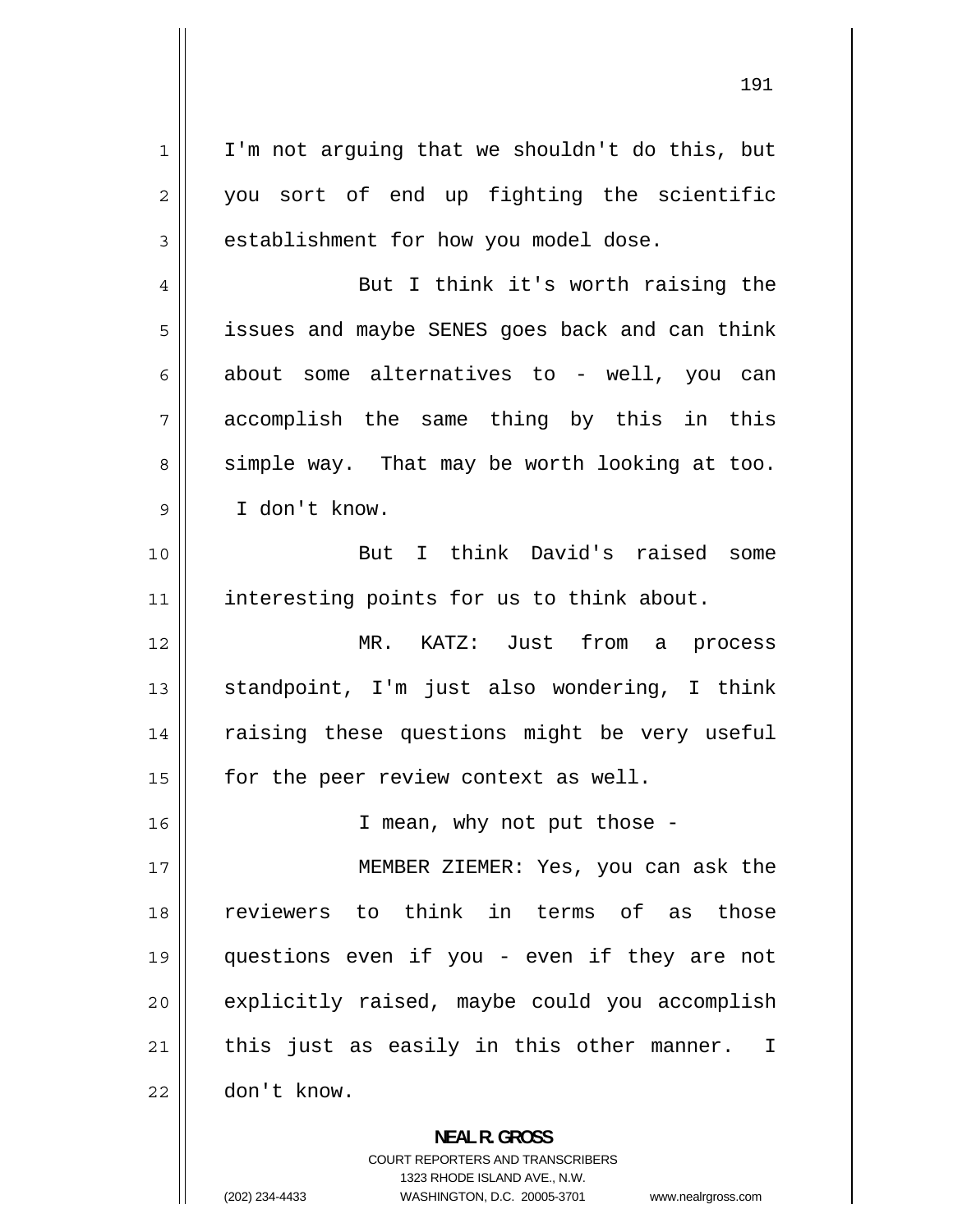1 DR. HOFFMAN: Well, I think we're 2 going to take these seriously one way or 3 another. And as we work through this report, 4 I mean, if it turns out that for acute 5 exposures there is a more transparent 6 straightforward way of handling the increase 7 in uncertainty in risk with decreasing dose, I 8 would like to recommend that that be adopted. 9 But right now, this is the best 10 we've been able to do. 11 || MEMBER MUNN: From my perspective -12 MEMBER FIELD: This is Bill. Can I 13 | just make a comment or two? 14 || MEMBER MUNN: Please. 15 MEMBER FIELD: Yes, I've just been 16 listening to this and I'll tell you my 17 || learning curve has been at a high rate here. 18 MEMBER MUNN: Is it bent? 19 MEMBER FIELD: I think I have 20 previous knowledge about some of the aspects 21 of the report. But, boy, the scope of the 22 knowledge you need to understand the report in **NEAL R. GROSS**  COURT REPORTERS AND TRANSCRIBERS 1323 RHODE ISLAND AVE., N.W. (202) 234-4433 WASHINGTON, D.C. 20005-3701 www.nealrgross.com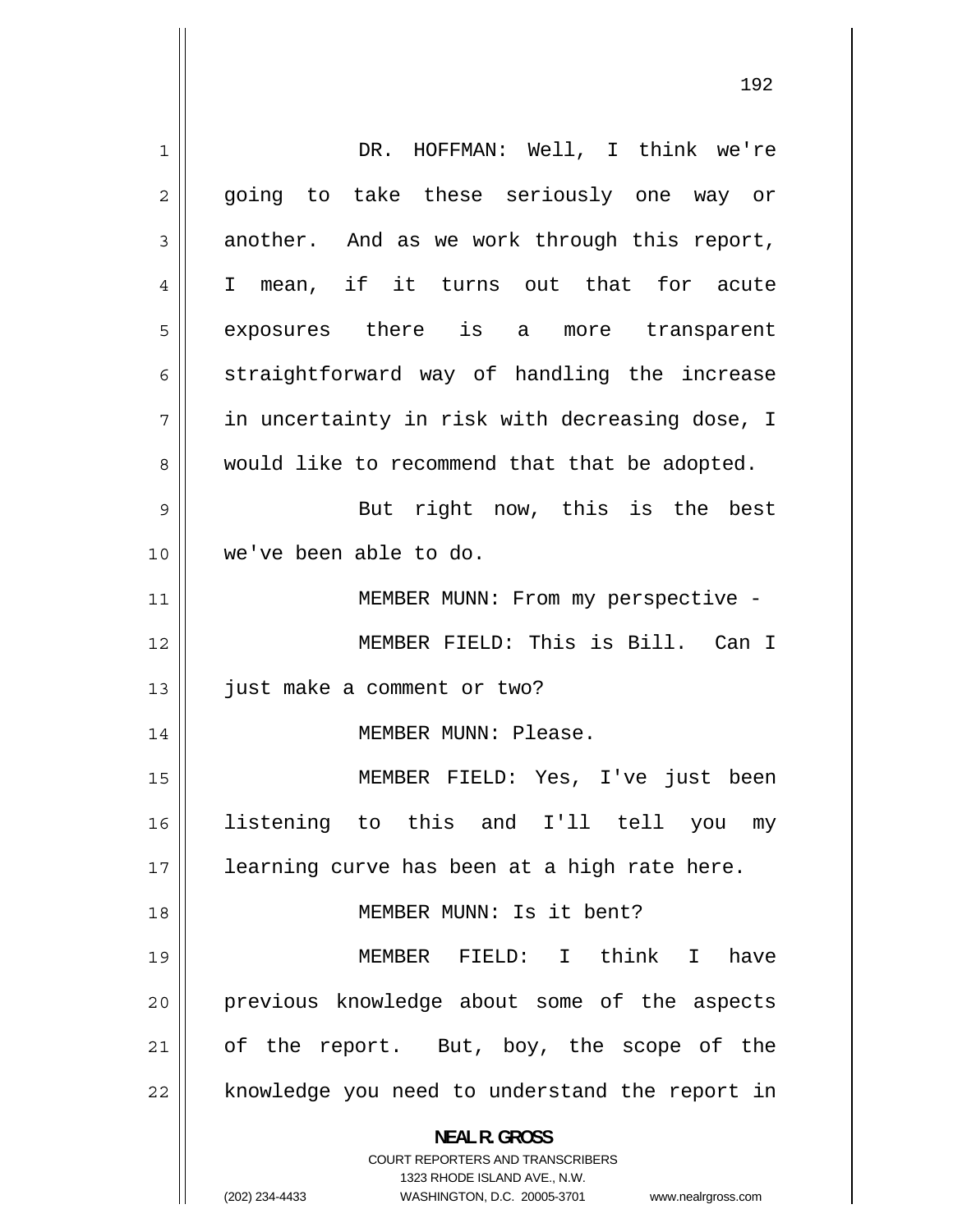1 its totality with all the possible 2 interactions with the topical areas has been a 3 bit challenging for me. 4 And this whole process I think 5 would be a lot easier, obviously, if there was 6 somebody else that had some sort of report 7 that was considered a consensus. 8 I think what we're running into is 9 that the report as presented is very pushing 10 the envelope as far as what's known. And we 11 don't really know what the consensus will be 12 on this report from content experts or the 13 | public or others. 14 So I think at this point, I think 15 content experts, to me it's very critical to 16 really see where the points of agreement lie 17 or where the points of disagreement lie that 18 we can explore further. 19 And I think considering that, it's 20 going to be very important to figure out which 21 five people you ask to review it. Because as 22 you know, you can pick five people that you **NEAL R. GROSS**  COURT REPORTERS AND TRANSCRIBERS 1323 RHODE ISLAND AVE., N.W.

(202) 234-4433 WASHINGTON, D.C. 20005-3701 www.nealrgross.com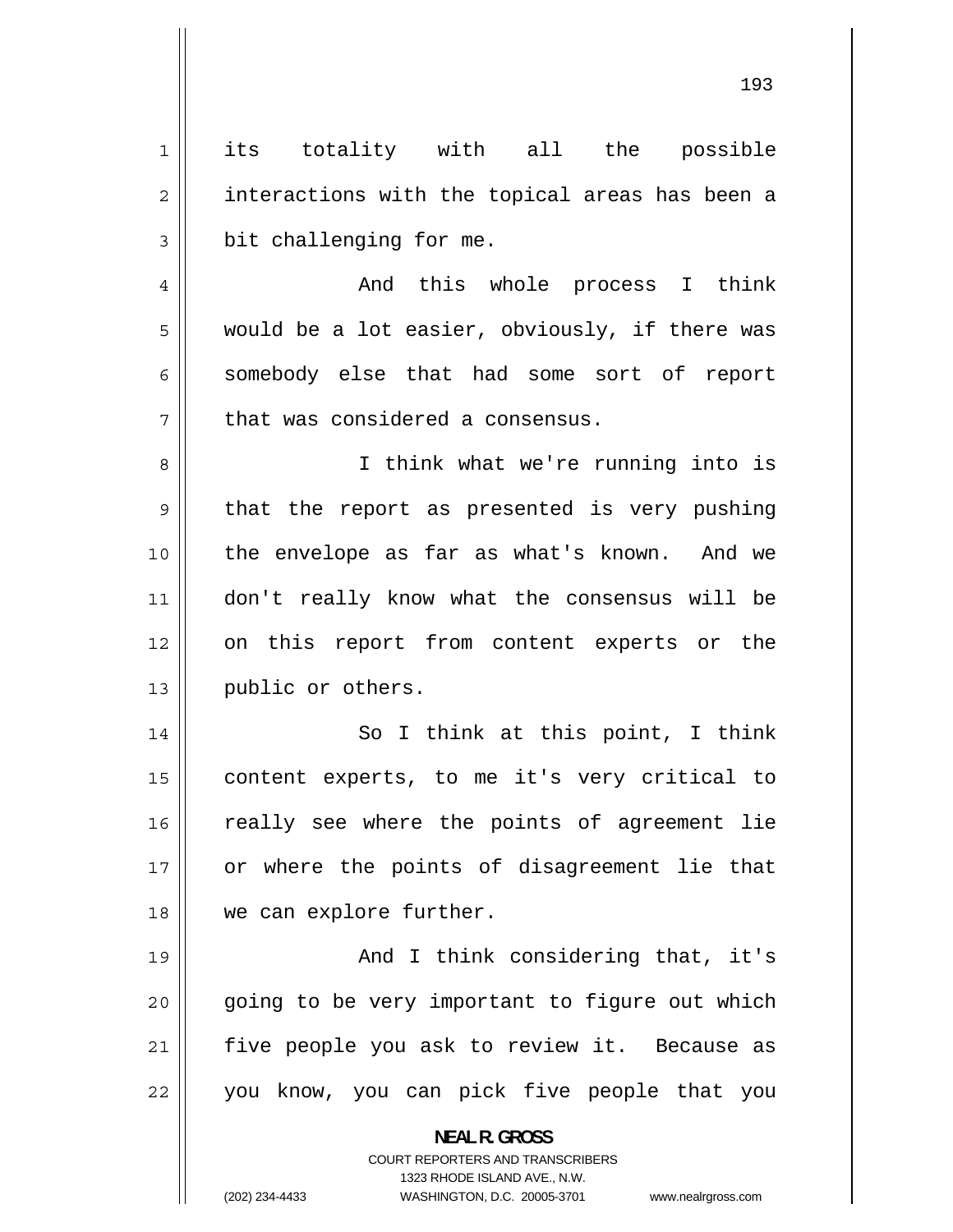| $\mathbf 1$    | know a priori will probably consent on it or   |
|----------------|------------------------------------------------|
| $\overline{2}$ | probably say, this is pretty good stuff.       |
| 3              | So I think getting a diverse group             |
| 4              | of reviewers would be good. And I would favor  |
| 5              | five as opposed to three. And I think once     |
| 6              | that process is done, then I think it would be |
| 7              | interesting then to come back together and see |
| 8              | if they found some of the similar problems     |
| 9              | that Dave has brought up or some of the        |
| 10             | similar concerns, to see if they also are      |
| 11             | sharing those concerns.                        |
|                |                                                |
| 12             | MEMBER MUNN: Thank you, Bill. This             |
| 13             | is Wanda, and this - Bill's comments bring me  |
| 14             | back, I think, to my original question which   |
| 15             | may need to be deferred until after we've had  |
| 16             | our discussion that we mentioned earlier at    |
| 17             | our next meeting.                              |
| 18             | And that is, is the purpose of this            |
| 19             | group to help define the science, or is the    |
| 20             | purpose of this group to report out that we    |
| 21             | feel that the agency is or is not pursuing the |

**NEAL R. GROSS**  COURT REPORTERS AND TRANSCRIBERS 1323 RHODE ISLAND AVE., N.W.

 $\mathsf{II}$ 

(202) 234-4433 WASHINGTON, D.C. 20005-3701 www.nealrgross.com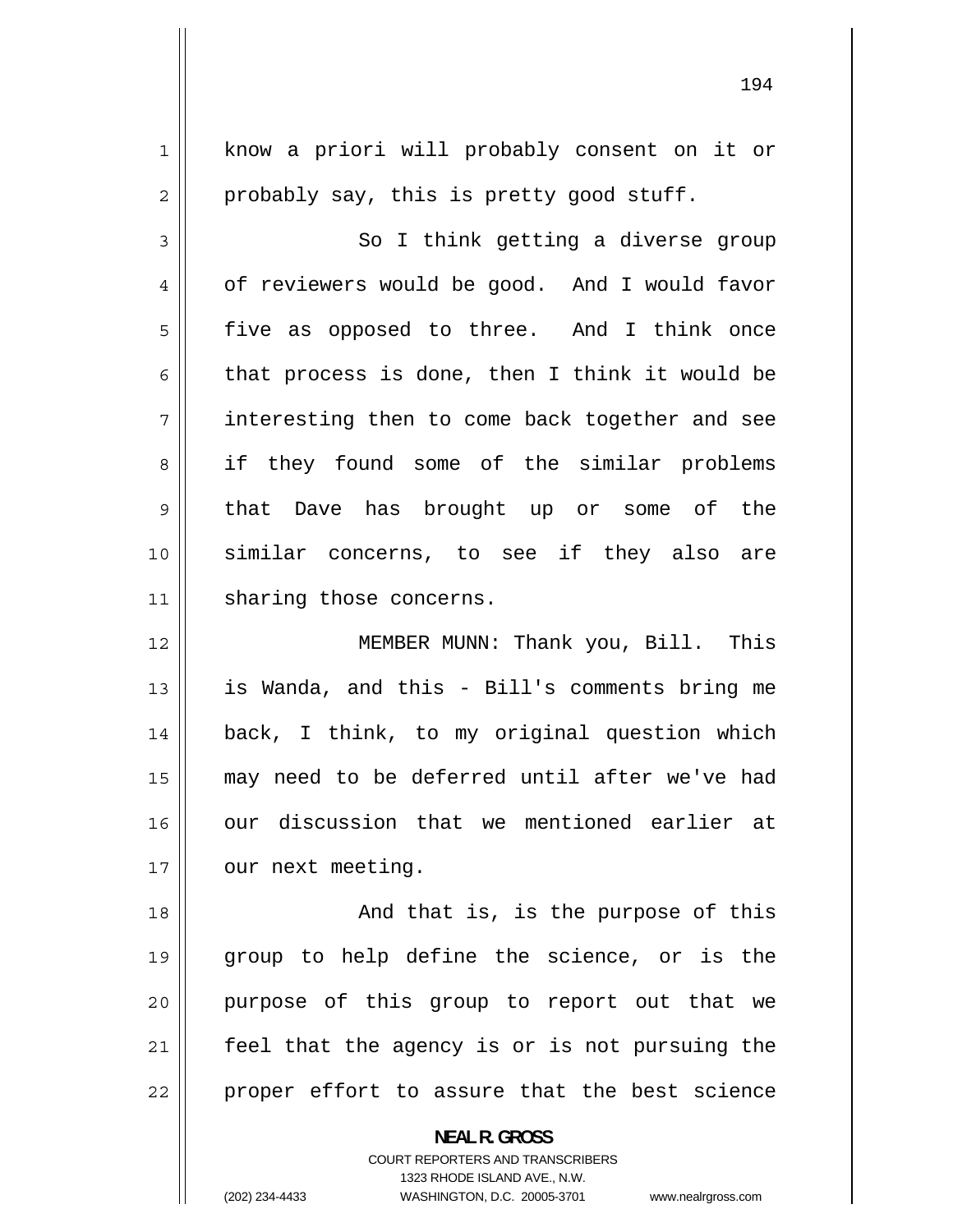1 is being used?

| $\overline{2}$ | It's a fairly basic question, I                    |
|----------------|----------------------------------------------------|
| 3              | think, and one with which I think the Work         |
| 4              | Group needs to come to grips very clearly          |
| 5              | because there's an enormous difference in          |
| 6              | whether or not we will immerse ourselves in        |
| 7              | the science of this process as it goes             |
| 8              | forward, or whether we will make a judgment        |
| 9              | call as to whether or not the agency is            |
| 10             | pursuing the best science. Two entirely            |
| 11             | different questions.                               |
| 12             | MR. KATZ: Can I say something to                   |
| 13             | this?                                              |
| 14             | I mean, I think -                                  |
| 15             | MEMBER MUNN: Can I stop you?                       |
| 16             | MR. KATZ: You can if you want to,                  |
| 17             | but I think the Board can do both in a sense.      |
| 18             | mean, I think the Board is welcome<br>$\mathbf{I}$ |
| 19             | particularly when the agency invites it, to        |
| 20             | provide counsel along the way, as well as at       |
| 21             | the end of the day provide advice, counsel on      |
| 22             | what it thinks about the results that the          |
|                | <b>NEAL R. GROSS</b>                               |

COURT REPORTERS AND TRANSCRIBERS 1323 RHODE ISLAND AVE., N.W.

(202) 234-4433 WASHINGTON, D.C. 20005-3701 www.nealrgross.com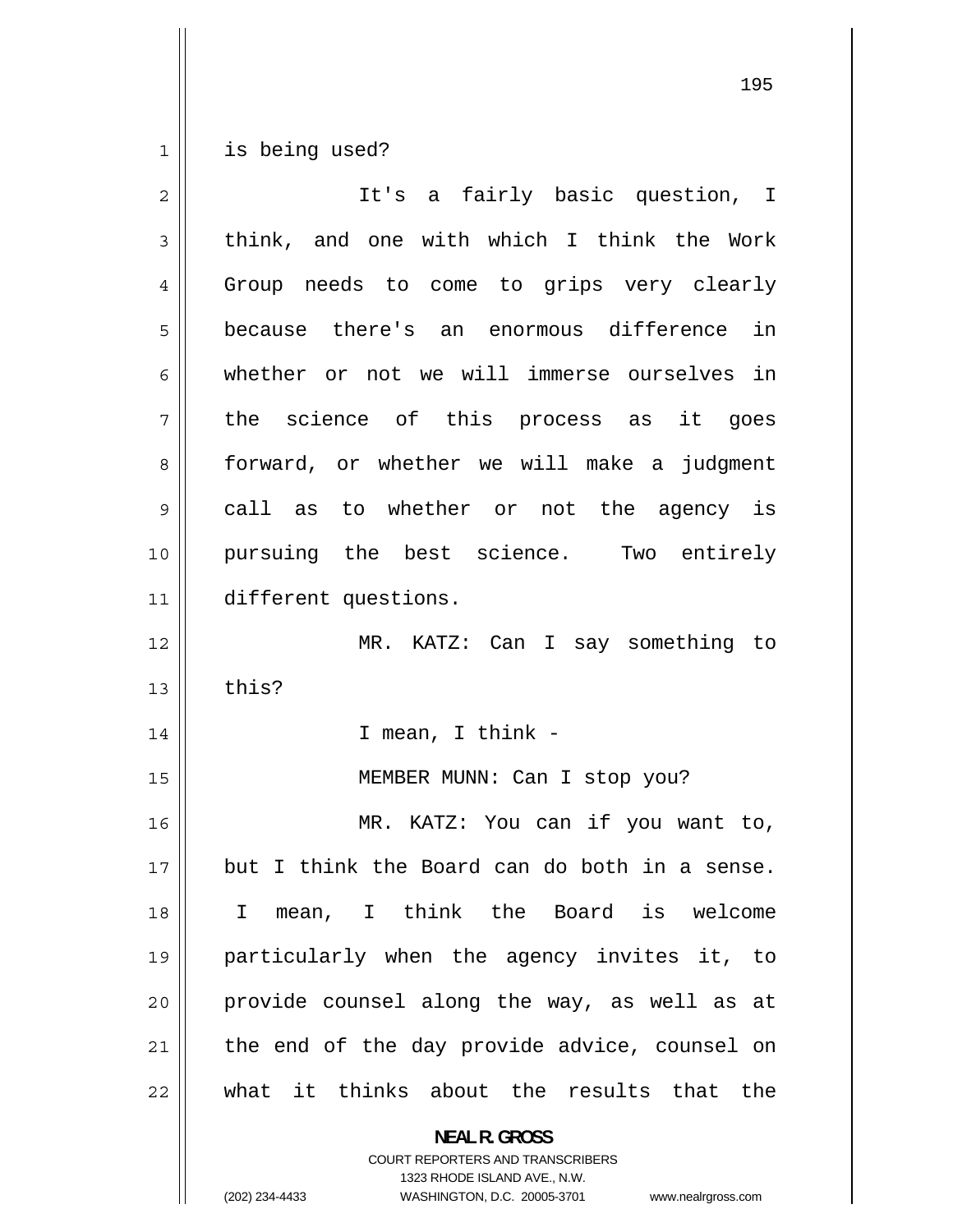1 agency thinks it's going to take.

| $\overline{2}$ | So, I don't think there's really                                    |
|----------------|---------------------------------------------------------------------|
| 3              | necessarily an either/or here. And the agency                       |
|                |                                                                     |
| $\overline{4}$ | is clearly asking for advice along the way.                         |
| 5              | And I think as deep as you are able to go on                        |
| 6              | that question is being welcomed.                                    |
| 7              | So it's really more a matter of                                     |
| 8              | your capacity to provide such advice, but I                         |
| 9              | don't think you're constrained. That's my                           |
| 10             | point of view.                                                      |
| 11             | MEMBER MUNN: Well, it's a point I                                   |
| 12             | think we need to come to some agreement on as                       |
| 13             | a Work Group.                                                       |
| 14             | CHAIRMAN RICHARDSON: Again, we did                                  |
| 15             | a discussion about scope and process.<br>have                       |
| 16             | And I think what I'll do is recirculate the                         |
| 17             | discussion of the scope and the points that                         |
| 18             | were laid out there, and then we can talk                           |
| 19             | about that again.                                                   |
| 20             | I would view the scope as something                                 |
| 21             | larger than saying is the process NIOSH is                          |
| 22             | taking sufficient. I hope that we can talk                          |
|                |                                                                     |
|                | <b>NEAL R. GROSS</b><br>COURT REPORTERS AND TRANSCRIBERS            |
|                | 1323 RHODE ISLAND AVE., N.W.                                        |
|                | (202) 234-4433<br>WASHINGTON, D.C. 20005-3701<br>www.nealrgross.com |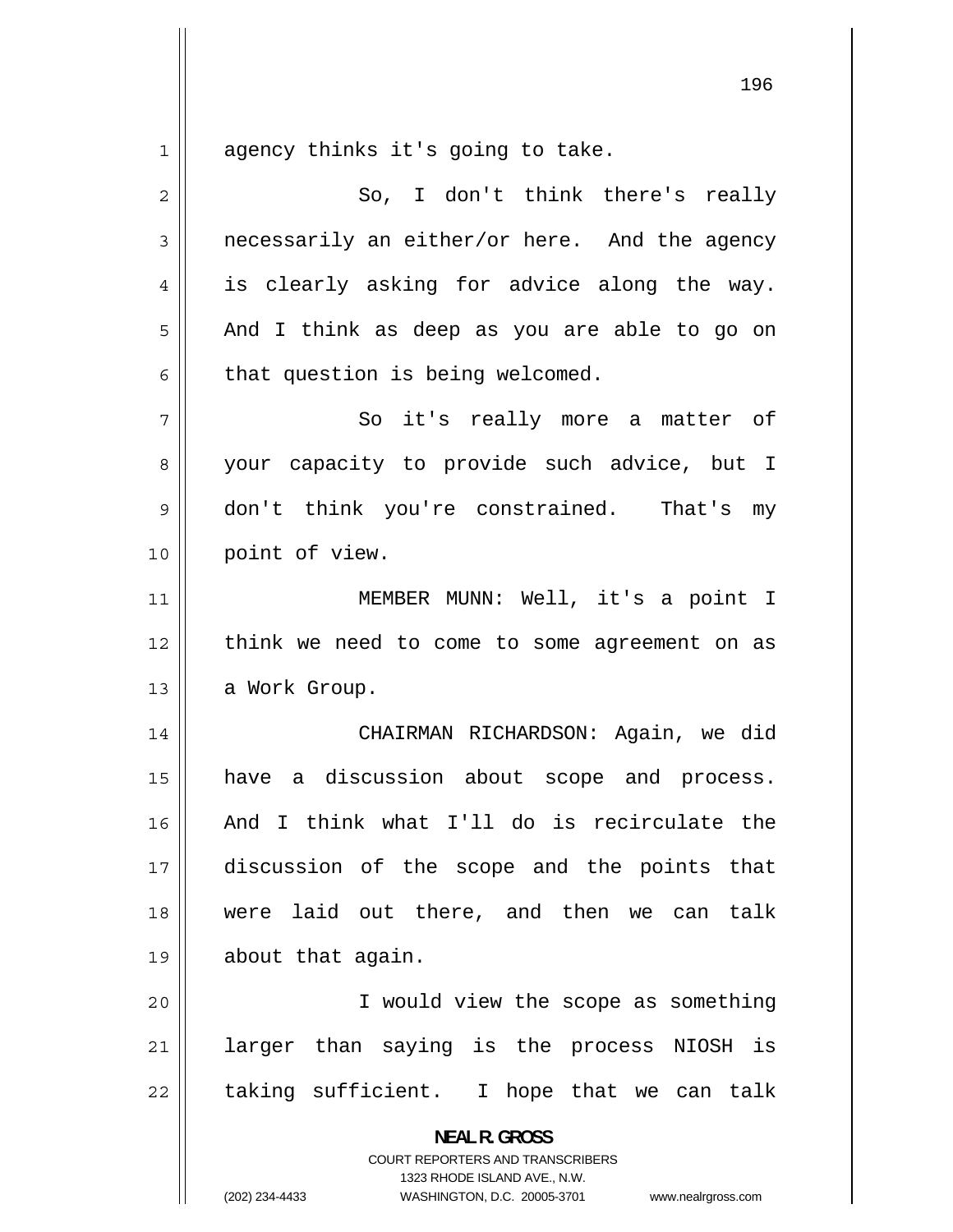about the substance of the issues as well. That's, I mean, the way that we talk about the substance of other technical issues, which is to provide some form of evaluation and comment on them.

1

2

3

4

5

6 MEMBER MUNN: Well, it would be hard 7 for us to take a position as to whether or not 8 the process is appropriate without spending 9 some time looking at the nitty-gritty. 10 There's no question about that. We have to 11 know what is going on and what the issues are 12 if we're going to weigh in on whether or not 13 || it's appropriate.

## 14 CHAIRMAN RICHARDSON: Yes.

15 MEMBER ZIEMER: And I don't think we 16 will, as a Work Group, come up with sort of 17 the decision on whether a linear low-threshold 18 model is the preferred one over - but we want 19 to make sure the questions are asked and that 20 the scope of what's being done is being fully 21 considered in going - I mean, I'm going to 22 rely on the experts because that, you know, we

**NEAL R. GROSS** 

COURT REPORTERS AND TRANSCRIBERS 1323 RHODE ISLAND AVE., N.W. (202) 234-4433 WASHINGTON, D.C. 20005-3701 www.nealrgross.com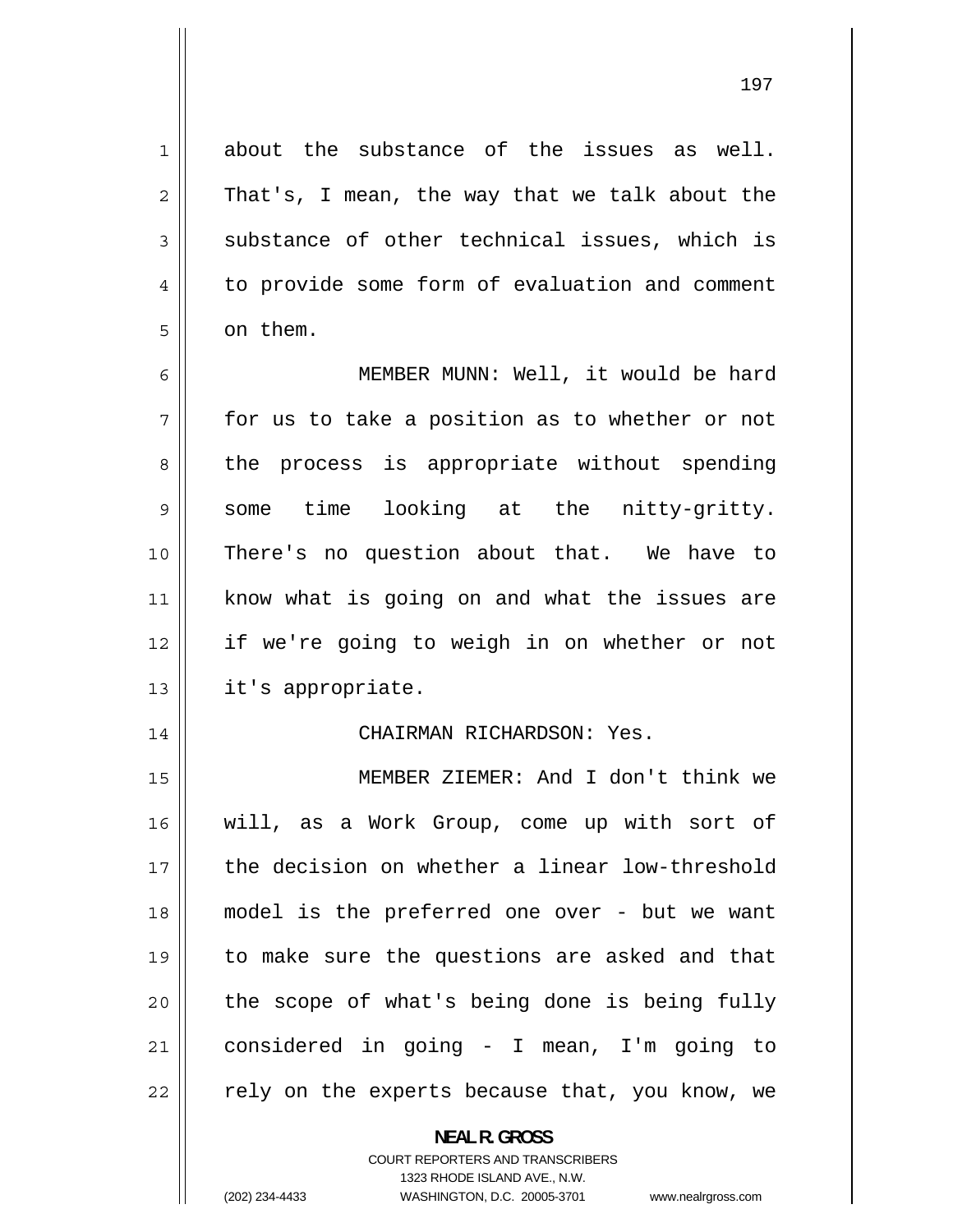1 work, you know, some of us even teach about 2 there being a no-threshold model, but we're 3 not, you know, the experts on the biology or 4 even the statistics of it. 5 MEMBER ROESSLER: That's one whole 6 lecture on the various models. 7 MEMBER ZIEMER: Oh, I can stretch it 8 into two if necessary. 9 (Laughter.) 10 CHAIRMAN RICHARDSON: I think 11 there's - I get the sense that there's 12 agreement that there's going to be a lot of 13 value in seeing what Bill was calling the 14 content experts, seeing what they come back 15 with. And I think that makes a lot of sense. 16 I think it would be worthwhile for 17 us to maybe at the next meeting at least 18 whether it's in written form or orally, at 19 least, to update the Board on what we're 20 doing. 21 || **Does** that make sense? 22 MEMBER MUNN: Yes. **NEAL R. GROSS**  COURT REPORTERS AND TRANSCRIBERS 1323 RHODE ISLAND AVE., N.W.

(202) 234-4433 WASHINGTON, D.C. 20005-3701 www.nealrgross.com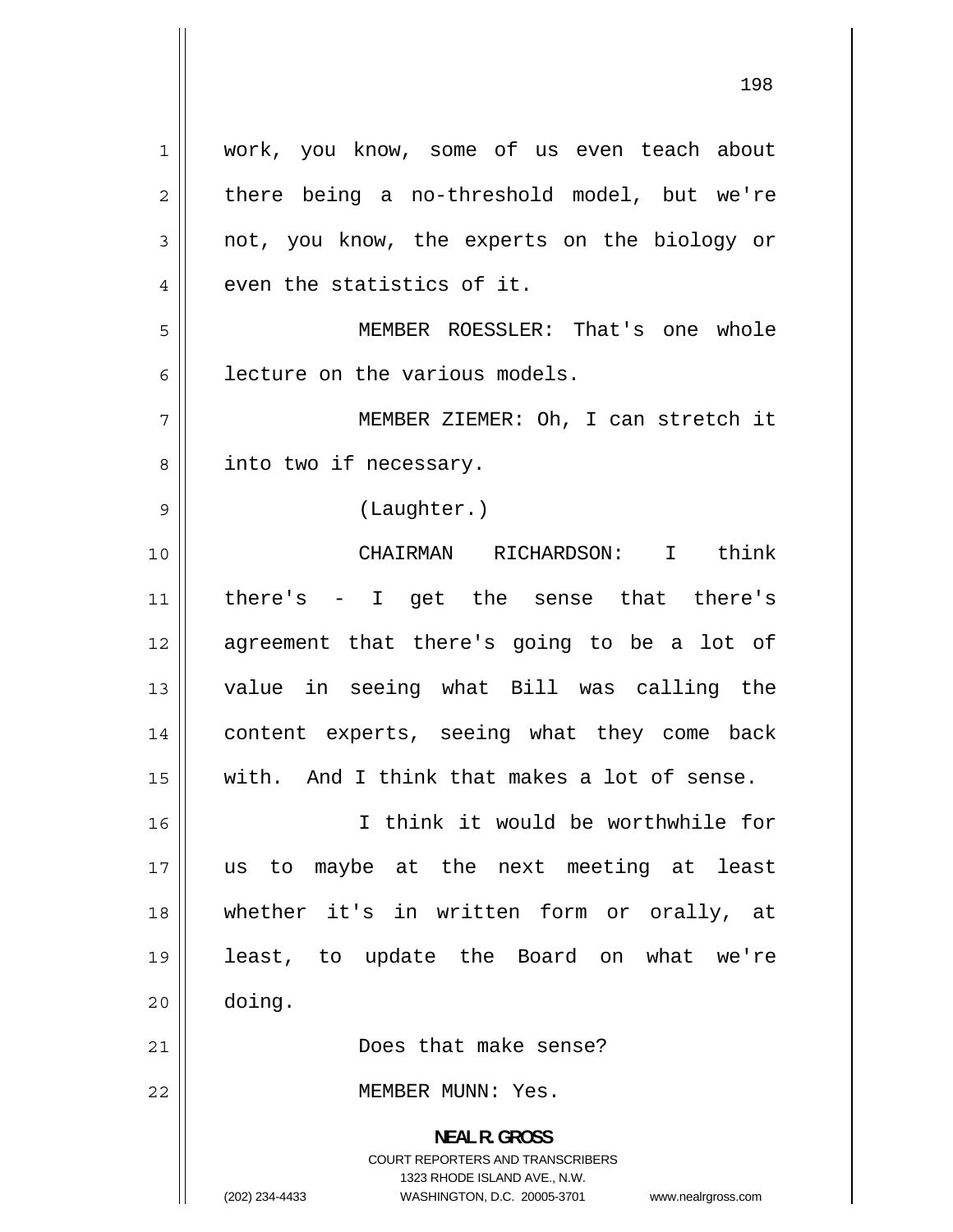1 CHAIRMAN RICHARDSON: And then to 2 kind of move forward with kind of keeping an 3 eye on the process that NIOSH is going to take 4 with their external review and hopefully have 5 an opportunity to read over the comments that 6 come back from the content experts. And 7 expect that we'll take it upon ourselves to at 8 that point, provide a follow-up discussion 9 maybe in a little bit more formal sense based 10 || on their comments in the report. 11 MEMBER ROESSLER: David, with regard 12 to the selection of the content experts, and I 13 think we're wanting to do it fairly soon, do 14 you see that the Work Group would ask to be 15 involved in the decision on that at some 16 point, some soon date? 17 CHAIRMAN RICHARDSON: I don't know. 18 I think NIOSH usually has a fairly formal 19 || process laid out for that, don't they? 20 MEMBER ROESSLER: NIOSH just went 21  $\parallel$  out for a minute. 22 MR. KATZ: Jim Neton stepped out. I **NEAL R. GROSS**  COURT REPORTERS AND TRANSCRIBERS 1323 RHODE ISLAND AVE., N.W. (202) 234-4433 WASHINGTON, D.C. 20005-3701 www.nealrgross.com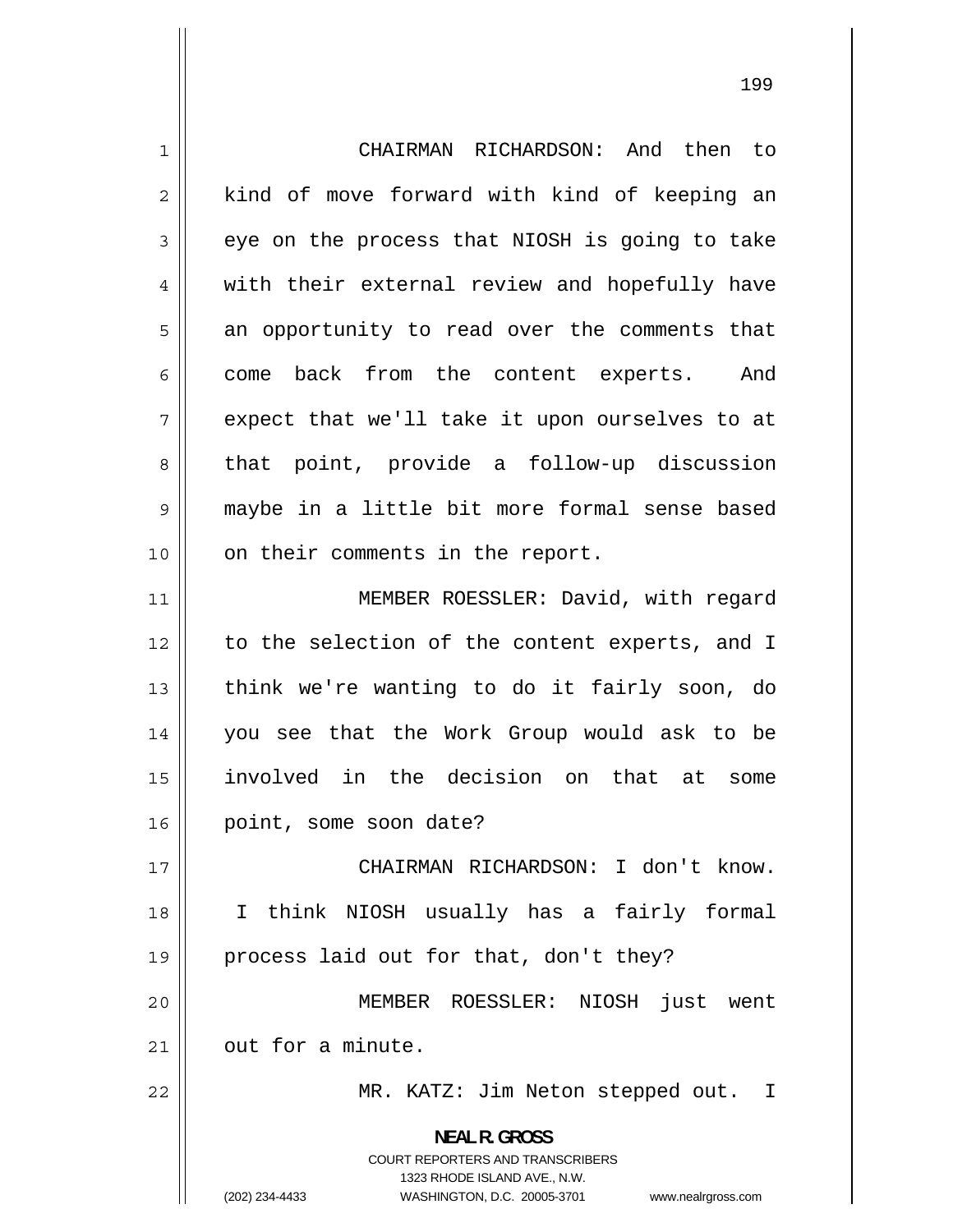1 mean, they have a process for selection, but, 2 I mean, I think they are open to suggestions. 3 I mean, I think they start with a pool and a 4 number of factors as to what they end up with, 5 including willingness to perform. 6 So, I would just say to all of you 7 here, I mean, on the Work Group that certainly 8 if you have people in mind that you think 9 should be considered, NIOSH will be glad to 10 hear that. 11 MEMBER ZIEMER: Yes, I wouldn't want 12 us to review names - 13 MR. KATZ: I'm not saying - 14 MEMBER ZIEMER: -- as a Work Group,  $15$  | but individually -16 MR. KATZ: Yes, that's what I mean. 17 And it's NIOSH's decision, but certainly any 18 advice, suggestions you have I think will be 19 helpful to NIOSH in this next step. 20 MEMBER MUNN: We could always ask 21 || NIOSH about it after lunch. 22 MR. KATZ: NIOSH being Jim Neton who **NEAL R. GROSS**  COURT REPORTERS AND TRANSCRIBERS 1323 RHODE ISLAND AVE., N.W.

(202) 234-4433 WASHINGTON, D.C. 20005-3701 www.nealrgross.com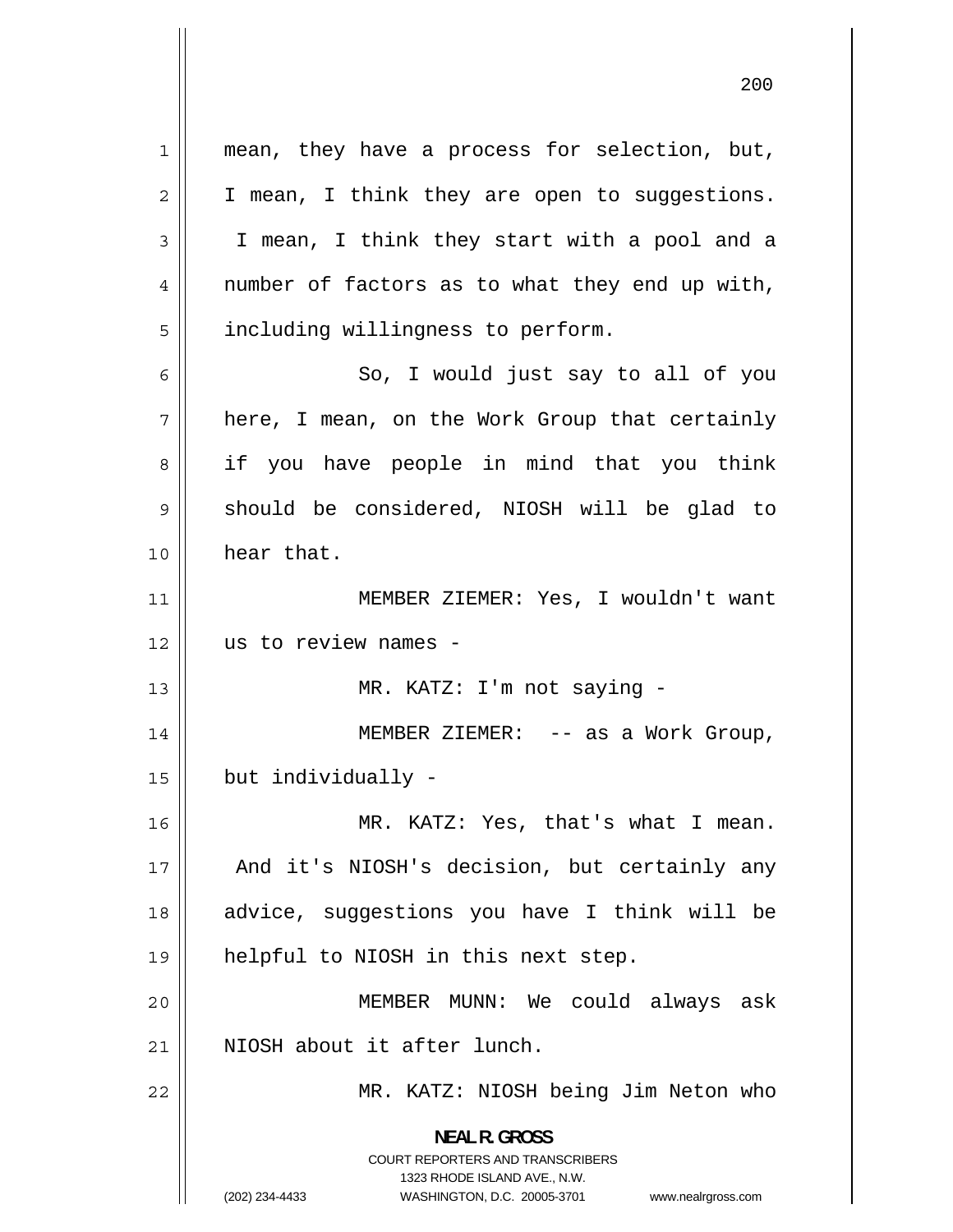1 stepped out, you mean, right? 2 MEMBER MUNN: Lunch being - 3 MR. KATZ: I don't think he'll tell 4 you anything much different. 5 MEMBER MUNN: Lunch being the 6 operative word. 7 MR. KATZ: I understand that lunch 8 is on your mind. 9 MEMBER ZIEMER: David, do you plan 10 to give sort of an interim report at our 11 teleconference? At least report on this 12 meeting. It's coming up in two weeks. 13 CHAIRMAN RICHARDSON: That sounds 14 | like a good idea. 15 MEMBER ROESSLER: What date is the 16 teleconference? 17 MR. KATZ: April 26th at 11:00 a.m. 18 MEMBER MUNN: Correct. 19 MR. KATZ: The question was, when 20 was the Board teleconference, for those folks  $21$  on the phone who -22 MEMBER ZIEMER: April 26th. **NEAL R. GROSS**  COURT REPORTERS AND TRANSCRIBERS 1323 RHODE ISLAND AVE., N.W. (202) 234-4433 WASHINGTON, D.C. 20005-3701 www.nealrgross.com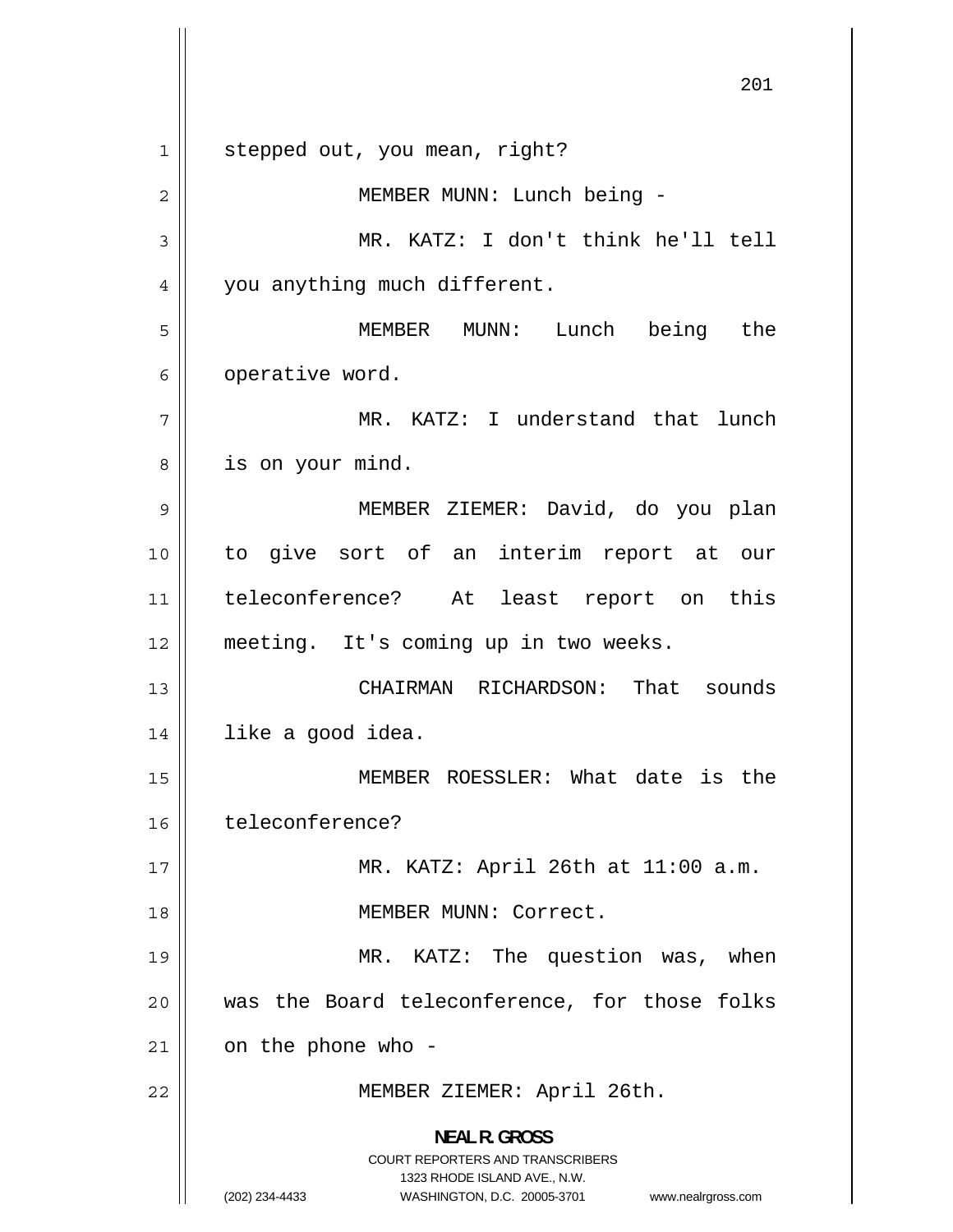| 1  | MR. KATZ: Right. So do we have a -                       |
|----|----------------------------------------------------------|
| 2  | Wanda is almost making the motion for lunch.             |
| 3  | MEMBER MUNN: Yes, I am.                                  |
| 4  | MR. KATZ: But let me just ask,                           |
| 5  | because it's not clear to me, do we have an              |
| 6  | agenda for after lunch?                                  |
| 7  | MEMBER MUNN: Guess I thought we                          |
| 8  | did. Don't we have several other items?                  |
| 9  | CHAIRMAN RICHARDSON: My sense is                         |
| 10 | that on this topic, we're at a stopping point            |
| 11 | with DDREF unless there are clear ways forward           |
| 12 | aside from providing kind of a report on our             |
| 13 | status and the status of NIOSH's activities              |
| 14 | and then holding this topic until we see back            |
| 15 | kind of the external review.                             |
| 16 | MR. KATZ: So then the only question                      |
| 17 | that I think I'd raise in an email - hope I              |
| 18 | $\text{d}$ idn't - maybe I didn't - was whether the Work |
| 19 | Group wants to at this point, and you may not,           |
| 20 | to discuss the rest of the agenda other than             |
| 21 | this of this Work Group, whether you want to -           |
| 22 | whether you need any discussion of what other            |
|    | <b>NEAL R. GROSS</b>                                     |

COURT REPORTERS AND TRANSCRIBERS 1323 RHODE ISLAND AVE., N.W.

 $\mathsf{I}$ 

(202) 234-4433 WASHINGTON, D.C. 20005-3701 www.nealrgross.com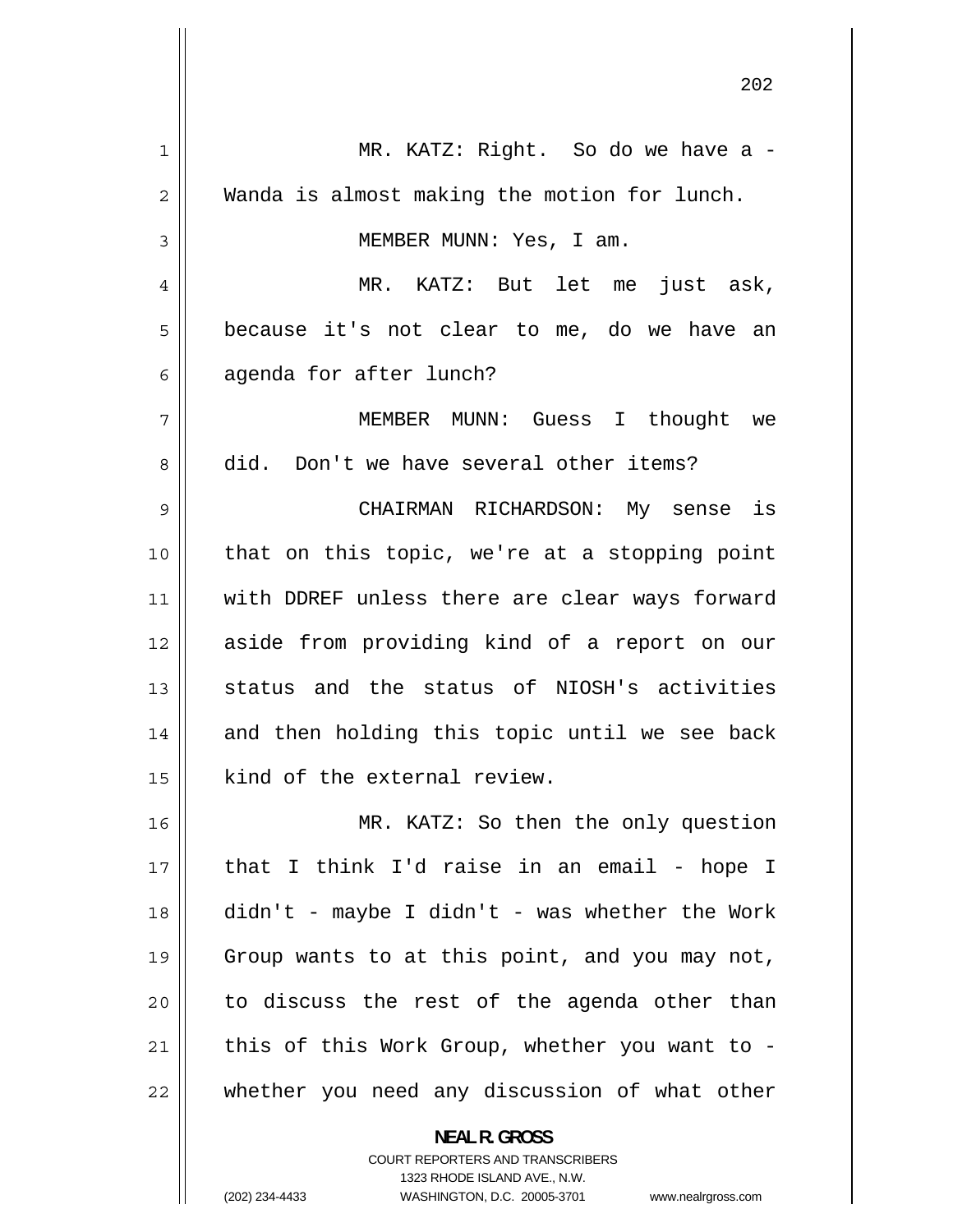1 items are on that agenda and their path 2 forward, etc. 3 MEMBER ZIEMER: Well, what were 4 these other slides that were in our packet 5 that you sent out? Were those from NIOSH path 6 forward? 7 DR. NETON: You mean the - there was 8 an agenda that was sent out. 9 MEMBER ZIEMER: No, there were two 10 || sets of slides you sent us. 11 DR. HOFFMAN: That other thing, get 12 rid of it because that's supposed to be an 13 **internal discussion between us and NIOSH.** 14 || (Simultaneous speaking.) 15 MR. KATZ: So everyone in the Work 16 Group, just to be clear, what I sent forward 17 this morning to the Work Group was what I 18 | received from SENES. 19 MEMBER MUNN: Can someone please 20 || tell me what SENES stands for? Nobody knows? 21 DR. HOFFMAN: Yes, to give you the  $22$  story -**NEAL R. GROSS**  COURT REPORTERS AND TRANSCRIBERS

> 1323 RHODE ISLAND AVE., N.W. (202) 234-4433 WASHINGTON, D.C. 20005-3701 www.nealrgross.com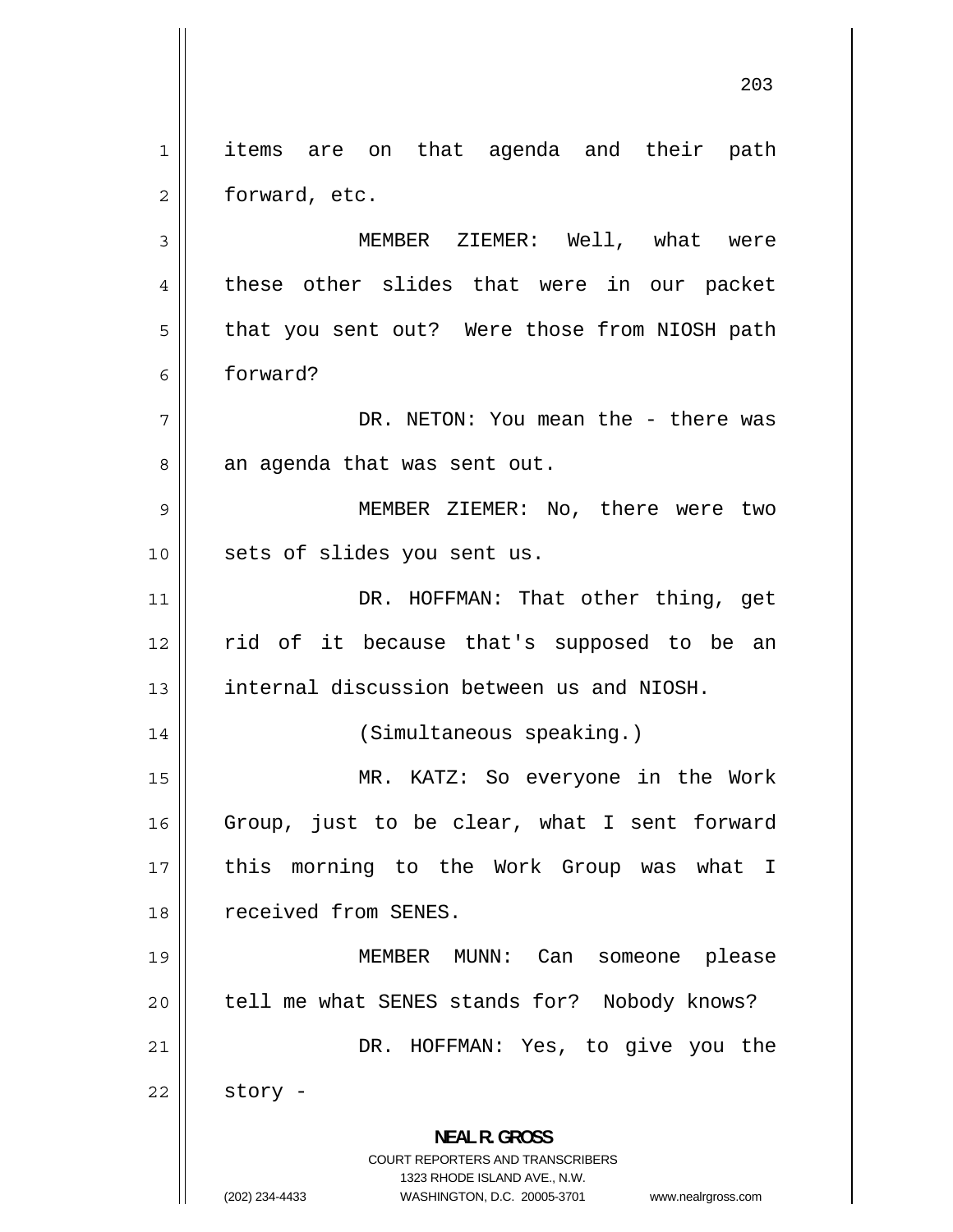1 DR. KOCHER: Just give them the 2 answer. It's lunchtime, Owen. Define the 3 acronym. 4 DR. HOFFMAN: Yes, but I have to get 5 warmed up into it. It's Scientists - 6 DR. KOCHER: No, it's not. 7 DR. HOFFMAN: Specialist - okay, you 8 name it. I can't remember. 9 DR. KOCHER: Well, it's the 10 specialist part. And then N is nuclear and S 11 is sciences. And then the two Es are either 12 | energy and environmental or vice-versa. 13 DR. APOSTOAEI: No, it stands for 14 Specialists in Energy, Nuclear and 15 | Environmental Sciences. 16 || MEMBER MUNN: All right. 17 DR. HOFFMAN: We get asked that 18 question so seldom. 19 DR. KOCHER: The N stands for 20 nuclear. And the two Es stand for  $21$  environmental and energy. 22 || (Simultaneous speaking.) **NEAL R. GROSS**  COURT REPORTERS AND TRANSCRIBERS 1323 RHODE ISLAND AVE., N.W. (202) 234-4433 WASHINGTON, D.C. 20005-3701 www.nealrgross.com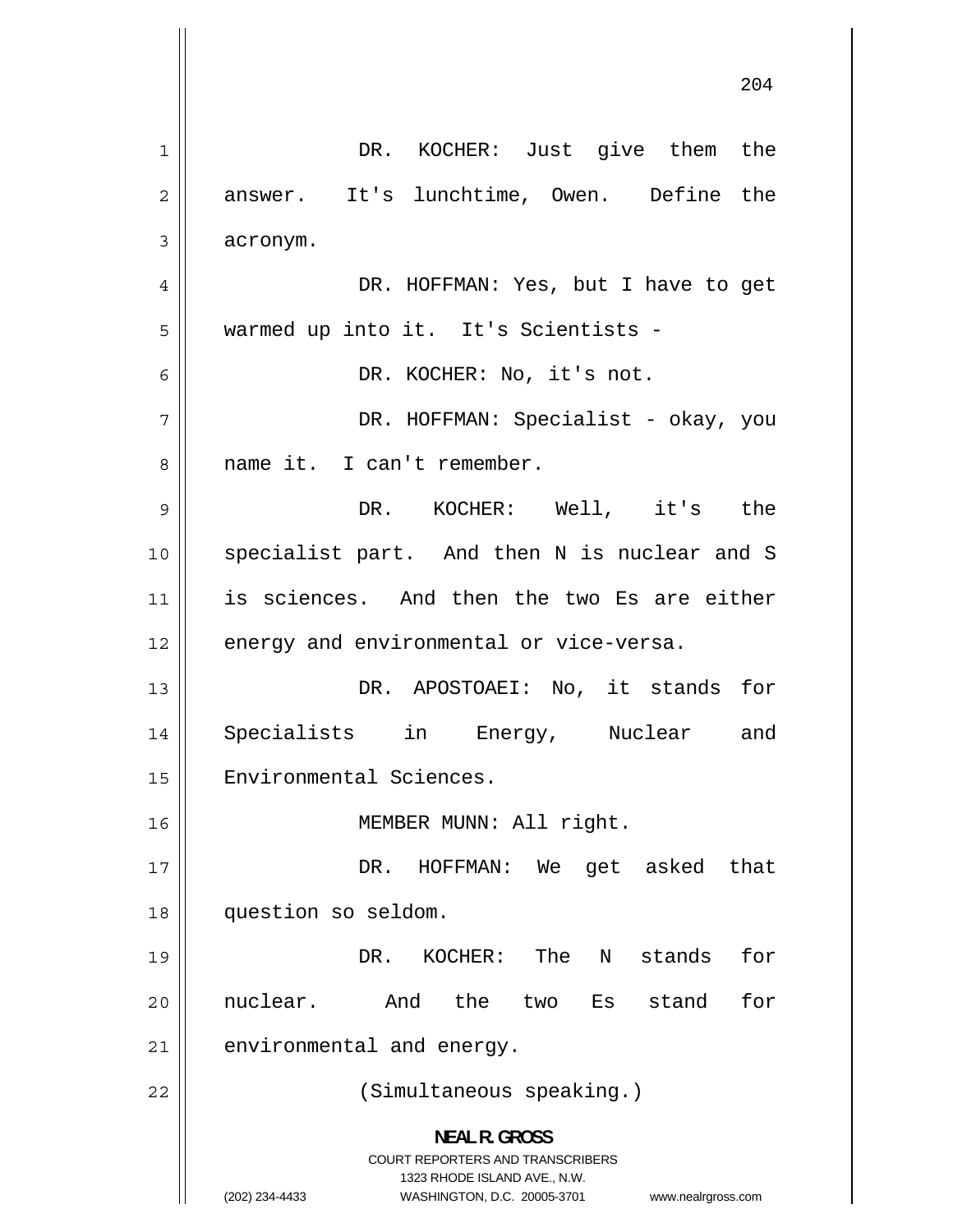| $\mathbf{1}$   | DR. APOSTOAEI: Specialists in                                       |
|----------------|---------------------------------------------------------------------|
| $\overline{c}$ | Energy, Nuclear and Environmental Sciences.                         |
| 3              | DR. HOFFMAN: Specialists in Energy,                                 |
| 4              | Nuclear and Environmental Sciences.                                 |
| 5              | MEMBER MUNN: Thank you.                                             |
| 6              | DR. HOFFMAN: It goes way back to                                    |
| 7              | the Canadian firm in Toronto that wanted to                         |
| 8              | name their firm Energy Nuclear and                                  |
| 9              | Environment, and someone else had ENE already                       |
| 10             | coined. So, they put Ss on either side of it.                       |
| 11             | And then later people said, what                                    |
| 12             | does SENES stand for? What does SENES stand                         |
| 13             | for? Specialists in Energy, Nuclear and                             |
| 14             | Environmental Studies.                                              |
| 15             | MR. KATZ: So let me just return to                                  |
| 16             | the question so that we can decide whether                          |
| 17             | we're adjourning or we're breaking for lunch.                       |
| 18             | David and the Work Group, do you                                    |
| 19             | have any discussion, do you want<br>any                             |
| 20             | discussion at this point about other agenda                         |
| 21             | items of the Work Group?                                            |
| 22             | CHAIRMAN RICHARDSON: Well, I think                                  |
|                |                                                                     |
|                | <b>NEAL R. GROSS</b><br><b>COURT REPORTERS AND TRANSCRIBERS</b>     |
|                | 1323 RHODE ISLAND AVE., N.W.                                        |
|                | WASHINGTON, D.C. 20005-3701<br>(202) 234-4433<br>www.nealrgross.com |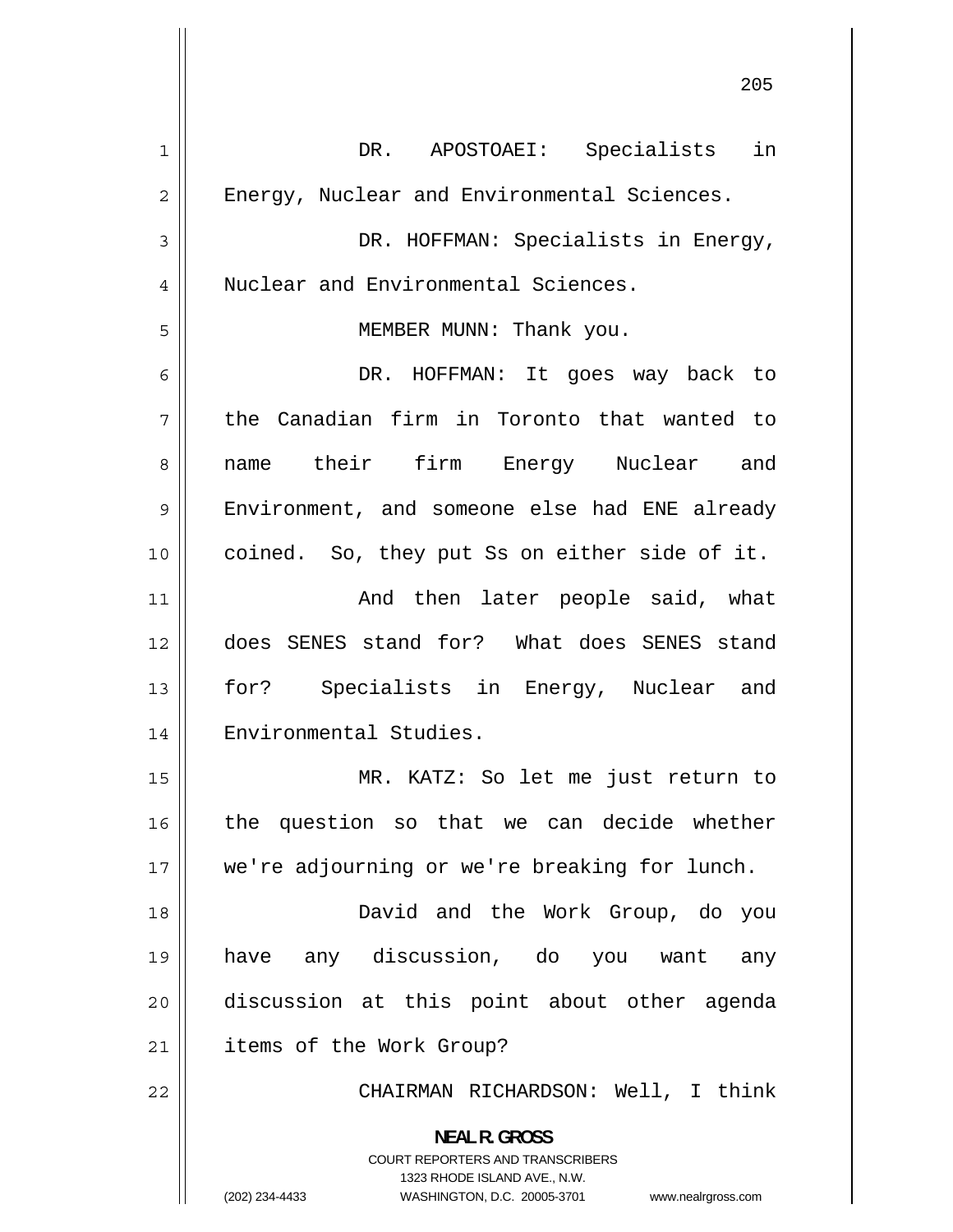1 at the next Work Group meeting we would return 2 to the topic of scope and process. And then 3 one of the suggestions as another topic was 4 something that's going to parallel this very 5 closely was issues of RBE. And I believe 6 SENES has a report as well on that, which if 7 it's available, we may want to ask for that 8 and kind of follow a similar line. 9 Is Jim back? 10 || DR. NETON: Yes, I'm back. Sorry. 11 CHAIRMAN RICHARDSON: Does that -  $12$  || would that be possible, and is that -13 DR. NETON: Yes, I'm trying to 14 remember if there is actually a standalone 15 report, or is it just the Health Physics 16 || publication? I think there's a NIOSH report. 17 DR. KOCHER: There's a huge paper on 18 your website that was put up in 2002. 19 DR. NETON: You're right. You're 20 right. So, yes, that's out there available 21 now. 22 DR. KOCHER: And that represents **NEAL R. GROSS**  COURT REPORTERS AND TRANSCRIBERS 1323 RHODE ISLAND AVE., N.W. (202) 234-4433 WASHINGTON, D.C. 20005-3701 www.nealrgross.com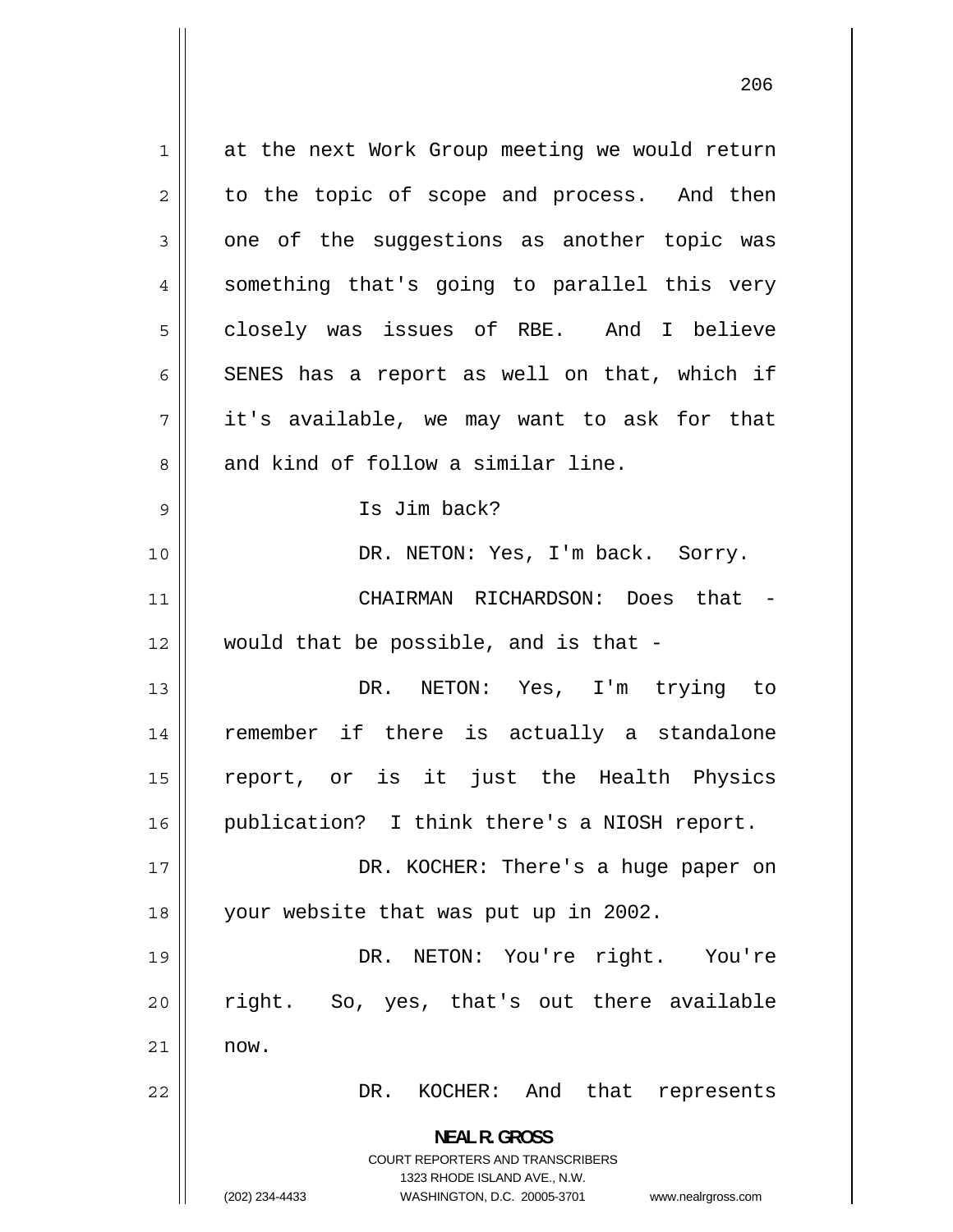1 what's in the program, what's in the code. 2 There's nothing like this DDREF report about 3 what might come next.

4 DR. NETON: No, no. There's not 5 been any additional work on our radiation 6 effectiveness factors. The report that's out 7 there is what we're using - intend to use, but 8 it could be summarized on a presentation. 9 Because as we pointed out or discussed, some 10 of the high-LET distributions are affected by 11 || DDREF applications.

12 MEMBER ZIEMER: We did have a list 13 that we prioritized at our previous meeting of 14 the issues that we'd look at. I don't recall  $15$  | the top five, but -

16 CHAIRMAN RICHARDSON: I believe RBE 17 was number two.

18 || MEMBER ZIEMER: Okay.

19 CHAIRMAN RICHARDSON: There was also 20 issue - the third one on that list if I'm 21 recalling correctly, it was the adjustment of 22 Probability of Causation based on other

**NEAL R. GROSS** 

COURT REPORTERS AND TRANSCRIBERS 1323 RHODE ISLAND AVE., N.W. (202) 234-4433 WASHINGTON, D.C. 20005-3701 www.nealrgross.com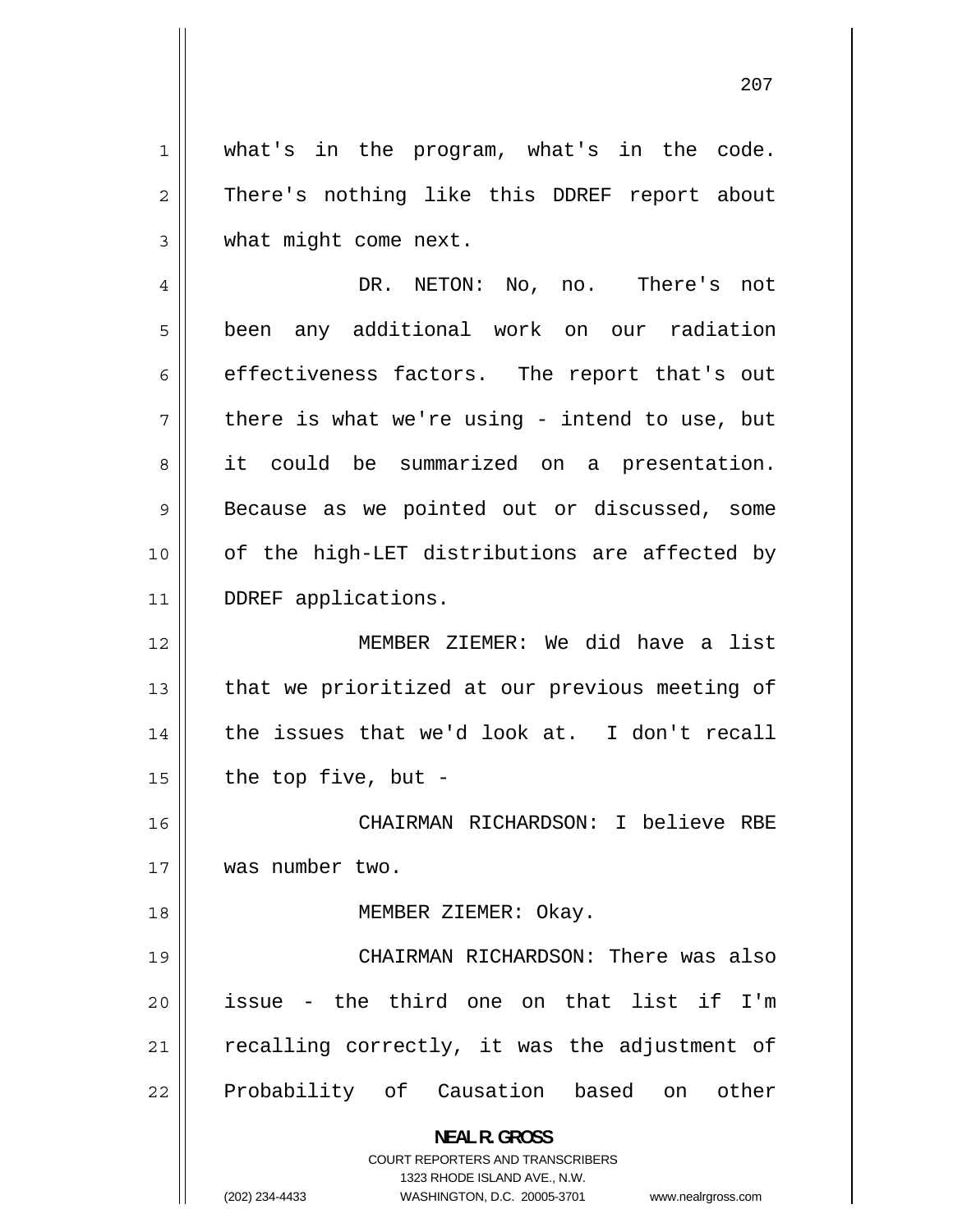1 factors.

| $\overline{2}$ | There was<br>interest in reviewing             |
|----------------|------------------------------------------------|
| 3              | smoking and radiation joint effects.           |
| 4              | MEMBER MUNN: Yes, there was that.              |
| 5              | CHAIRMAN RICHARDSON: And both of               |
| 6              | those would be, you know, again, meaty topics  |
| 7              | to get into and report back on.                |
| 8              | MEMBER ZIEMER: Well on RBE, is                 |
| 9              | there anything active going on in the agency   |
| 10             | there? And I quess my question is are there    |
| 11             | particular issues that we would need to        |
| 12             | address on RBE versus smoking, which I know we |
| 13             | adjust for smoking in part of the model for    |
| 14             | lung cancers, but is there additional smoking  |
| 15             | information that's available that should be    |
| 16             | looked at? Anything new there?                 |
| 17             | There<br>CHAIRMAN RICHARDSON:<br>were          |
| 18             | some questions about how joint effects were    |
| 19             | being handled. And this has come up several    |
| 20             | times, I think, at the full Board meetings.    |
| 21             | And some interest in asking that there be some |
| 22             | evaluation of kind of time friendliness of     |

**NEAL R. GROSS**  COURT REPORTERS AND TRANSCRIBERS

1323 RHODE ISLAND AVE., N.W.

(202) 234-4433 WASHINGTON, D.C. 20005-3701 www.nealrgross.com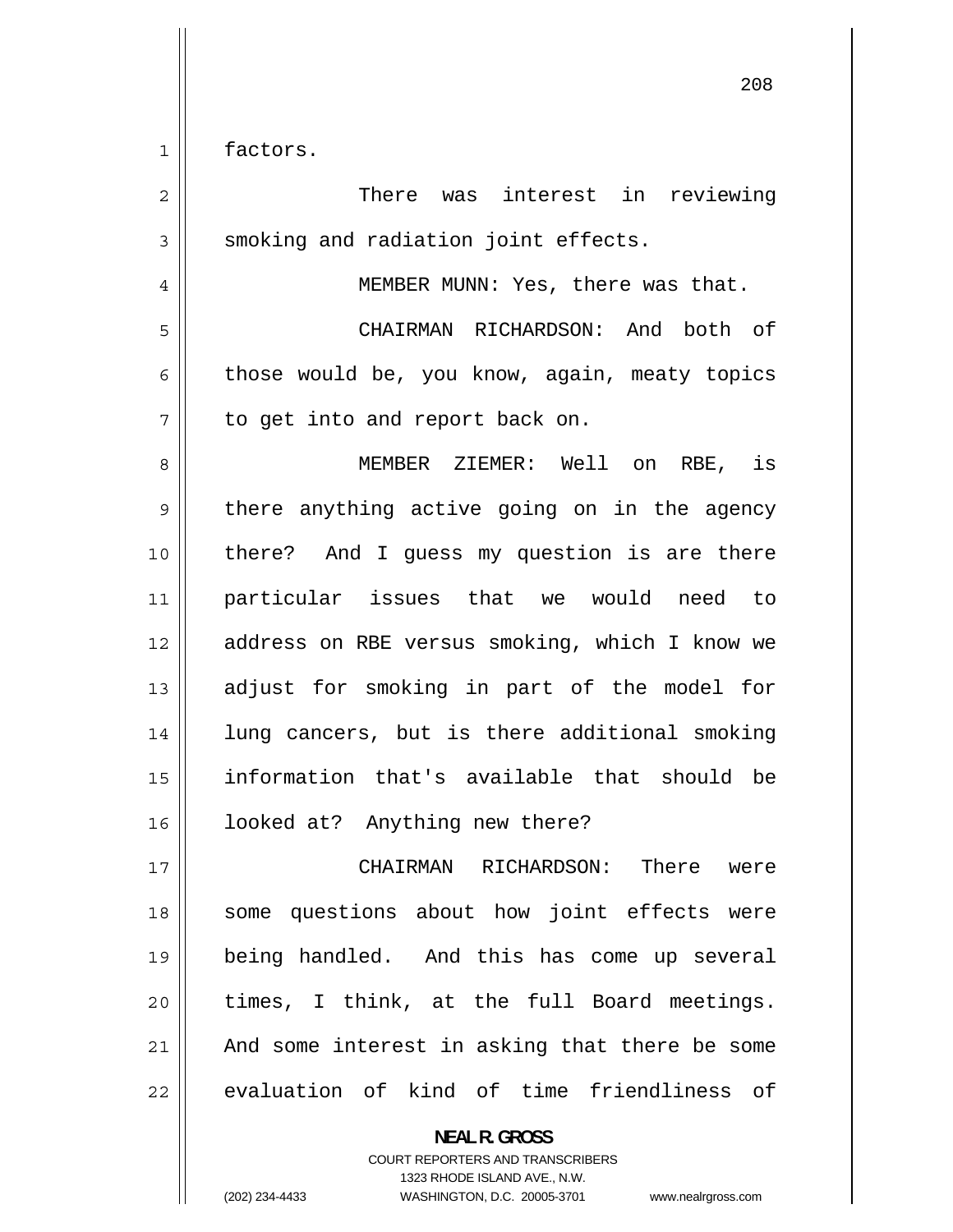209 1 those - 2 DR. NETON: Yes, I think Dr. Lemen 3 raised an issue some time ago. 4 MR. KATZ: Yes, I think that's 5 right. 6 DR. NETON: That sort of was the 7 genesis, I think, of the Science Work Group 8 being put together, was a question that was 9 raised on smoking and interaction, I believe. 10 || CHAIRMAN RICHARDSON: Right. 11 | MEMBER MUNN: Yes. 12 DR. NETON: Susan Reutman, our 13 epidemiologist, is working on that issue now 14 doing some pretty extensive annotated -- 15 searches and stuff to build up an annotated 16 bibliography of - 17 MEMBER ZIEMER: Well, would it be of 18 value just to have sort of an update on what - 19 DR. NETON: We could describe what 20 we currently do and how it evolved and what's 21 || maybe out there. 22 MEMBER ZIEMER: And what's out **NEAL R. GROSS**  COURT REPORTERS AND TRANSCRIBERS 1323 RHODE ISLAND AVE., N.W. (202) 234-4433 WASHINGTON, D.C. 20005-3701 www.nealrgross.com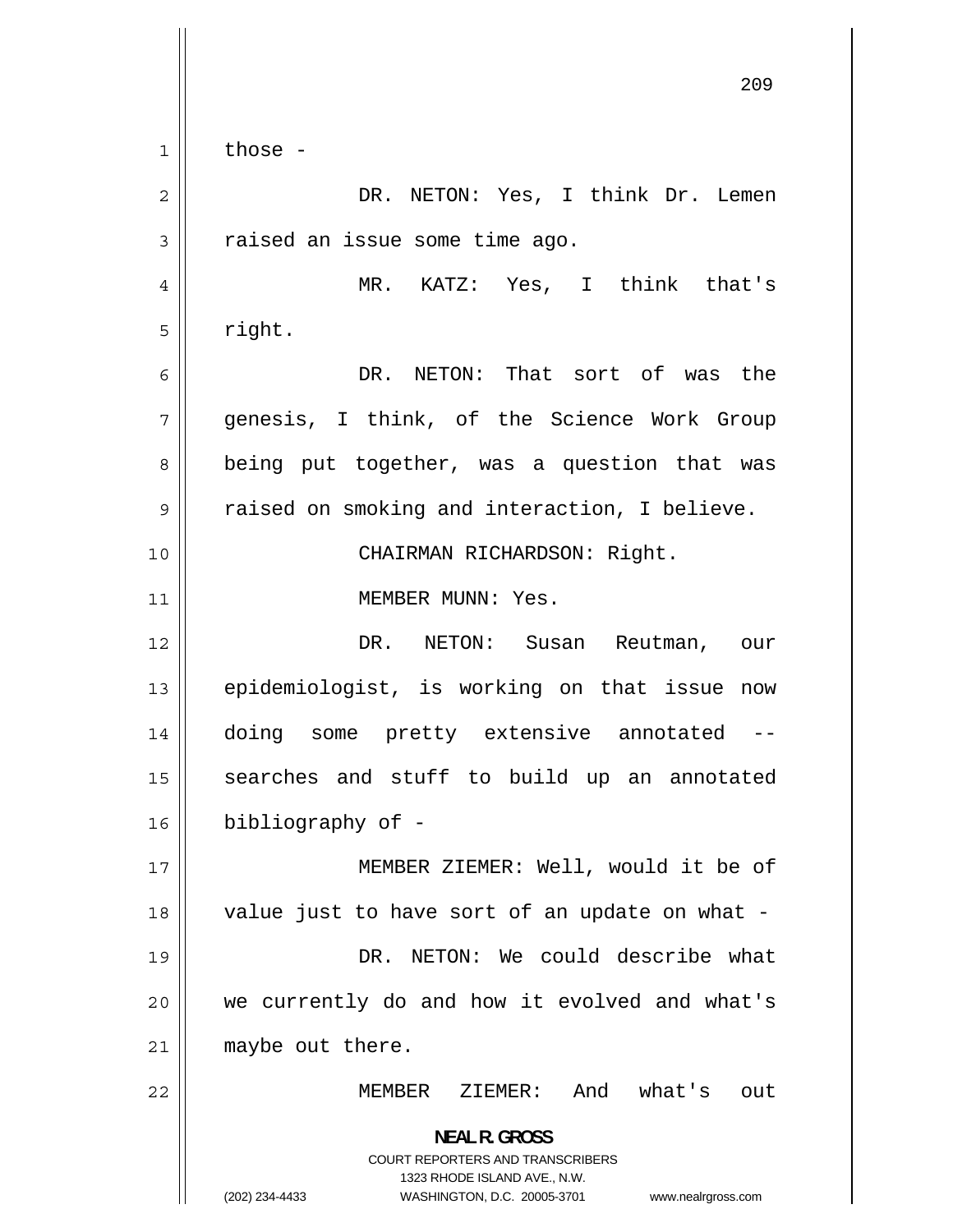1 there, what the issues are. And we obviously 2 aren't in a place where we would do anything 3 to - 4 DR. NETON: Correct. Because, you 5 know, we've always maintained as the science 6 evolved, we may revisit that issue. 7 CHAIRMAN RICHARDSON: Yes, there 8 was, you know, RERF had a report either in 9 2011 or very early 2012 on fitting some new 10 joint models for smoking and radiation with 11 lung cancer, which went a good ways beyond 12 what had been done previously with those data. 13 So that would be useful to kind of also 14 consider. 15 MEMBER MUNN: But also based on the 16 notes from your last meeting before you go 17 away from the idea of the RBE issues, even 18 though that does not seem to be a burning 19 issue or one that's of as much interest as the 20 smoking and PoC questions, since SENES has 21 done a recent update of where we are with 22 that, it would seem only logical that we would

> **NEAL R. GROSS**  COURT REPORTERS AND TRANSCRIBERS 1323 RHODE ISLAND AVE., N.W. (202) 234-4433 WASHINGTON, D.C. 20005-3701 www.nealrgross.com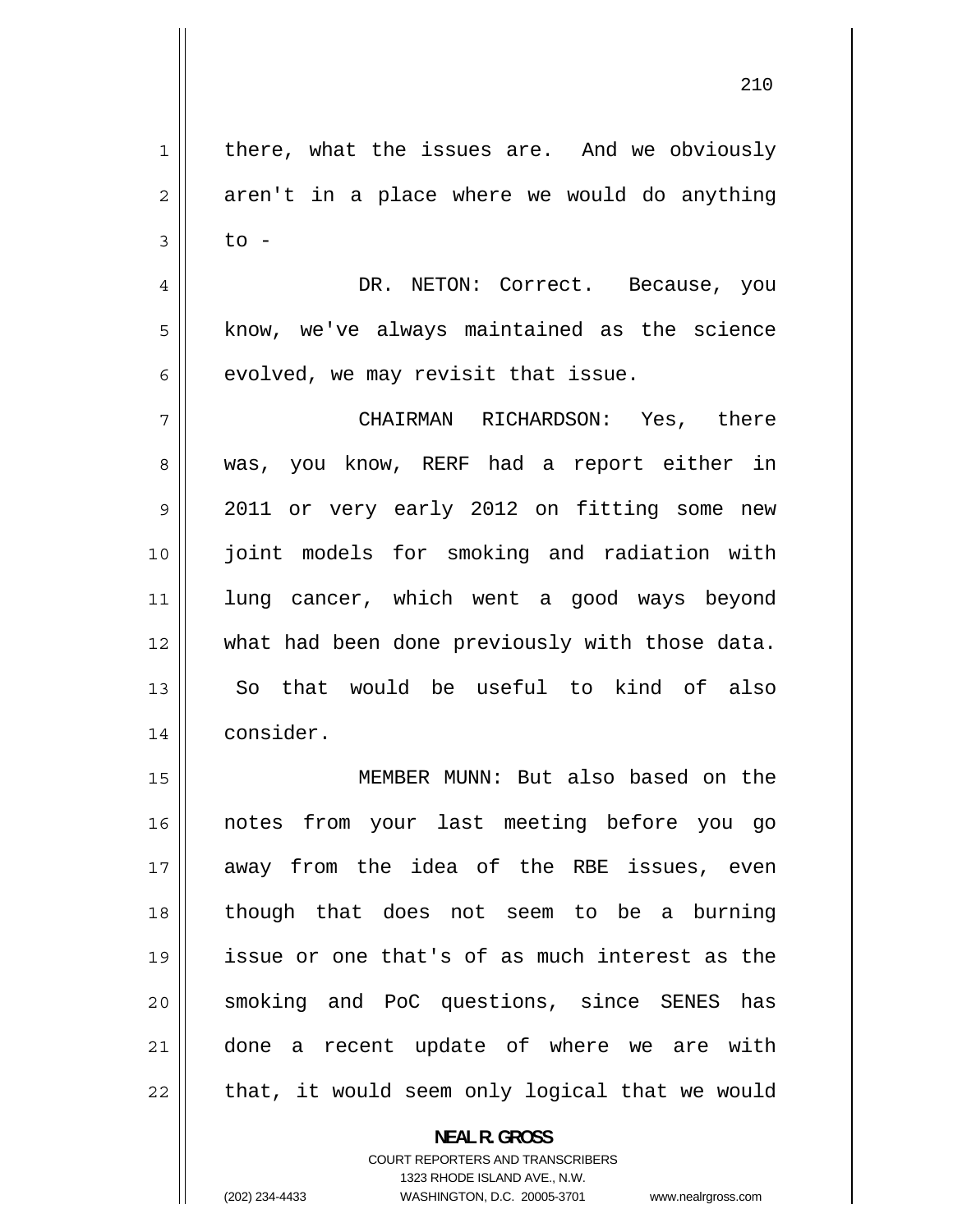1 want to at least hear about that. 2 And as you suggested last time, 3 David, report back to the Board on the status 4 of the assumptions that are made in RBEs, our 5 assertion that they are or are not good 6 science. 7 DR. NETON: Well, I'm a little 8 confused, Wanda. There is no update by SENES 9 on the radiation effectiveness factor. 10 MEMBER MUNN: Oh. 11 DR. NETON: It stands as it was, and 12 || we currently have no plans to revisit that. 13 || MEMBER MUNN: Okay. 14 DR. TRABALKA: Wanda may have been 15 referring to what I said that David's involved 16 in an NCRP committee that's looking at those. 17 MEMBER MUNN: No, I was just reading 18 from that from the transcript from last time. 19 Led me to believe that a study that SENES has 20 recently done is an update of all the 21 | information on the RBEs. 22 || That's all right. Forget it. **NEAL R. GROSS**  COURT REPORTERS AND TRANSCRIBERS

1323 RHODE ISLAND AVE., N.W.

211

(202) 234-4433 WASHINGTON, D.C. 20005-3701 www.nealrgross.com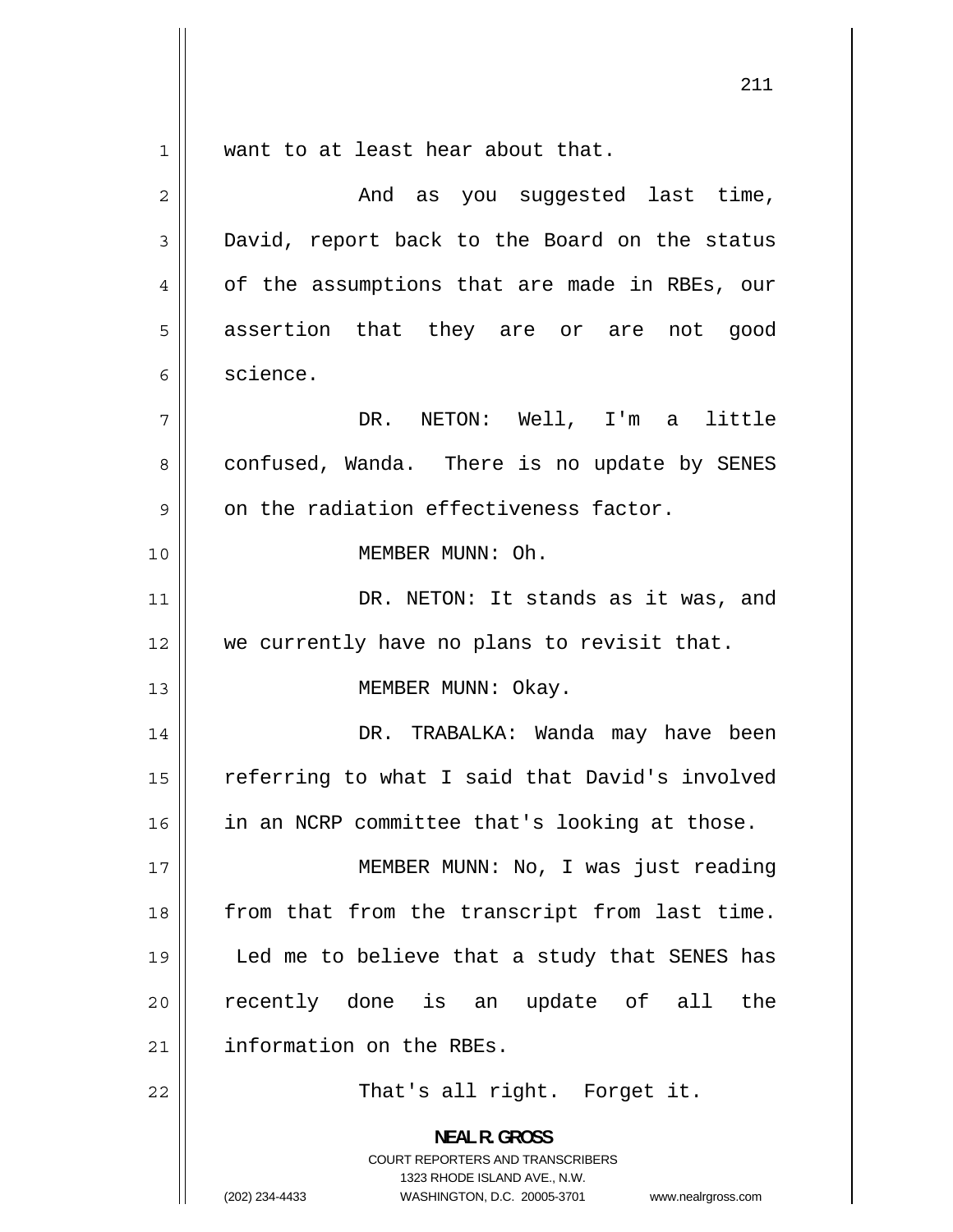1 CHAIRMAN RICHARDSON: And switching 2 the order so that we deal with the PoC and 3 then maybe come back to the RBE might also be 4 useful because the NCRP is looking at this 5 issue. They may be further along. Maybe they 6 won't be. 7 MR. KATZ: So just to remind you all 8 as well because these - seems like these are 9 all IREP-related matters, but there are some - 10 - these would have been termed differently, 11 cross-cutting or whatever, science issues 12 related to dose reconstruction that also have 13 been suggested might be considered by this 14 Work Group. They were in the lineup, I think, 15 as I understand it. 16 DR. NETON: I thought the decision 17 was made early on not to include those because 18 they're handled under a different format like 19 the Procedures Work Group handles those cross- $20$  | cutting issues. 21 MEMBER ZIEMER: You mean like the 22 | resuspension factor? **NEAL R. GROSS**  COURT REPORTERS AND TRANSCRIBERS 1323 RHODE ISLAND AVE., N.W. (202) 234-4433 WASHINGTON, D.C. 20005-3701 www.nealrgross.com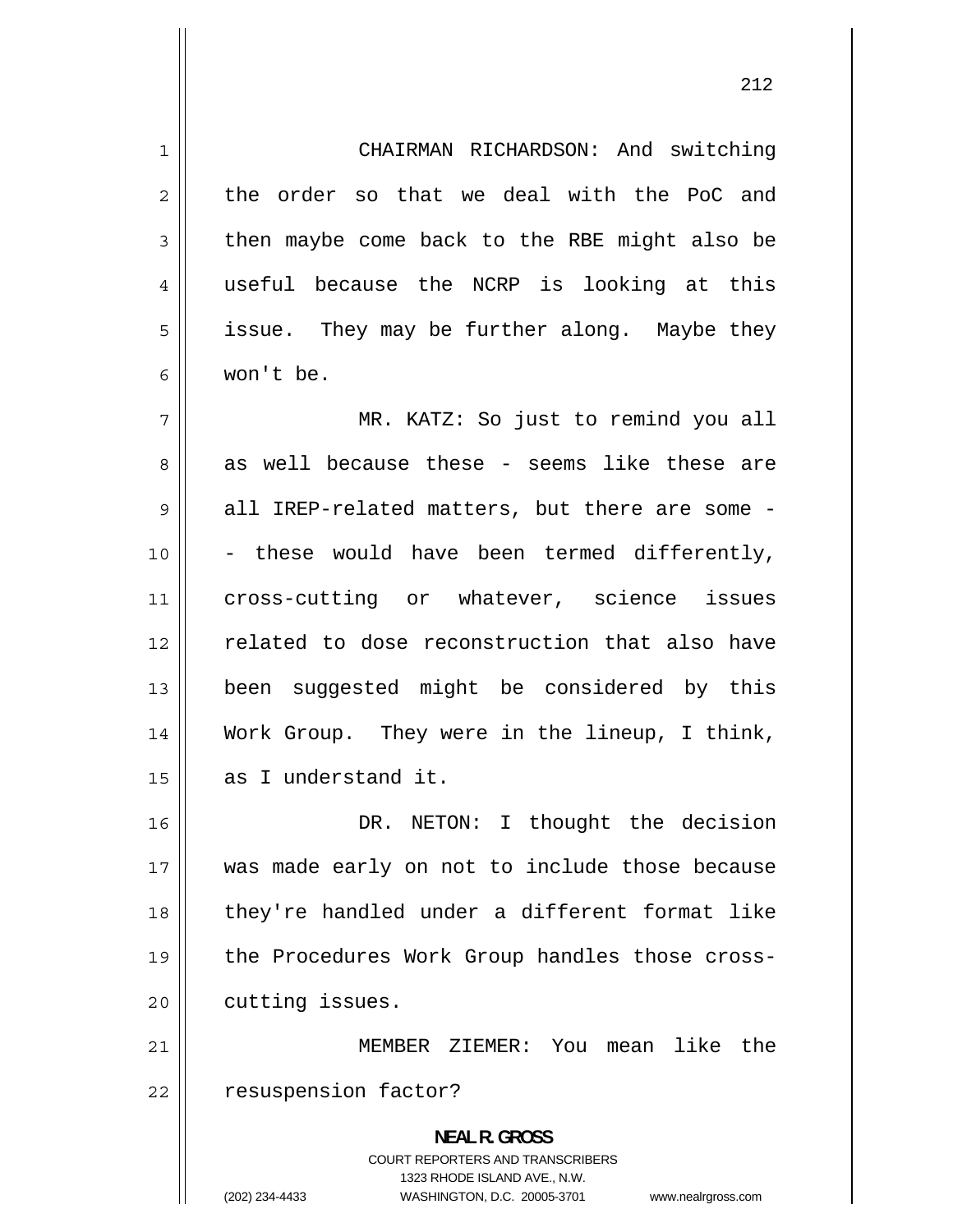1 DR. NETON: Resuspension factors and 2 that sort of thing, yes. 3 MR. KATZ: There have been a 4 variety. And I've shared - I've sent, I 5 think, to the whole Work Group, as well as to 6 David, emails including some transcript 7 material that was suggested by the Procedures. 8 But the Procedures Subcommittee had sort of 9 expressed - 10 || DR. NETON: But I think if you go 11 back and read, I think that was all sent out. 12 And I think at some point when the Work Group 13 developed their charter or mission statement, 14 I thought that they agreed to focus primarily 15 | on risk model issues. I could be wrong. 16 MR. KATZ: No, that was never 17 || explicitly discussed, I don't think. 18 || DR. NETON: Really? 19 MR. KATZ: If it was, I missed that. 20 DR. NETON: Well, David's the chair. 21 He can - 22 || MR. KATZ: David, what's -**NEAL R. GROSS**  COURT REPORTERS AND TRANSCRIBERS 1323 RHODE ISLAND AVE., N.W. (202) 234-4433 WASHINGTON, D.C. 20005-3701 www.nealrgross.com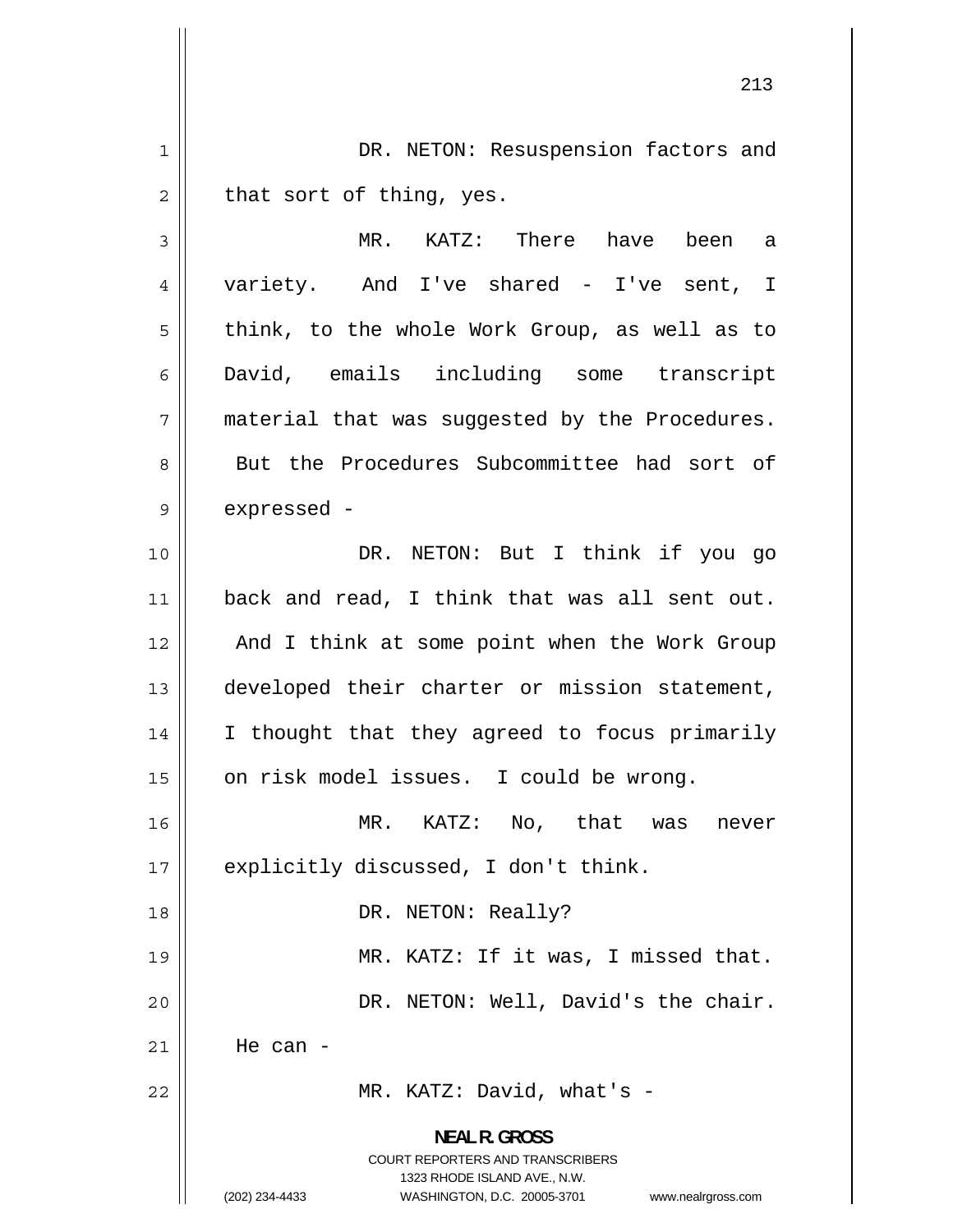| $\mathbf 1$ | CHAIRMAN RICHARDSON: That was early                                 |
|-------------|---------------------------------------------------------------------|
| 2           | kind of in the discussion of scope,<br>on                           |
| 3           | science-based issues impacting on risk models                       |
| 4           | used by the program and that the group would                        |
| 5           | focus on risk model issues.                                         |
| 6           | So are there - Ted, you're pushing                                  |
| 7           | for scope creep?                                                    |
| 8           | MR. KATZ: I'm not pushing at all.                                   |
| 9           | So let me make that clear. But there were a                         |
| 10          | number of items that were more dose                                 |
| 11          | reconstruction, but sort of fundamental - or                        |
| 12          | cross-cutting dose reconstruction matters,                          |
| 13          | more science than sort of particulars related                       |
| 14          | to sites or what have you, things that have                         |
| 15          | arisen that a number of sites and caused                            |
| 16          | concern and never been really properly put to                       |
| 17          | bed.                                                                |
|             |                                                                     |
| 18          | And there certainly were at least                                   |
| 19          | suggestions on the Procedures Subcommittee                          |
| 20          | that these might be matters best taken up by                        |
| 21          | the Science Issues Work<br>Group versus<br>the                      |
| 22          | Procedures Work Group.                                              |
|             | <b>NEAL R. GROSS</b>                                                |
|             | COURT REPORTERS AND TRANSCRIBERS<br>1323 RHODE ISLAND AVE., N.W.    |
|             | (202) 234-4433<br>WASHINGTON, D.C. 20005-3701<br>www.nealrgross.com |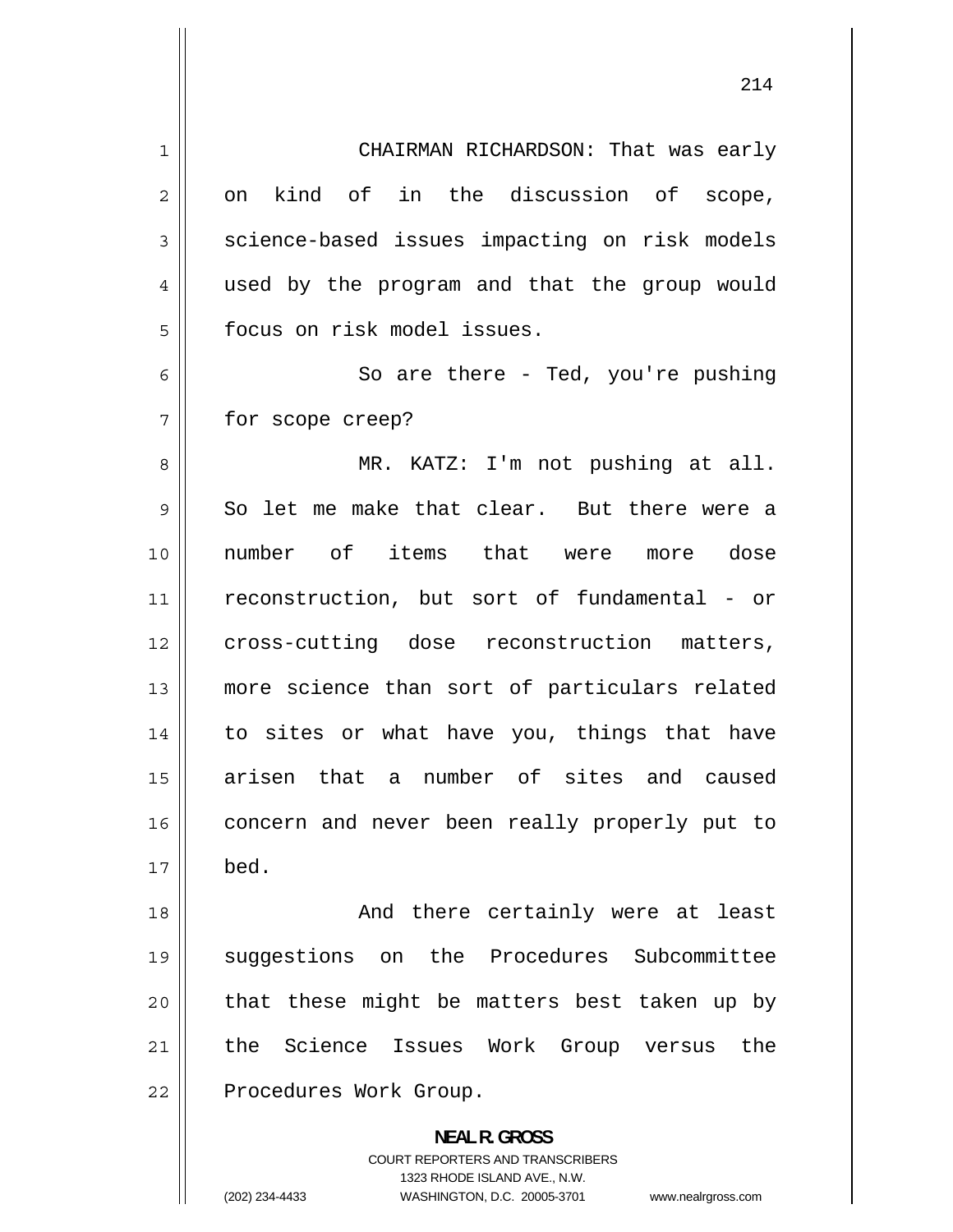| 1              | So that's the discussion that                  |
|----------------|------------------------------------------------|
| $\overline{2}$ | arose. And some of these items were, I think,  |
| 3              | in the list that sort of was the -             |
| 4              | DR. NETON: Well, there were two I              |
| 5              | think.                                         |
| 6              | MR. KATZ: Anyway, of this Work                 |
| 7              | Group produced by Jim Neton. So those weren't  |
| 8              | - those items weren't prioritized when the     |
| $\mathsf 9$    | Work Group first met, the Science Issues Work  |
| 10             | Group first met, but they were raised in an    |
| 11             | initial paper that I gave to the Issues Work   |
| 12             | Group.                                         |
| 13             | And then since then, I have, like I            |
| 14             | said, I think shared some transcripts and      |
| 15             | other materials with you, David, when the      |
| 16             | question arose in the Procedures Subcommittee. |
| 17             | So it's clear that no one is ready             |
| 18             | to take that up right now, that issue. But I   |
| 19             | think maybe at the next meeting you might want |
| 20             | to just consider those issues and whether they |
| 21             | deserve to be addressed by this group or rest  |
| 22             | with other groups.                             |
|                |                                                |

**NEAL R. GROSS**  COURT REPORTERS AND TRANSCRIBERS 1323 RHODE ISLAND AVE., N.W. (202) 234-4433 WASHINGTON, D.C. 20005-3701 www.nealrgross.com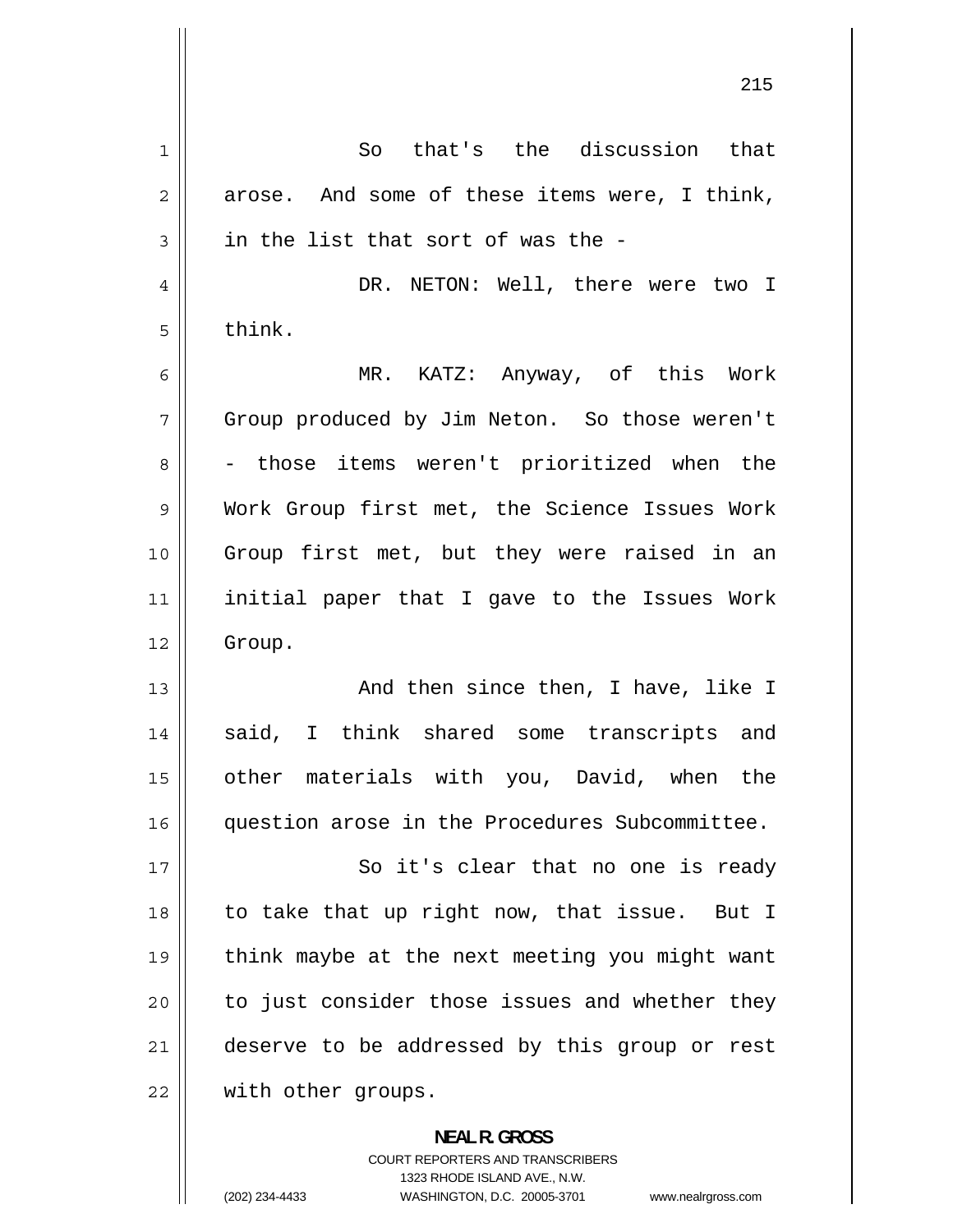1 Procedures is the only sort of 2 generic group there is to otherwise take them 3 up, but it's constituted very differently than 4 this group. I mean, you have a lot of 5 scientists on this group that are good for 6 some of these issues, I think. 7 MEMBER MUNN: We perhaps can shine a 8 little light on that by next time. 9 CHAIRMAN RICHARDSON: That sounds  $10 \parallel$  good. 11 || MR. KATZ: Okay. 12 CHAIRMAN RICHARDSON: Well if - I 13 | know Wanda is hungry. 14 MEMBER MUNN: You bet your bottom 15 dollar. 16 CHAIRMAN RICHARDSON: So I would 17 suggest adjourning at this point if that's 18 | acceptable. 19 MEMBER MUNN: If we have nothing 20 more to discuss, then - 21 || MEMBER ZIEMER: I move we adjourn. 22 MEMBER MUNN: Second. **NEAL R. GROSS**  COURT REPORTERS AND TRANSCRIBERS 1323 RHODE ISLAND AVE., N.W. (202) 234-4433 WASHINGTON, D.C. 20005-3701 www.nealrgross.com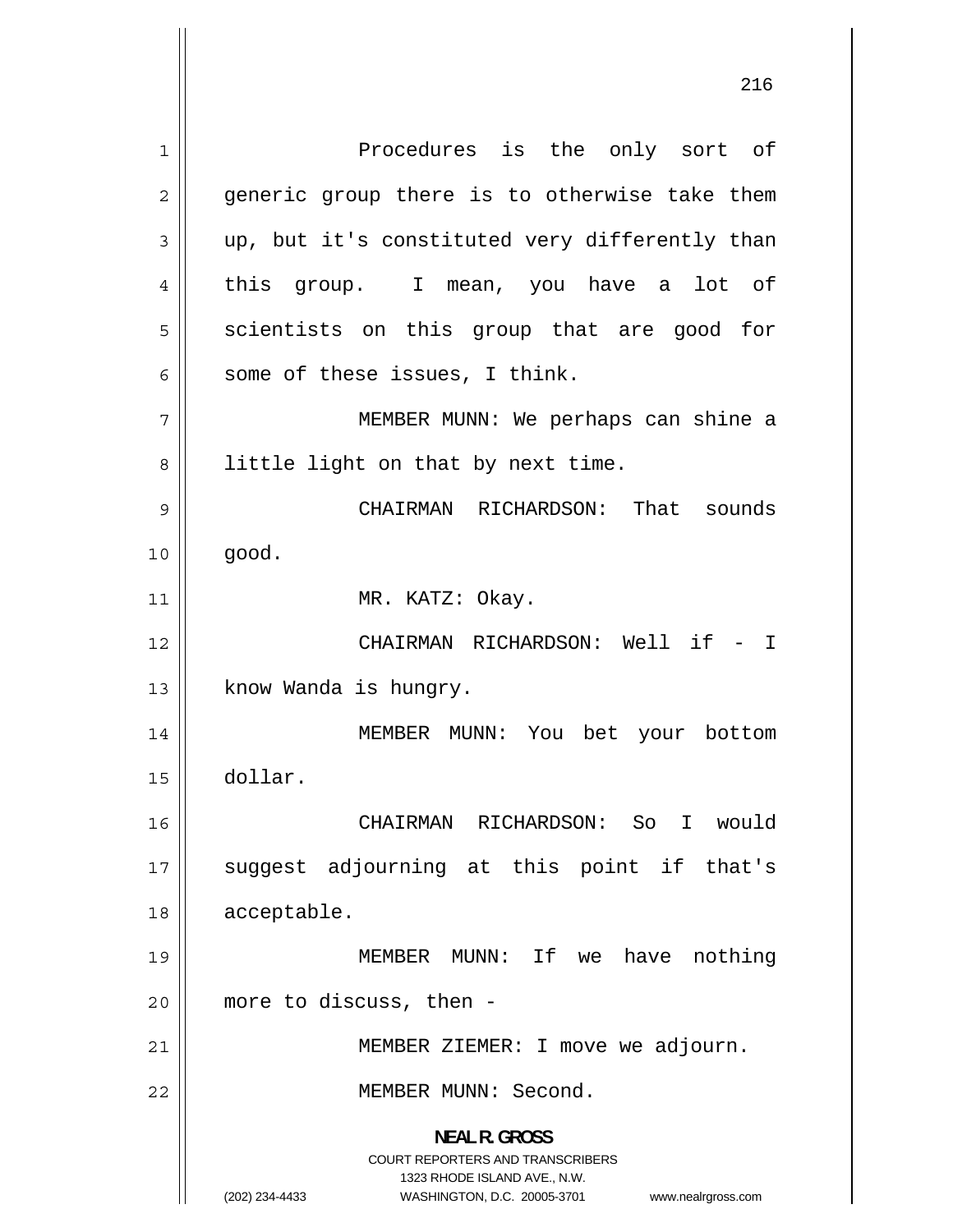|                | 217                                                                 |
|----------------|---------------------------------------------------------------------|
|                |                                                                     |
| 1              | MEMBER LEMEN: I'll second it.                                       |
| $\overline{2}$ | MR. KATZ: It's good to hear your                                    |
| 3              | voice, Dick.                                                        |
| 4              | MEMBER LEMEN: Well, I'm still here.                                 |
| 5              | I've learned a lot today.                                           |
| 6              | DR. NETON: Just to clarify, I'm                                     |
| 7              | looking at the Science Issues Work Group                            |
| 8              | mission statement on our website.                                   |
| 9              | (Simultaneous speaking.)                                            |
| 10             | DR. NETON: It says is responsible                                   |
| 11             | for reviewing the status and number of risk                         |
| 12             | model issues that have been identified as                           |
| 13             | important for the EEOICPA program. These                            |
| 14             | include incorporation of epidemiologic                              |
| 15             | studies, DDREF, cancer, age-at-exposure. the                        |
| 16             | Work Group will review the status of the                            |
| 17             | current work and report back to the Board.                          |
| 18             | MR. KATZ: I'm familiar with that,                                   |
| 19             | but that was generated after the first meeting                      |
| 20             | where we just came up with this initial                             |
| 21             | priority list and some of the things just                           |
| 22             | really weren't addressed in that discussion.                        |
|                | <b>NEAL R. GROSS</b><br><b>COURT REPORTERS AND TRANSCRIBERS</b>     |
|                | 1323 RHODE ISLAND AVE., N.W.                                        |
|                | (202) 234-4433<br>WASHINGTON, D.C. 20005-3701<br>www.nealrgross.com |

 $\mathbf{I}$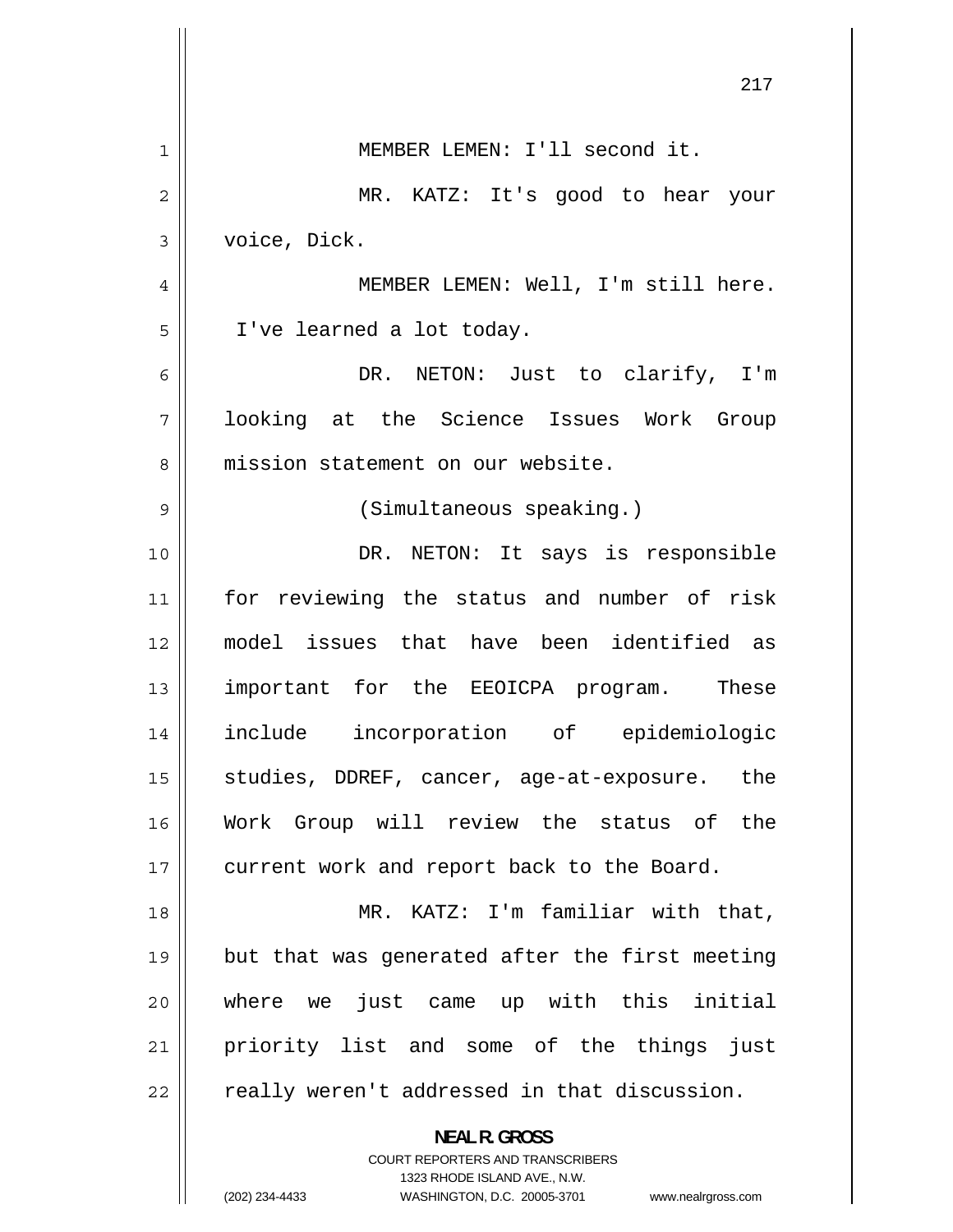1 DR. NETON: All right. I thought it 2 was the other way around. 3 MR. KATZ: No, it wasn't. We 4 actually it took a while to clarify that 5 charge. We started off thinking we knew the 6 charge. And then we readdressed it and came 7 back to the Board. 8 DR. NETON: Okay. 9 MR. KATZ: Anyway, it's - 10 || DR. NETON: Okay. 11 MR. KATZ: We can resolve it at the 12 next meeting. 13 MEMBER ZIEMER: Well, I think the 14 Work Group can look at those overarching 15 issues and see if there are science issues in 16 there that we need to look at. 17 MR. KATZ: Right. I mean, the scope 18 can be changed. So the important issue is 19 where is the best place to address those 20 issues, not whatever scopes are specified 21 | currently for these different Work Groups. 22 Okay. So I think we're -- thank **NEAL R. GROSS**  COURT REPORTERS AND TRANSCRIBERS 1323 RHODE ISLAND AVE., N.W. (202) 234-4433 WASHINGTON, D.C. 20005-3701 www.nealrgross.com

218